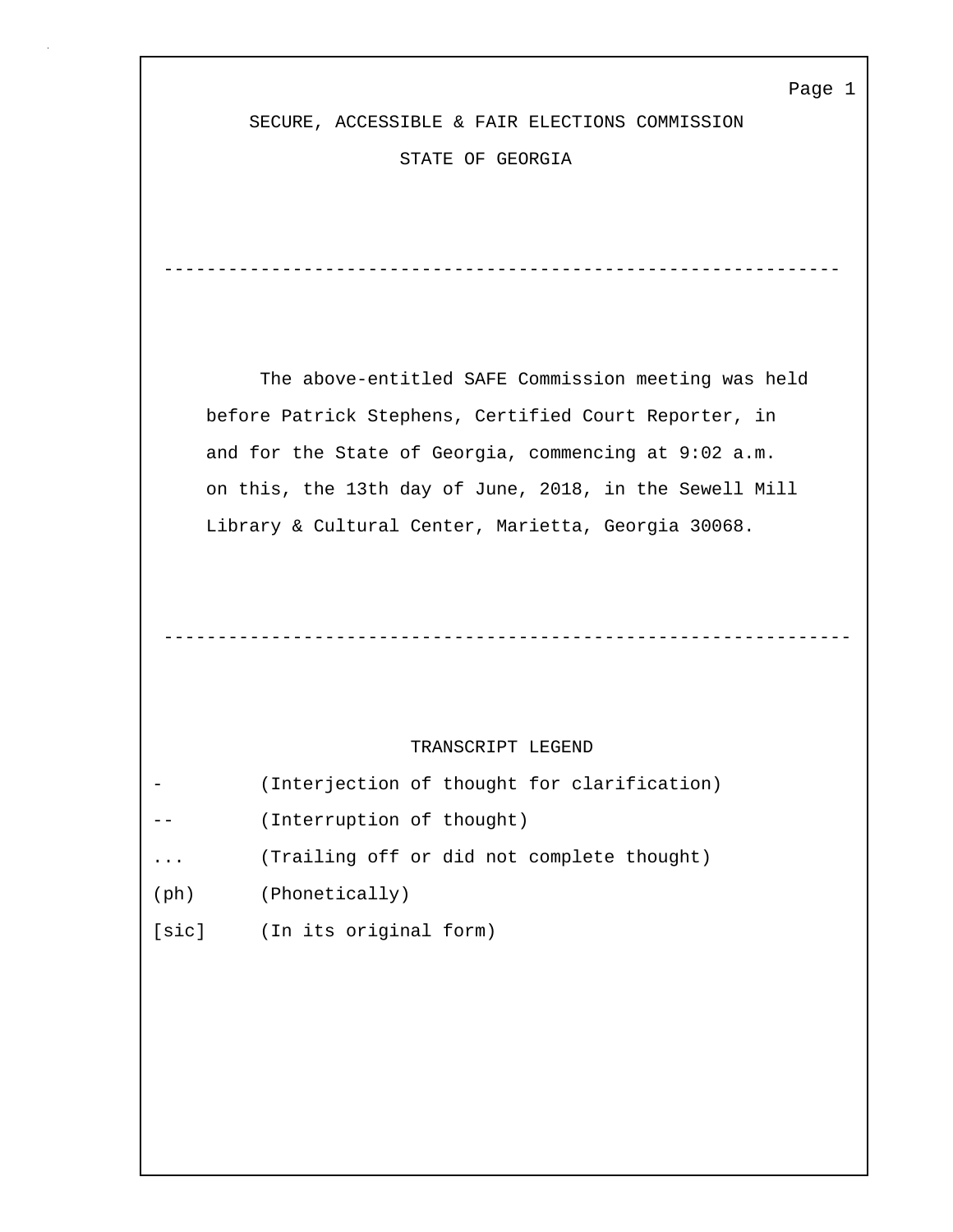Page 2 1 ( P R O C E E D I N G S ) 9:02 A.M. 2 3 SECRETARY KEMP: All right. Well, good morning, 4 everyone. Before we get going with the initial start of 5 the meeting, I do want to call on Commission Bob Ott from 6 Cobb County to welcome everyone this morning. 7 Commissioner, good to have you with us and we're glad 8 to be here. 9 COMMISSIONER OTT: Thank you. Do you have this one 10 | on? Okay. I'm going to try to do this so I can -- I'm 11 | talking to everybody. So my name is Bob Ott. I'm a 12 **District** 2 county commissioner and I represent this area. 13 I want to welcome all of the citizens and commission 14 members to Cobb County and District 2. 15 For those that have never been to this library, if you 16 **haven't toured, when they all take a break or you take a** 17 break, you can get a tour of the library. It's the most 18 technological-advanced library in the state and it's one of 19 | our pride and joys. 20 I wanted to welcome everyone to the first meeting of 21 | the SAFE Commission, which will examine the future voting 22 | in -- in the State of Georgia. Voting is a fundamental 23 **Fight that we are all given under the Constitution and I** 24 look forward to hearing what recommendations come out of 25 the commission and what will be presented before the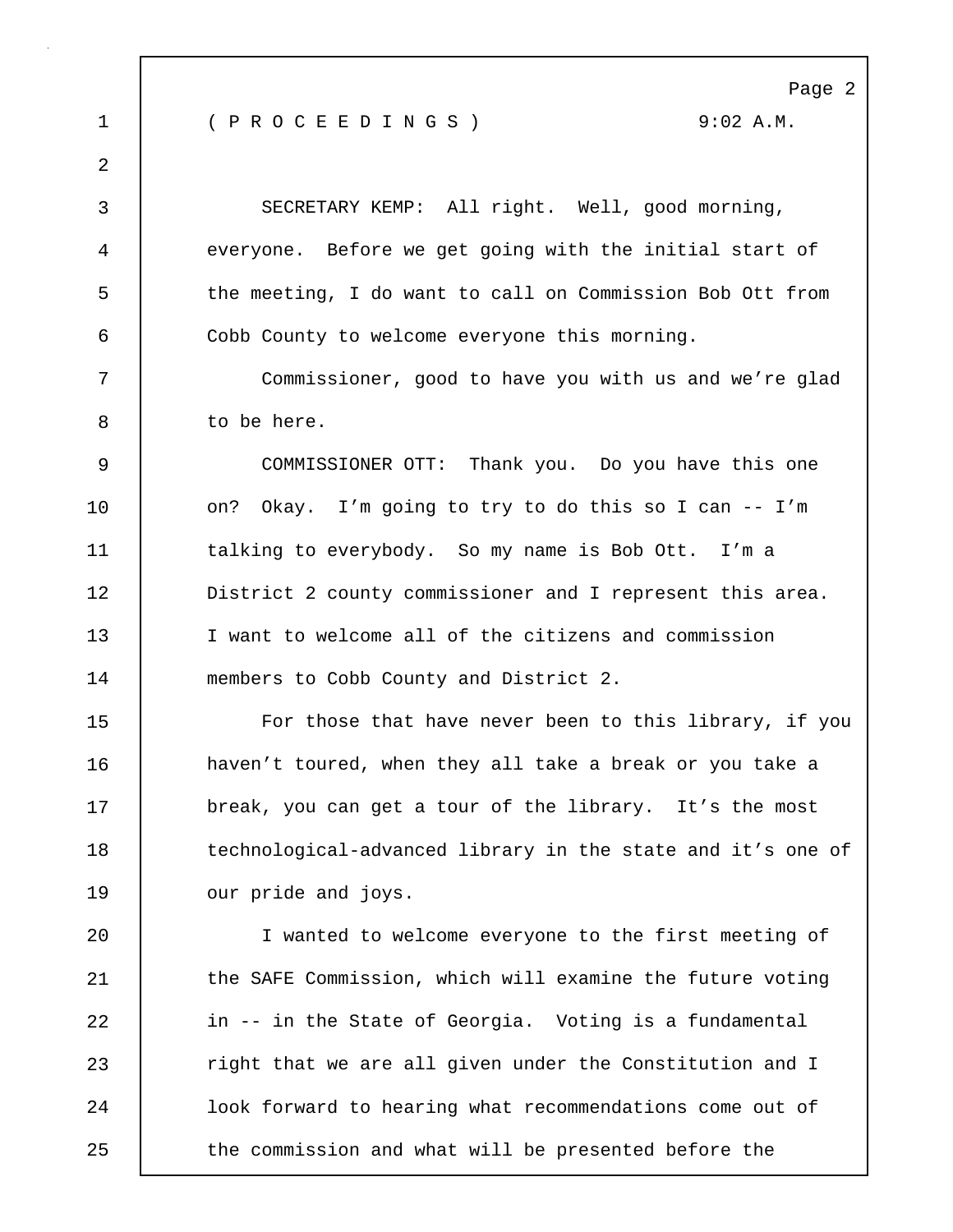1 General Assembly next session.

2 And it's critically important that we move forward. 3 Everyone knows the voting system that we have does need to 4 be replaced. And so, I -- I commend all of you for 5 agreeing to participate. And, with that, I wanted to 6 introduced the co-chairs of the commission: Secretary of 7 State, Brian Kemp -- welcome -- and State Representative, 8 | Barry Fleming. Welcome to Cobb.

9 SECRETARY KEMP: Thank you so much, Bob, for being 10 | here today, and I also want to just thank everyone else 11 that's here and certainly welcome you-all to the first 12 meeting of the Secure, Accessible and Fair Elections 13 Commission here in the Sewell Mill Library and Cultural 14 Center here in Marietta.

15 Let me also -- first, by thanking the staff that has 16 worked so hard to put this meeting together for us, 17 and Mr. James Mitchell who's done a fabulous job for 18 accommodating us for the meeting. I also want to thank all 19 of the fine law-enforcement personnel that has helped us 20 | today as well so we can have a good, orderly, organized 21 meeting.

22 So we appreciate what all of you do every day to keep 23 **Julie** our families safe and I'm just honored to be in such a 24 great facility to kick off our commission meeting that 25 we're starting today and we certainly look forward to a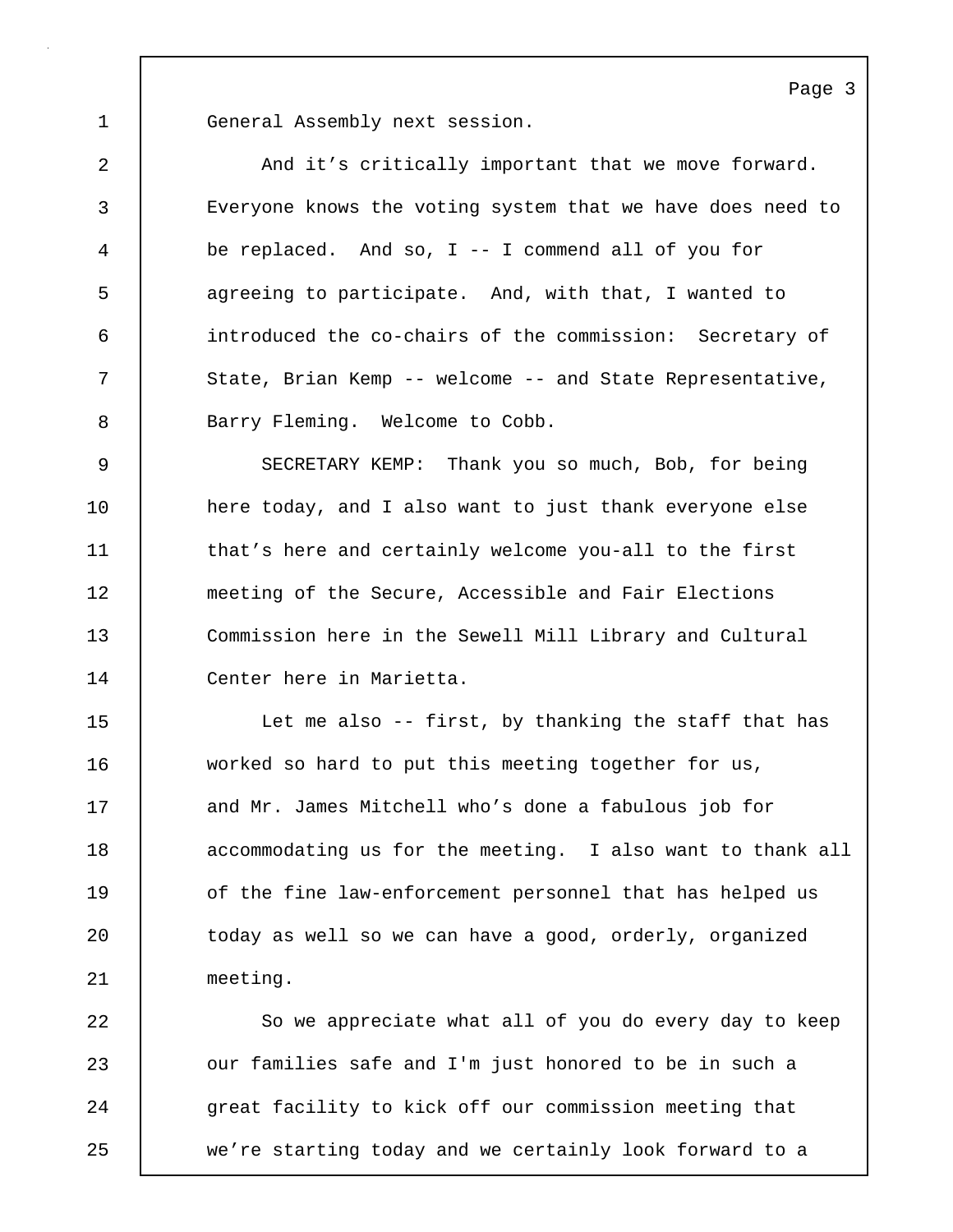1 very open and transparent process.

2 And, with that, I'm going to start the meeting and ask 3 if you'll -- we'll have a moment -- we'll have an 4 invocation, and then we'll stand for the pledge, and then 5 I'll have some opening remarks and we'll turn it over to my 6 co-chair, Representative Fleming.

7 | So, if you would, just pray with me. Lord, thank you 8 for this day; thank you for the many blessings that we have 9 in this life, in this beautiful state and country that we 10 live in. Just bless our work, give us wisdom and 11 transparency as we move through this process. Be with us 12 in our travels to and from our meeting today, and in future 13 meetings and let us just have good work for the good people 14 of this state, to protect and make sure we have secure, 15 **decessible, fair elections in Georgia.** I ask this in your 16 | holy, precious name. Amen.

17 (Collective Amen.)

18 SECRETARY KEMP: And, if you'll stand with me, we'll 19 say the pledge.

20 (Collective Pledge.)

21 SECRETARY KEMP: I pledge allegiance to the flag of 22 the United States of America, and to the Republic for which 23 it stands, one nation under God, indivisible, with liberty 24 and justice for all.

25 Okay. For our first order of business, I wanted to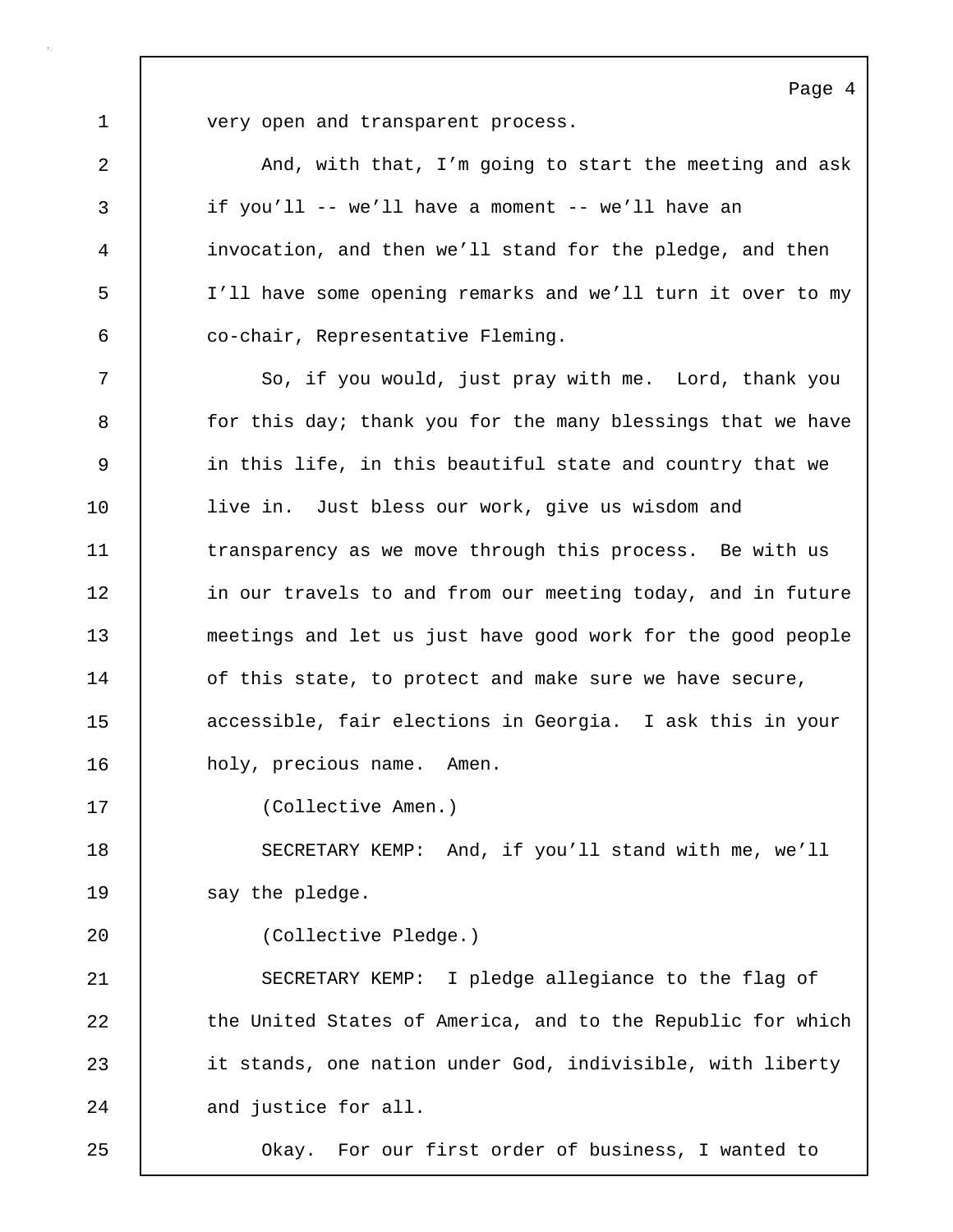Page 5 1 just go ahead and introduce the members of the SAFE 2 Commission that are here with us today. Certainly, to my 3 right, my -- my good friend and co-chair, State 4 Representative, Barry Fleming, from Harlem, Georgia, down 5 in Augusta, Columbia County, part of the state. 6 Barry and I have worked together a lot over the years. 7 He has done a lot of election law as well and worked on a 8 | lot of legislative issues dealing with elections, so 9 we appreciate Representative Fleming's willingness to co-10 chair. 11 | Representative Beverly -- Representative, good to see 12 you. I'm sorry I hadn't gotten to see you. Dr. James 13 Beverly, who's a state representative from Macon; 14 | Dr. Lester Jackson, state senator from Savannah, Georgia; 15 we also have Senator Brian Strickland from McDonough that's 16 0 on the commission. I don't believe Senator Strickland 17 | could be with us today. 18 Lynn Bailey, who's the executive director of the 19 | Richmond County Board of Elections; Nancy Boren, who's the 20 director of elections and voter registration in Muscogee 21 County in Columbus; Maxine Daniels -- I don't know how we 22 talked Maxine into doing this because she is a retired

24 Deidre Holgrem (ph) -- Holden, who's the supervisor of

23 **Property** registration election's director in DeKalb County.

25 elections and registrations in Pauling County; Judge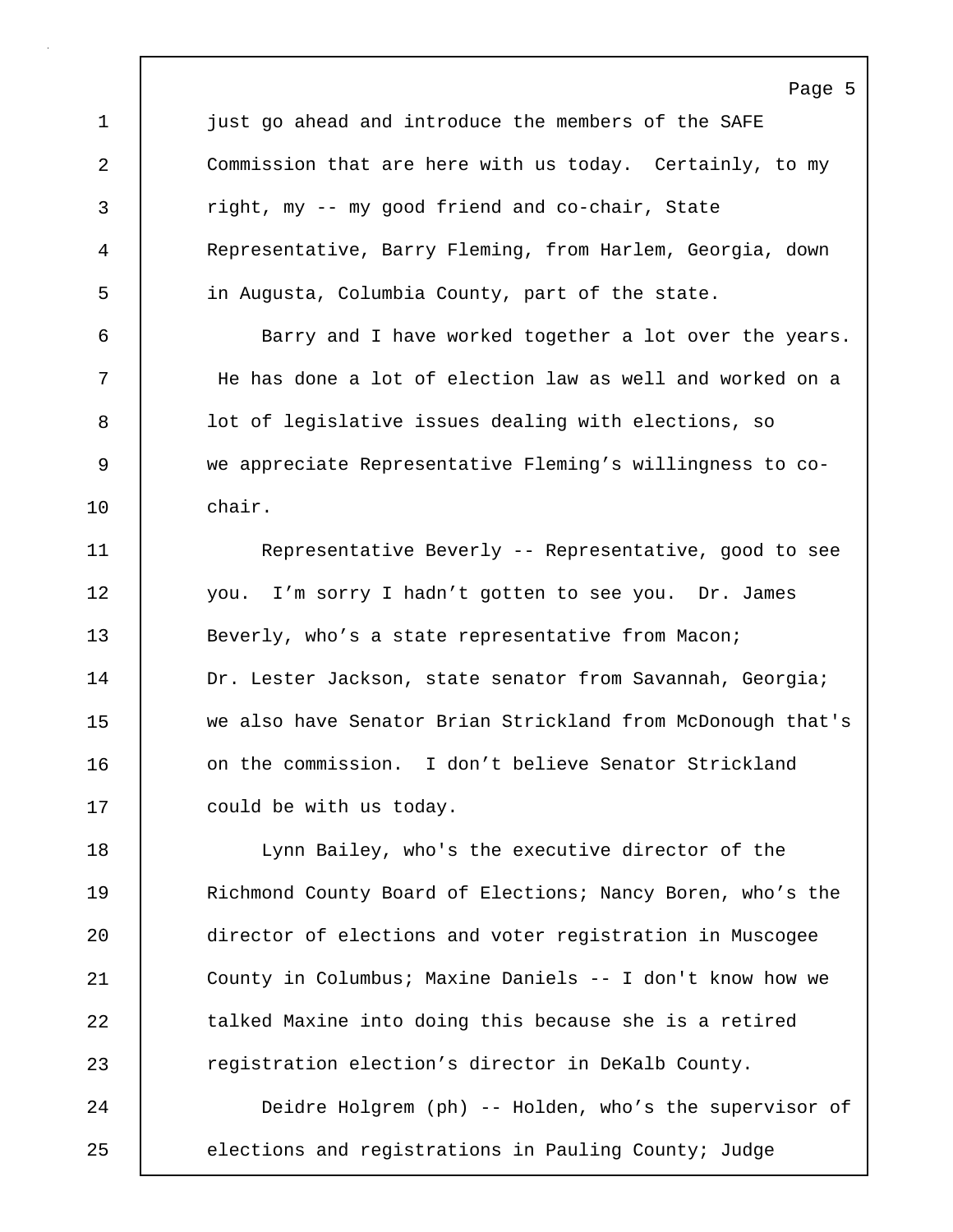1 Darin McCoy -- Darin is the probate judge and elections 2 superintendent in Evans County; Cynthia Welch is the 3 supervisor on the board of elections and voter registration 4 in Rockdale County. As many of you know, we did a pilot 5 project with Ms. Welch and her -- and her team in the 6 November election -- municipal elections using a new 7 ballot-marking technology with a voter-verifiable paper 8 trail. Her team did a great job as we did that pilot and I 9 know we're going to hear more about that in future 10 meetings.

Page 6

11 Our cyber-security expert on the panel, which I think 12 | is very important to all of us in the -- in this room, is 13 Dr. Wenke Lee. He is the executive director of Georgia 14 Tech's Institute for information of security and privacy; 15 Michael, Mike Jablonski, who's the General Counsel of the 16 **Democratic Party of Georgia; John Monds, who's with the** 17 | Libertarian Party of Georgia -- he's on their executive 18 committee; Vincent Russo, who's the deputy counsel for the 19 Georgia Republican Party and then our voter-accessibility 20 expert, Amy Howell, who is the commissioner and general 21 counsel for the Department of Behavioral Health and 22 Developmental Disabilities.

23 Representing Georgia's voters at large is Mr. Jimmy 24 McDonald. Jimmy is a former legislative counsel, so he has 25 a lot of experience in writing the code here in Georgia and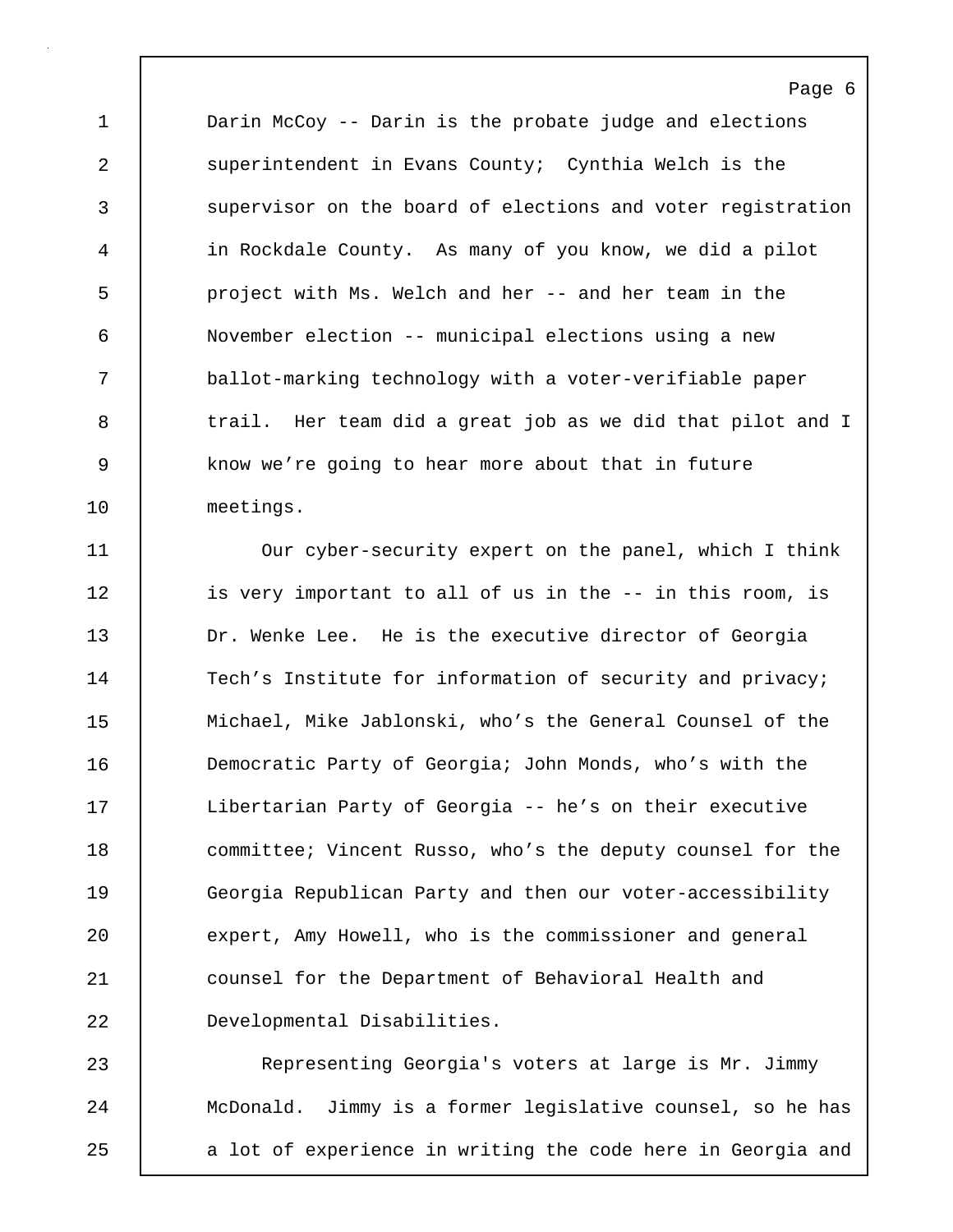1 he's a managing partner of the McDonald Firm, LLC. And 2 also representing Georgia voters at large, Sheila Ross. 3 She's the former deputy district attorney in Fulton County 4 and the current director of capital litigation for the 5 Prosecuting Attorneys Council of Georgia.

6 And I know you-all can see that we have a very 7 | impressive panel from all walks of life, and every region 8 of the state and from a lot of political -- different 9 political walks of life as well, which I think is -- is 10 very important. I want to thank Representative Ott, 11 certainly, for being here. I just wanted to mention -- I 12 know we had one other state representative here today 13 representing Brad Raffensperger.

14 I certainly want to welcome the members of the media. 15 We have worked very hard and will continue to do that to 16 make sure that they have accessibility to these meetings. 17 I think that's very important from a public-transparency 18 | process and we look forward to working with them.

19 | And I also want to thank you-all for being here this 20 morning. I know there's many elections officials and 21 **Property** registrars from all over the state here in the audience and 22 many members of the voting public, different advocacy 23 groups, and we welcome your presence. We also welcome your 24 | input as we move through this process.

25 I did want to mention that we do have a -- a court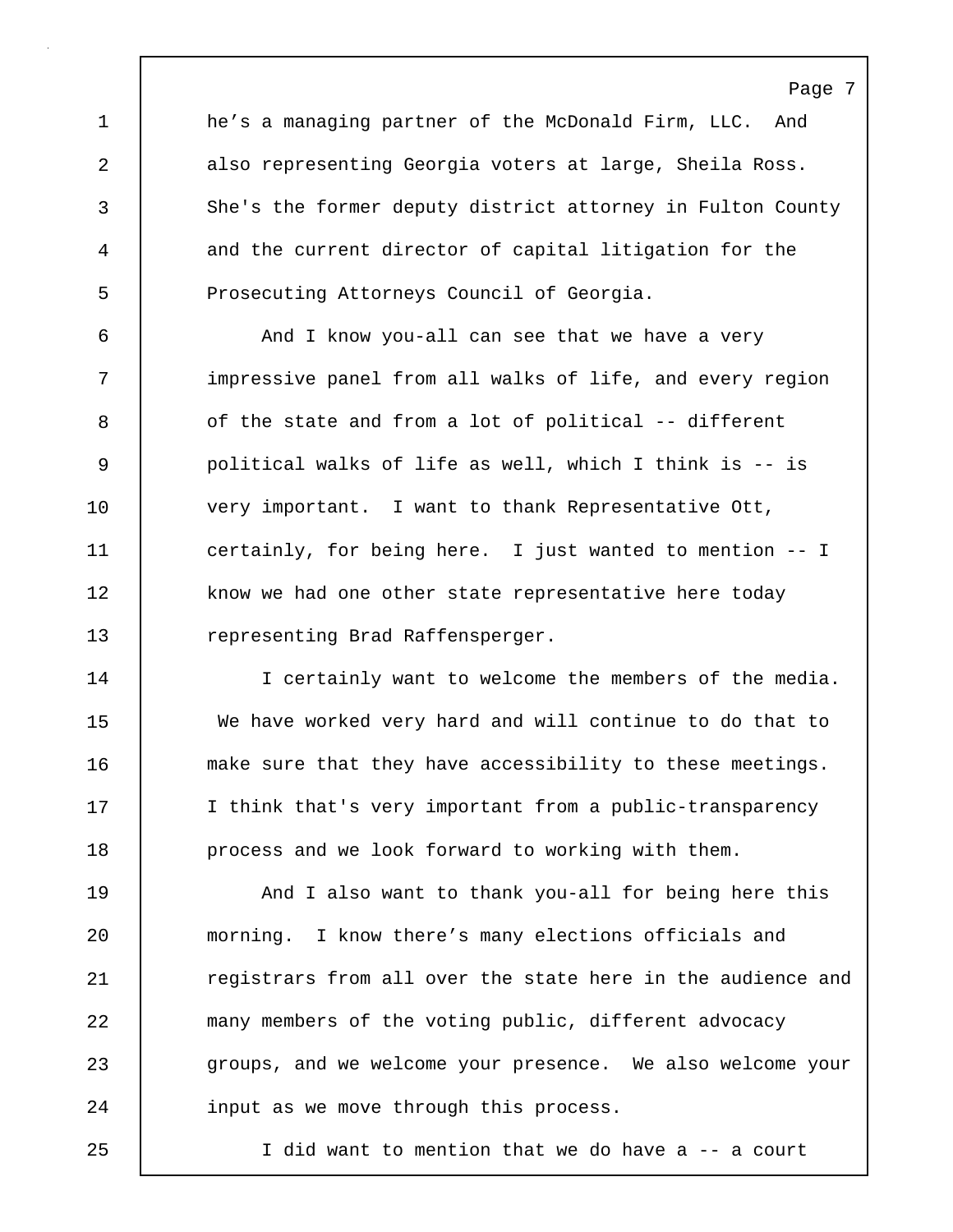1 **c** reporter here that will document not only today's meetings 2 | but all of our meetings, so they will be available to the 3 public and we'll -- we'll make those transcripts available 4 on our website in approximately three weeks. This will 5 give the court reporter time to make sure that we have the 6 record straight from this meeting and -- and we'll do the 7 Same in future meetings, and that will be available on our 8 website at GA -- or sos.ga.gov.

9 Real quick, I wanted to mention that the presenters 10 from the Secretary of State's office will be our elections 11 director, Chris Harvey, who I think many of you already 12 | know; General counsel, Ryan Germany, and the assistant 13 elections director and deputy counsel, Kevin Rayburn.

14 I wanted to mention just a few guidelines as we get 15 started. The commission members, you are welcome to ask 16 questions and provide input as we move through the process 17 and during presentations or when we wrap up presentations, 18 so we certainly welcome that. I would just ask that when 19 you do do that, we need you to speak clearly into the 20 microphones, try not to speak over one another so we can 21 make sure that we have a -- a proper transcript of the 22 meetings and we can get everything for the public record.

23 Members of the public, you do need to sign up for our 24 **public-comment portion of the meeting which would be after** 25 we get through with the presentations. Today we have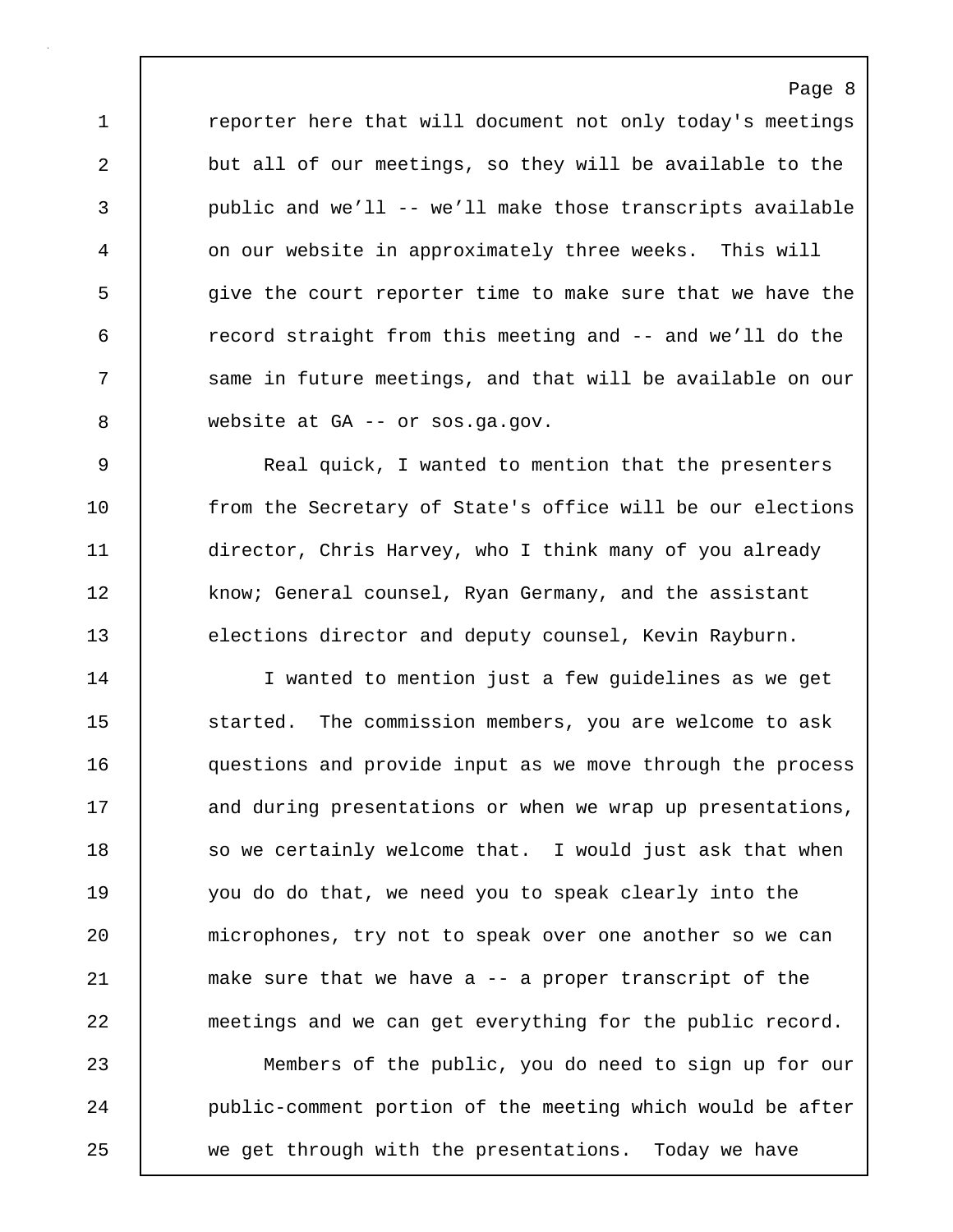1 allotted two minutes for each speaker, which is what we 2 normally do at our state elections board meetings, so we're 3 | qlad to hear from anyone who is here today.

4 I would just tell you that you don't need to get into 5 the details of -- of what your issue is. Just let us know 6 what that is so we can get that in the record. We will 7 make sure in future meetings that we allow individuals or 8 groups that want to present or advocate for certain issues, 9 or technologies or whatever it is, we -- I promise you we 10 will have a transparent process. And you can either submit 11 those documents that you would like for the commission to 12 Teview or also speak to that or -- or make presentations. 13 So we'll certainly be working on that as we move forward.

14 When we move to your public comments, I would just 15 | urge you to stay to the two minutes, make sure that you're 16 Speaking clearly and -- and not too fast. I -- I don't 17 have a problem with that, obviously, but I would ask others 18 just to make sure you speak clearly and don't go too fast 19 so we can get your testimony on the -- on the public 20 record.

21 Certainly -- I mentioned this earlier, that anyone's 22 welcome to send feedback or questions to our SAFE 23 Commission's website -- I mean E-mail address, which is 24 SAFE Commission at sos.ga.gov, and we'll certainly be 25 **cancer 1** reviewing that after this meeting and prior to our other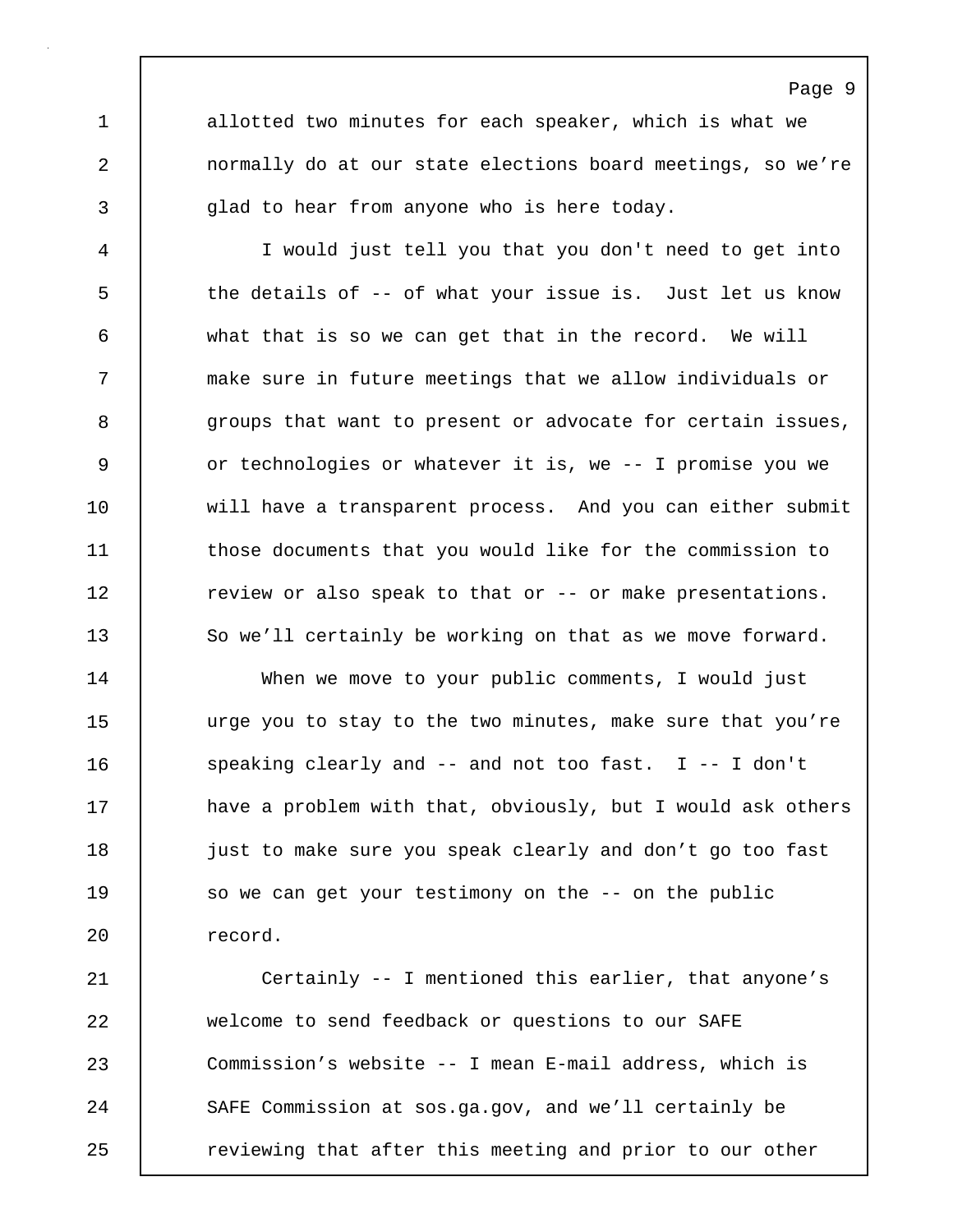1 meetings.

2 And, with that, I want to just welcome you-all again. 3 I'm looking forward to a great, transparent, hard-working 4 process. And, with that, I'm going to turn the microphone 5 over to Representative Fleming and my co-chair and thank 6 him again for being willing to lead this effort with myself 7 and the other commission members. Representative? 8 REPRESENTATIVE FLEMING: Mr. Secretary, I appreciate

9 you for allowing me to be here today and serve on this 10 commission. I appreciate you, as our Secretary of State, 11 taking proactive steps to form this group and bring us 12 | together so we can give good advice during the legislative 13 **process, hopefully next year, pick our -- our state's next** 14 all-important voting machines. Thank you for that 15 leadership.

16 The commission is tasked -- as the secretary said --17 with reviewing options for Georgia's next voting system. 18 And, of course, members, that is no small feat. The 19 initiative will ultimately involve a complete rewrite of 20 Georgia's election code and state election board rules once 21 the General Assembly has made a decision on our next 22 | voting system.

23 It will also, of course, involve the appropriations of 24 | millions of state dollars so we want to make sure we do a 25 good job of coming up with the best options. Some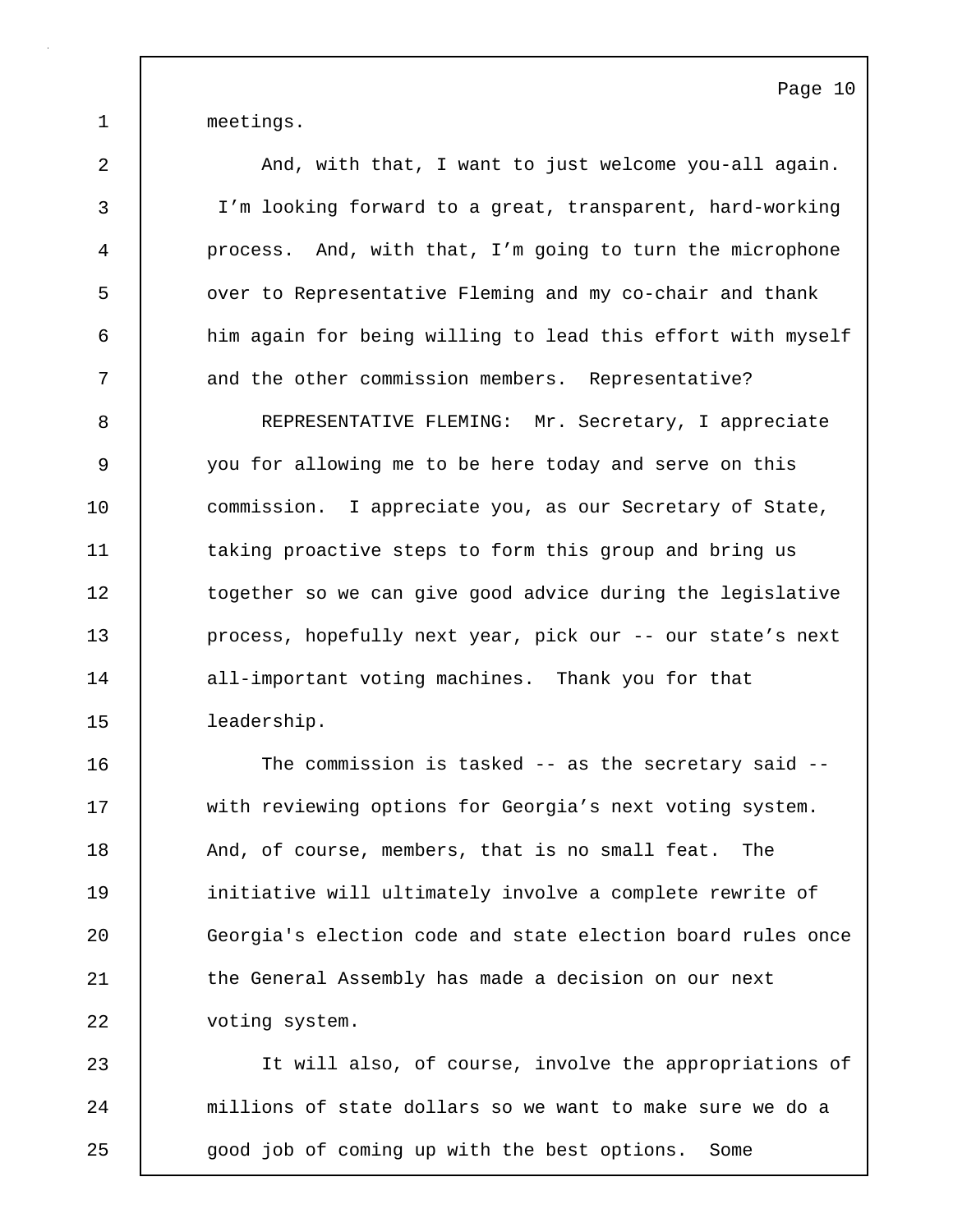Page 11 1 estimates put that -- those state dollars anywhere from a 2 low of 30 million to sometimes as high as 150 million, 3 depending on what kind of system that we would choose. And 4 also, of course, that includes training and the 5 decommission of the old machines that we currently use. 6 This commission, hopefully, will guide lawmakers in 7 T the process with active participation from Georgia voters 8 and -- and multiple of the stakeholders, which will be 9 involved in this. 10 I'd -- would want to share with some of my commission 11 members, before we get started, it may be helpful to go 12 through some of the processes that went on with the 13 legislature the last session and bring us kind of up to how 14 we got to where we are now. 15 Last fall, the House of Representatives -- State House 16 **o**f Representatives' Science and Technology Committee met to 17 discuss the future of Georgia's voting equipment. In that 18 first meeting, a discussion was held on our current 19 machines and the estimated shelf life of those almost now 20 | 20-year-old voting machines. 21 The second meeting of the house committee involved 22 product demonstrations to see what some of the market 23 **options currently offered by election vendors were.** In the 24 beginning of the legislative session, in House Bill 680 on 25 January the 11th, State Representative Scott Turner began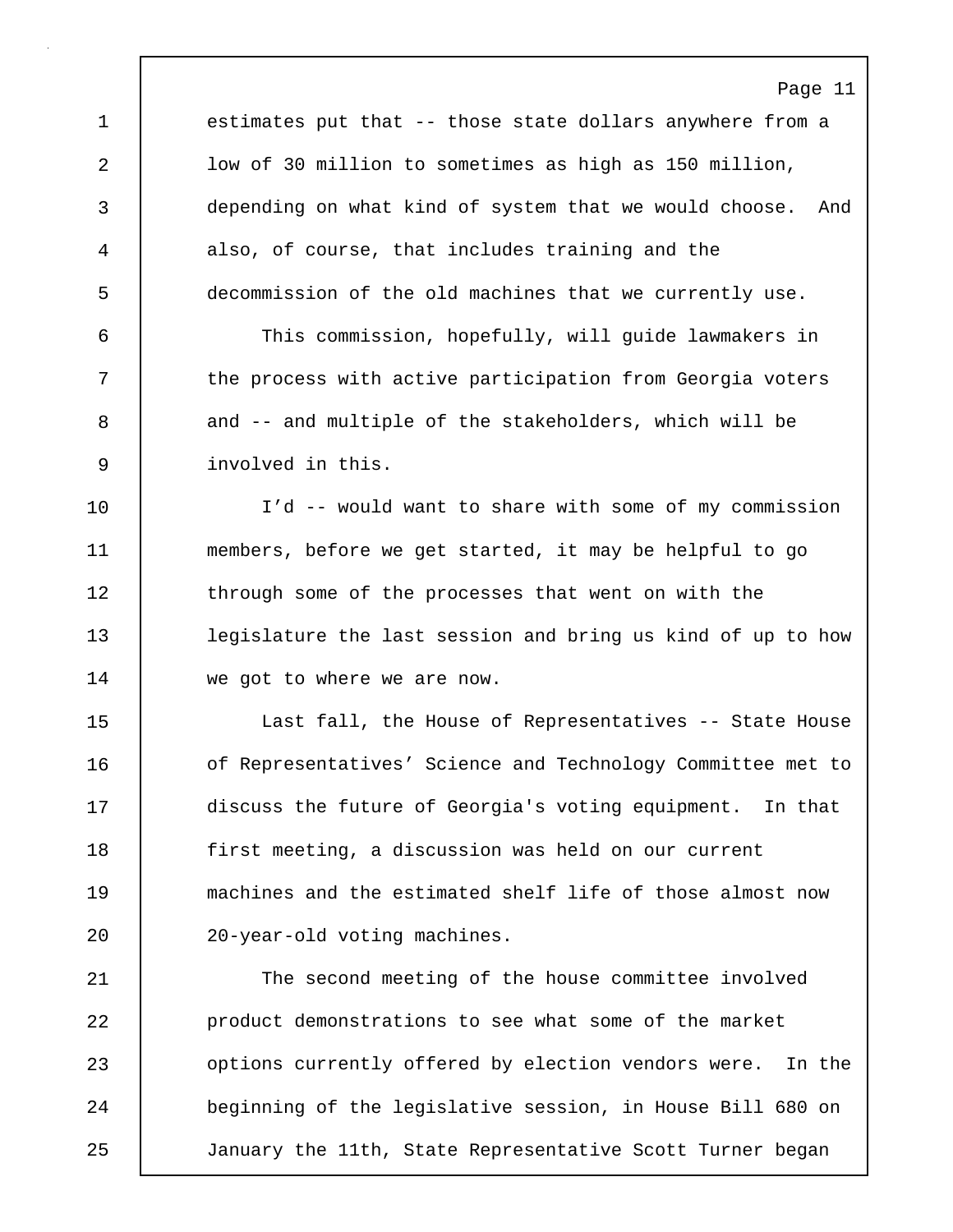1 the process in proposing one of the first voting-system 2 bills that would overhaul our -- our process during the 3 legislative session.

4 As with many times with the legislative process, a 5 representative or senator will introduce a bill to begin 6 the discussion. It's usually not how the final product 7 looks, but it's just the beginning.

8 Representative Turner's bill did not -- would not 9 allow -- would not allow, going forward, the use of our 10 current touchscreen voting machines by January of 2019 and 11 called for what has been referred to as a risk-limiting 12 | audit where local election officials would manually tally 13 the ballots. This was the beginning of the discussion of 14 that particular version of legislation. It didn't move 15 | forward to a great extent.

16 | The separate house bill, House Bill 848, on February 17 the 8th of this year, House Science and Technology 18 Committee Chairman, Ed Setzler, who -- the chairman who had 19 held those prior committee meetings, proposed a second bill 20 to overhaul the voting system.

21 | That particular bill required our Secretary of State 22 to issue a bid by August of 2018 of this year for the 23 state's purchase of something referred to as optical-24 Scanning voting-assistance equipment and supporting 25 | services for use in the primaries and elections, in all 159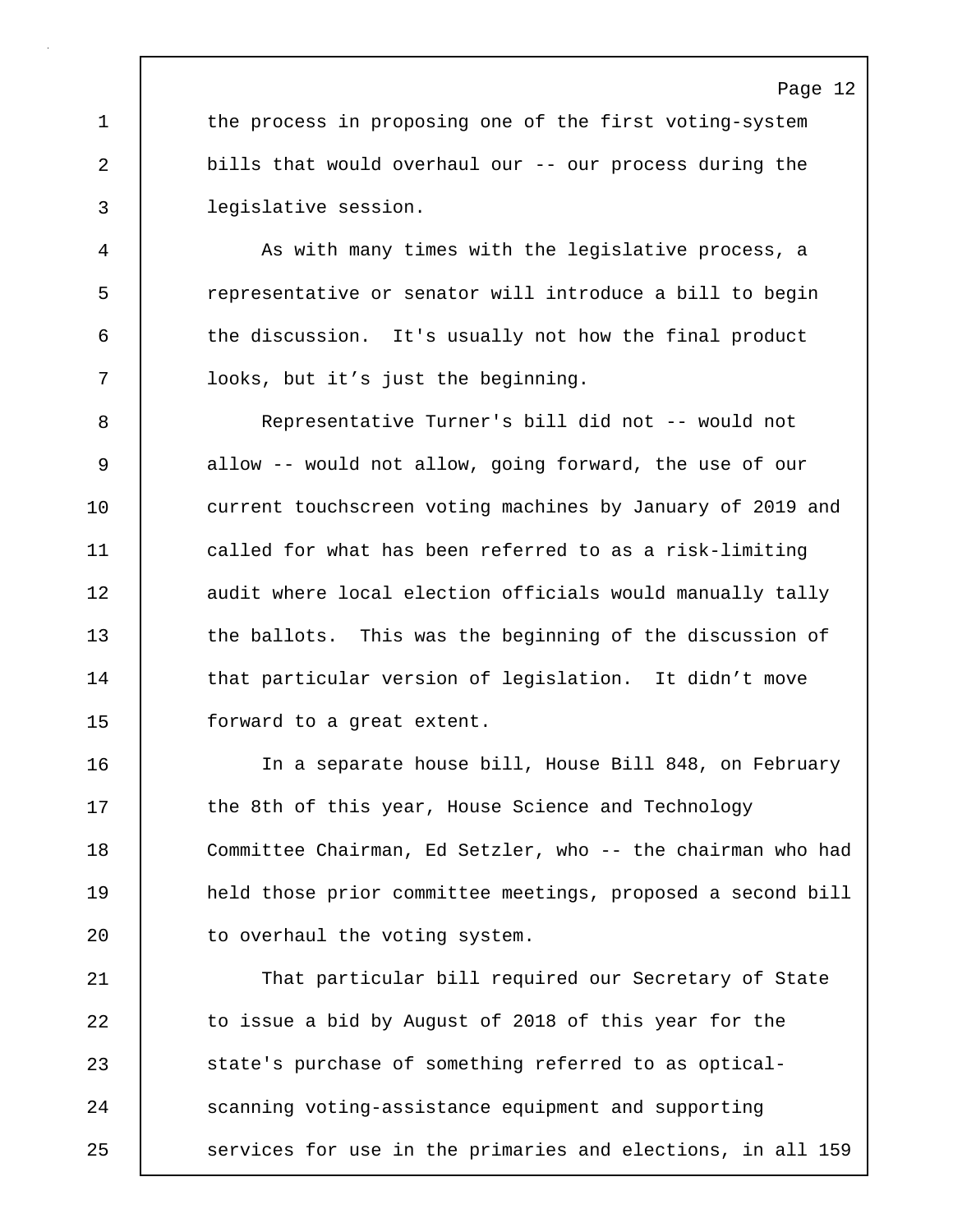1 counties.

2 That legislation would have required optical-scanning 3 equipment for the elections after January of 2024 and it 4 would have also provided state appropriations to fund the 5 optical-scanning equipment to counties no later than the 6 2020 presidential-preference primary. 7 It passed by substitute and a committee wrote a few

8 changes which involved adding audit provisions. However, 9 the bill did not go ahead to the full house of 10 | representatives for a vote.

11 On the other side of the aisle -- or sort of the other 12 | side of the capitol, in Senate Bill 403, on February the 13 8th, State Senator Bruce Thompson proposed a very similar 14 version of Chairman Setzler's House Bill 848 to the Senate.

15 | That bill went through many changes during the 16 legislative process and in committee and it eventually was 17 | the bill that crossed over, as we would say, it passed from 18 one house to the other. It came over to the House of 19 Representatives for consideration where the House held 20 hearings, and Chairman Ed Rynders' committee on government 21 | affairs on that legislation.

22 Senate Bill 403 ended up being the voting-system bill, 23 the overhaul bill, that traveled furthest during the 24 | legislative session before it ended but, ultimately, that 25 | bill did not pass both houses as well, which is fairly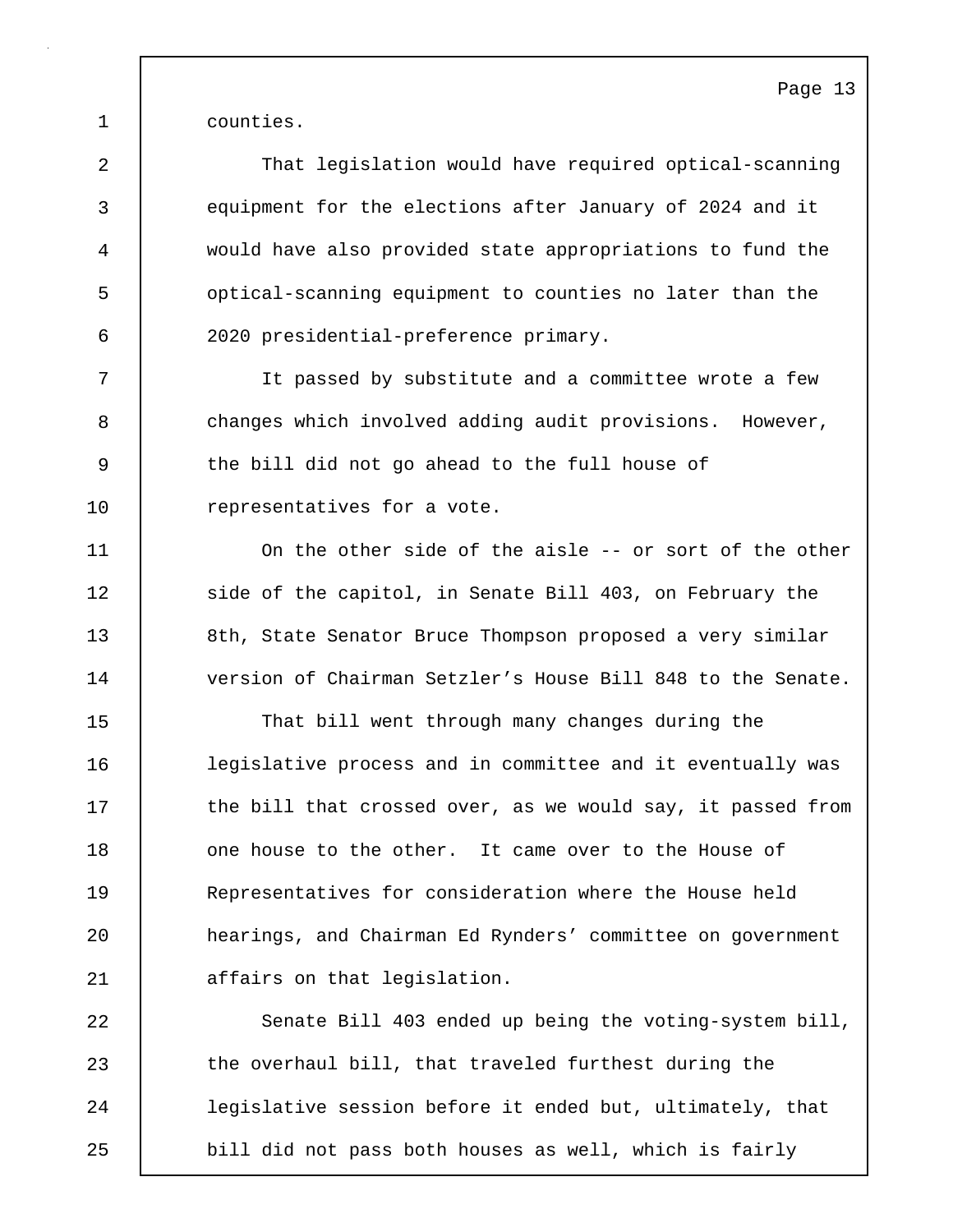1 typical of discussions at the capitol. Sometimes a 2 discussion, like I said, is begun with legislation and that 3 has led to our process of us being here today.

4 All of that history, I hope, is relevant to you 5 because -- to show you that we have to continue that 6 discussion now that began at a time of progression toward a 7 Teplacement of our current voting machines.

8 Although the system continues to work as it was 9 intended, we obviously have to plan for its replacement, 10 and a project of this size takes months of planning. And, 11 thus, I must again thank our Secretary of State for 12 convening this commission and allowing us to have this 13 discussion.

14 | I anticipate our commission will engage in a robust, 15 open discussion about all of the viable options for 16 **c** replacing our current system and pass along a good 17 The recommendation to the state legislature for the next 18 Session, which will begin in January of '19.

19 I want to thank all of you for taking the time to be 20 **here today, for joining us in these proceedings.** And, as 21 | the secretary introduced you-all, you come from a wide 22 background, very well positioned to participate in these 23 discussions.

24 As we go through this process, as was mentioned, we'll 25 **have several presenters today.** I'm looking now and will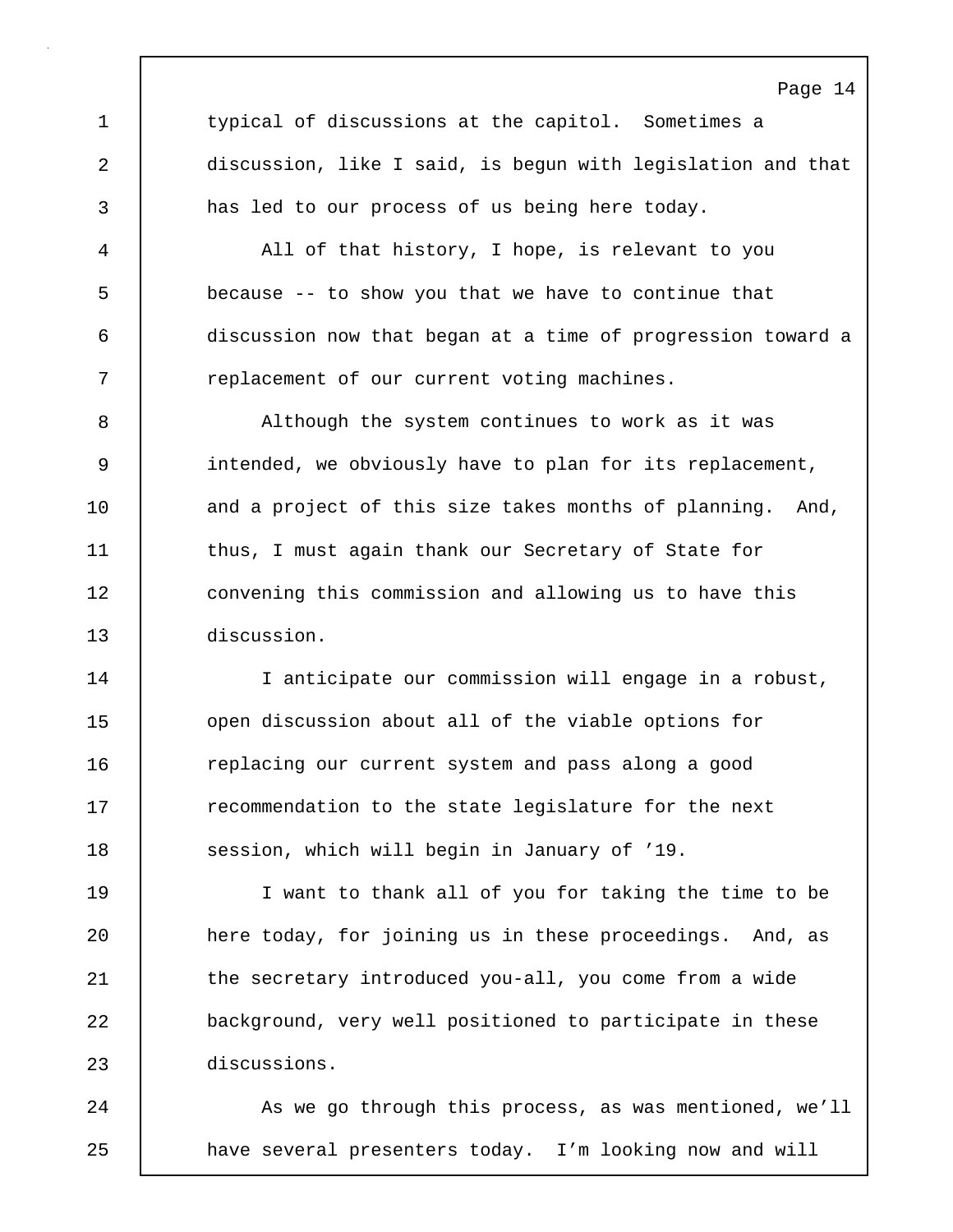1 try to keep my eye on several of you. If you have a 2 question, I'm going to ask you to pass that microphone near 3 you to the person with the question.

Page 15

4 We do have Patrick over here, who is our court 5 reporter. I had a chance to chat with Patrick earlier. If 6 you've never been in a proceeding with a court reporter -- 7 and I suspect many of you have though -- you know that he's 8 trying to take down everything we say, and one of the worst 9 things you can do to a court reporter is talk over one 10 another. It happens to be that my wife is a court 11 | reporter. And so, I am -- I am well-trained in that idea 12 and I intend to make her proud and pass that along to you 13 today.

14 | In a natural conversation that we have with people, we 15 do talk over one another because we can hear, and listen 16 and talk at the same time. For the court reporter, it 17 makes it much more difficult. So if I do -- I admonish you 18 | about that, please understand I'm doing it so that we have 19 a good record.

20 Now, that's just a brief overview but, before we 21 begin with our first presenter, I want to see if any of the 22 commission members have any questions about what we've 23 initially tried to go over today or about our process of 24 how it would work.

25 I think all of you came in a little bit earlier; you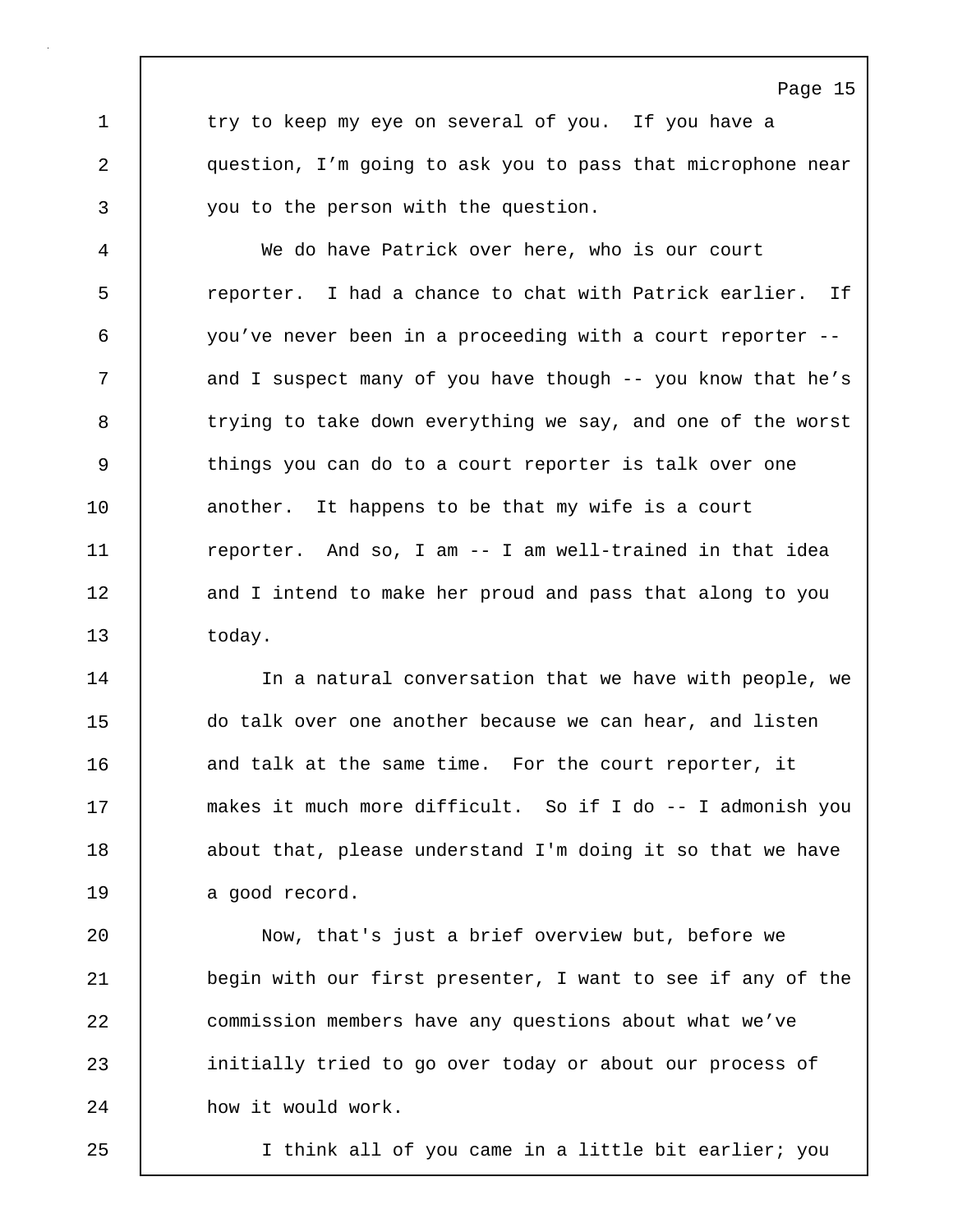Page 16 1 know that there's water and coffee right back here for you 2 as well as restrooms. Please feel free to get up and move 3 **deciasion** 3 around, if need be. Any questions? 4 SENATOR JACKSON: (Indicating.) 5 REPRESENTATIVE FLEMING: Senator, did you have one? 6 SENATOR JACKSON: I have one. 7 REPRESENTATIVE FLEMING: I'm going to -- I'm going to 8 turn my mic to you. Now, I'm giving it to you just for a 9 Second. Okay? You have to tell that to senators. 10 SENATOR JACKSON: Mr. Chairman, thank you very much. 11 | Now, we've talked about the anticipated cost of these new 12 machines. Would you have any idea of what was the cost of 13 **July 2018** our old machines some 18 years ago? 14 REPRESENTATIVE FLEMING: I know it didn't -- Lynn 15 | Bailey down there served on that commission that many years 16 | ago. Do you have any idea or does someone else want to 17 | speak up? 18 SECRETARY KEMP: I -- I think, from the best of -- 19 REPRESENTATIVE FLEMING: Secretary? 20 SECRETARY KEMP: -- repulation (ph) -- recollection, 21 and what Ms. Boren is telling me as well, it was around 52 22 -- 54 million which was funded through the Help America 23 Vote Act funds, which was federal funds, so that was the 24 cost back in, you know, early 2000s. 25 REPRESENTATIVE FLEMING: Absolutely. Good question,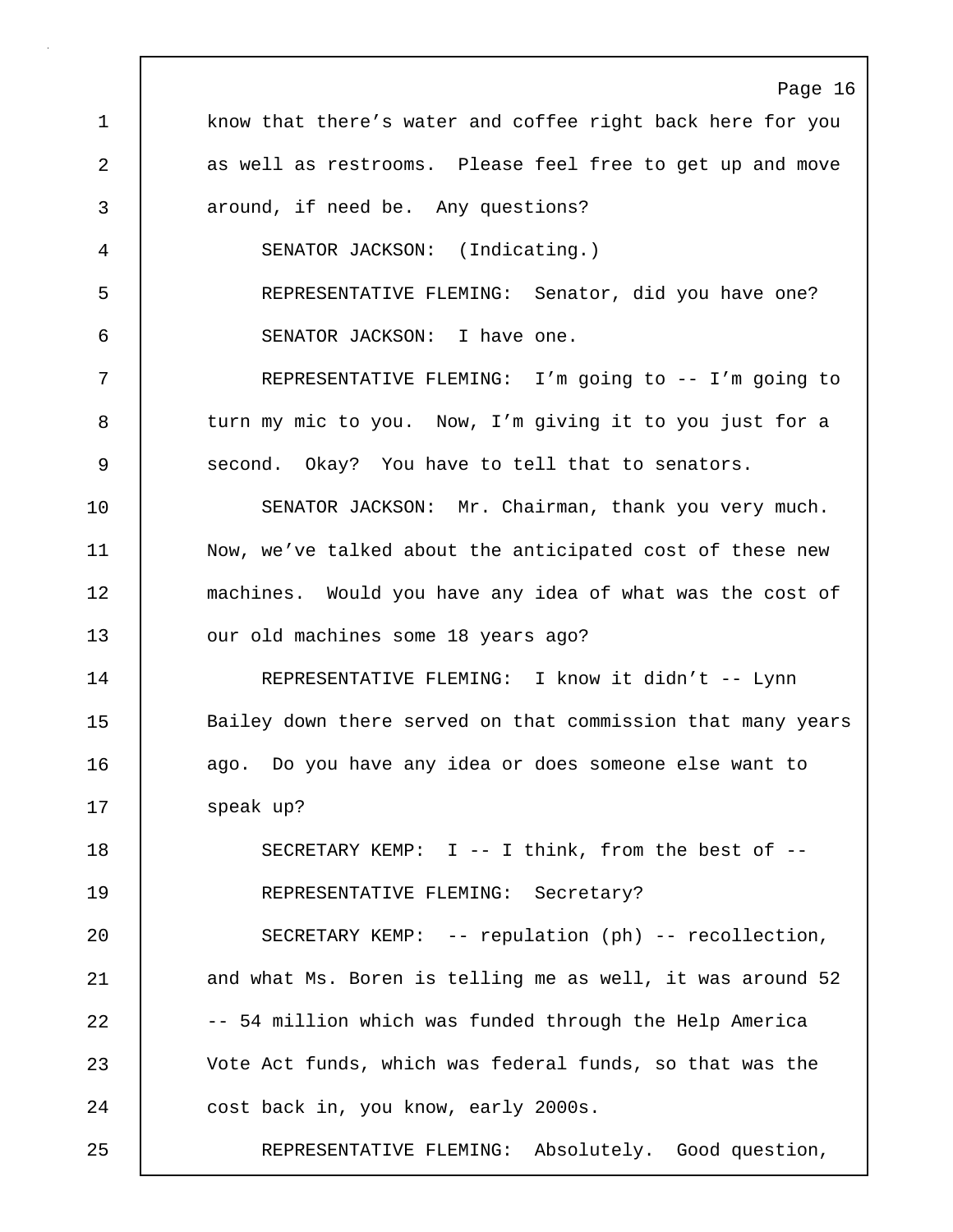Page 17 1 | Senator. 2 SECRETARY KEMP: Mr. Chairman, I'm going to let 3 Ms. Boren give you some additional information. 4 REPRESENTATIVE FLEMING: Please do. 5 MS. BOREN: That was the state's contribution to the 6 equipment. Each county had an option to purchase 7 additional equipment. I -- I think many of the counties 8 e represented here did purchase the other equipment, though, 9 the 54 million was just the state portion. 10 SENATOR JACKSON: And our anticipated cost -- 11 REPRESENTATIVE FLEMING: (Provides microphone.) 12 SENATOR JACKSON: And, Mr. Chairman, and our 13 anticipated cost is between 30 and 60 million? 14 REPRESENTATIVE FLEMING: That's just a rough estimate. 15 The -- the technology is, I suspect, even more variable 16 | than what was available almost 20 years ago now. And, as 17 we have done some background and I've heard testimony 18 | through hearings, those are some of the ranges that we've 19 heard. 20 And, of course, not only included in that is the 21 equipment which, by far and away, for 159 counties, will be 22 | the largest part of our appropriation, but there's also a 23 **let** lot of training, obviously, that the -- some of the people 24 at the state will have to implement and -- and classes and 25 whatnot for our elections officials to attend and -- and be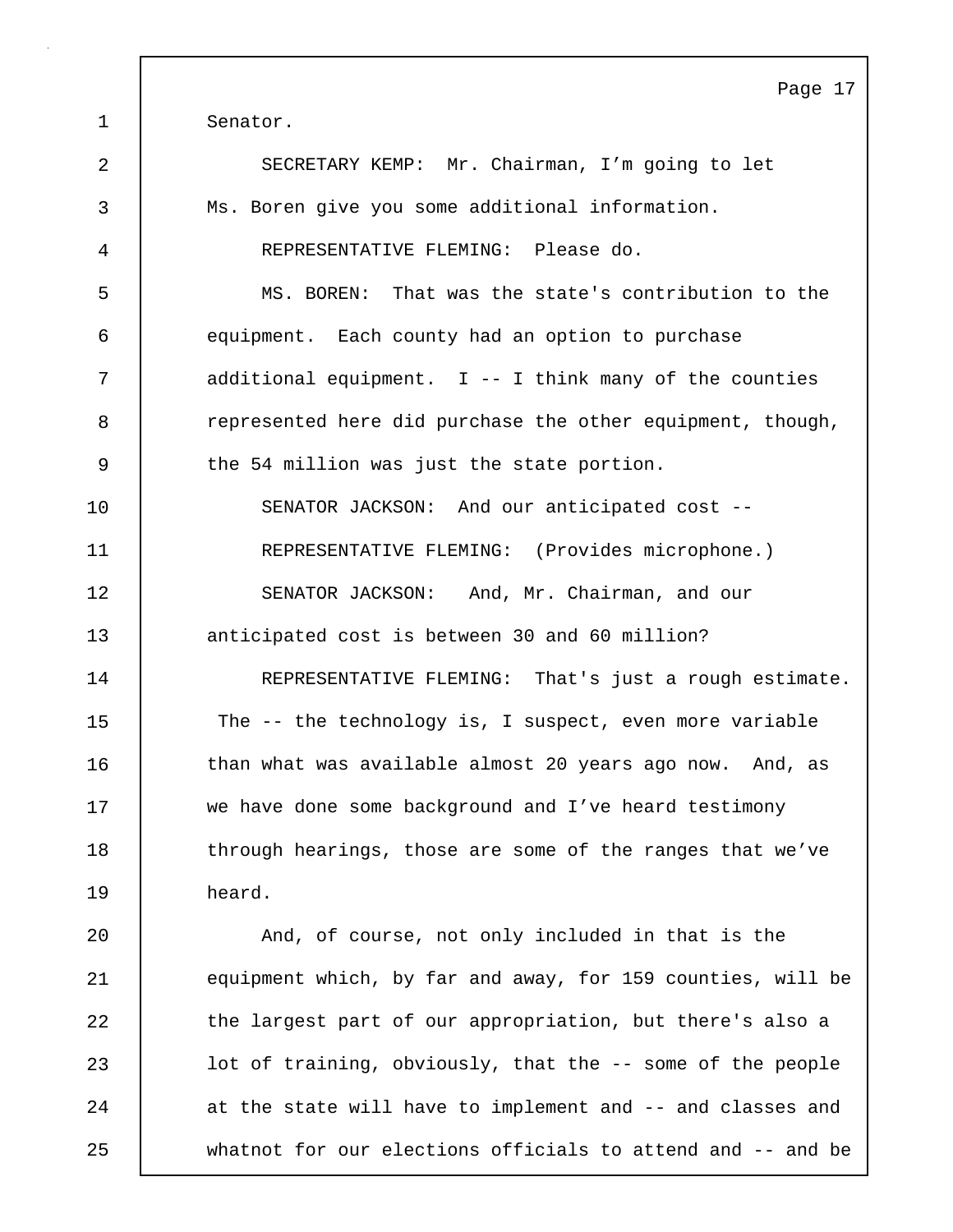Page 18 1 able to understand how to use it. 2 SENATOR JACKSON: Okay. 3 REPRESENTATIVE FLEMING: Good question. Any other 4 questions from any members of the commission before we get 5 Started? Well, if I don't see any, what we will do next --6 I believe we have, from our Secretary of State Elections 7 Division, Chris Harvey. 8 Chris, why don't you please come forward. Good to see 9 you again this morning. Please introduce -- 10 | MR. HARVEY: Good morning, sir. 11 REPRESENTATIVE FLEMING: Please introduce yourself to 12 all of the commission members, and we'd love to hear from 13 vou today. 14 MR. HARVEY: Good morning, commissioners. Secretary 15 Kemp, Vice Chairman Fleming and members of the Georgia 16 State Election Commission, my name is Chris Harvey and I 17 have the honor of serving the people of Georgia as the 18 State election director for Secretary of State, Brian Kemp. 19 This morning I have the privilege of taking you on a 20 deeper dive into how elections are conducted in our state. 21 I know that some of you participated in elections as 22 **candidates and some of you have participated in elections** 23 as elections professionals but, most importantly, we have 24 all participated in the process of the most esteemed title,

25 | that of voter or citizen.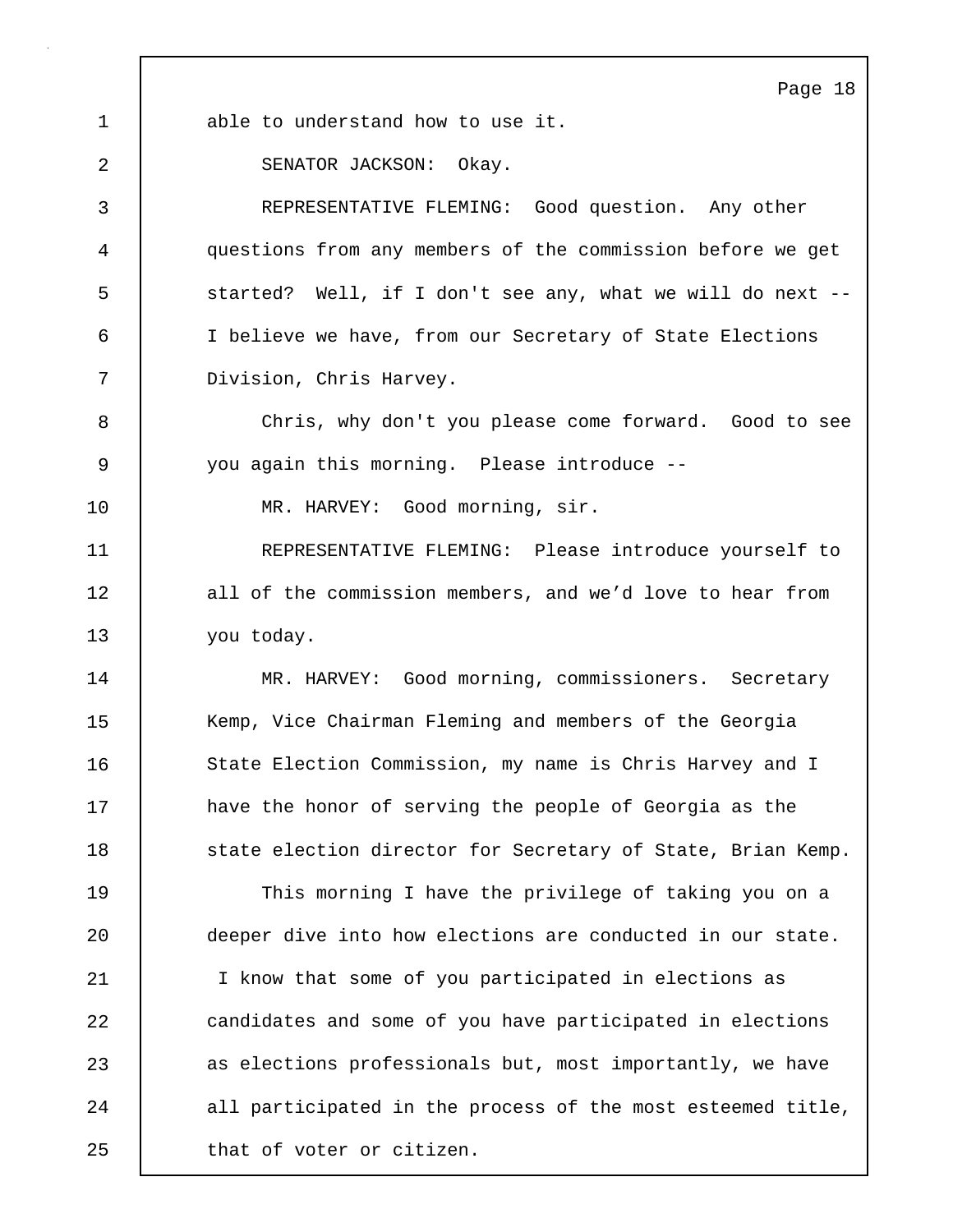1 By way of beginning, allow me to introduce and tell 2 you a little bit about myself and my background. I grew up 3 in DeKalb County before attending college and graduating 4 from The Citadel, The Military College of South Carolina, 5 with a BA in political science and a specialization in 6 criminal justice in 1989.

Page 19

7 | After studying theology in graduate school and 8 teaching high school for a few years in Charleston, South 9 Carolina, I returned to DeKalb County in 1994 where I 10 | joined the DeKalb County Police Department. From 1994 11 | through 2007, I worked primarily in homicide investigations 12 **for the DeKalb County Police Department, DeKalb District** 13 Attorney's office and the Fulton County District Attorney's 14 office.

15 In 2007, Secretary of State, Karen Handel, hired me to 16 be the chief investigator for the Secretary of State's 17 **office where I spent considerable time in election** 18 investigations and state election board proceedings. In 19 July of 2015, Secretary Kemp asked me to take the position 20 **o**f election director and I have served in that role since  $21$  then.

22 I do not serve alone. The Secretary of State's 23 election division is composed of professionals in fields 24 That include law, data and systems -- systems management, 25 | customer service, training, voter registration and military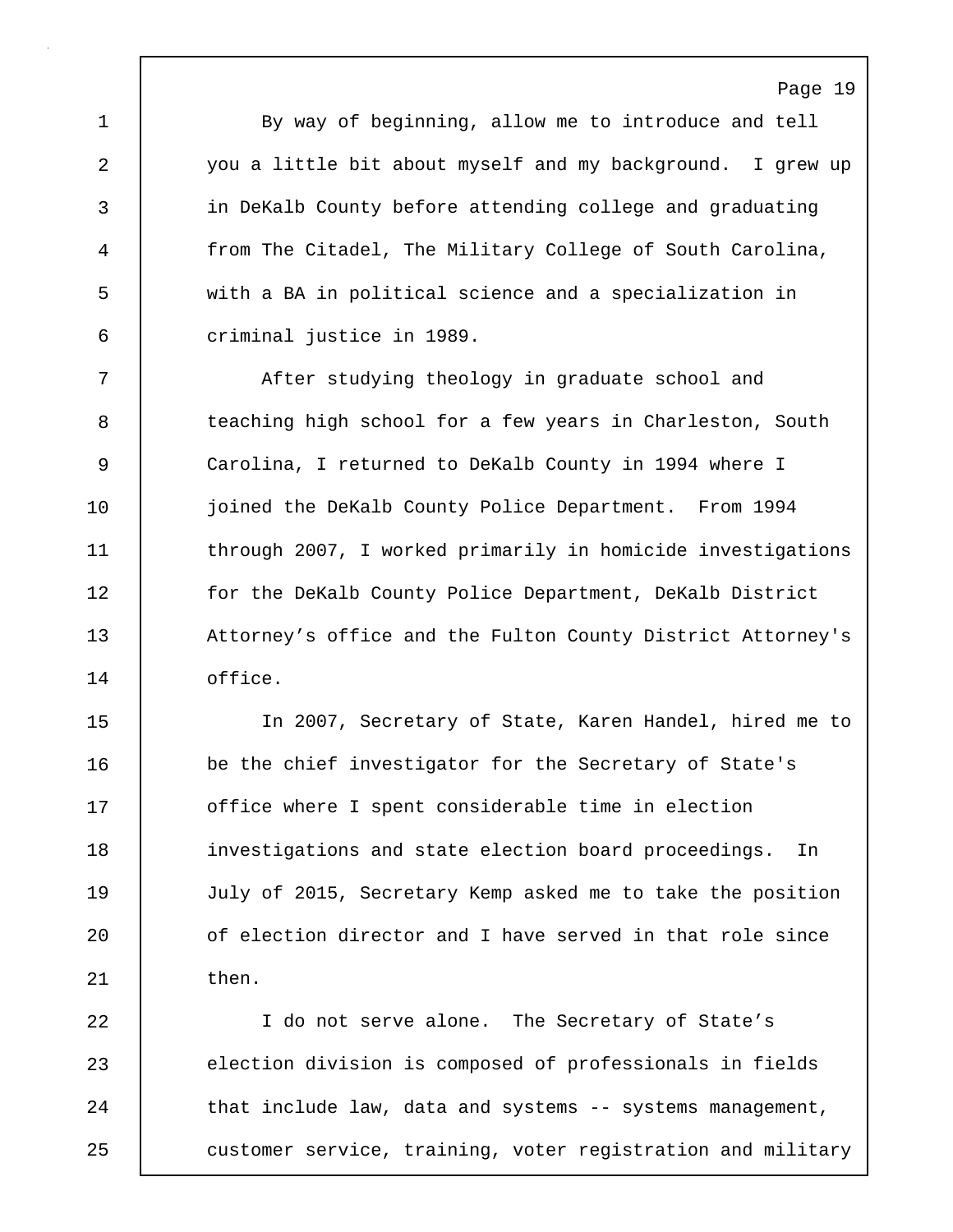1 voter outreach just to name a few.

2 We provide service and assistance to the 159 county 3 election offices throughout the State of Georgia and we 4 coordinate with a number of state agencies to facilitate 5 voting and election management. As you will see very 6 shortly, the work that the Secretary of State's office does 7 | in an election compliments but primarily supports the true 8 a hard work of elections that take place at the county level. 9 Georgia's current election system was born out of 10 issues arising from the November 2000 general election. 11 Although much of the national attention was focused on 12 Florida and topics like hanging chads, and punch cards and 13 butterfly ballots, Georgia realized we had problems of our 14 own. 15 In 2000, Georgia was operating four different systems 16 to cast and count ballots. Some Georgians used old lever 17 machines, whereby a mechanical device recorded votes, while 18 **decisy 1** others bubbled in ovals next to names on coded papers that

19 were then read and calculated by a light scanner, while 20 **dia all 1** others marked a check or an X next to a name on a piece of 21 | plain paper that was read, interpreted and counted by a 22 person or team of people and some Georgians wielded a 23 pointed metal stylus to punch out small rectangular holes 24 | in paper stock cards set in a plastic frame. These 25 multiple variations in voting did not serve the citizens of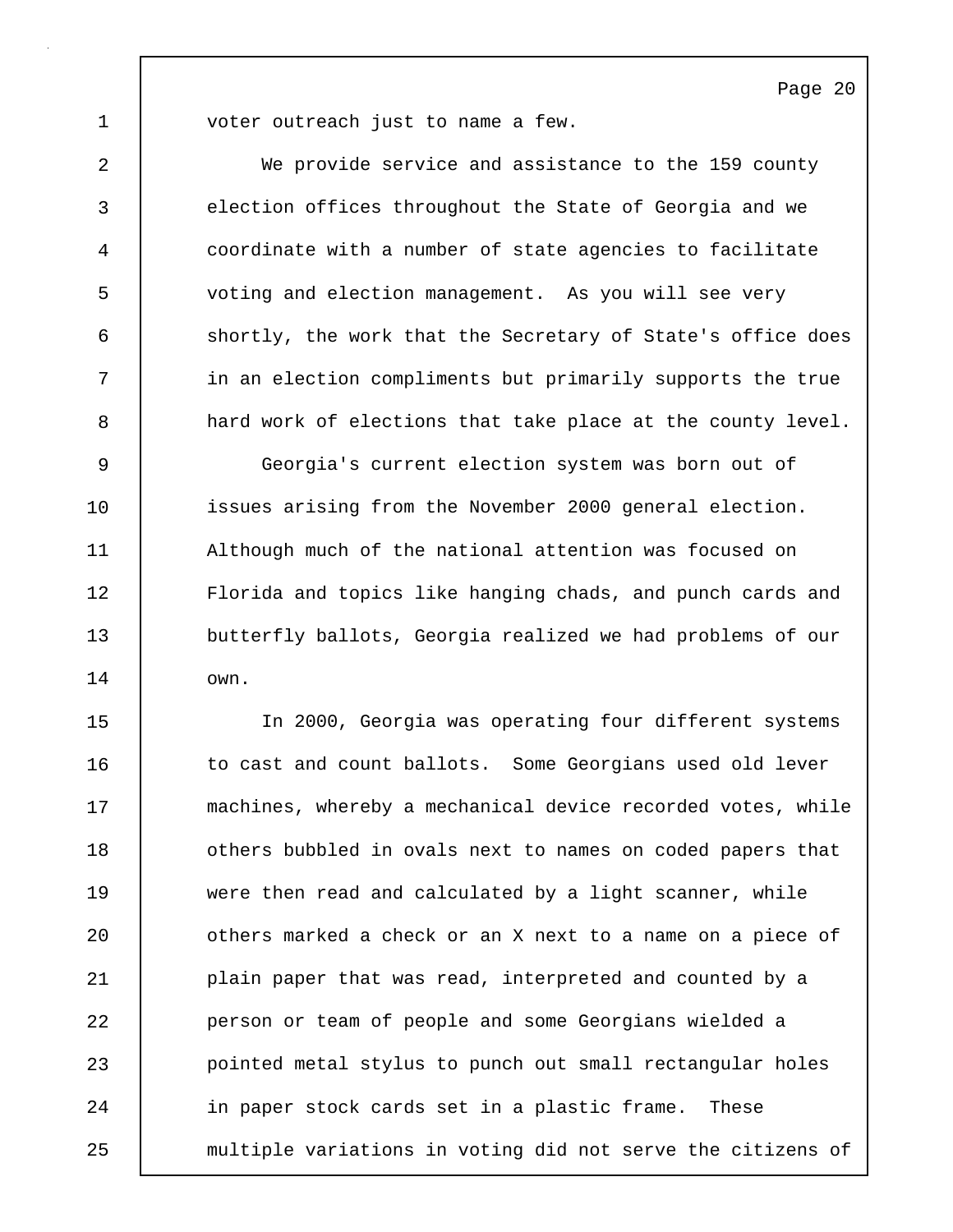1 Georgia well, as you shall see.

2 Let me mention these -- briefly explain two terms that 3 will be important throughout the presentation and 4 throughout the consideration you will give to these most 5 important matters: These terms are undervote and overvote. 6 Briefly, an undervote is a discrepancy in the total number 7 | of ballots cast and the total number of votes counted. 8 For example, if 10 people were to vote in an election 9 for president -- three voted for Candidate X and four voted 10 **for Candidate Y but the other three decided not to cast a** 11 ballot for president because they found no acceptable 12 choice, but -- but then did cast votes in down-ballot 13 Taces, the results would be that there were only seven 14 votes cast for president, resulting in three undervotes. 15 An overvote, as odd as it may sound, will also result 16 | in an undervote. An overvote is making more selections in 17 | one race than one is eligible to make. For example, if an 18 election for governor -- 10 people voted for governor but 19 one person mistakenly thought that they could pick their 20 top two candidates instead of one and marked their ballot 21 with two choices, then no vote would be counted and there 22 would be -- the overvote would result in only nine votes 23 for governor even though 10 voters cast ballots, thus 24 **leaving one undervote for governor.** 

25 These terms are important in order to, first,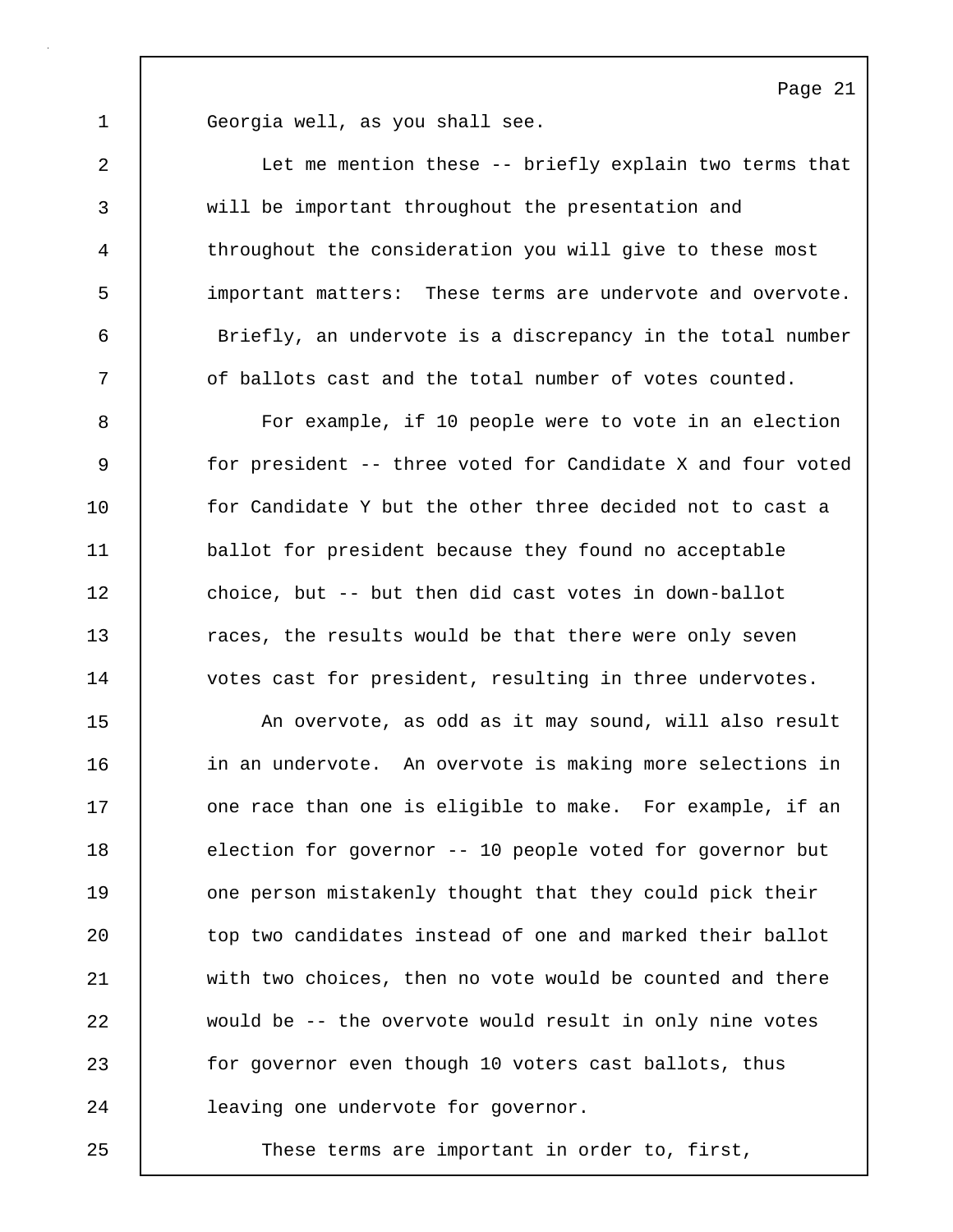1 understand the important reason, if not the primary reason, 2 that Georgia selected and implemented the kind of voting 3 system we currently use. And, secondly, to understand the 4 significant distinction in voting systems that are 5 currently available, and which are being used in the rest 6 **6** of the country and as you and the legislature consider what 7 | might be best for Georgia in the future.

8 | The goals of this presentation are five, and you --9 you can follow along in your PowerPoint. I believe it's in 10 Tab 2. It'll be up on the screen, but you won't be able to 11 | see it. I'll do my best to announce sort of the titles so 12 you can follow along.

13 First is describe the election interaction between 14 | state and counties conducting elections; secondly, to give 15 a historical context for the current voting system; 16 thirdly, to describe how votes may be cast in Georgia; 17 | fourth, to explain key components of the current voting 18 system and, lastly, to explain security and election 19 Systems. If you give me one second, I'm going to try to 20 **Theor** raise this a little. (Adjusts microphone.) That's a 21 | little bit better for me.

22 | So those are the goals of the presentation. Now, 23 let's start by saying that elections are a complicated 24 | process. If you go to the next slide, you'll see a 25 flowchart that looks more like, you know, the traffic on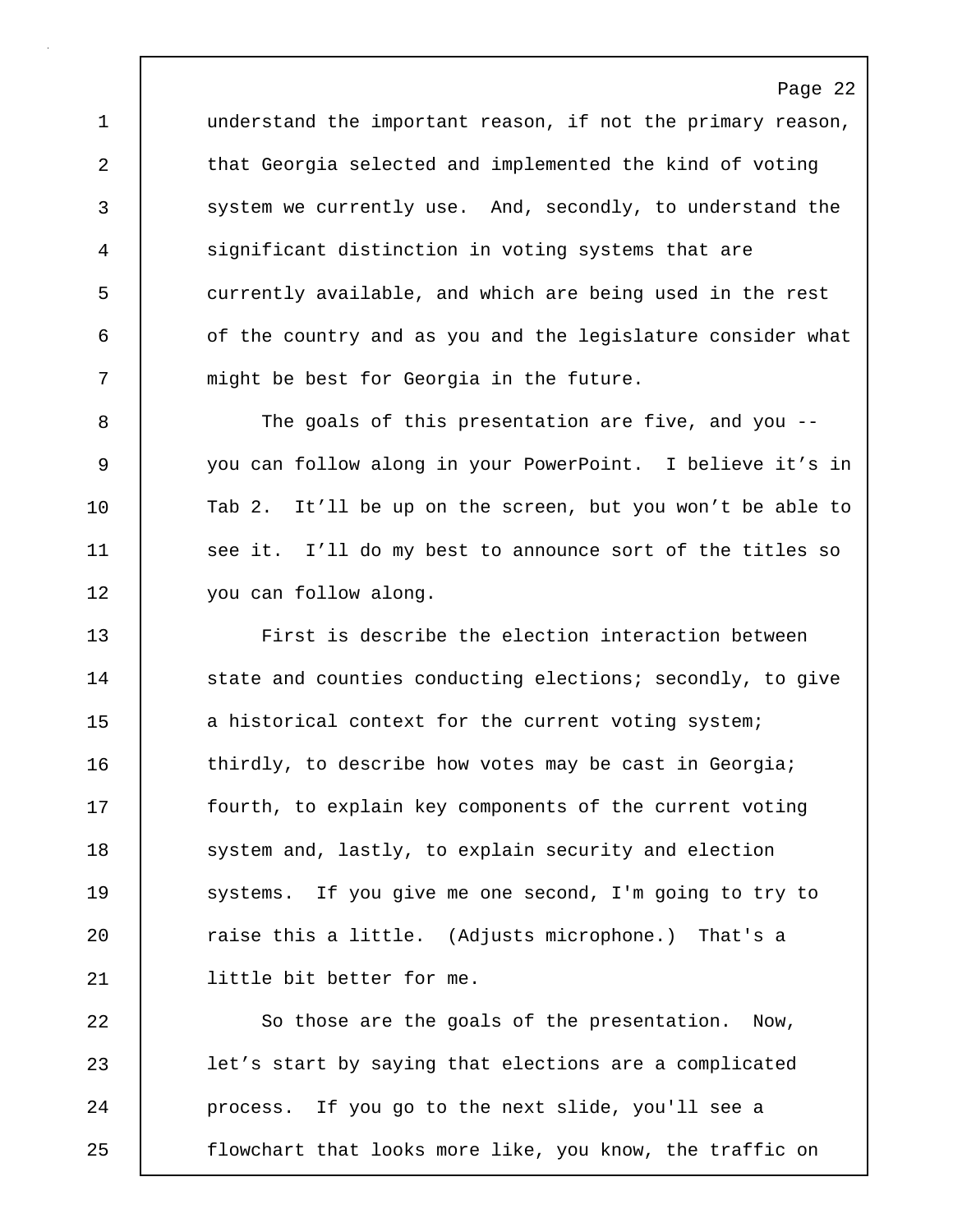1 the connector at 5 o'clock on a Friday afternoon.

2 If you look at the diagram -- and this does not 3 necessarily represent everything in the Georgia voting 4 system, but most of the components are represented here. 5 But this is a -- this is a slide I took from another 6 presentation.

7 | But you notice, at the very center, you've got the 8 voting system and that's really what we're talking about 9 now. However, look at all of the other factors that lead 10 into it. You've got voter-registration systems; you've got 11 **State agencies submitting information;** you've got county 12 | offices; you've got administrative reports; you've got 13 election-night reporting; you've got the E-poll books which 14 are used to give voters their proper ballots. You can tell 15 that if any part of this system were to have a hang up, it 16 could startle the entire process.

17 When I taught high school, the assistant principal, 18 who was sort of mentoring me, would tell me every morning, 19 he would say, Chris, teaching doesn't -- education or 20 **teaching doesn't happen; it is caused, and that's an** 21 **analogy that I've taken with elections.** 

22 Elections don't just happen; they're caused. And 23 they're caused in combination, in conjunction, with the 24 Secretary of State's office, and with the county election 25 officials and with other support organizations.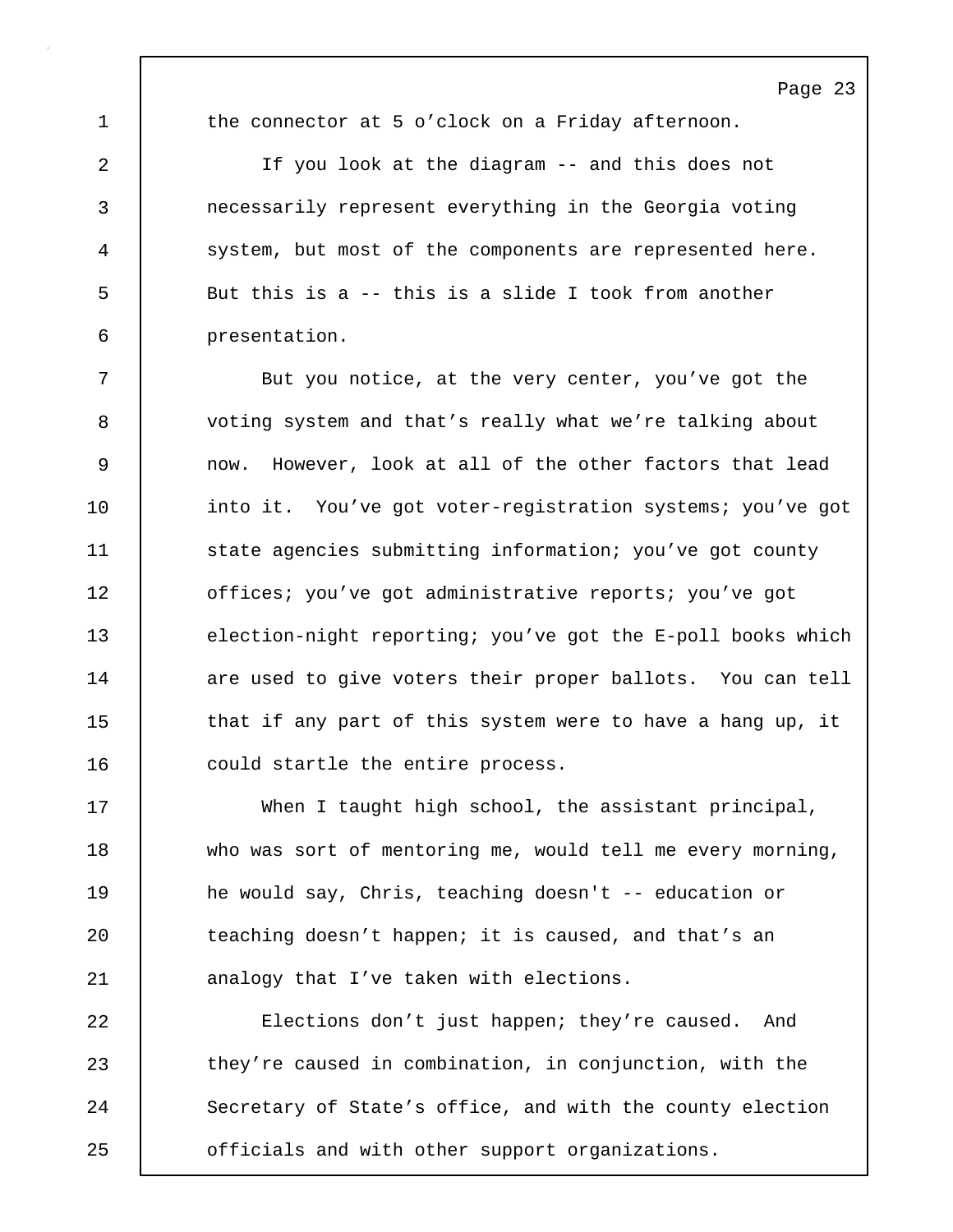1 So any time you talk about elections, you're talking 2 about a very complex system with many moving parts. You've 3 got federal law that covers requirements in some elections. 4 For example, we just completed the process for the -- a 5 The runoff that's happening in Georgia. We had to get ballots 6 | out to overseas voters for the federal runoffs that are 7 | happening in -- in -- later in July. That's a federal 8 extemal requirement. It's not necessarily part of state law.

Page 24

9 You have state law that puts restrictions, and time 10 **limits and deadlines on things happening.** You've got state 11 election board rules that get more specific with this --12 | these regulations and these -- these rules and they govern 13 elections.

14 The elections calendar -- if you were to -- to go to 15 **July 15** our website and look at the elections calendar, you can see 16 | the entire year laid out for you. You know, it's -- it's 17 | -- it's set by the legislature. The election will happen 18 at this date; the runoff will happen this many days later; 19 | this is the deadline for qualifying; this is the deadline 20 **for submitting this, that and the other.** 

21 It's like being on a treadmill. There are no snow 22 days; there are no rain delays; there are no timeouts; you 23 don't get a -- you know, you don't get a spike the ball and  $24$   $-$  and get a do over. The  $-$  the calendar keeps rolling, 25 | the treadmill keeps rolling and it's -- it's everything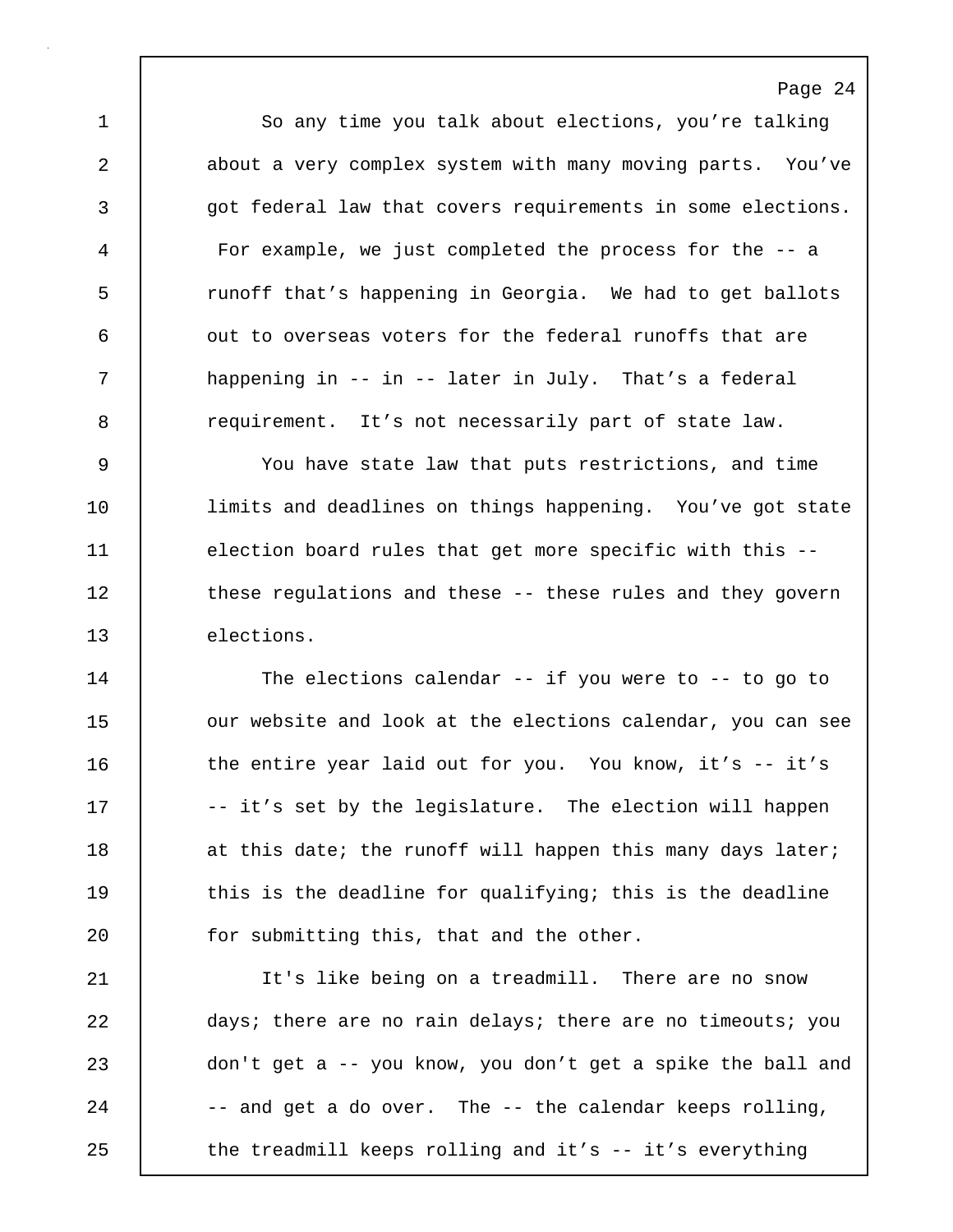1 that the county and the state does to make sure that we 2 meet all of our obligations and we work together to get 3 that done.

4 If you can, turn to the next page. Just some -- some 5 brief elections by the numbers so you have an idea of the 6 scope you're dealing with. Of course you know there are 7 159 counties in Georgia. Each office has their own 8 elections division, has their own elections office.

9 On election day in Georgia, there are approximately 10 2300-plus polling places in Georgia -- that's throughout 11 159 counties -- which required between 12, to 20, to 25,000 12 | poll-workers. So, you know, every polling place will have 13 a minimum requirement of three workers and many polling 14 | places require many, many more than that. In the large 15 counties, you could have 20 to 30 people at a polling 16 place.

17 So this is a -- essentially a one-day workforce that 18 gets activated several times a year, that these are the 19 **folks** that are going to be operating this equipment, these 20 -- whether it's a machine, whether it's paper, whether it's 21 **pencils, these are the folks that are going to be operating** 22 | this equipment.

23 Approximately 10 percent of the voters who vote in 24 elections vote by mail. They vote an absentee ballot. 25 They -- they request it; it's sent to their home; it's a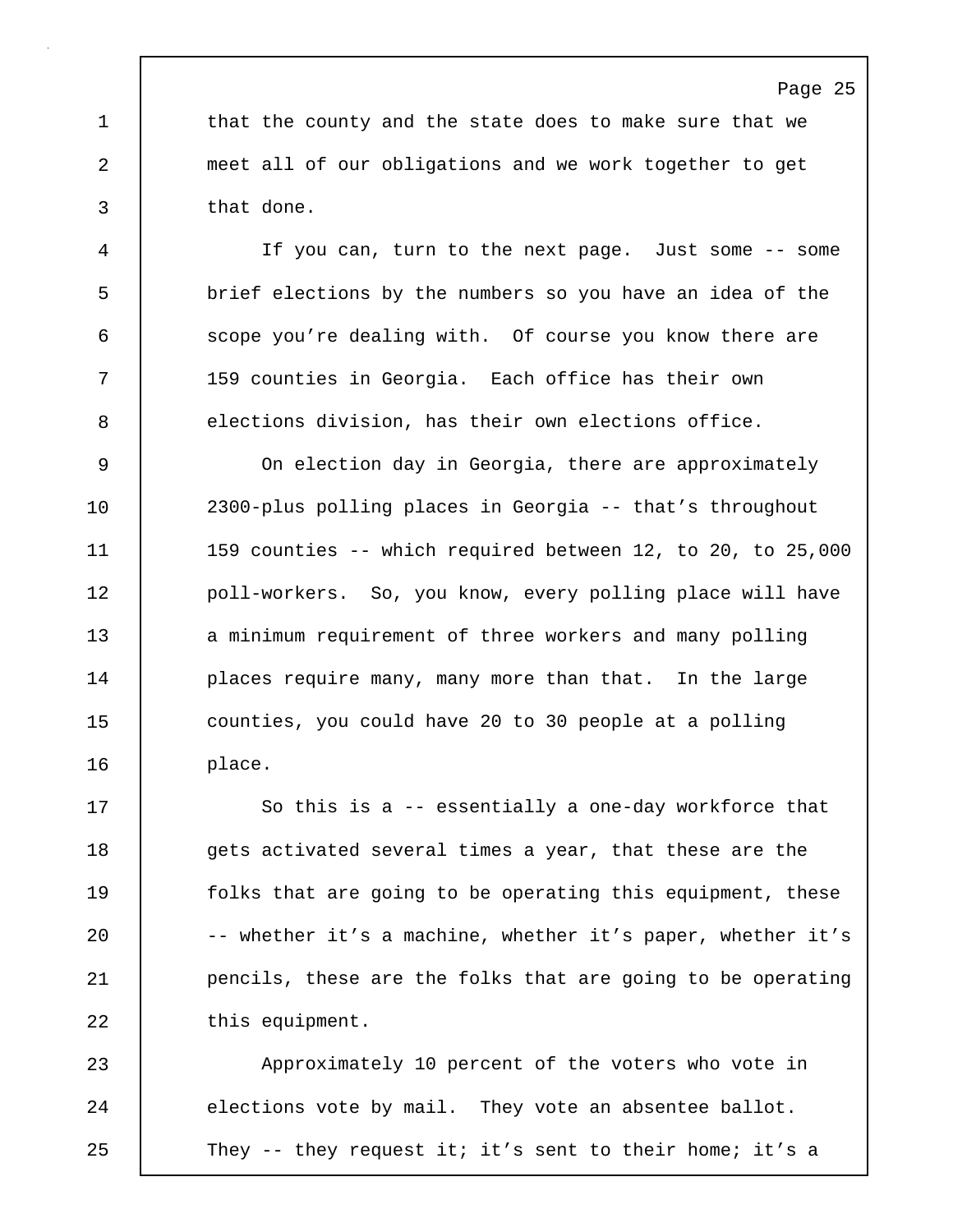1 **paper ballot and they mark it in, there's a return envelope** 2 and they send it back to the county and it gets counted 3 just like every other ballot.

4 About half of the voters now vote in what's called 5 advanced voting, which is a three-week period prior to the 6 election where every county is required to have at least 7 | one location where any county voter can go to and they can 8 **cast their ballot on a DRE just like it was election day.** 

9 They don't have to go to their polling place. As a 10 | matter of fact, they cannot go to their individual polling 11 | place to vote where they would on election day. Usually, 12 it's a county courthouse or a central county building. 13 Voters go there and, for three weeks, they can cast ballots 14 in elections.

15 That's become a growing trend. In the -- in 2006, 16 2007, 2008, absentee balloting by mail was very, very 17 **popular and advanced voting seems to have overtaken that in** 18 terms of popularity among people. People like the idea of 19 going to some place central and casting a ballot.

20 | And -- and then about 50 percent of the voters who 21 vote, vote on election day. So election day is still a big 22 deal. Even with all of these other options for people 23 voting, election day is still a big deal in Georgia. And, 24 currently, there are approximately six-and-a-half million 25 voters in Georgia. So those are some of the rough numbers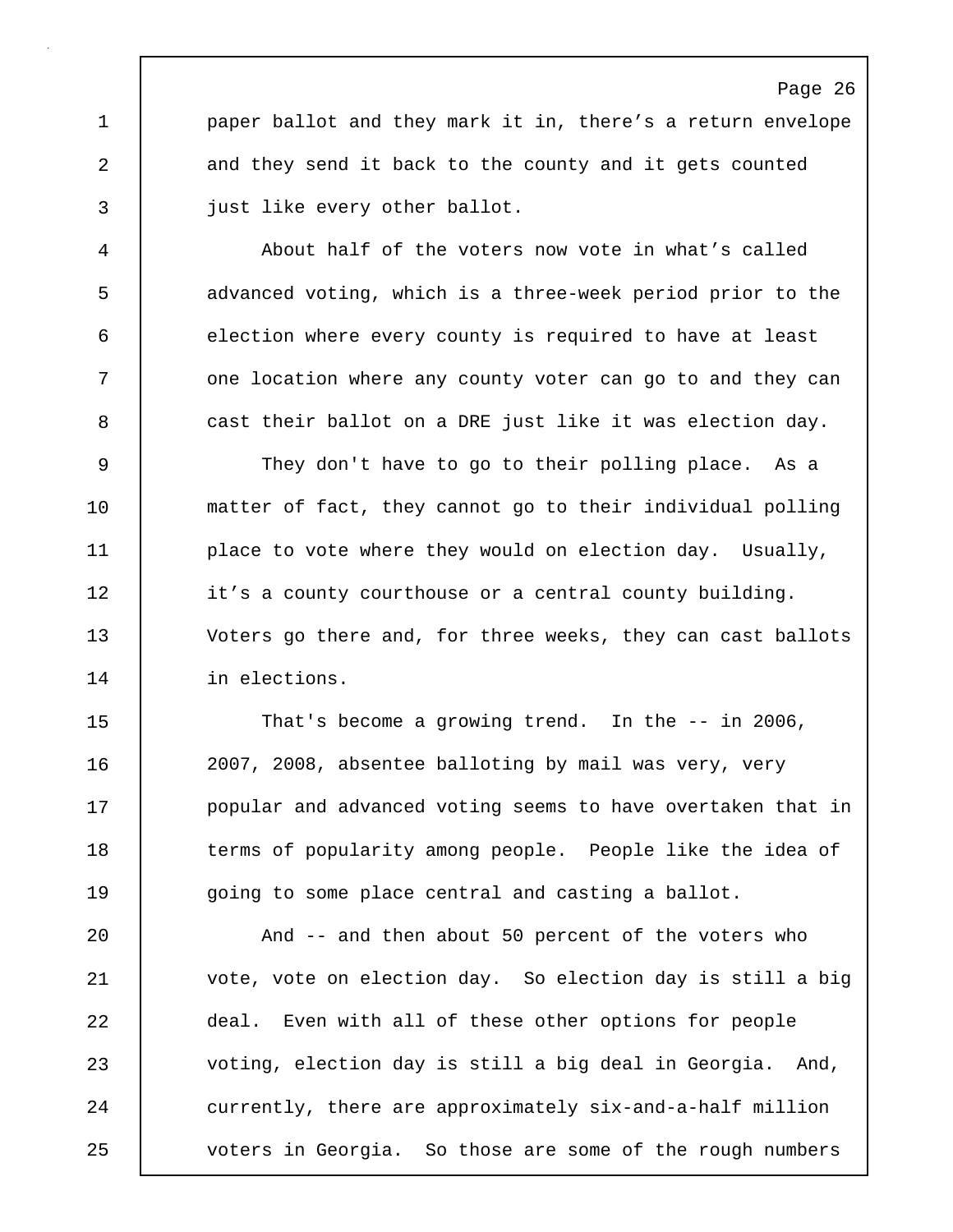1 **with elections.** 

2 I've got a map here that you can see. This shows the 3 population breakdown by voters in Georgia -- and, again, 4 this should be in your -- in your notebook. The green are 5 obviously 100,000-plus voters and then the blue or purple 6 is down from that.

7 Obviously, you can see that most of the voters are 8 centered in the metro area but notice also, in Muscogee 9 County, in Richmond County and Chatham County, you have 10 major, major population centers. And then, as you look 11 through the central and -- and southern part of the state, 12 there's sort of that marbling effect that shows, you know, 13 you've got some -- some very, very small counties and 14 you've got -- still some pretty substantial counties. 15 Everybody operates with the same exact system.

16 All right. I want to talk a little bit about the 17 | election environment in Georgia. Georgia is one of a very 18 **few states that has a uniform voting system, which means** 19 that every county uses the same equipment, the same 20 procedures, the same forms and the same recording 21 mechanisms.

22 If you vote in Chatham County and you -- or you vote 23 in Rabun County, or you vote in Fulton County or you vote 24 in Seminole County, with the exception maybe of some of the 25 accents you hear, your experience is going to be exactly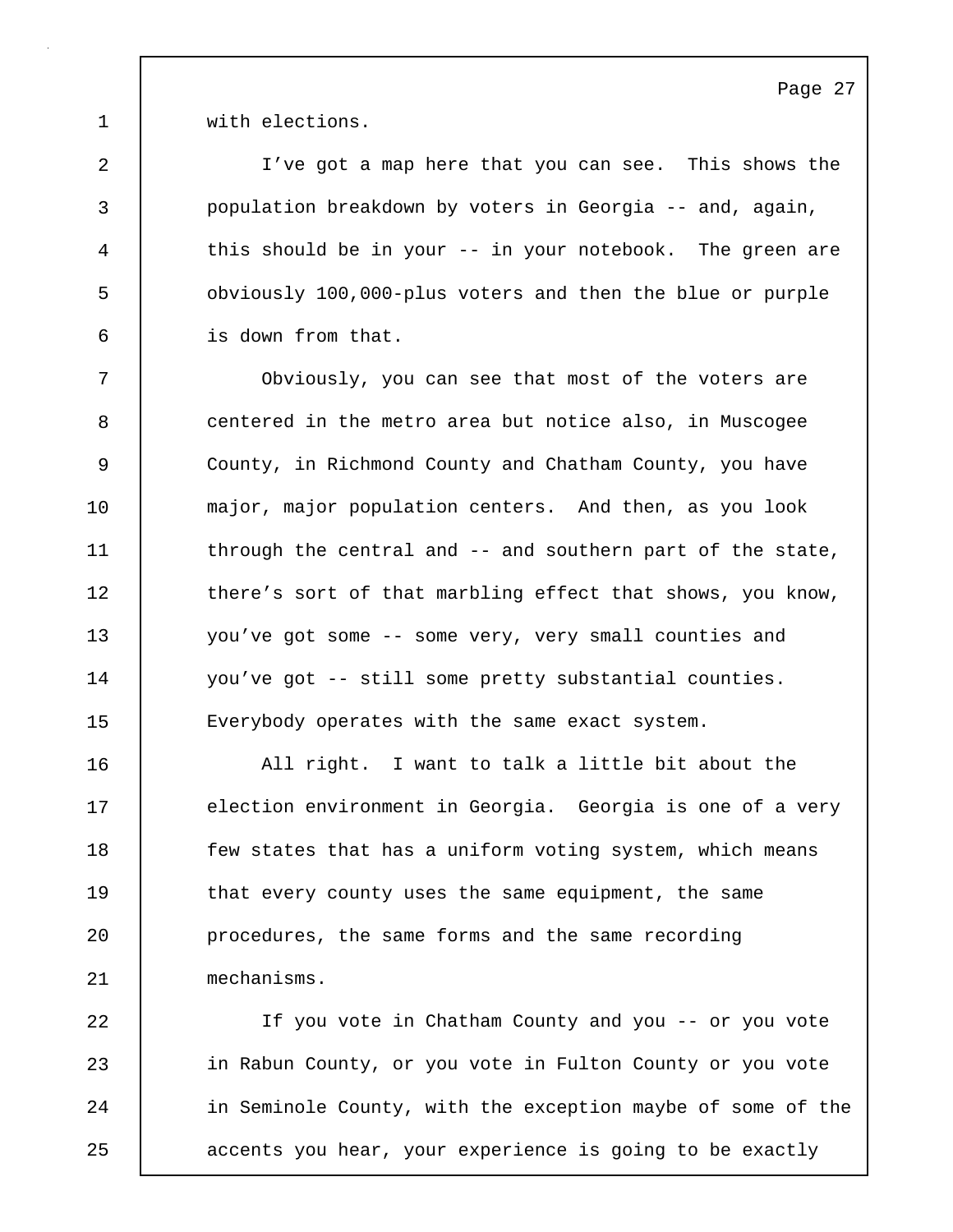1 the same.

2 You're going to fill out the same form, you're going 3 to see the same posters on the wall, you're going to 4 encounter the same equipment, you're going to encounter the 5 Same instructions and your voting experience is going to be 6 the same everywhere. There are only, I think, four or five 7 | states that -- that provide that, so Georgia is not 8 completely unique but somewhat unique in that capacity. 9 With 159 counties, which is the second most counties

10 in the United States after Texas, means that whatever 11 System is chosen will have to be recreated and executed 159 12 times.

13 Therefore, whatever system is chosen will be used by 14 election directors in large counties -- like Rick Barron 15 in Fulton County -- with his over 600,000 voters in a 16 large election office with full and part-time workers -- 17 but the same system will be used by Probate Judge Denise 18 **Dallas in small Glascock County with 1800 voters and its** 19 correspondingly small election-office staff of one, Judge 20 Dallas, herself, who is also the probate judge, the chief 21 magistrate, the vital-records clerk and the traffic-court 22 **judge.** So Judge Dallas is going to have her work cut out 23 for her regardless of -- of what you-all decide.

24 To talk about -- I had mentioned that each county has 25 its own election office. There are basically two forms of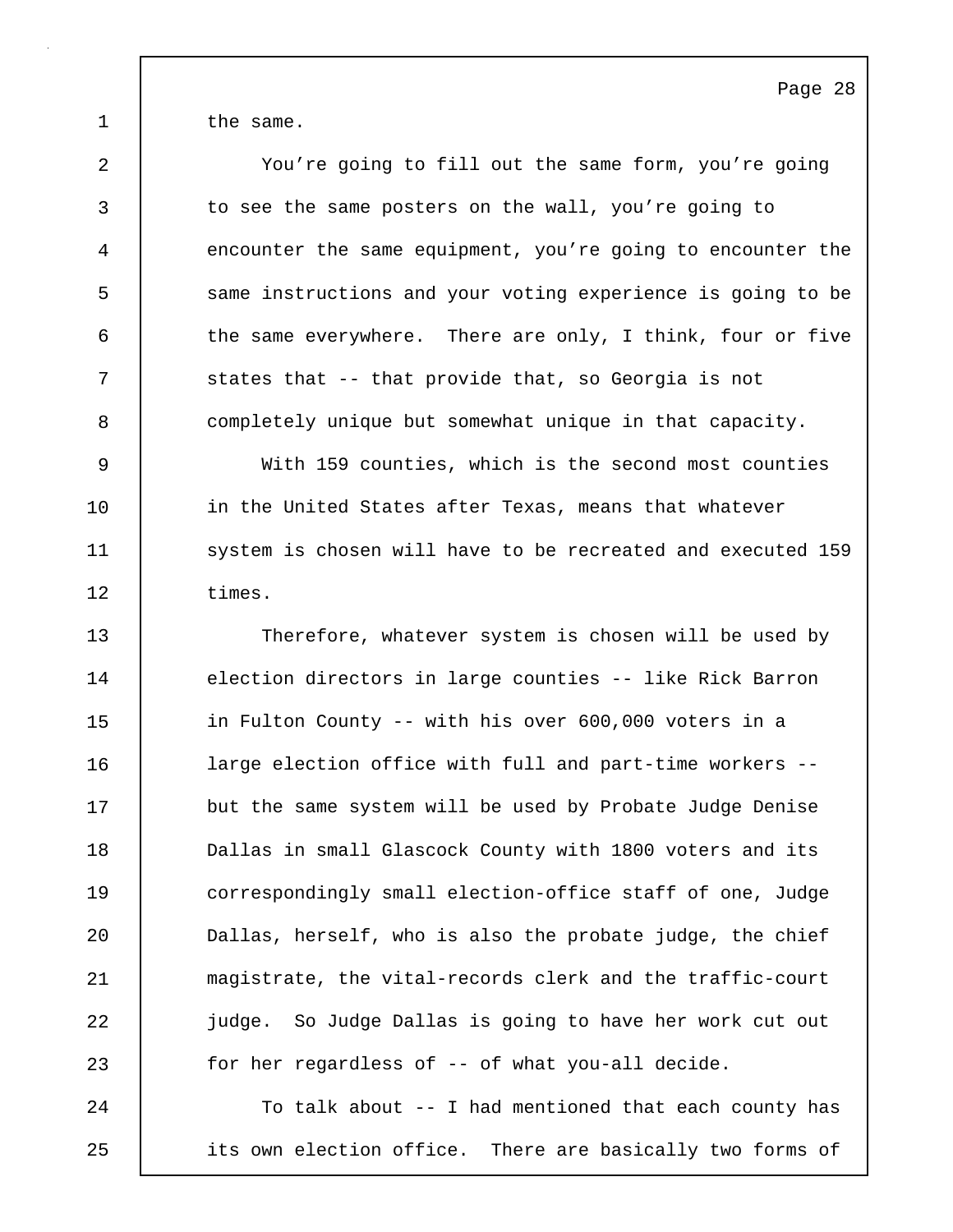1 administering elections -- administering elections in 2 Georgia: You've got probate judges and you've got combined 3 boards of election registration. Judge McCoy is a -- is a 4 representative -- as a probate judge, he is the election 5 superintendent.

6 The majority of Georgia uses a combined board of 7 elections and registration. Matter of fact, 120 counties 8 a have combined boards of election and registration. The 9 **b** other election directors that are on the commission operate 10 in that environment. And, in that sense, they have the --11 the board sometimes has as few as three, sometimes as many 12 | as seven people -- we'll talk about that a little bit more, 13 **but they are the election superintendent.** 

14 | They are the ones that decide what happens in that 15 county if there's a judgment call to be made. That's the 16 body that certifies the election; that's the body that 17 would hold the challenge here; that's the body that would 18 essentially administer the election.

19 And Judge McCoy and his -- his other 35 probate judges 20 that serve as election superintendents have that authority 21 similarly. And it's a -- it's -- the election boards are 22 designated by the state legislature. Usually, the 23 delegation from whatever county it would happen to be would 24 pass a -- pass a law, and it would be signed and that would 25 create a state board of elections.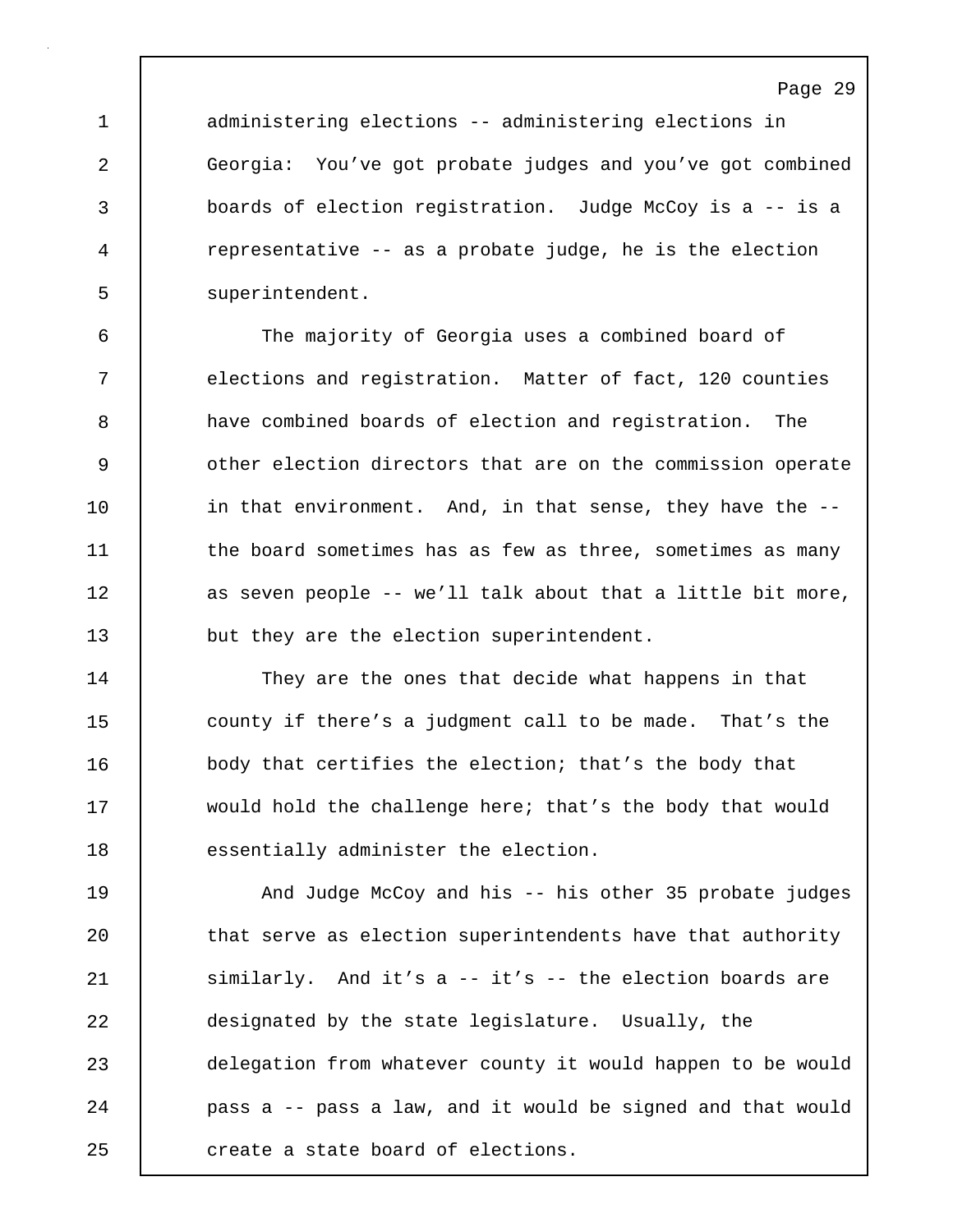1 So there are 120 county boards of elections and 2 **c** registration, there are 36 counties with probate judges as 3 their election superintendent and there are 3 counties in 4 Georgia that have a separate board of elections and a 5 separate board of registration. It's kind of unusual.

Page 30

6 One of those counties is actually going to a combined 7 board at the beginning of 2019. So, in 2019, there will 8 | only be two counties that have separate boards. It doesn't 9 affect operations that much, but I know that the -- the 10 directors that are here from combined boards, I believe, 11 | probably enjoy the fact that they -- they deal with one 12 **board** instead of two boards.

13 But, as I mentioned, boards of election in counties 14 are created by the legislature and their composition varies 15 depending on the legislation that creates them. Though 16 they're usually created to ensure representation from 17 | various sources such as political parties, county 18 | commissions or appointed by judges, the trend in Georgia 19 | is decidedly towards the creation of boards of election and 20 | reqistration.

21 Boards of election generally designate and hire a 22 director or a supervisor of elections to run the day-to-day 23 | operations in their county. In some counties, these 24 Supervisors will direct a staff of dozens of full and part-25 time employees while, in other counties, the director will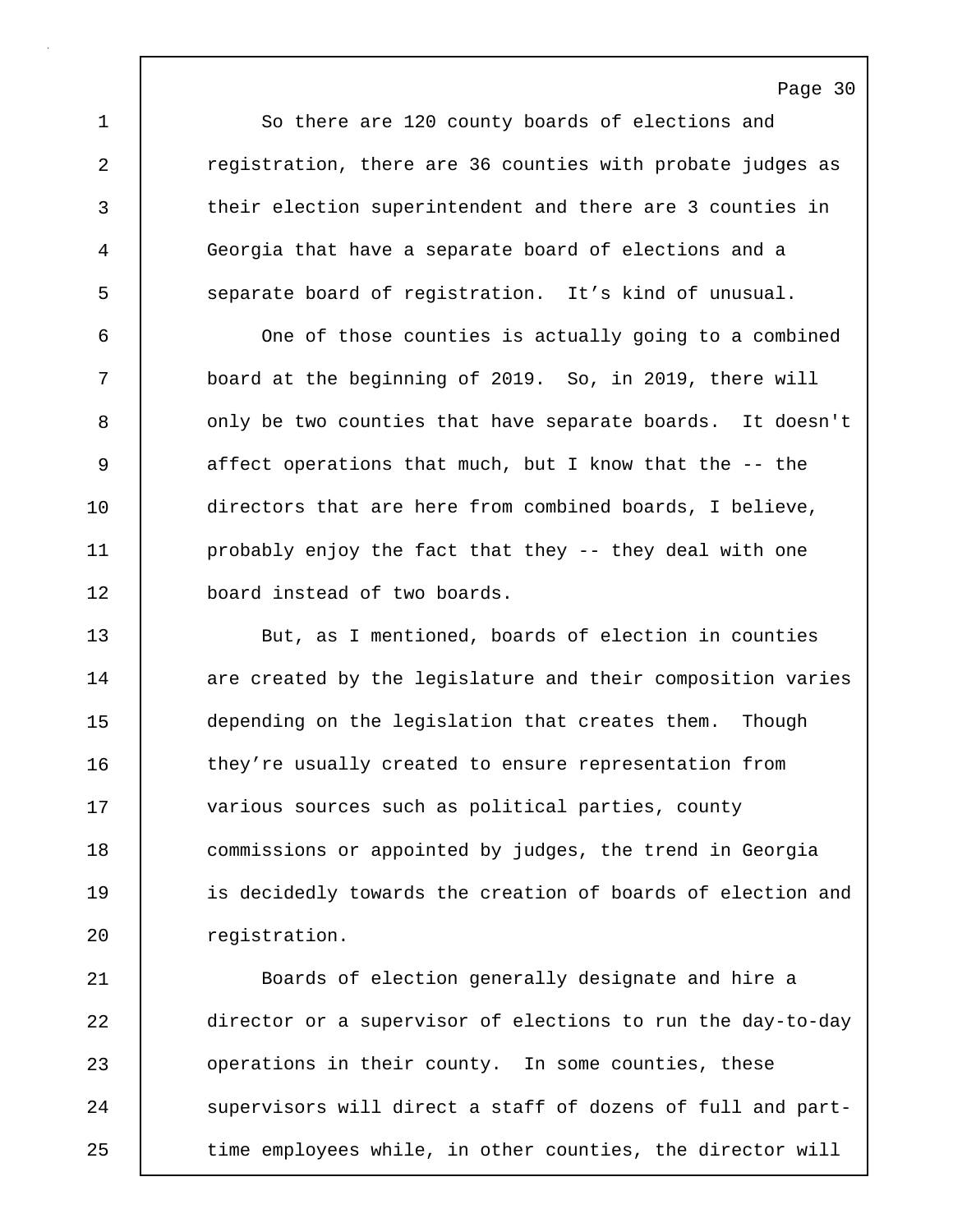1 do 90 to 100 percent of the work by him or herself. This 2 information is important so that the commission has a more 3 complete understanding of the diversity of elections 4 offices and capacities in different parts of the state.

5 I'm going to talk briefly about the division of 6 responsibilities and roles in elections and how the 7 Secretary of State's office works with counties.

8 Elections are primarily county-based events. You 9 know, we talk about having a federal election or having a 10 Statewide election. To some extent, that's a misnomer. 11 There are -- every time you have a statewide election in 12 Georgia, you have 159 county elections, and what the 13 Secretary of State's office does in a statewide election, 14 we aggregate and report those -- those totals. But 15 they're largely county operations.

16 For example, voters are registered in their individual 17 county of residence, voters vote and have their votes 18 **counted in their county of residence, voters are updated** 19 and their voter-registration system is maintained in their 20 **county of residence and the county elections officials** --21 whether it's the board or the probate judge -- determine 22 all of the validity of ballots and votes cast.

23 They also determine, as I mentioned before, whether a 24 voter stays on the voter list if there's a challenge to a 25 voter's registration or if there's a problem with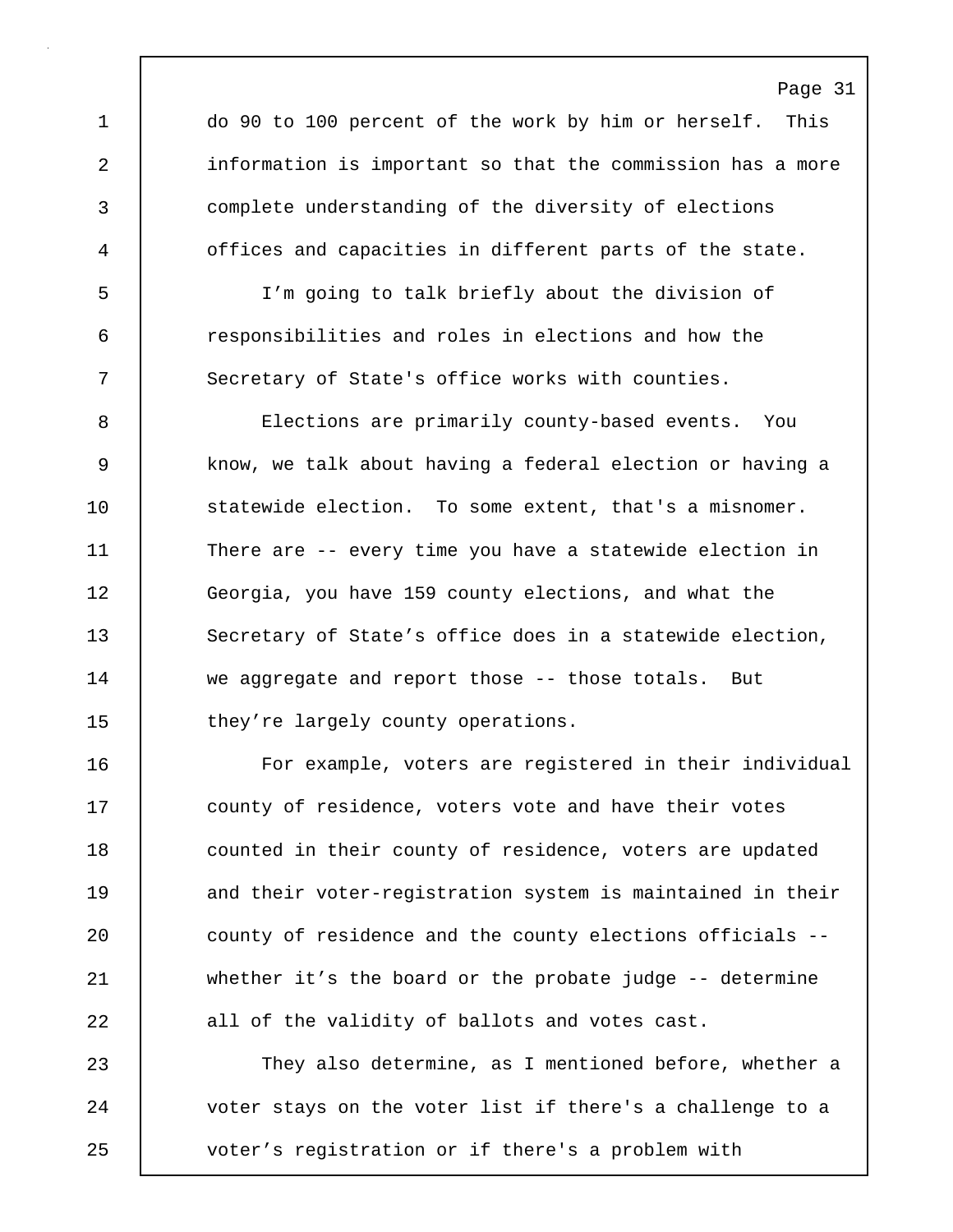1 **c**requistration. That's decided primarily at the county 2 level.

3 You know, the former speaker of the house, 4 Tip O'Neill, has famously said that all politics is local 5 politics, and I kind of take that with voting. All voting 6 is really local voting. I mean, I don't count any ballots 7 | as a state election director; I don't decide whether or not 8 an absentee ballot gets -- gets approved; I don't decide 9 whether someone's voter-registration application is 10 complete. Secretary Kemp doesn't -- does not do that. 11 Nobody in the state election office does that.

12 Ms. Welch does that every day; Ms. Bailey does that 13 every day; Ms. Holden, Ms. Boren, they do that every day. 14 | Now, Ms. Daniels used to do it every day but she takes it 15 easy now in retirement. She -- she did it very well for a 16 very long time in DeKalb County.

17 | And in the -- the next slide you'll see is a brief 18 illustration of the difference between the state and the 19 county responsibilities, and we'll go through them just 20 quickly, one by one. And, again, just so you can get a 21 feel for this.

22 The county maintains individual voter records while 23 the state maintains a state voter-registration ballot list. 24 So when Ms. Bailey approves a voter's registration 25 application, it comes into the system that we maintain.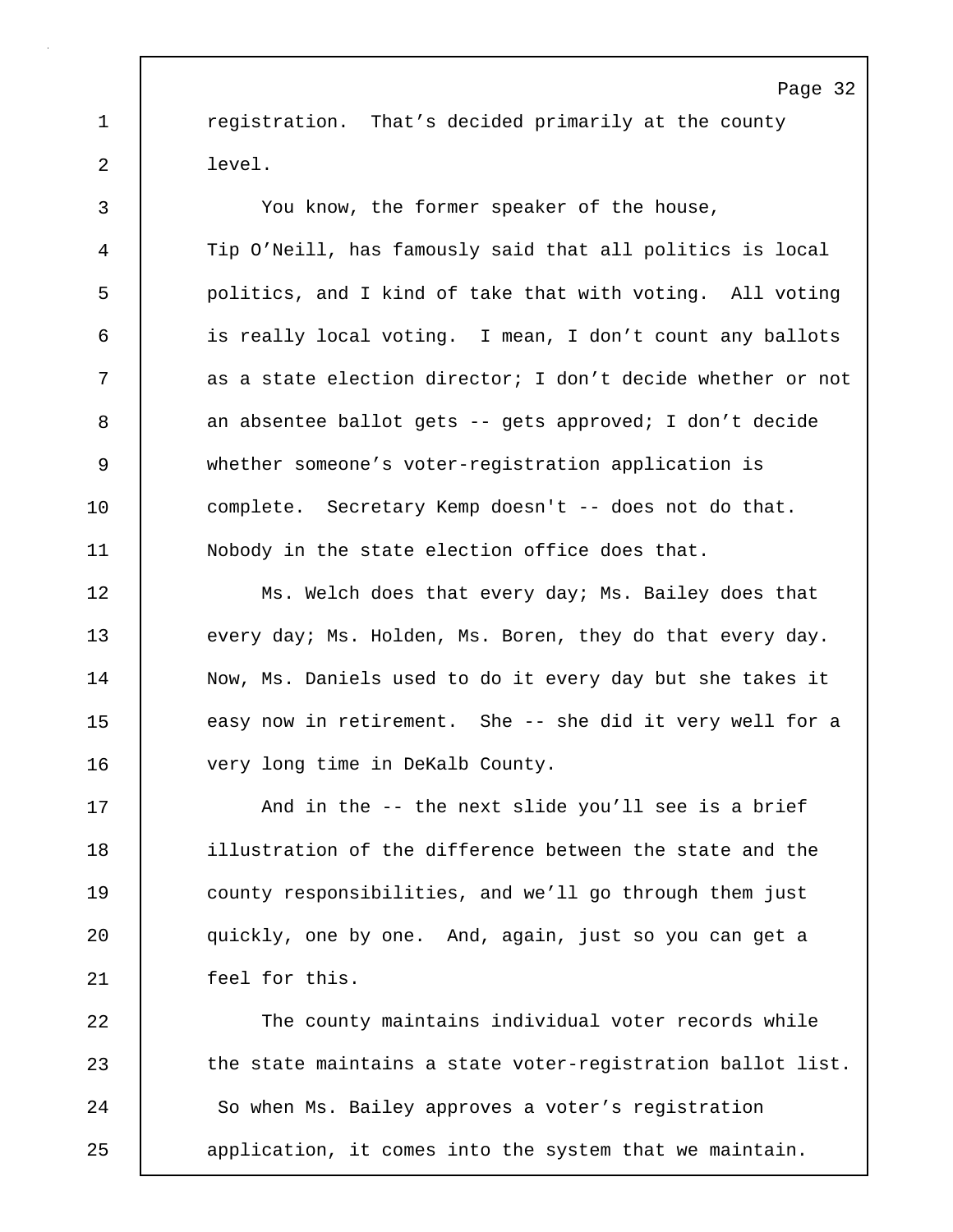1 Okay? When an absentee ballot is issued by Ms. Welch, it's 2 **Preported** in the state system.

3 Secondly, the county maintains their individual pieces 4 of equipment. And, as Ms. Boren said before, you know, the 5 counties bought some extra equipment when this stuff was 6 done. So they maintain all of that equipment. Every 7 voting machine in Georgia that's used in elections is in 8 the custody of, in the care of, in the responsibility of 9 every county election office.

10 So they maintain individual pieces of equipment, the 11 Secretary of State's office provides the voting-assistance 12 environment and that's what we're talking about here. 13 We're talking about the environment for voting in the 14 | future in Georgia.

15 | The individual counties, they select, they train and 16 they staff the polling places. You know, it's not uncommon 17 that I'll get calls and E-mails from people after election 18 day and they'll say, I can't believe it. I left my polling 19 **place and, you know, I had to do this, I had to do this,** 20 and there were no signs, and there -- it was too hot and --21 and there was somebody playing the radio.

22 And -- and I tell them, You know, that's unfortunate. 23 Let me give you the number of your county election 24 director, and call them or E-mail them and let them know 25 how -- how satisfied or unsatisfied you were with the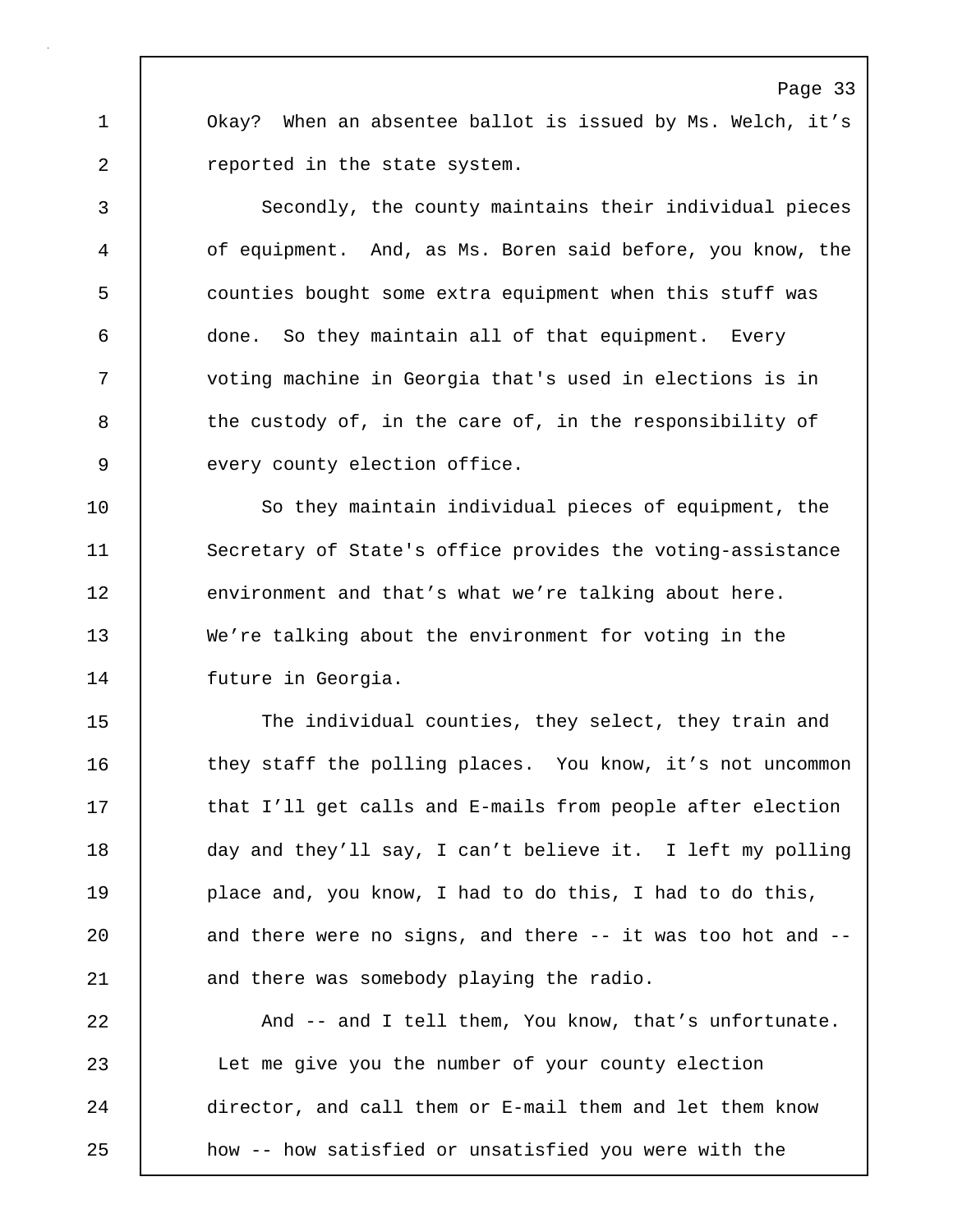1 voting environment because they're the ones that do it.

2 You know, mercifully, I don't pick any of the 20 -- 3 2300 -- 2600 polling places in Georgia. But the Secretary 4 of State's office provides training and guidance on 5 election-law practices and procedures. So, again, we -- we 6 push stuff down to the counties.

7 The counties issue and count individual ballots. 8 Again, I don't make a decision about whether somebody is --9 it's up to Ms. Bailey and her staff. If somebody shows up 10 | on election day and they say, I'm -- I'm here to vote, 11 and they look them up in the system, they say, you know, 12 Sir, we don't see you registered in the voter-registration 13 system, and it's then their responsibility to determine 14 what should be done next.

15 There's -- there's certainly rules and procedures that 16 would have to be followed, but it's -- they're the ones who 17 **make that decision; they're the ones that decide to issue a** 18 ballot. Do they give them a regular ballot and let them 19 vote on a DRE, on a machine, or do they give them a 20 provisional ballot or do they direct them to their proper 21 county, say, Sir, you never changed your voter 22 **registration.** You're still registered in the next county. 23 | You need to go there and vote.

24 So the county does that. The state provides the 25 general ballot databases for the counties. So, when an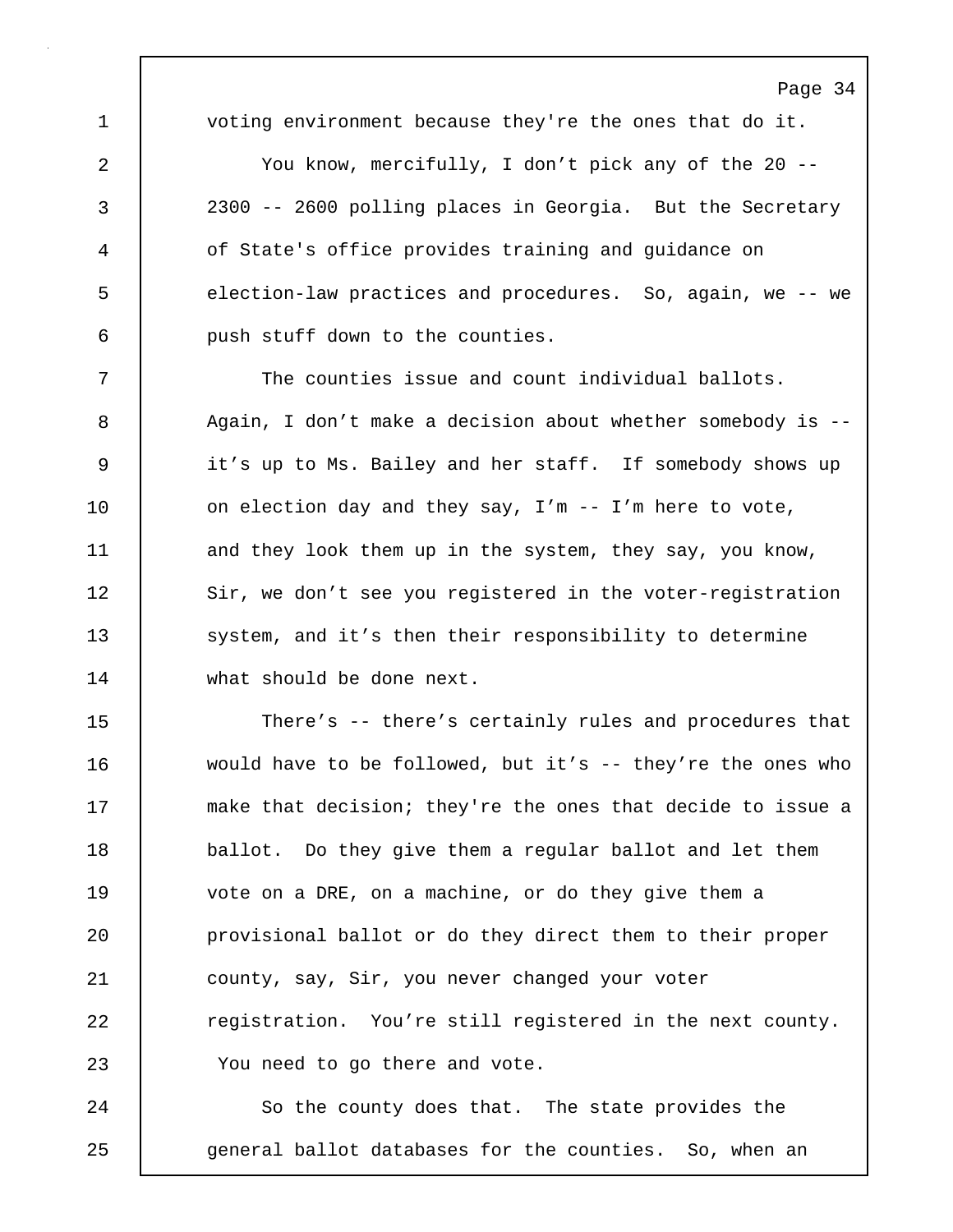1 election comes up, the Secretary of State provides the 2 database that Ms. Bailey is going to use to -- to program 3 her machines and accept her ballots, and we're going to 4 give it to -- to Ms. Boren and her team so that they can 5 operate in this uniform system. Individuals work with 6 counties and counties work with the state.

7 Currently, as I mentioned before, the Secretary of 8 State's office creates and provides the databases used by 9 each county in county, state and federal elections. We do 10 it in some municipal elections. However, municipal 11 elections have a little bit more leeway to operate 12 independently. This means that voter lists for elections 13 **deg as well as ballot creations for the DRE voting units are** 14 **produced in Atlanta and distributed to each of the 159** 15 counties.

16 | So, you know, these transactions are handled off-line 17 by hand-to-hand exchanges of media between officials from 18 | the Secretary of State's office and county election 19 officials.

20 While possibly inefficient by modern standards, this 21 non-network exchange of information provides additional 22 Security and prevents corruption of data or systems. This 23 process, however, places significant time pressures on the 24 Secretary of State's office and sometimes causes counties 25 to wait on these database creations. In addition, if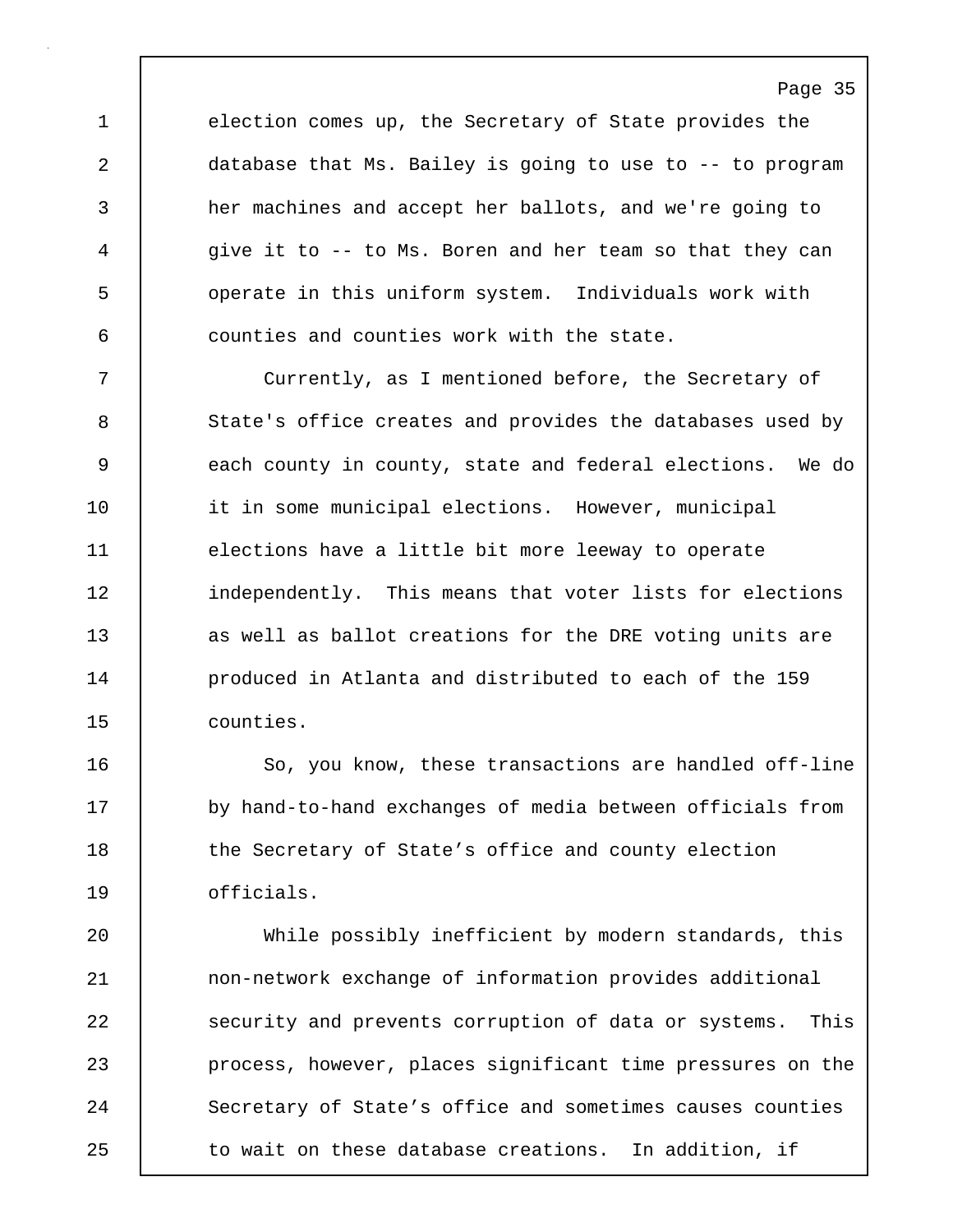1 corrections or changes are needed to these databases, 2 additional delays can ensue.

3 Modern election systems have generally become easier 4 to use and might allow some decentralization of this 5 | process so that some counties may start to create or assist 6 in their own election databases or ballot voting. Keep in 7 mind, however, that in some counties elections offices -- 8 as I've pointed out -- are comprised of one or two people 9 with a limited IT staff that might make this process more 10 difficult.

11 | So, again, because it can happen in a specific county 12 doesn't necessarily mean it can happen well in every 13 county. But it's just something to consider when you --14 when you see some of the new systems arise.

15 As expert as professional election officials are with 16 the current voting technology, most of the people who use 17 | this equipment are part-time poll-workers and even more 18 **part-time voters who vote every 2 to 4 years sometimes.** 19 Keep in mind that, when the current system was deployed in 20 2002, there was a pretty steep learning curve that required 21 extensive familiarization and training of poll-workers and 22 | voters.

23 | Keep in mind, in 2002, this was five years before the 24 first iPhone was released. There were no iPads, or tablets 25 **or any smartphones.** The idea of a touchscreen was new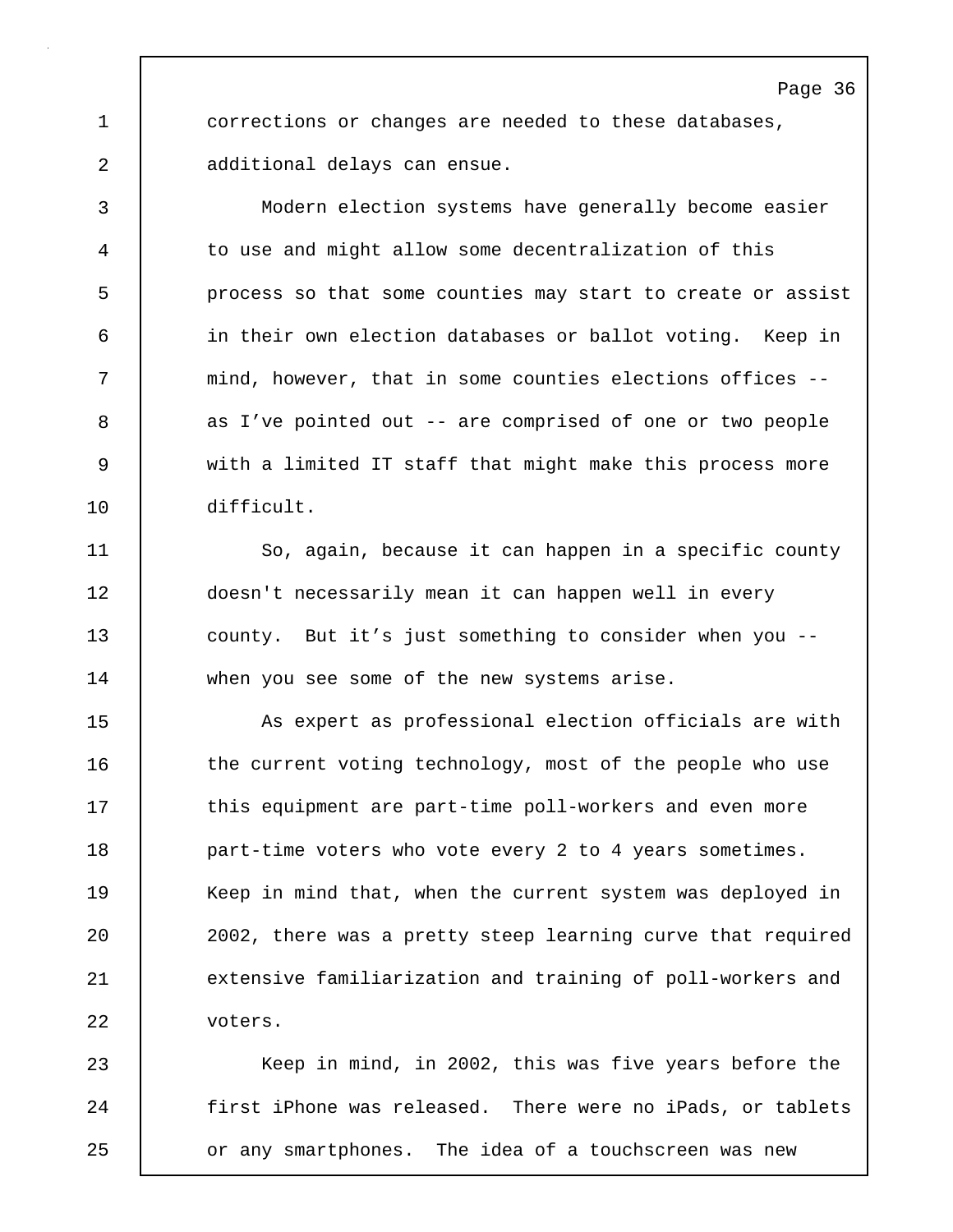1 technology and even people who were used to interacting 2 with computers did not necessarily have experience with 3 touchscreens and touching a screen in order to effect 4 actions.

5 Even though the general public is far more 6 experienced, and exposed and familiar with touchscreen 7 | technology, any new system would require significant effort 8 and training and familiarization for both the election 9 officials and the citizens before being deployed.

10 All right. Now I'm going to talk a little bit about 11 Some of the historical context about our voting system, 12 what we -- kind of how we got to where we are. In 2000, 13 most of the energy and the national attention was focused 14 on Florida, but when Georgia looked at the results of its 15 2000 general election, we found significant problems and 16 | the Twenty-first Century Voting Commission was established 17 | in December of 2001 by, then governor, Roy Barnes.

18 If you go back -- and I mentioned this briefly before, 19 but if you go back to see how voters voted in Georgia in 20 2000, you had two counties that used paper ballots -- and 21 | that's what -- exactly what it means. That means you have 22 a piece of paper and it says Joe Smith and John Jones and 23 you put an X or a checkmark next to it -- kind of like what 24 you may do for student council at a high school. Two 25 counties did that.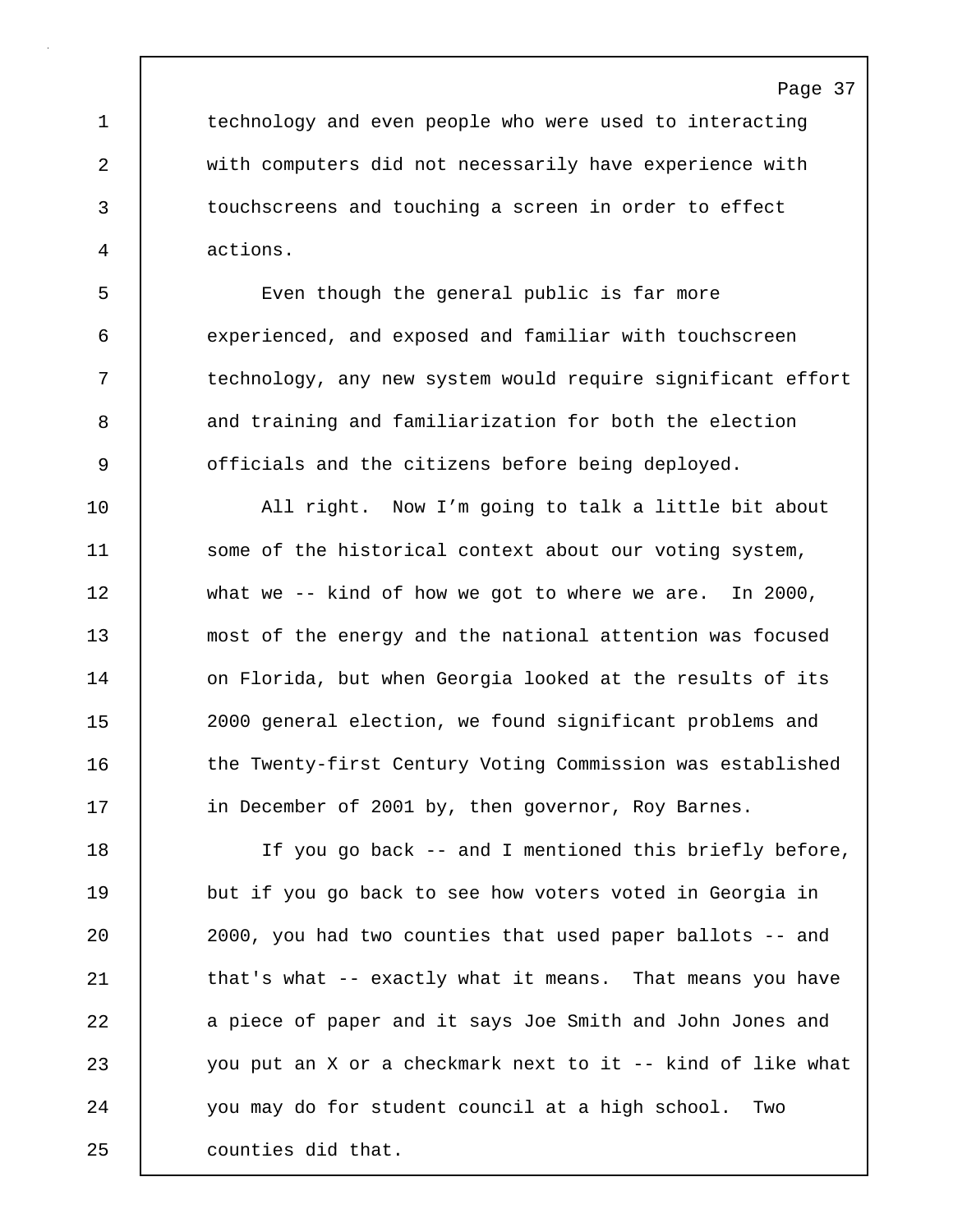1 You had 17 counties that used punch cards, and that's 2 the -- that's where most people think of the butterfly 3 ballot. It was in a -- a plastic frame and you turn the 4 ballot like a book, and you punch a stylus and it would 5 punch out the little punch cards that you would then feed 6 through the old IBM machines and it would count the votes 7 | that way.

8 You had 73 counties that used the lever machines. A 9 lot of people referred to them as Shoup Machines -- I 10 believe the company that made them was called Shoup 11 Machines -- and that involved a complex system of setting 12 **levers and setting all of your votes and then pulling a --**13 | that's kind of what you see in a classic movie where 14 Somebody cranks this -- this handle down and (descriptive 15 | sound) it -- it marks the -- the machine and records votes 16 | that way. Almost half of the people in Georgia are doing 17 **that**.

18 | And then 67 counties are using optical scans, and an 19 optical scan is a paper ballot. That's the -- that's 20 | what's used, actually today, still for absentee ballots or 21 provisional ballots. It's a paper ballot that you bubble 22 in like you would on a standardized test, an SAT or an MCAT 23 or something like that, and it's fed through an optical 24 Scanner -- I'll show you some pictures of the machines. 25 And, again, 67 percent of the counties were using optical-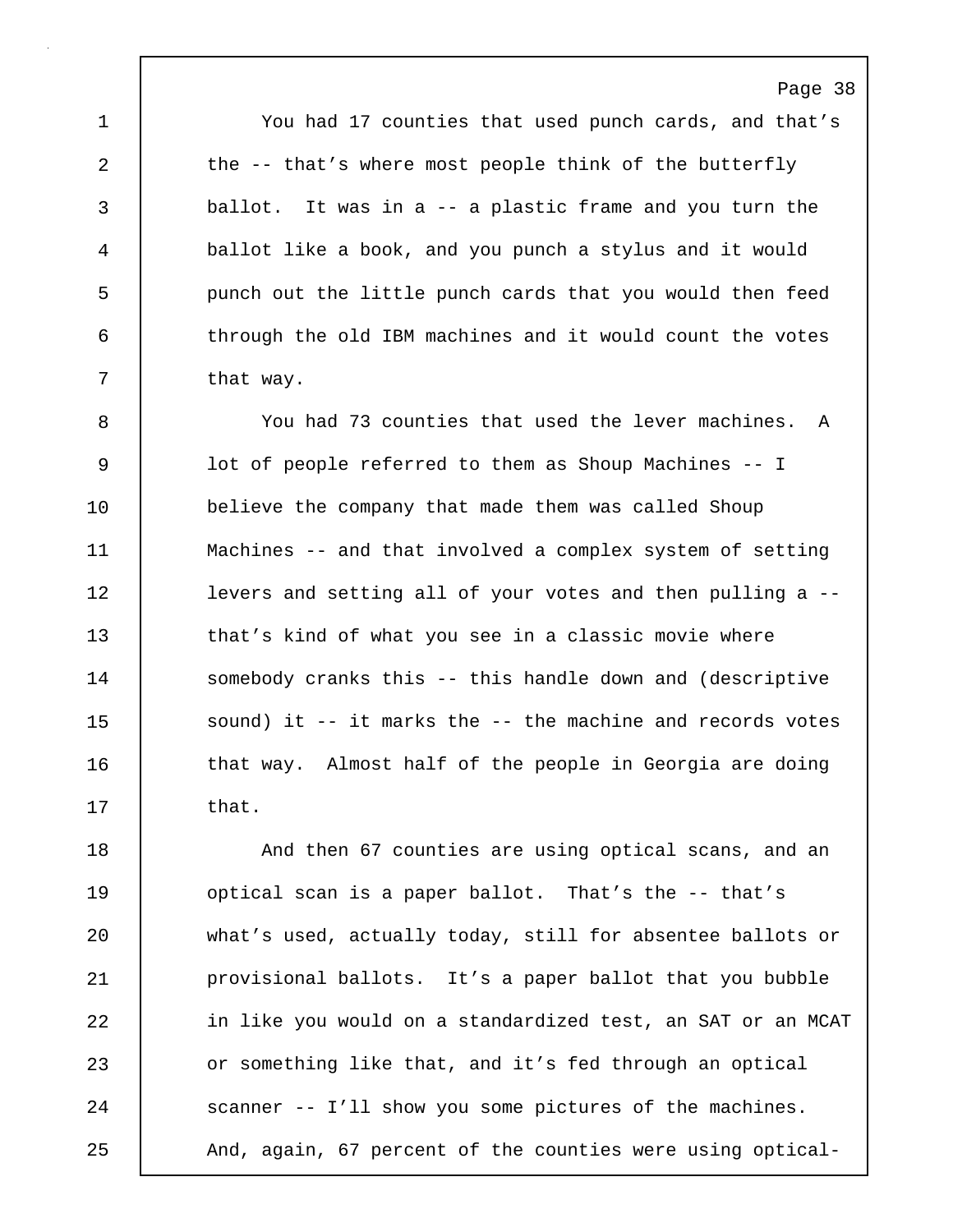1 | scan devices in 2000.

2 Well, they discovered several problems with the 2007 3 -- I'm sorry -- with the 2000 election. First of all, the 4 lack of uniformity in how Georgians voted was -- was pretty 5 Stunning, and I think the -- the thought was if it is not 6 being cast the same way, and it's not being counted the 7 Same way and there are different standards for determining 8 what's good, are people really voting equally in Georgia. 9 And if you're -- if you're in a county that doesn't have a 10 **lack** lot of resources and can't afford the most efficient or 11 **maybe the most accurate error-proof way to vote, are you** 12 Somehow being treated as a lesser voter. So that was the 13 first thing. The lack of uniformity was a problem.

14 The second was there was -- you know, people -- many 15 weren't thinking about it quite as much in 2000, but there 16 was no accessibility and autonomy for handicapped voters. 17 One of the most strident causes that's taken place since 18 then is the -- is the effort to make sure that every voter 19 **is able to vote as independently as possible, regardless of** 20 their disability.

21 I'll talk about some of the ways people can do that 22 now, but if you had -- if you were blind, if you were 23 illiterate, if you couldn't operate the machine, it means 24 you had to have somebody to help you. And you can still do 25 | that in Georgia. You can still have somebody assist you,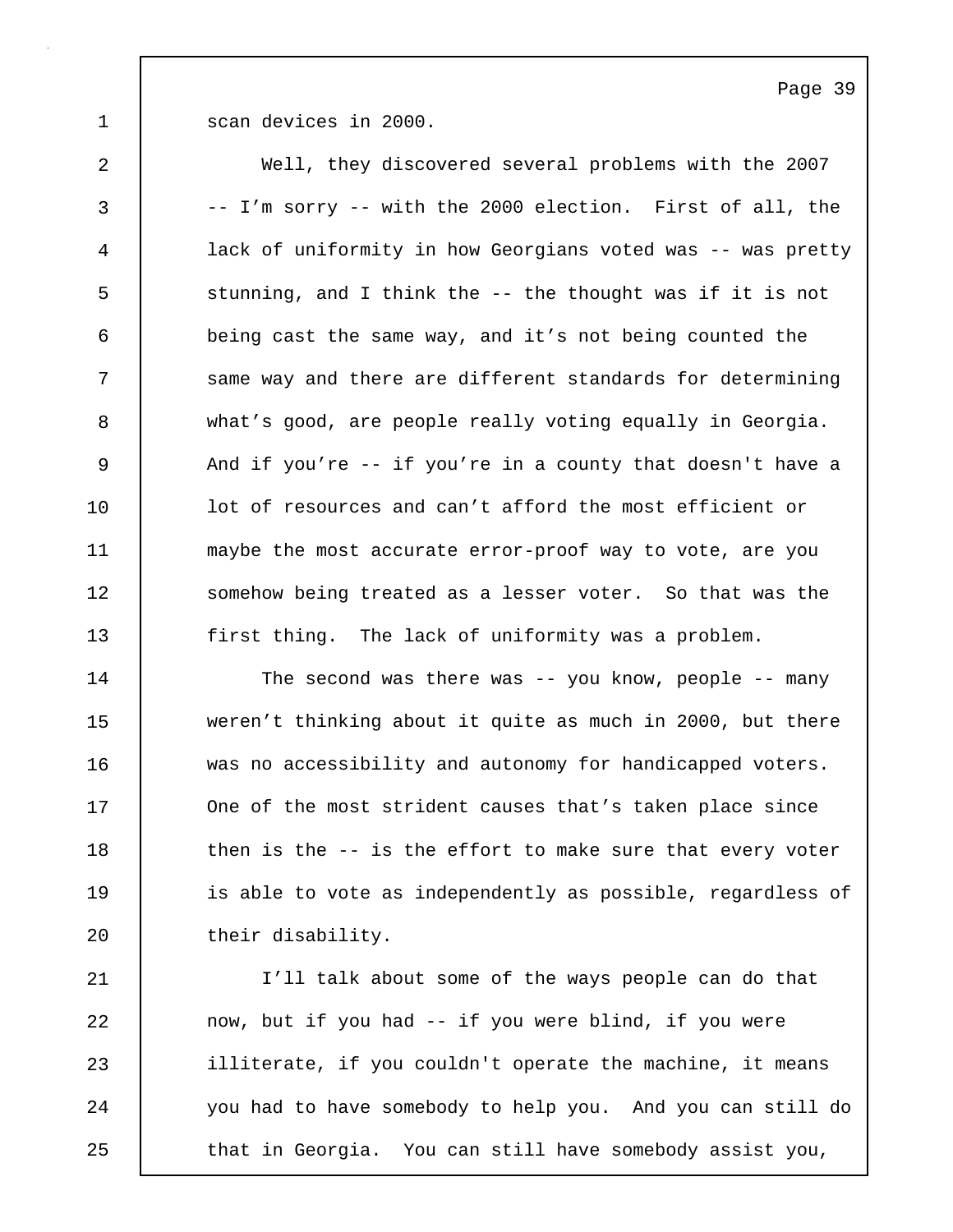1 if you need to, for -- for whatever reason. But the idea 2 is that, as much as it is -- it is possible, you want a 3 system where every voter, regardless of their ability or 4 disability, has the opportunity to vote as independently as 5 possible, and that didn't exist in any of those four 6 systems we talked about.

Page 40

7 | And, lastly, it gets back to what I talked about 8 earlier: Undervotes were a serious problem. And I'll -- 9 I'll get into a little bit of detail about that. Go back 10 to the 2000 election. Now, we just came through a -- an 11 election where you had some -- some controversy, some 12 | people that maybe weren't completely satisfied with all of 13 their candidate choices.

14 But, in 2000, you had -- for president, you had, you 15 know, George Bush and Al Gore running against each other. 16 | And, while there were certainly people that preferred one 17 cor the other, there wasn't -- there -- as I recall, and I'm 18 **duarf 1** old enough to remember, there wasn't a lot of vitriol that 19 **people were going to sit out and protest this.** 

20 However, in Georgia, you had over 93,000 -- almost 21 94,000 ballots cast in Georgia that did not reflect a vote 22 for president. That's 3.5 percent of all ballots cast in 23 Georgia. I have a hard time believing that 3-and-a-half 24 **percent of Georgians just chose not to vote for president.** 25 Now, usually, people vote at the top of the ticket,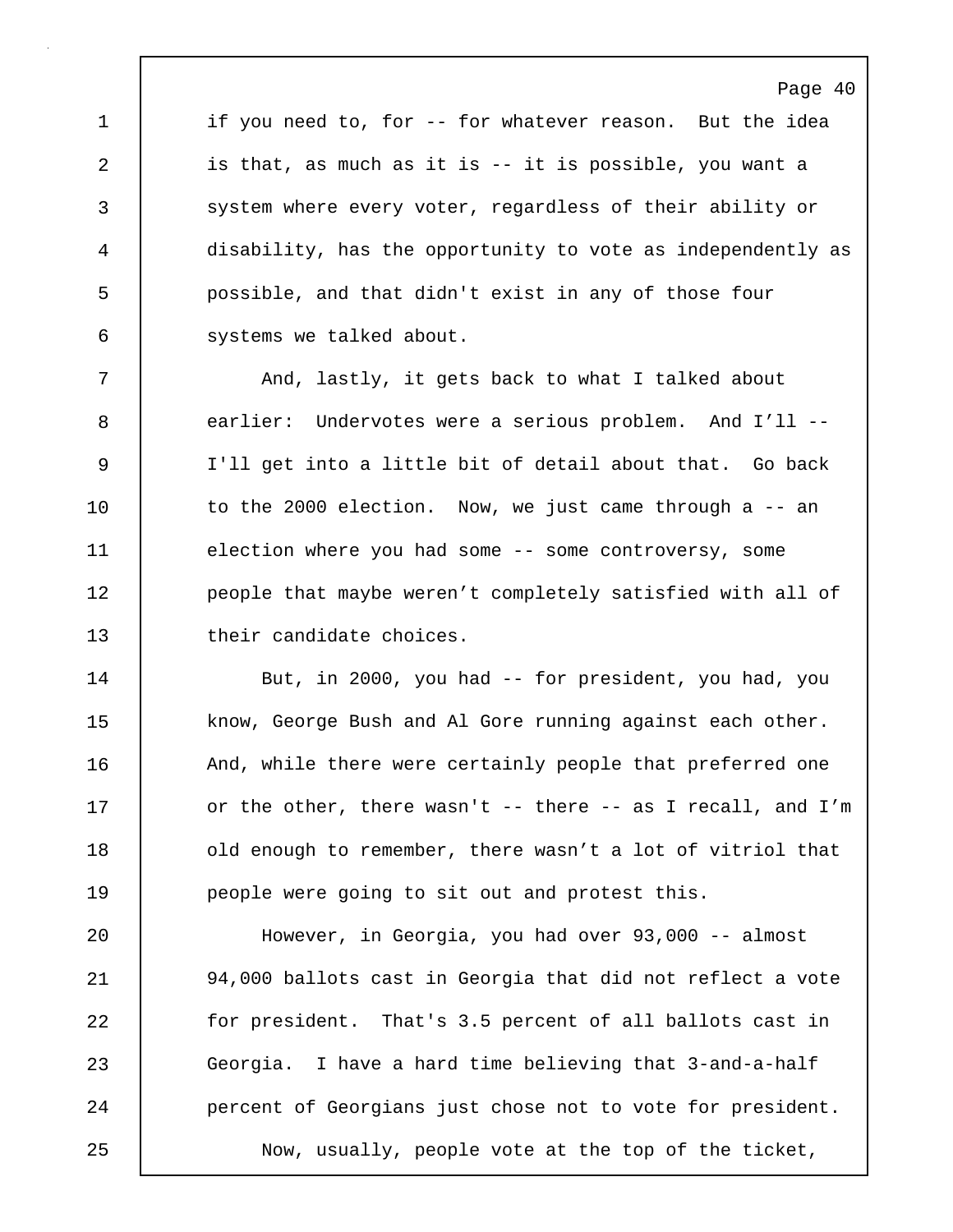1 and then they may get bored and they don't vote for the 2 stuff down -- they don't vote for the dogcatcher and, you 3 know, that kind of stuff -- but they usually vote for the 4 top of the ticket.

5 Florida got all of the attention. Everybody was 6 talking about Florida. They only had an undervote rate of 7 2.9 percent, and they were the ones that were talking about  $8$  the -- the butterfly ballots where, I think, Pat Buchanan, 9 you know, beat the democrat in Broward County, which was a 10 | -- which was a big democratic stronghold. Everybody was 11 talking about the problems in -- in Florida when Georgia 12 had it worst. The -- the Florida rate was 2.9 percent; the 13 national rate was 1.9 percent. So Georgia was way above 14 | the average for undervotes.

15 And there were 38,000 undervotes that were cast by 16 voters in counties using optical-scan devices which, at 17 | that time, would have generally been considered the most 18 technologically advanced form of voting. So you had 38,000 19 undervotes.

20 | And then, in 13 counties that calculated overvotes as 21 a separate category -- remember overvotes is when you mark 22 more than one person in a single race -- you can see that 23 ver, you know, 61-and-a-half percent of the overvotes were 24 duplicate selections, voting for more than one person in an 25 **office.** That's simple human error.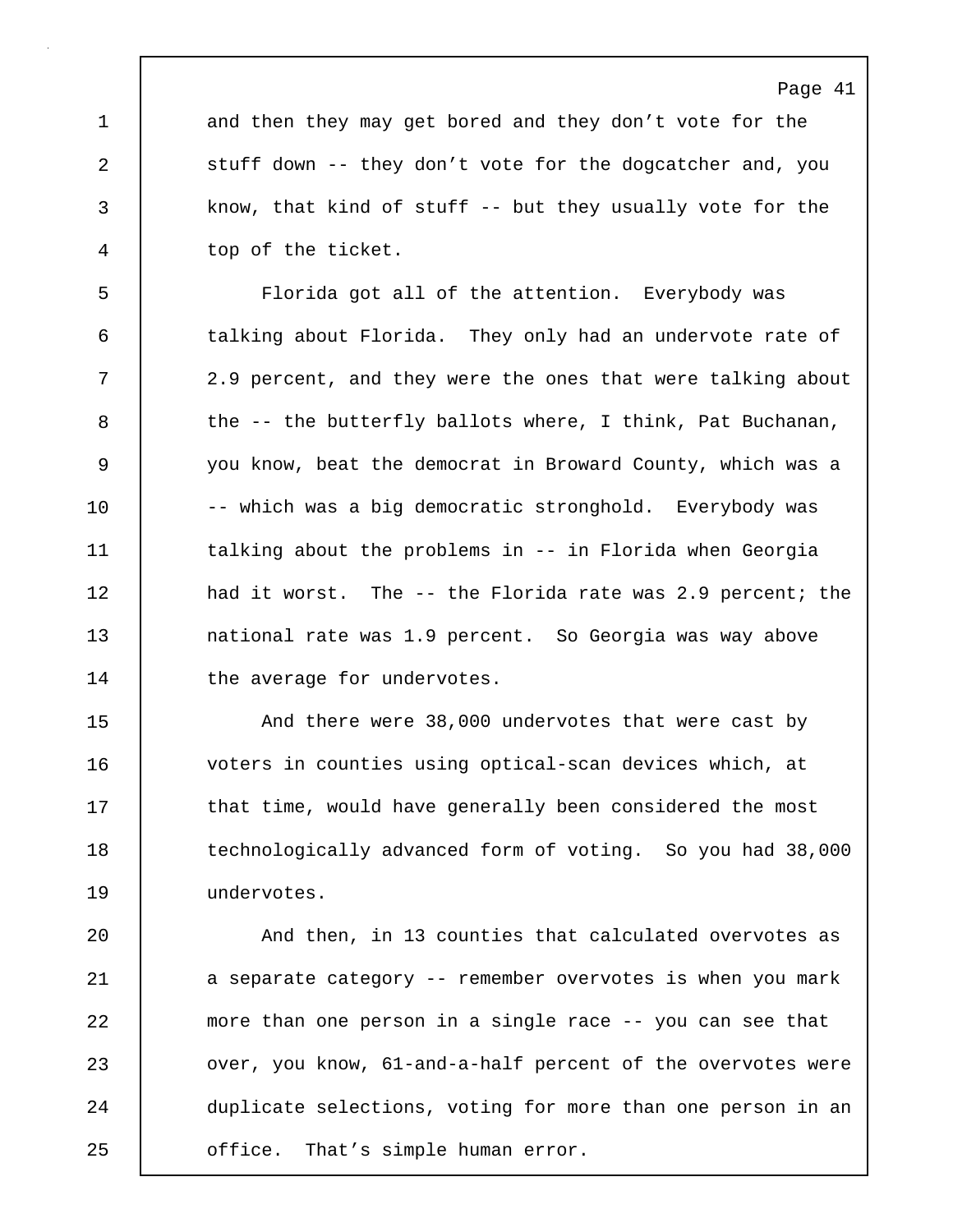1 That's either people don't understand that you just 2 | vote for one or they're trying to -- you know, they vote 3 for one -- you know, they want to vote for Candidate A and, 4 just so that the election director gets it, they're going 5 to cross out Candidate B.

6 You know, they -- they so dislike Candidate B, they're 7 | going to draw a line through them or they're going to, you 8 know, draw a frowny face next to them or something like 9 that. Well, the optical scan can read that as a vote and 10 they say, Well, it looks like they voted for Candidate A 11 and Candidate B. Guess what? They don't get a vote for 12 either. And that was -- as -- using the -- using -- people 13 using paper and pencil and marking optical-scan ballots. 14 So it was clear that undervotes and overvotes were a 15 problem that had to be solved by a new system.

16 | As a result of the -- the work of the Twenty-first 17 Century Voter Commission, they came to -- to basically 18 three resolutions: The first was that Georgia needed to go 19 to a statewide uniform voting system, and the legislature 20 did that. The second was the acquisition and deployment of 21 a DRE, which stands -- short for direct-record electronic 22 technology for in-person voting.

23 So they said we're getting rid of the -- the -- you 24 | know, the student-council paper ballots, we're getting rid 25 **o**f punch cards, we're getting rid of lever machines and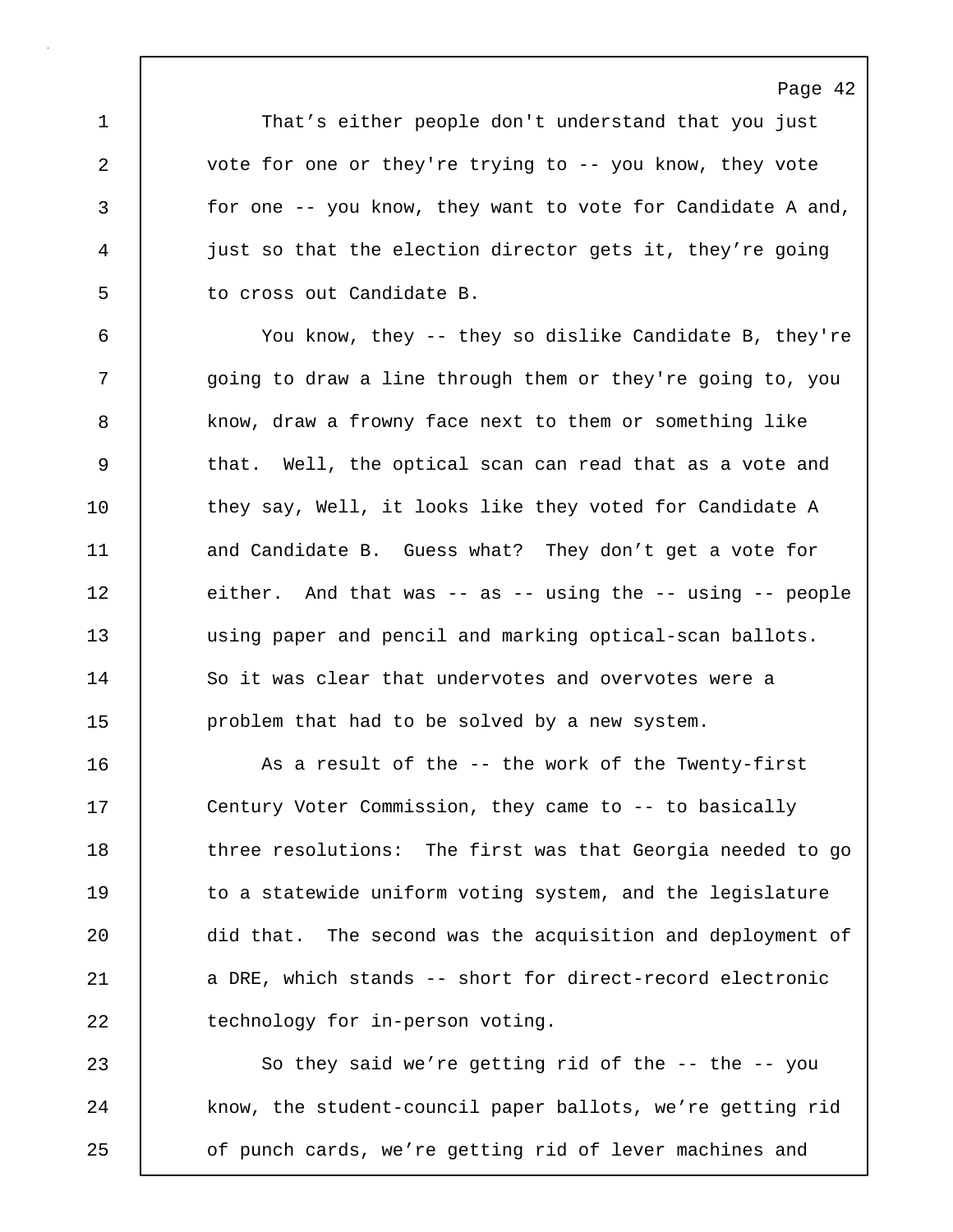1 we're going to reserve the optical scans for -- for when 2 they're necessary.

3 But everybody in Georgia, for in-person voting, is 4 going to be voting on one of these touchscreen DRE devices 5 -- and I'll use that term DRE and that's what it stands for 6 -- and that's what most people refer to it [sic]. And, 7 lastly, as -- as Ms. Boren mentioned, about 54 million 8 | dollars was required to implement the system.

9 All right. Currently, the ways to vote in Georgia. 10 Again, just to -- a -- a brief discussion. As I mentioned, 11 even by absentee mailing of a paper ballot, every person, 12 if they wanted to in Georgia, could vote with a paper 13 ballot by requesting the absentee ballot to be mailed to 14 their house.

15 You don't need a reason; you don't need an excuse; you 16 don't need a doctor's note. You just say, I want to vote 17 by mailing absentee. You can E-mail an application, you 18 can fax an application, you can mail it, you can deliver it 19 yourself and your county election director will send you a 20 **big envelope that's got your ballot in it.** 

21 You mark it -- the paper ballot -- with a pencil or a 22 pen, you put it in an envelope, you seal it, sign an oath 23 and you send it back and you've voted in Georgia. And 24 that's -- that's open to everyone. Formerly, years ago, 25 you had to have a reason; you had to have an excuse; you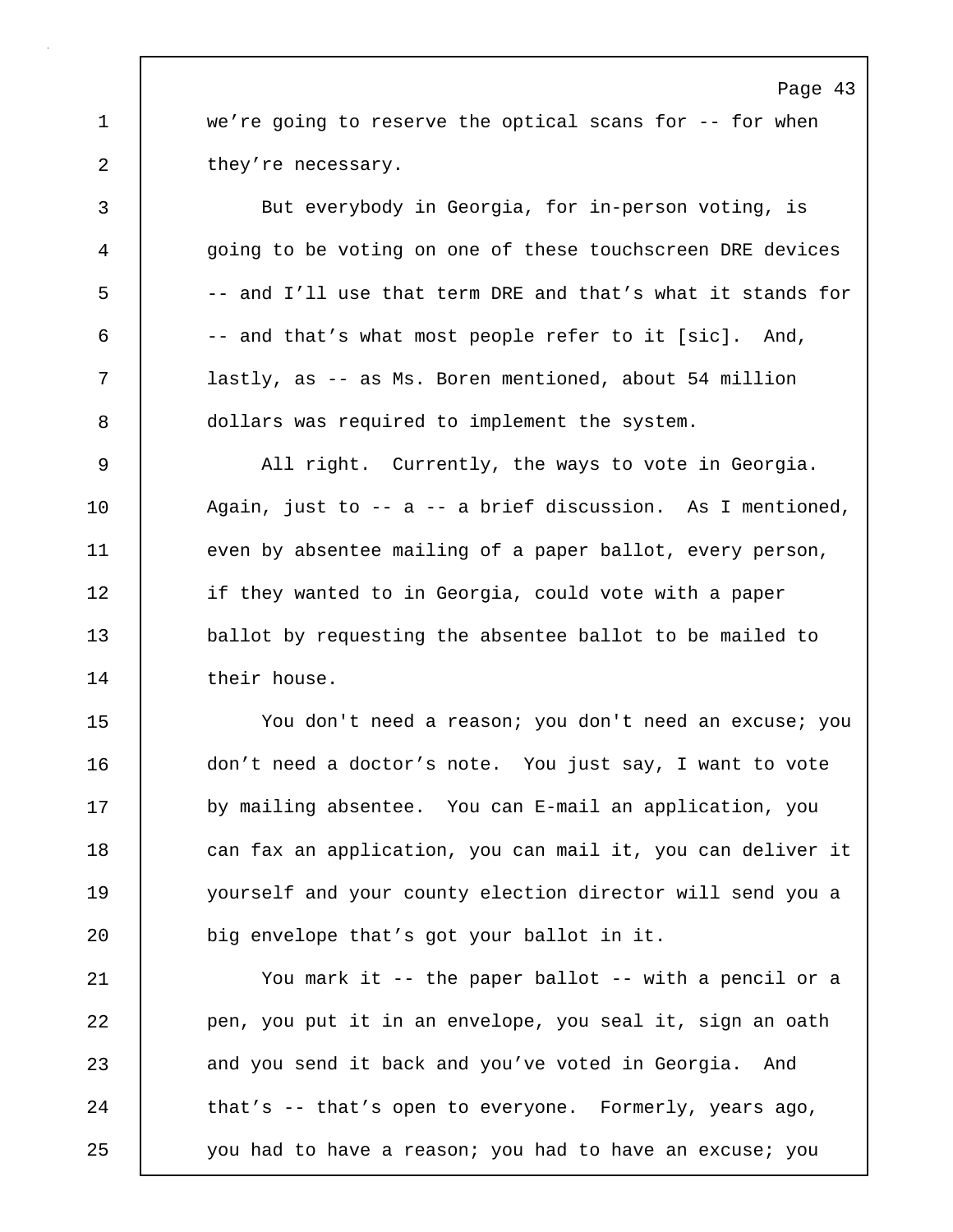1 had to jump through a bunch of hoops. Now you just ask for 2 it and you've got it.

3 Secondly, as I mentioned before, is advanced in-person 4 voting. That's on a DRE and, as I mentioned, that's three 5 weeks before the election. Every county has to provide 6 advanced voting for three weeks prior to a -- to an 7 election. The third is on election day on a DRE which, 8 again, is how half of the people who voted in Georgia vote.

9 There are a few special circumstances I want to 10 mention. The first that I'll mention is UOCAVA voters, and 11 that's a term you may hear. UOCAVA is an acronym for 12 uniform overseas civilians and I -- I can't recall off the 13 top of my head exactly what it means, but it's basically 14 armed forces members that are in Iraq, they're in 15 | Afghanistan, they're in Germany, or they're in Alabama, or 16 they're, you know, in Columbus and they live in DeKalb 17 | County.

18 They have -- by federal law, they have a special 19 exception. They're actually allowed to be -- essentially 20 E-mail their absentee ballot. They have to have the ballot 21 45 days before the election and they're given extended time 22 to return it after the election day. So that's only 23 available for UOCAVA voters. They use -- so I think it's 24 called an EBD, which is a mailed -- E-mailed absentee 25 **ballot, or they can get a traditional mail-in ballot if**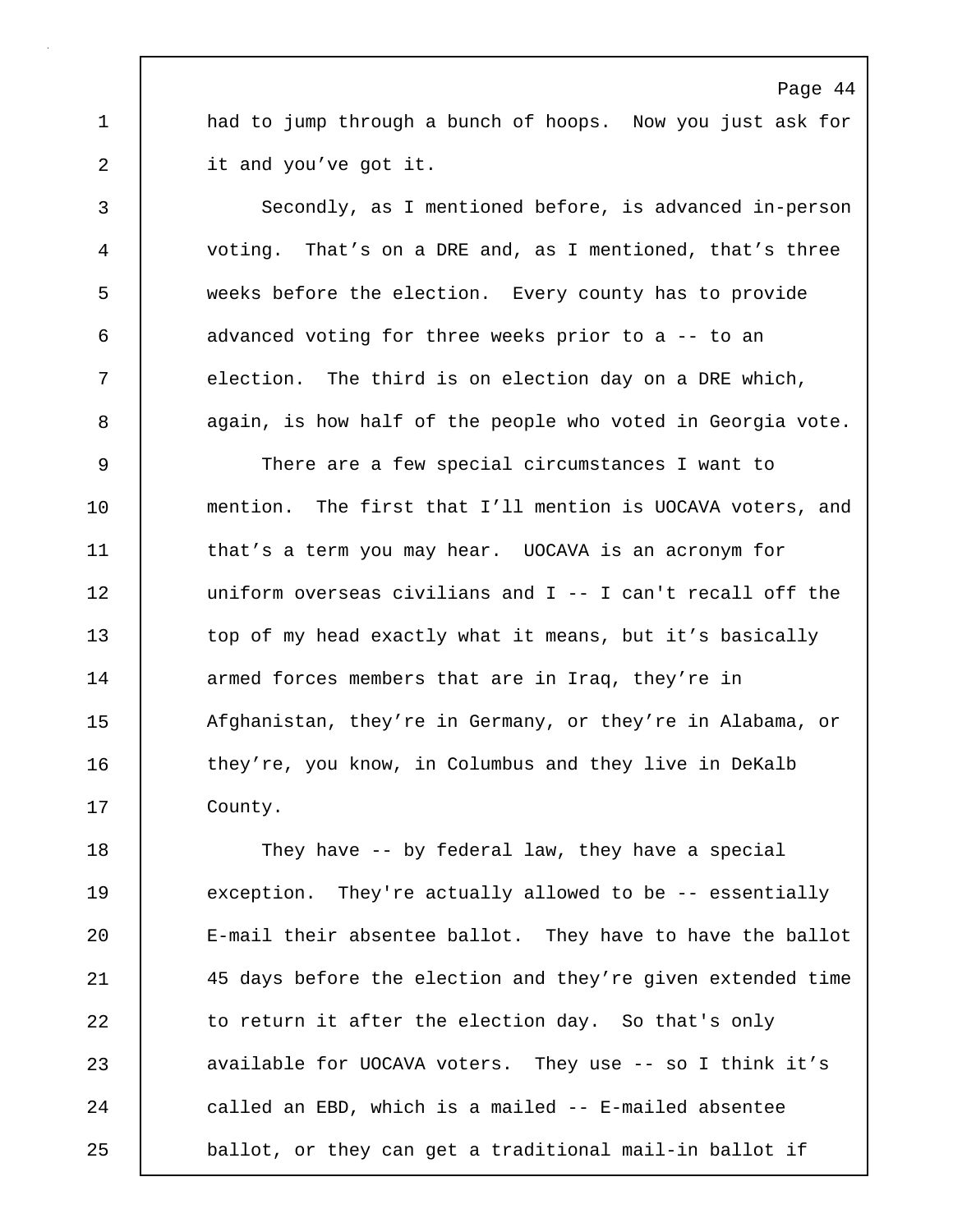1 | they'd prefer.

2 Provisional voting is done either during advanced 3 voting or on election day if there's some discrepancy as to 4 whether or not the voter is eligible to vote. So if I show 5 up at the wrong polling place, or I show up in -- in the 6 wrong county or I've never updated my information and they 7 look me up in the system, they say, Mr. Harvey, we don't 8 see you registered here, and I'm -- I'm adamant that I'm 9 eligible to vote, they would have me vote a provisional 10 **ballot**, which is just like a paper ballot.

11 They'd take me off to the side, give me a paper ballot 12 and I fill out an envelope, fill out my vote and it will be 13 given to the county registrar or board of elections. They 14 would have three days then to determine whether or not my 15 | vote should count, whether I was registered or if I was in 16 the right place.

17 Maybe I'm in the right county but I'm in the wrong 18 **polling place.** So, then, you have to count the part of the 19 ballot that I'm eligible to vote for. So maybe I could 20 vote for governor, or president or something like that, but 21 I get down into the, you know, school board -- wrong 22 district -- and those votes don't count. So provisional 23 ballot is another special circumstance for voting.

24 Third is voting on a DRE with audio assistance and a 25 | touchpad. This is generally for people that have vision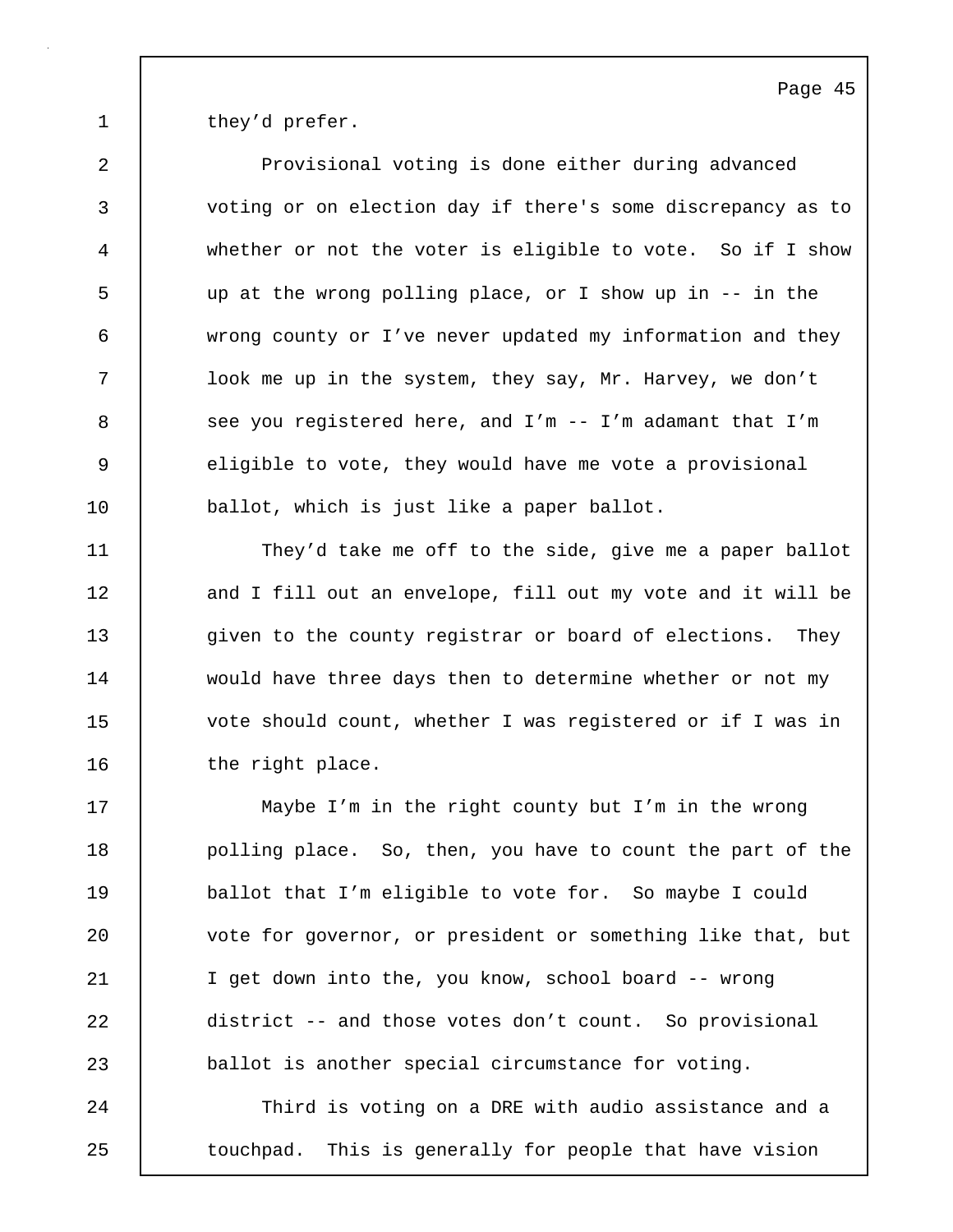1 issues. There's a headset you plug into a DRE and it gives 2 voice prompts, and you have a little keypad and it tells 3 you, you know, This is -- you know, Do this to vote for 4 this person. It records your vote the exact same way. It 5 can be done independently so the voter can do it completely 6 by themselves.

Page 46

7 | And, lastly, is by receiving assistance for a voter 8 who is physically disabled or illiterate. And that's if, 9 you know, somebody shows up and they -- they can't -- you 10 know, they -- they can't operate the equipment. They're 11 allowed to have somebody assist them; they sign an 12 affidavit saying they're eligible; they come in and they 13 can actually touch the screen for them and consult -- under 14 consultation with the voter. So those are sort of special 15 circumstances. Those are ways to vote in Georgia.

16 | All right. I want to talk briefly -- and briefly as 17 | possible -- about our current voting system. And, again, 18 this is not so much a defense of the current voting system. 19 I mean, I -- as -- as it's been said before, I think 20 **probably everybody in here would agree the voting system is** 21 due to be replaced.

22 Whatever the legislature replaces the system with is 23 going to have to have something like these components. 24 They may not necessarily have these same machines or these 25 | same processes, but everything I'm going to talk about has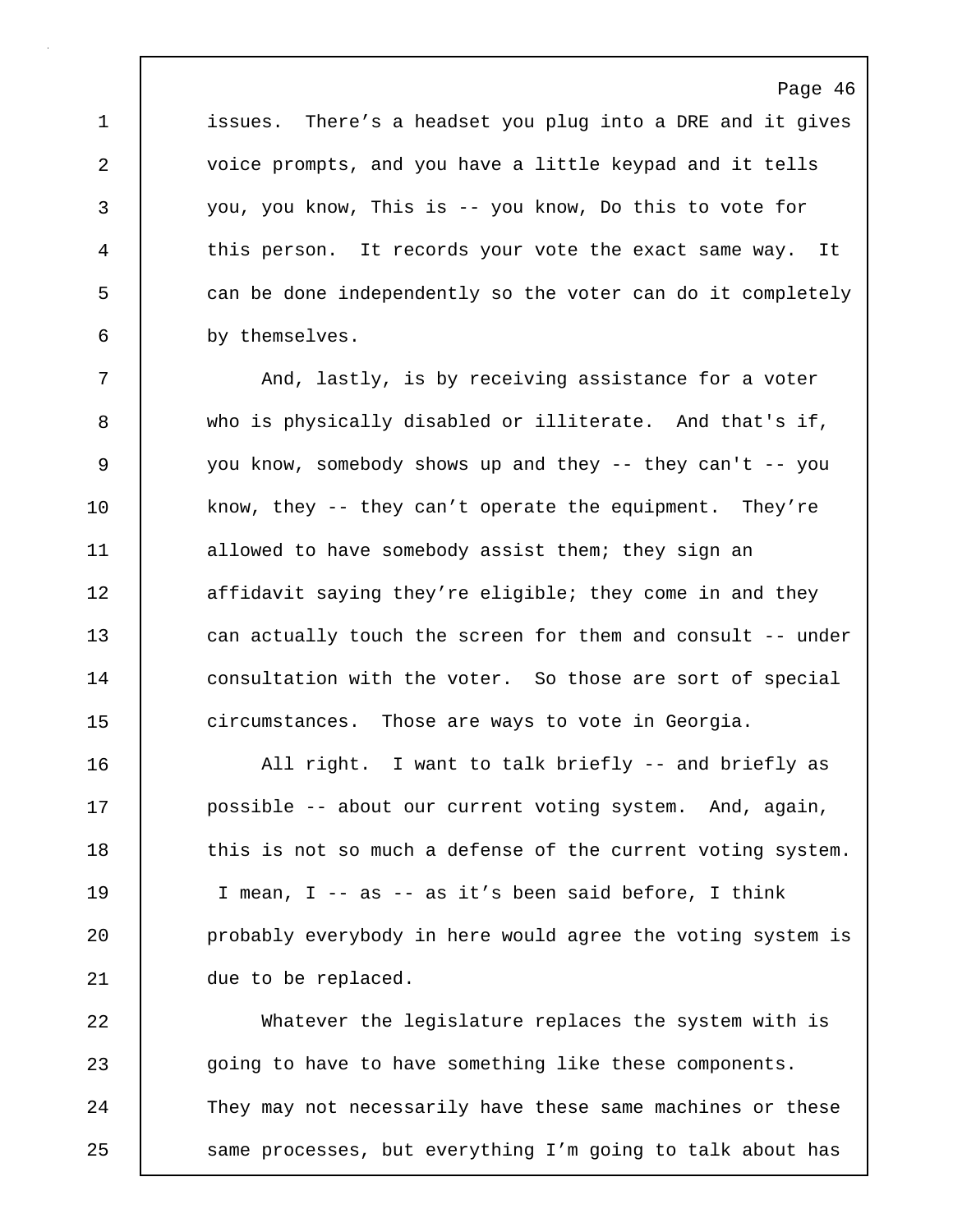1 to be recreated somehow, whether you're using paper, 2 whether you're using electronic devices, whether you're 3 using a combination of both.

4 The first is the voter-registration system. I'm just 5 going to list them all quickly and then I'm going to go 6 talk about each one of the briefly. The second is some 7 type of electronic poll book for voter lists, and that's 8 what you check when somebody comes up to vote and you show 9 them your ID, they look you up.

10 | Currently, as you'll see, we use an electronic poll 11 book, but obviously the -- the people at the polling place 12 have to know who's eligible to vote and what ballot they're 13 eligible to vote.

14 The third is the global election-management system, 15 which is called GEMS, which you'll hear more about. That's 16 essentially the brain of the operation. Everything kind of 17 Tuns off of that. Fourth is the actual DRE, the system 18 that -- where people record their votes. Next is some type 19 | of recording media. The vote has to be recorded somewhere. 20 Is it recorded on a piece of paper, is it recorded on a 21 memory card, is it recorded on internal memory -- how was 22 it recorded.

23 Next are optical scanners, which is how you -- you 24 Tead the paper ballots. You're going to have paper ballots 25 | regardless of what system you go to. We -- we have what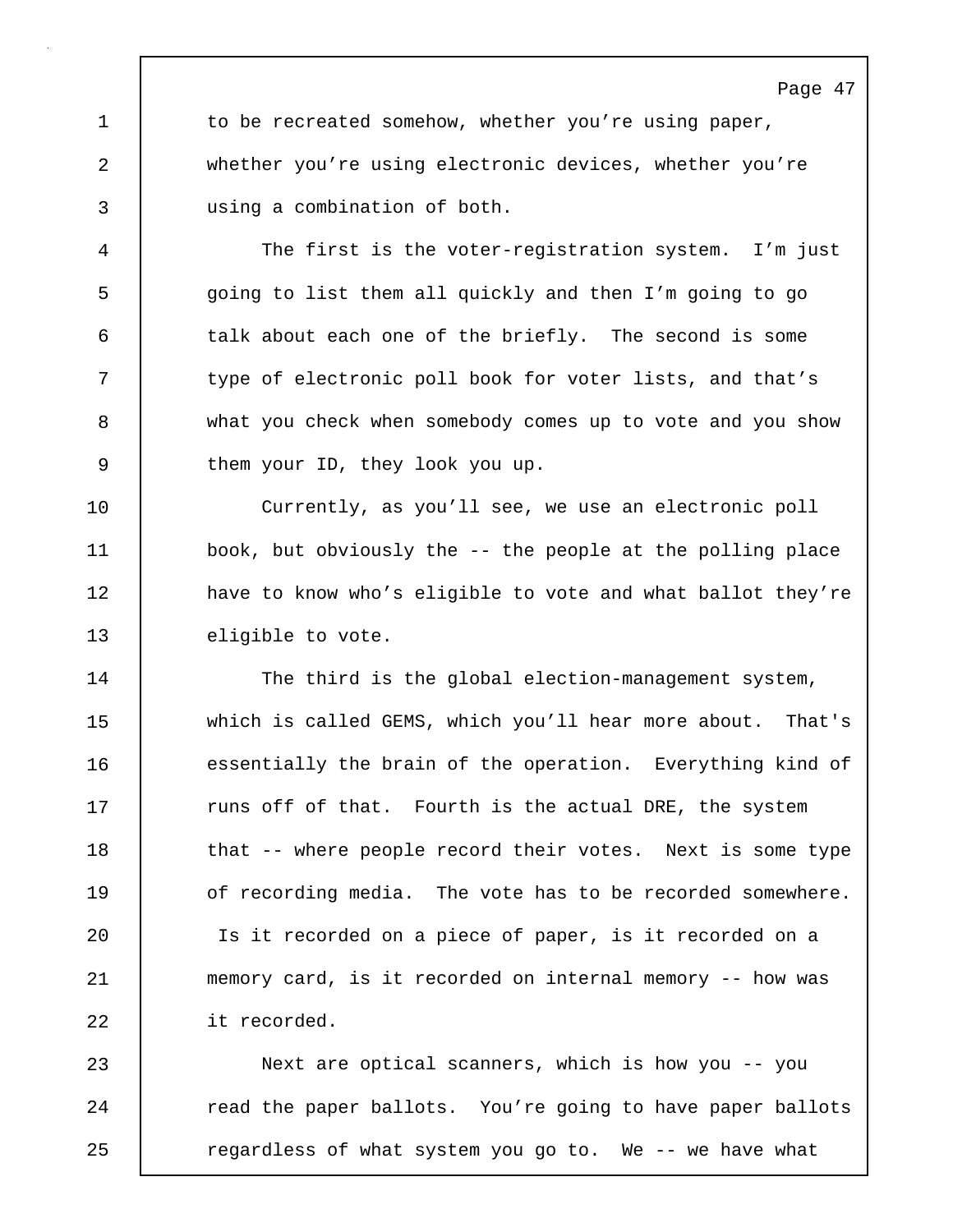1 most people would say, a fully-electronic voting system. 2 However, you know, 10 percent of the people are voting with 3 paper ballots and provisional ballots. So you're going to 4 have to have some way to read these paper ballots.

Page 48

5 And then, lastly, some type of election-night 6 recording. You know, 7:01 hits on election night and 7 people are checking the website; they're looking at the 8 news. They're saying, Okay. Who's up? Who's -- you know, 9 What's happening? Who won this? Who's up -- who's up with 10 this? We have to have a way to get that information out to 11 the public.

12 So let me go through each one of these briefly. The 13 voter-registration system is referred to, mostly by 14 election officials, as ENET. And this is an online system. 15 | This is the only part -- this and the ENR, which obviously 16 is the very end of the system, the caboose -- is the only 17 **part of the system that's networked online.** 

18 This is an online web-based database maintained by the 19 Secretary of State's office. Every time Diedre Holden gets 20 a voter-reqistration application from a voter in -- in 21 Paulding County and enters it into the system, (descriptive 22 sound), it goes up into the -- it goes up into ENET and 23 that person is now part of the Georgia voter-registration 24 database.

25 It's accessible by county election officials through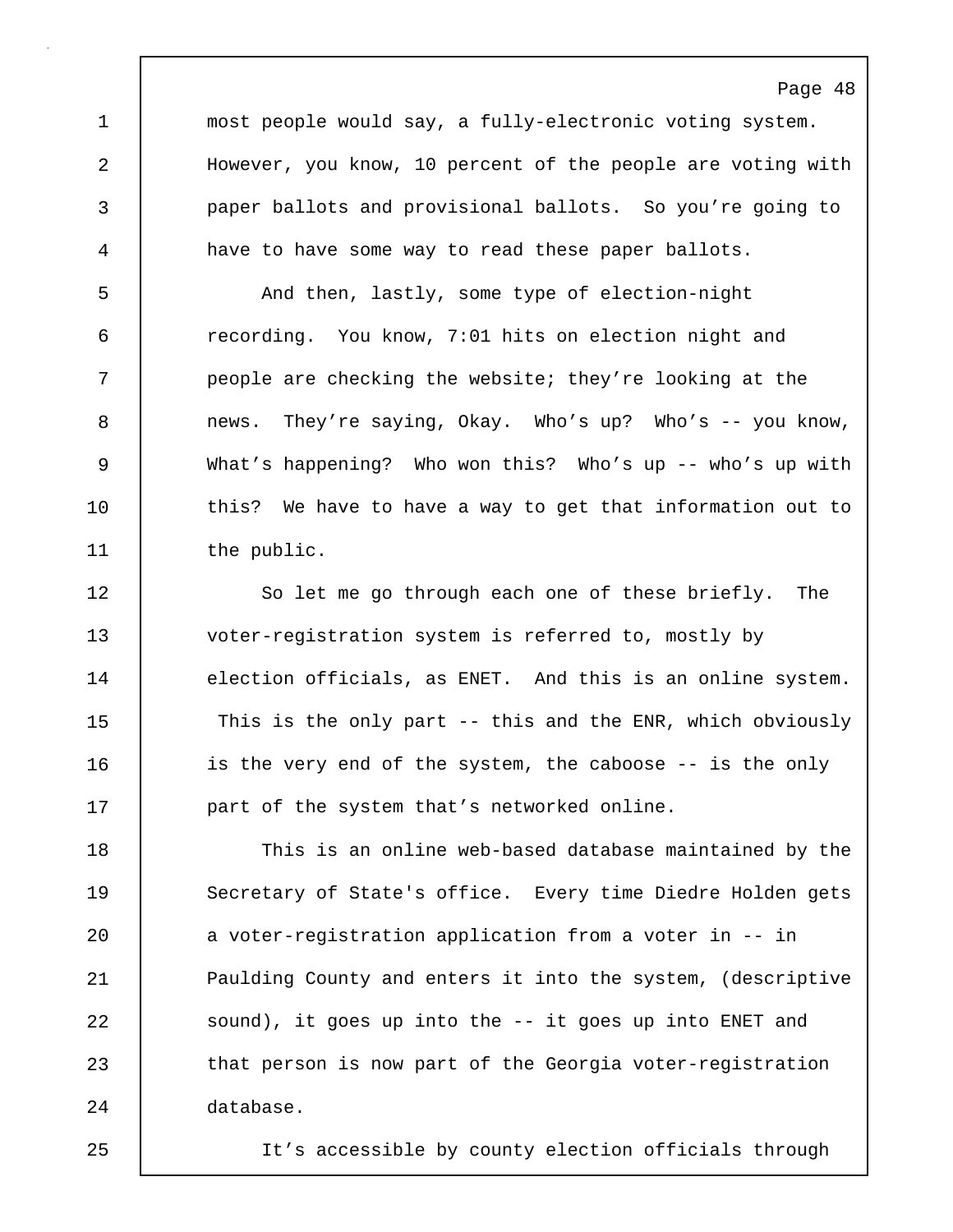1 secure means; it's also actually accessible to the public 2 in limited ways. We have a site called MVP, My Voter Page, 3 where anybody in Georgia can go to that site, you put in 4 your first initial, your last name, your county and your 5 date of birth and it will put up your voter information. 6 It'll give you your precinct-card information; it'll tell 7 you where to go; it'll tell you how you registered; it'll 8 **let you do sample ballots, do all of that kind of stuff.** 

Page 49

9 As I mentioned, it's web-based and it's secured with 10 multiple layers of cyber security. ENET does not connect 11 to any ballot-counting, casting, recording system at all. 12 So it's a separate online database.

13 Next is the electronic poll books. These are 14 ExpressPoll. Georgia uses two: the ExpressPoll 4000 and 15 the ExpressPoll 5000, and the device you'll see next to it 16 **ignor** is a -- is a scanner, a barcode scanner, which will scan 17 **driver's licenses and pull up the voter.** 

18 This is what the election officials use. When you 19 Show up at a polling place in Georgia and say, Here's my 20 driver's license, or, Here's my ID, if you have a driver's 21 | license, they scan the back of it and it immediately finds 22 you in it and it says, Okay. Here's Chris Harvey; here's 23 his ballot; let me create a voter-access card, a yellow 24 card that you put into the DRE.

25 | This is a very efficient way to do it. This doesn't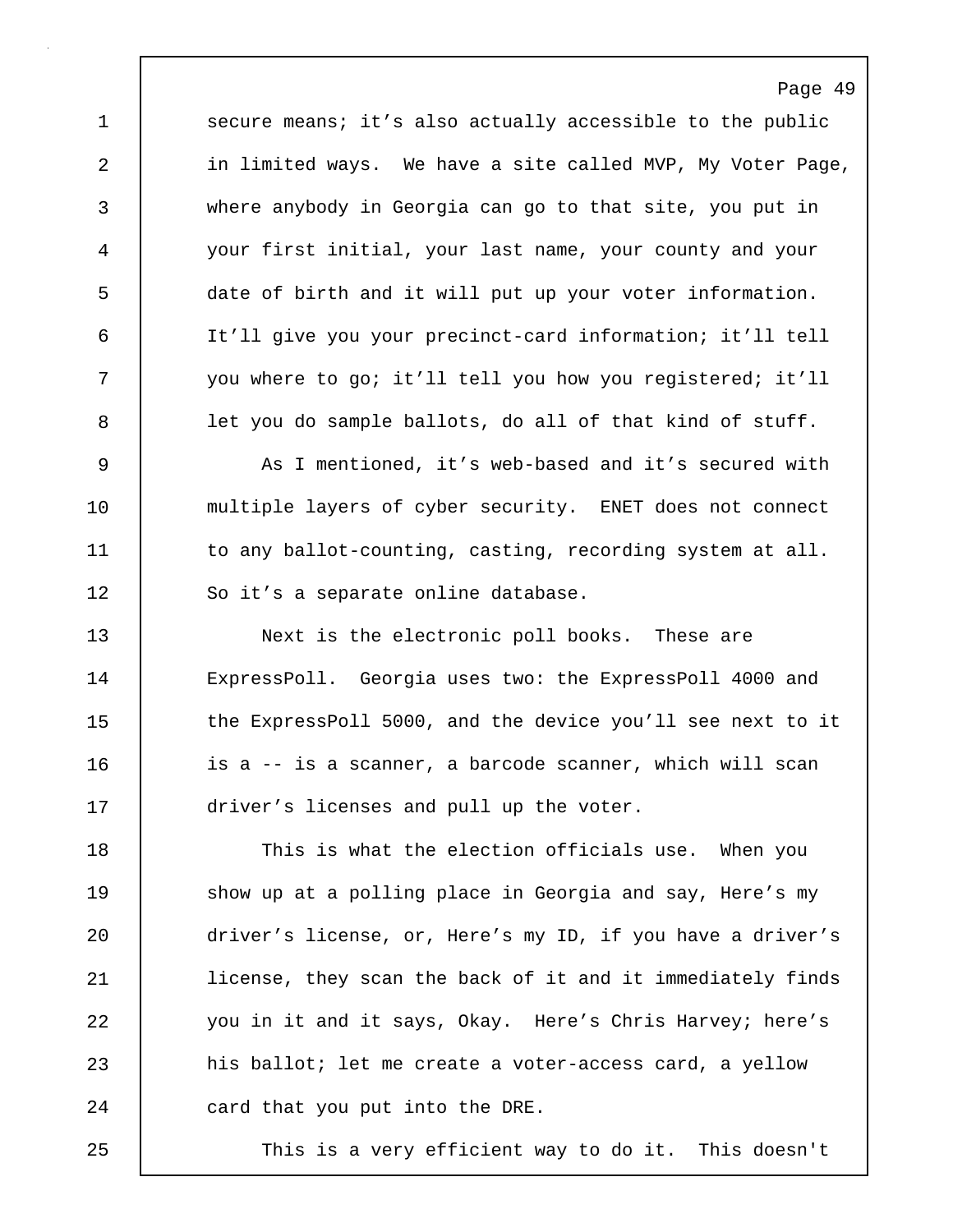1 **c** require, necessarily, a -- a poll-worker to look down a 2 list of paper, and then find Chris Harvey and then come 3 over to see, Okay. He's in Precinct 13-G. Let me check 4 off here. This does it automatically. Now, if somebody 5 doesn't have a driver's license, you can -- you can put in 6 their data and pull them up the same way. So you don't 7 | need a driver's license to use this, but it's certainly 8 efficient.

9 If somebody shows up, you pop a barcode and you're 10 | good to go. Here's Chris Harvey -- you can confirm that 11 this is the right voter and then you take the yellow voter-12 | access card, put it in the ExpressPoll and it will create 13 the -- it will create the ballot.

14 | So you've done that and the poll-worker has given you 15 | your yellow card and says, You can go vote on any of these 16 machines. You walk over there with that yeller (ph) -- 17 | yeller... yellow voter-access card and you find the 18 machine, you put it in there.

19 What is on that voter-access card? Is your voter-20 information on there? Is your personal information? 21 What's on there? The only thing that's on that card is the  $22$  -- is the information about what ballot you're -- you're 23 | qoing to get.

24 So if I go to vote and they -- they create a voter-25 access card for me in ExpressPoll, that card says, Okay.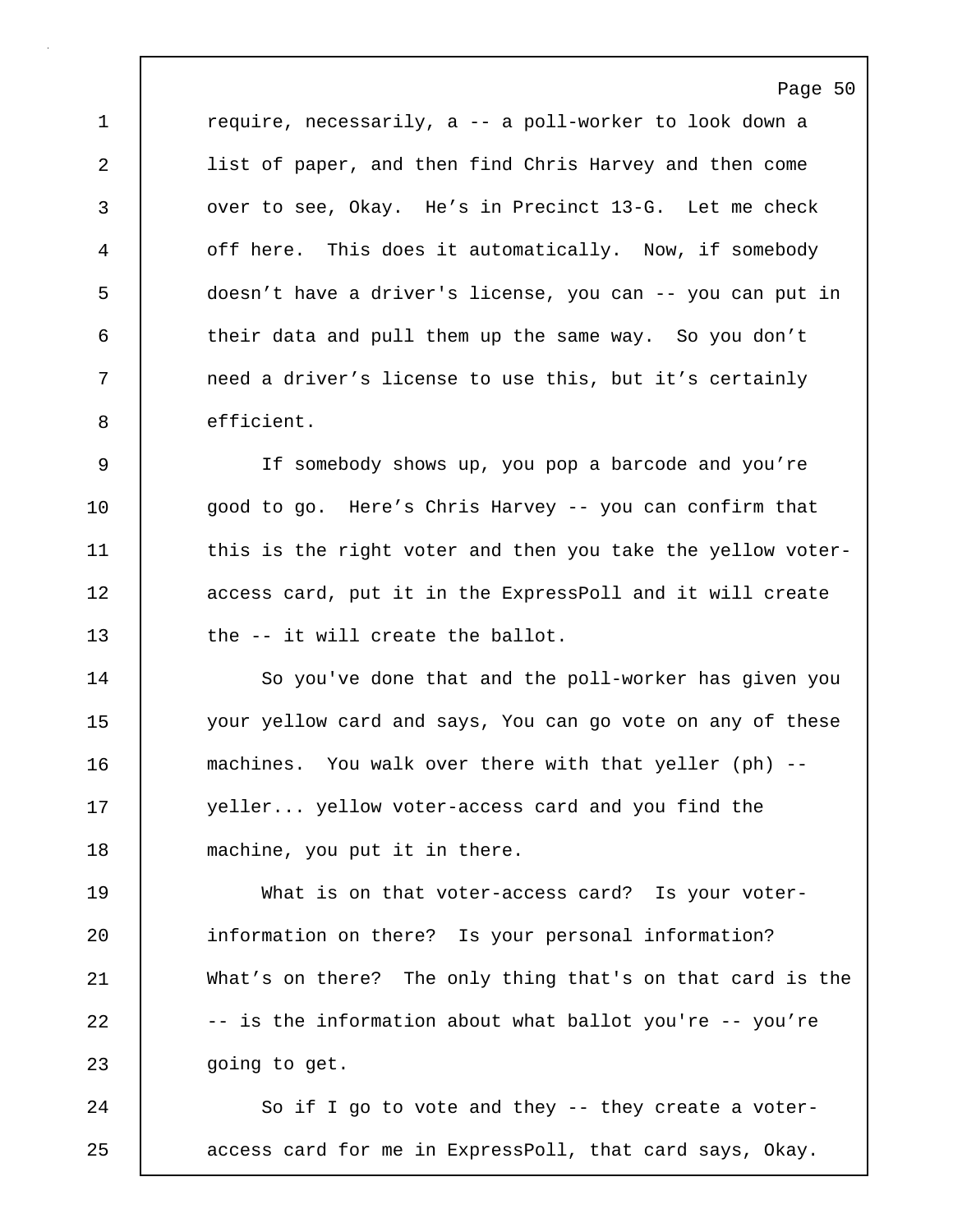1 Chris Harvey lives in the Fifth Congressional District, he 2 lives in the State 41st Senate District and the -- this and 3 that and the third city district in -- in City of Decatur 4 and all of this stuff so that, when I put that card in the 5 machine, it pulls up the ballot for me.

6 If -- if somebody else -- if a neighbor from across 7 | town was voting in the same polling place, say, during the 8 advanced voting. Let's say somebody from the southern end 9 of the county is there. They're going to go to that same 10 ExpressPoll; they're going to get the same voter-access 11 card; their ballot is going to be very different from mine. 12 It's -- they put it in there and it's going to pull up 13 their ballot. So we could be voting side by side in the 14 exact same building and we're looking at two completely 15 different ballots.

16 When you -- and so, there's -- but there's absolutely 17 no voter information. That yellow card cannot be traced 18 **back** and have any of my information there. Well, it's got 19 my name; it's got my address; it's got the last time I 20 voted -- none of that stuff's on the card. That's a 21 | message for the DRE.

22 So you go and you put it in the DRE and, next, you see 23 the DREs which are the -- Georgia uses two systems now: the 24 R6 and TSX, and they operate the exact same voting-system 25 | software so there's really no difference. They're a little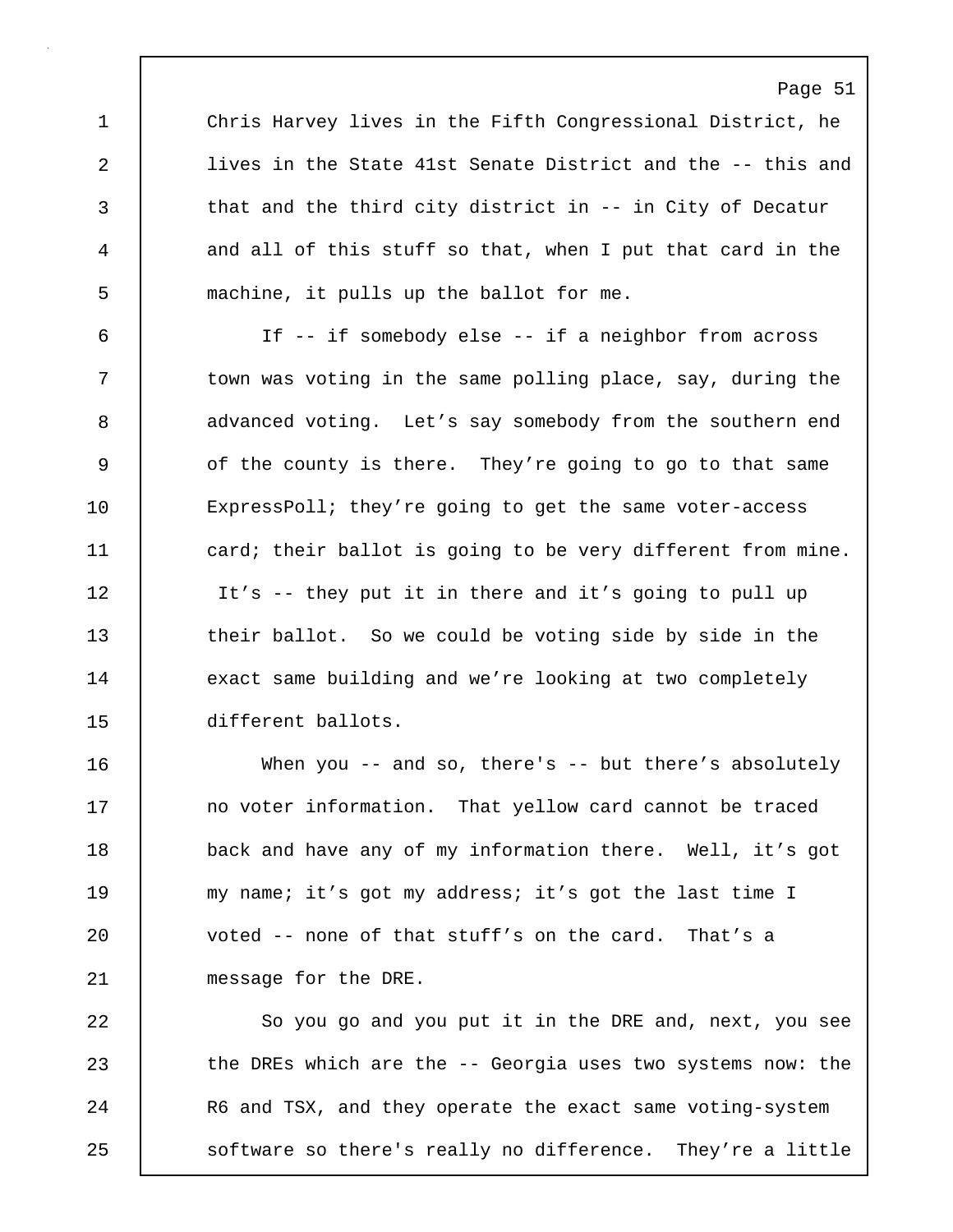1 bit different in size but, again, you wouldn't -- you 2 wouldn't know the difference between the two except just by 3 outward appearance.

4 These are approved for -- and I use this term 5 guardedly, these are dumb machines. Okay? They're not 6 connected to any network; they have no wireless capability; 7 they're not plugged into the Internet; they don't connect 8 to anything. They have memory cards in them that record 9 votes.

10 When somebody casts a vote, you know, you see your 11 whole ballot and you make your choices. And, obviously, 12 you can -- you can change your choices and you can leave -- 13 you can leave races blank if you want, but one thing you 14 can't do on these machines is overvote. You can't -- you 15 can't void your ballot or void a race by overvoting.

16 Now, if you choose not to vote for president or you 17 choose not to vote for superior-court judge, completely 18 your choice. That machine will let you do that. It'll 19 tell you that, Hey, you haven't recorded a vote for 20 dogcatcher or superior-court judge, or county commissioner 21 | or whatever and, if that's the way you want it, that's fine 22 and you can cast that ballot.

23 It's going to tell you that, but it's not going to let 24 you spoil your own ballot by casting an overvote, and that 25 is how we got here from 2000. That was a significant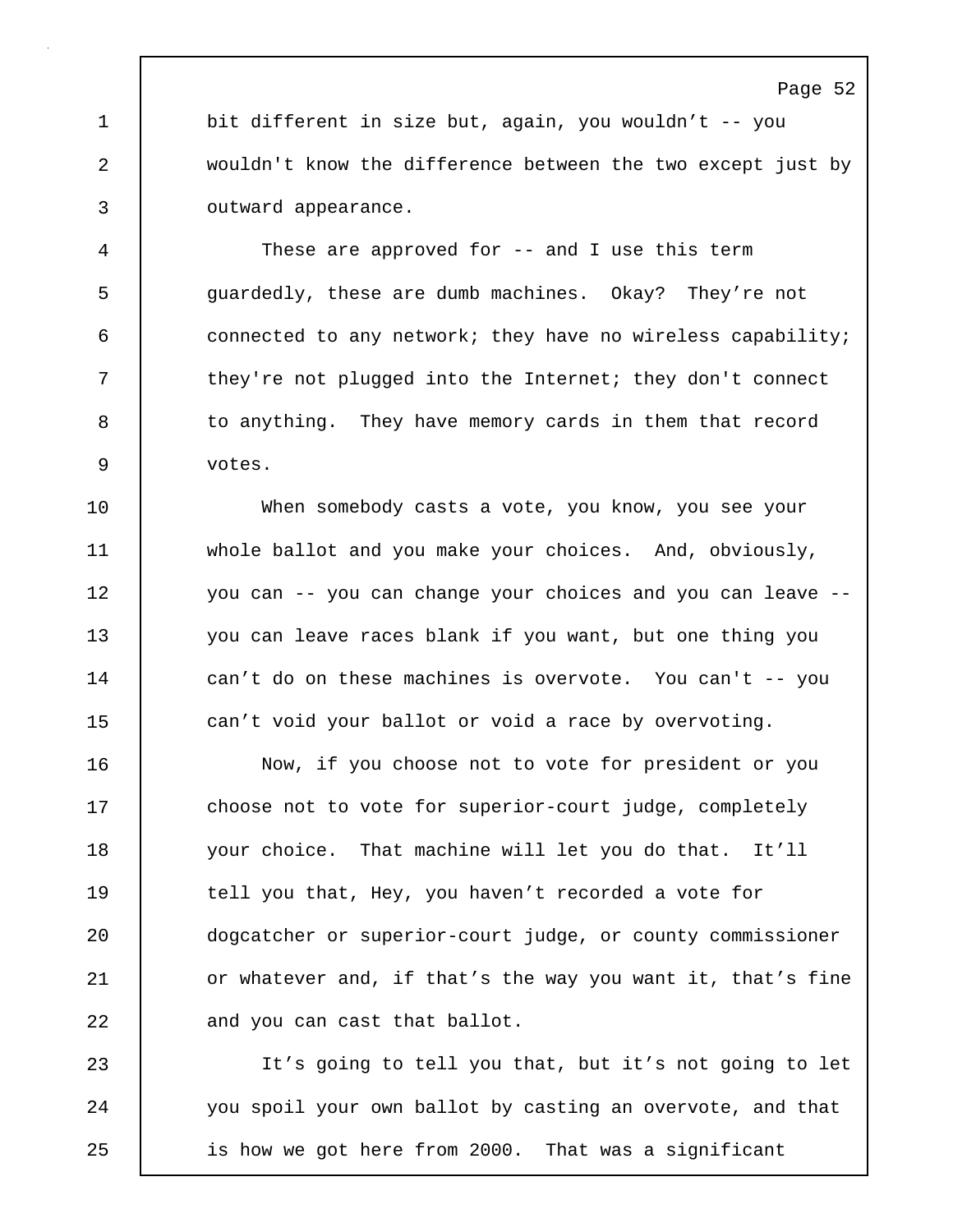1 | problem that this system fixed.

2 This can, at the end of every election -- and a lot of 3 people have seen this. At the end of the election, when 4 the machines are shut down, they print out a tape. It's 5 like -- almost like a cash-register receipt that shows all 6 of the votes that are cast on that machine for every -- for 7 every candidate. You know, This person got 20; this person 8 | got 5; this person got 6. All of the questions: This --9 | this amendment got 3 yes votes; it's got 20 no votes. All 10 | of that stuff is printed out.

11 Multiple copies are printed out and the memory card 12 | that has recorded the vote is taken out and a copy of the 13 tape is given with the memory card. In addition to that, 14 the internal memory on the machine also records votes. So 15 if somebody were to take that memory card out and, you 16 know, accidentally, you know, drop it down in a bottomless 17 | pit, we would be able to go to the internal memory and 18 | access the votes that are on there.

19 These machines are tested before every election in 20 what's called logic and accuracy testing. It's required to 21 be advertised and open to the public. Anybody can come see 22 this where the sample ballots are put through and voting is 23 put through. Although publicly, the results are -- are 24 released. Anybody can see this.

25 These are kept under secure environments at all times.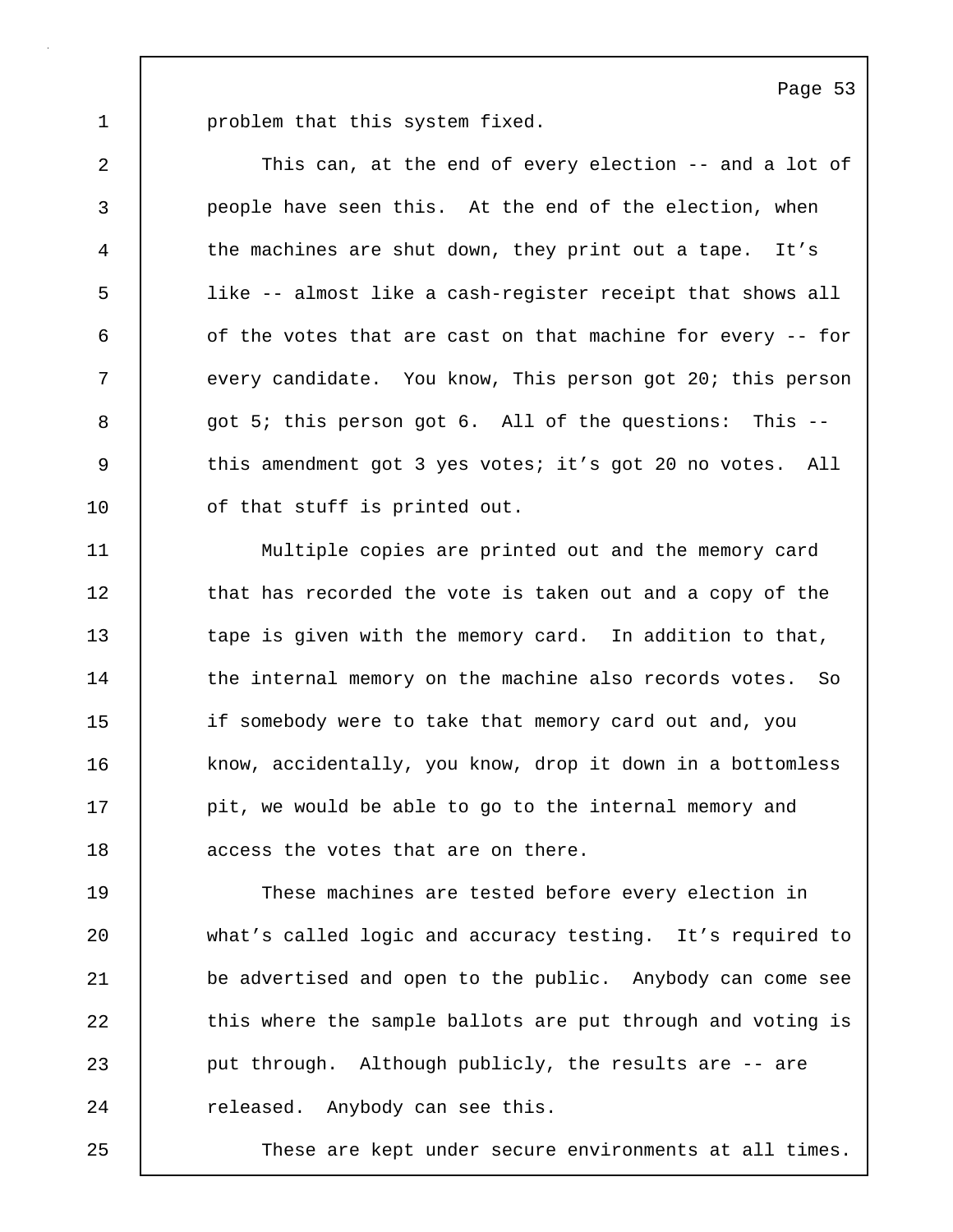1 | Again, counties maintain these. State election board 2 xules and law set requirements that they be under lock and 3 key, that they be sealed, that seal to be checked before 4 | they're brought out. So they're very tamper evident if 5 | somebody were to mess with them.

6 And, if necessary, you could pull every ballot image 7 | from these devices. It wouldn't be associated with any 8 **particular voter, but if you wanted to go back and see,** 9 Okay. This -- this DRE had 100 votes on it this night. 10 You could actually print the image of every vote that gets 11 | cast, every ballot, so that, you know, this -- this -- so 12 here are 100 ballots. We won't -- we're going to -- the 13 | local government won't have any way to tie them back (ph).

14 You can say, Okay. This ballot -- you know, This 15 person didn't vote for superior-court judge; the next 16 ballot, the person voted for everything; the next ballot, 17 Somebody didn't vote for county commissioner and 18 dogcatcher. And you can actually see, print out a hundred 19 of those images and then tie it back to the -- the -- you 20 know, the cash-register tape, basically, that's printed out 21 by the machine.

22 Next, briefly, as I mentioned before, all of these 23 devices have memory cards in them that store the media; all 24 of these memory cards have to be accounted for and they 25 have to be uploaded into the GEMS system, which I'll talk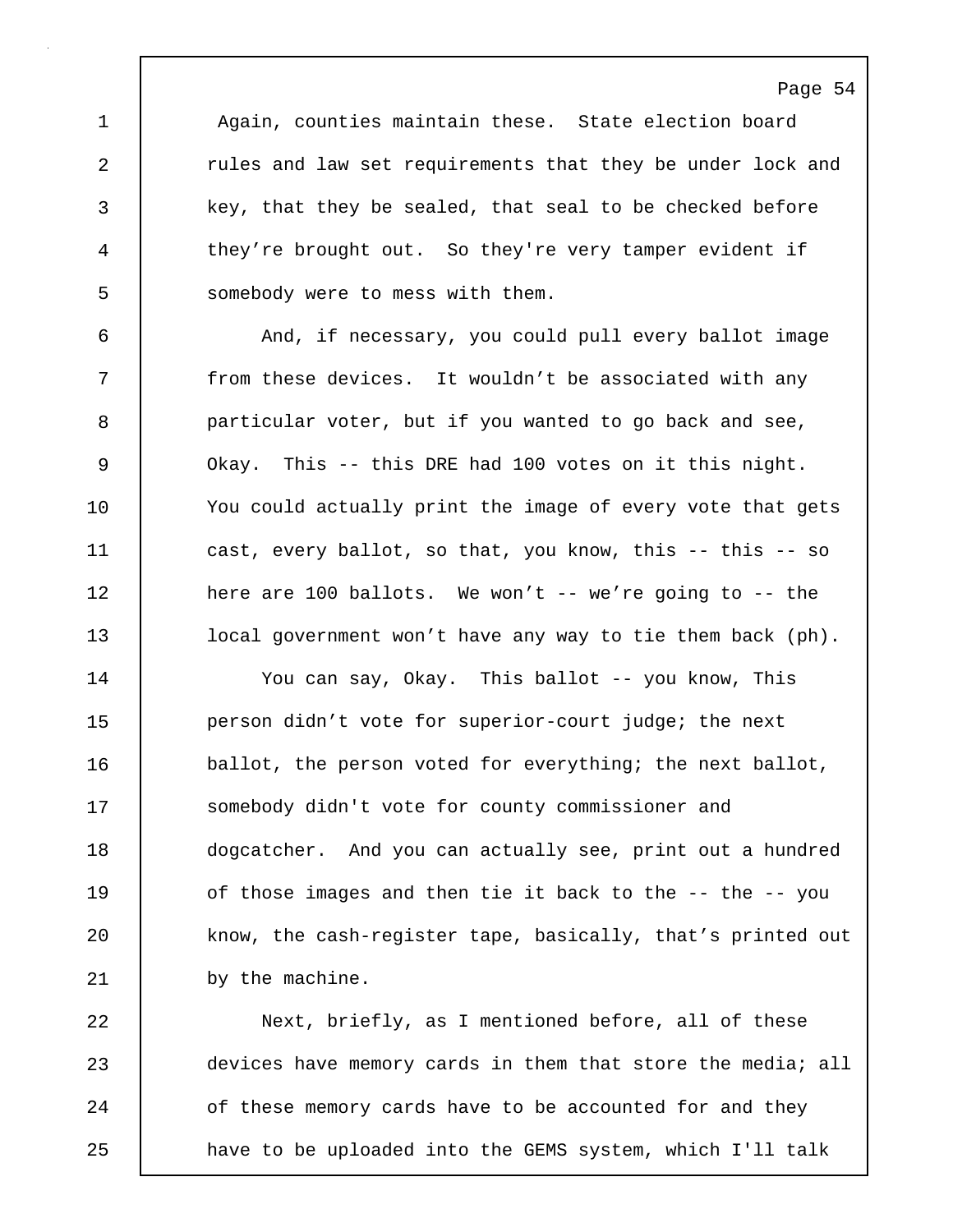1 about in just a minute.

2 Next is -- what you see is an optical-scan device. 3 This is what's used to count paper ballots. As you know, 4 the paper ballots have a -- like a Scantron type thing. 5 You feed them in there, it has a memory card that records  $6$  the votes and they -- they go through the system. If 7 Something is overvoted, it's going to kick the ballot back. 8 **Okay?** It's not going to count it.

9 This has no internal memory. The memory card is on 10 there because you still have the paper ballot. I mean, you 11 can run 20 -- 20 ballots through that and the card will 12 keep track. The card also prints a tape just like the DREs 13 do and they do it for us to retain the paper ballots.

14 These are -- there are about 820 or so of these in 15 Georgia currently. These are designed to precinct-level 16 **Standards.** These are not designed to run a full statewide 17 **countywide election.** These are, you know, to be done, you 18 know, for absentee voting, for advanced voting.

19 Now, there are vendors -- and you'll see when the 20 vendors come in at a future meeting -- there are companies 21 | that make, you know, large scanners that can do dozens, and 22 dozens and dozens of ballots per minute. These are not 23 those. These are one time -- you know, you feed one 24 through one at a time. And if you're talking about, you 25 know, thousands and thousands of ballots being counted,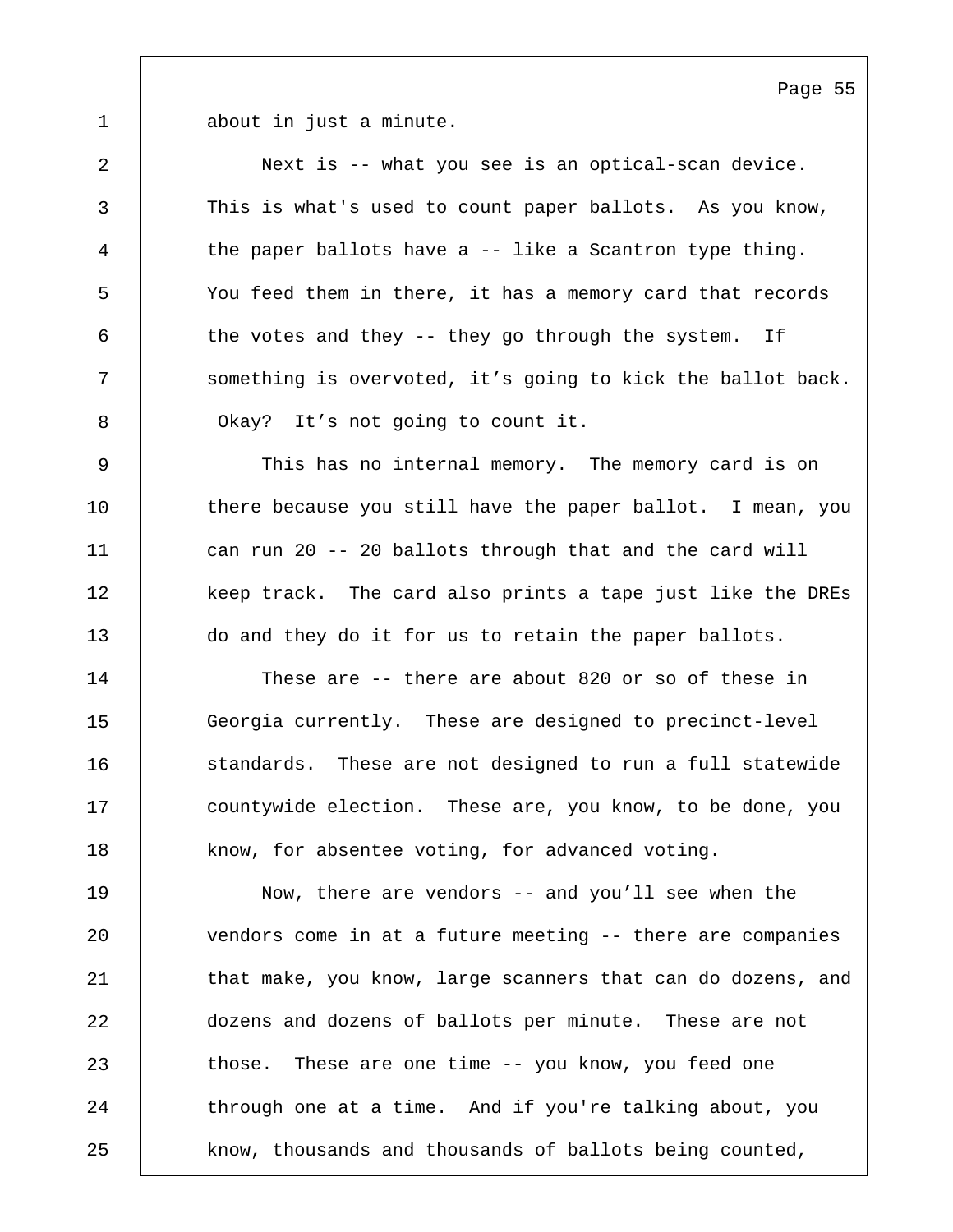1 you're talking about smoke coming out of these things by 2 the time you get through all of the ballots on election 3 night.

4 Next is GEMS, the Global Election Management System, 5 and GEMS is a system that we currently use, and this is why 6 I call it the brain of elections: Every county has a GEMS 7 Server. The GEMS server is -- is basically a desktop 8 computer. This is the alpha and the omega of the election, 9 the beginning and the end.

10 When every county -- when Rockdale County is going to 11 | have an election, they get their GEMS database from the 12 | Secretary of State's office. We give it to Ms. Welch, she 13 uses that GEMS database, uploads it into her GEMS computer. 14 She uses that to create all of the memory cards for all of 15 the voting machines. It's -- it's the beginning and end, 16 and everything that's created by that card has to go back  $17$  to it.

18 | So, if, for whatever reason -- let's say they --19 they're uploading all of the memory cards and they forgot 20 **canabilisat** one. GEMS is going to tell them, Hey, you're not done yet. 21 You're missing a card, and it's going to tell you which 22 card you're missing and they're going to have to go find 23 that card. They're just not going to be allowed to -- to 24 | finish the election until every card is accounted for.

25 | By the same token, if somebody were to try to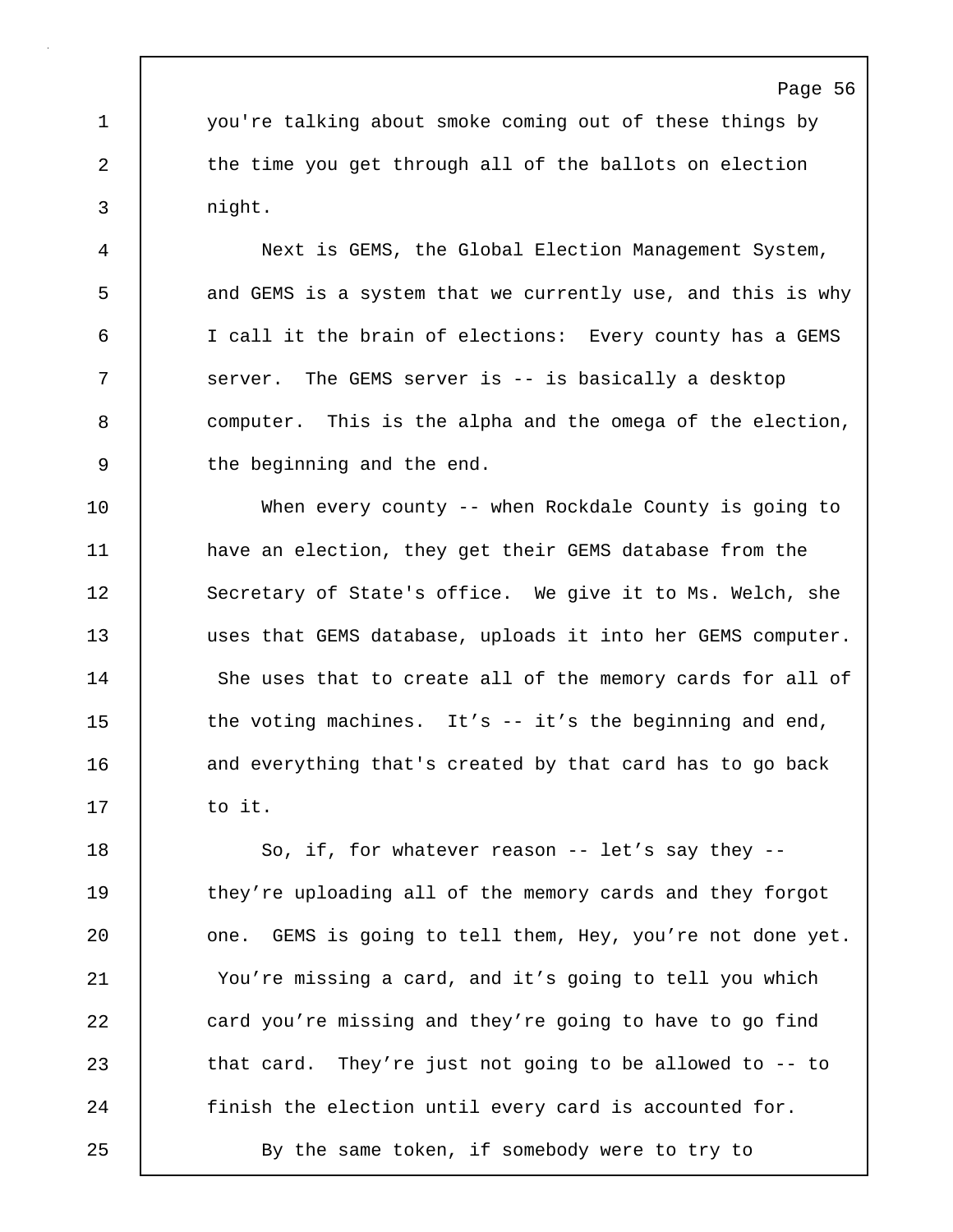1 substitute a different card that wasn't created for that 2 election in that GEMS server with extra votes or some other 3 data, GEMS is going to reject that and say, No, no, This 4 isn't mine; you're not allowed to upload this into the 5 | system.

6 This -- this is what provides the official results on 7 election night so, when -- when Diedre Holden has all of 8 her memory cards back from all of her machines and she's 9 uploaded however many dozens or hundreds of them there are, 10 it says, Okay. These are the results. And what's on that 11 | machine are the official results.

12 | They take that information on election night, put it 13 on a different media and upload it to the Secretary of 14 State's office, but those aren't the official results. 15 What's on that GEMS server are the official results of the 16 election. If there's ever any dispute, you go back to the 17 GEMS server. The GEMS server is non-networked. Okay? 18 | Although it is a -- a laptop thing, by a state election 19 board rule, it is not allowed to be connected to any 20 network.

21 The GEMS has to be under lock and key. If they want 22 | to move their GEMS server -- if a county wants to move 23 their GEMS server from one room to another, they have to 24 get written permission from the Secretary of State's 25 office; if they want to move it from one side of the room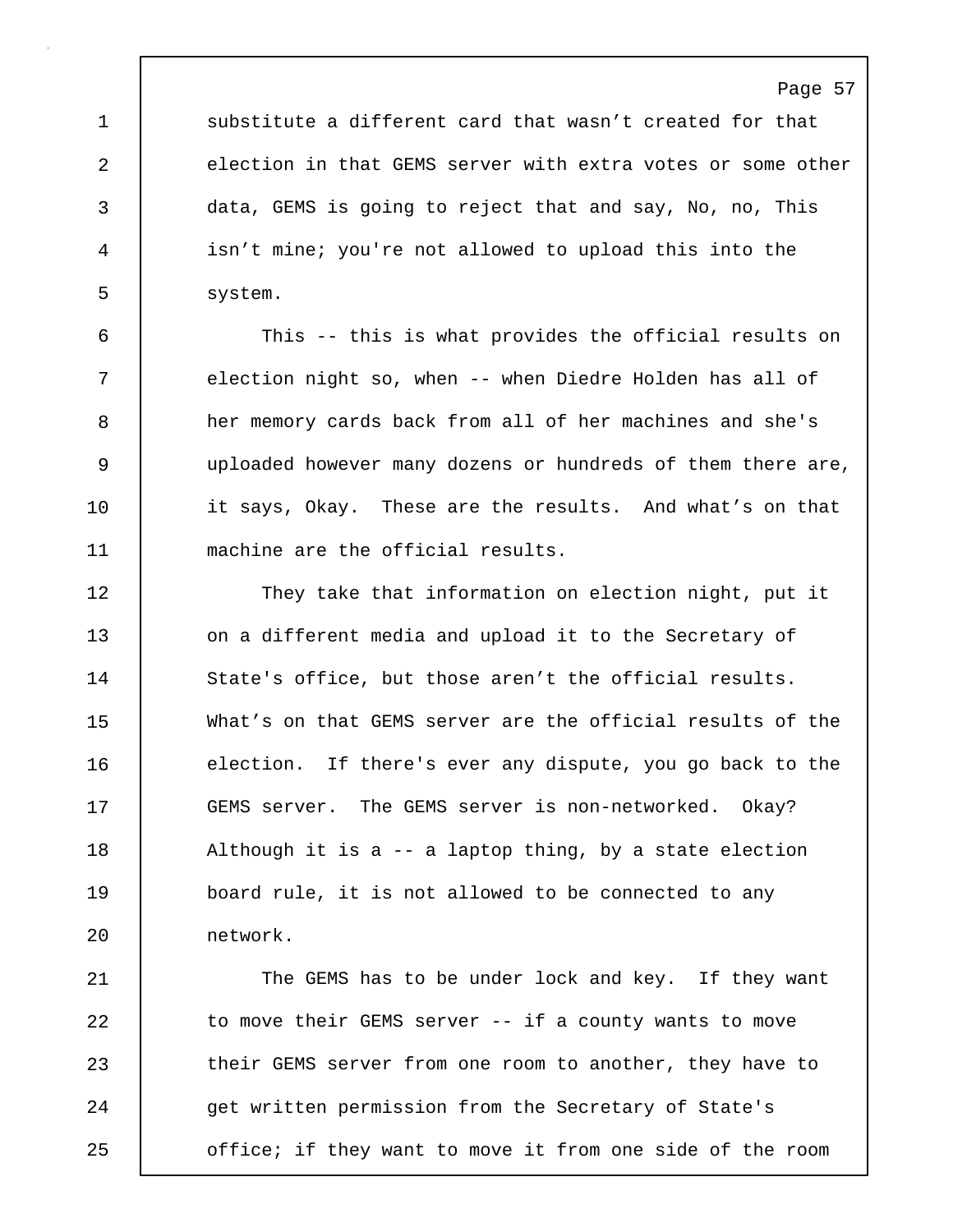1 to another, they get written permission from the Secretary 2 of State's office.

3 The GEMS is auditable. You can -- if there's a 4 question about something happening in GEMS, you can go 5 check an audit log and see, Hey, this memory card was put 6 in here, this was done, this data was created here; this 7 jump drive was inserted at this time. Every entry in GEMS 8 is audited and tracked.

9 The last component of the voting system -- which is 10 Teally not a part of the voting system, it's more of the 11 **reporting system -- it is ENR, election-night reporting.** 12 This is a web-based service, again, that is operated by the 13 Secretary of State's office. It's an online system we use 14 with a vendor.

15 Anything that goes onto that -- like I said, if you 16 | look at it on election night, it says unofficial or 17 incomplete because these are copies of results that the 18 **counties have sent to us electronically.** Nothing is going 19 to ENR directly from any voting system, not from any GEMS 20 | server, not from any voting machine -- what's on there is 21 | the best stuff that's been reported to us by the county 22 | offices.

23 If there's ever a discrepancy though, you go back to 24 | -- you can go back to the tape, go back to the GEMS server 25 **and say -- because every GEMS server prints out a report.**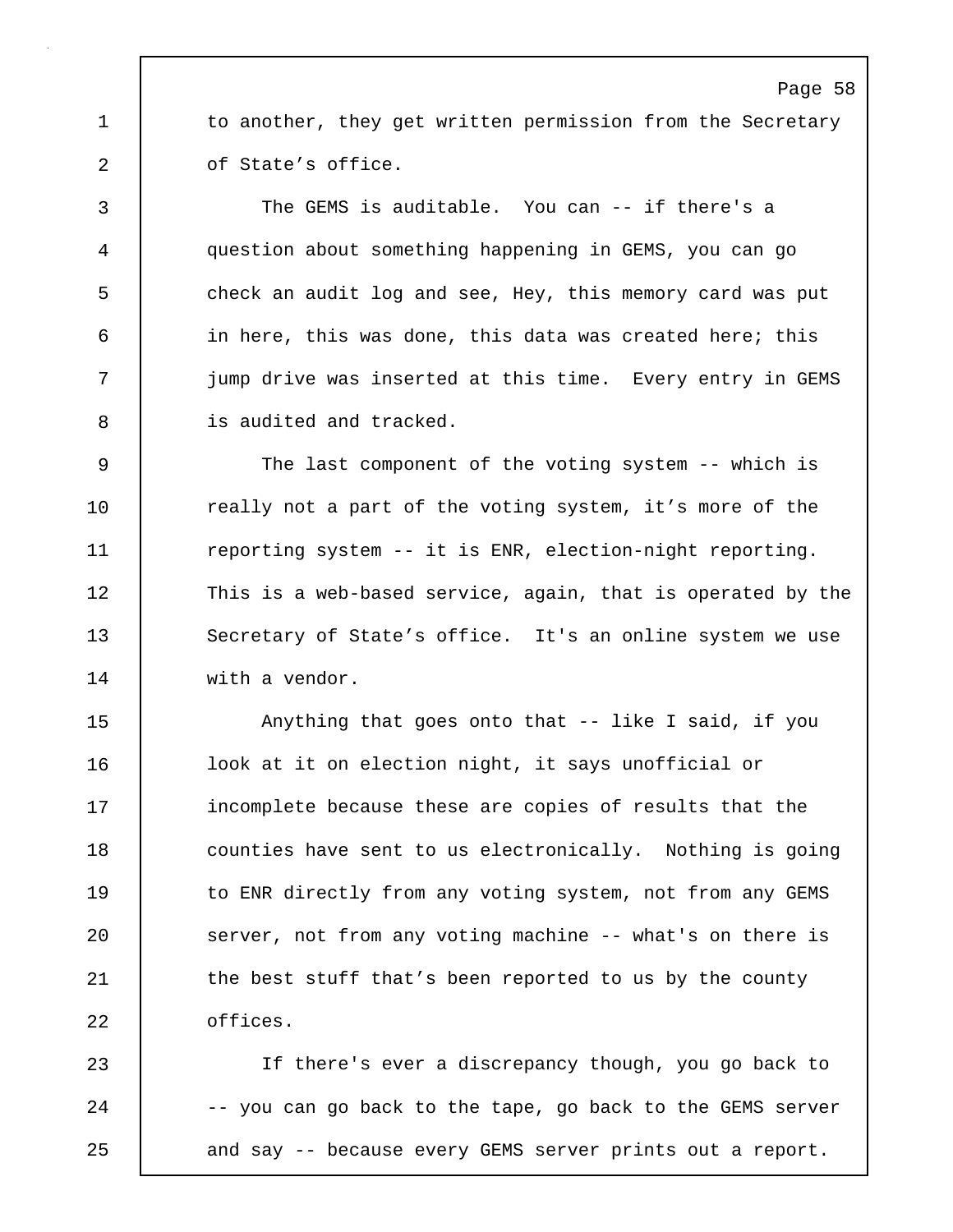1 And it says, Okay. The GEMS server says that 2 Joe Smith got 50 votes. That's -- that's the official 3 result.

4 An issue that's come up recently -- and Tennessee 5 experienced this, I think, last month or the month before 6 -- is some cyber firms have launched what are called 7 denial-of-service hacks on E-mail, which is -- you know, 8 they basically crash the website so that people can't get 9 election results or they make the site unavailable for two 10 -- you know, a couple of hours. And think about the effect 11 | that that would have on people if -- if, you know, you log 12 | in to see the results on election night and the website is 13 | down. It's going to cause -- it's going to cause problems.

14 We work with, again, our cyber-security vendors and 15 with our IT office to make sure that we've got every level 16 of protection against any kind of denial-of-service attack, 17 but that's something that people target.

18 | All right. And I'm -- I'm nearing the end, but I have 19 a few more things to say. I'll be happy to take questions 20 **d** at the end, if you want.

21 While it might seem to be easy to transition from one 22 form of voting, such as the DRE, to another form of voting, 23 such as a hand-marked paper ballot or a machine -- or a 24 machine-marked paper ballot, I believe it's important to 25 understand the changes that might seem simple on the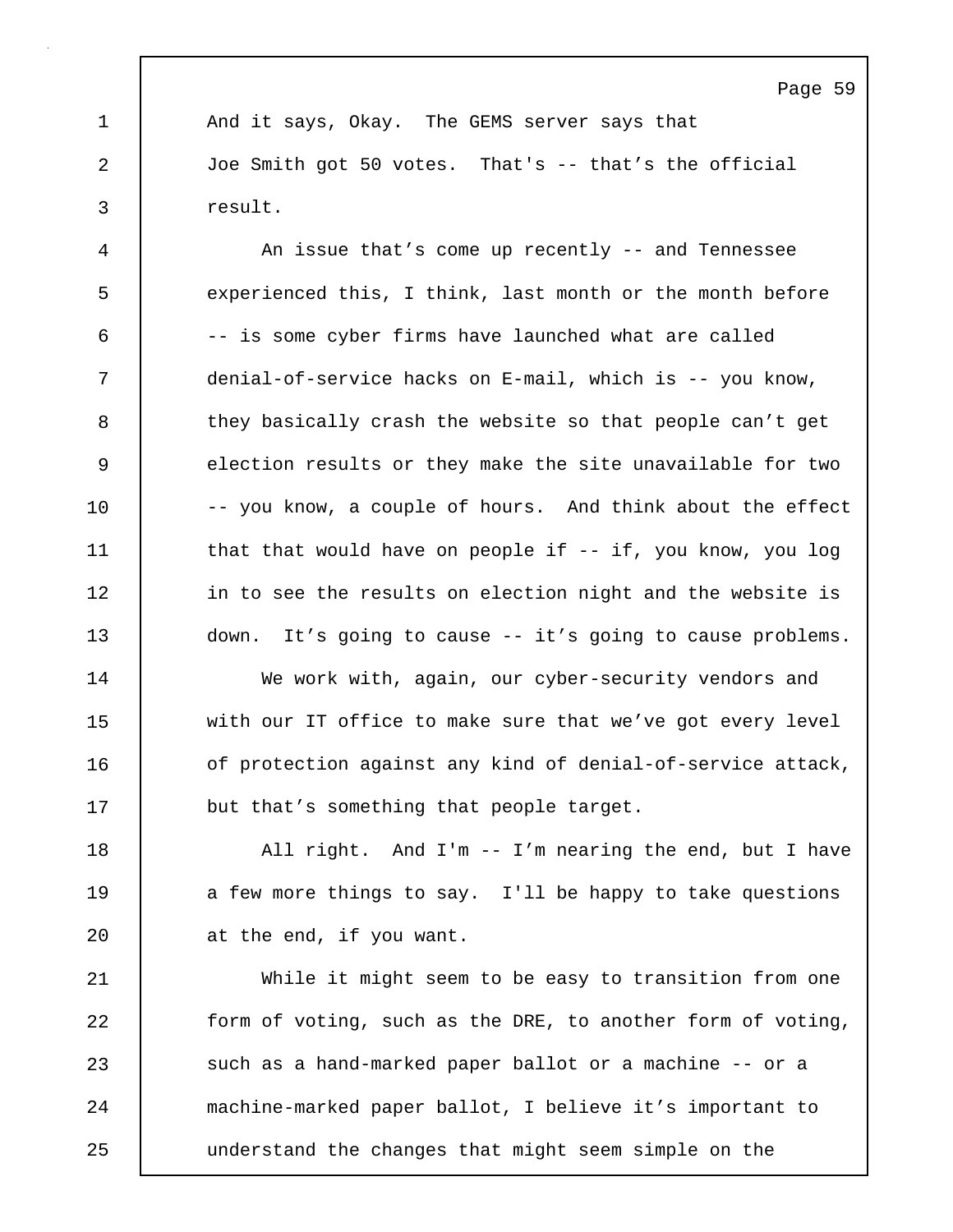1 surface often don't consider the details that exist below 2 | the bar line.

3 For example, many current election officials in 4 Georgia have never conducted an election using paper 5 ballots. Two of your commissioners have: Ms. Boren and 6 Ms. Bailey have been doing it long enough that they are -- 7 they remember the old days. I wouldn't necessarily call 8 them the good ol' days. I wouldn't be able to decide 9 whether they were good -- good ol' or not, but they 10 Temember that. But many, many election officials have 11 never operated any other system. It doesn't mean you 12 shouldn't change it, but that's something to consider.

13 There seems to be a strong consensus, and I -- I feel 14 comfortable saying this, that any system should have some 15 form of voter-verifiable paper-trail component to it. And, 16 **given that there's no corresponding paper component with** 17 | our current voting system, that would necessarily leave 18 | some transitional changes.

19 **And here are a couple of things to keep in mind when** 20 we're talking about this: First of all, laws. And we 21 have, you know, four legislators on this commission and 22 they'll be the ones who are responsible for this. But the 23 election code and the state election board rules which 24 **govern elections and which are in place now have been** 25 written and refined to work with the current DRE voting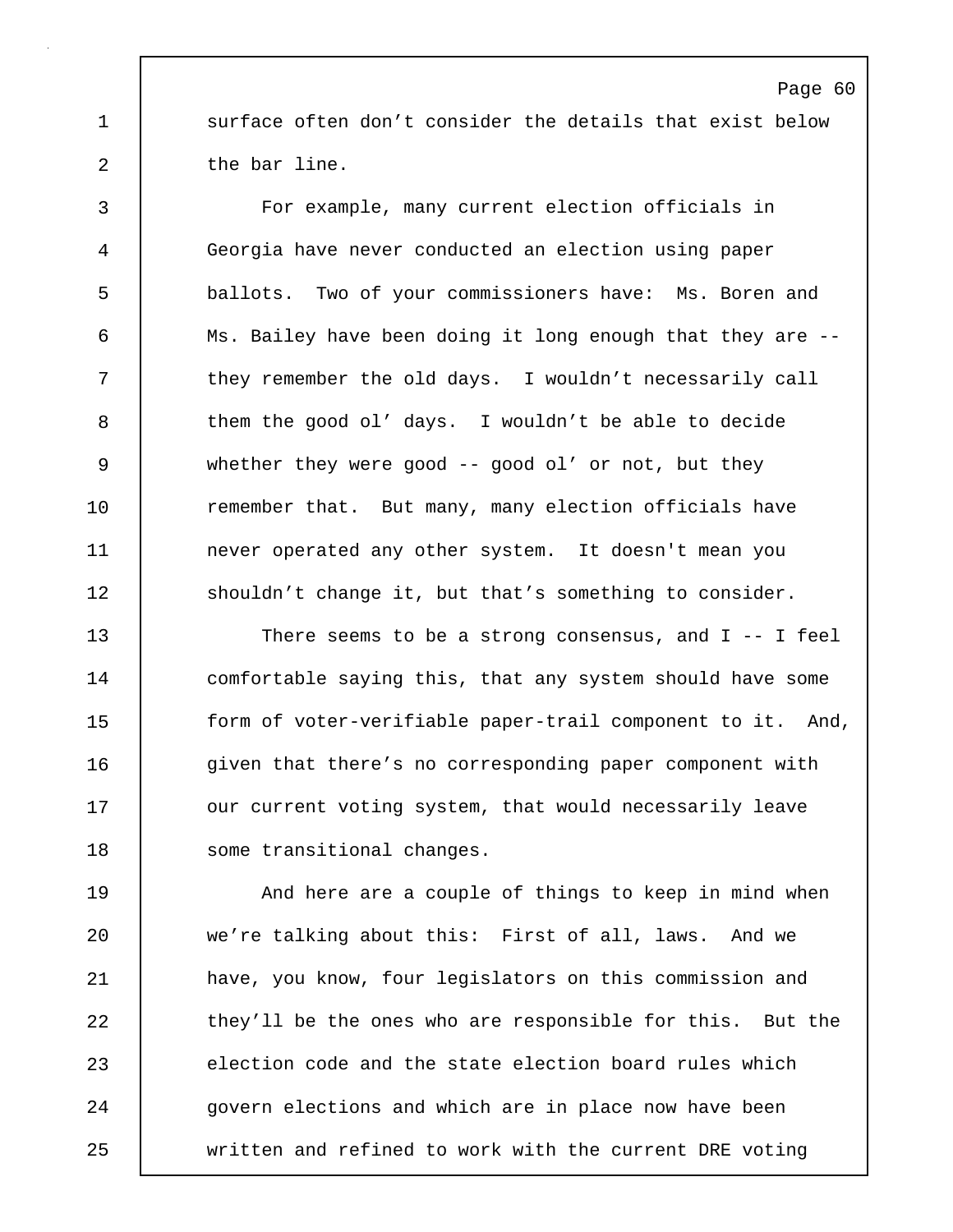1 | system. We've been doing it since 2002.

2 There may be changes to existing laws and state 3 election board rules to allow differences and variations 4 from what we currently use and currently how we conduct 5 elections. Again, not saying that shouldn't be done, just 6 pointing out that needs to be done.

7 Second is equipment. Not all equipment is created for 8 all tasks. For example, while counties do have optical-9 Scan readers for counting paper ballots, as I mentioned, 10 these scanners are not designed to handle the volume of 11 ballots that a total paper election would generate.

12 | And to mention a specific issue with advanced voting: 13 Advanced voting is a little bit different and, when you 14 | have an advanced voting location, we need to have every 15 ballot available for every voter.

16 | Now, let's take Fulton County as an example. Fulton 17 County has 100 -- in the May election, they had over 170 18 different ballots cast. When you combine the different 19 commission districts, and the house districts and the 20 federal stuff, they had over 170 different ballots.

21 So that sounds like 170 stacks of -- of ballots, but 22 that's not even the limit of it because, in advanced voting 23 with the paper ballots, you have to have a ballot for every 24 precinct, so the absentee ballots have to be sorted by 25 **precinct.** That would require over a thousand stacks of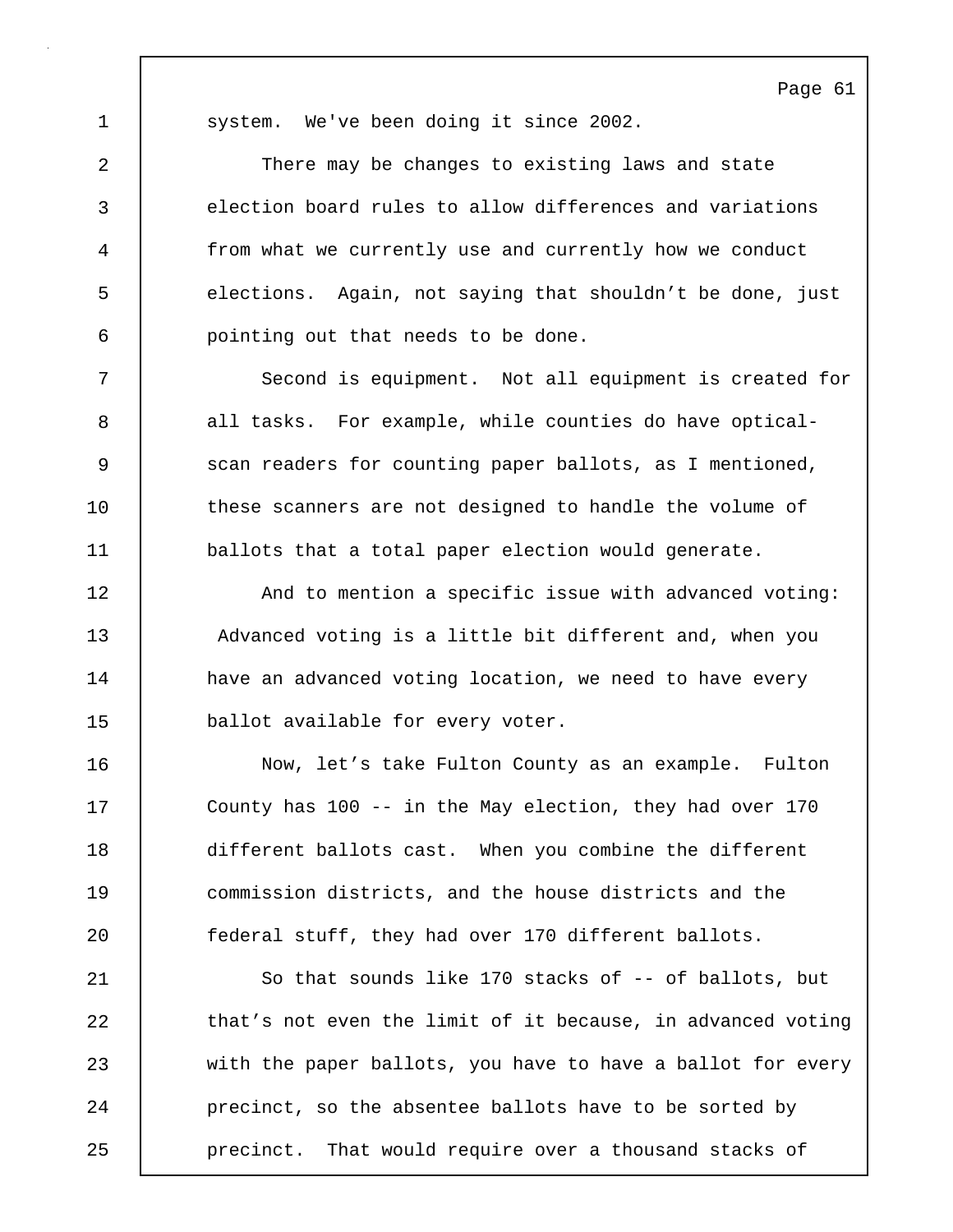1 **paper ballots for a Fulton County advanced-voting location.** 

Page 62

2 Now, there are ways to deal with this. There are 3 printers that can print ballots on demand, but that also 4 increases the costs and increases the complexity of what's 5 going on. Again, just something to consider.

6 Additionally, the current voting system has a 7 significant equipment footprint. It would -- as someone -- 8 I believe Chairman -- Vice Chairman Fleming mentioned, 9 you'd have to decommission and do something with what we 10 | now have. There's a lot of stuff. There -- there are 11 about 28,000 DREs in Georgia right now, you know, and a DRE 12 is about the size of a -- of a suitcase, the old Samsonite 13 **Suitcases is what a DRE looks like.** So you've got to do 14 Something with those.

15 Now, most of the vendors have -- that's part of their 16 -- their whole process is they'll go, Okay. We'll sell you 17 this new stuff and we'll do this withdrawal stuff, but 18 that's something that has to be taken into consideration, 19 too. And then, because our statewide uniform voting system 20 **c** requires -- because our statewide uniform voting system --21 being able to deploy a new system will be especially 22 | important [sic].

23 As I mentioned before, the election calendar is like a 24 The treadmill that keeps rolling on and states are fixed for 25 years and vendors need to be able to provide statewide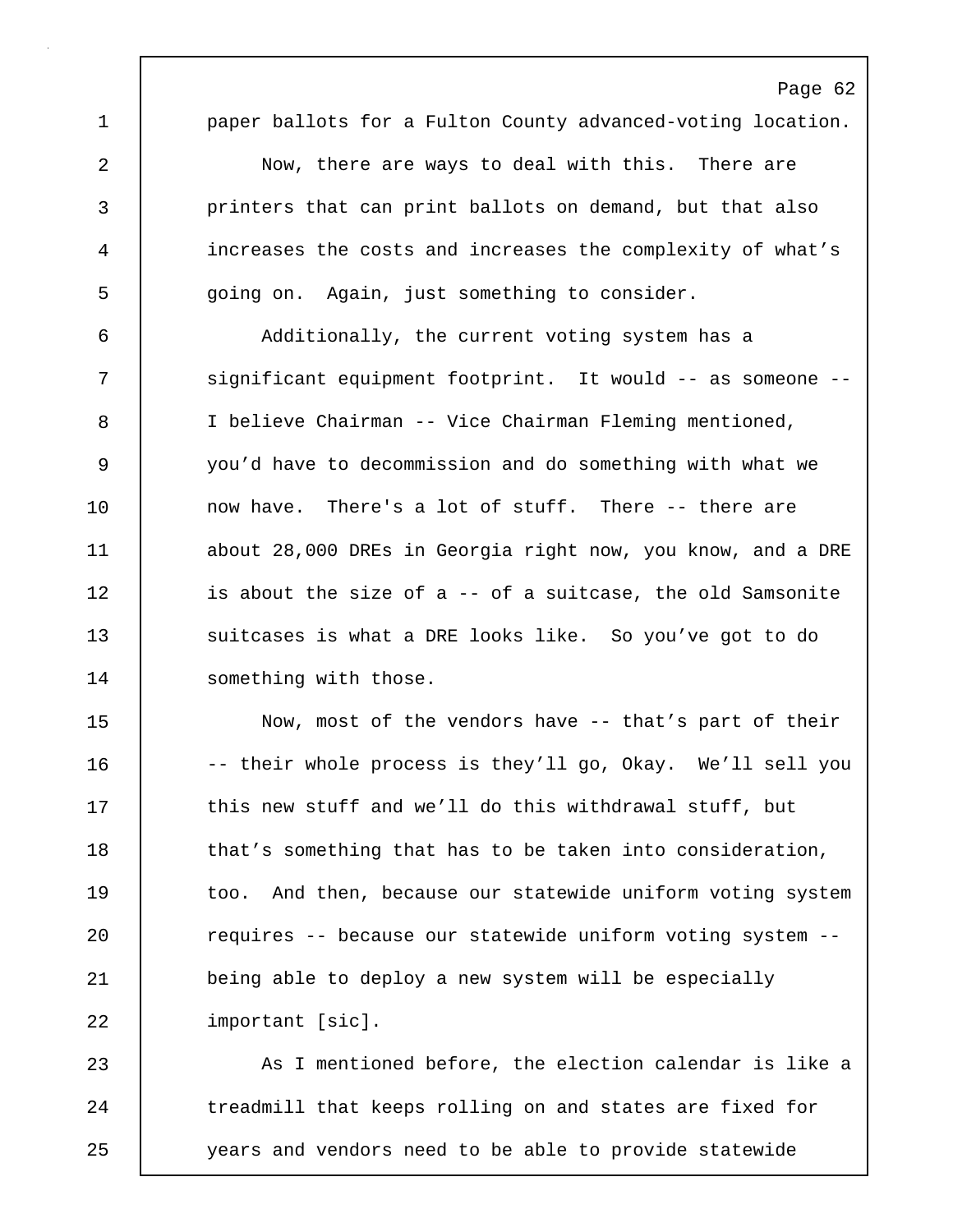1 Service like that. Some vendors in other states deal with 2 -- you know, other states, where every county decides what 3 they have to do.

4 They may be dealing with one county and they may be 5 Feplacing equipment for one county. We're not talking 6 about that here. We're talking about the whole -- the 7 whole shebang, 159 counties. That's a lot of stuff and 8 that is going to require a lot of -- a lot of support and a 9 lot of logistical expertise. Next is training and 10 education. Any new system will require substantial 11 familiarization with election officials and voters.

12 And, lastly, public perception. You know, there are 13 currently some people who believe that if they had to vote 14 a paper ballot -- say they'd have to vote a provisional 15 ballot, that that's an inferior way to vote and, somehow, 16 their vote won't really be counted, that they just take the 17 **paper ballots and just throw them away.** They don't, but 18 that's what some people think.

19 There are other people who don't believe that their 20 DRE properly captures their vote. It does, but -- but they 21 | believe that. Simply changing a voting system even for a 22 good cause, even because it needs to be changed, can cause 23 voter confidence to suffer. Therefore, it's important that 24 these changes are made after careful consideration and 25 examination.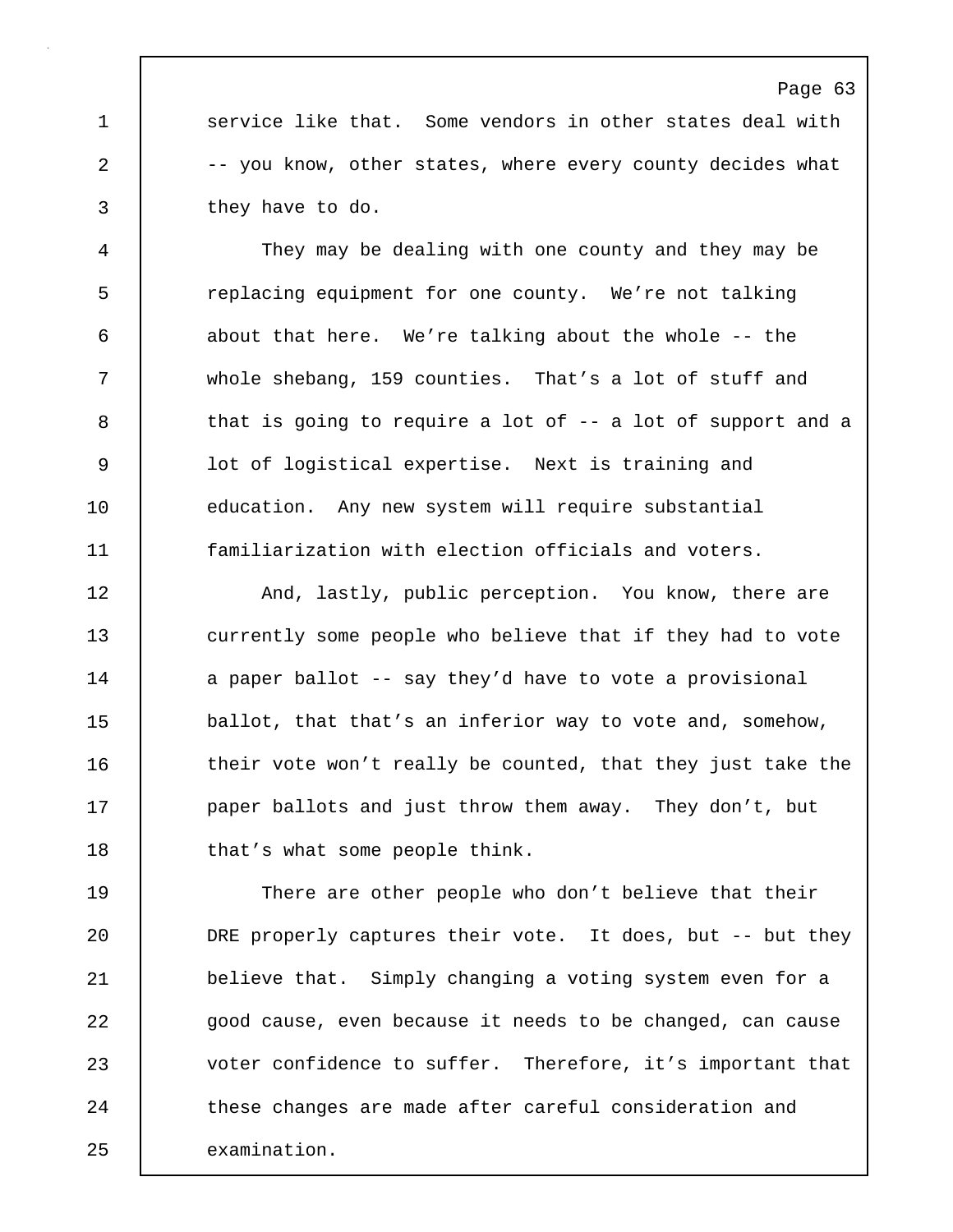1 There's an MIT professor that has done a lot of 2 **c** research and he's pointed out that even -- even in an 3 upgrade, any change in a voting system causes voter 4 confidence to wobble a little bit. So even if you say, 5 Hey, this is great news; this is a -- this is a new thing, 6 it's going to have an effect and we need to be aware of  $7 \quad$  that.

Page 64

8 I want to talk -- lastly, I want to talk about 9 Security in elections in Georgia, and this is not a -- this 10 is not an exhaustive explanation on security, but kind of a 11 list of different things that -- that makes elections in 12 Georgia as secure as they can be.

13 First of all, we have a non-network system. We have 14 State law and state election board rules that require the 15 proper handling, and storage and security of voting 16 equipment. We have tamper-evident seals on all of our 17 voter equipment; we have public testing of voter equipment; 18 we have decentralized operations where, you know, 159 19 counties are doing it -- nothing is networked.

20 | So even if somebody were to get a hold of the voting 21 machine in Evans County or in Muscogee, they would have one 22 voting machine and it wouldn't affect other voting 23 machines. And one important -- and, make no mistake, one 24 would be way too many, and it hasn't happened but it's not 25 like if you get one and you get every one.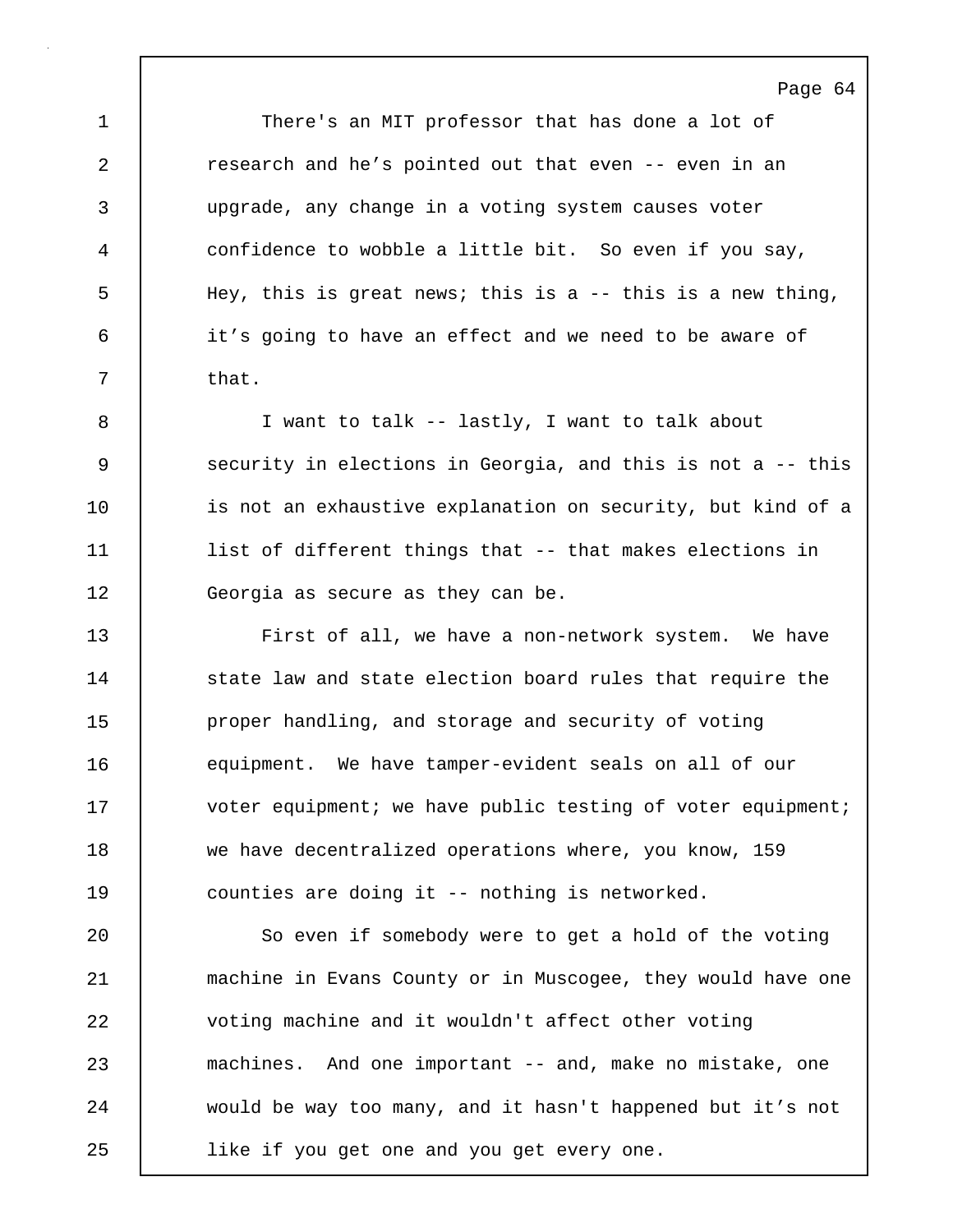1 The auditability of GEMS, which show tampering or 2 **other interference, the uniformity of Georgia election** 3 procedures I believe is a strength and, while there is not 4 a voter -- voter-verifiable paper trail with the current 5 | system, as a lot of people understand it, and as -- as most 6 people are considering moving to it, there are known -- 7 T there are paper components that tend to corroborate 8 election results.

9 | And that -- you know, every DRE prints out a tape, so 10 you get a tape of the result. You get every voter that 11 fills out a voter certificate -- you've got that number; 12 you've got recap and reconciliation forms. So if Lynn 13 Bailey is at a polling place and the DRE vote is 1500 votes 14 and she's got 200 voter certificates, she knows she's got a 15 | problem; if she has 1500 voter certificates and she has 200 16 votes, she knows she's got a problem. We haven't 17 encountered those problems, which is -- again, is a 18 **testament to the election officials and their** -- their 19 | team or their staff.

20 As you know, there hasn't been any subject in 21 elections that has gotten more attention in the last two 22 years than that of security. When I attended the 2016 23 National Association of State Election Directors' 24 Conference in August of 2016, the subject was not a hot-25 button topic. Nobody was really talking about it.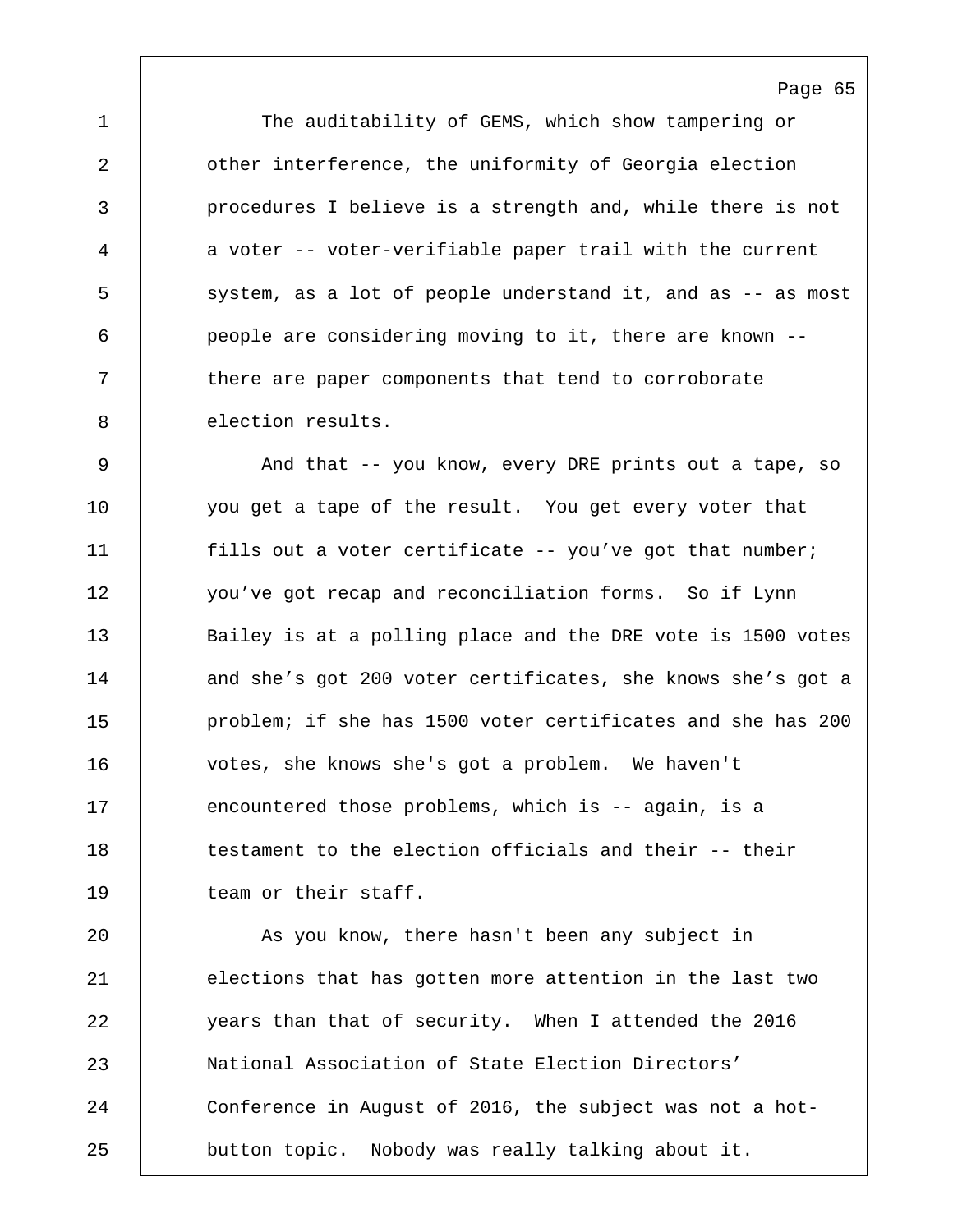1 However, in 2017, at the same conference in February, 2 the issue of cyber security easily made up 75 to 85 percent 3 of the program and presentations. There is even an 4 unprecedented classified security briefing for the 5 Secretary of State and state election directors on issues 6 concerning election security.

7 Election systems, as many of you know, have been 8 declared to be part of the nation's critical infrastructure 9 and, therefore, are entitled to additional government 10 services and protection. There have been hearings in 11 congress and in state legislatures that have proposed to 12 aim state and federal money and other resources to be used 13 to protect election systems.

14 In all of this discussion and examination, I believe 15 **i** it's critically important to remind commissioners and every 16 Georgian paying attention to these meetings that there has 17 not been any evidence that the votes cast by anyone in 18 Georgia have been changed or otherwise tampered with. It 19 | simply hasn't happened.

20 There are some who believe that a non-electronic paper 21 | ballot is unhackable. People think that if a system can be 22 **hacked, we need unhackable paper ballots.** I disagree. 23 There's a hacking device that can be found in every 24 **classroom** and office in this state that can be used to hack 25 a paper ballot.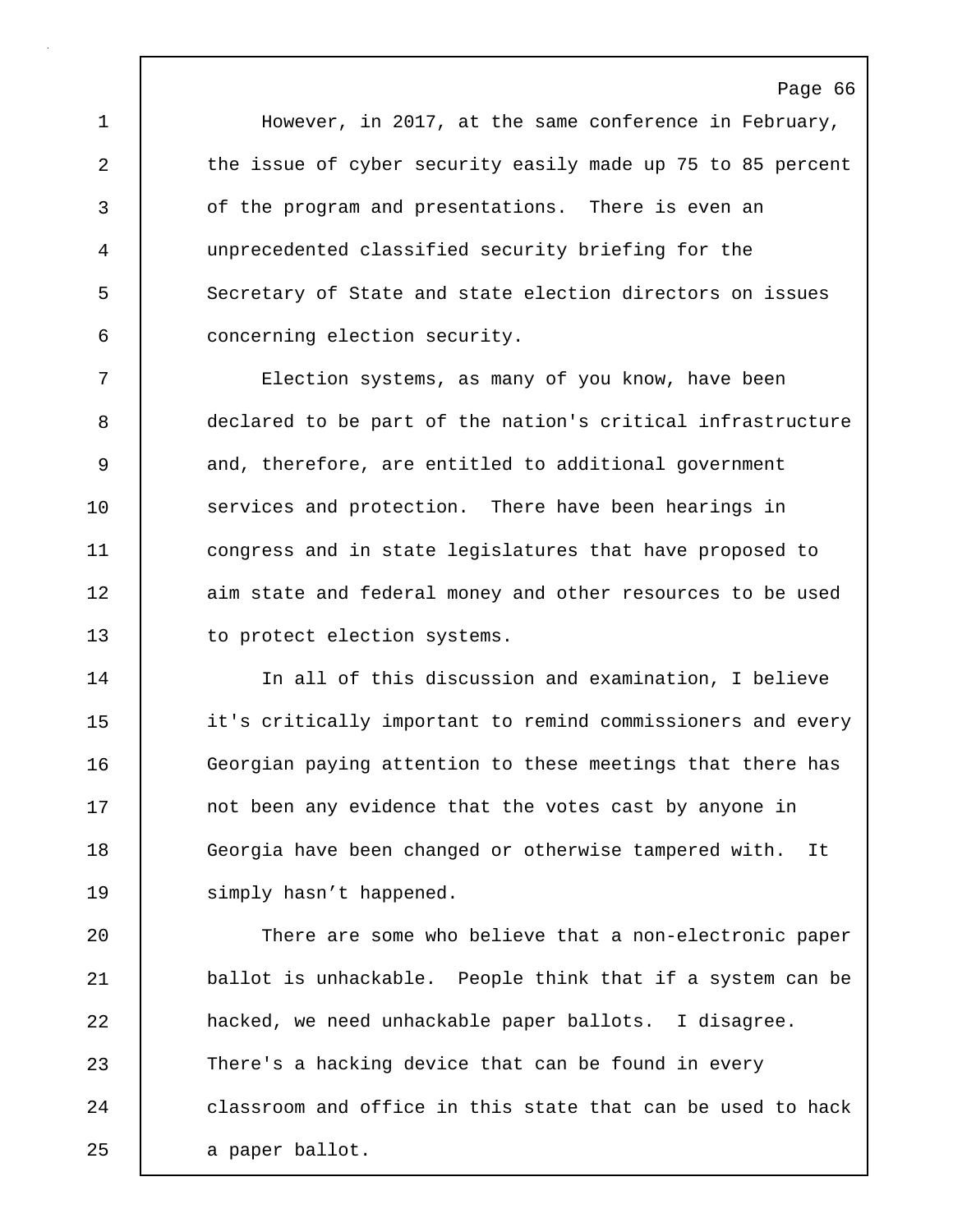1 This device, a pencil, can either use the eraser or 2 the graphite end to hack a paper ballot. You could erase 3 votes; you could intentionally spoil the ballot. That's 4 hacking a paper vote. Again, I'm not -- I'm not saying 5 that paper is bad, but to say that paper is a cure-all and 6 an end-all, be-all, as opposed to electronic, I think is --7 is sort of shortsighted.

8 Paper ballots, in addition, can be lost, they can be 9 forgotten, they can be substituted, they can be spoiled, 10 they can be double counted, they can be misread or they can 11 be misunderstood. Again, this is not a condemnation of 12 **paper ballots but a simple fact about them.** 

13 Last fall, I received a call from a mayor in a small 14 | county in South Georgia. He sounded like a relatively 15 young man and he was concerned about something. He told me 16 that his grandmother had mailed in her absentee paper 17 | ballot and, not surprisingly, had voted for her grandson.

18 He was calling me to ask me if her ballot would be 19 counted. He said that she had told him that she had marked 20 **her ballot for him by way of crossing out the names of the** 21 | other two candidates who were running for mayor. I told 22 **him I didn't know how the -- what the election** 23 superintendent would decide about the ballot, but that it 24 Sounded like she could have unintentionally overvoted or 25 spoiled her ballot and, therefore, her vote for mayor and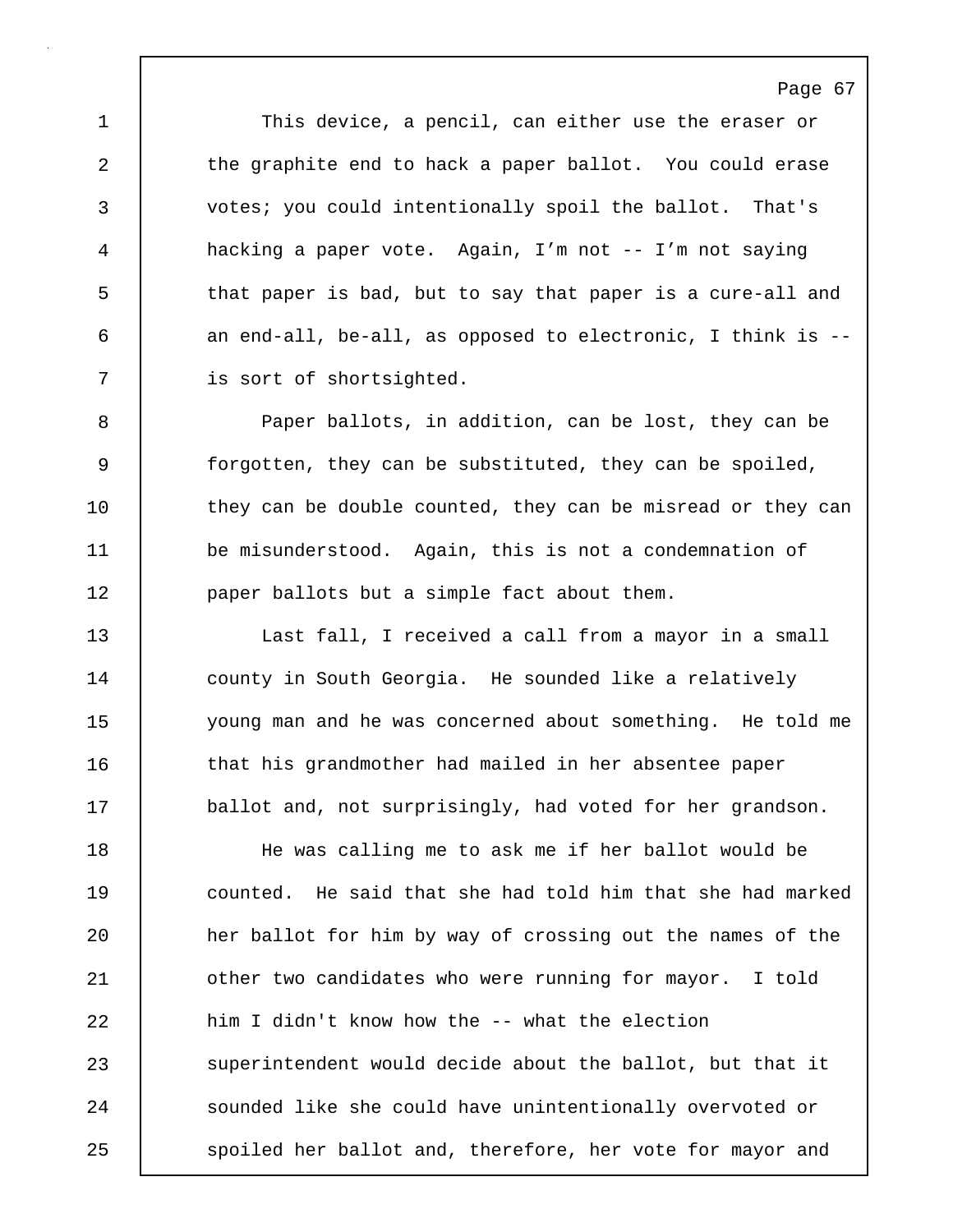1 **her grandson may not be counted.** 

2 I thought that way of voting was very bizarre until a 3 couple of weeks later I learned that, in 1922, this is what 4 the law in Georgia read, quote: On the ballot shall be 5 printed such words as will enable the voter to express his 6 choice, such as vote for one, vote for two and the like. 7 And the voter or elector shall erase, mark out or cancel 8 the name of the candidate or candidates for whom he does 9 not wish to vote.

10 If it had been 1922, she would have voted her ballot 11 | properly. Unfortunately, it was 2017, and I don't know 12 what happened because I'm -- I don't count ballots, but -- 13 but that's a problem. I don't know what happened to the 14 mayor's or his grandmother's ballot, but it was a striking 15 example to me of one of the perils in assuming that people 16 will follow instructions or do what we expect them to do.

17 | Obviously, the security of Georgia's voting system is 18 **o**f highest priorities and we cannot flag at our effort to 19 **continue to emphasize security in whatever voting system we** 20 | use. We need to continue to use physical security 21 measures, such as locks, alarms, seals, chains and cyber 22 defenses to secure and protect all election materials and 23 processes.

24 | Lastly, having said that our system is secure, I can 25 **a** assure you that our office -- Secretary of State's office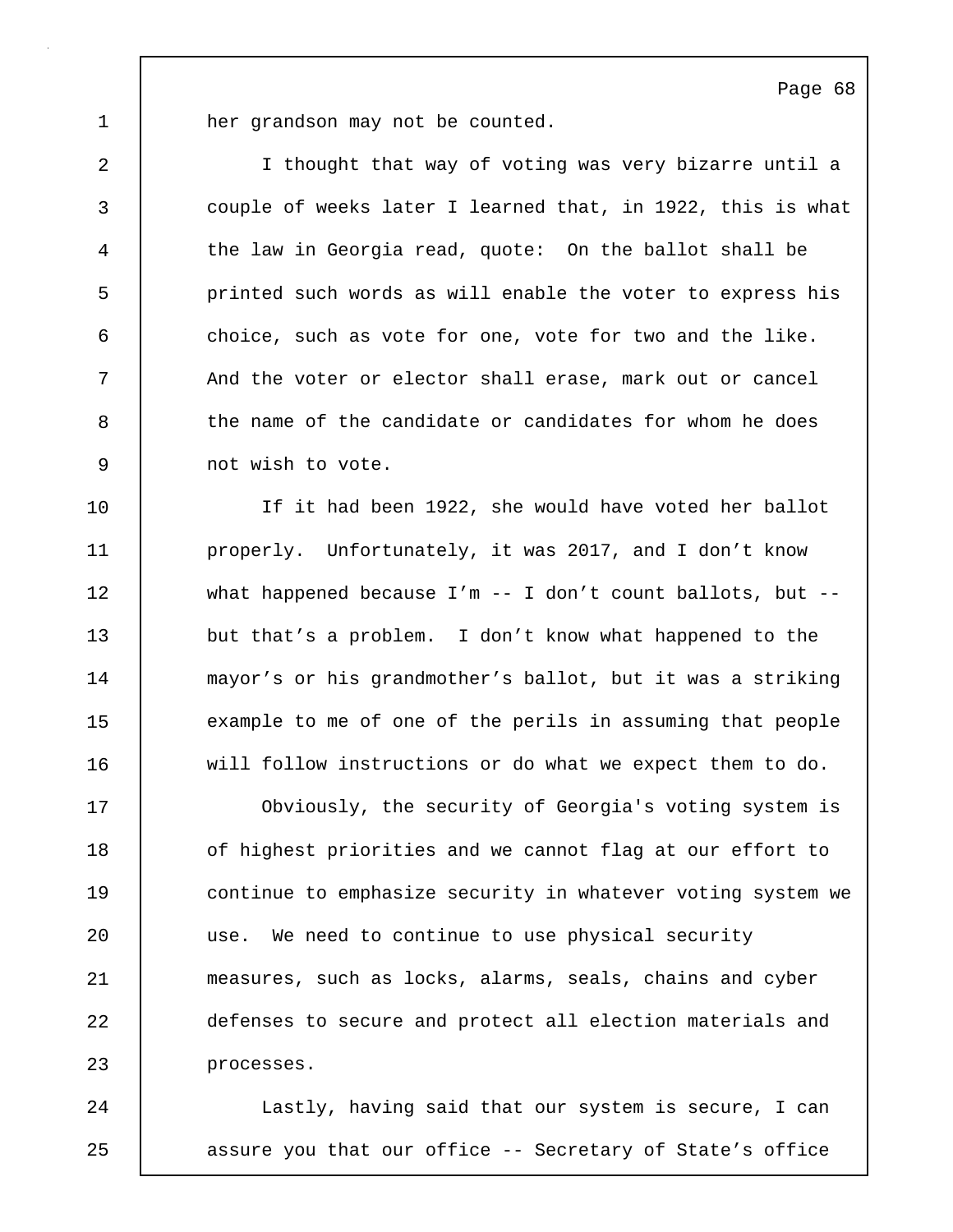1 and each county election office works daily to monitor and 2 improve the security of our system. I believe it would be 3 and invertion that any system is invulnerable to every 4 conceivable threat, but our voting system and the election 5 officials who've operated it for the last 16 years have 6 done so responsibility and with great care towards the 7 T responsibility they have for the citizens they serve.

8 No question, our -- our system's due for replacement. 9 I believe that most people can agree on that idea. 16 to 10 | 18 years is a long time for any system to operate, but the 11 economy and care that county election officials have taken 12 to use and preserve this system has served all Georgians 13 well and I believe that they should be recognized for their 14 dedication to preserving this valuable state resource.

15 I believe that there are impressive voting systems and 16 | options in the market place today. The challenge will be 17 **in** the effort to identify a voting system that provides 18 **accessibility, convenience for the voter, minimization of** 19 | voter error, security, security results, voter confidence, 20 efficiency of result recording, vendor support, 21 | adaptability and flexibility along with reasonable costs.

22 One of my goals in this presentation has been to make 23 -- has been to make sure that you understand that local 24 election officials, and part-time employees and part-time 25 voters will be the people using the new system.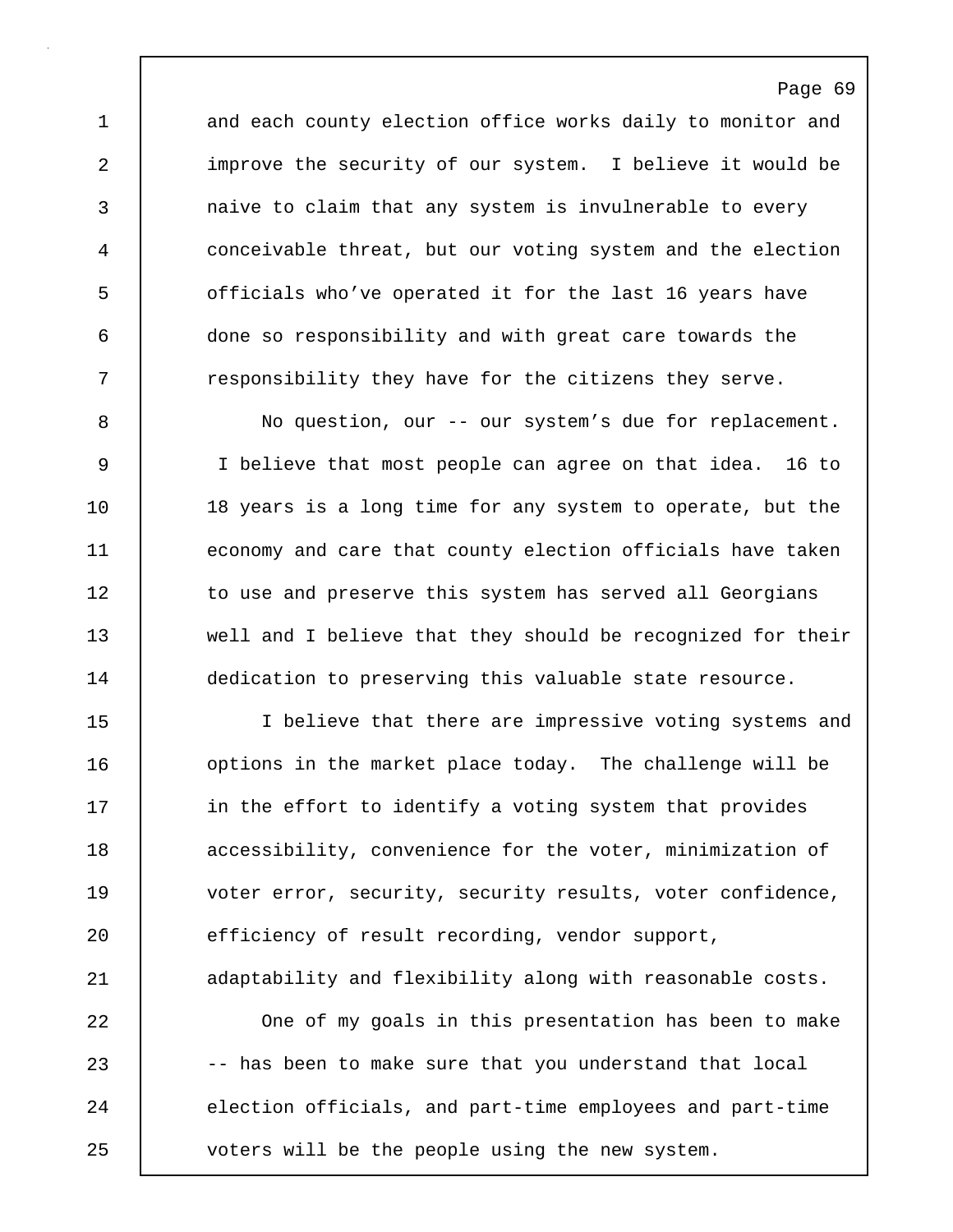1 The system will not operate in a vacuum. The most 2 sophisticated voter with advanced degrees will encounter 3 the same system as the person who never completed high 4 school and both of these voters, and every one in between 5 them, deserves a voting system that will allow and 6 encourage them all to make their election choices in a way 7 **that ensures that their votes will be accurate, and** 8 **8** recorded and not easily spoiled.

9 I'm pleased and proud to be able to work with this 10 commission towards its goal of evaluating how new voting 11 | systems might work best for all Georgians. And, with that, 12 I'll be happy to answer any questions that you have.

13 REPRESENTATIVE FLEMING: Well, Chris, we appreciate 14 | you making a very thorough overview for us there of the 15 voting system in Georgia. As I mentioned, when we began, 16 | to members of the commission -- this, of course, goes to 17 | the audience as well; we're going to go ahead and move 18 through this -- if, at any time, you need to excuse 19 yourself, as I mentioned, there are facilities back in the 20 back for commission members or out front for anybody in the 21 | audience. Please feel free to go and do that. But I do 22 want, at this time, to go to commission members and take 23 questions.

24 Chris, I have one for you that I'd like to ask. And 25 am I correct, that it's my understanding, that you talked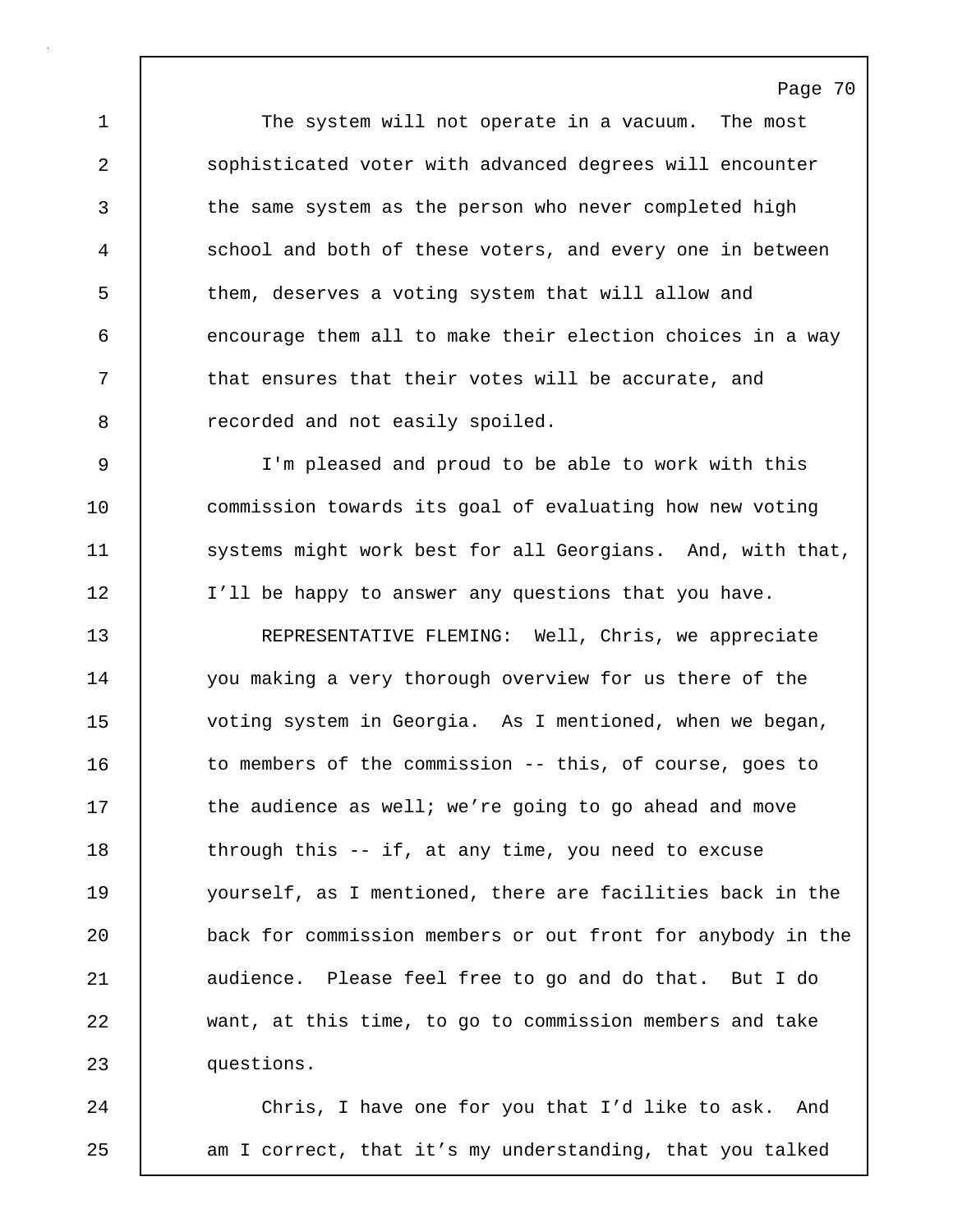1 about the GEMS system, and that's where all of the DRE 2 machines will be counted -- the votes will be counted and 3 tabulated.

4 Now, am I correct that that information those various 5 counties send to you -- I guess electronically -- their 6 initial numbers, the official numbers, the ones that count, 7 | are downloaded into some sort of disk. They do not travel 8 electronically to Atlanta to your -- your office.

9 However, I think our elections directors take those to 10 | the nearest state-patrol post and these gentlemen over here 11 | looking out for us actually transmit those, by hand, to 12 | your office; is that right?

13 | MR. HARVEY: Very close. You're -- you're correct. 14 The election-night -- the data is taken from the GEMS 15 server --

16 | REPRESENTATIVE FLEMING: Right.

17 MR. HARVEY: -- to a different device, not the GEMS 18 Server because the GEMS is not connected, and that 19 information is transported to us electronically, then 20 populates election-night reporting.

21 REPRESENTATIVE FLEMING: That lets you fill the 22 webpage with -- with results.

23 MR. HARVEY: Correct. And -- and lets people see -- 24 REPRESENTATIVE FLEMING: Right.

25 MR. HARVEY: -- see the unofficial result. And then,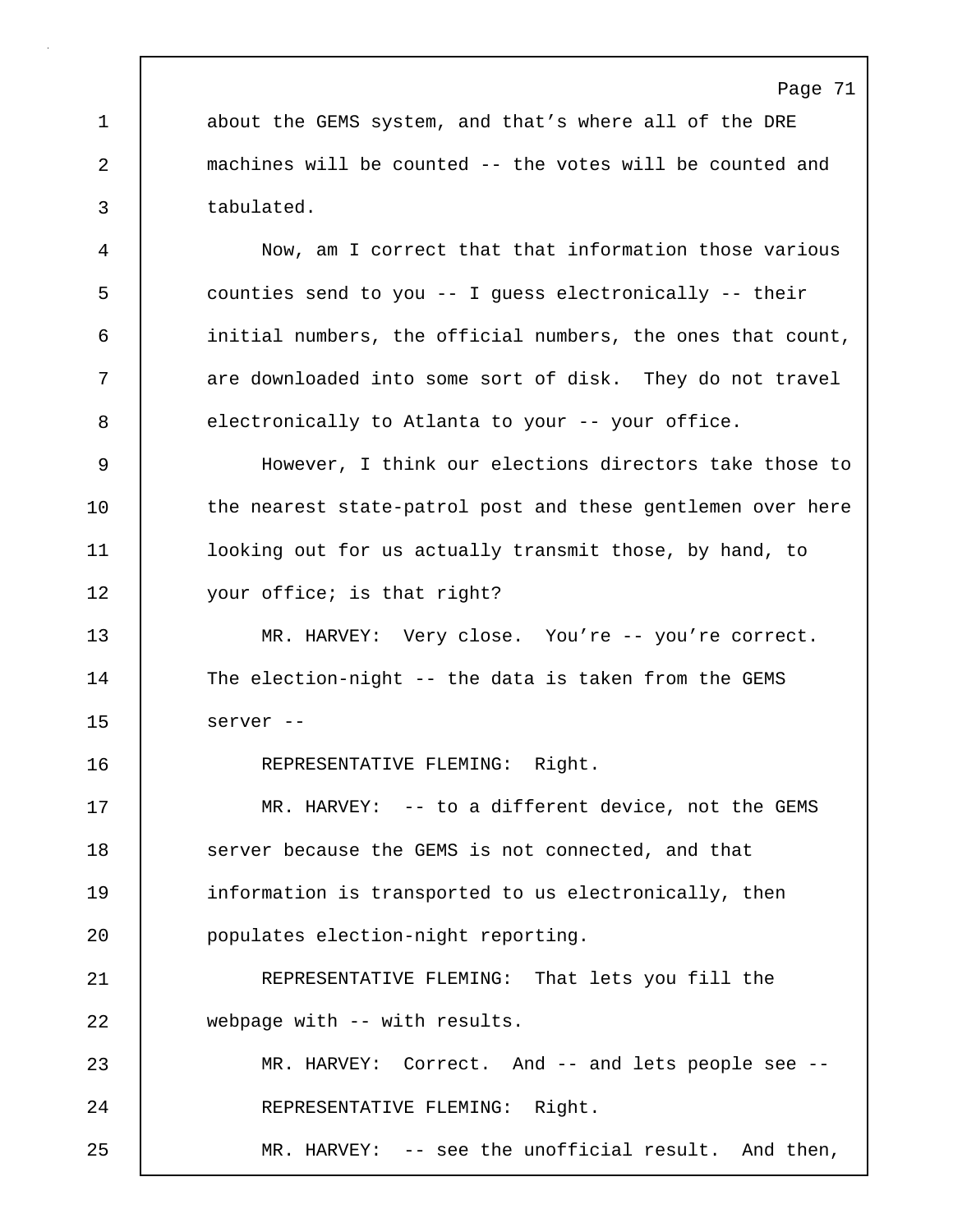Page 72 1 after the election is certified -- you're correct -- the 2 county election officials coordinate with investigators 3 from the Secretary of State's office to receive the actual 4 physical copies of all of this stuff. They get taken to 5 | the state-patrol office and then they're picked up by 6 investigators from the Secretary of State's office -- 7 REPRESENTATIVE FLEMING: Okay. 8 | MR. HARVEY: -- and they're off to Atlanta. 9 REPRESENTATIVE FLEMING: I gotcha. 10 MR. HARVEY: So the GSP doesn't -- doesn't deliver 11 **them here, but they hold them in place.** 12 REPRESENTATIVE FLEMING: Hold them in good keeping 13 | until your people get there and pick them up --14 | MR. HARVEY: Correct. Yes, sir. 15 REPRESENTATIVE FLEMING: -- and take them to Atlanta 16 for the official count. 17 | MR. HARVEY: Yes, sir. 18 REPRESENTATIVE FLEMING: Okay. Thank you. Questions 19 | from members of our commission? And, if you want to, just 20 **let me see your hand and we'll make sure that we have a** 21 | microphone for you. 22 DR. LEE: (Indicating.) 23 REPRESENTATIVE FLEMING: Dr. Lee? 24 DR. LEE: Okay. 25 REPRESENTATIVE FLEMING: Dr. Lee, just make sure your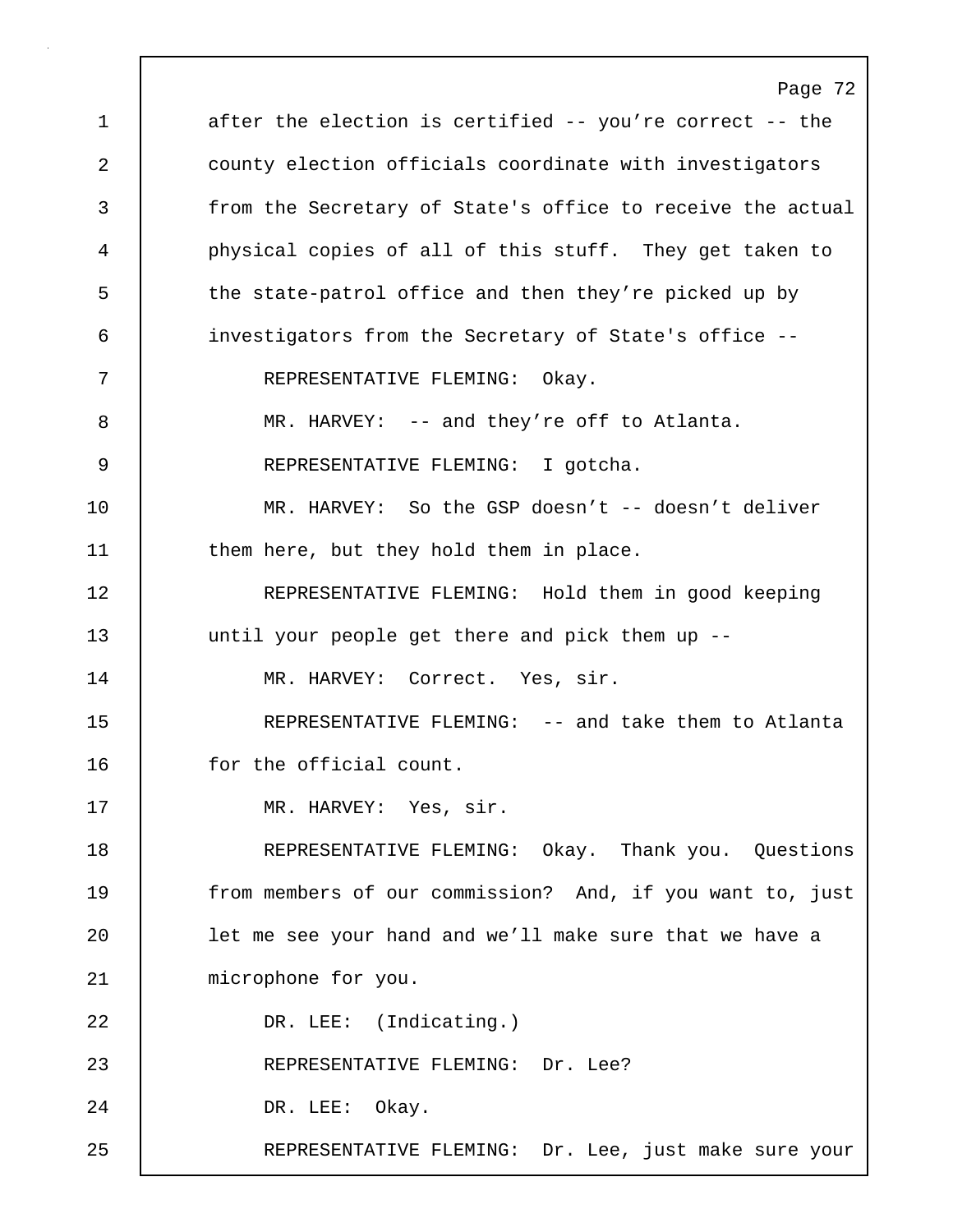Page 73 1 microphone is on there. Try again. There you go. 2 DR. LEE: Okay. So thank you, Chris. I think that 3 was very informative. So I have a question regarding 4 whether the companies are responsible for maintaining their 5 systems. For example, for the GEMS server, are they 6 required to conduct regular software updates, computer 7 updates, security updates, analysis and so on? 8 MR. HARVEY: They are not -- they don't conduct 9 expanding vertex pecause it's -- it's an offline system. 10 DR. LEE: Right. 11 | MR. HARVEY: So the system they use is -- should never 12 **interact with any other system.** 13 DR. LEE: Right. 14 MR. HARVEY: So it -- it is a static defense. So the 15 answer to your question is no. However, it's kept under 16 **lock and key with very limited access.** 17 DR. LEE: Okay. Thank you. 18 | REPRESENTATIVE FLEMING: Good question, Dr. Lee. 19 Other questions from members of the commission? 20 MR. MCDONALD: (Indicating.) 21 REPRESENTATIVE FLEMING: Jimmy, if you would, grab 22 **that microphone right there.** 23 | MR. MCDONALD: This is --24 | REPRESENTATIVE FLEMING: Bring it a little closer to 25 you.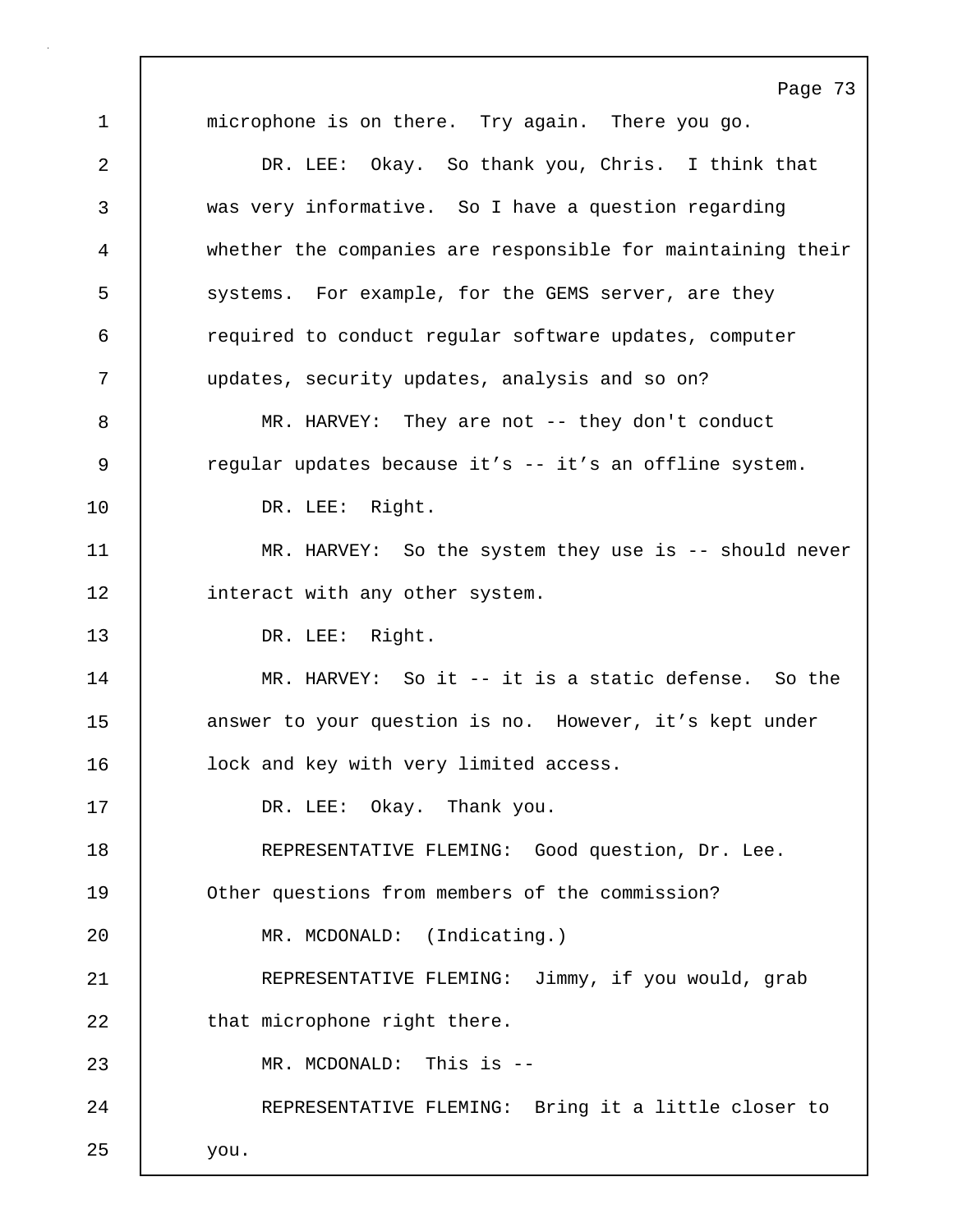1 MR. MCDONALD: This is probably going to be more of a 2 general question but it seems like, since 2000, the big 3 thing is that uniformity has gone to great lengths in the 4 last 18 years. And I know there's probably great 5 challenges, with 159 counties, of trying to get complete 6 uniformity because there will be things that are unique to 7 the local governments (ph).

8 But from a general standpoint -- from the state's 9 **perspective and your perspective and in a perfect world --**10 are there things that you'd like to see be considered from 11 an administrative standpoint that will take more steps 12 toward a uniform system and/or are we just at a place where 13 you feel comfortable, with respect to uniformity and an 14 efficient administration of our elections?

15 MR. HARVEY: I don't think we can get any more uniform 16 | than we are. I think something that may be interesting to 17 consider -- and this -- this happens on some levels -- is 18 if there were some consideration of county size, for 19 example. I mean does Glascock County need to hold as much 20 **dia a**dvanced voting as Fulton County. Maybe the answer is yes.

21 But the -- the idea of at least considering different 22 standards based on voter population would be the kind of 23 thing that I could see at least discussing to see if that's 24 a reasonable thing to do, because you are talking about 25 | significant differences. Of course, every -- every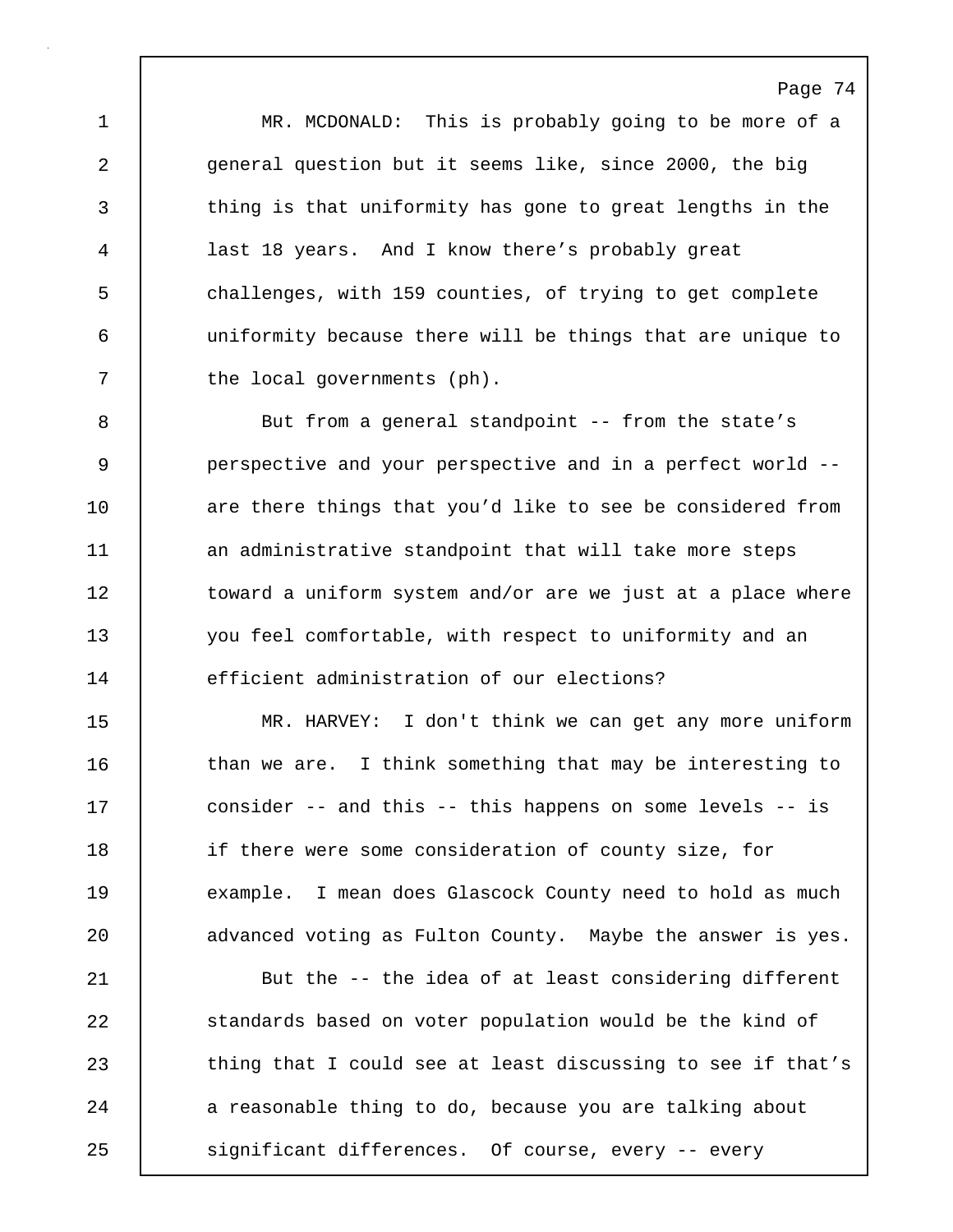Page 75 1 distinction you make creates a possibility of breaking that 2 uniformity. But I don't think we can get any more uniform 3 than we already are. 4 SENATOR JACKSON: (Indicating.) 5 REPRESENTATIVE FLEMING: Senator Jackson? 6 SENATOR JACKSON: Thank you, Mr. Chairman. Chris, 7 | thank you. That was a very good presentation. Just a 8 couple of questions. The first question: What's the two 9 counties with two separate boards? Do you happen to know 10 | those two counties? 11 MR. HARVEY: Chatham County? Glynn County, I believe, 12 | is changing to -- if everyone's -- it's changing, and I --13 I can't recall the third. I'm sorry. 14 SENATOR JACKSON: Okay. And you mentioned the 15 **percentage of errors on absentee ballots in 2000.** What's 16 those -- do you know the percentage of errors in our 17 absentee-ballot process now in the past election? 18 | MR. HARVEY: I don't. But they -- those weren't --19 | those weren't just absentee ballots. That was all -- that 20 was all ballots in 2000. 21 SENATOR JACKSON: From 2000, have you seen them go up 22 | or down, the -- the errors? 23 MR. HARVEY: Those -- we don't track those on a 24 | regular basis. 25 | SENATOR JACKSON: Okay.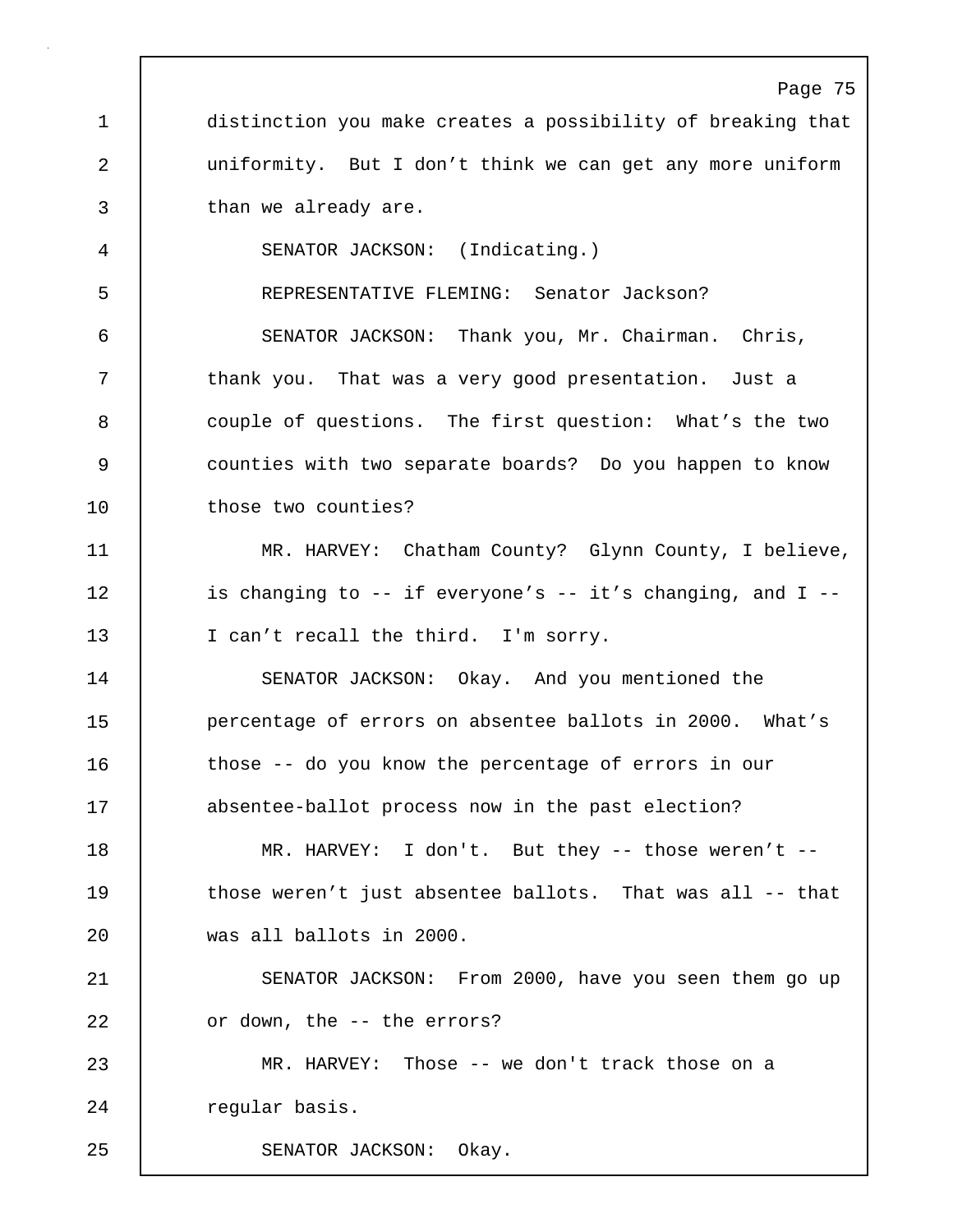|    | Page 76                                                     |
|----|-------------------------------------------------------------|
| 1  | MR. HARVEY: And there are -- there are other ways           |
| 2  | also to deal with that that weren't present in 2000 also.   |
| 3  | You have voter-review commissions; you have other ways to   |
| 4  | deal with a -- a potentially spoiled ballot.                |
| 5  | SENATOR JACKSON: Okay. You mentioned that we have           |
| 6  | 6.5 million voters.                                         |
| 7  | MR. HARVEY: Approximately.                                  |
| 8  | SENATOR JACKSON: What's the percentage of those who         |
| 9  | actually vote?                                              |
| 10 | MR. HARVEY: It depends. I believe, at the last              |
| 11 | primary, the number was around 1.2 -- 1.3 million, so I     |
| 12 | don't -- I'd have to do quick math, which I'm not prepared  |
| 13 | to do on the spot.                                          |
| 14 | SENATOR JACKSON: About 20 percent.                          |
| 15 | MR. HARVEY: If $-$ - if that's $-$ - now, obviously, we had |
| 16 | much higher turnout last year in the -- in the presidential |
| 17 | election, but it really varies based on -- based on what    |
| 18 | the issues are, what the candidates are. You know,          |
| 19 | primaries don't generally get as much; you know, runoffs    |
| 20 | tend to get a little bit less.                              |
| 21 | I believe our -- and I don't have the statistics in         |
| 22 | front of me -- I can certainly provide them for you -- but  |
| 23 | I believe in the last general election, in November of '16, |
| 24 | we had more voters than ever voting. So I -- I can't tell   |
| 25 | you what percentage that is but, in terms of gross numbers, |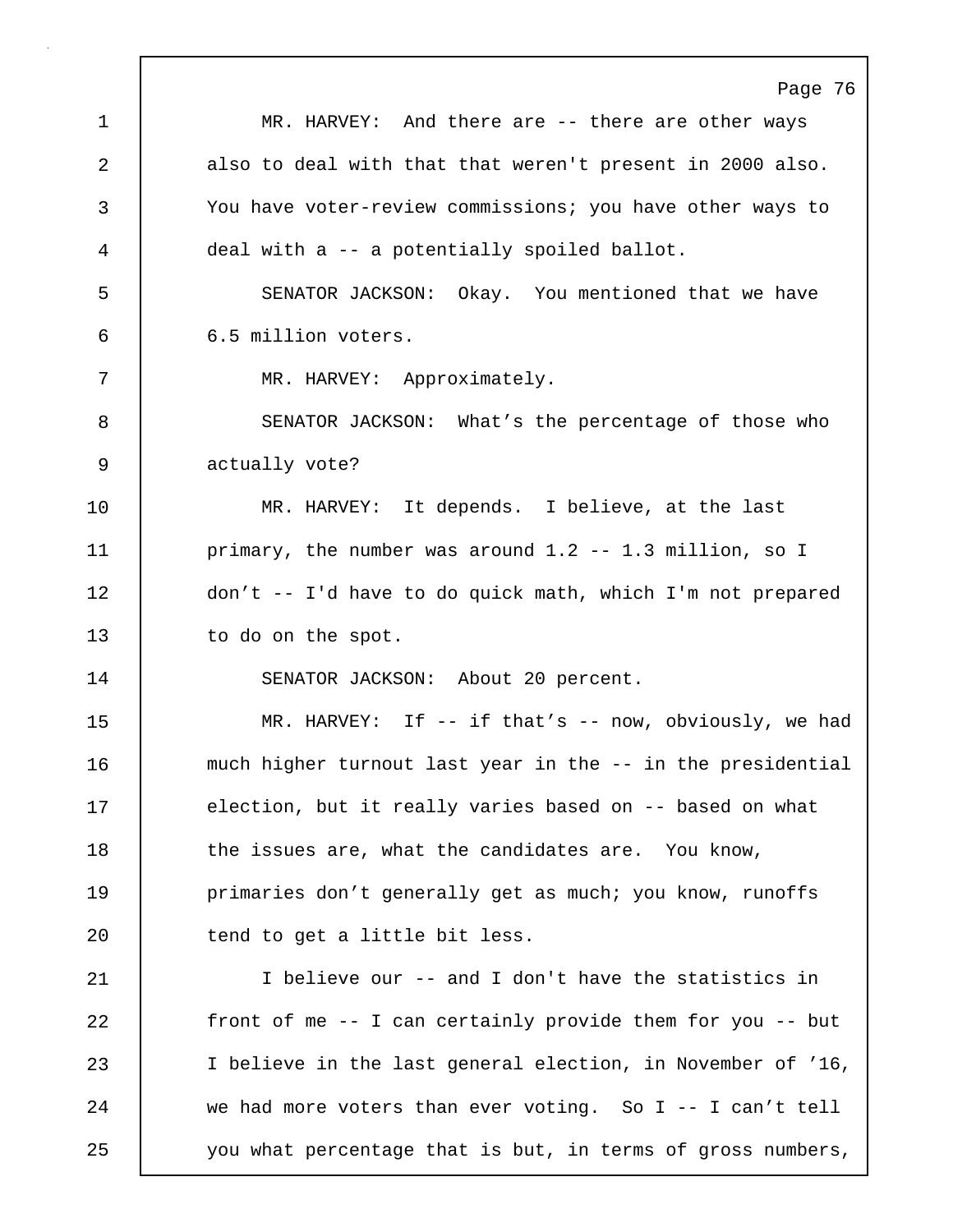Page 77 1 | I believe more Georgians voted in November of 2016 than had 2 ever voted before. So those numbers are trending upward, 3 but I don't have specific percentages. 4 SENATOR JACKSON: Thank you. 5 MR. RUSSO: (Indicating.) 6 REPRESENTATIVE FLEMING: Mr. Russo? 7 | MR. RUSSO: Thank you very much. 8 REPRESENTATIVE FLEMING: Grab it closer to you there. 9 MR. RUSSO: Chris, thank you for your presentation 10 | today. Do you know how many municipalities do not contract 11 with the counties to administer their elections? 12 MR. HARVEY: That's a good question. I don't have a 13 number. I believe there are 600-and-something 14 | municipalities in Georgia. And, just so you know, 15 municipalities are able to hold their own elections and 16 municipalities can use paper ballots. 17 | I mean, you have got some very, very small cities in 18 Georgia that are not bound by the rest of these rules. I 19 believe -- and it's just speculation. I believe that less 20 **than half of them contract with counties.** 21 MR. RUSSO: Do the ones that don't contract with the 22 | counties -- do they use separate equipment or do they use 23 | the county's equipment? 24 | MR. HARVEY: It depends. In some cases, they use the 25 county equipment. I think, more often than not, they use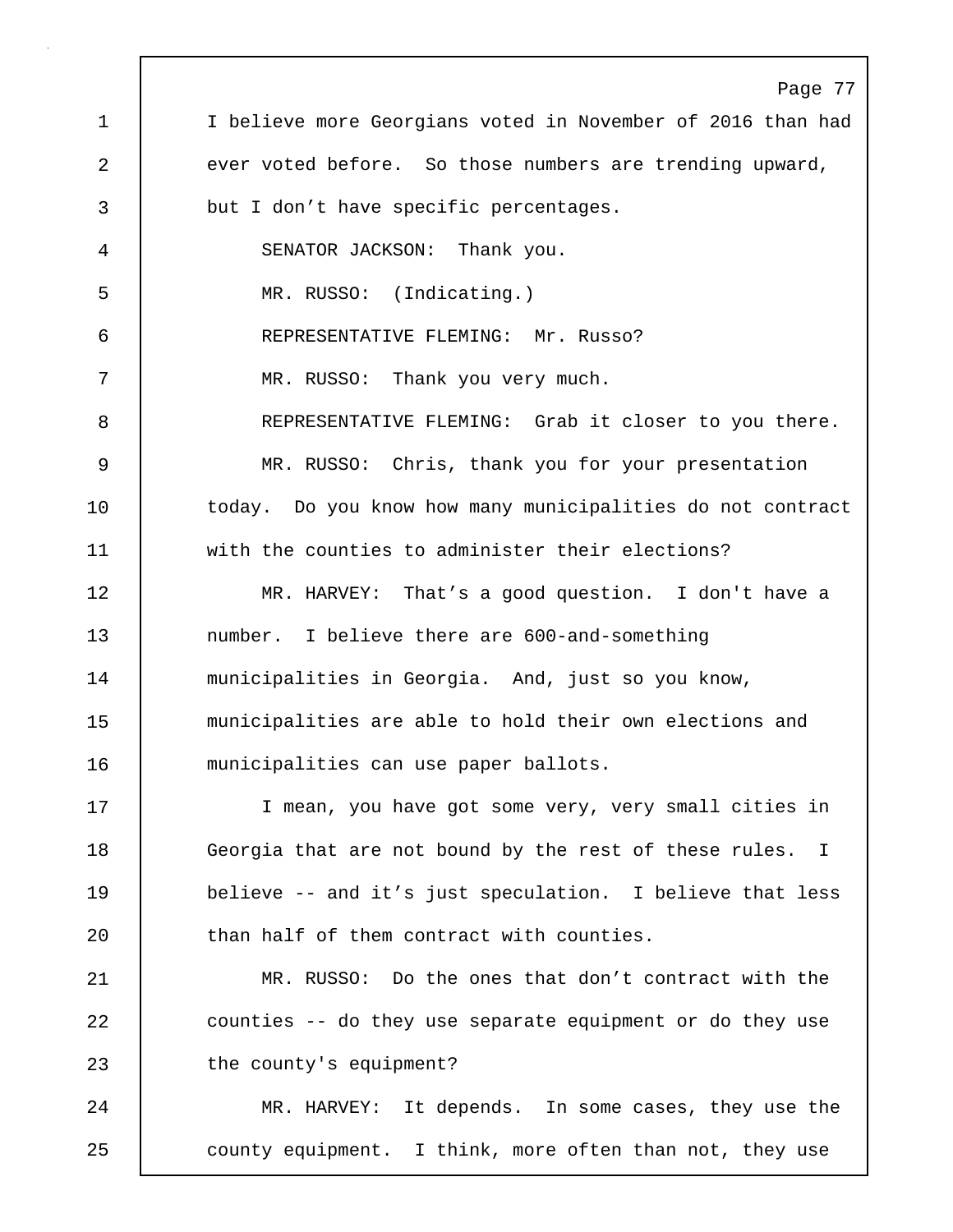Page 78 1 paper ballots or they use their own tech solution. They 2 can use -- yeah, they can use the machines but then every 3 -- if you use the machines, you know, it generates 4 additional work and additional sophistication. But they're 5 -- the law certainly allows them to use the machines. 6 MR. MCDONALD: Do you think that that will -- 7 REPRESENTATIVE FLEMING: Sure. 8 MR. MCDONALD: So, theoretically, if half of them --9 even under the same primaries, that they would have two 10 different polling places where people would have to go two 11 different places to vote for the municipal and the county? 12 | MR. HARVEY: In some cases, yes. 13 MR. MCDONALD: All right. 14 | MR. HARVEY: A lot of the times, they're combined but, 15 in some places, yeah, you have to go to two different 16 | places to vote. 17 REPRESENTATIVE FLEMING: Okay. 18 MR. JABLONSKI: (Indicating.) 19 REPRESENTATIVE FLEMING: Yes, absolutely, counsel. 20 | Here, take my mic -- oh, you've got Dr. Lee's. 21 MR. JABLONSKI: Hey, Chris. Good to see you again. 22 | MR. HARVEY: Yes, sir. 23 REPRESENTATIVE FLEMING: Speak right close to it 24 there. 25 | MR. JABLONSKI: How's that? Oh, better. There are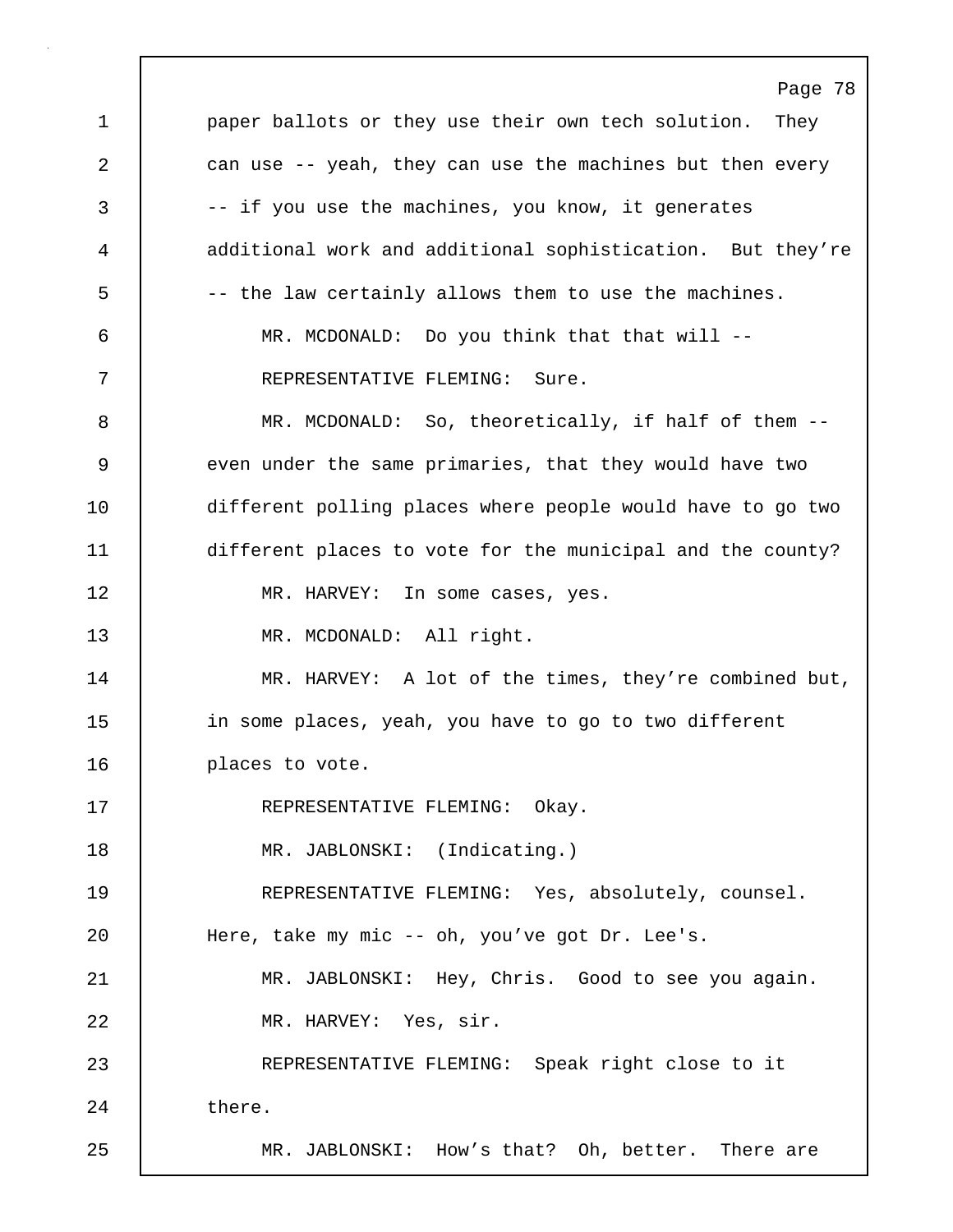1 several things that have always concerned me, but one of 2 the principal ones is the case with a spoiled ballot. And 3 it's absolutely true that the law says that -- you know, if 4 you spoil the ballot, it is not counted, if you even mark 5 it up. But some of these -- as you've pointed out, some of 6 these markups are done in a way where the intent of the 7 voter is clear. Is anything done to review -- review 8 spoiled ballots to see if the intent of the voter can be 9 ascertained?

Page 79

10 MR. HARVEY: There is an allowance for that, where 11 counties have voter-review commissions where it's a -- it's 12 a bipartisan commission and, if they can tell the -- you 13 know, if they can determine the intent of the voter, they 14 will recreate -- they will duplicate that ballot and it 15 will be counted, so that can happen.

16 MR. JABLONSKI: Okay.

17 | REPRESENTATIVE FLEMING: Other questions from any 18 members of the commission? Anybody else? I don't see 19 anybody to my right and I don't see any questions to my 20 left. Okay. Well, Chris, you did an excellent job. And, 21 **once again, thank you for all of that good information.** 22 MR. HARVEY: Thank you, sir.

23 REPRESENTATIVE FLEMING: I do think the secretary has 24 informed us it'll take a second to set up for our next 25 | presenter so I'll tell you what we will do: We will take a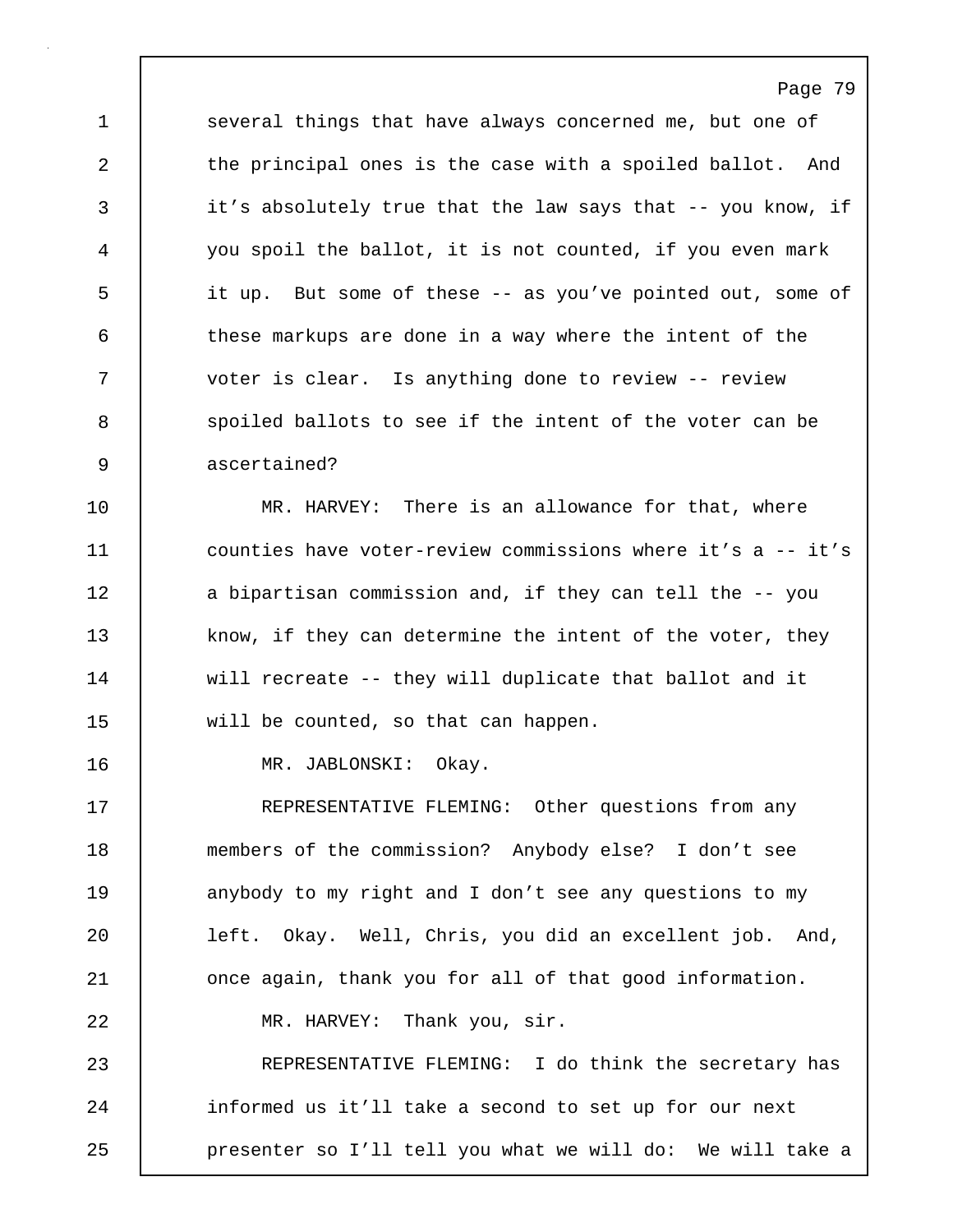Page 80 1 | five-minute break. It is now, according to my iPhone, 2 about 10:39. So, at 10:45, we will reconvene. So we will 3 break for just about five minutes. Thank you. 4 (A recess was taken from 10:39 a.m. to 10:49 a.m.) 5 REPRESENTATIVE FLEMING: All right. If you would, 6 everyone, I'm going to ask you to take your seats. And our 7 next presentation will be by Ryan Germany, who is general 8 **counsel for the Secretary of State's office.** Ryan, good to 9 have you with us this morning. We appreciate you being 10 | here and I'm going to turn it over to you. 11 MR. GERMANY: Thank you, Mr. Chairman. Thank you, 12 | Secretary Kemp. 13 My name is Ryan Germany. I am the general counsel of 14 | the Secretary of State's office. First, I just want to say 15 thank you to all of the commissioners for serving on this 16 commission. I know that each of you are very busy and what 17 | you are doing is truly the definition of public service. 18 The work you're doing helps inform the next general 19 **assembly and the next secretary.** Hearing the voices of 20 everyone around Georgia is crucial and we're all grateful 21 for your service, so thank you. 22 But, first, I will be significantly briefer than 23 Chris. I think it's very important that -- that he went 24  $\vert$  through that. My -- my job is a lot less complex. My job

25 | today is to give you guys a brief overview of Georgia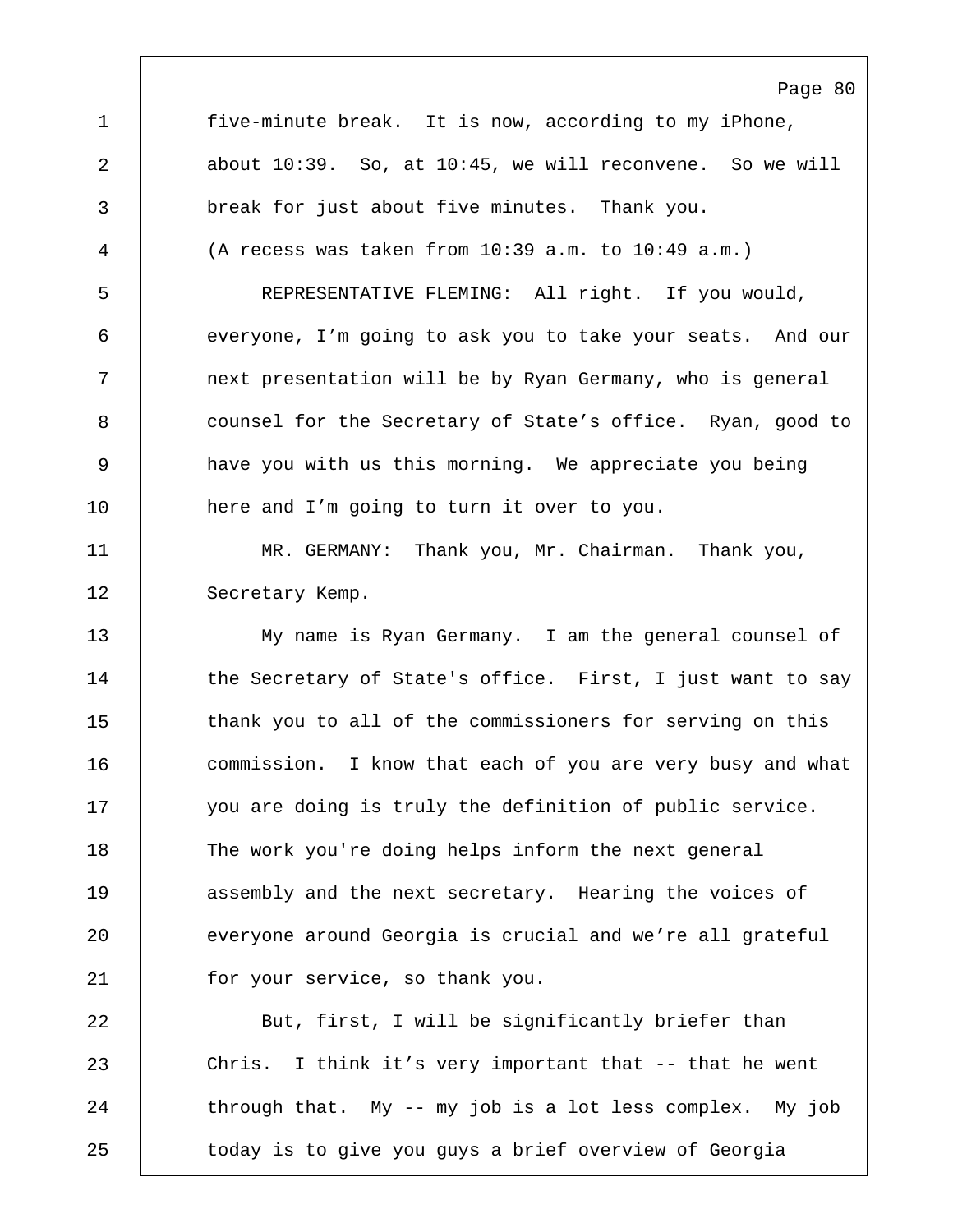1 | procurement law and how it will affect -- we think -- your 2 work and also the work of the state as it moves to procure 3 a new system based on your recommendations and -- and as it 4 will the next general assembly and the next secretary.

5 First, and most important, I'm going to discuss the 6 process that our office is putting in place to inform the 7 work that you are doing so that you can get accurate 8 information that you need to adequately weigh the options 9 |  $-$  all of the options that are out there and that will 10 allow you to ask good questions when the vendors come and 11 | give you a presentation of their systems. We want you guys 12 to be very well-informed so you can ask the questions, if 13 | you want to.

14 | Second -- and, at this point, it'll be more for 15 informational purposes -- I'm going to explain the process 16 | that the state will likely use as it moves to procure the 17 | next system. That process will take place after your work 18 | is done, but I think it'll be helpful for you to know a 19 little bit about it.

20 Before I dive in, I want to add one pretty major 21 caveat: I have done a lot of work with the Secretary of 22 State's office and state procurements. I am, by no means, 23 the expert on Georgia procurement law, but I do know those 24 **people and I have found them to be very helpful as we've** 25 | gone through stuff in the past.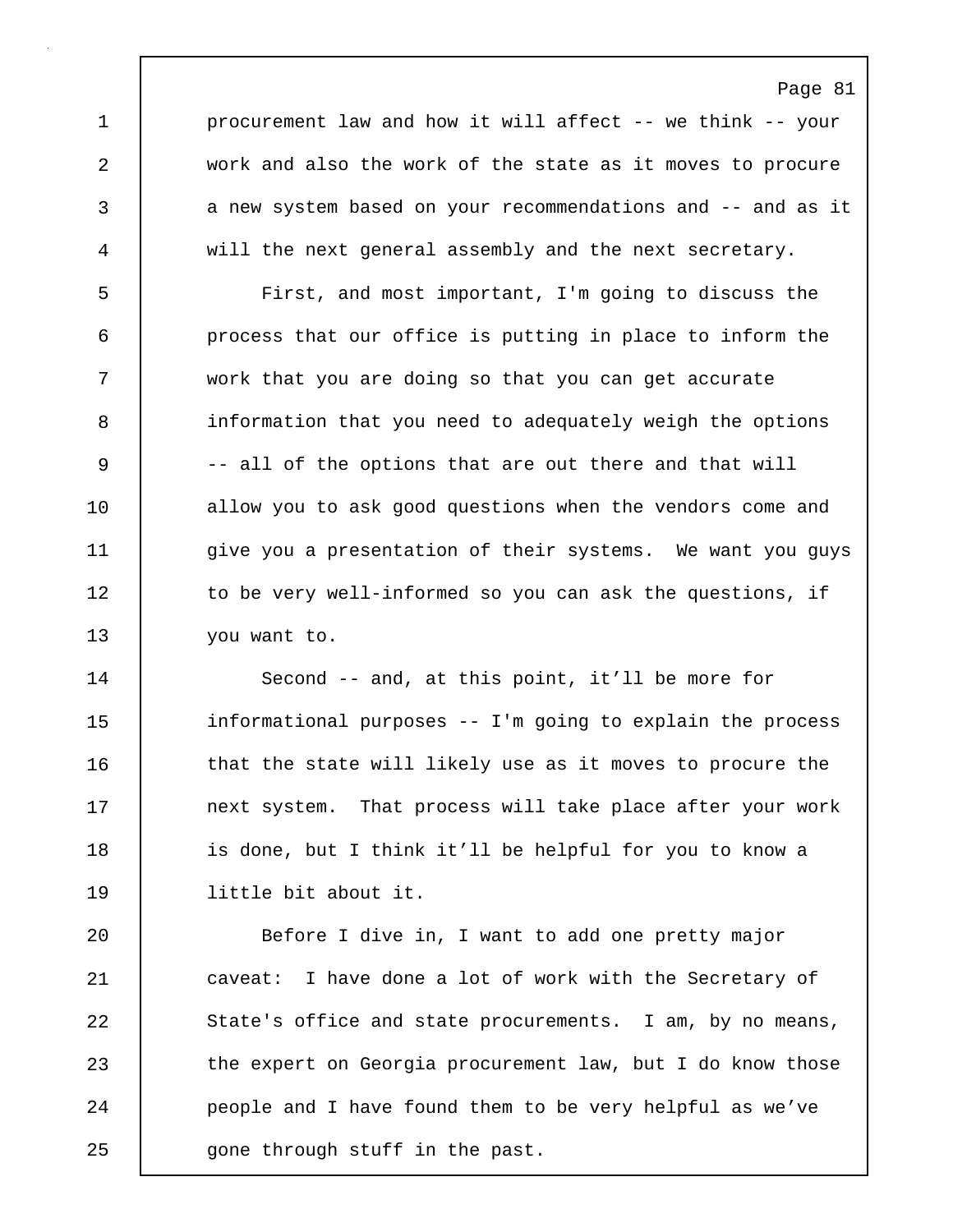1 So I -- I'm happy to take questions at the end or 2 throughout as you guys have questions. I might have to 3 take them under advisement and get back to you with an 4 answer. So, other than that, I'll get into just a couple 5 of things.

6 First, every state purchase that's over \$25,000 has to 7 | go through a competitive bidding process. As you know, and 8 -- and Chris especially hammered home, the election system 9 is complicated and responsibly moving to a new system will 10 Tequire the purchase of a lot of different parts, whether 11 | it's ExpressPolls, voting machines, ballot on-demand 12 | printers, optical scanners -- whatever it is.

13 It's not just a situation where you -- you roll it in, 14 | unpack it and you're good to go. It will require a lot of 15 planning, decommissioning of old machines and education of 16 both election officials and voters.

17 | To that end, what we're doing right now is we are 18 working on an RFI, a request for information. So we should 19 have that draft finalized next week and we will start to 20 | relate it to each of you, and we certainly welcome your 21 | input on that.

22 So what an RFI is, it's not a competitive 23 solicitation. It's -- it's kind of a pre-solicitation 24 | event where we'll put together technical questions that 25 will ask each vendor the information about their solutions,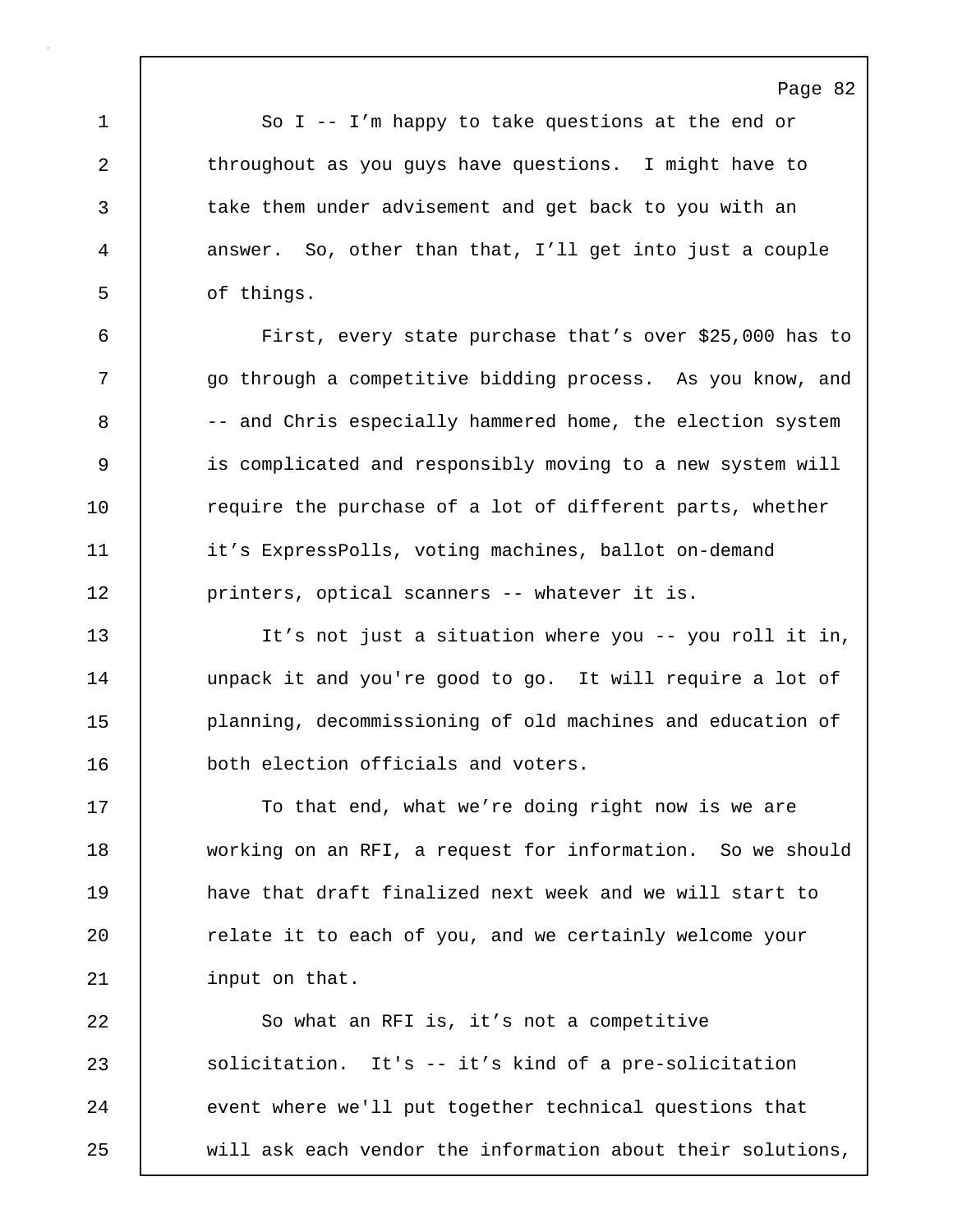1 about how it works, about the security of their system, 2 ability to provide ongoing maintenance and decommissioning 3 of existing machines, the -- the implementation of the new 4 | system and other pertinent questions.

5 We will also ask about costs. And, while the cost 6 information in an RFI is not binding on the vendor, it -- 7 | it is -- it's going to be used for -- I think for budgetary 8 purposes. You know, there -- as Chairman Fleming talked 9 about at the beginning, the numbers we've heard throughout 10 this process have -- there's a wide range, so I think it'll 11 be very helpful for you guys to hopefully get some 12 information from the horse's mouth on that.

13 The RFI is not scored, so it's really informational, 14 and what will happen is our office will receive the stuff 15 **from the participating vendors** -- and we hope that many of 16 them will participate -- and we will provide that 17 **information to you.** We will also provide summaries for you 18 | guys as well.

19 We envision the next meeting of this commission being 20 vendor demonstrations. So we want to have that all -- we 21 want to have the RFI responded to and summarized for each 22 of you prior to that. I think that's -- we're looking at 23 **that being an early-August timeframe.** 

24 | So we want to get the RFI posted in the next couple of 25 weeks so we can give the vendors enough time to prepare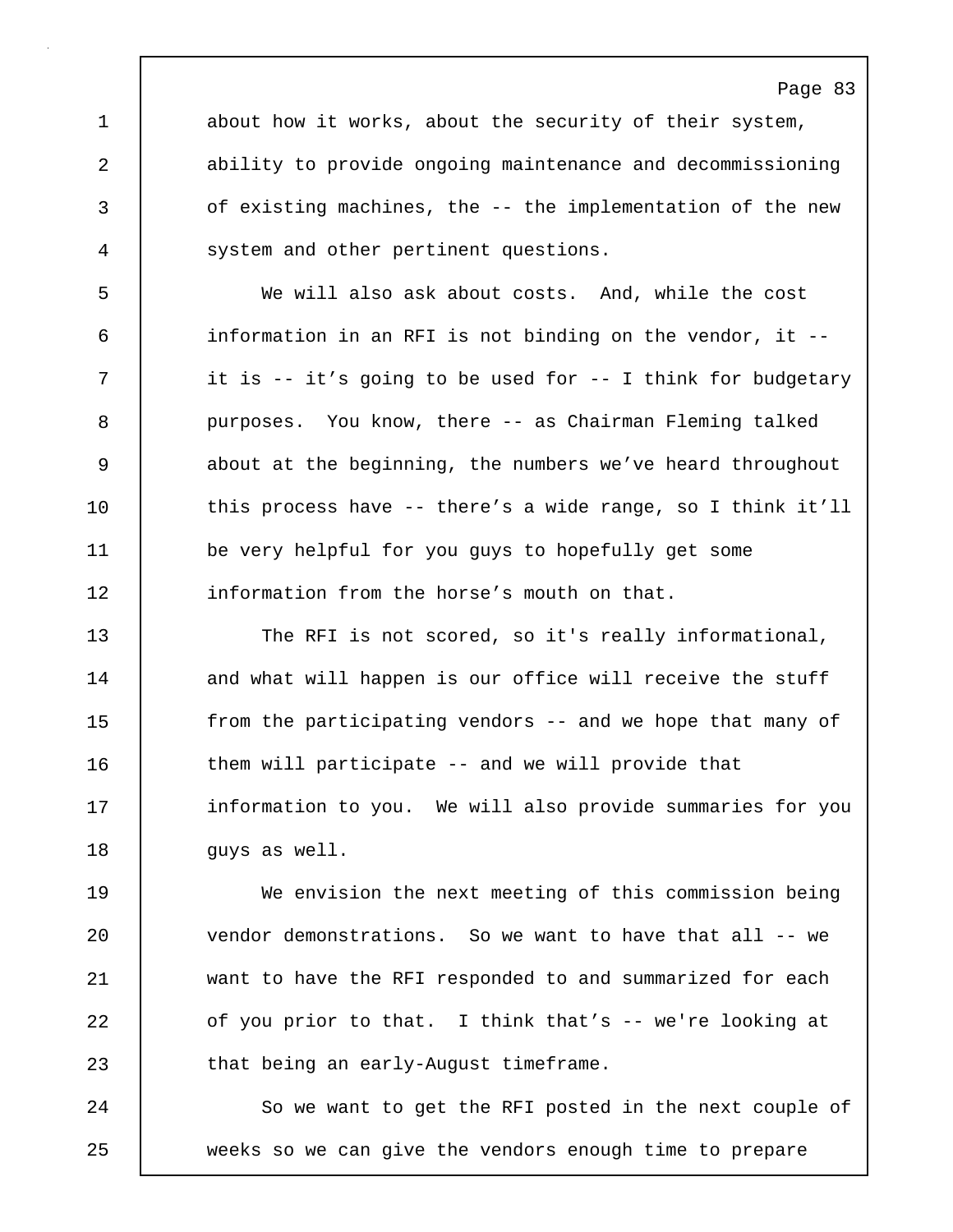Page 84 1 **1** responses prior to the next commission meeting and then, as 2 I said, we will -- we will give you all of those materials 3 as well as summaries. 4 I'm going to next -- if there are not any questions on 5 the RFI process, which I'm happy to pause for, I'll move 6 into the -- I mean what'll happen after y'all's work. 7 REPRESENTATIVE FLEMING: Any questions from members of 8 | the commission on the process that Ryan has described to us 9 this morning? Any questions? 10 MR. RUSSO: (Indicating.) 11 | REPRESENTATIVE FLEMING: Vincent? 12 | MR. RUSSO: Ryan, if any -- if any members do not 13 **respond to the RFI, are they excluded from responding to an** 14 RFP? 15 MR. GERMANY: I don't think so. I think, in working 16 with the vendors, I believe they will want to -- to do 17 | this. I think it will be helpful for them to get more 18 information out on their solutions but, no, it wouldn't --19 it's not -- I don't think it would be exclusionary. 20 REPRESENTATIVE FLEMING: Other questions from members 21 | of the commission? 22 DR. LEE: (Indicating.) 23 REPRESENTATIVE FLEMING: All right. Very good, Ryan. 24 **Oh**, we do have one. Dr. Lee, please. Uh-huh. 25 DR. LEE: So, Ryan, is it in the RFI that we can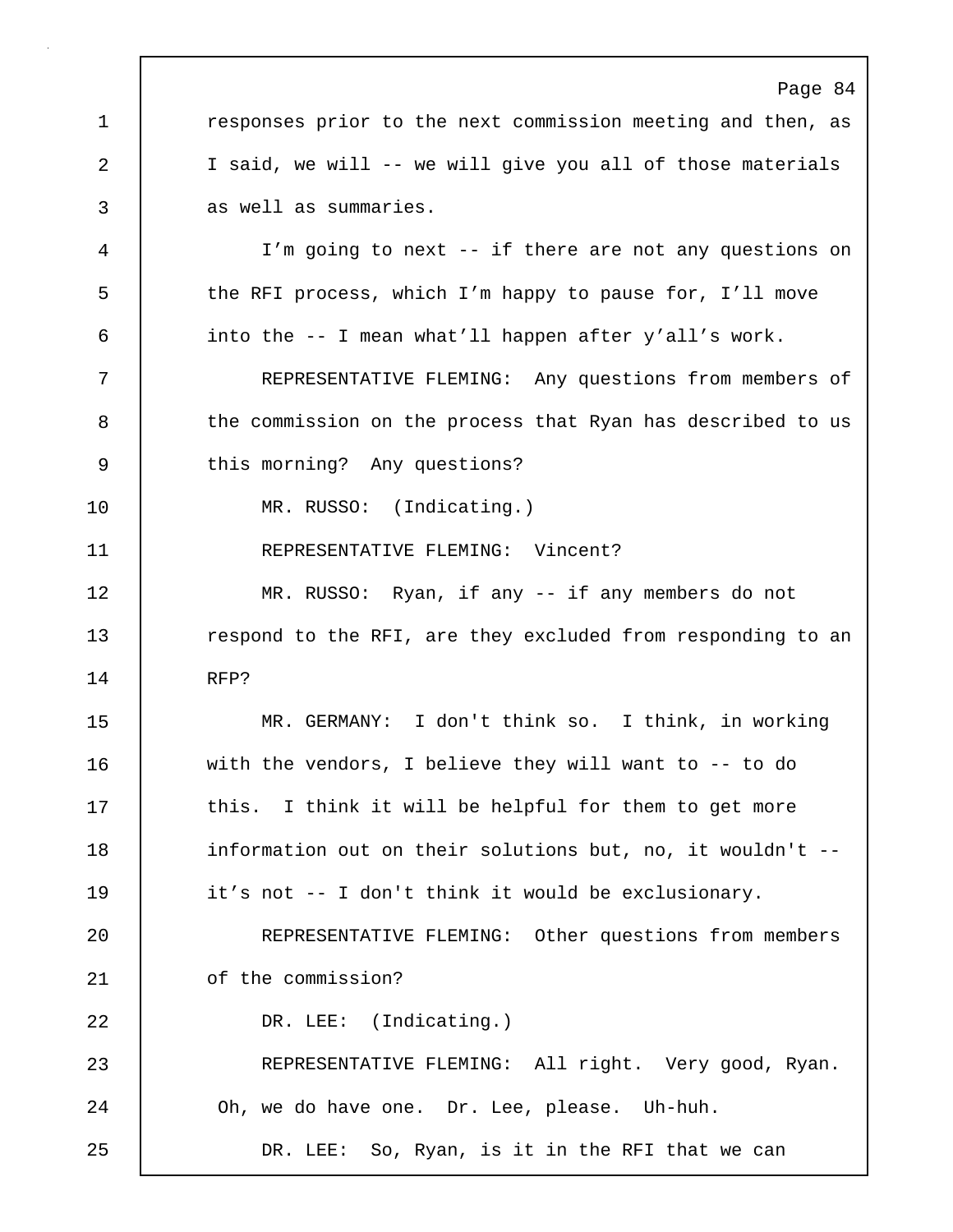Page 85 1 **c** request a vendor to agree to the process of a -- say, if we 2 want to do a take-down analysis of the system, is this the 3 time to request -- where they would agree to that 4 assistance or later -- later in the process? 5 MR. GERMANY: So the RFI is more for getting 6 information from the vendors. So we'll ask kind of for 7 T their technical specifications and -- and sort of their --8 yeah, I guess that's the best word, technical 9 | specifications. In terms of, I think, getting -- it's not 10 | the time to sort of get them to agree --11 | DR. LEE: Okay. 12 MR. GERMANY: -- to anything. It's the time -- Okay. 13 We want you to tell us -- you know, answer our questions, 14 | let's get the information out there, and then I do hope 15 that what this process will do would then lead someone like 16 you to really know what you would want to look at --17 DR. LEE: Okay. 18 MR. GERMANY: -- when that time comes to do a 19 | technical evaluation. Great question. Thank you. 20 DR. LEE: All right. Thank you. 21 REPRESENTATIVE FLEMING: Thank you, Dr. Lee. Other 22 questions from any members of the commission on that issue? 23 Okay. Ryan? 24 MR. GERMANY: So, in the next part of this -- and this 25 is really for informational purposes, and I know I'm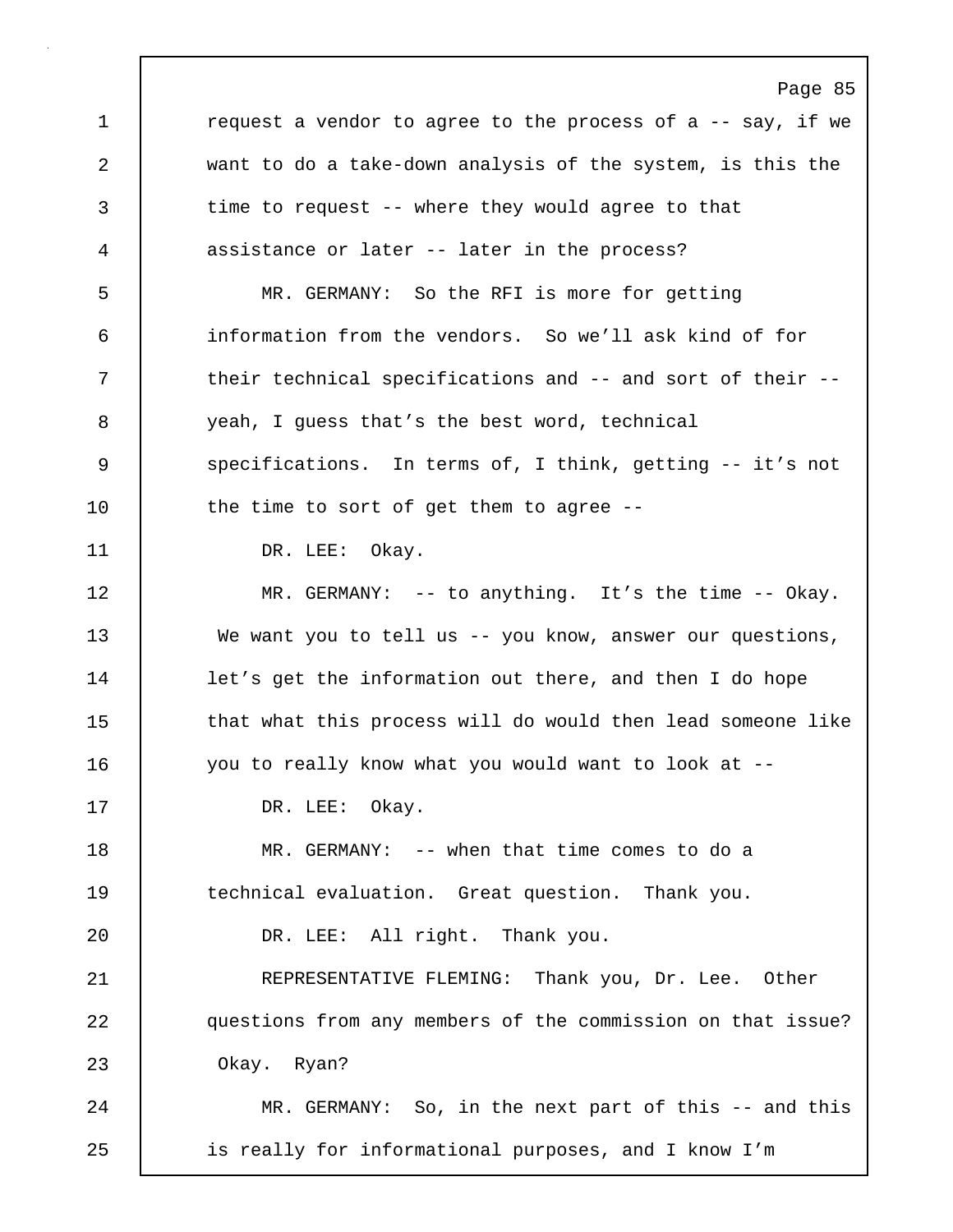1 talking to people -- some people that at least already know 2 about this. But the next part after the commission 3 finishes its work, generates a report to the General 4 Assembly that the General Assembly can then take under 5 advisement, the state would have to do a competitive 6 solicitation to actually procure the new system. This will 7 likely be in the form of a request for proposals, an RFP.

Page 86

8 | According to the Georgia Procurement Manual, an RFP is 9 a formal solicitation method that seeks to leverage the 10 **creativity and knowledge of business organizations in order** 11 | to provide a solution to a unique procurement. The RFP 12 **process allows vendors to propose their own comprehensive,** 13 individual solutions to the state's needs as described in 14 | the RFP. The RFP then seeks to identify the best value for 15 the state by using a combination of technical and cost 16 **factors to evaluate supplier proposals.** 

17 So, in this instance, we would use the RFI we're 18 **putting together -- and I should have said earlier that** 19 there are multiple states that are going through this 20 **process now that have either just finished putting out an** 21 RFP or that have one out now. And so, we have gathered all 22 **o**f that information and we're using it to put together our 23 -- our RFI. We want to make sure that we're asking all of 24 the right questions.

25 And then we'll use that process to then -- what we'll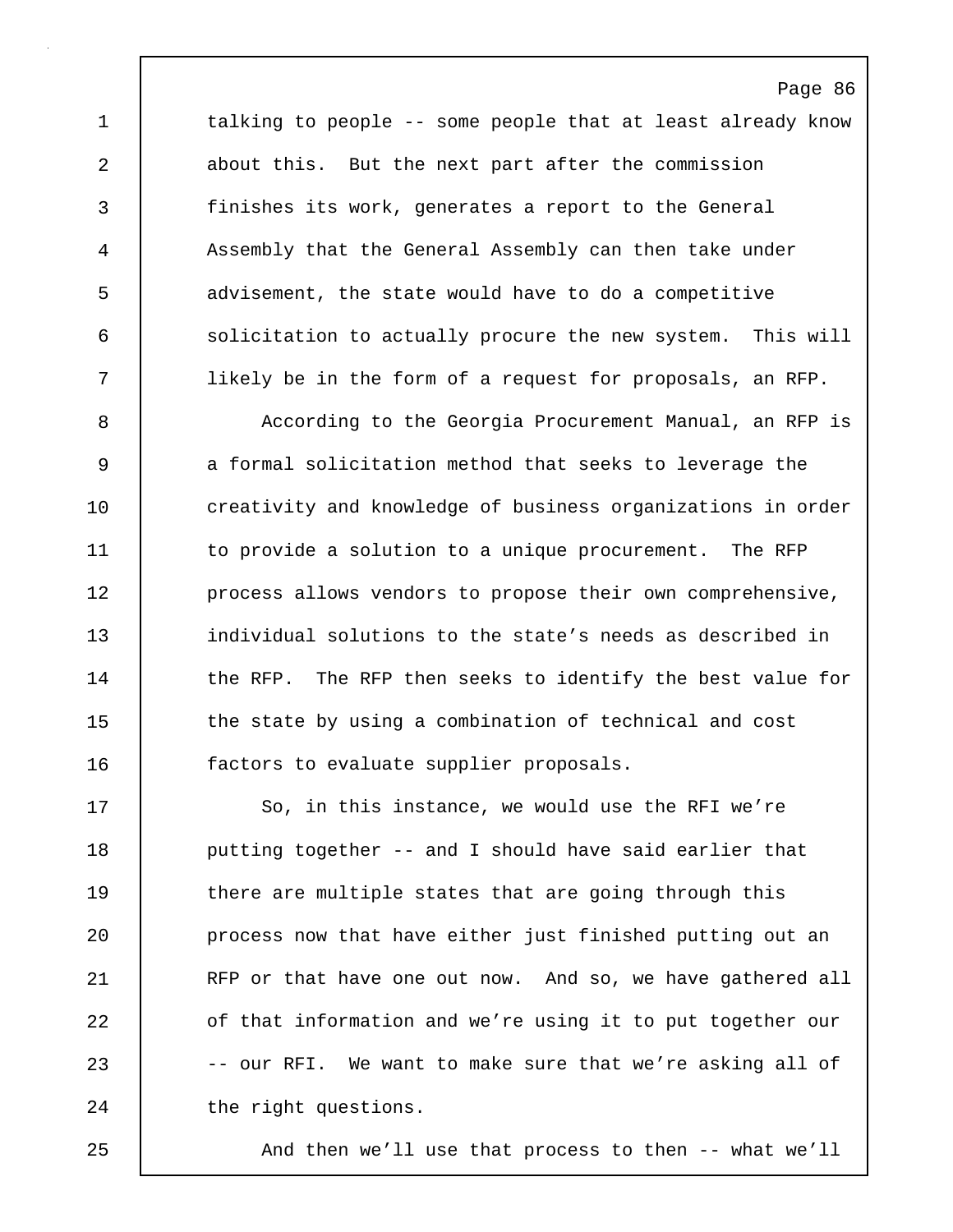1 | put in our RFP. You know, what type of -- what type of --2 what type of proposals are we looking for and then see what 3 type of solutions can be offered. The main difference 4 between the RFI and RFP is the RFP will be evaluated. The 5 RFI is not evaluated. It's just informational.

6 The RFP, when that process comes, it's -- it's 7 evaluated by an evaluation committee. All of the different 8 questions have different weights and -- and then the 9 Suppliers are scored that way. They are also scored on 10 **costs with the lowest costs receiving the highest score and** 11 | it's kind of a step down from there.

12 | So we -- we envision -- you know, based on the work 13 that this commission is going to do, we envision having an 14 RFP ready to go when the next secretary is sworn in so that 15 he can work directly with the General Assembly during the 16 2019 legislative session. I think that will work well with 17 the calendar for this commission.

18 So then we'll complete this commission's work, take 19 that under advisement, have an RFP ready to go -- you know, 20 a lot of the work is in putting it together, so that'll be 21 done before the next secretary is sworn in but then it 22 won't be released, I think, until after he's -- he's sworn  $23$  in.

24 I'm happy to answer any questions, and I just want to 25 | say thank you for your time and your service on this. I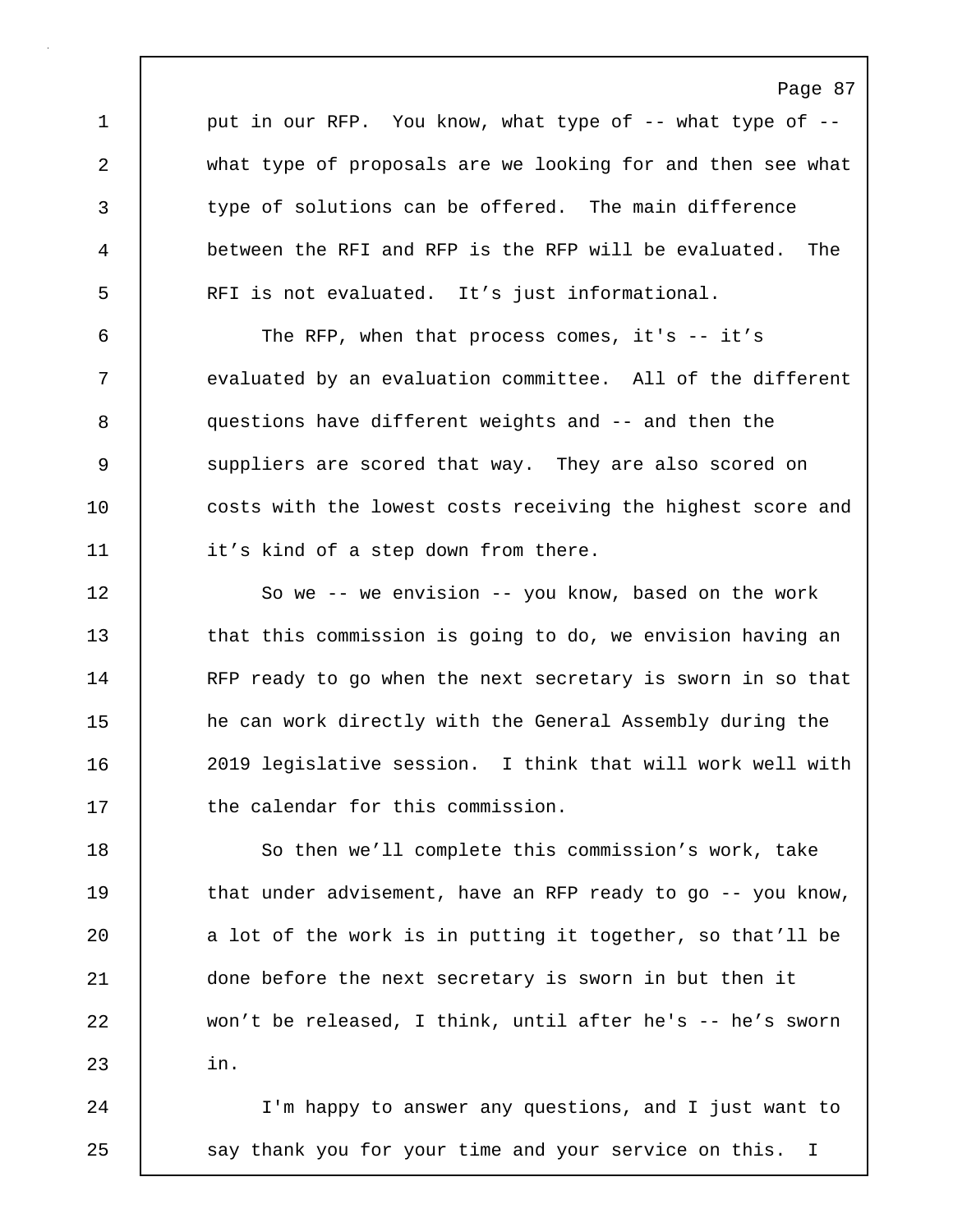Page 88 1 look forward to working with you on this project. 2 | REPRESENTATIVE FLEMING: Other questions for 3 Mr. Germany from any members of the commission? 4 SECRETARY KEMP: (Indicating.) 5 REPRESENTATIVE FLEMING: Secretary Kemp? 6 SECRETARY KEMP: So, Mr. Germany, I -- I don't know if 7 you answered this question earlier and, if not, it would 8 **certainly brief the committee and -- and everyone in the** 9 public, too, but will you speak just briefly to that RFP 10 evaluation committee and how that's made up? I think that 11 would give some transparency to the procurement process. 12 MR. GERMANY: Yes. So the evaluation committee can be 13 made up of different people. When we do ones at the 14 Secretary of State's office, we generally choose different 15 Secretary of State employees. We want someone who has kind 16 of a subject-matter expertise on whatever's being procured, 17 Some legal expertise -- to the extent we have it -- and 18 **then cost, budget people; that sort of thing.** 19 | Now, with this committee, we are able -- I believe --20 to have people on this evaluation committee that are not --21 you don't have to be an employee of the Secretary of 22 | State's office. 23 So, again, with one of this size, we work with a state 24 agency called the Department of Administrative Services,

25 and they oversee all of the big procurements for the state.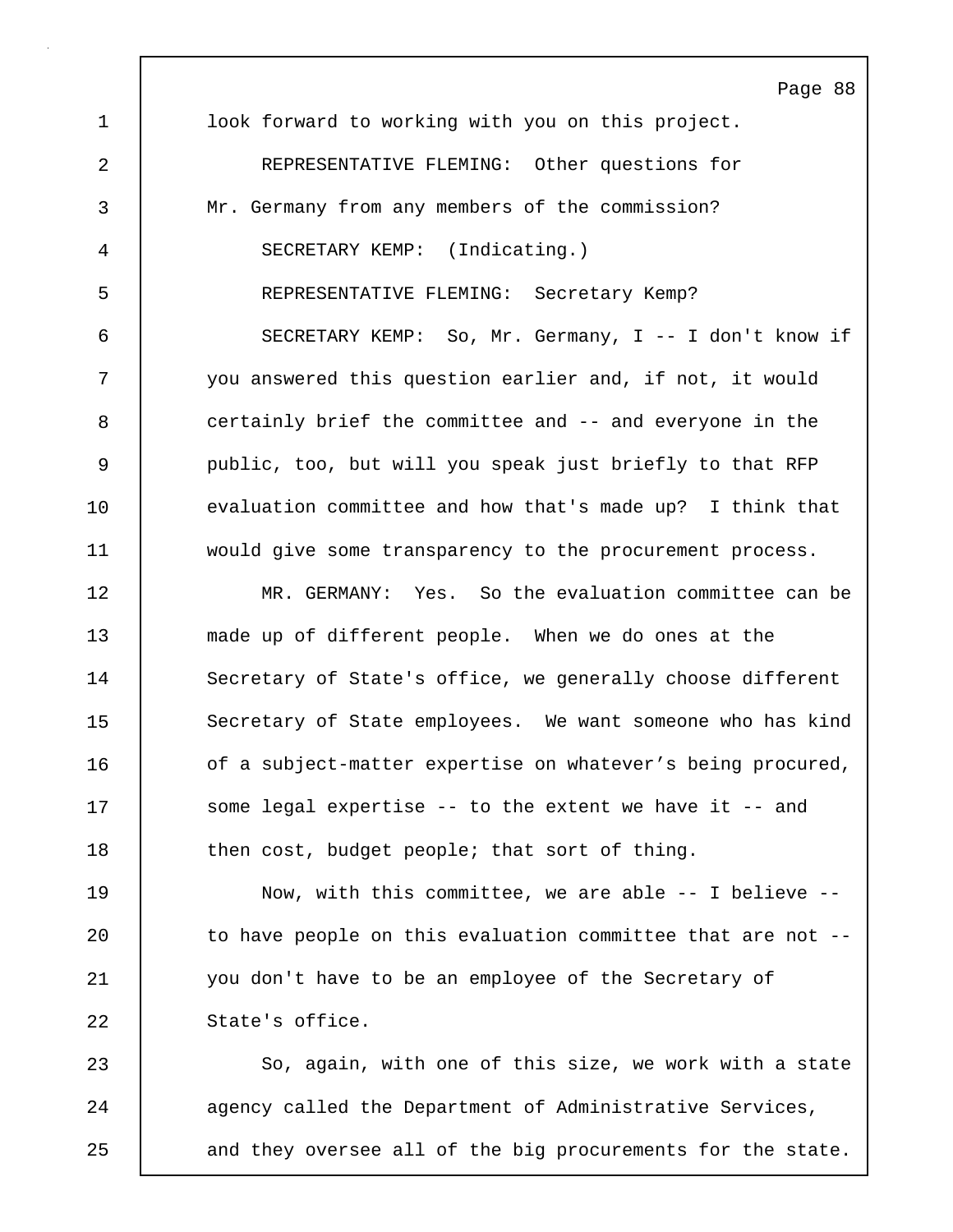Page 89 1 So they are really the procurement experts, they will run 2 the procurement and we will -- we will look -- we kind of 3 -- we'll put together the subject matter for them but, in 4 terms of actually doing the procurement process, they run 5 that, they oversee it and make sure that everything is done 6 correctly.

7 | And so, I think the evaluation committee would consist 8 of Secretary of State people but, also, it could be people 9 who are outside of the Secretary of State's office.

10 REPRESENTATIVE FLEMING: Any other questions from 11 members of the commission?

12 Ryan, something that I would think I understand -- and 13 you can elaborate on it if need be: Obviously, the 14 Secretary of State's office plays a role in this, and we're 15 **in the process of doing that now and will going forward** 16 because of all of the aspects that y'all are involved in in 17 elections. However, in January, the actual appropriations 18 **decive** of funds will have to come through the legislative process 19 with the new governor's budget and the House and Senate 20 **having to agree upon numbers.** 

21 | For us to have reasonable numbers to plug in -- and of 22 millions, that is -- that's where this process will help 23 significantly. But also, typically, for the -- attorneys 24 on the panel will understand this; I know Secretary Kemp 25 will as well -- our current voting machines, the DRE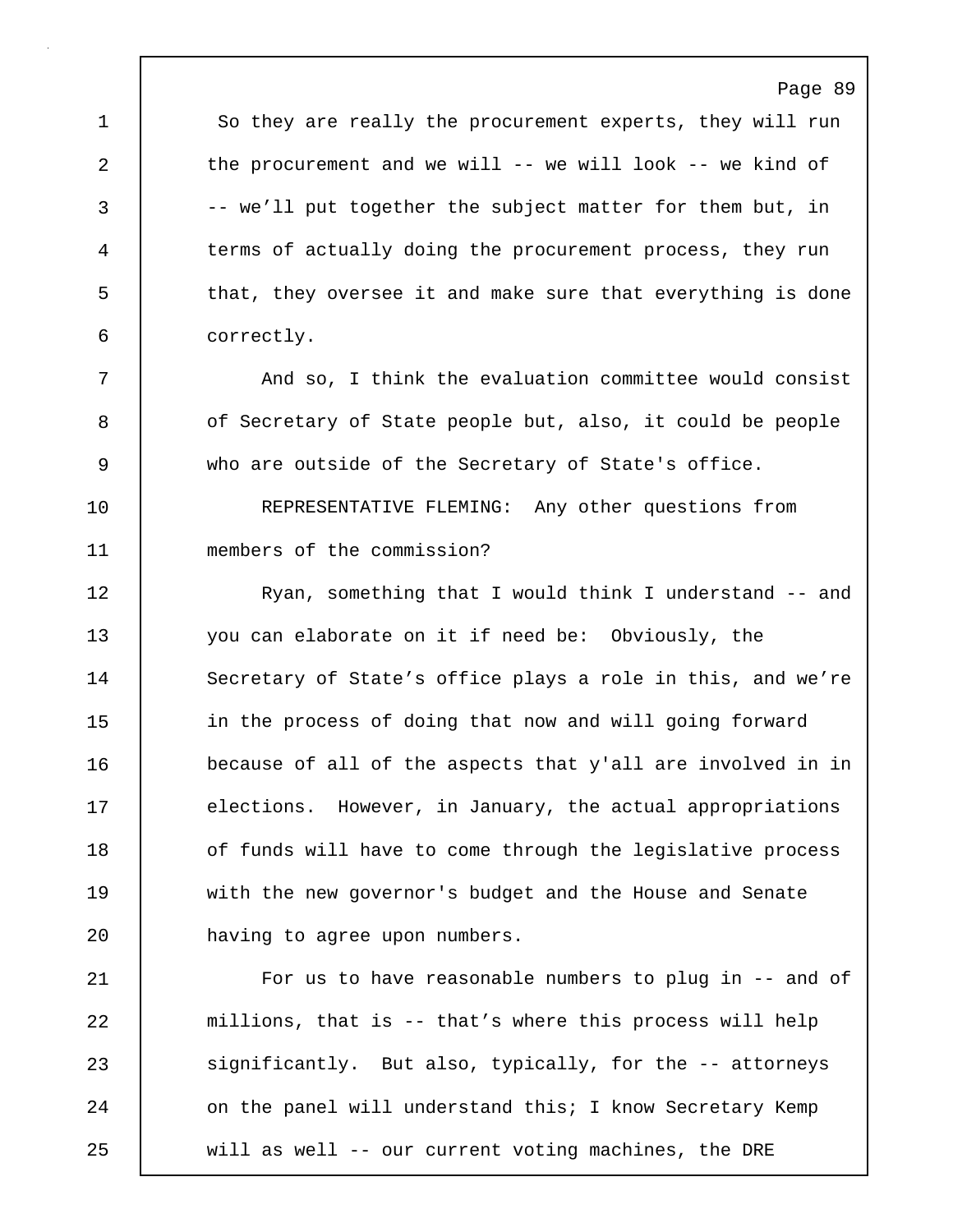1 systems, are actually described in Georgia law.

2 If you open the codebooks or you go look online, you 3 can read the words, DRE, in the code. And the legislature 4 actually has to pass a bill that changes those words and 5 the governor has to sign it.

6 So this process of deciding what exact -- the kind of 7 machine we have is currently in the state law and, if we 8 **follow** that pattern that the legislature and governor did 9 Some 17 -- 18 years ago, we would -- we would actually put 10 words in the code that would describe this machine that 11 would be selected. Is -- do I have that understanding 12 correct?

13 MR. GERMANY: Yes. I -- I think that would -- that 14 would be the best way to go forward, to -- as the 15 commission does its work. Also, within the code, we can 16 | see as we -- as we move to a new voter system, we also need 17 to look at the law surrounding that system.

18 As the elections directors on the panel can tell you, 19 they -- I bet they have their election codebooks all year 20 and they are going in that book every day, as well as the 21 election board rules.

22 So, as we move to new processes, we should certainly 23 **lack** look at the legal environment surrounding it, which I --24 which I think will both include a code rewrite and also a 25 look at state election board rules.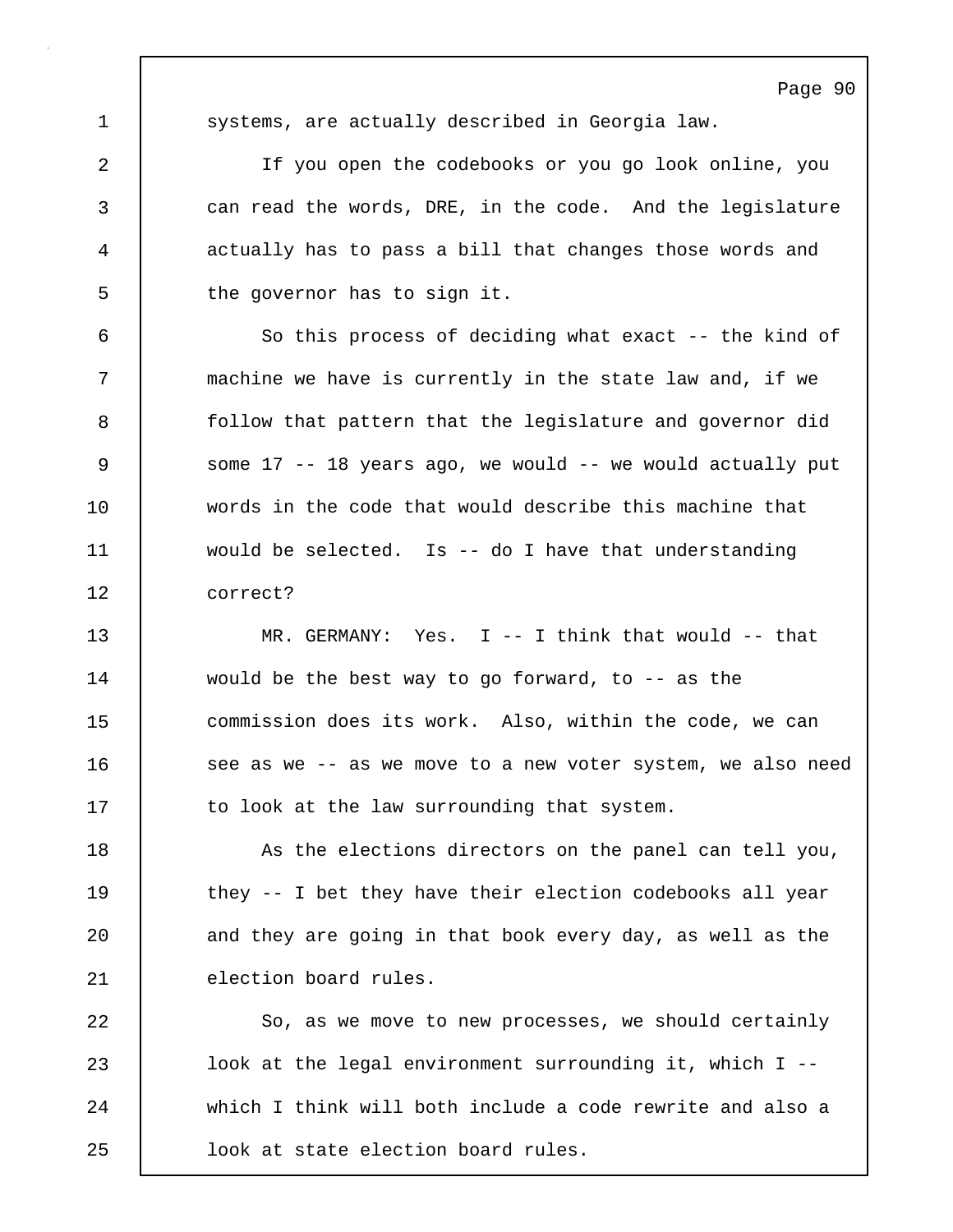Page 91 1 I would also add, from a procurement standpoint, the 2 legislature -- we -- we can't fund -- we can't run a 3 procurement that's not funded. So the legislators will 4 have to fund it or do something that says, Secretary of 5 State, go ahead and do this and then --6 REPRESENTATIVE FLEMING: It needs a source of revenue 7 | to pay for it. 8 | MR. GERMANY: Yes, sir. 9 REPRESENTATIVE FLEMING: And -- and, you know, with 10 | just going through this process, we know that we went from 11 a multi -- multiple type of voting systems all across the 12 | state, as Chris described to us, in 2000 to one system. 13 But the actual reason of why a county somewhere doesn't use 14 one of those old mechanized machines where you pull levers 15 is because our law describes a new machine that they had to 16 use, which was supplied by the state. So that's a -- 17 actually where the rubber meets the road in the -- the 18 | changes that we have to make. 19 | Okay. Any other questions from any members of the 20 commission? 21 | Ryan, we appreciate you doing that, good job and your 22 timing was better than Chris'. We'll have to give him a 23 **hard time even though he did a great job.** 24 Okay. Next on our list is Deputy General Counsel 25 Kevin Rayburn. Kevin, we welcome you. We appreciate you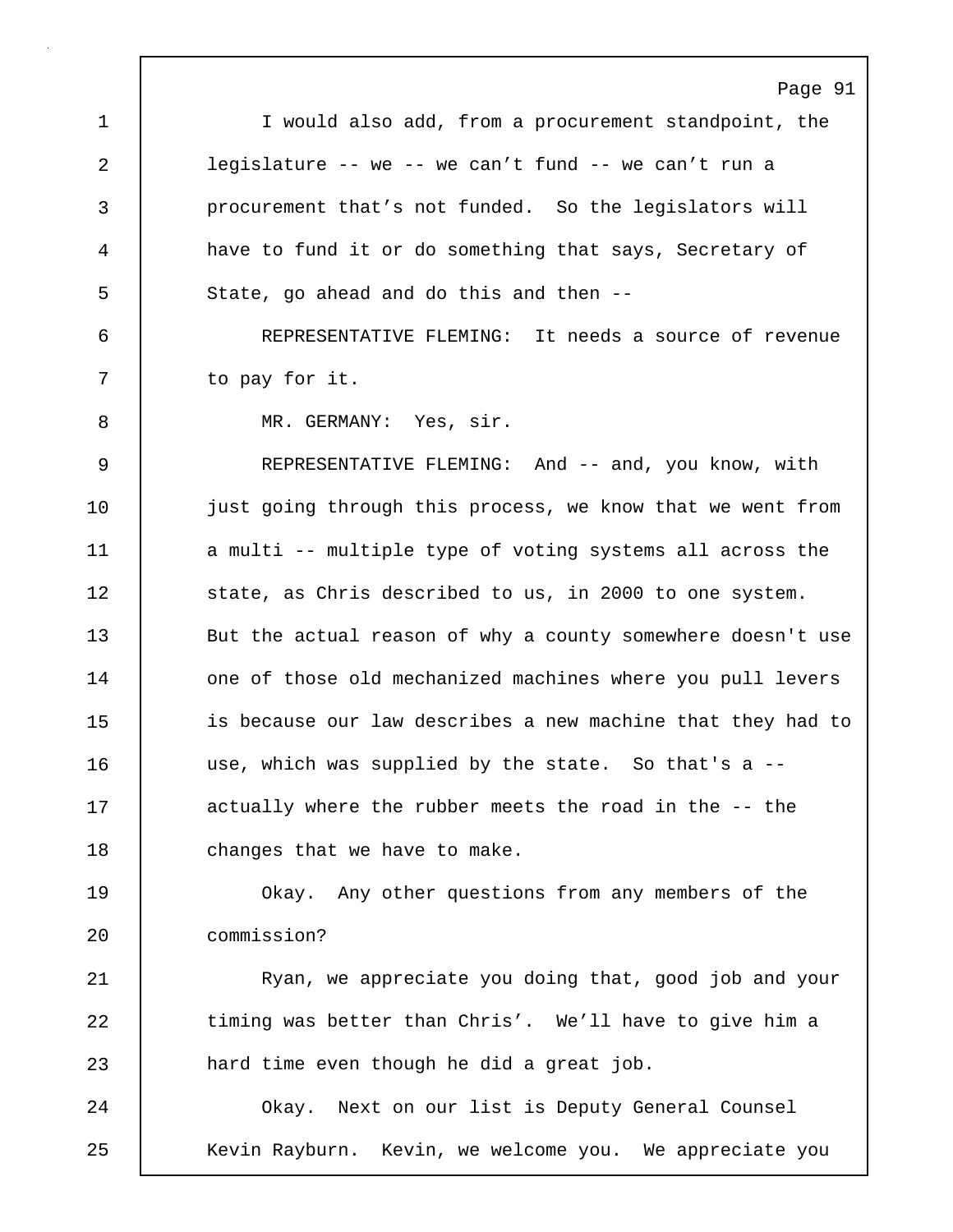1 being here. Please introduce yourself and we'll be happy 2 to hear from you.

3 MR. RAYBURN: Can everyone hear me okay? All right. 4 Thank you.

5 My name is Kevin Rayburn. I'm the assistant elections 6 director and deputy general counsel for the office of the 7 Secretary of State. I'll start by saying, once again, 8 thank you-all for being a part of this commission. You are 9 all truly stepping up to serve and I very much look forward 10 to your work product that comes out of this commission. 11 It's going to be valuable going forward.

12 What I want to talk about today is an overview of the 13 various legal considerations that have to be made when we 14 move to a new voting system and then I'll also briefly talk 15 about some of the procurement operations being done in 16 | other states in this country.

17 On the legal-consideration front, I think there are 18 **four main sources of legal requirements on the next voting** 19 **System in Georgia based on the current laws:** That would be 20 federal statutes, Georgia's Constitution, Georgia's state 21 | statute and Georgia's rules.

22 I'll start with federal laws. The main law that 23 defines federally what a voting system has to have is the 24 | Help America Vote Act of 2002. This was a law that was 25 passed after all of the things that Chris talked about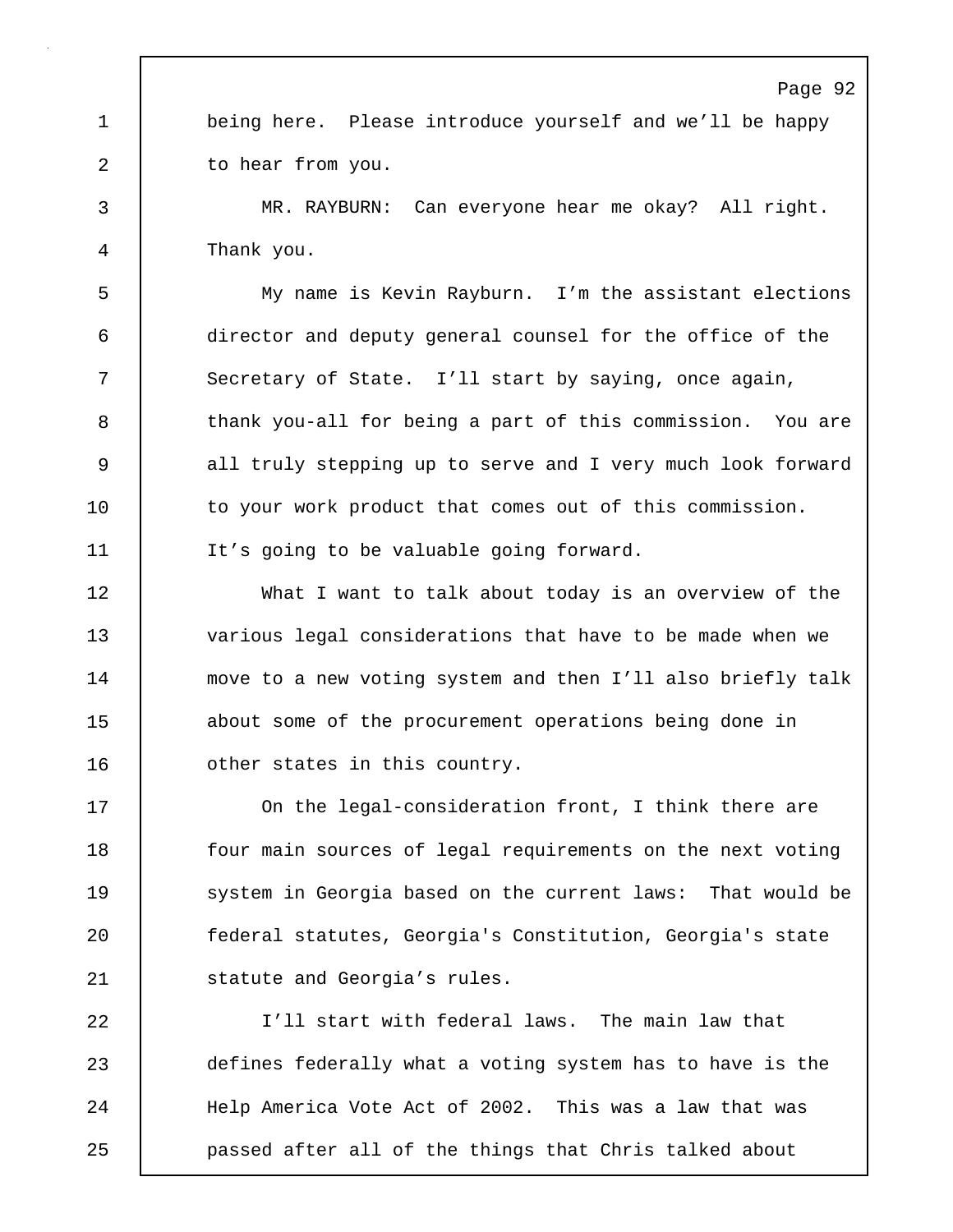1 earlier with the 2000 election. Congress wrestled with, 2 How do we fix the problems, because, in all states, there 3 were issues. And they passed, eventually, the Help America 4 Vote Act of 2002. It's often called HAVA, and I will refer 5 | to it as HAVA.

6 So what HAVA did was it said, when there are federal 7 elections going forward, these basic requirements have to 8 be in voting systems. Now, because most of us don't want 9 to have separate election dates for federal offices than 10 state offices, that means -- because we have combined 11 | ballots most of the time -- all voting systems have to 12 | follow these rules.

13 The first rule laid out in HAVA and arguably the most 14 important has had the most impact on how voting systems 15 look and how they're implemented, and that deals with 16 **decessibility.** This is what HAVA says -- the requirement 17 on accessibility:

18 Voting systems must be accessible for individuals with 19 disabilities including nonvisual accessibility for the 20 blind and visually impaired in a manner that provides the 21 Same opportunity for access and participation including 22 **privacy and independence as for other voters.** 

23 Now, what that means in practice is that it would be 24 unlawful to have a 100 percent pen-and-paper election. 25 That would violate federal law, and there is no state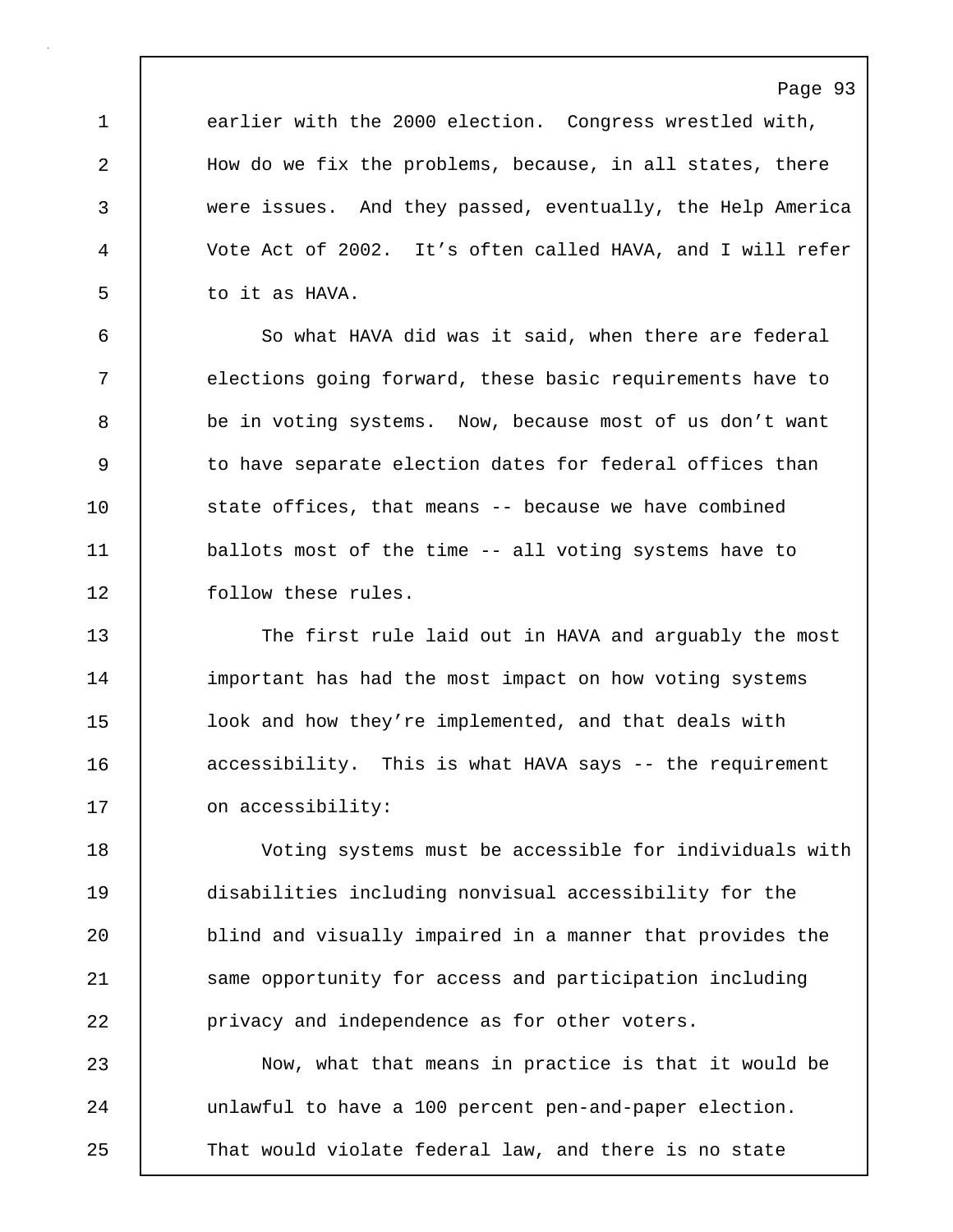1 currently that has that.

2 And I'll give you an example of three states that we 3 **often kind of think in our minds as paper states, and that** 4 would be Colorado, Washington and Oregon. Those three 5 states are the three states that have vote-by-mail systems. 6 So every registered voter in those states is sent a piece 7 | of paper, a ballot, for each election.

8 Even in those states, they have to use computers and 9 technology as a part of their voting system to meet the 10 **accessibility requirement.** What Colorado and Washington do 11 | is they have still polling places. Even though everyone is 12 sent these ballots by mail, they still have polling 13 | locations where people can go and, if they need accessible, 14 they have DREs in some counties; they have ballot-marking 15 devices in some counties, but they have some sort of 16 **accessible computer-based equipment to help a voter mark** 17 | their ballot and cast it.

18 Oregon goes even further, and is probably the most 19 **progressive as far as accessibility.** What they do is not 20 **c** only have physical locations for those people to cast 21 ballots in voting machines, they also will bring you 22 machines to your home. They will bring you a tablet and a 23 **printer and allow you to vote from home if you need that.** 

24 They will also send people electronic ballots -- 25 similar to what Chris described earlier -- except these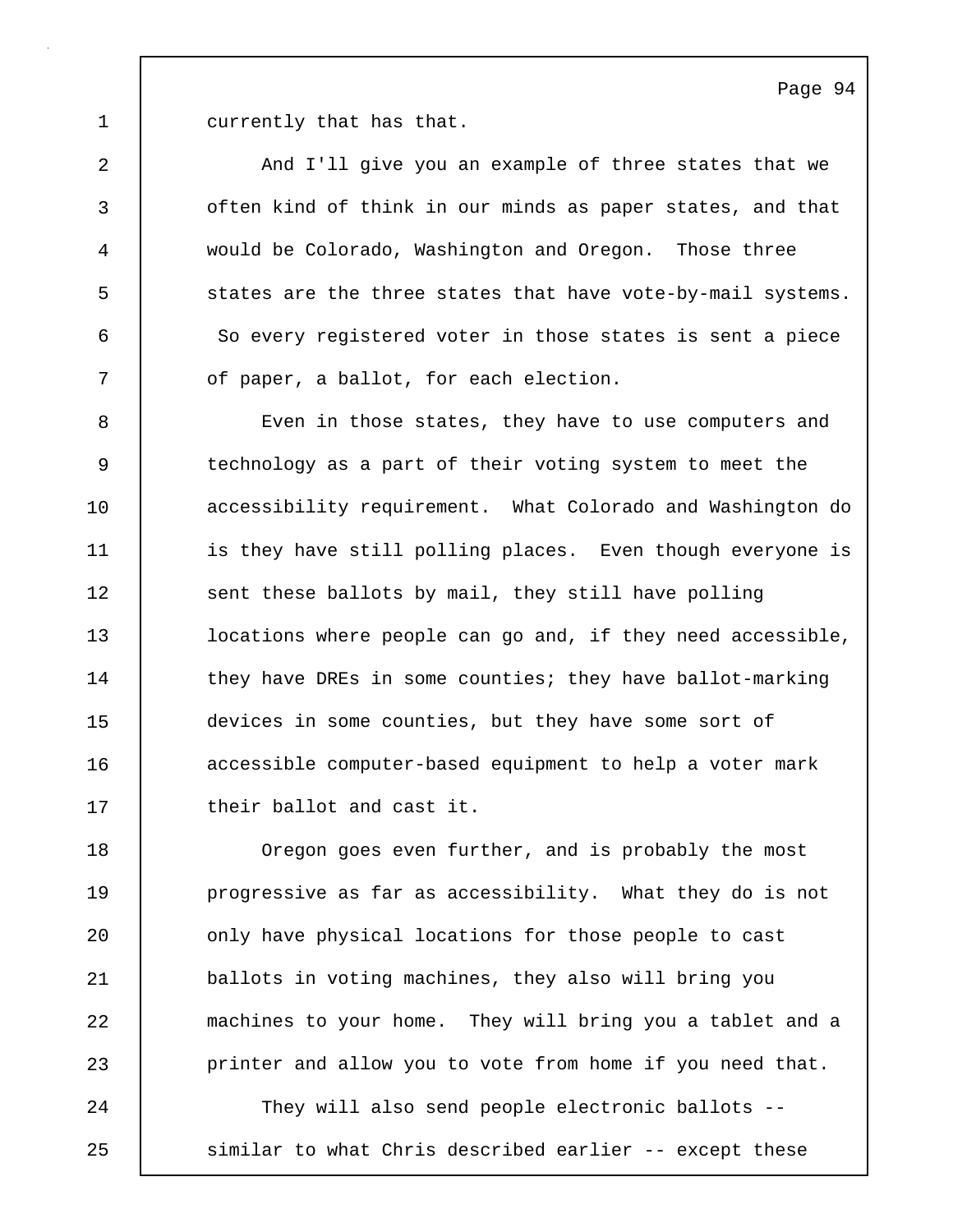1 electronic ballots can be used by these people with 2 disabilities, if they have the right equipment, with 3 E-reader technology. They can actually mark their ballot 4 electronically, print it out and mail it in.

5 So, even in these states that we consider the main 6 paper states in this country, they clearly still are using 7 T is technology as part of the solution. And what this 8 commission and the next General Assembly are going to have 9 to wrestle with and decide is what role in Georgia will 10 technology have, how extensive will that role be.

11 There's a wide range but the federal law sets the 12 minimum, and the law actually says you can meet this 13 **requirement by having one DRE** -- that's actually in the law 14 | -- or one accessible voting piece of equipment in each 15 polling place. So that's -- that's the baseline. What we 16 do from there will come from y'all's recommendation and the 17 General Assembly.

18 **And, as you've heard the description of Oregon, I hope** 19 you started to also think about security. That's -- 20 there's a lot of computers; there's a lot of Internet 21 involved in that description.

22 **Accessibility and security are often at odds,** 23 especially with voting systems, and there are people in 24 both of those communities, advocates, that feel very 25 strongly about their side. And it is important that both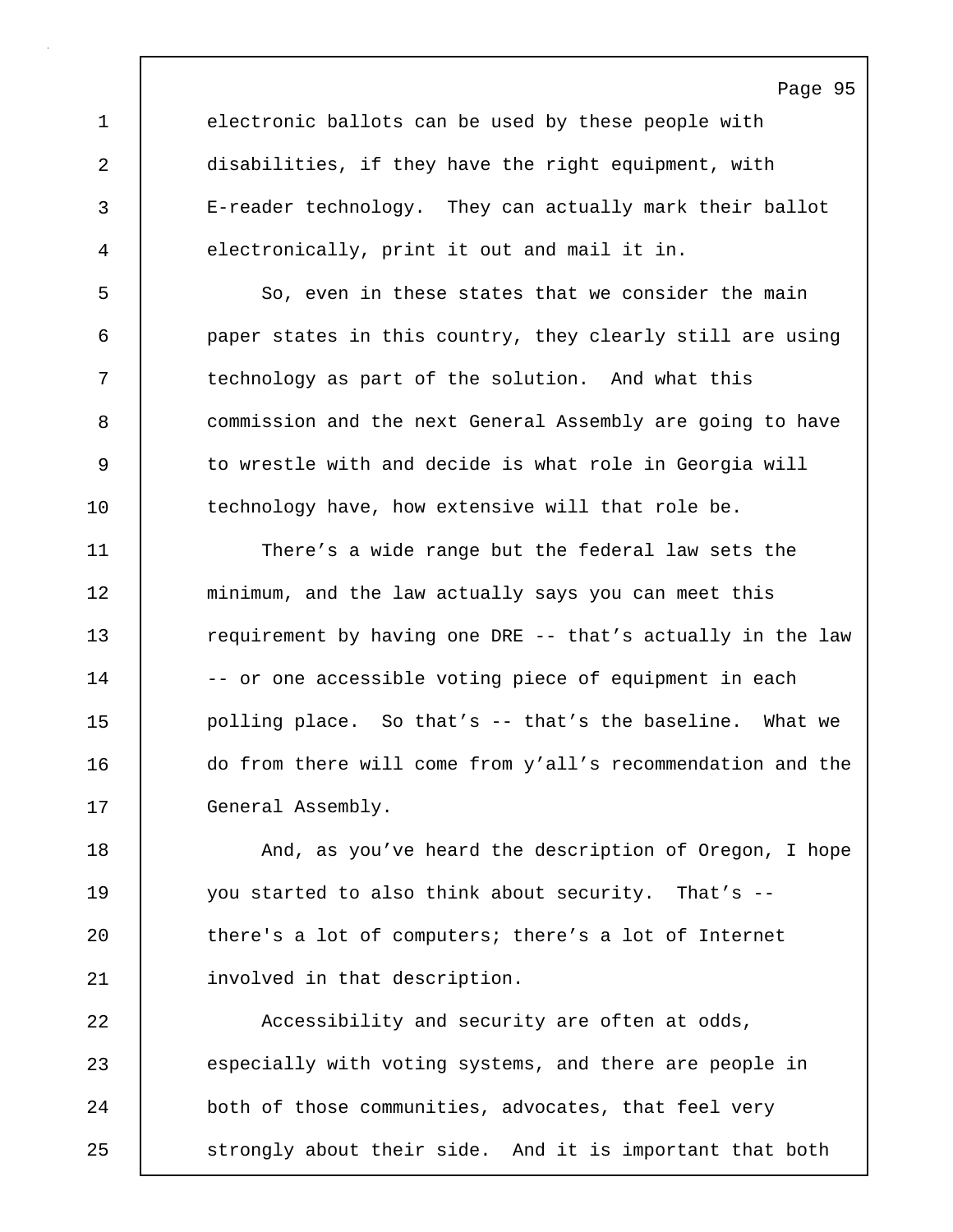1 sides are represented, are heard and a solution can be made 2 that addresses both of their needs. But it's going to be 3 balanced and there has to be compromise.

Page 96

4 You can't have a hundred-percent secure system that's 5 inaccessible and you can't have, at least with current 6 technology, a -- really, a system where you vote on your 7 cellphone. That would be -- probably be the most 8 accessible, but I think there are serious security risks 9 with doing that. And so, we have to strike the right 10 | balance with the new system.

11 The next requirement I'm going to talk about federally 12 | is audits. There is currently not a federal requirement to 13 have postelection audits. However, there is a current 14 draft of legislation called the Secure Elections Act that 15 | would require that.

16 That legislation was -- I think last week actually -- 17 being proposed as an amendment to the Defense Authorization 18 | Bill being discussed right now which usually means, if you 19 get it out of the Defense Authorization Bill, it's got a 20 | good chance of passing. So we'll see what happens there.

21 **But what that legislation says** -- one of the pieces --22 is that, starting in November of 2020, you have to have 23 postelection audits in every state for federal elections. 24 So we'll see if that passes, but current law does not 25 | require that.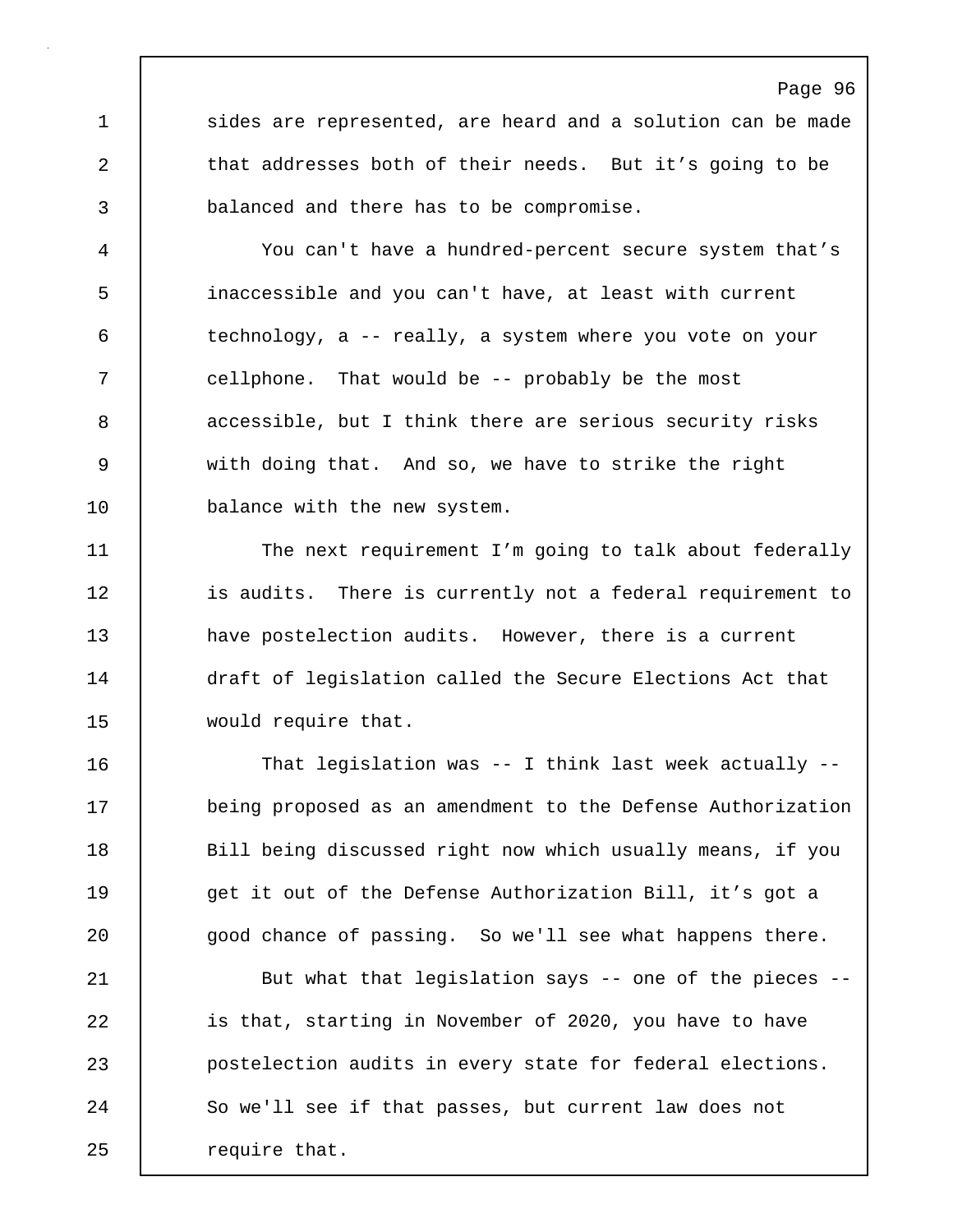1 The current law does say that the system has to 2 **produce and be able to produce a permanent paper record for** 3 each vote cast. Now, that's been interpreted by the EAC 4 and the Secretary of the State to not be the same thing as 5 a voter-verified paper trail, but it does mean a system 6 after election day, before certification and especially if 7 there's a recount.

8 It still has to be able to print out every single vote 9 that was cast from the electronic system, and our DREs 10 actually can do that. So that would be the current audit 11 | requirement but, like I said, we might have a more strict 12 one but we'll find out very soon if that passes.

13 | The next requirement in federal law deals with voter 14 Teview and correction. The federal law says that voters 15 have to have an opportunity, before they finally cast their 16 ballot, to review their choices and to be able to go back 17 and make a correction or change their mind.

18 | Our current DRE system does allow that. There's a 19 **The Value of the Value of the See Something that** 20 they didn't feel like reflects their intent, they can go 21 back and make a change. And if you have a paper system, if 22 you're voting a paper ballot at a polling place, you need 23 to have the ability to go to a poll-worker, spoil it and 24 | start over before you cast your ballot.

25 The next requirement deals with alternative-language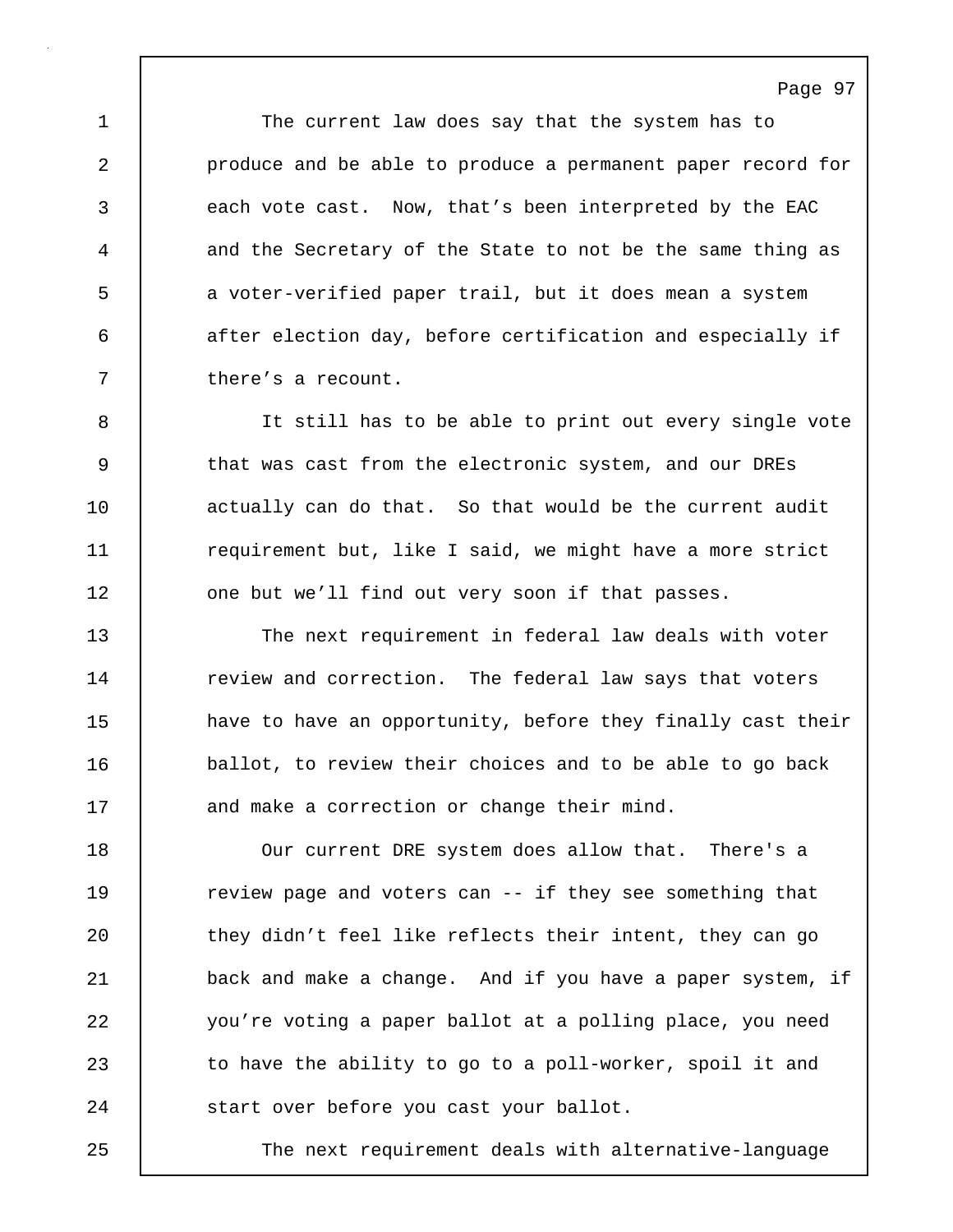1 accessibility. The federal law says that voting systems 2 | have to have the capability of being run in multiple 3 languages. Now, that's not the same as saying that 4 elections have to be in multiple languages, but the 5 equipment has to have the capability.

6 There is a separate law that actually does deal with 7 multiple-languages elections, and that's Section 203 of the 8 Voting Rights Act. And, in 2016, one of Georgia's 9 counties, which is the first county in Georgia to now fall 10 within those requirements -- and that would be Gwinnett 11 County.

12 | The primary that Gwinnett County held a few weeks 13 | ago, it was both -- in both Spanish and English. And, 14 **because our voting machines meet this requirement, they** 15 were able to accommodate that, and the next system will 16 have to be able to -- be able to be run in multiple 17 | languages.

18 The final federal requirement in HAVA I'm going to 19 discuss deals with error rates. There is actually a 20 minimal acceptable error rate with voting equipment, and 21 the current standard is 1 error out of 500,000. So, when 22  $\vert$  they do testing federally, that's  $-$  that's the baseline 23 minimum. The target is 1 error out of 10 million but, to 24 pass federal certification, it would be 1 error out of 25 500,000. So those are the requirements of HAVA.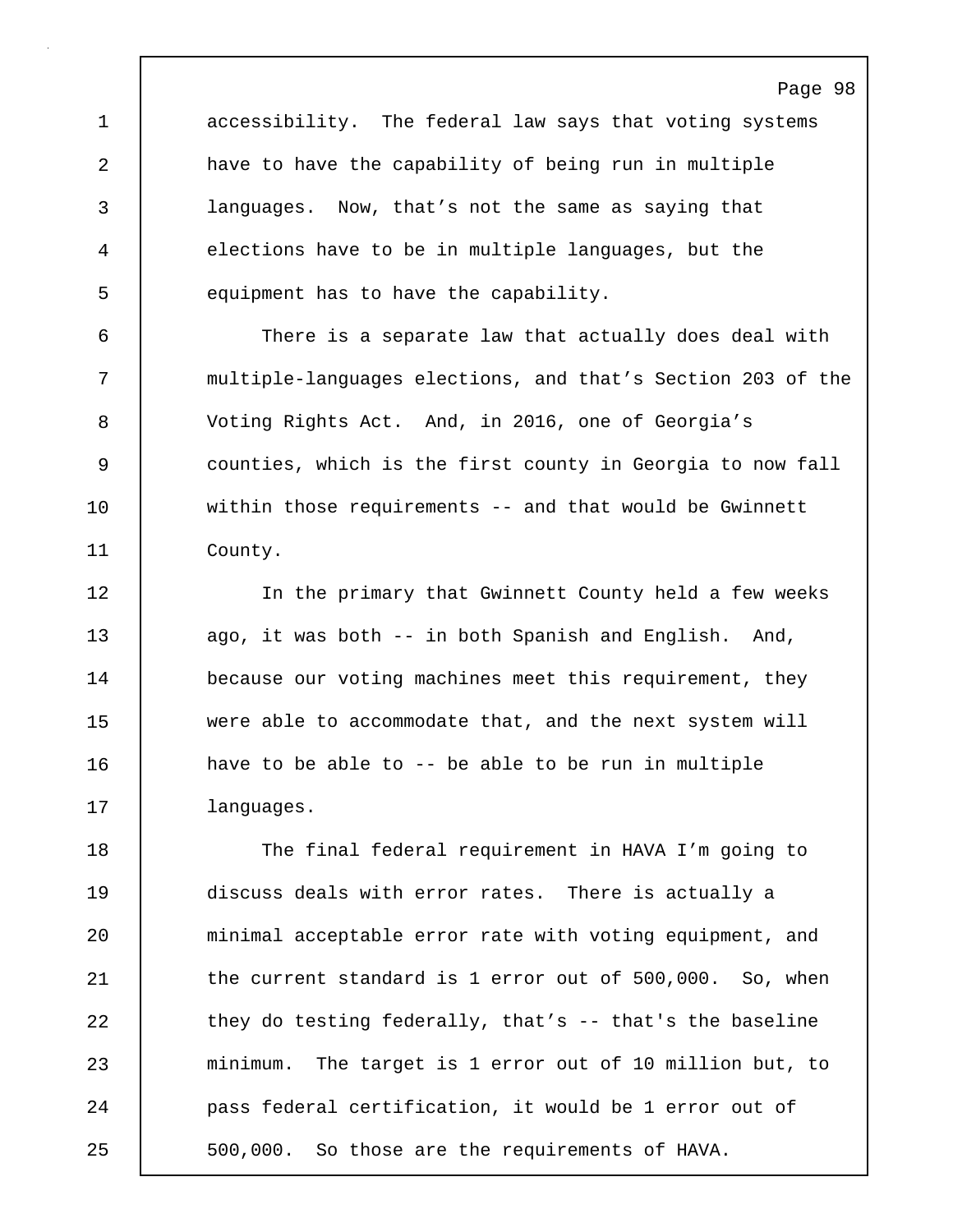1 Now, there is a separate federal aspect of this that's 2 not technically a requirement of the federal law. HAVA 3 created the Election Assistance Commission, EAC, and one of 4 their tasks was to develop voluntary voting-system 5 guidelines. The key word is voluntary.

Page 99

6 These are requirements that are much more in depth, 7 much more technical; they go through the various aspects 8 both from a material -- from a use standpoint, the 9 technology of the various voting systems and what's the 10 bare minimum that systems have to do, how well they have to 11 **operate in order to pass these voluntary quidelines.** 

12 While it is voluntary, at least 47 states have some 13 sort of law or rule requiring that a voting system used in 14 | that state meet those guidelines. Georgia Secretary of 15 State rule says that the next voting system has to meet 16 | those quidelines.

17 The current version of those quidelines is 1.1 and it 18 was adopted in 2015. Just to give you an example of the 19 kind of things that are in there: There's a provision that 20 says if your voting equipment does have an ability to 21 transfer information over a network -- ours doesn't, but 22 some states do have network-connected devices [sic].

23 It sets a basic level of encryption that have to be 24 | found, and the current level -- the current-level standard 25 is it has to meet a NIST-approved algorithm with a security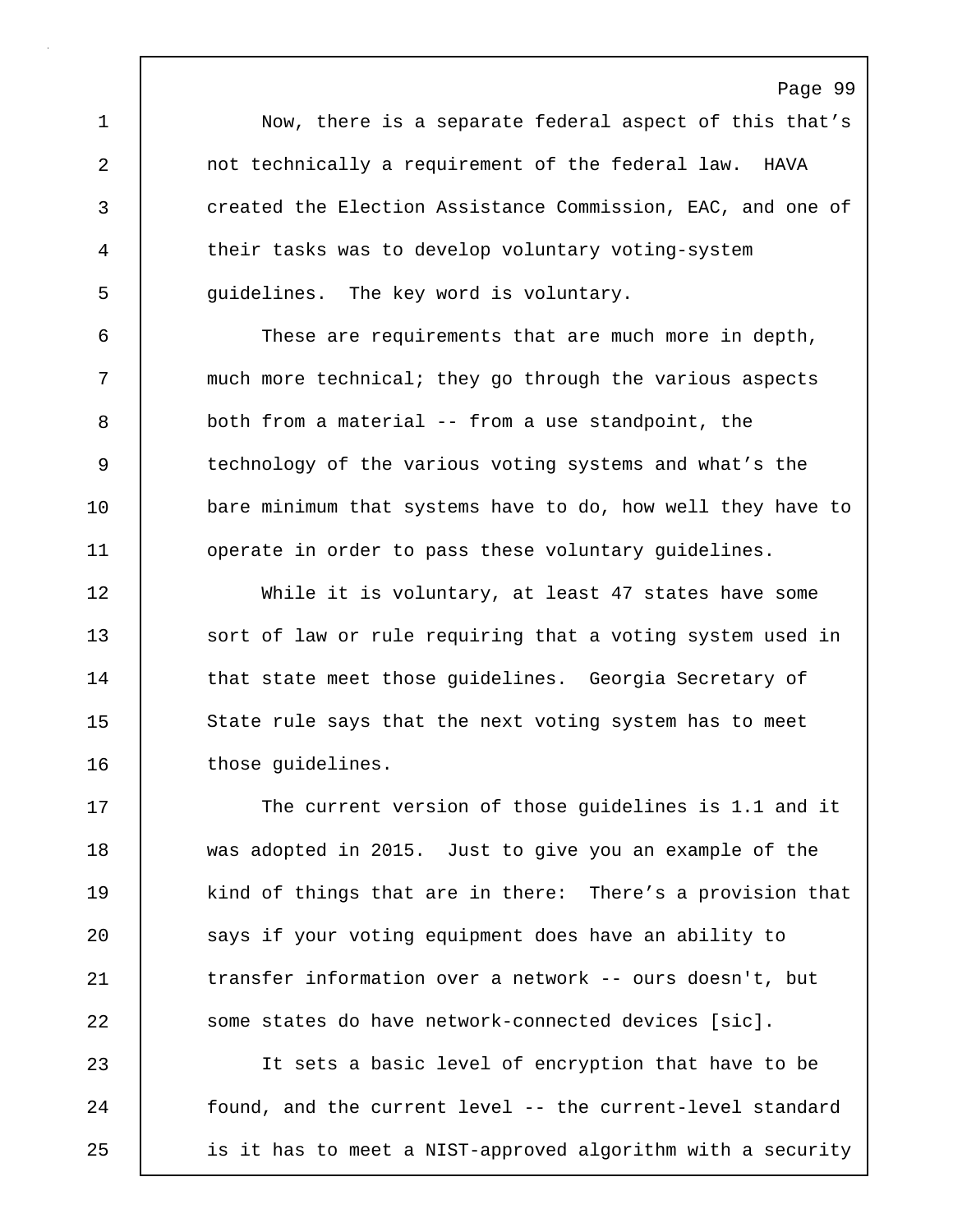1 strength of 112 bits. Now, the security experts in the 2 **c** room might have cringed a little bit there because I think 3 the gold standard is probably 256.

4 So this is clearly at a minimal level; it is now eight 5 years old, but they are working on a new version, 2.0, 6 that's recently been approved by a standards board and it's 7 being -- it'll ultimately eventually be decided whether the 8 EAC will adopt that, and that would improve the standards 9 further.

10 I think right now there is an issue -- there might be 11 a forum issue at the EAC for their members, so it's not 12 clear when we will have an opportunity to review and adopt 13 the new standards. So that's an open question. When we 14 | move to adopt a new system, we might be under 1.1; we might 15 be under 2.0 So that covers the federal requirements.

16 On the state side, we start with the Georgia 17 | Constitution, and it has a provision that guarantees a 18 Tight to a secret ballot. And so, any voting system that 19 we move to has to ensure that individual votes cast cannot 20 be tied to an individual voter. We can't know how they 21 vote. You have a right to a secret ballot under the 22 | Constitution of Georgia.

23 On the state-election code front, state statutes, 24 there are two main statutes that come into play now. We 25 actually still have skeletons in the election code. We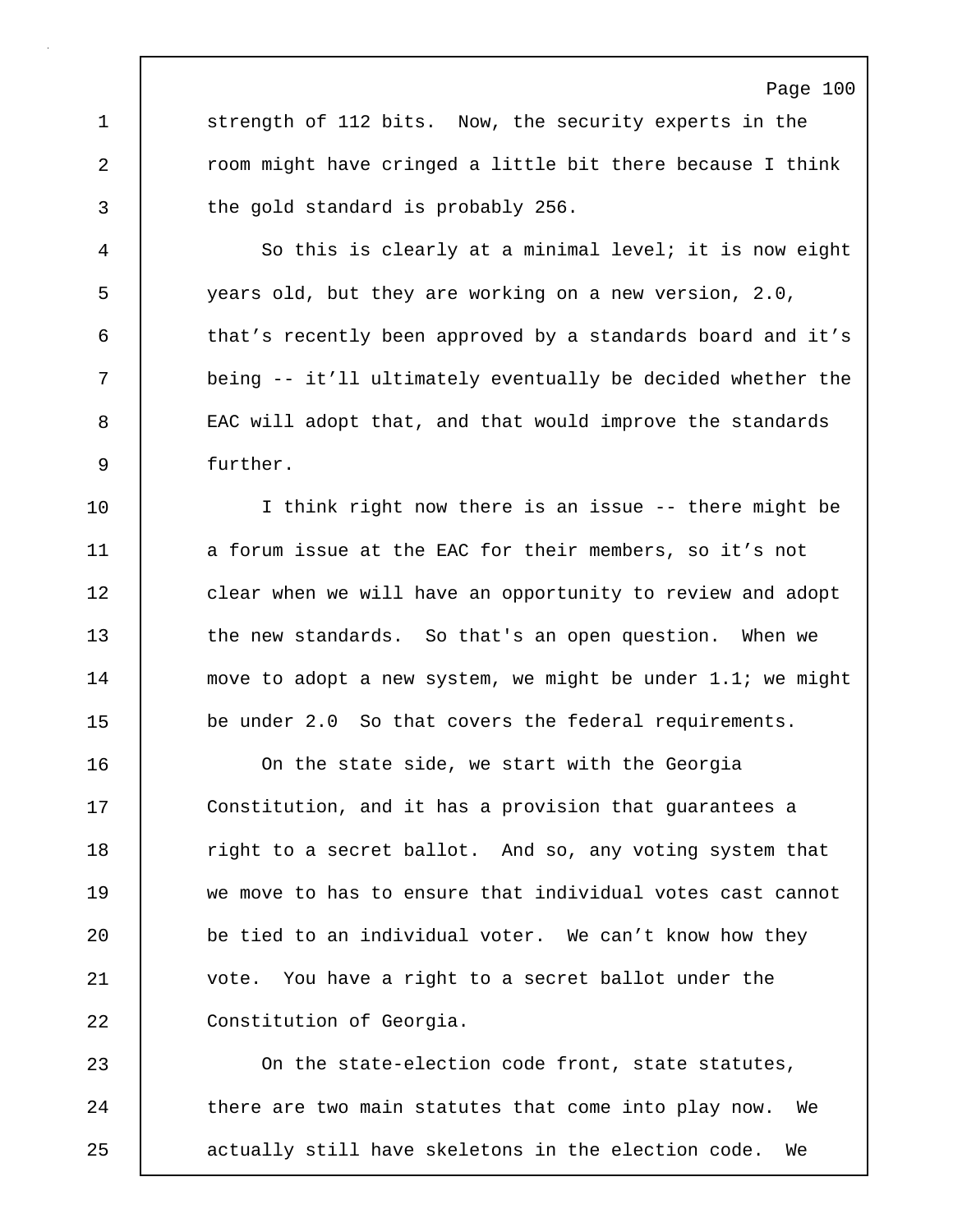1 actually have a whole series on lever machines, which 2 cannot be used for state and county elections, but it's in 3 the code. It has, This is how you run an election on a 4 lever machine, but we have other laws and rules that say 5 you can't use lever machines.

6 So there is commonality between the code section for 7 | optical-scan machines, which we use for absentee voting, 8 and DREs. And it's actually pretty much in the language, 9 and this language was largely used in the legislation that 10 we saw earlier in this year, so there's a good chance that 11 this is a starting point for state requirements. That's 12 very high level, very basic, pretty much common sense but 13 it's in the law and I'll go through those very quickly.

14 The current law says the voting system must allow for 15 write-in voting. For general elections, you have to have 16 the option to write in a person's name who is not listed on 17 the ballot. You must not allow someone to vote for a 18 **candidate more than once unless you have multi-candidate** 19 voting but, either way, you -- actually, ranked-choice 20 voting might change that as well under our new systems 21 **being developed that would allow that, but the current law** 22 | says you can't. You can only vote once for a particular 23 candidate.

24 You must allow people to vote for candidates and 25 questions they're entitled to vote for and not allow them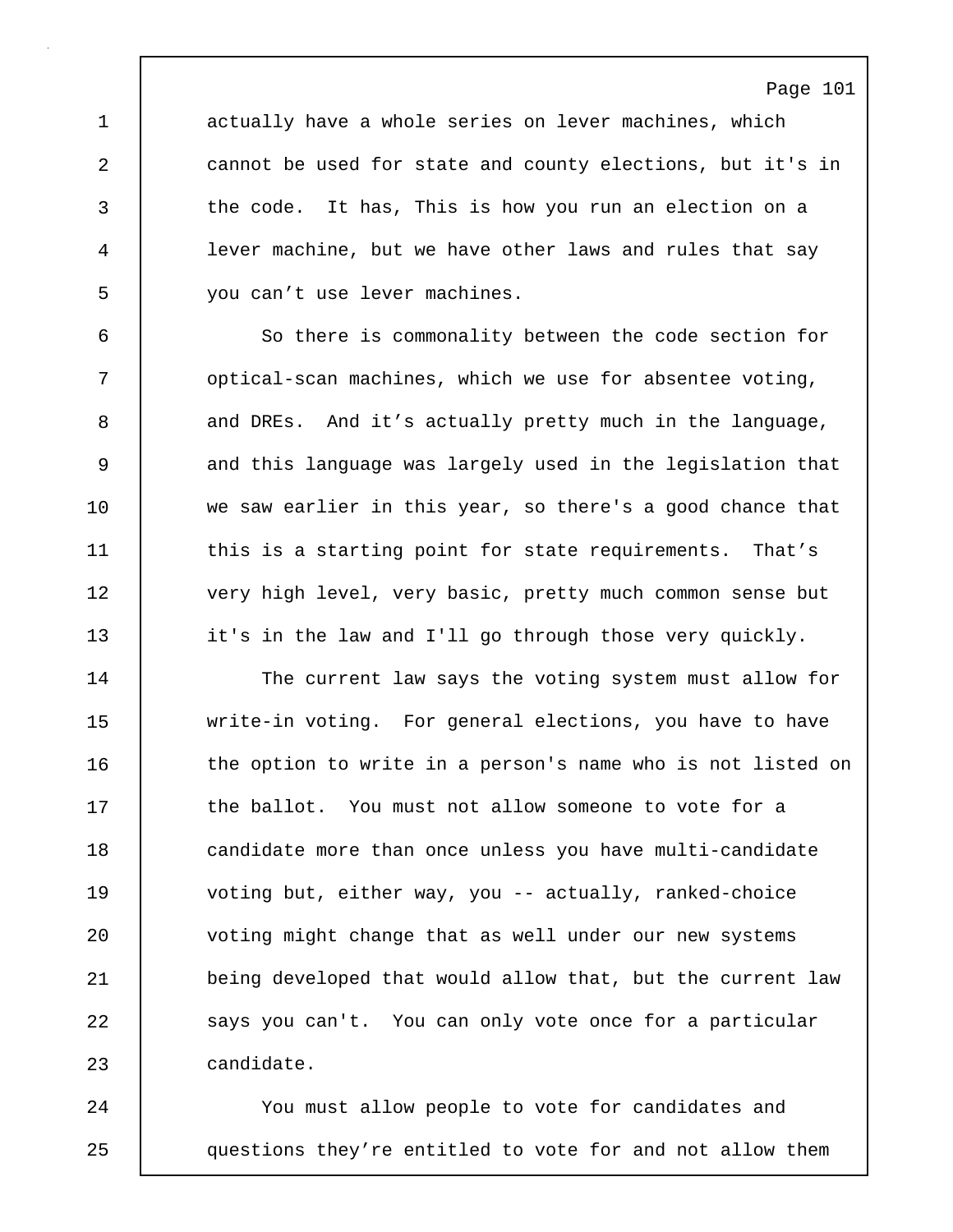1 to vote for candidates and questions they're not entitled 2 | to vote for.

3 The equipment has to be constructed of material of 4 good quality. When properly operated, it must record 5 correctly and accurately every vote cast. It has to be 6 constructed in a way that is easy for a voter to learn how 7 to use and it must be safely transportable. So those are 8 the state-law requirements, generally, for voting systems.

9 Our law says that we have a uniform system in Georgia, 10 as have been discussed, where everyone has to use the same 11 equipment. This law does not apply to municipalities, and 12 | that's why we were able to do a pilot in 2017, during the 13 **primaries, using newer equipment.** So the cities are not 14 bound by the uniform requirements. That's state, federal 15 | and county election law.

16 We'll move now to the rules of Georgia. As I said 17 before, we have a Secretary of State rule that says the 18 next voting system has to be federally certified. The 19 System also has to be state certified. And so, part of the 20 **process will be reviewing systems to determine, do they** 21 comply with Georgia law. And so, therefore, we need to 22 have a Georgia law that a system can comply to, and that's 23 where changing the law can be really important.

24 It needs to be changed broad enough so that you're not 25 picking a vendor -- obviously, you want a competitive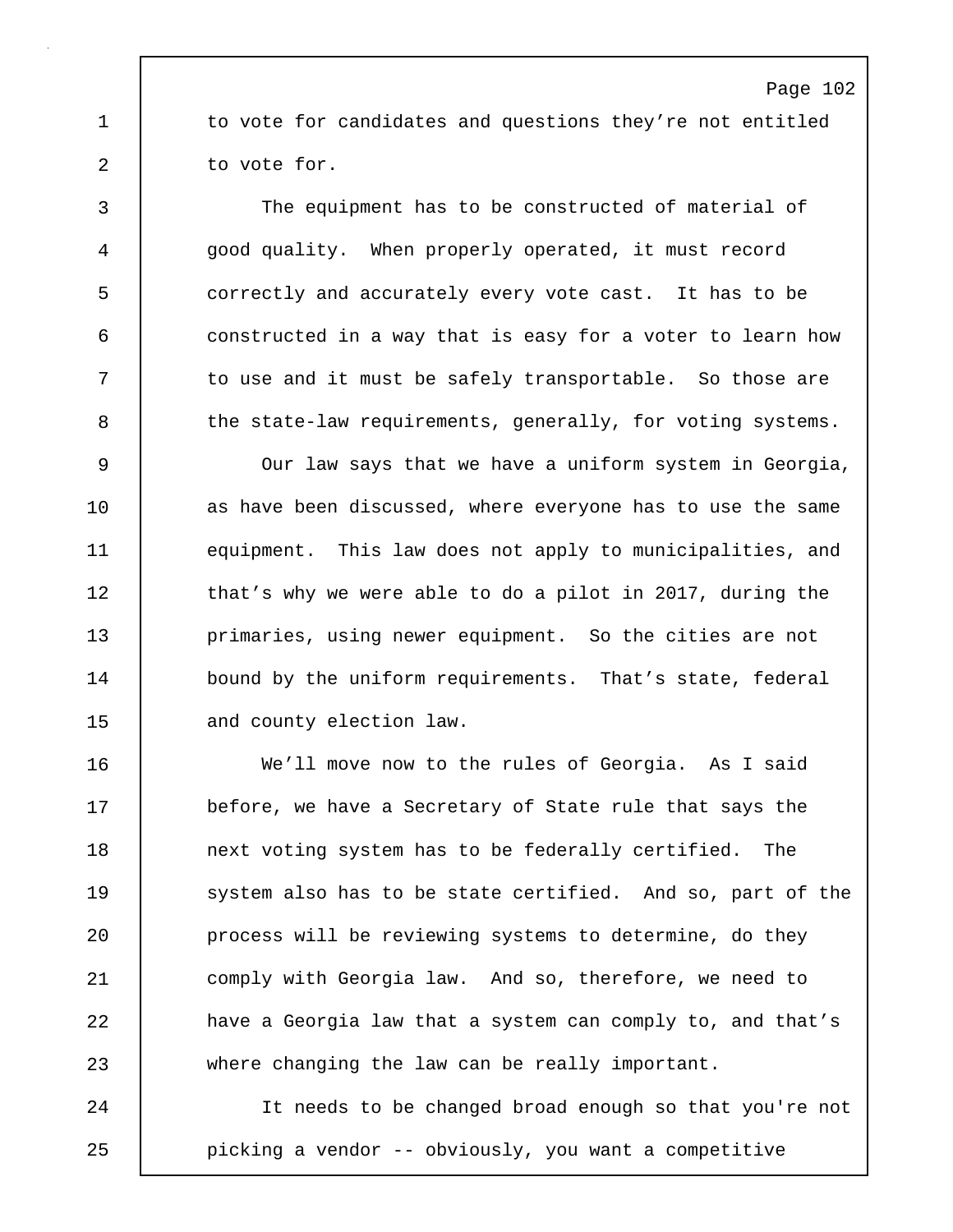1 process -- but it needs to be specific enough so that there 2 are -- there's trust in the system; there's trust in the 3 process and people have confidence -- legal confidence that 4 the next system will follow certain standards that you-all 5 and the General Assembly decide.

6 And there's also a rule that says that federal, state 7 and county elections have to be performed using the DRE 8 equipment in voting booths. And so, that would obviously 9 also need to be changed if the next system is not a DRE 10 system. So that wraps up the legal front and the legal 11 | considerations that are out there.

12 I'm now going to talk about some of the procurement 13 **operations that we're seeing in other states and what that** 14 | means. Having reviewed some of the RFPs that have already 15 been produced and currently pending, I personally see three 16 basic models of voting that states are moving to.

17 The first model is a model that's primarily paper-18 based. When people vote in person, they will be presented 19 with a paper ballot they mark with a pen and pencil. It'll 20 be run -- when they're satisfied with their selections, 21 | they can review it, they run it through a scanner and then 22 **it drops into a secure ballot box.** 

23 And that -- those polling locations would also have at 24 | least one ballot-marking device so that people with an 25 accessibility concern were to use it -- can use it to help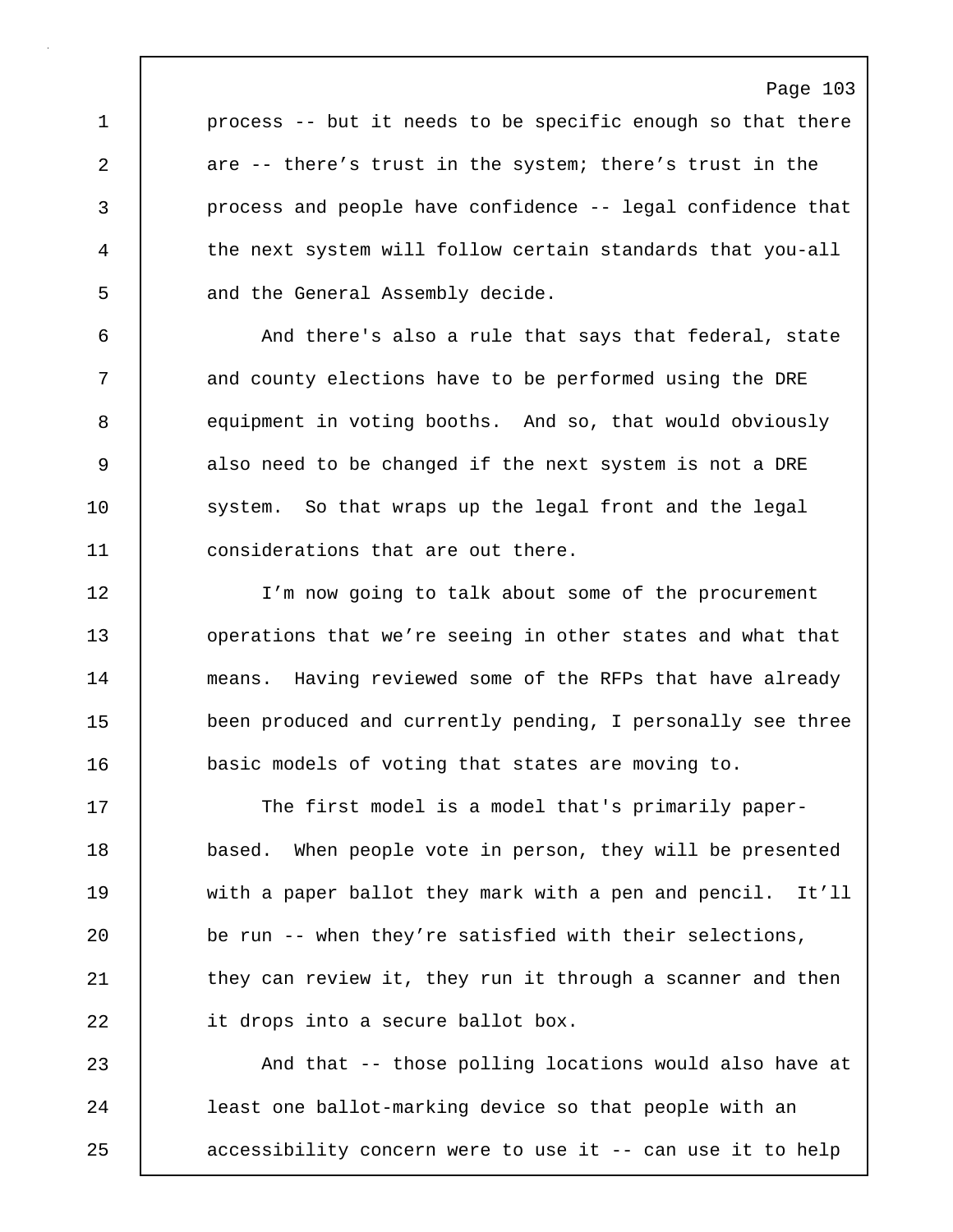1 them mark their paper ballot. It would print their 2 Selections, they would review that paper, and they would 3 scan that and it would drop into a ballot box. So that's 4 the first model that I'm speaking of.

5 The second model is close to what we have today, and 6 it's one where everyone would be expected to vote in person 7 | on a ballot-marking device. They would use that machine to 8 **mark their ballot, they would print out and review it, they** 9 Scan it and it's securely placed in the ballot box.

10 | And then the third model is a hybrid of the two, and 11 | that is where, for early voting, people would be expected 12 to use ballot-marking devices. And the reasoning there 13 would be because you have certain advantages with 14 computers.

15 As we talked about, Fulton County, more than a 16 | thousand, basically, types of ballot styles that would be 17 needed for early voting in Fulton County. Whereas, on 18 election day, there might be one, two, three styles --19 hopefully tops -- it depends on whether there's a split 20 precinct or not. But there's far, far fewer styles on 21 election day than in early voting.

22 So, in this hybrid model, ballot-marking devices could 23 be leveraged for that advantage for early voting and then, 24 | on election day, people would be presented with a paper 25 ballot and you would still have those accessible machines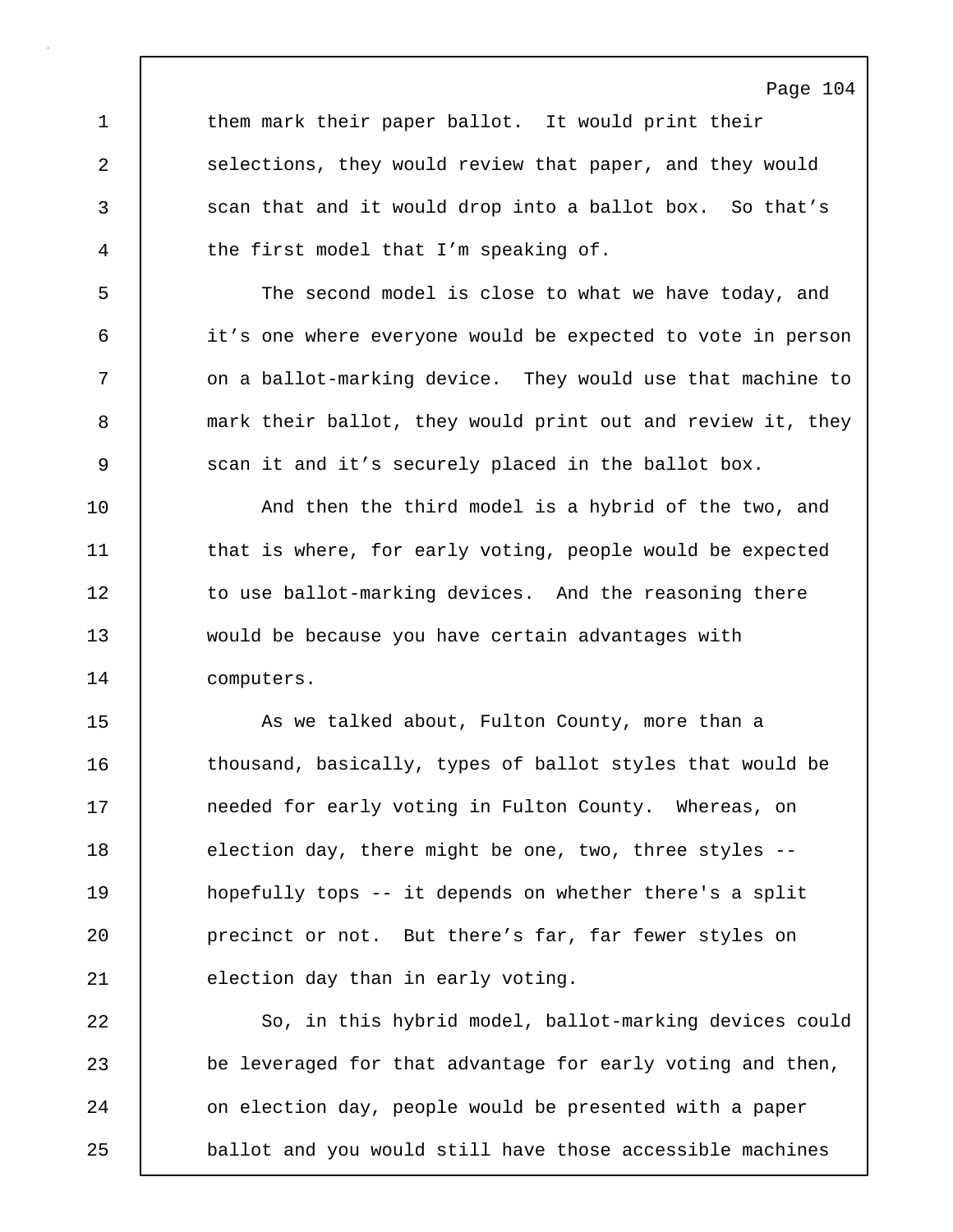1 available to use.

2 The current lay of the land is that 41 states have at 3 least one jurisdiction using ballot-marking devices. 30 4 states have at least one jurisdiction using DREs still and 5 then 20 states have moved solely to having paper ballots, 6 and ballot-marking devices and scanners.

7 Recent procurement that has occurred: Michigan 8 **8** released an RFP in 2016. Thankfully, they put that bid to 9 the public and that included cost estimates. And so, you 10 | can start to get a feel for costs by reviewing their RFP.

11 They had three vendors selected to the RFP process. 12 | Michigan is not a uniform-system state, so the counties can 13 individually choose between those three vendors -- and 14 There's a contract already negotiated, so they're getting 15 the cost benefit of the state negotiation, but they have to 16 choose one of those three. When you look at a map of 17 voting systems in Michigan, it's marbled. There's 18 different selections based on the county.

19 Other procurement: Also, there was an RFP in Arkansas 20 in 2015, there was one in Rhone Island and then, in 2014, 21 | there was a state RFP in Maryland, and they opted for a 22 **paper** and ballot-marking device system.

23 There are some current pending procurement operations. 24 In Louisiana, they have an RFP outstanding right now and 25 | they will actually make their selection, I believe, by next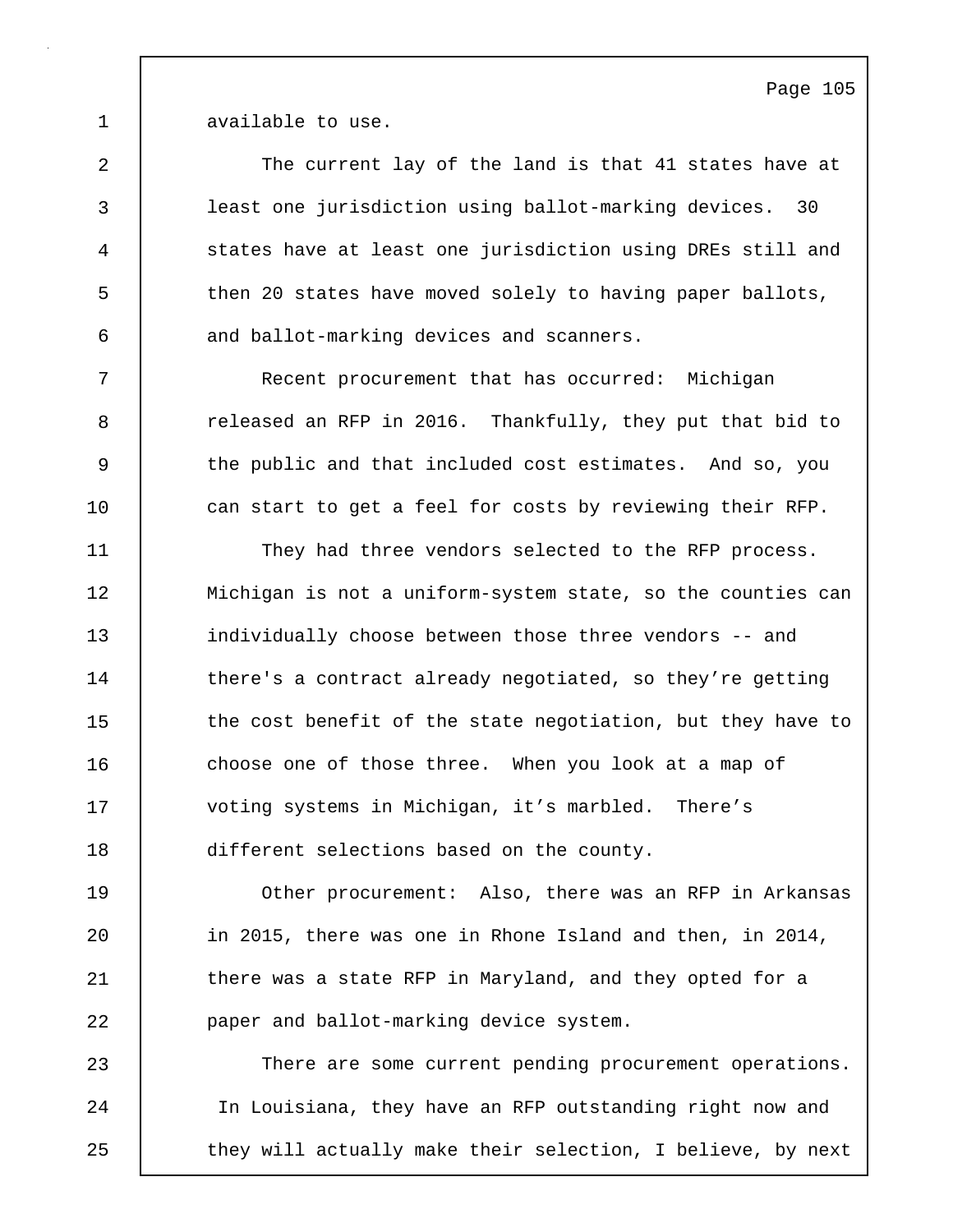1 Wednesday. That's going to be an important one to watch 2 and we will definitely summarize and review all on that.

Page 106

3 Louisiana has a similar system as ours. It's uniform 4 voting; everyone votes on DREs. Sound familiar. So what 5 they're planning -- according to news reports and 6 statements from their Secretary of State's office, what 7 they're thinking about doing is moving to that second 8 model. They are going to exchange their DREs for ballot-9 marking devices.

10 That gives them what advantages exist for using a 11 computer to mark your ballot, but they do have voter-12 | verified paper trail, they can review it, they can hold it, 13 they can redo if they need to and, if they were satisfied, 14 they scan it and its secured in the ballot box.

15 | So they're planning to move towards that system, the 16 second model I described. We'll see if that's what ends up 17 in the procurement. They're estimating that it will cost 18 40 to 60 million. We'll see what the final cost is. Keep 19 in mind, they have a population of 4.6 million.

20 **Pennsylvania issued an invitation earlier this year in** 21 | April. They're not a uniform-model state; they are working 22 to certify new systems, but they have a mandate out there 23 that all of their counties have to adopt the new voting 24 equipment. They believe -- and, of course, I've read --25 **that it will cost 125 million to do so.** They have a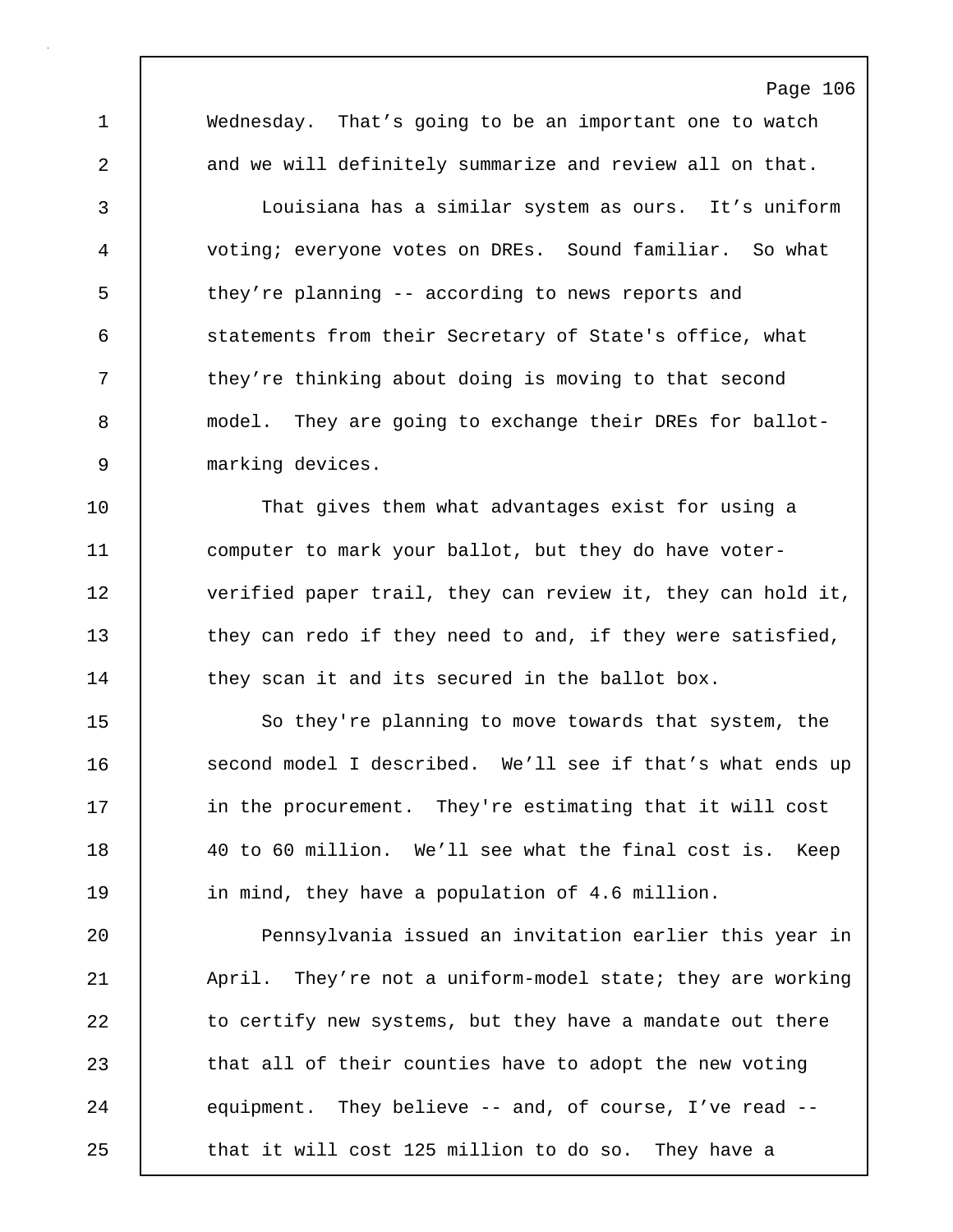1 | population of 12.8 million. Georgia has a population of 2 | just over 10 million.

3 Ohio is probably closer to where we are in the 4 process. They have not secured funding yet. Their house 5 just passed legislation to do so. They appropriated 100 6 million dollars that would go to the counties to procure a 7 new system. It still has to get through their Senate, and 8 a has to be signed by their governor and then they would have 9 to go through their own procurement process. Ohio is not a 10 | uniform-voting state so they would have -- the counties 11 would have the flexibility to choose from certified 12 | systems.

13 So that's all have I have to say in my presentation. 14 Thank you for your attention and, if y'all have questions, 15 I'll be happy to try to answer them.

16 REPRESENTATIVE FLEMING: Thank you, Kevin. Good job. 17 We appreciate your information on all of the legal fronts 18 **that our next voting machines will have to consider and** 19 | comply with. Now, questions?

20 MS. BAILEY: (Indicating.)

21 REPRESENTATIVE FLEMING: Lynn Bailey, do you have a 22 | question for Kevin?

23 MS. BAILEY: Yes. Thank you, Mr. Chair. Kevin, you 24 mentioned earlier federal legislation that would require 25 **postelection auditing that's pending now.** Do you know if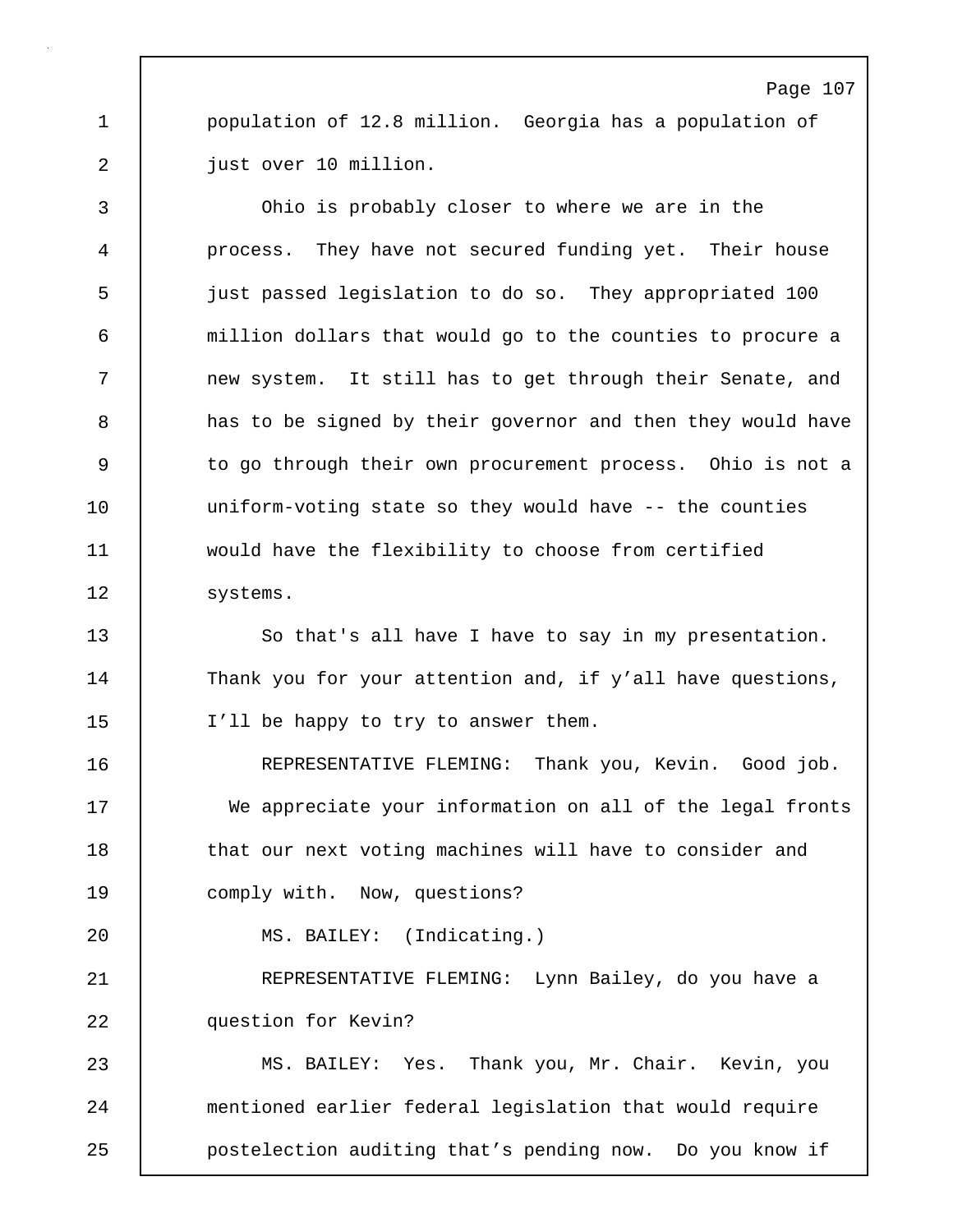1 that legislation specifies any particular type of audit or 2 **just an idea that some type of an audit needs to be** 3 performed?

4 MR. RAYBURN: The language says that the audit has to 5 be done using a sample of ballots cast and it has to have 6 statistically significant -- basically, an outcome from the 7 | audit so that people are confident in the results.

8 | So, if that passes, we're going to have to figure out 9 what that means. What -- does that mean just risk-limiting 10 audits? Does that mean you can have fixed-percentage 11 | audits or tiered-percentage audits like they have in 12 Arizona?

13 A lot of states basically say 5 percent of all 14 | precincts have to be audited. Well, is that statistically 15 significant? Is that such a high level of confidence, if 16 it passes that, that meets the federal requirement? At 17 this point, I don't think we know, and we'll have to have 18 experts advise us on that.

19 MS. BAILEY: Just another follow up, if I may. 20 REPRESENTATIVE FLEMING: Absolutely. Please.

21 MS. BAILEY: Do you happen to know if that legislation 22 has been assigned a number or if there's some way we can 23 **Part 23** read it back or have access to it? Or, if you don't know 24 off the top of your head, would you get that to us? 25 MR. RAYBURN: Yes. I will be happy to get that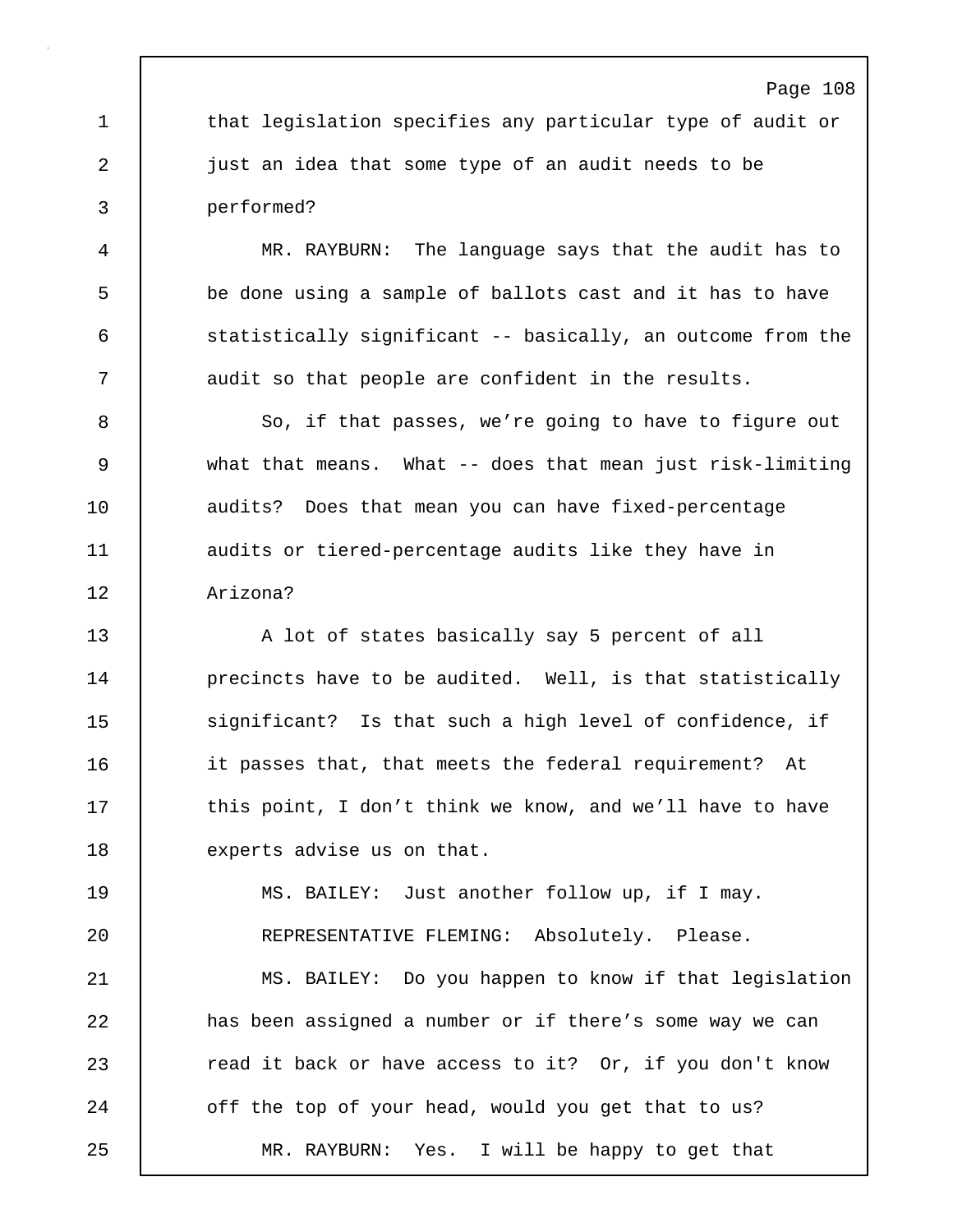Page 109 1 information. 2 MS. BAILEY: Thank you. 3 REPRESENTATIVE FLEMING: Thank you, Lynn. Other 4 questions from any members of the commission for Kevin? 5 I don't see any. 6 SENATOR JACKSON: (Indicating.) 7 REPRESENTATIVE FLEMING: Senator, please. 8 SENATOR JACKSON: You mentioned a number of items that 9 need to be corrected in our existing law. 10 | MR. RAYBURN: Yes, sir. 11 SENATOR JACKSON: Are you going to list those items 12 | out, what needs to be corrected? And is this in election 13 law or our voting law? 14 MR. RAYBURN: Basically, we need a legal mechanism for 15 | this new system. The technology that exists now isn't 16 described in the code. So we can either take one of our 17 | existing statutes, like the DRE statutes and modify them to 18 | fit the new system. 19 Or -- and this might be the better route to go -- we 20 can just pass a whole new section of code saying, All 21 Tight. Start from scratch. This is what the system -- the 22 guidelines, the rules and regulations are, and either 23 **Parame 23** repeal the other statutes or basically say they -- they're 24 | null and void; they no longer apply, which is kind of 25 what we do with lever machines. We still have that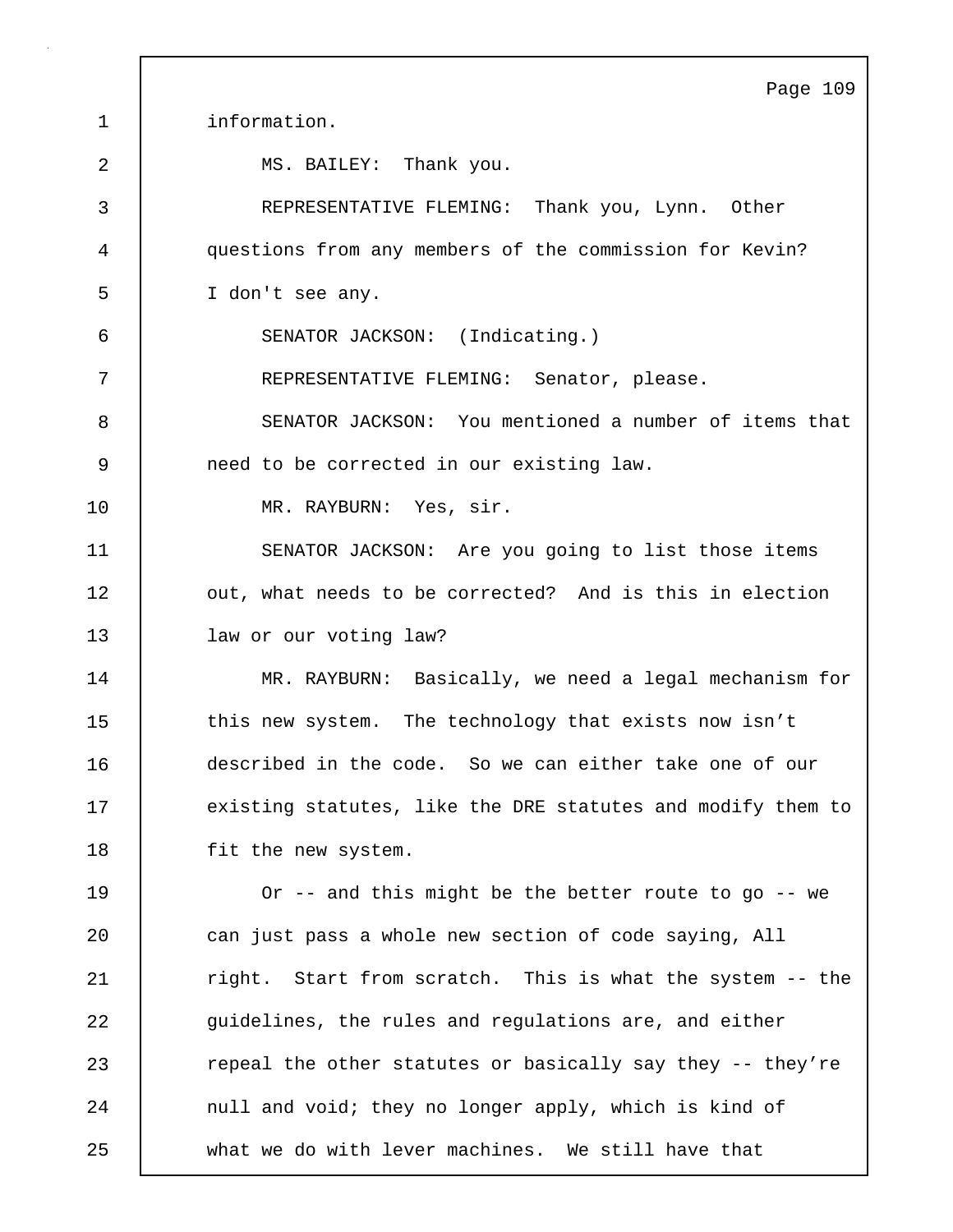Page 110 1 lever-machine statute in the code even though you can't use 2 those machines in federal, state and county elections. 3 SENATOR JACKSON: But did we repeal the lever machine? 4 Did we repeal it or -- 5 MR. RAYBURN: It's still there. 6 SENATOR JACKSON: Okay. 7 MR. RAYBURN: It's still in the code. 8 SENATOR JACKSON: All right. Thank you. 9 MR. MCDONALD: (Indicating.) 10 REPRESENTATIVE FLEMING: Yeah. Absolutely. Jimmy? 11 MR. MCDONALD: Just to follow up -- 12 **REPRESENTATIVE FLEMING:** Grab your mic there. 13 MR. MCDONALD: Just to follow up on that. Senator, 14 | first, that'll probably be something for the code 15 | commission to look at. I mean, that's all it is. It's an 16 obsolete statute. 17 | But to follow up on the point you made also, 18 | Mr. Chairman, while the previous act was very specific, 19 that doesn't necessarily tie you, as the General Assembly, 20 to that type of specificity. 21 | So, as we go through this process and, toward the end 22 of it, if we have an idea of the technical parameters or 23 general descriptions that we know that are minimum 24 **Parage 1** requirements, so to speak, for what we want to guide the 25 Secretary of State's office with, y'all have the freedom to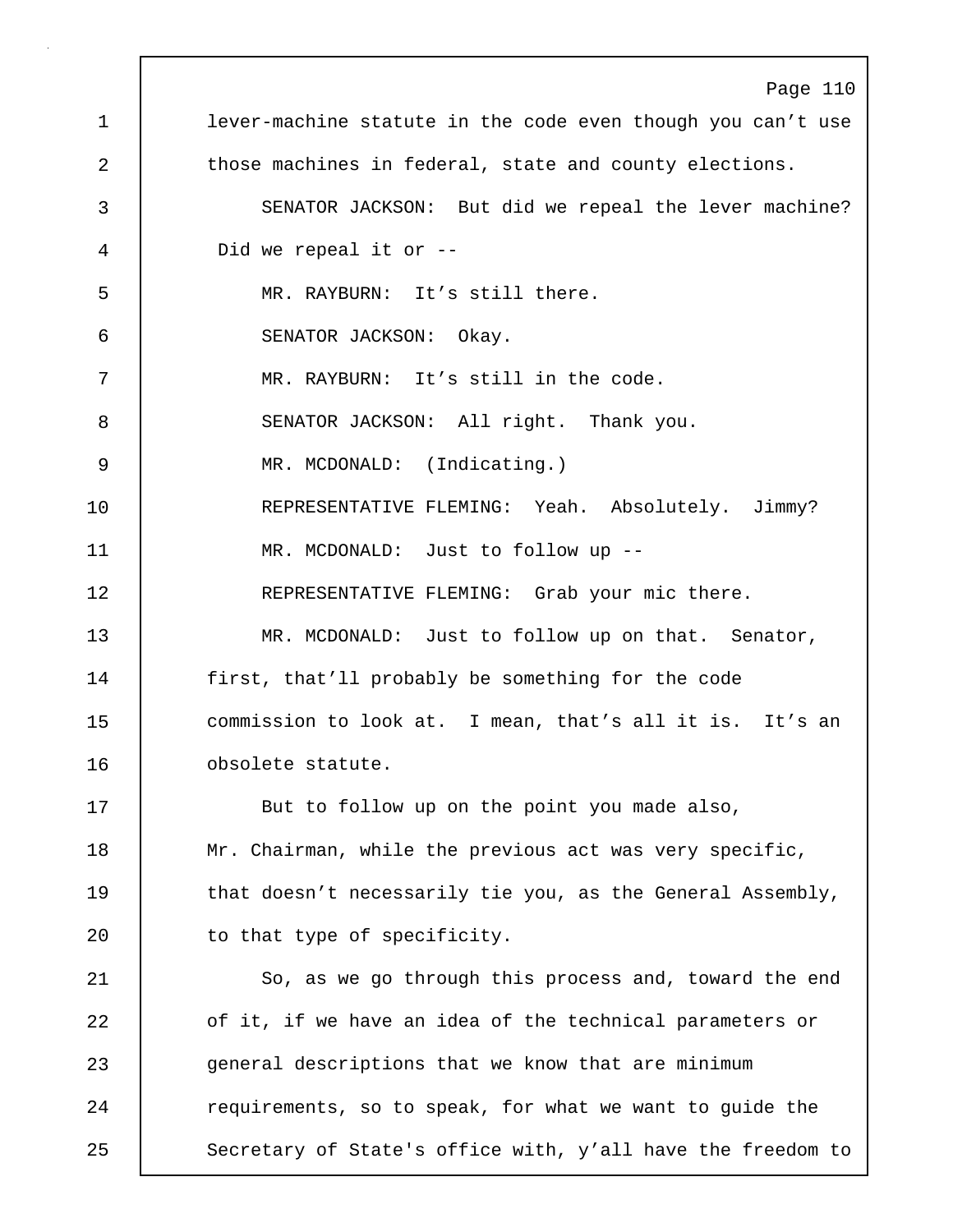1 draft legislation that goes, The following things must be 2 considered, and it may be -- even be very technical in 3 nature. You have the freedom to draft it the way you 4 wish despite the fact that, in 2002, it was done very 5 | specifically.

6 So we don't necessarily have to come up with a 7 | specific system and say, This is what it is. As a -- as a 8 drafter, as -- in your role -- through your committee 9 process and et cetera, et cetera, we'll have enough 10 | information hopefully by the end of this commission and 11 we'll -- we have a very general idea of what -- where we 12 want this to go and this is what it must look like.

13 So that -- that counsel, of course, would -- would 14 draft that up but they'll take specific recommendations 15 from a technical standpoint and then convert that into some 16 | type of statute.

17 MR. RAYBURN: There's certainly concerns when you 18 go to a new system. The current systems are based on those 19 2015 guidelines. We're about to have new guidelines from 20 | the federal government.

21 | They are all -- vendors are always coming up with new 22 concepts and tweaks. And so, if you draft it too narrow, 23 basically based on what we see in the market now, that 24 means we're going to have to go back later and change the 25 **State statutes if there's a new system that we want.**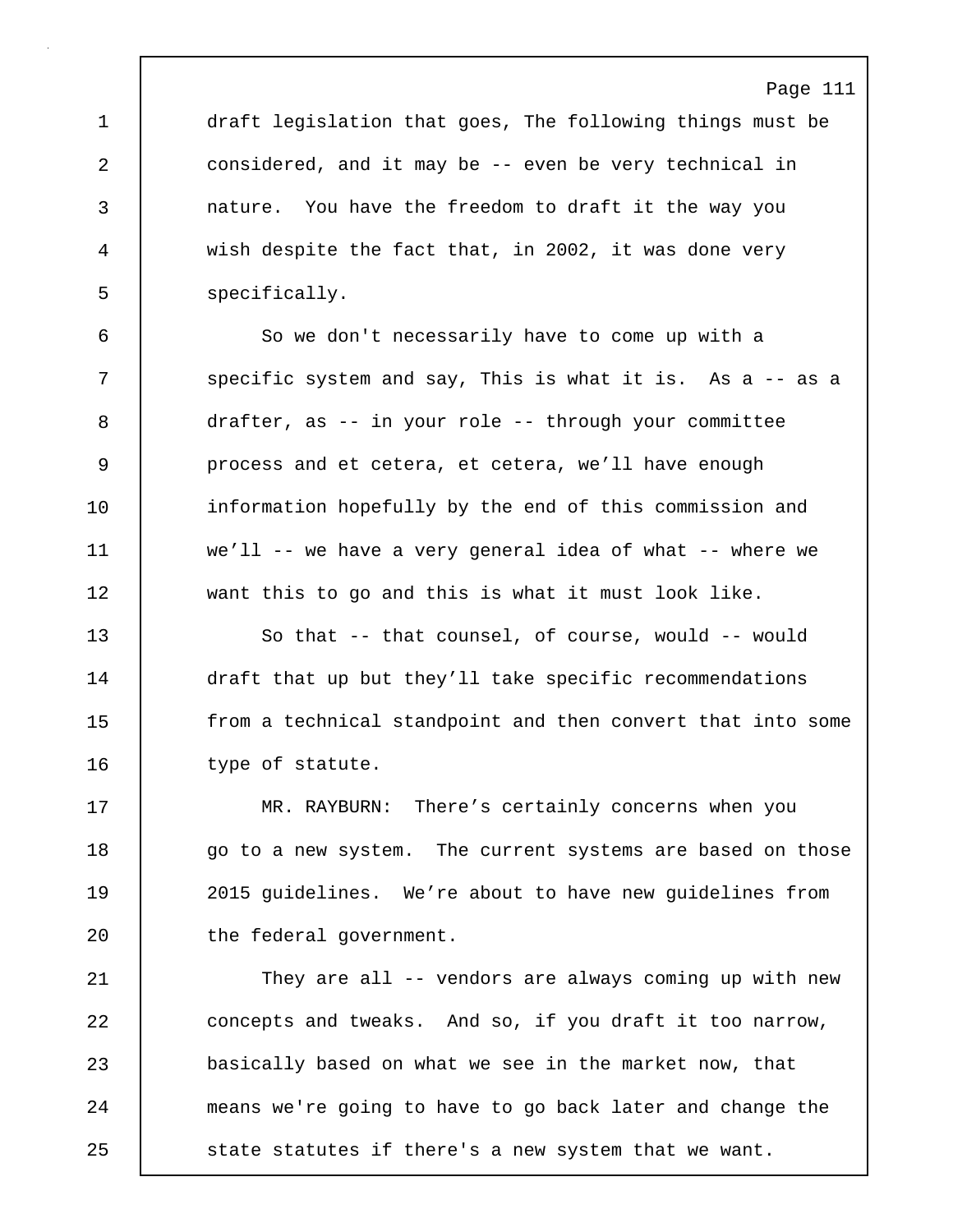Page 112 1 | And another thing to keep in mind -- I should have 2 mentioned this: Maryland, with their procurement, they 3 decided to lease instead of purchase. And so, that's an 4 option. And, if you lease, now you have the flexibility of 5 -- when something new does come out and that's what we want 6 to move for, the sum of costs are not as severe. 7 SENATOR JACKSON: Jimmy. 8 MR. MCDONALD: (No response.) 9 | SENATOR JACKSON: Jimmy? 10 | MR. MCDONALD: Yes, sir. I'm sorry. 11 SENATOR JACKSON: And -- and -- now, just to follow 12 up, and what you're saying is this commission will be 13 tasked with coming up with those recommendations. 14 MR. MCDONALD: My understanding is that part of our 15 mission is to determine and give recommendations to the 16 legislature as well as Secretary of State. I mean this is 17  $\vert$  -- at a bare minimum, these are the technical aspects that 18 | this system should have. 19 We can convert that very easily into a statute that 20 | says, you know, any system that is procured or established 21 by the Secretary of State's office must have a minimum --22 **have the following, and then give guidance there.** And 23 then, even if y'all so wish, you can give further 24 discretion to the Secretary of State's office. 25 | So regardless of what the -- regardless of what the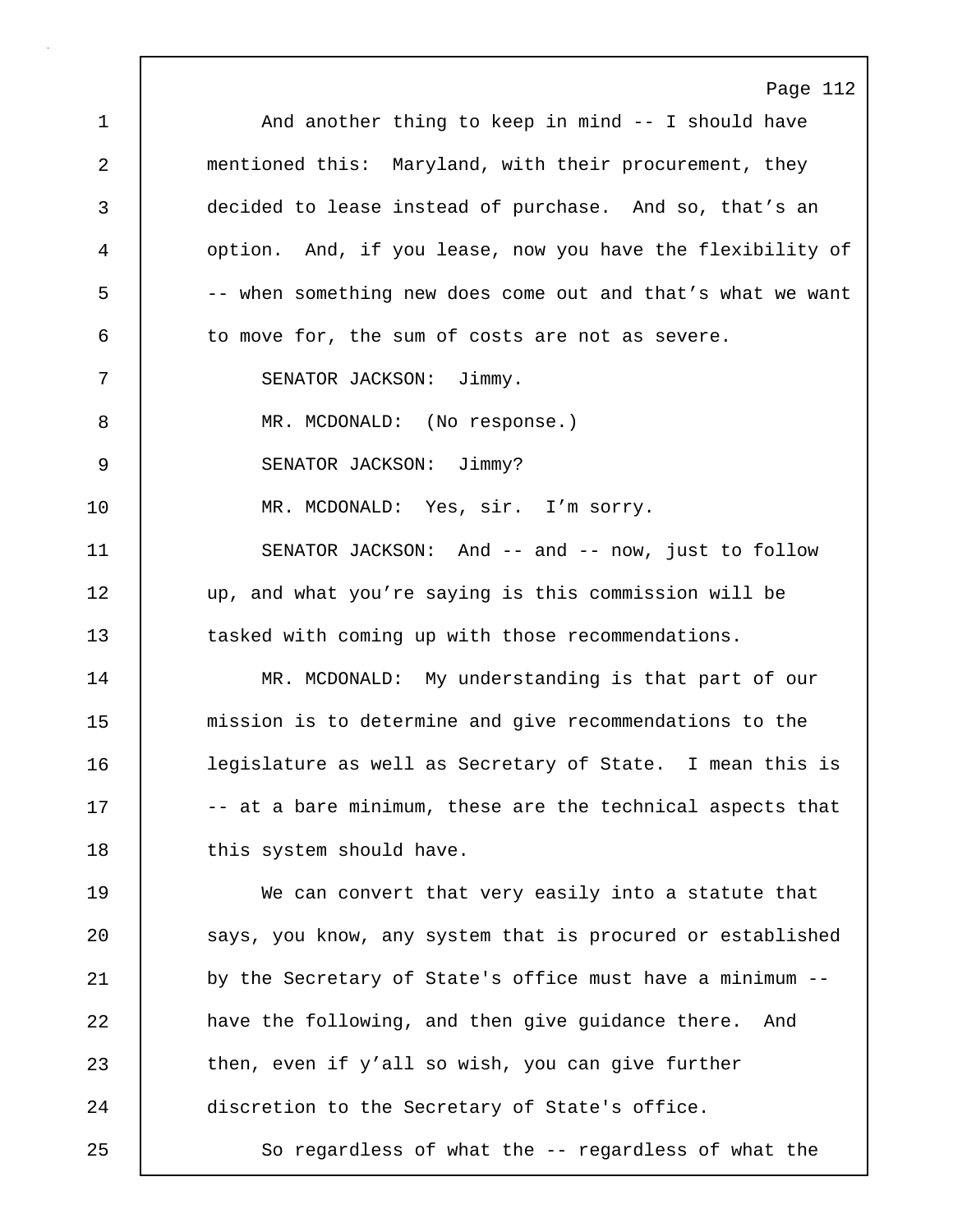Page 113 1 statute says right now, I mean, that doesn't inhibit your 2 ability to kind of go in there, wipe it clean and just 3 write new -- I mean, it's 18 -- it's 16 years old. We've 4 learned a lot obviously and -- and have the mechanisms to 5 give the right roadmap, so to speak. 6 MS. HOWELL: (Indicating.) 7 REPRESENTATIVE FLEMING: Yes, ma'am? 8 MS. HOWELL: Thanks for your presentation. I'm sorry. 9 (Adjusts microphone.) Thanks for your -- I'm sorry. 10 Thanks for your presentation. In your review of other 11 | states' RFPs, did they -- you mentioned that access and 12 | technology may sometimes be at odds. Did they address or 13 have requirements around permission or access to their 14 | systems? 15 | MR. RAYBURN: They do. They definitely have 16 Tequirements that the system has to meet these basic 17 **accessibility and security requirements.** And so, future 18 **procurement documents that we issue will definitely need to** 19 are those in there. 20 REPRESENTATIVE FLEMING: Thank you, Ms. Howell. Other 21 questions? 22 JUDGE MCCOY: (Indicating.) 23 REPRESENTATIVE FLEMING: Okay. Judge? 24 JUDGE MCCOY: Just a comment. 25 REPRESENTATIVE FLEMING: Pass this mic down, please.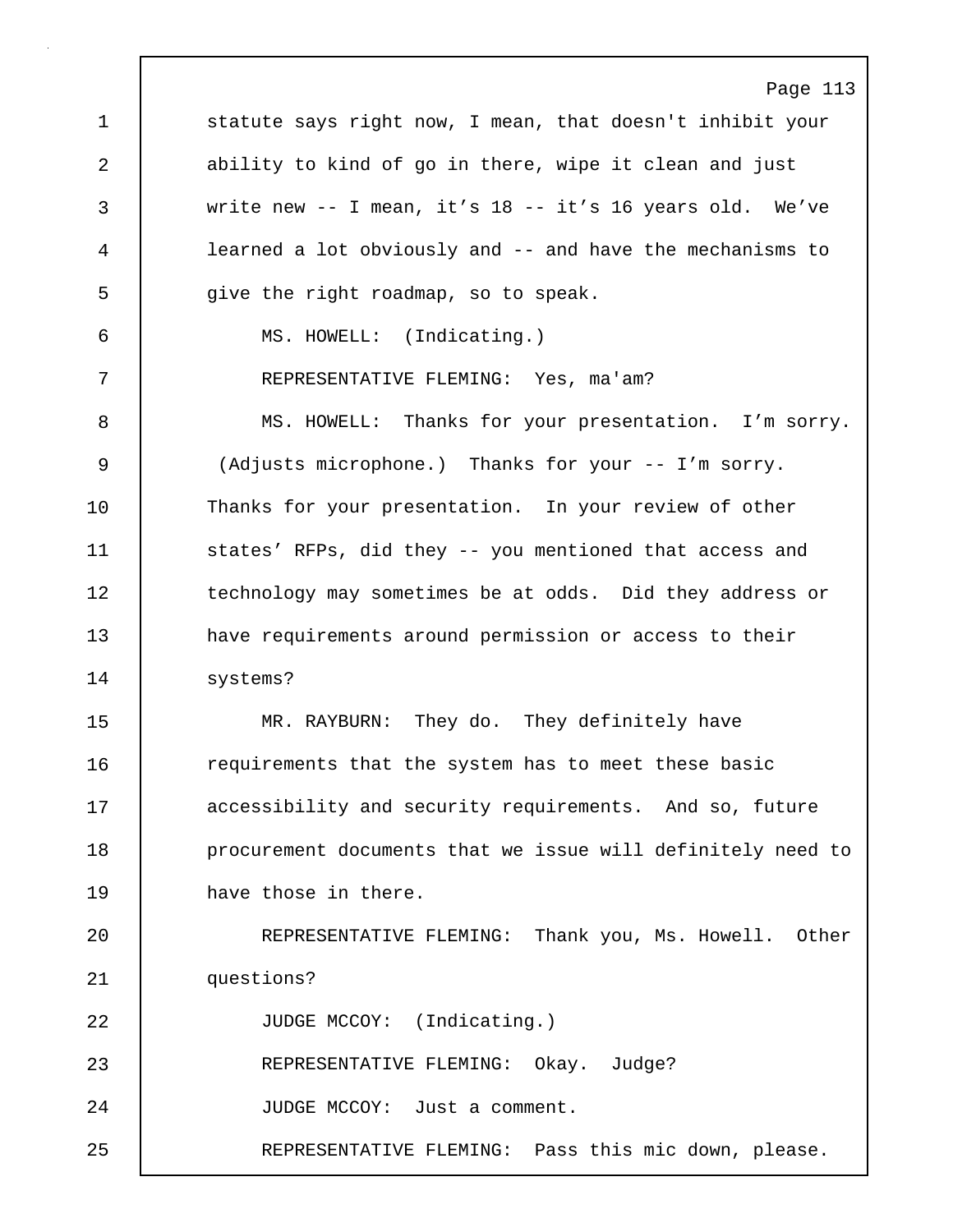Page 114 1 JUDGE MCCOY: Just a comment in the obsolete statutes 2 **0** on lever machines. You did specify that cities were not 3 bound, and there are some cities that use the lever 4 machines and that's why those statutes were left in place 5 for the cities that do choose to use those machines. 6 MR. RAYBURN: That's right. One of the consonances of 7 T review and/or repealing those old statutes is we take that 8 flexibility away from the cities. You may want to do that 9 if you feel like those elections -- if there is an issue 10 with lever machines. But that's -- you're right. There's 11 a few cities that hold lever-machine elections in the 12 state. 13 MR. MONDS: (Indicating.) 14 | REPRESENTATIVE FLEMING: Yes? 15 | MR. MONDS: I have a question about -- in our packet, 16 we received some information somebody had concern on. 17 Could you explain, currently, is the voting system in 18 Georgia meeting all federal-compliance requirements with 19 HAVA concerning the ability to manually audit an election 20 and not just have a paper-vote total? 21 MR. RAYBURN: Yes. That's -- I've reviewed those 22 materials and I do believe that our current system does 23 meet federal requirements. 24 That issue in particular dealt with the permanent 25 paper record, and what the EAC has done -- and the memo is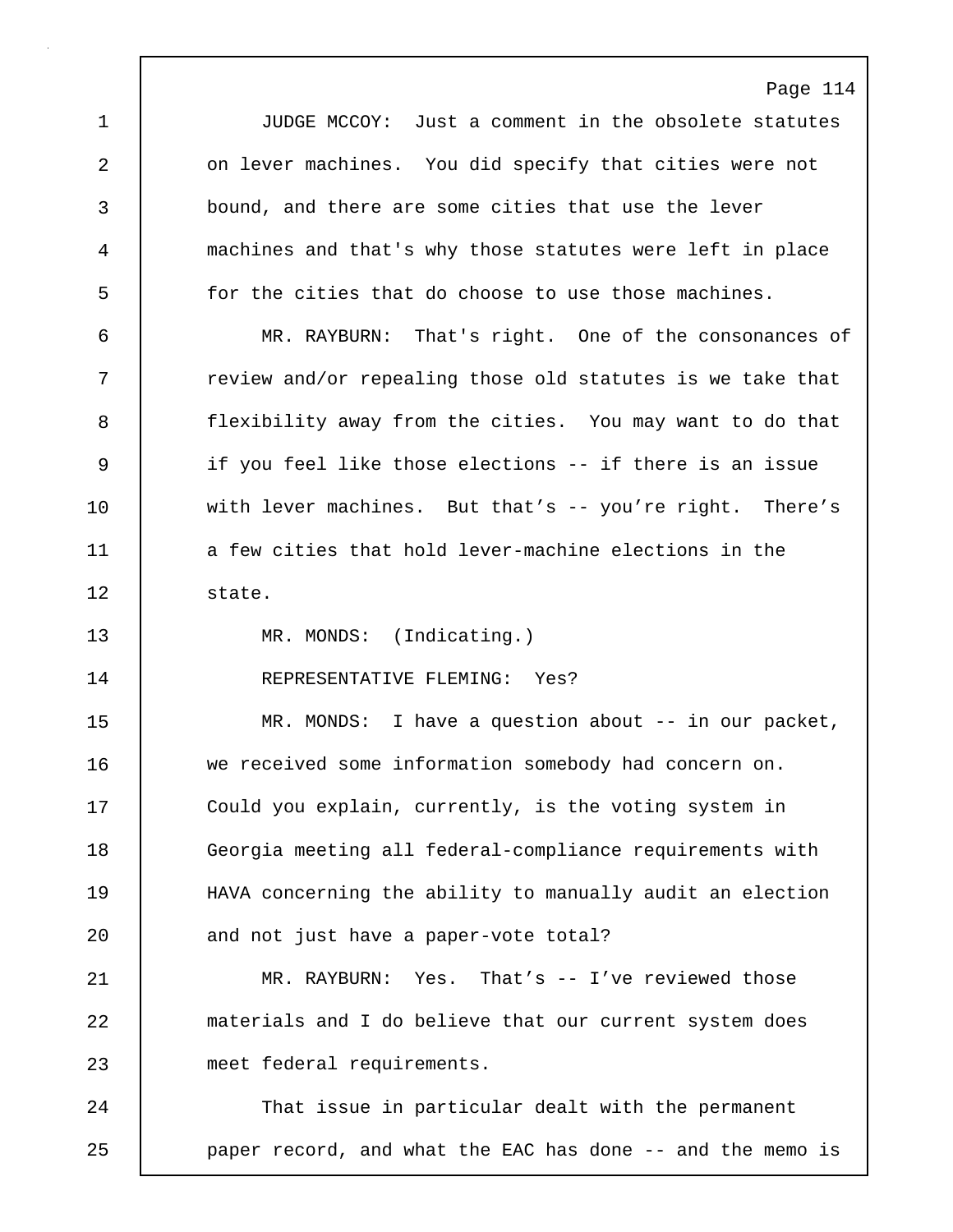1 actually in your packet -- it referenced two pieces of the 2 VVSG, for the Voluntary Voting System Guidelines, and it 3 said you can meet the permanent paper-record requirement by 4 looking to those VVSG exceptions. And, when you do that, 5 it says it can be done after the election, but it has to be 6 at the individual-vote level.

7 So you couldn't just have, for example, the tickertape 8 we talked about that has vote totals. That doesn't meet 9 the federal requirement, but having the capability to print 10 | each and every single vote, one for each voter on paper 11 with their selections, that would meet it. And so, I do 12 believe we meet that requirement.

13 REPRESENTATIVE FLEMING: Thank you, Mr. Monds. 14 | Anybody else on the commission have any questions for 15 | Kevin? Okay. If not, Kevin, thank you so much for your 16 presentation.

17 | Now we are going to move to the part of our agenda 18 | that deals with public comments. We had previously 19 circulated some sign-up sheets and we have about 24 people 20 **that I can see here that are signed up.** 

21 As mentioned earlier, the way we'll handle this is 22 I'll call you and ask you to come forward. I think I will 23 have your name right, but I want you to tell me your name 24 when you get up there so we can make sure we have that 25 | right.

# Page 115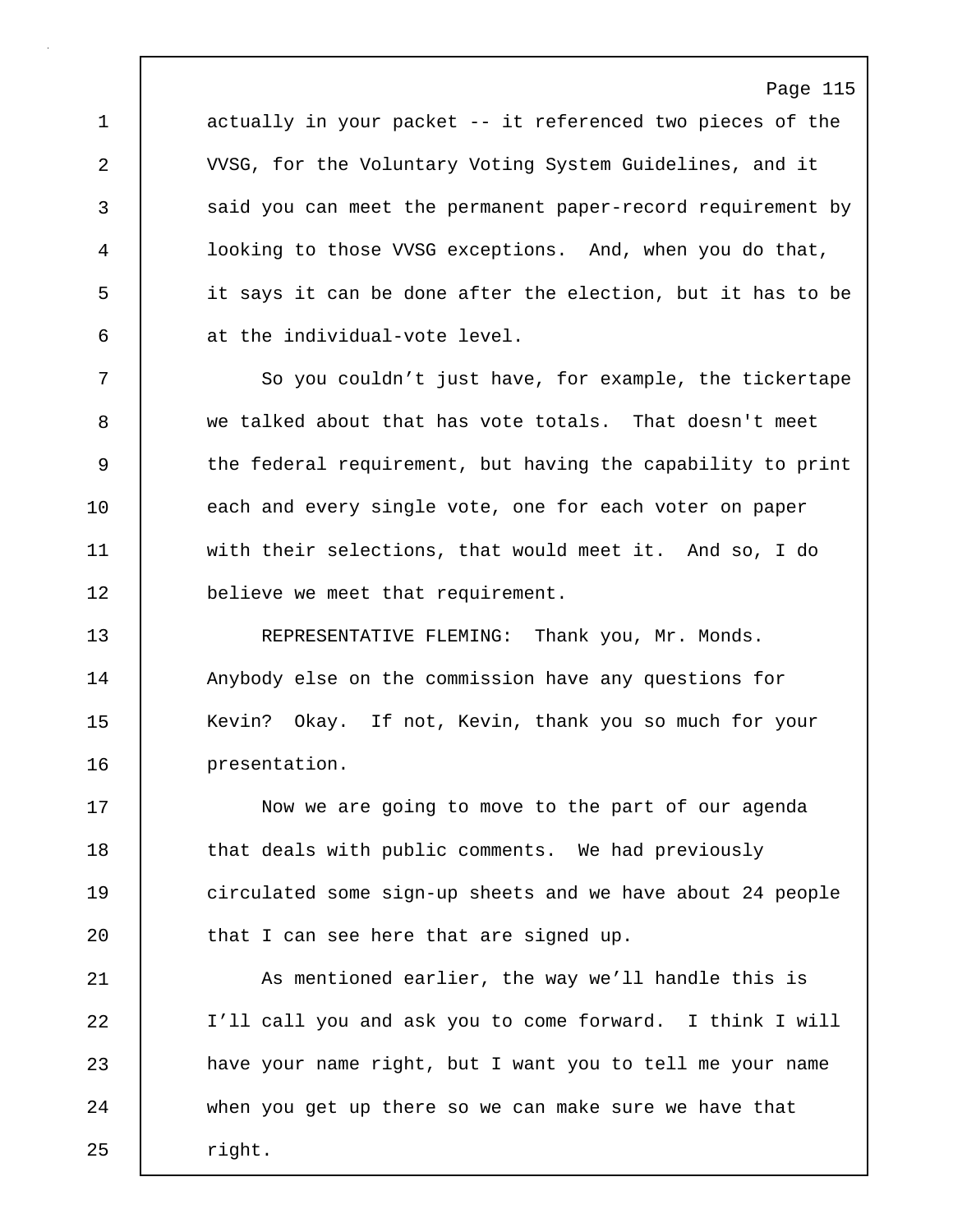1 I will ask you to remember that we do have a court 2 **reporter taking down everything that is said.** So, if I do 3 ask you to slow down or something like that, it's not 4 because I'm trying to break your chain of thought. I just 5 want to make sure it's well recorded.

6 We will allot, as I mentioned, two minutes for each of 7 you. I'll have a little timer up here. I will try to let 8 you finish and summarize. This will not be the last 9 meeting. There will be more, and more than one more. And 10 so, there will be other opportunities.

11 So far, I do want to say thank you to the Secretary of 12 State's staff for a good presentation. I think the intent 13 was to give us, as commission members, an overview of where 14 we've been, what the law is, the kind of things we may have 15 to anticipate and how the process may work going forward, 16 and I think it's been very educational.

17 So I'm going to ask each person that comes forward to 18 be respectful in your comments. It's okay to disagree, but 19 I would like for you not to try to be disagreeable. And is 20 there any questions about this process, as we're going to 21 move forward now, because I'm going to ask you to abide by 22 the guidelines that I've just given to you. Any questions 23 by anybody that's signed up? If I don't see any questions, 24 I'm going to assume that you agree with that and that's how 25 we'll operate.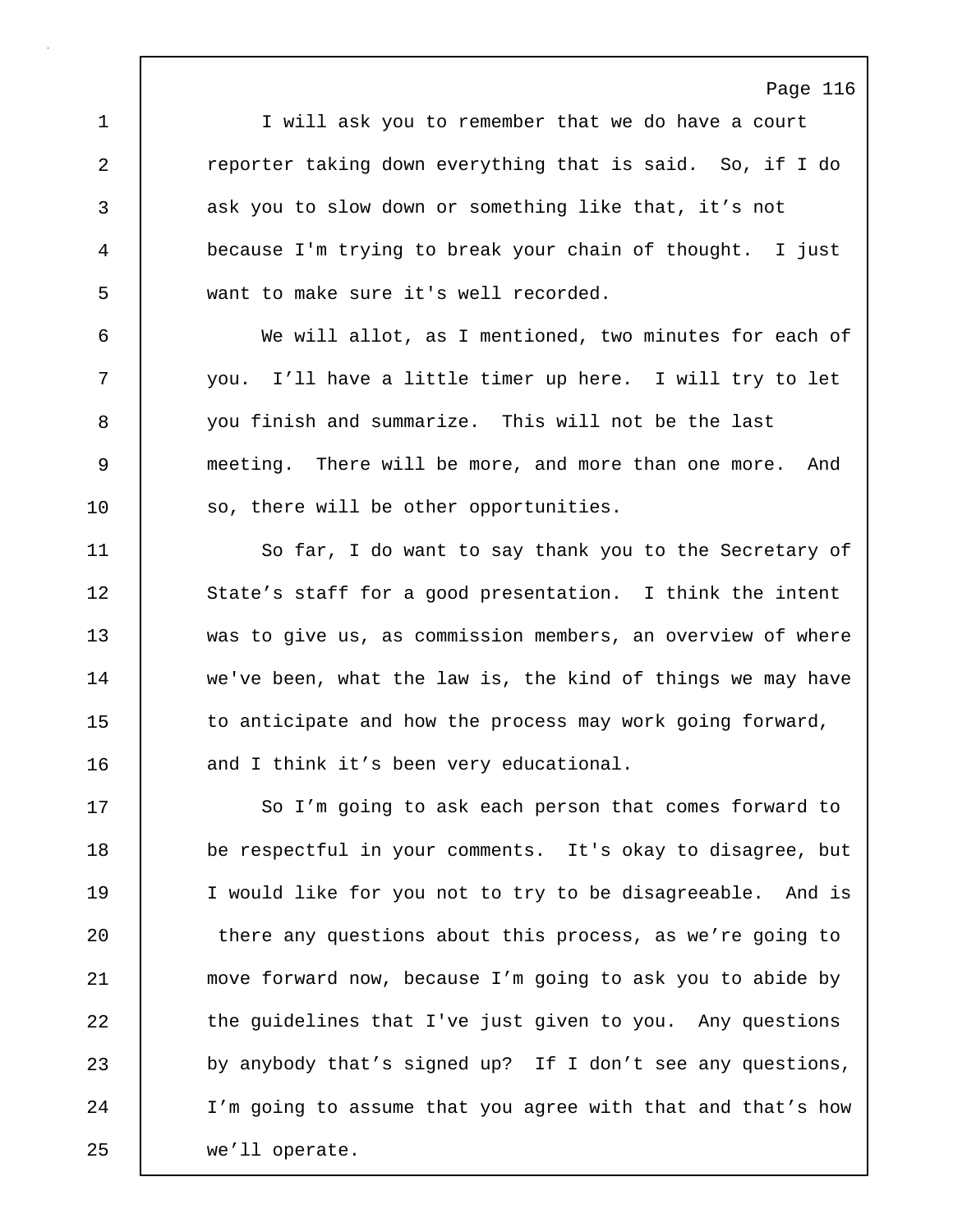Page 117 1 Okay. All right. We will start with my first list 2 here. As I call your name, if you would, please come up. 3 And, once again, state your name again for us and then also 4 tell us, just like in a public-hearing format, where you're 5 from -- your county and city -- that would be great. 6 I'm going to begin with Becky Arrington. Becky, are 7 you here? 8 | MS. ARRINGTON: I am. 9 REPRESENTATIVE FLEMING: Lovely. Good to see you. 10 Pull that mic down so we can hear you well. Go ahead and 11 | please tell us your name and where you're from, Becky. 12 | MS. ARRINGTON: Good morning. My name is Becky 13 Arrington and I am from Cobb County, so welcome. I am a 14 citizen; I am a voter activist. And, after recent 15 elections, I became very involved with understanding the 16 process. 17 | I reqularly attend the Cobb County -- and my board of 18 elections is over here and I also just took training. And 19 So, I'm working the polls in the last election. So I 20 Teally have a good idea of what you-all, in terms of 21 election professionals, are dealing with and the 22 magnanimous issues that we have before us. 23 I became very involved in the recent legislation and 24 **looked at -- and thank you, Representative Fletcher** [sic] 25 for -- or chairman, for giving us a background of all of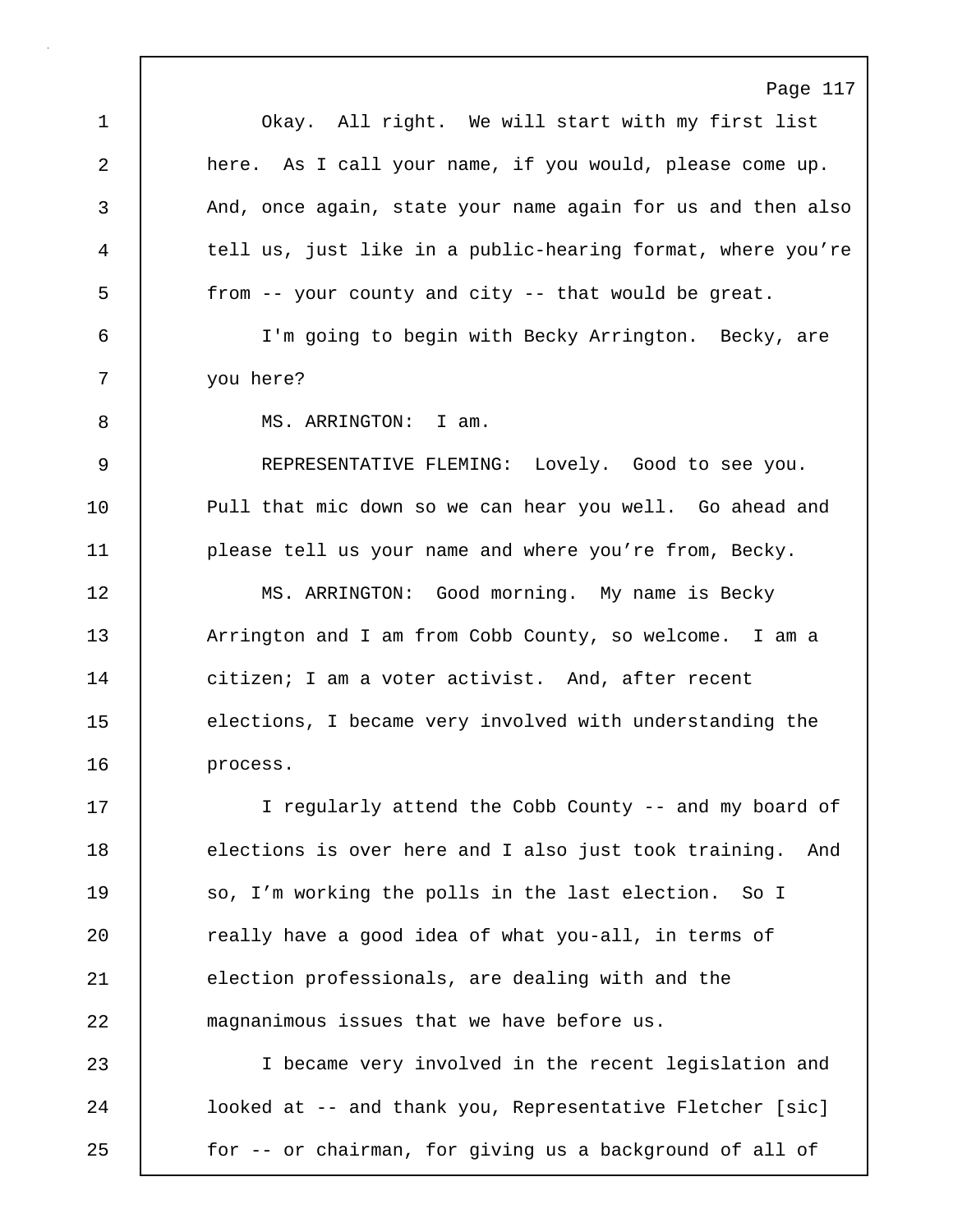1 the different bills that came forward last year. And I --2 anybody who was on that legislation board or any of you who 3 served in the legislature, I know you-all received a lot of 4 public outcry and a lot of public opinion in terms of the 5 bills.

6 And, in particular, the SB 403, one of the biggest 7 issues with that -- and the Senate had tried to avoid the  $8$   $-$  the use of barcodes, and I'm asking you-all  $-$  we have 9 petitions available with hundreds and hundreds of 10 signatures and that was one of the main things that came 11 about, to be able to have a voting ballot that was hand-12 marked and was verifiable.

13 And so, I urge all of you -- Mr. Rayburn, I -- I 14 thought your presentation was fabulous. We've got all 15 Sorts of data from different states, so thank you all. One 16 | of the things that we had asked about with the SB 403 was 17 to have this commission, and thank chairman -- Mr. Kemp to 18 | -- thank you for putting this together.

19 | I know that you guys have lots to do; it's very 20 **confusing, but I urge you all to remember and keep in mind** 21 | the public outcry against barcode and unverifiable voting. 22 Thank you.

23 REPRESENTATIVE FLEMING: Thank you, Becky. We 24 appreciate you being here today. Okay. The next person --25 and, as I go through this list, some of you have good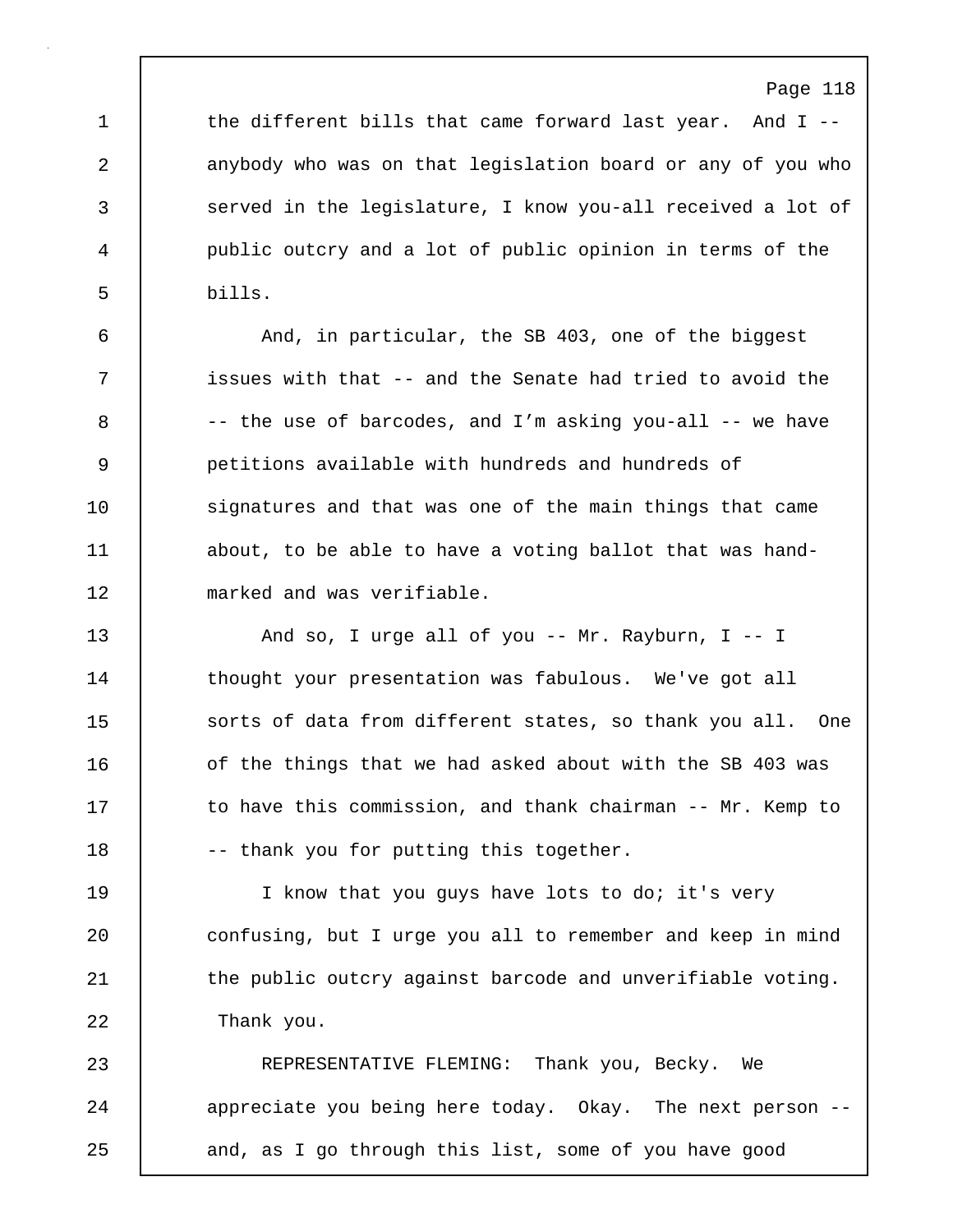Page 119 1 | handwriting and some of you don't. And if I -- and if I 2 mispronounce your name, I'm going to blame it on you. It's 3 not your fault. But, nonetheless, I'll do my best. 4 Garland Favorito? Garland? I've got the first name down. 5 Tell me if I've got the second one, your last name down 6 right. 7 MR. FAVORITO: Yes, you did, Chairman Fleming. Thank 8 | you very much. 9 | REPRESENTATIVE FLEMING: Yes, sir. 10 MR. FAVORITO: And I had a -- 11 REPRESENTATIVE FLEMING: And tell us where you're 12 | from, Garland. 13 | MR. FAVORITO: I'm from Roswell, and --14 REPRESENTATIVE FLEMING: Okay. Thank you. Good to 15 have you here today. 16 MR. FAVORITO: Thank you, commission members, for 17 volunteering your time. I had a -- before I begin, I had a 18 **handout that I gave to Candice.** 19 REPRESENTATIVE FLEMING: We've passed it out. 20 MR. FAVORITO: And so, I'll just introduce myself. My 21 **name is Garland Favorito.** I'm the cofounder of Voter GA. 22 I have 40 years plus of IT experience including about 12 23 years in transaction security, which is different from 24 cyber security, and about 16 years of part-time research 25 | into the existing Georgia voting machines.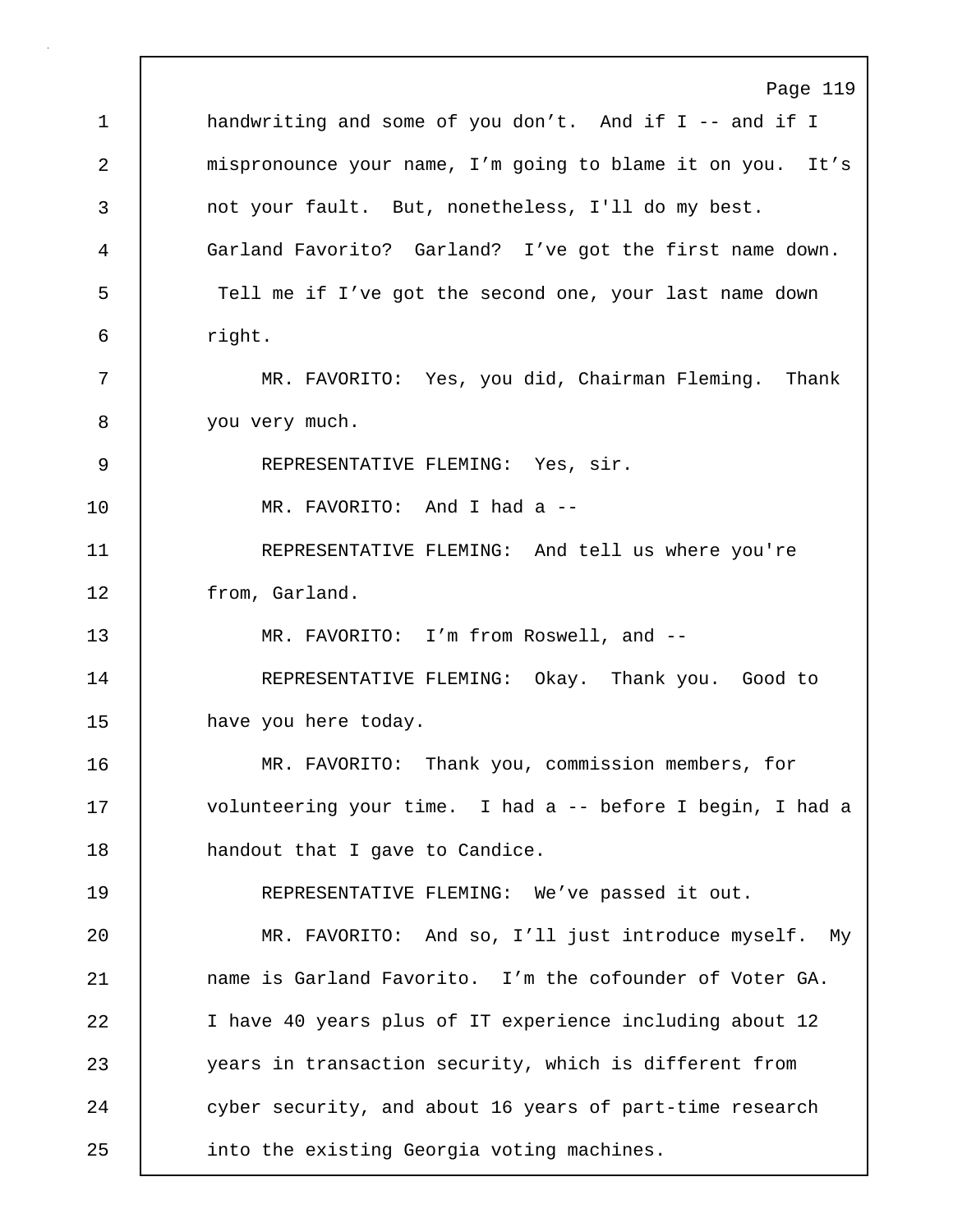1 | I advocated for verifiable voting in 2002 before these 2 machines were put into Georgia. I think that the most 3 important subject for the commission to be able to address 4 is why does the public distrust these machines and how can 5 you regain their trust.

6 In that regard, Voter GA has collected a lot of 7 | information over the last 16 years. I would like to share 8 | that information with you at a future point in time. We 9 have a PowerPoint presentation of only about an hour: 40 10 minutes and 20 minutes for questions and answers.

11 In the presentation, it will cover some of the issues 12 you see there: historical problems, testing, 13 vulnerabilities and so on and so on. But, most 14 importantly, we have identified seven objectives that I 15 believe the commission can achieve to restore that public 16 trust that's -- that's obviously gone (ph).

17 So, with that in mind, I think it's particularly 18 important information to share with board of elections 19 directors because you're the -- you're the folks that are 20 **c** on the ground. And so, with that in mind, I'm requesting 21 **that that the commission would vote today on whether that** 22 presentation will be beneficial to them at a future 23 meeting.

24 REPRESENTATIVE FLEMING: Thank you, Garland. We 25 appreciate you being here today. Okay. Susan Cannell.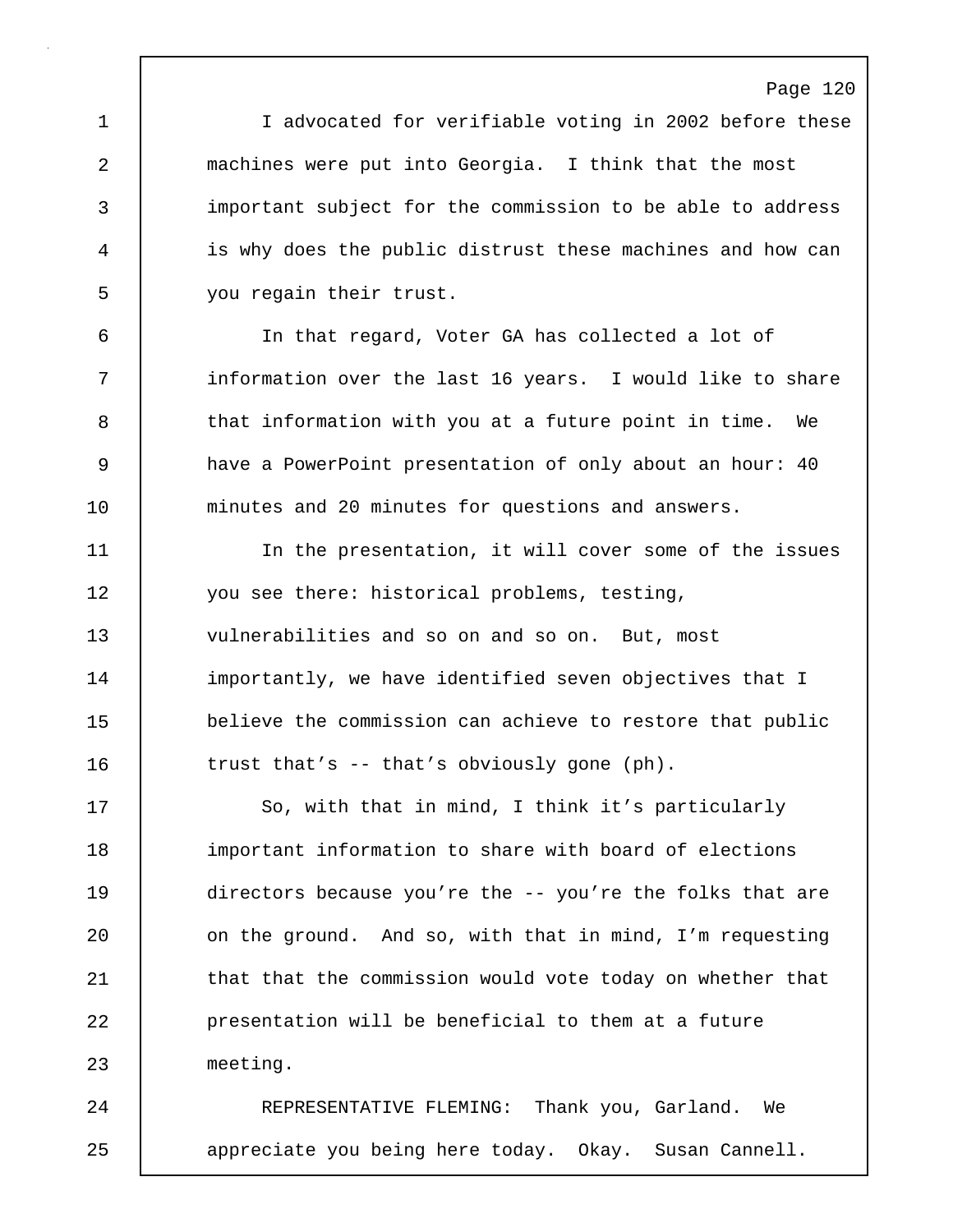Page 121 1 Susan, good to have you hear today. Thanks for coming. 2 Please introduce yourself and tell us where you're from. 3 MS. CANNELL: My name is Susan Cannell. I am a 4 citizen and I vote in Cobb County, Georgia. 5 REPRESENTATIVE FLEMING: Thank you. 6 MS. CANNELL: So welcome to my county. I am speaking 7 | here as a citizen without any organizational connection. 8 Obviously, the 2000 election was my first wake-up call to 9 the issues around strange things happening in an election, 10 and the 2016 election became a much greater wake-up call 11 for me about problems with elections and voting systems. 12 The -- the idea that my vote is not secure or 13 potentially not secure became far more important to me. 14 | And, since that election, my choice has been to vote 15 absentee. I'm old enough that I get to do that with one 16 application. Once a year, I can vote and it's like, Yes, 17 | please, send me all of my ballots for the year, which I 18 **think** any citizen should be able to do. That allows me to 19 vote on paper; I know that my ballot can be sent back and 20 counted. Ms. Eveler does a great job on -- in Cobb County, 21 | counting our votes. 22 And the only issue I have with absentee voting is that 23 the envelope is -- the outer oath-of-elector envelope is

25 information visible to anyone who happens to see it out in

24 | insecure and allows my signature and other personal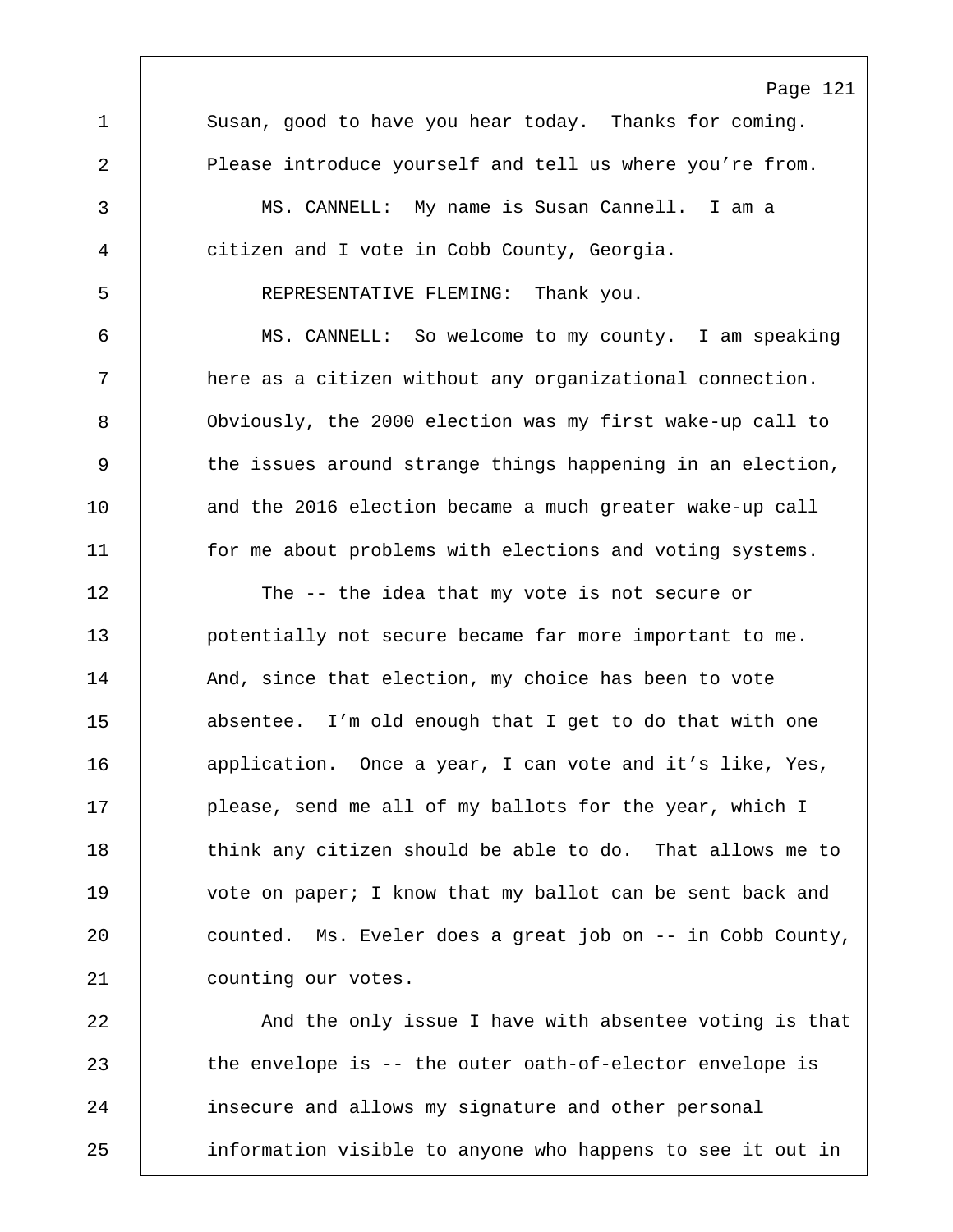1 the transit from my house to the voting office where a 2 longer flap on that envelope would solve that problem. 3 So, for someone who's had identity theft, like myself, 4 that's a simple reset-per-envelope solution. I've priced 5 that one out with a -- a person who's in the industry.

6 The system demonstrated with paper ballots in Virginia 7 |  $-$  they moved to paper ballots and they showed a system 8 where there was an optical scanner in each precinct, and it 9 meant that the voter took their paper ballot that they 10 filled out and they walked over to the optical scanner 11 themselves.

12 So any problem with an undervote or an overvote was 13 immediately -- the voter, themselves, was alerted and it 14 | said, Would you like me to give you back -- slip back, you 15 know, your ballot to finish that race you forgot? Or, If 16 you want to fix the one where you've got an overvote, 17 you'll need to go see the election official, spoil that 18 ballot and get a new ballot and correct it. But it left 19 **that solution of undervotes and overvotes directly with the** 20 voters so that they knew that their -- if they had a 21 problem, they could fix it. But --

22 REPRESENTATIVE FLEMING: Susan, I'm going to let you 23 wrap up.

24 | MS. CANNELL: Okay. Sorry. But the systems that we 25 **have do not allow a voter to verify their own votes.** 

## Page 122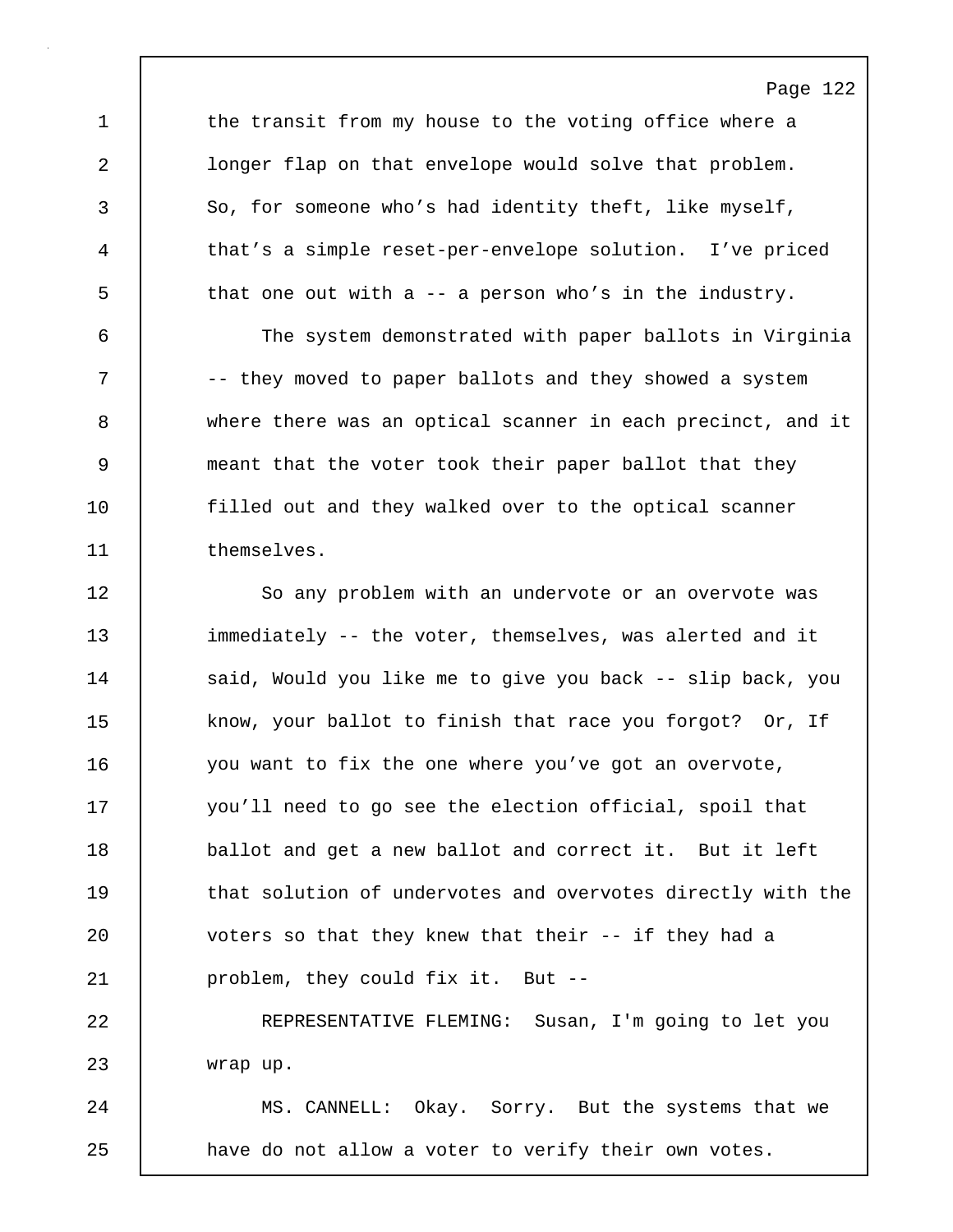Page 123 1 Electronic systems are consistent; they have the same 2 product (ph), they're speedy, they're fast, but they don't 3 have the kind of voter-verifiable issues. 4 REPRESENTATIVE FLEMING: We appreciate you coming 5 | today, Susan. Thank you very much. Okay. Next on our 6 list is Laura -- and I think it's Digges. Laura? Is Laura 7 here? 8 | MS. DIGGES: Yes. 9 REPRESENTATIVE FLEMING: Laura, please come forward. 10 | Did I -- did I pronounce that right? 11 MS. DIGGES: You're the first person ever that got my 12 | name right. 13 REPRESENTATIVE FLEMING: Well, my goodness. I finally 14 won something. Will you tell me what lottery ticket to buy 15 | now? Laura, good to have you here today. 16 | MS. DIGGES: Thank you. 17 REPRESENTATIVE FLEMING: Please introduce yourself. 18 MS. DIGGES: Thank you. My name is Laura Digges, and 19 I've been a Cobb County voter for 22 years, and I wanted to 20 | thank all of you for participating in this. It's greatly 21 appreciated. 22 Only with robust and a comprehensive response to 23 invest in our serious security flaws in our voting system 24 will we (ph) -- we be able to protect the democratic 25 | process.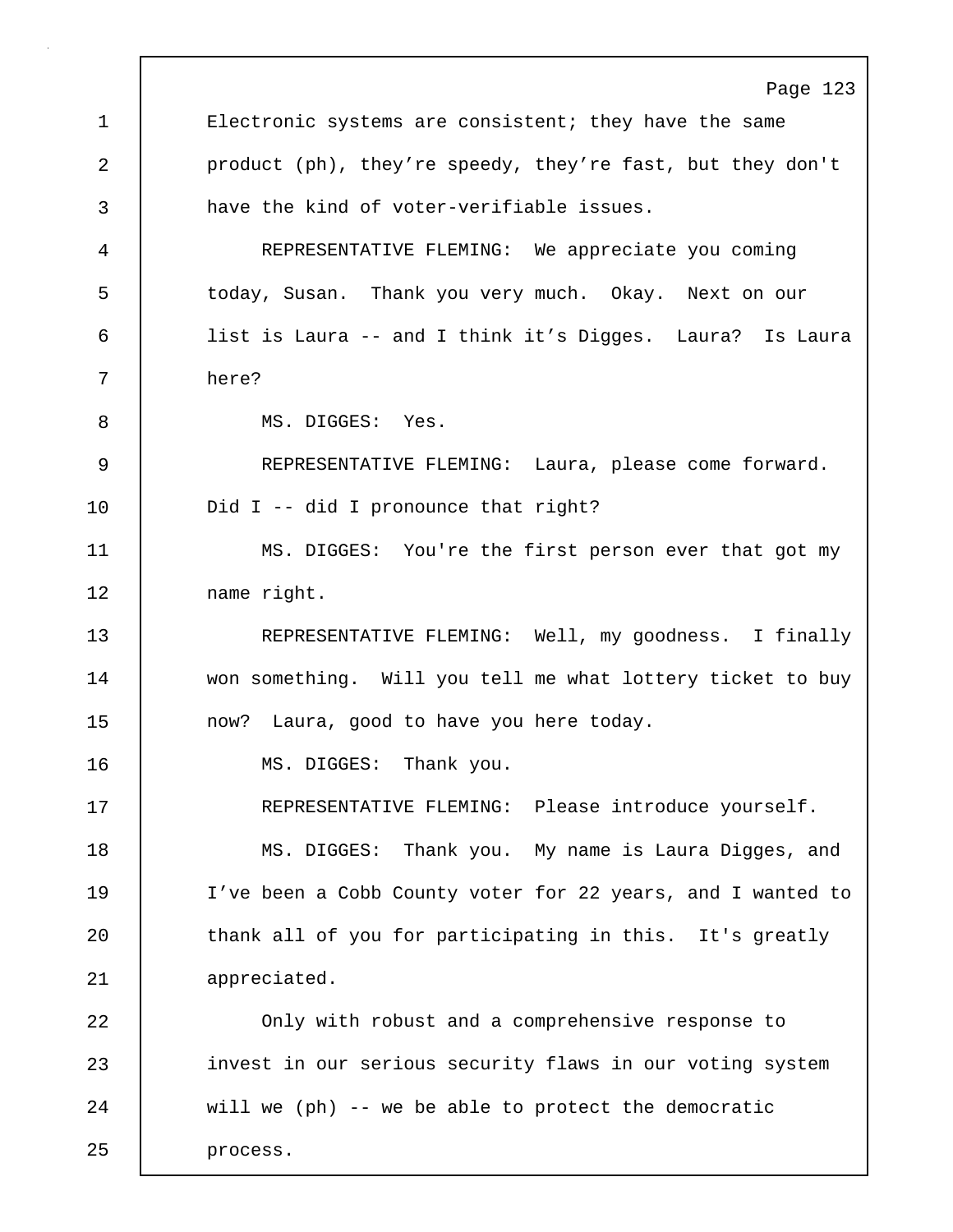Page 124 1 REPRESENTATIVE FLEMING: Laura, pull that mic down 2 | just a little bit to make sure that --3 MS. DIGGES: I know. I'm short. 4 REPRESENTATIVE FLEMING: That's okay. 5 MS. DIGGES: Okay. Is that better? 6 REPRESENTATIVE FLEMING: Will it turn towards you 7 more? 8 | MS. DIGGES: (Adjusts microphone.) 9 REPRESENTATIVE FLEMING: There you go. Okay. 10 MS. DIGGES: Is that better? 11 REPRESENTATIVE FLEMING: Yeah. Go ahead. 12 | MS. DIGGES: Georgia, as we all know, was woefully 13 ill-prepared for this. Updating Georgia's -- updating 14 | paperless DRE machines with hand-marked paper ballots and 15 adequate cyber-security measures are crucial to our 16 democratic process. 17 We need a new voting system that we can have faith in. 18 We are asking for the highest level of protection for our 19 voter data. As you review the options, I ask if you'll 20 complete the following: Can the voters be confident that 21 the commission will seek for us the best available for 22 election security? We need hand-marked paper ballots, 23 | software independent for every vote cast. 24 | This system should not have any of the IT (ph) or 25 ballot-marking devices that generate non-human readable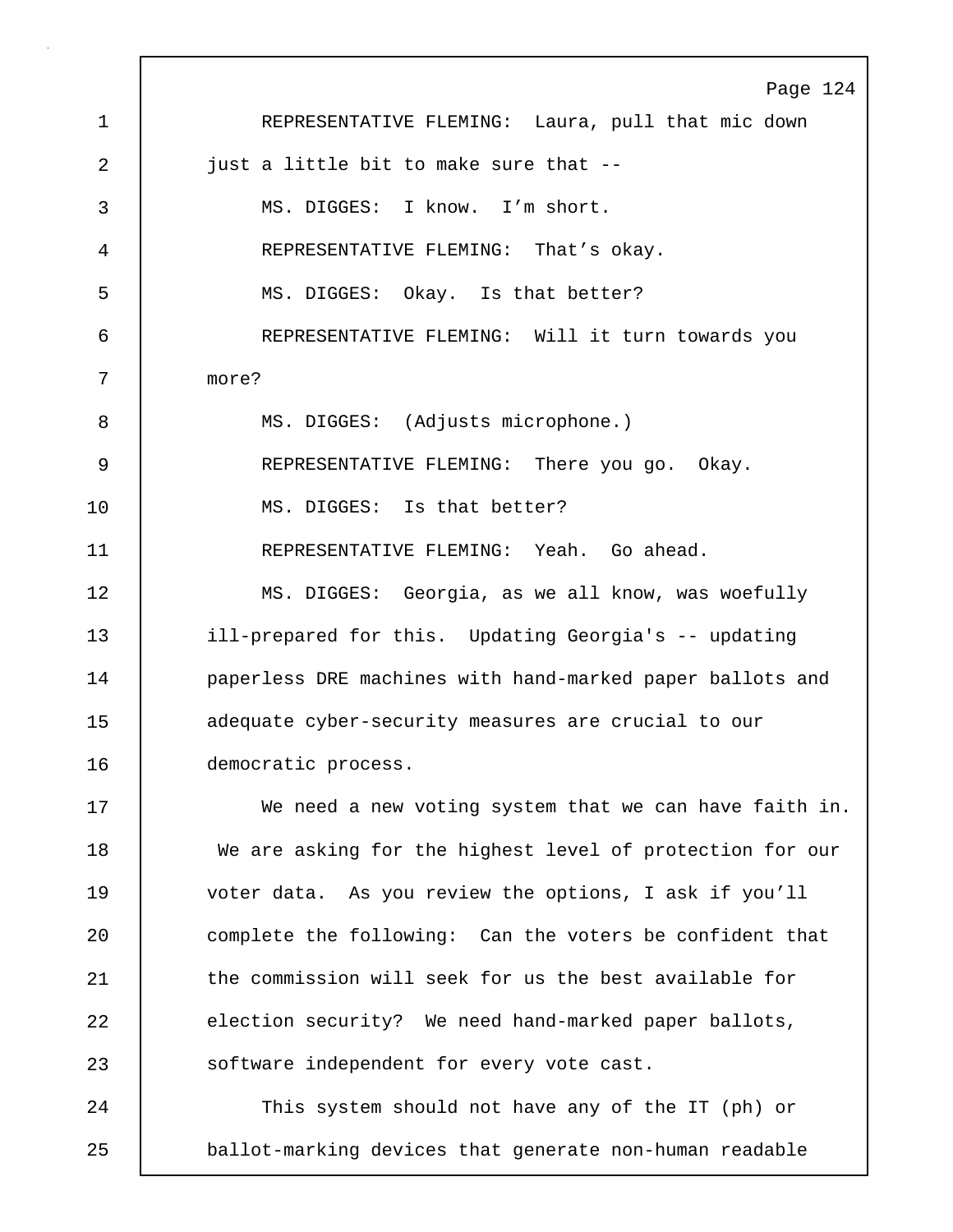1 barcodes like the barcode system that the counties piloted. 2 We need a human-readable ballot that can be reviewed. 3 The voting system that Georgia needs should be in the 4 best interest of the voters. Can voters be assured -- 5 **Example 2** ensured that the process of choosing Georgia's new voting 6 system not be dictated by voting-machine vendors and their

Page 125

7 lobbyists?

8 We also need to ensure that the vendor chosen follows 9 basic cyber-security best practices. Can we be assured 10 | that robust postelection audits will be conducted? That 11 voter-registration systems and E-poll books are updated and 12 Secure? That cyber-security standards for voter-13 **The State State I** registration systems and other pieces of voting 14 | infrastructure are met? Those are my questions, and I 15 thank you for your consideration.

16 | REPRESENTATIVE FLEMING: Laura, thank you for coming 17 | today.

18 | MS. DIGGES: Thank you.

19 REPRESENTATIVE FLEMING: We appreciate you being with 20 us. Next on my list is Elizabeth McNamara. Elizabeth, if 21 you would, please come forward.

22 MS. MCNAMARA: (Complies with request.)

23 REPRESENTATIVE FLEMING: Elizabeth, good to have you 24 with us today. Thanks for coming. Please introduce 25 yourself and tell us where you're from.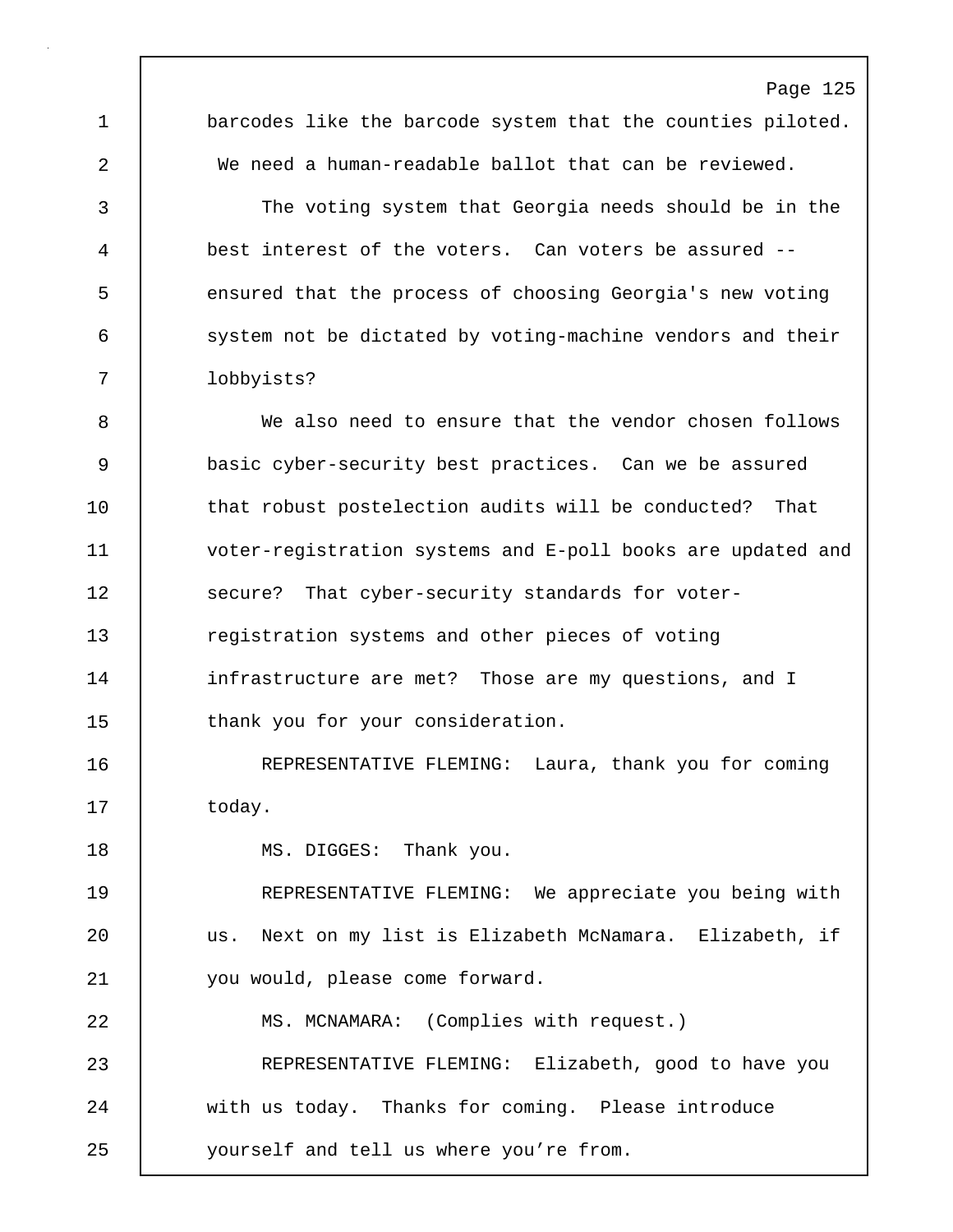Page 126 1 MS. MCNAMARA: I'm Elizabeth McNamara. I'm with the 2 League of Women Voters of Georgia. I do live in DeKalb 3 County and I was the president -- the president of the 4 League of Women Voters in Georgia back in the early 2000s 5 when we went through this process with the Twenty-first 6 Century Voting Commission. And I really do appreciate the 7 | presentation that was made -- been made here by Chris 8 Harvey this morning, reviewing that history and reviewing 9 all of the reasons that we currently -- that we use the 10 current system.

11 **Because it is a system that, for all of the reasons** 12 | stated in that presentation, the League of Women Voters of 13 Georgia supported and we've had confidence in that system 14 for, again, all of the reasons stated during this period of 15 time.

16 I will tell you I've taken a lot of -- we've taken a 17 | lot of heat in our -- in our own organization for that 18 Support, and we obviously recognize right now that the 19 current machines need to be replaced and that this is an 20 important process and an important undertaking that you all 21 are taking on here.

22 Fortunately, the current technology now almost 23 invariably includes a voter-verified paper trail and the 24 | League supports that. We also support making the paper 25 ballot the official record.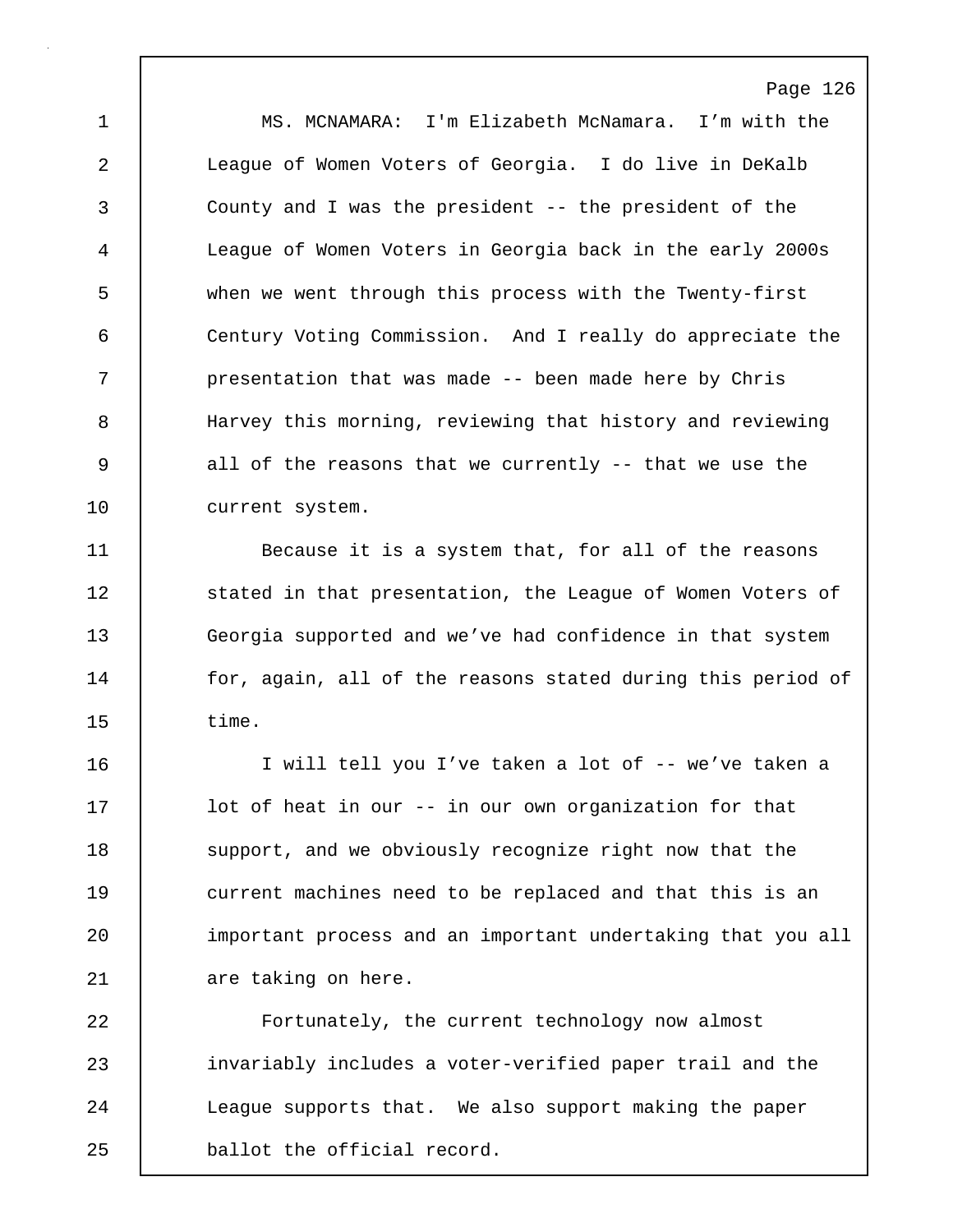1 But our focus, largely, is on the systems surrounding 2 that device. It's been pointed out any device can be --3 any device can be hacked, any device can be tampered with 4 | -- it is the system that counts, and making sure that that 5 system is accessible to all involved, both those who are 6 running the election and voters who are coming to the polls 7 in all counties under all circumstances, is what is most 8 important to the League of Women Voters.

9 So we welcome the opportunity to continue to interact 10 with this -- with this commission and continue to have 11 input. And I will tell you, based on the presentation, 12 | that one of my -- one of our chief concerns, looking at 13 facts surrounding our voting system, is early voting and 14 | making sure that early voting remains a viable option here 15 **in Georgia, especially with a 50-percent turnout rate or a** 16 | 50 percent of Georgia voters in an election taking 17 advantage of that.

18 | So thank you for this opportunity, good luck and I'm 19 | sure we'll be seeing you again.

20 REPRESENTATIVE FLEMING: Thank you, Elizabeth. We 21 | appreciate you being here today. The next name on my list, 22 I believe, is Smythe DuVal. Smith (ph) or Smythe? 23 MR. DUVAL: Smythe. 24 REPRESENTATIVE FLEMING: Smythe. Okay. Smythe,

25 | thanks for being here with us today, and please introduce

## Page 127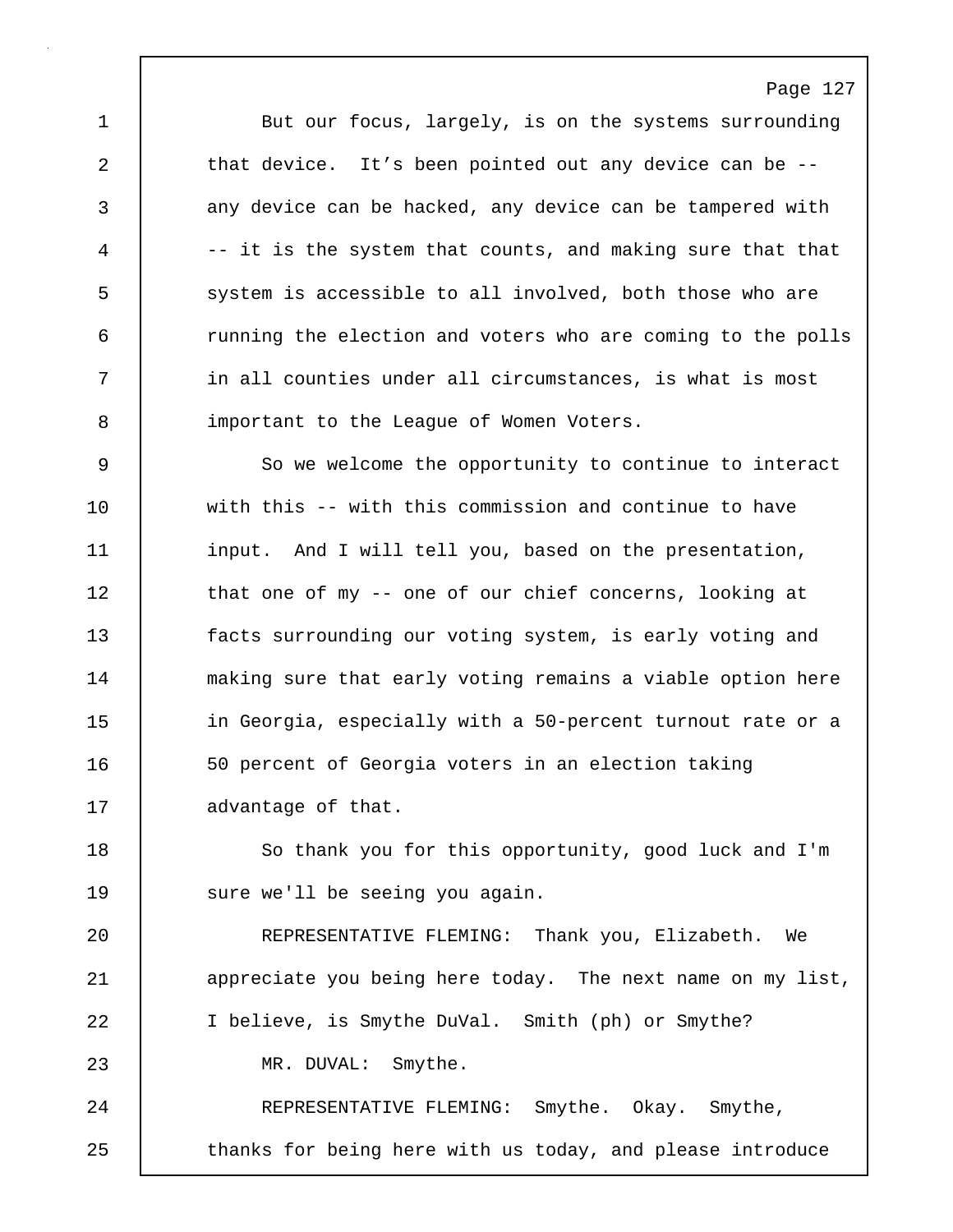1 yourself, tell us where you're from. We're happy to have 2 | you.

3 MR. DUVAL: All right. My name is Smythe DuVal. I'm 4 here in Cobb County. I'm also a citizen candidate for the 5 Georgia Secretary of State under the libertarian party. I 6 did decide to run this year because I couldn't stand on the 7 sidelines any longer.

8 I am also coming to you as a recovering IT director. 9 I was at a big medical practice here in town and they said, 10 | Hey, we need a security officer. What do you say? And I 11 | said, Sure. I had no idea what I was getting into and, 12 I've got to tell you: I was a little jealous of you guys 13 being on this panel, but I kind of know what you're getting 14 | into and my remarks are going to try to help Mr. Lee so 15 that he doesn't have to explain most of the -- most of 16 the things that you actually are going out and researching.

17 | One of the things you're going to hear about over and 18 ver again is confidentiality, integrity and -- and 19 testability (ph). Those are the foundations for any IT 20 Security system. It's foundation 101; I would never 21 | recommend that you actually take a foundations-security 22 course in grad school. I took it two semesters ago and the 23 **J** logic and math is awful.

24 | However, I would suggest that you start to learn all 25 about information security, listen to podcasts and learn

#### Page 128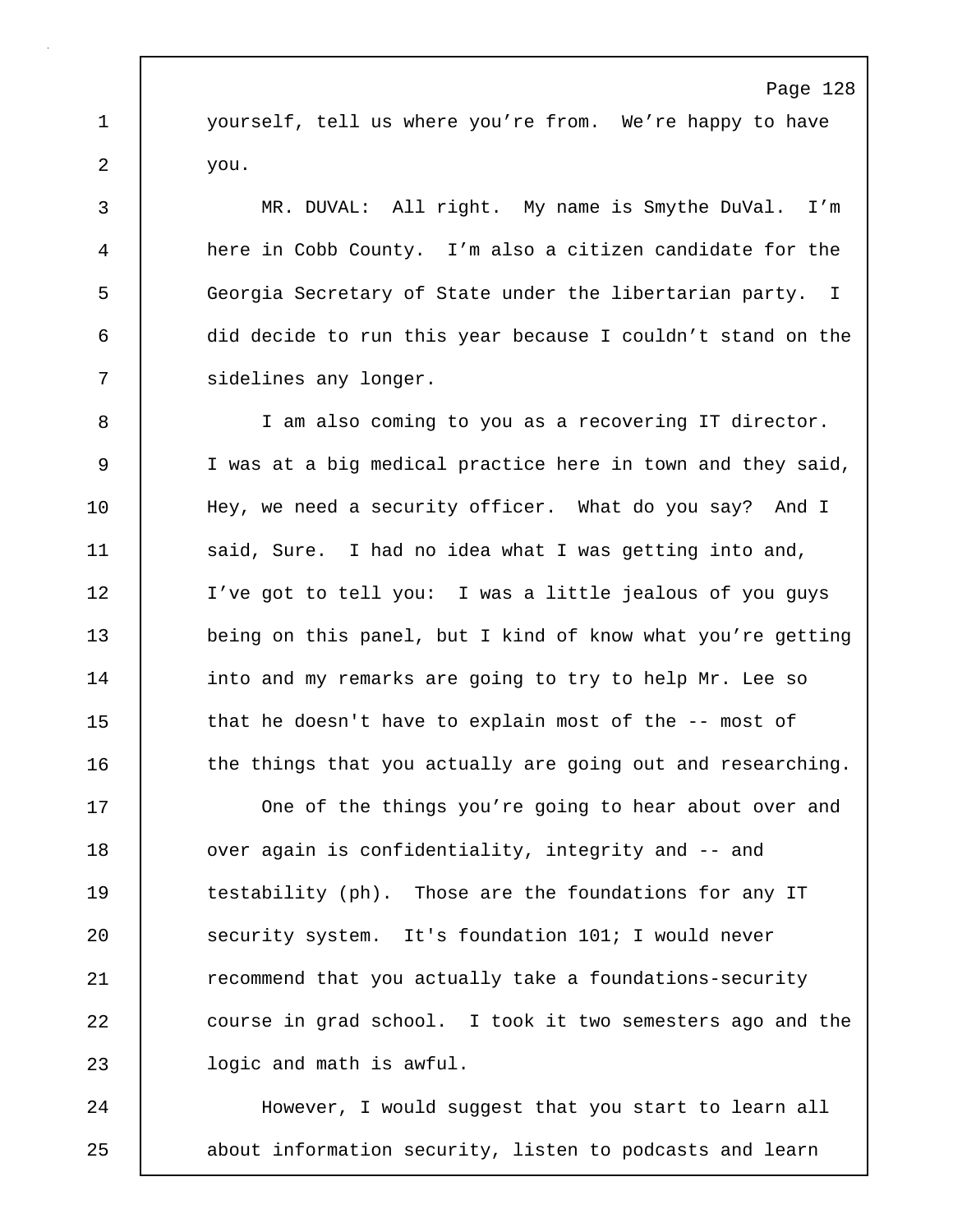1 about the threat landscape. And what threat landscape --2 is what you guys are going to be looking at in security. 3 It's not just a hacker in a bedroom but is an entire 4 criminal organization that is way bigger than you can ever, 5 | ever imagine.

6 The reason that you have these hand-marked ballot 7 folks really talking to you is that they have some really 8 grave concerns about garbage in, garbage out, and knowing 9 that you can actually twist anything once it gets inside of 10 a computer system and that you have to have a good source.

11 I would like to close my remarks by saying go to 12 | Malicious Life. It is a podcast. It gives you the entire 13 history of malware. You'll learn a lot about it. You'll 14 | learn about Fancy Bear and Cozy Bear types of infections 15 | that -- it infiltrated the Democratic and Republican --16 Democratic National Committee servers.

17 You'll learn about that they were in there at the same 18 | time and they didn't even know each other were in there. 19 You'll also learn that John McCain and Barack Obama had 20 | their entire laptop and their organizations infiltrated 21 during their elections. There is a lot going on and there 22 is a huge amount. I'm standing up --

23 REPRESENTATIVE FLEMING: Thank you so much. We 24 appreciate you coming here today.

25 MR. DUVAL: -- and helping Mr. Lee so that he can --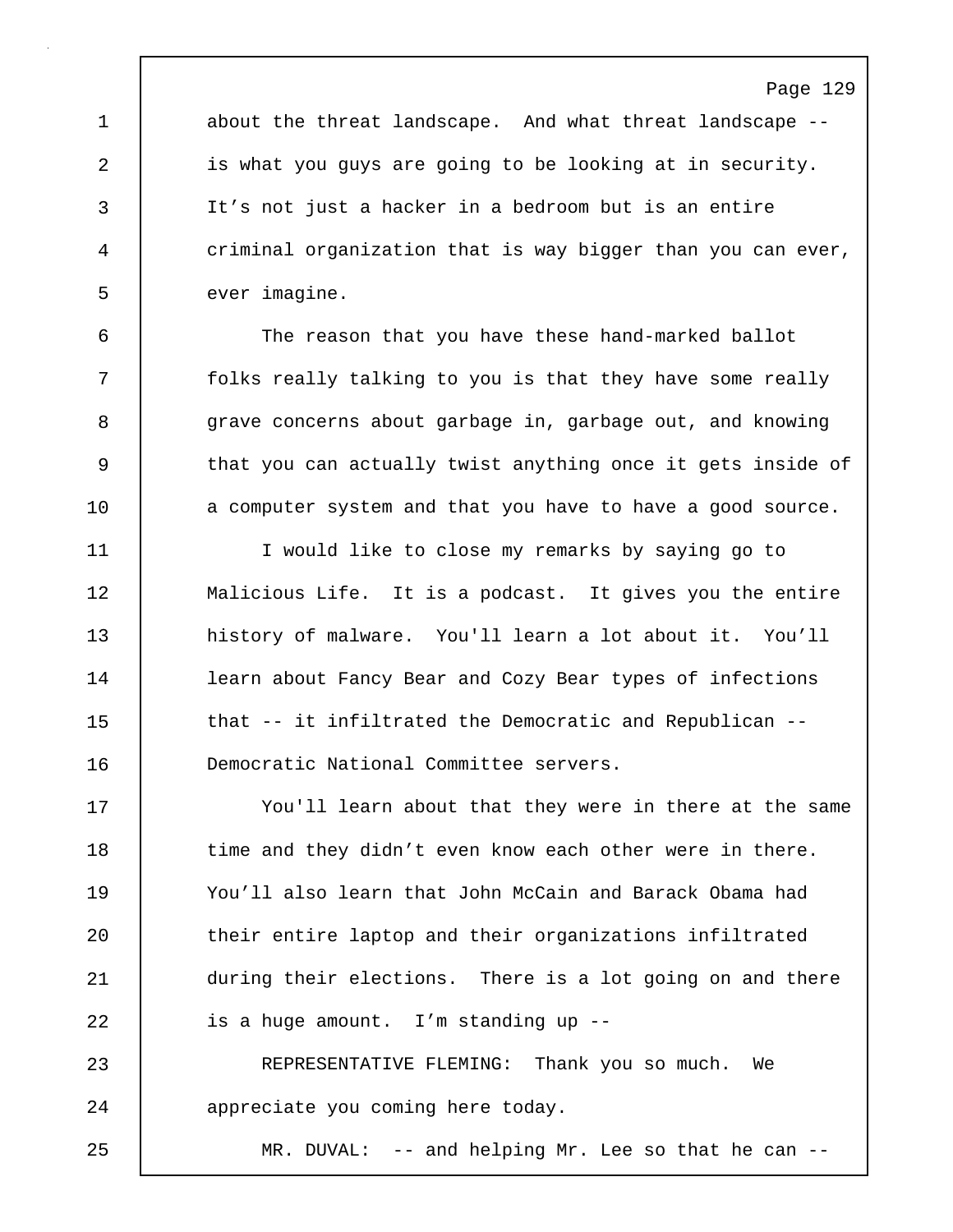Page 130 1 he can do his job. Thank you very much for setting up this 2 commission. 3 REPRESENTATIVE FLEMING: Thank you, Smythe. We 4 appreciate you being with us today. Okay. Next on my list 5 is -- I think it's Janine Eveler. Janine, did I pronounce 6 that right? 7 MS. EVELER: Yes. 8 REPRESENTATIVE FLEMING: Janine Eveler. Please come 9 forward. Good to have you here today. Please introduce 10 | yourself and we'll be happy to hear from you. 11 MS. EVELER: Thank you very much. My name is 12 Janine Eveler and I'm the director of elections here in 13 Cobb County, so I want to welcome the SAFE Commission and 14 Secretary Kemp to our beautiful county and our -- our 15 | library facility that's brand new. 16 I would like to, before I continue these remarks, just 17 | say that -- and I hope I speak for all of the election 18 **officials in the state -- that whatever voting system** 19 **is eventually determined, we, as election officials,** 20 wholeheartedly will do our best to make it a success. 21 I know that the dedicated officials who administer 22 elections throughout the state will continue to operate 23 with the same integrity and faithfulness as they do today, 24 no matter what system is selected. I appreciate this 25 **commission and the work that they're doing to give the**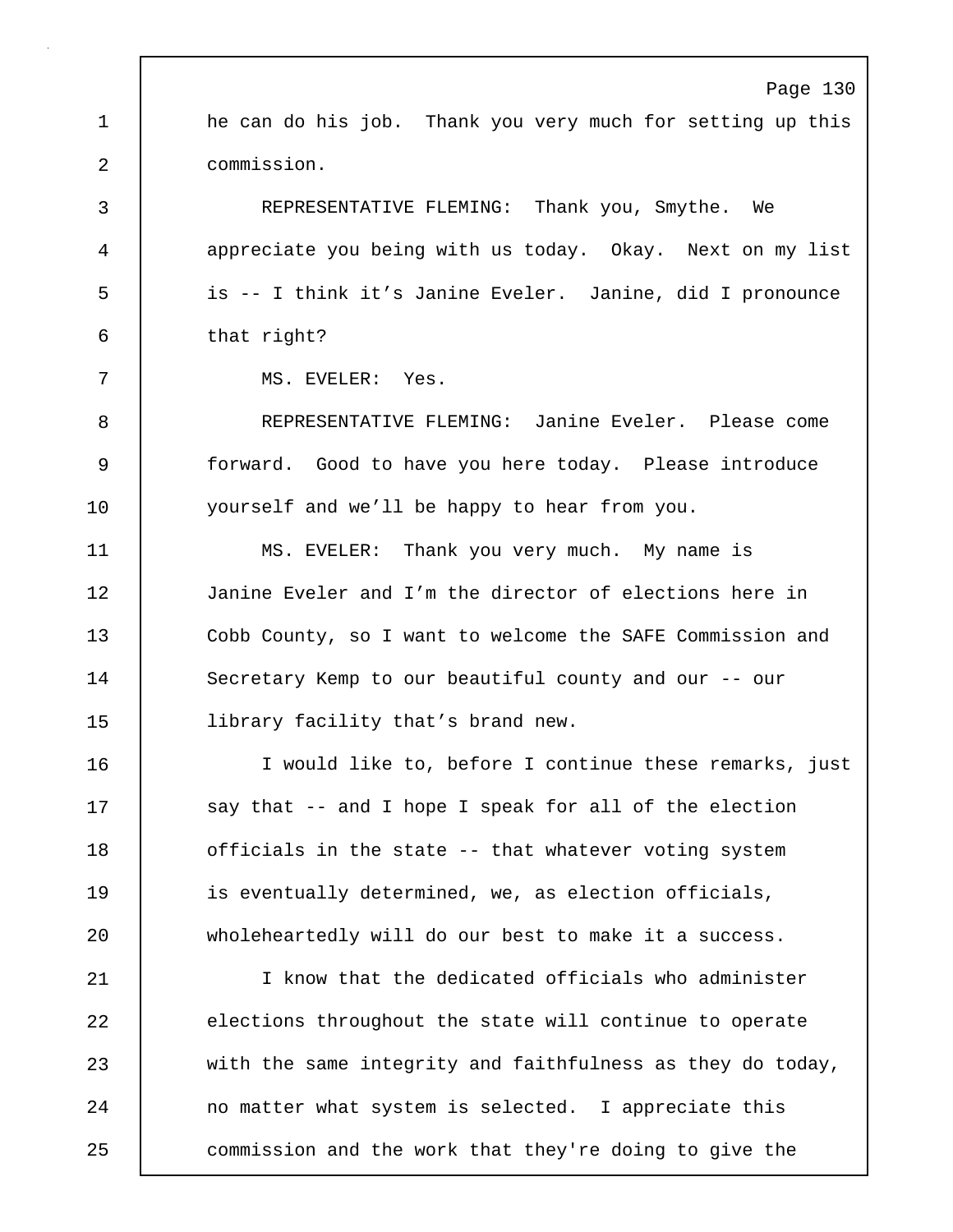1 voters the best possible voting system.

2 | But I would like to focus my comments on the one 3 possibility that I would be against, and that is the 4 preprinting of paper ballots that are then delivered to 5 the polling places. That -- and some -- some supporters of 6 that option say that that's the cheapest and easiest 7 Solution to implement but, in fact, it shifts large, 8 **6** ongoing expenses to the county budgets.

9 And I'm asking the commission, instead, to consider 10 the many printing-on-demand options that are available. 11 | Although I'm very much in favor of having a paper record so 12 that voters can verify their ballot and election officials 13 can conduct recounts and audits, preprinting the ballots is 14 not the most efficient way to go.

15 We have some experience in that in Cobb County. We 16 were one of the counties that has the optical-scan unit in 17 each of the polling places and I have records from the 2002 18 **primary that indicates we bought 700,000 ballots to send** 19 | out -- and as a large county -- and that was when we had 20 **1** 36-percent fewer voters than we do today.

21 | So my estimate for what the May -- the May 22nd 22 **primary that we just conducted, it would have cost our** 23 county \$272,000 in ballots at our current printing price 24 and that's almost half of what a primary should cost in 25 | totality.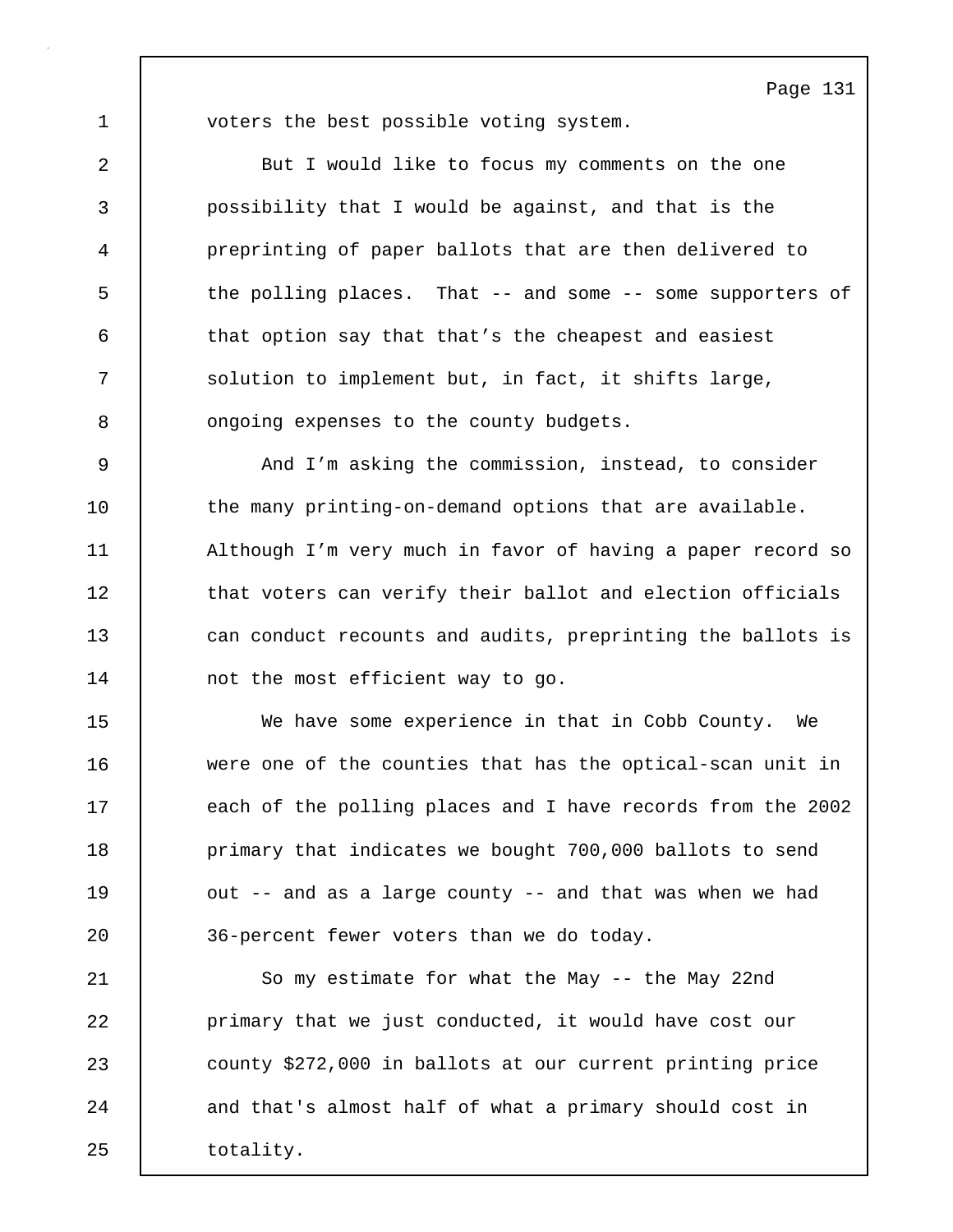1 So I would ask that you also consider, you know, the 2 transport of those ballots to the polling place, as it's 3 also an issue. And many of our polls have over 5,000 4 voters in them and the poll manager would have to load and 5 unload 5 to 12,000 ballots out of their car and would have 6 to account for those ballots that were used and unused for 7 security purposes.

8 And, just to sum it up -- and I know we -- I have a 9 time constraint here, I would like to urge the commission 10 to reject an option that is a preprinting ballot option and 11 look at some of the new technology that's either a blank 12 ballot on demand at the polling place or a ballot-marking 13 device type of option.

14 REPRESENTATIVE FLEMING: Thank you, Janine.

15 | MS. EVELER: Thank you.

16 | REPRESENTATIVE FLEMING: We appreciate you being here 17 | today. Okay. Let's see. Senator, have you been playing 18 with my microphone?

19 | SENATOR JACKSON: I have not.

20 REPRESENTATIVE FLEMING: Okay. All right. (Adjusts 21 | microphone.) There we go. All right. The next name I 22 have is Michael O'Pitts (ph). Opitz, Michael Opitz. 23 MR. OPTIZ: It's Optiz. 24 REPRESENTATIVE FLEMING: Michael, good to have you

25 | today. Please introduce yourself. Happy to have you.

Page 132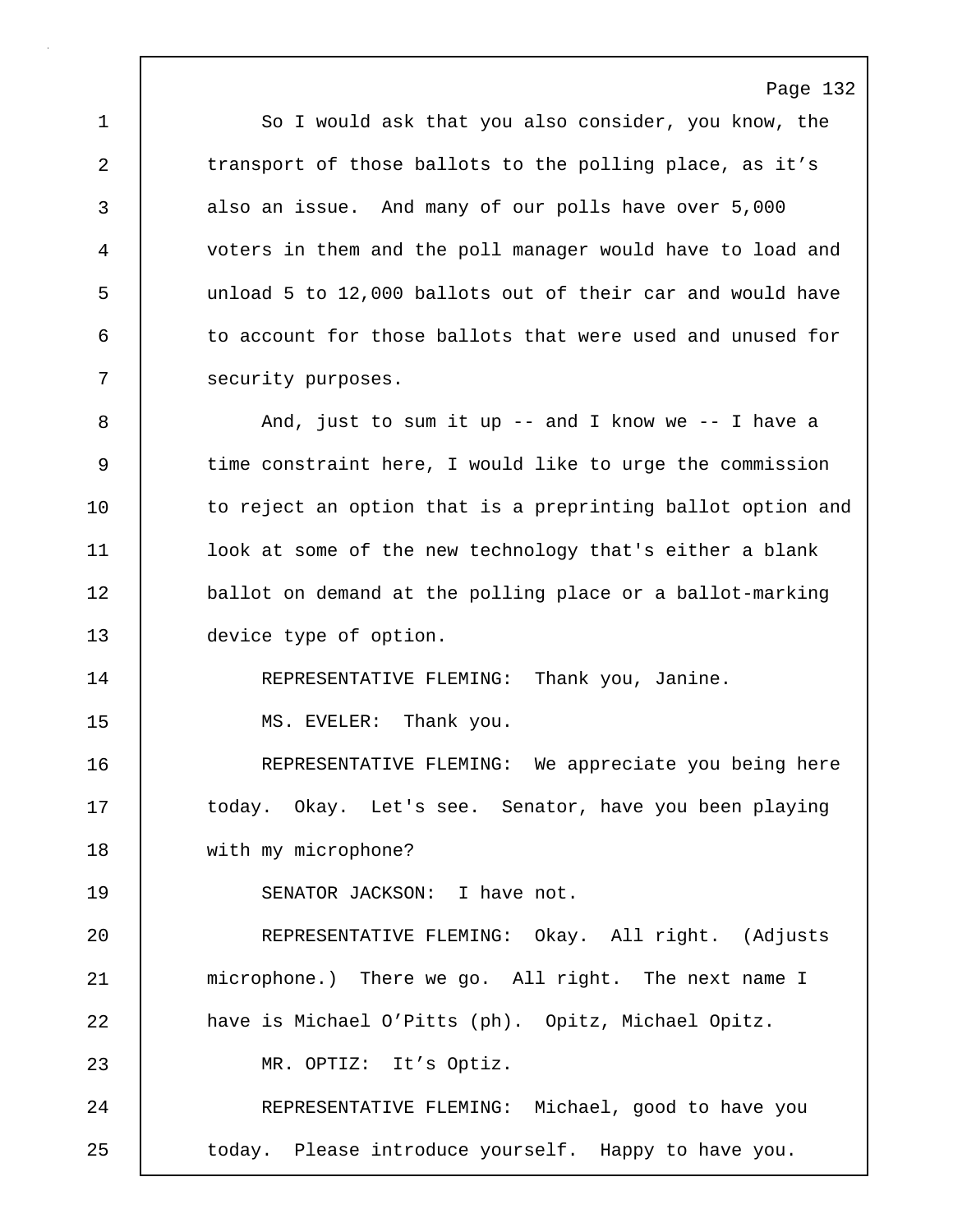Page 133 1 MR. OPITZ: Good afternoon now. My name is Michael 2 Opitz. I am from Cobb County, Marietta. I am president of 3 Madison Forum, an organization focused on good government 4 based on the constitution. 5 A brief bio: I'm a technologist. I'm not -- I'm not 6 afraid of technology. I was with AT&T and I serviced 7 national accounts, International Paper, Federal Express and 8 Holiday Inns (ph) for computer systems and computer 9 networking. I understand that very well. 10 In AT&T manufacturing systems, I took technology out 11 | of Bell Laboratories for commercialization, internal with 12 | AT&T as well as externally, leading edge technology. And I 13 created the data-engineering department in Sandy Springs 14 | that serviced accounts -- new telephone-company accounts 15 nationwide. 16 The purpose of voting machines is to do basically one 17 thing: It's to record a vote accurately where we can then 18 have a verifiable recount. The current system that we have 19 | in place fails miserably on that, and that was selected by 20 a group of folks who ignored the basic requirement of 21 | voting systems, and we spent millions of dollars. So I 22 would implore you to keep it simple. 23 I find it interesting that we would spend millions of 24 dollars on computerized systems to do one thing, and that's 25 to add a single-digit number. I think computer systems are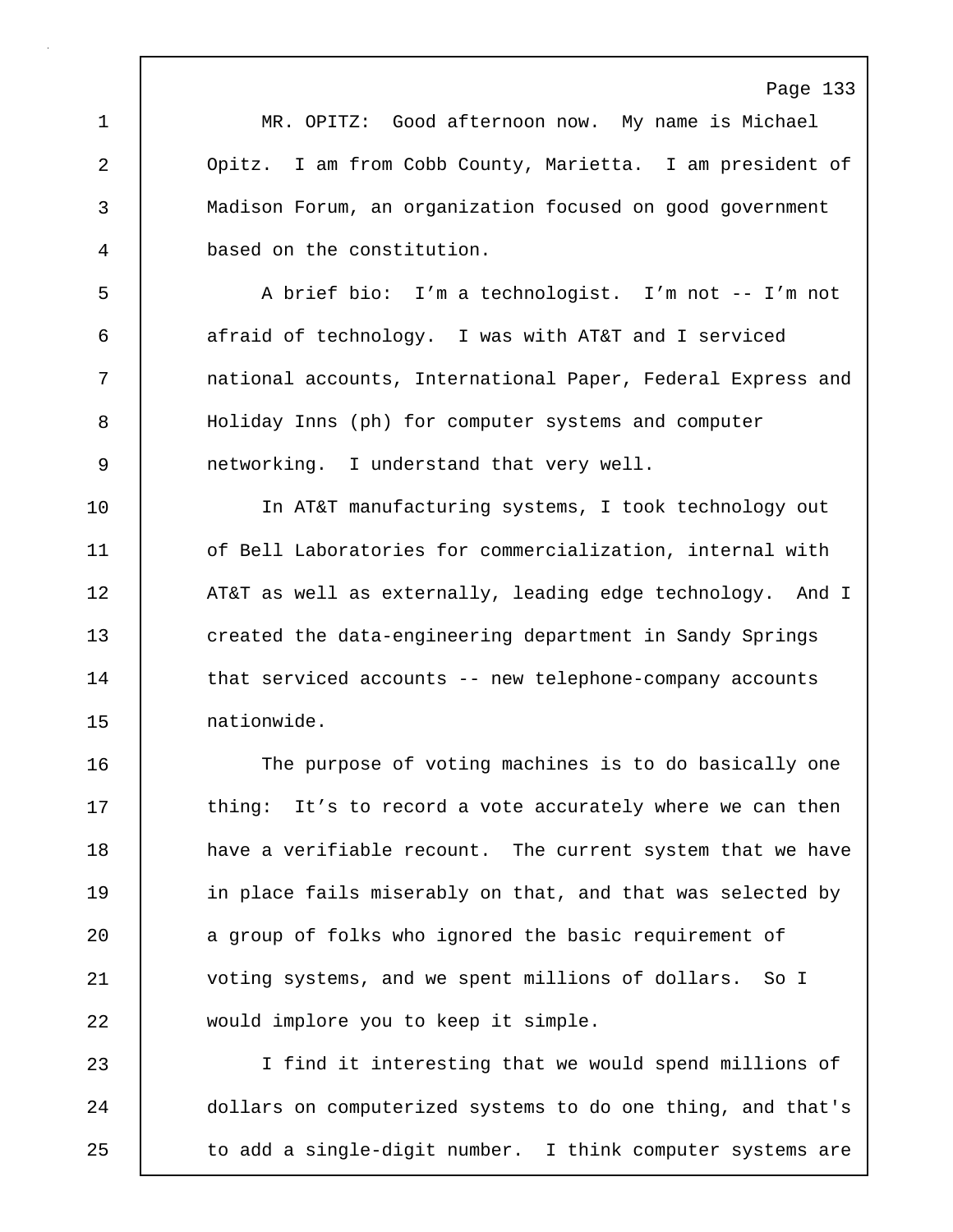Page 134 1 much more suitable for manipulation of data in complex 2 situations. Often times, when you look -- the voters will 3 look at this and say, This is another government boondoggle 4 where you're spending millions of dollars to do something 5 very, very simple, a simple function. 6 Having applied technology and also implementing an ISO 7 9000 processes -- before you throw data, before you throw 8 technology at a problem, you engineer that problem, you 9 engineer the process to make sure that it is simplified. 10 REPRESENTATIVE FLEMING: I'm going to let you wrap up, 11 Michael. 12 MR. OPITZ: Okay. So I would ask that you look at it 13 as a business problem and apply a business solution, not 14 another government boondoggle that the taxpayers and voters 15 don't have confidence in. 16 REPRESENTATIVE FLEMING: Thank you, Michael. We 17 appreciate you being here today. The next name on my list 18 is -- I think it's Dana Bowers. Dana, are you here? 19 | MS. BOWERS: I am. 20 REPRESENTATIVE FLEMING: Good to have you with us 21 today, Dana. Thanks for coming. Please introduce 22 yourself. We're happy to have you. 23 | MS. BOWERS: Yes. 24 REPRESENTATIVE FLEMING: Tell us where you're from, 25 Dana.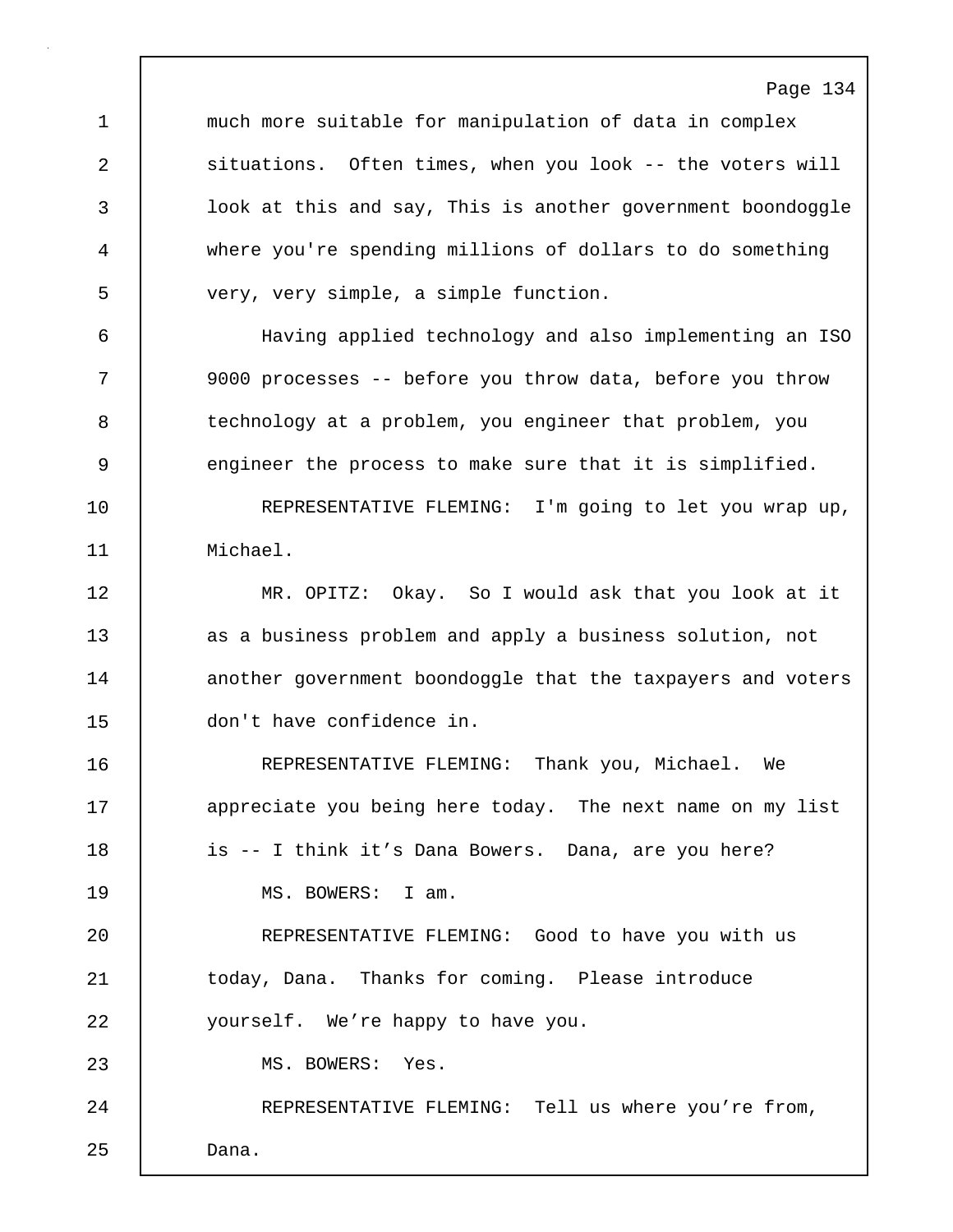1 MS. BOWERS: Hi, my name is Dana Bowers. I'm the 2 operations director for Democracy Spring Georgia and I'm a 3 Gwinnett County voter and activist that's committed to the 4 cause of verifiable and secure elections.

5 REPRESENTATIVE FLEMING: Thank you -- thank you, Dana. 6 MS. BOWERS: I've communicated with many of you as -- 7 as I opposed SB 403, the bill that would've permitted 8 barcodes as ballots. Thank you for your rejection of that 9 misguided concept and your willingness to devote -- devote 10 your time, energy and knowledge to finding the right 11 | solutions with generous input from other experts and 12 voters.

13 I believe that you-all have received a proposal from 14 the Coalition For Good Governance as well as my summarized 15 bullet points for the immediate conversion to paper ballots 16 | using the paper-ballot system that Georgia currently owns 17 | and -- excuse me. I'm sorry. I lost my place -- currently 18 | owns and uses for counting paper ballots. Georgia owns 19 **over a thousand of these scanners and more are readily** 20 | available for loan or donation.

21 The counties that have them now, they also have the 22 Software licenses and capability to use these scanners to 23 count hand-marked paper ballots for all voters and get them 24 Tight away. Immediately employing the current paper-ballot 25 system for November's election as well is definitely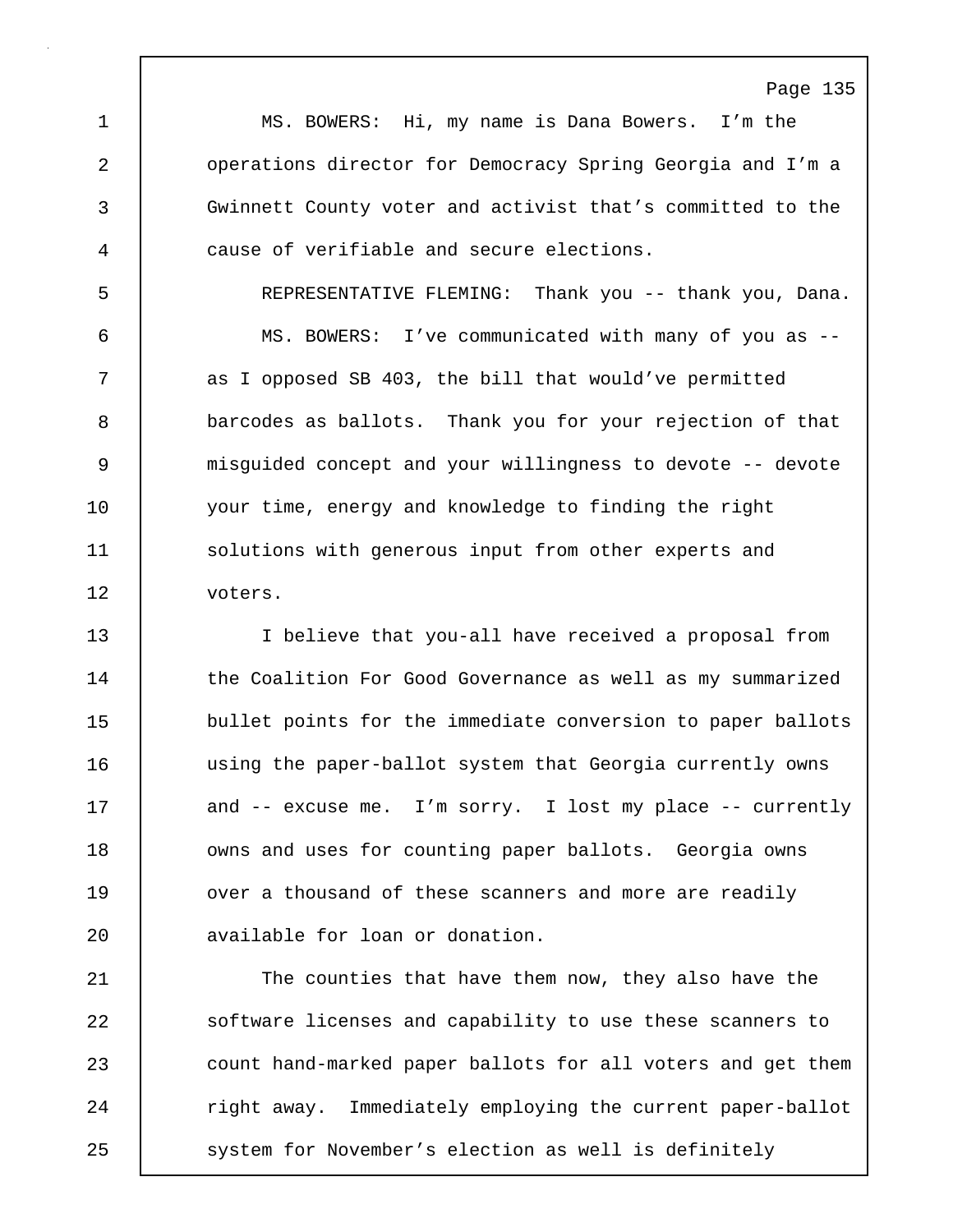1 feasible and gives the state and -- gives the statewide -- 2 | over, you know, a period of time to actually do what this 3 commission is meant to do, which is decide on a proper 4 system but also quarantee protection for our vote [sic].

5 I know a concern has been raised today that the 6 AccuVote scanners are unable to handle the volume of paper 7 ballots to be an efficient method for tallying our votes. 8 I'll happily provide the commission with years of data from 9 many other states that use these scanners during high-10 volume elections and that will demonstrate the adequacy of 11 **the AccuVote scanners.** Georgia already possesses and uses 12 these scanners and I urge the commission just to keep an 13 open mind and -- and I will follow up accordingly. I ask 14 | that, in your near -- during deliberations --

15 REPRESENTATIVE FLEMING: I'm going to let you 16 | summarize, Dana, please.

17 | MS. BOWERS: Oh, sure, sure. No, I -- basically, all 18 I will say is I'll be happy to provide information and I've 19 already been in touch with a lot of people. So I just 20 **c** really want to thank the commission for, you know, doing 21 | their job and thank you, Mr. Kemp, for putting this 22 | commission together for us.

23 REPRESENTATIVE FLEMING: Dana, thank you for coming 24 today. We appreciate your input.

25 | MS. BOWERS: Thank you.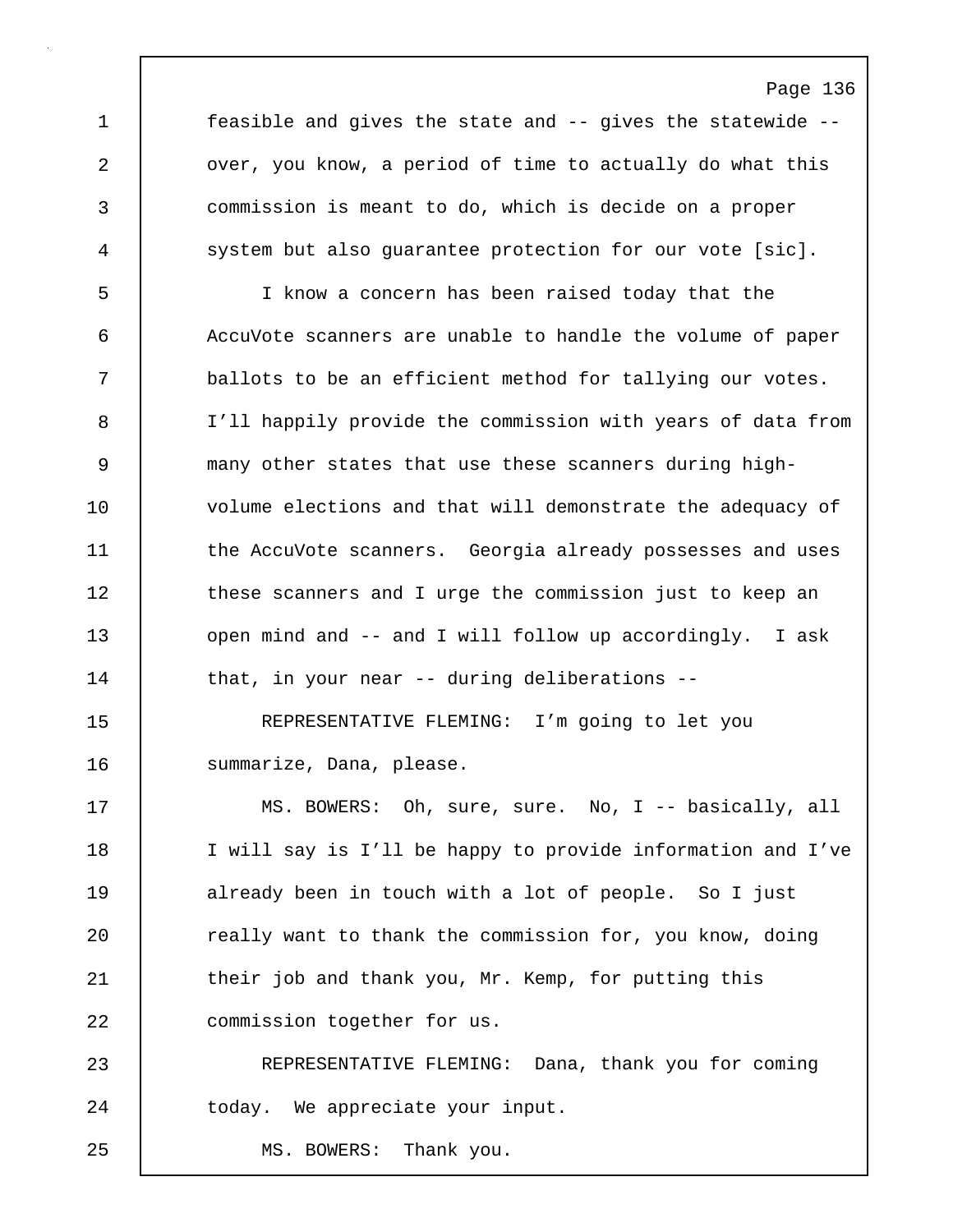1 REPRESENTATIVE FLEMING: Okay. Next on my list is 2 | Caroline Stover. Caroline, if you would, please come 3 forward. We appreciate you being here today. Thanks for 4 coming out, and introduce yourself and tell us where you're 5 from.

6 MS. STOVER: Thank you. My name is Caroline Stover. 7 I'm a DeKalb County resident and voter.

8 REPRESENTATIVE FLEMING: Thank you.

9 MS. STOVER: Secretary Kemp, I certainly appreciate 10 you convening this committee here today, but my fear is 11 | that it's too little too late. I am not as technically 12 | involved, I think, as a lot of people here -- a lot of the 13 citizens here today. What I heard was a tremendous amount 14 | of information about financing, legal and logistical 15  $\vert$  quidelines and hurdles that the committee needs to -- needs 16 | to do its job [sic].

17 Time is really of the essence. That's my main 18 **concern.** Time is of the essence because, in just over two 19 years, we have an important election coming up. In just a 20 **few months, we have another important election and, of** 21 course, it's really -- whatever happens here, you know, 22 with this committee, it's really too late for that 23 election. That's understood.

24 | So, Secretary Kemp, my question is why now? How can 25 -- how can you personally, in your position, justify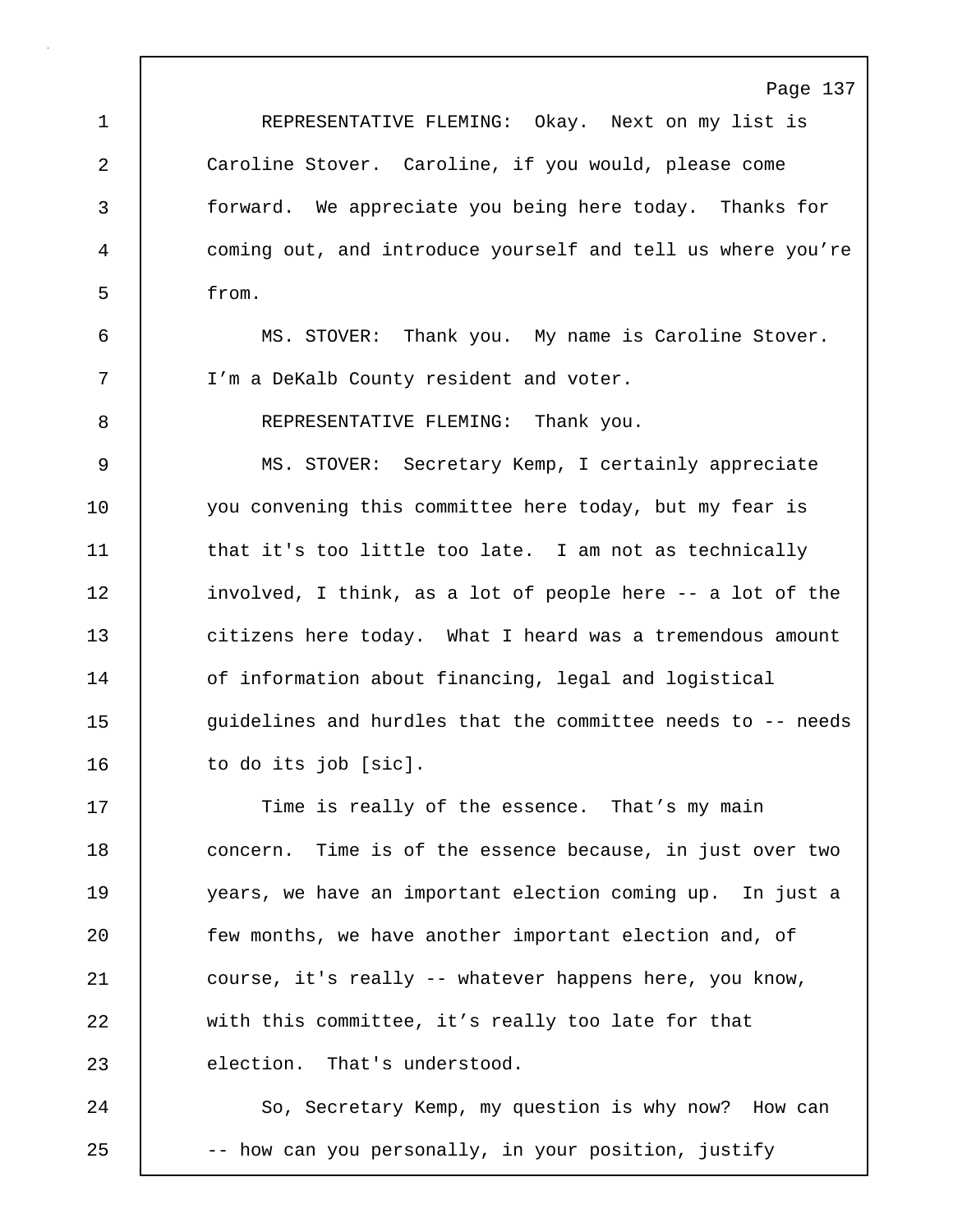1 waiting so long? I am referring specifically to 2016 -- 2 two years ago -- when, across the nation, there was 3 increased concern about voter security to the degree that 4 the Department of Homeland Security offered the states some 5 oversight.

6 They offered to scan networks and, unfortunately, 7 | apparently on your watch, sir, the -- Georgia was only 1 of 8 2 states that refused that help from the Department of 9 Homeland Security. Why was that? That was two years ago. 10 | Last year, in the midst of the controversy at Kennesaw 11 State's voting center, why wasn't --

12 REPRESENTATIVE FLEMING: I'm going to let you wrap up. 13 MS. STOVER: -- any committee convened at that time, 14 | sir? My question is -- and I hope that there is time for 15 an answer -- how can you gain back the trust of Georgia 16 voters that -- that this committee is, in fact, going to be 17 able to do this by the 2020 election? That is my question. 18 REPRESENTATIVE FLEMING: Caroline, we appreciate 19 you -- 20 MS. STOVER: Can you guarantee the 2020 election will 21 have safe and secure voting in Georgia? 22 REPRESENTATIVE FLEMING: Caroline, we appreciate you 23 being here today. 24 | MS. STOVER: Thank you.

25 REPRESENTATIVE FLEMING: You can have a seat.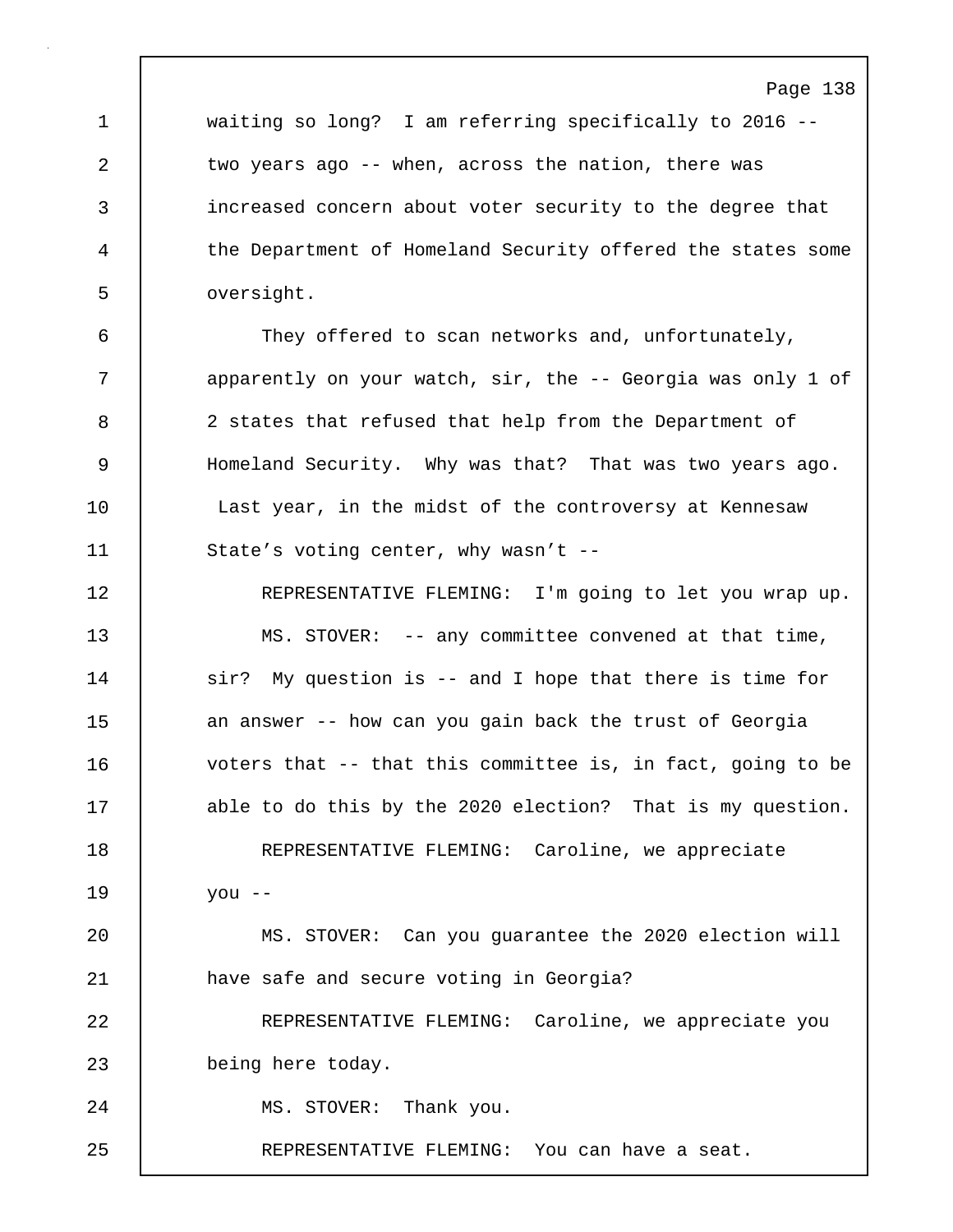Page 139 1 Mr. Secretary, do you want to make any comments? 2 SECRETARY KEMP: (Nonverbal response.) 3 REPRESENTATIVE FLEMING: Okay. Next on our list will 4 be Fred -- and I want to say Brandez (ph). Fred Brandez. 5 Fred, did I get the last name right? 6 MR. BRANDES: It was close. 7 REPRESENTATIVE FLEMING: Close. I'm going to let 8 you correct me when you get up here today. And your 9 handwriting was pretty good. I just can't pronounce it. 10 So welcome, Fred. Good to have you. Tell us who you are 11 | and where you're from. 12 MR. BRANDES: Yes. My name is Fred Brandes. I'm from 13 Roswell. And I feel a little bit like Mr. Smith in his 14 | maiden speech before congress. I know some of the younger 15 folks probably don't know the reference, but I'm sure all 16 | of you have seen the movie. 17 I relocated to this great state in 1986 from New 18 Jersey, what many native Georgians would consider foreign 19 | land. One of the first things that struck me about Georgia 20 besides from the hospitality of the people and the 21 hospitable climate -- if you've ever spent a day in 22 February in New Jersey, you'll understand what I mean -- 23 what struck me was how elections were conducted. 24 | REPRESENTATIVE FLEMING: Fred, you're doing fine but I 25 want you to pull that mic down just a little bit so that I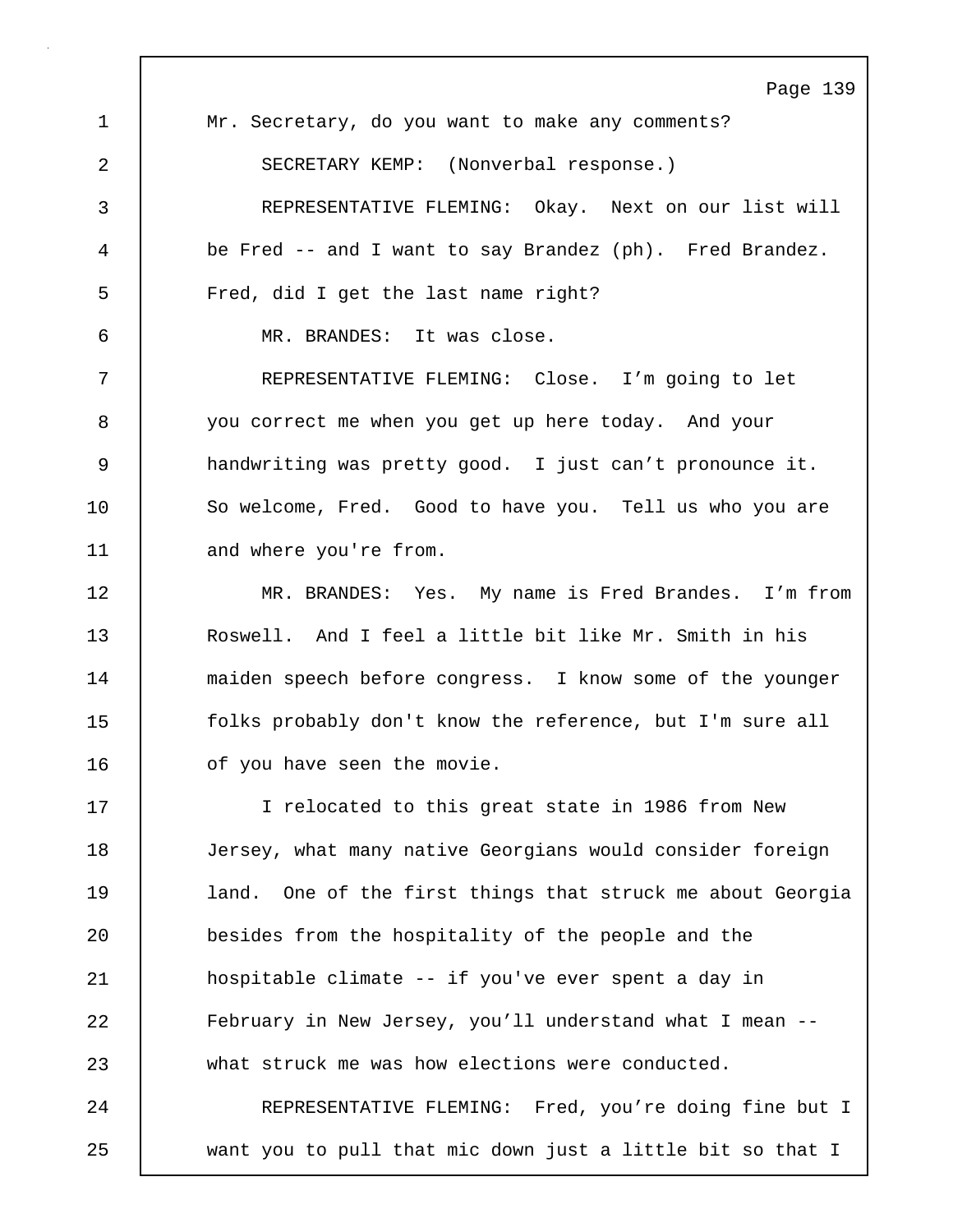Page 140 1 can hear you. 2 MR. BRANDES: (Adjusts microphone.) That good? 3 REPRESENTATIVE FLEMING: Thank you. 4 MR. BRANDES: My bad. 5 REPRESENTATIVE FLEMING: Go ahead. 6 MR. BRANDES: The difference in elections between 7 New Jersey and Georgia is the difference between night and 8 day. When I voted in New Jersey, I would step into a 9 voting both, pull the lever and close the curtain behind 10 me, set levers to indicate my ballot choices and then 11 The verse the lever to register my vote and draw back the 12 curtain. I knew -- or I thought I knew that I had voted 13 and that my vote would be counted. My confidence rested 14 | solely and entirely on some mechanical counters inside of 15 | that voting machine. 16 When I first moved over here to Georgia, I was 17 delighted that paper ballots were used. When I slipped my 18 **ballot into the ballot box, I had a sense that, yes, I** 19 Teally have voted and that my vote would actually be 20 **counted and that maybe my vote could be reexamined.** The 21 | confidence I had when I voted in New Jersey paled in 22 comparison to the confidence I had in Georgia's paper-

23 ballot system.

24 A lot has changed here in Georgia in the 30-odd years 25 I've lived here. Most, for the good and, some, for the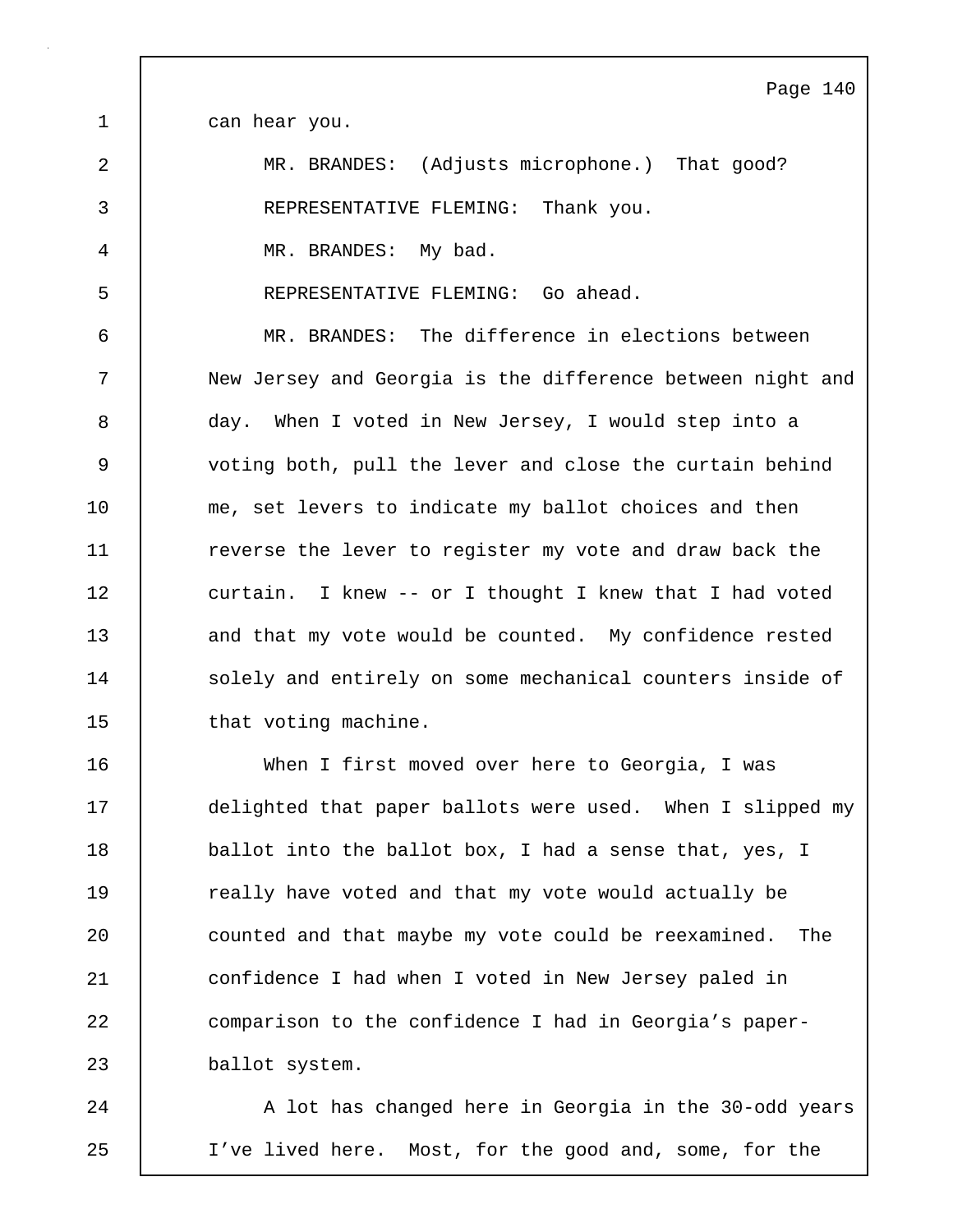Page 141 1 Worst. I believe --2 REPRESENTATIVE FLEMING: I want to give you -- 3 MR. BRANDES: -- the current voting system -- 4 REPRESENTATIVE FLEMING: I want to give you a chance 5 to wrap up, Fred. Okay? 6 MR. BRANDES: Okay. I believe the current voting 7 System has been changed for the worst, not only for the 8 possibilities of unintentional human error in the software 9 designed to tabulate the vote and possibilities of 10 malicious manipulation of that software, but also -- and I 11 believe most importantly -- the erosion of public 12 confidence that one's vote will count. 13 REPRESENTATIVE FLEMING: Fred, we appreciate you for 14 | coming in today. 15 | MR. BRANDES: Thank you. 16 **REPRESENTATIVE FLEMING:** Thank you so much. The next 17 **person I have on the list is Steven Griffin.** Steven, if 18 you would, please come forward all the way up from the 19 back. You're not a Baptist, are you, Steven? They usually 20 sit in the back. Good to have you, Steven. Thanks for 21 coming today. I do appreciate it. Please introduce 22 **yourself and we'd love to hear from you.** 23 MR. GRIFFIN: Absolutely. Good afternoon and thank 24 you to the committee for allowing the time for public 25 comment. My name is Steven Griffin, and I was a candidate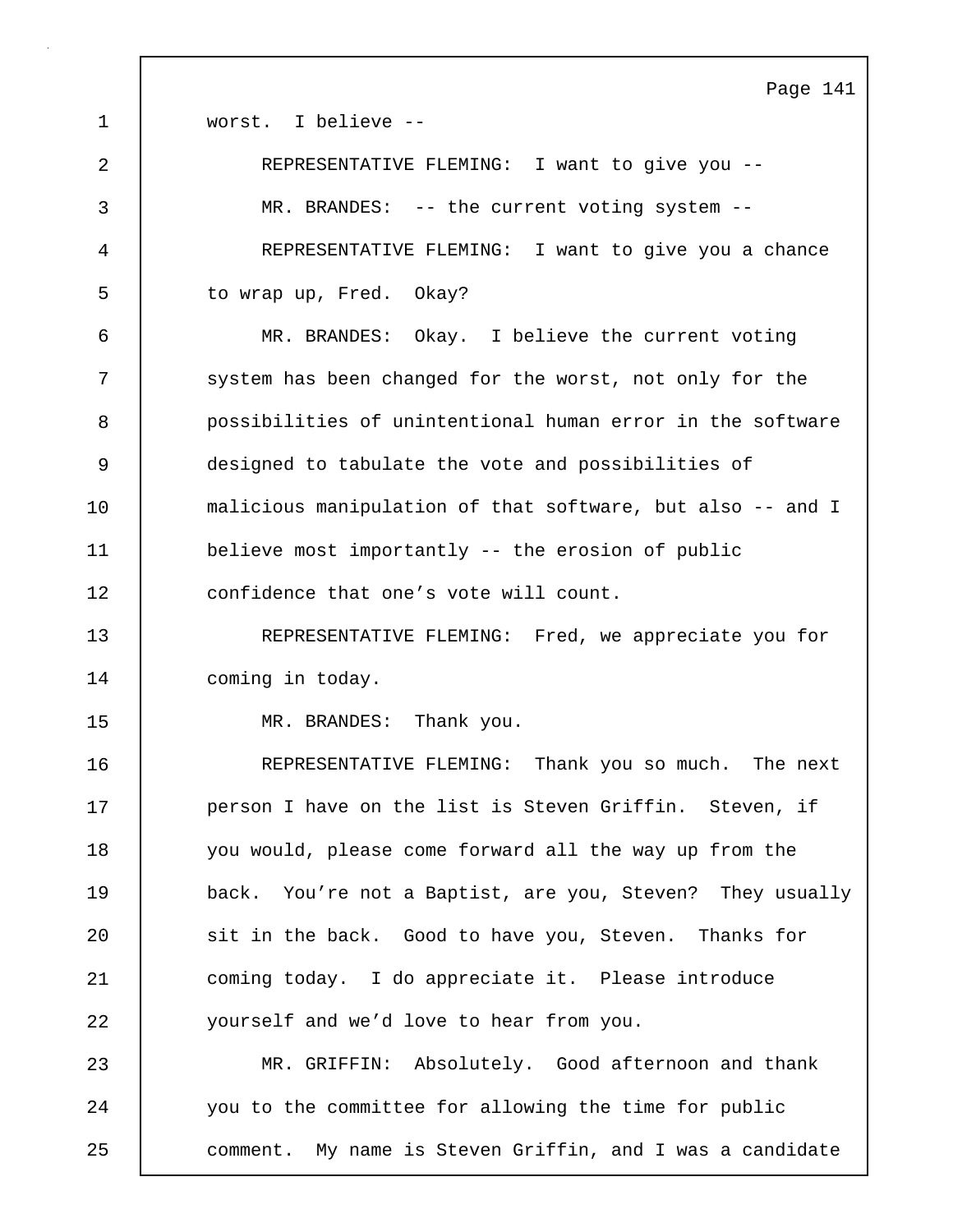1 for public office in the most recent election. During my 2 cun, I had several people -- well, not several -- a number 3 of people approach me with various concerns about the 4 election system in Georgia, so I'm here today in my 5 capacity as a private citizen but also to represent their 6 concerns.

7 The issues before us today are not new. I wrote about  $8$  them back in -- when I was in high school. I was a senior, 9 | specifically, back in 2006. I am pleased that we're taking 10 the time to discuss these issues before us today, but I 11 encourage the commission to take a different path than the 12 | one that we play so far.

13 To be clear, this isn't a democratic, republican or 14 libertarian issue. It's a foundational one. Regardless of 15 where one stands on the political continuum or what issues 16 **decive** one advocates for, all of that is for none if we cannot 17 **F** reasonably believe that our vote counts and that we can 18 | verify that our vote counts.

19 As hundreds of years of democratic tradition have 20 | taught us, secure, verifiable voting needn't to be complex 21 and it needn't be expensive. It simply requires that we 22 acknowledge what works and discard what doesn't. Paper 23 balloting has served us well and there is no reason to 24 believe that it couldn't continue to do so. On-demand 25 printing would allow us to improve this process even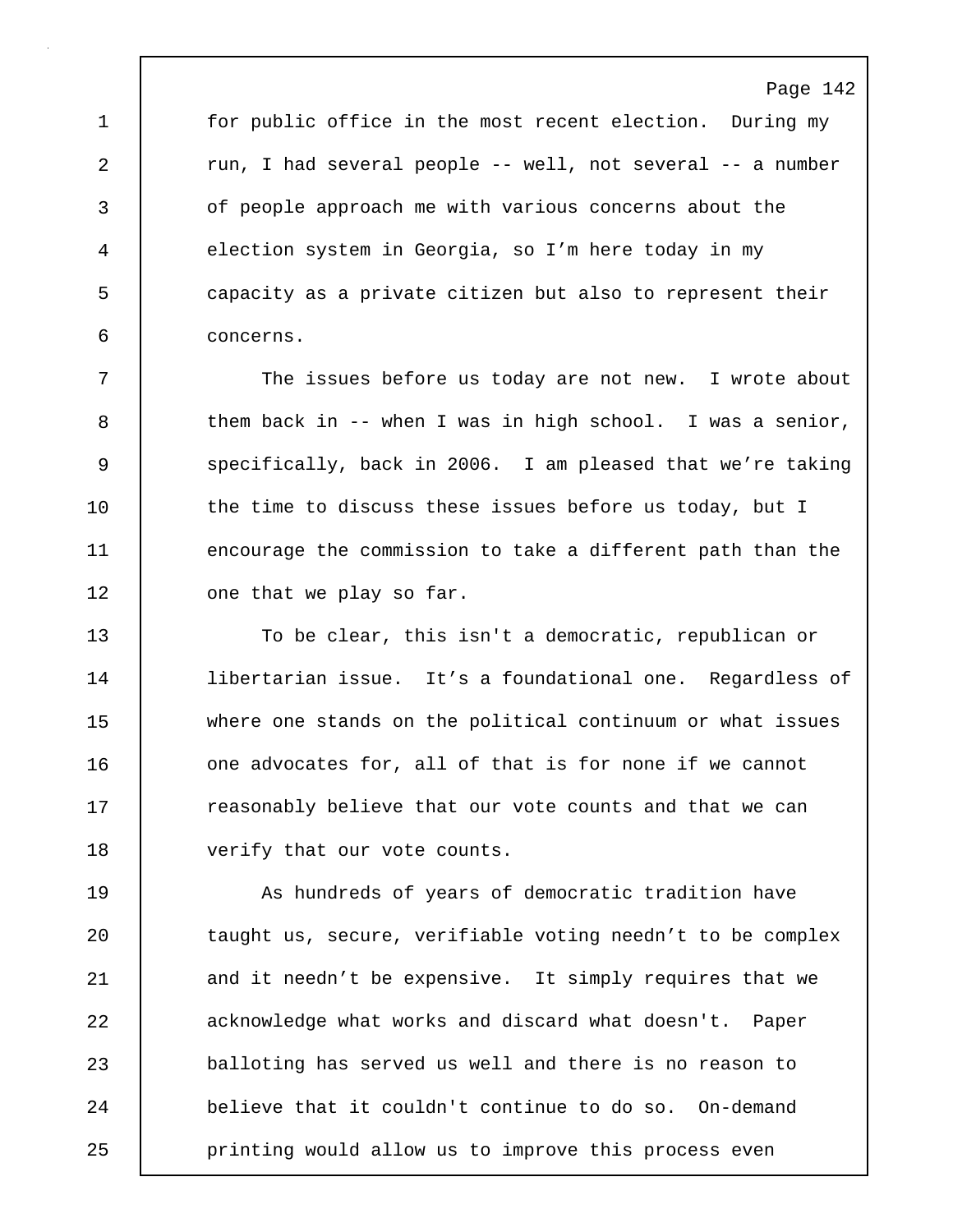1 | further. Thank you.

2 REPRESENTATIVE FLEMING: Thank you, Steven. We 3 appreciate you coming in today. Thank you for your being 4 here. Next is Marilyn -- and is it Maxx (ph)? Marilyn, is 5 it Marks? 6 MS. MARKS: Marks. 7 REPRESENTATIVE FLEMING: Marks. Okay, Marilyn. 8 MS. MARKS: I'm one of your ones with bad handwriting. 9 REPRESENTATIVE FLEMING: What? It's not that bad -- 10 | MS. MARKS: I apologize. 11 REPRESENTATIVE FLEMING: I couldn't -- it's just a C 12 or an R. Marilyn, good to have you. Thanks for coming. 13 Please introduce yourself and tell us where you're from. 14 | MS. MARKS: Thank you, Mr. Chairman. Yes. I'm 15 | Marilyn Marks and I'm here from Charlotte, North Carolina. 16 I'm the executive director of the Coalition for Good 17 Governance, a nonprofit, nonpartisan organization, focused 18 **c** on election quality, transparency and voter privacy. 19 Thank you for your dedication to this panel and the 20 most fundamental rights that you are protecting for us. I 21 | have four foundational issues that I would like for you --22 as to consider to be placed on your next agenda. 23 One, whether the state should continue to have the 24 uniform system that you heard about today, the one-size-25 | fits-all system, and you might see it as placing all of the

Page 143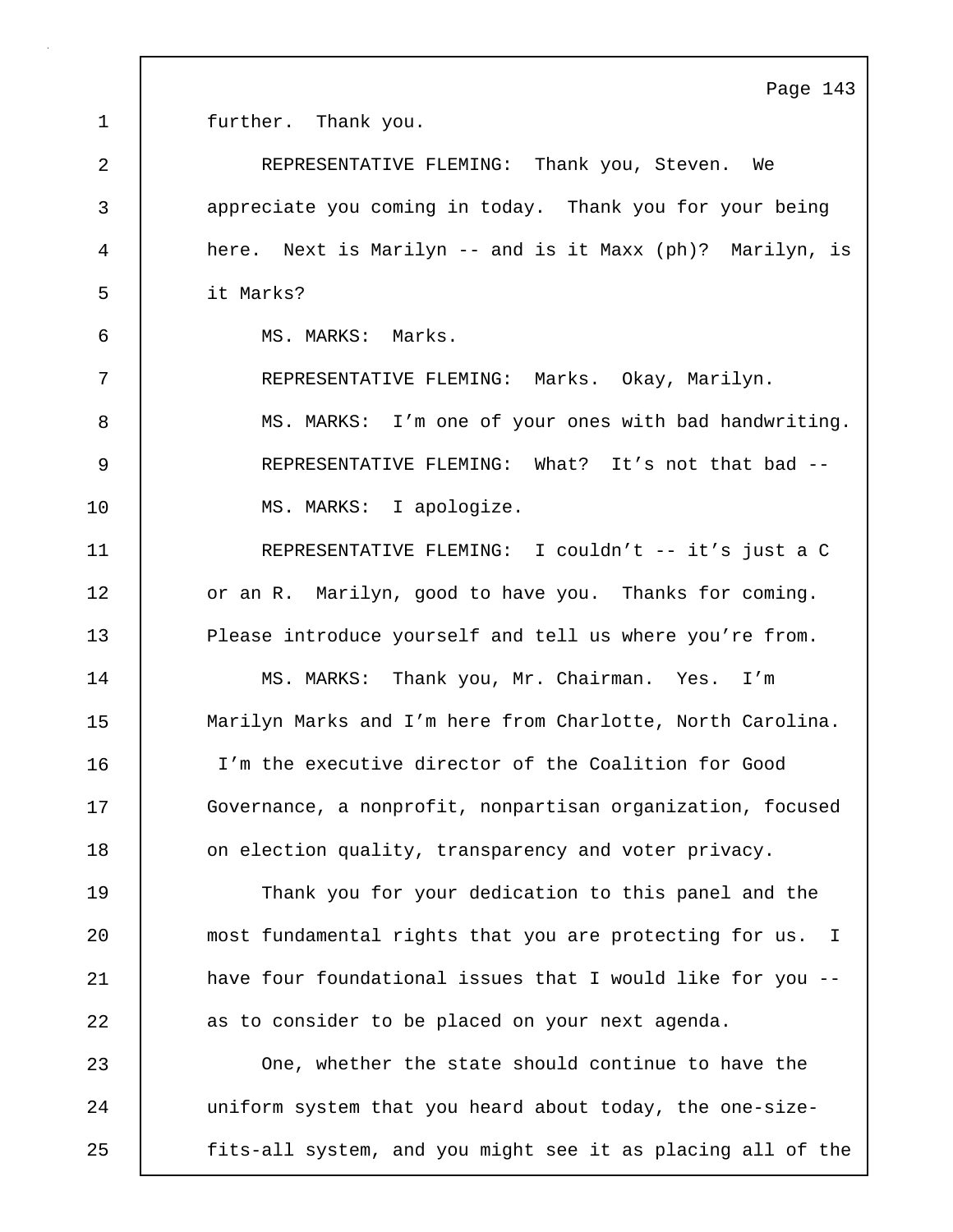Page 144 1 eggs in one basket, one vendor, one type of system. And 2 then whether the state should continue to have centralized 3 programming and management -- excuse me -- of that system. 4 Now you've taken all of your eggs, put them in one 5 basket. I think you're taking all of your eggs and putting 6 them all into -- combining them in one egg. It ends up 7 with a very high-risk, highly-exploitable system and there 8 is a reason that most states reject that as a very bad 9 practice. 10 | You've heard today very few states do it; there's a 11 | good reason why. Please revisit that in your next meeting. 12 | I urge you to bring in other states' officials to 13 understand exactly why they reject those -- the single 14 | point-of-failure strategy. 15 | Also, I would like for you to address the realistic 16 timeframe for the implementation of the new system. I 17 Think, if you talked to other state officials who've 18 actually done this, what you will learn is from where 19 Georgia is today, it's probably a three-plus-year 20 **transition** to actually do it well. 21 | And so, we've got a long time yet to deal with how are 22 we going to transition to get there, to have a secure 23 System, and I urge you not to be unrealistic about what 24 it's going to take to make the move.

25 You-all have from me a memo that is a proposal for a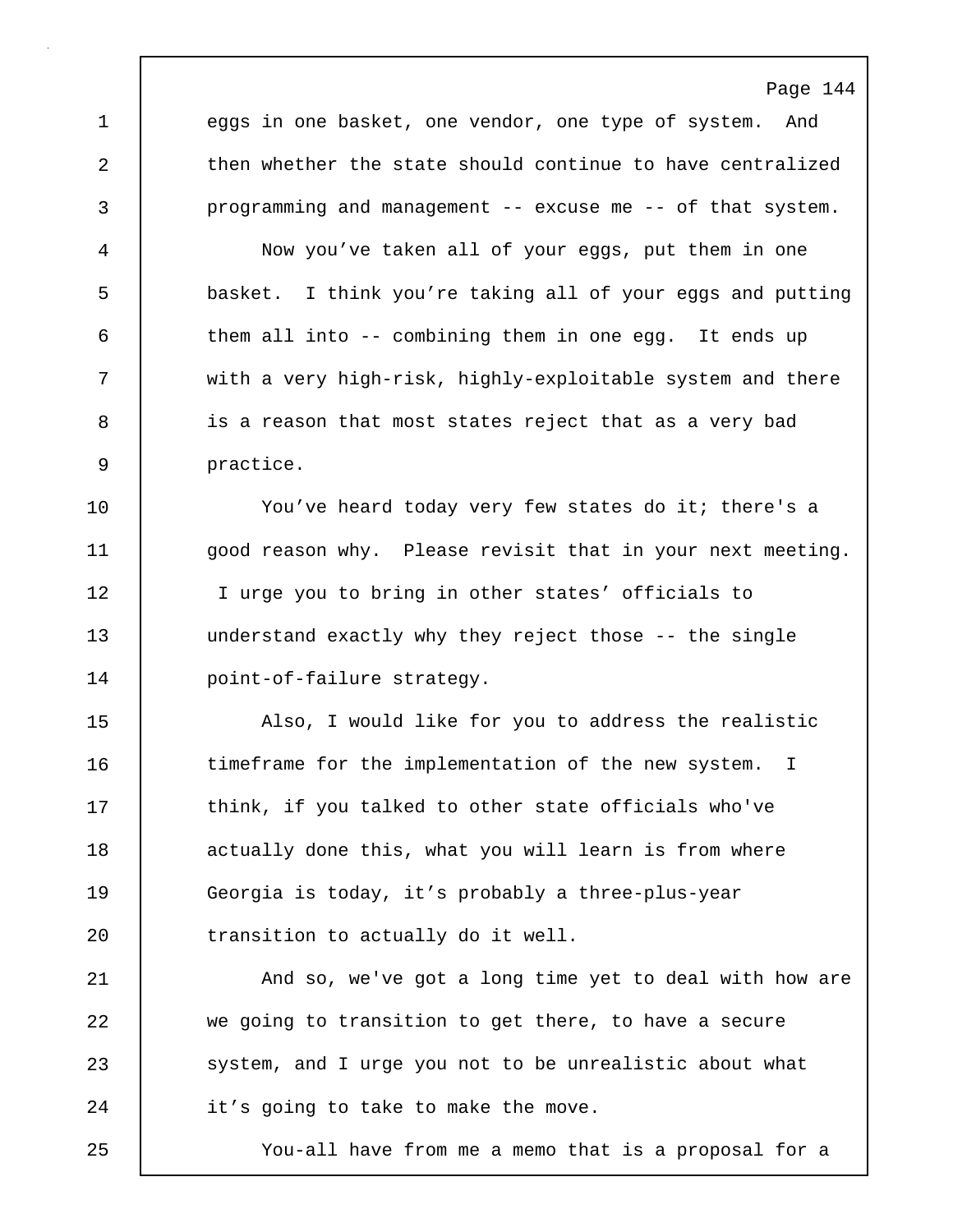1 low-risk, low-cost transition, a stop-gov method (ph), to 2 use your current scanners that would work perfectly fine 3 for the next several years as you can phase in a more 4 modern system.

5 You'll be getting another memo from me today to rebut 6 some of the things you've heard in the presentation where 7 I think you may have picked up some misinformation. But 8 thank you for the opportunity to have such a public 9 dialogue and to have the openness that you have on the 10 | panel so that you can hear from us. And I know there's a 11 | lot to deliberate over the next several months. 12 REPRESENTATIVE FLEMING: Thank you, Marilyn. 13 MS. MARKS: And thank you. 14 | REPRESENTATIVE FLEMING: We do appreciate you coming

15 in today. Thank you very much.

16 | MS. MARKS: Thank you.

17 REPRESENTATIVE FLEMING: Next on our list is 18 | Todd Edwards. Todd, please come forward. Happy to have 19 you with us today. Thanks for coming. Please introduce 20 yourself, tell us where you're from and we'll be happy to 21 **hear from you.** 

22 | MR. EDWARDS: Thank you, Mr. Chairman. My name is 23 Todd -- Todd Edwards. I'm with the Association of County 24 Commissioners. I'll waive my opportunity for comments 25 **deg of than to thank you, Mr. Secretary, for setting up this**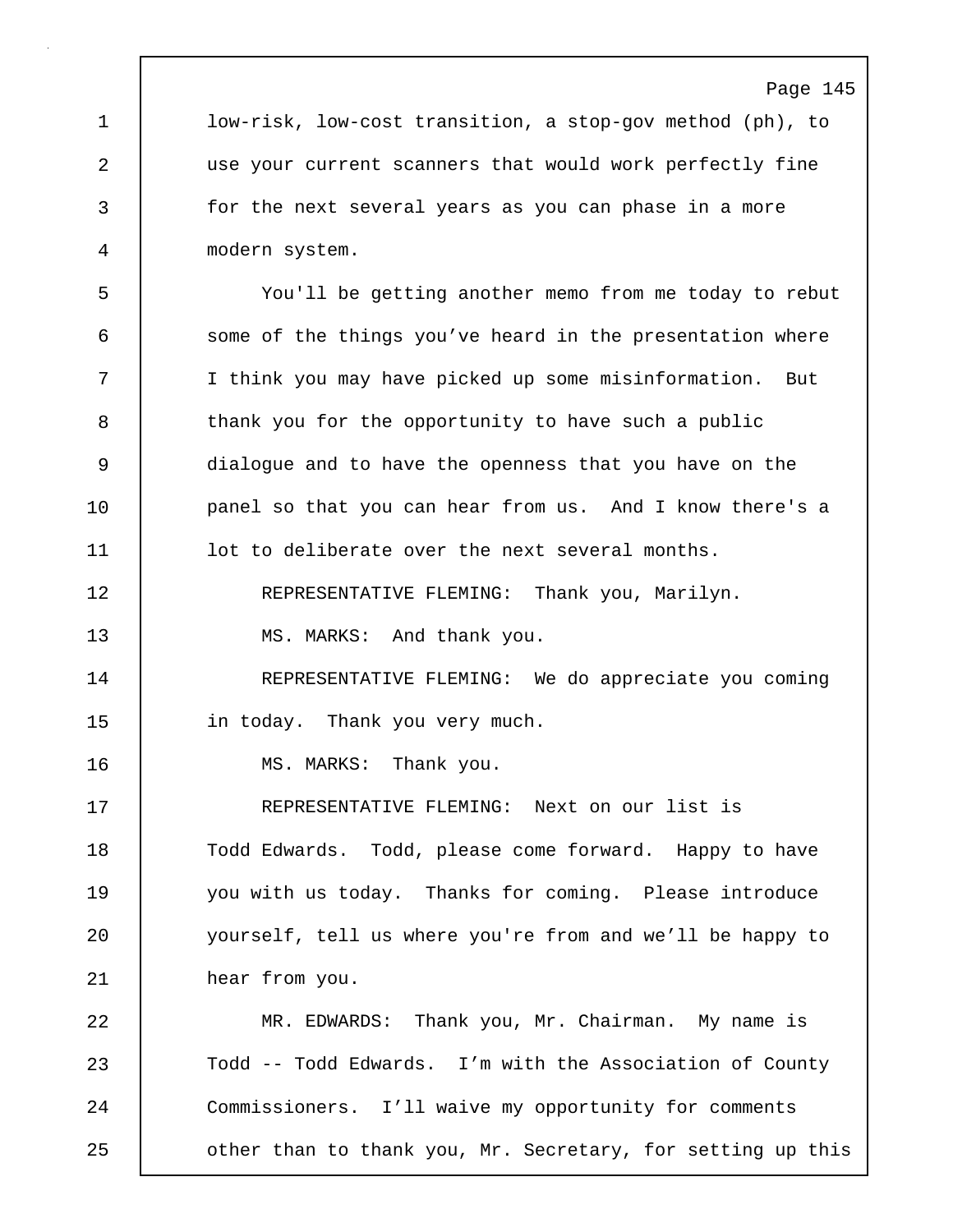1 commission. It's a great group of folks. And, in 2 particular, we sincerely appreciate the inclusion of county 3 election officials who, no doubt, will provide invaluable 4 input on both county suggestions and concerns throughout 5 the process. Thank you.

Page 146

6 REPRESENTATIVE FLEMING: Thank you, Todd. We 7 | appreciate you coming today. Thank you for your 8 | organization and all of the work you do on behalf of the 9 counties.

10 Next on the list is Elizabeth Shackelford. Elizabeth, 11 | good to have you with us today. Thanks for coming. Come 12 on up front and please introduce yourself and tell us where 13 vou're from.

14 | MS. SHACKELFORD: Certainly. Thank you. My name is 15 Elizabeth Shackelford. I've been a Georgia resident for 16 about 39 years, and the last 20 of those in DeKalb County. 17 REPRESENTATIVE FLEMING: Thank you.

18 MS. SHACKELFORD: Thank you. I'm glad to have this 19 **opportunity to speak with you and I'm grateful for your** 20 Service. I'm very concerned, like many of the folks who 21 | have spoken about this issue. I merely want to know that 22 every person's vote counts.

23 Your work will probably inform legislative decisions 24 that will -- we will live with for at least 10 years. 25 Voting cyber-security experts, such as Jeremy Epstein of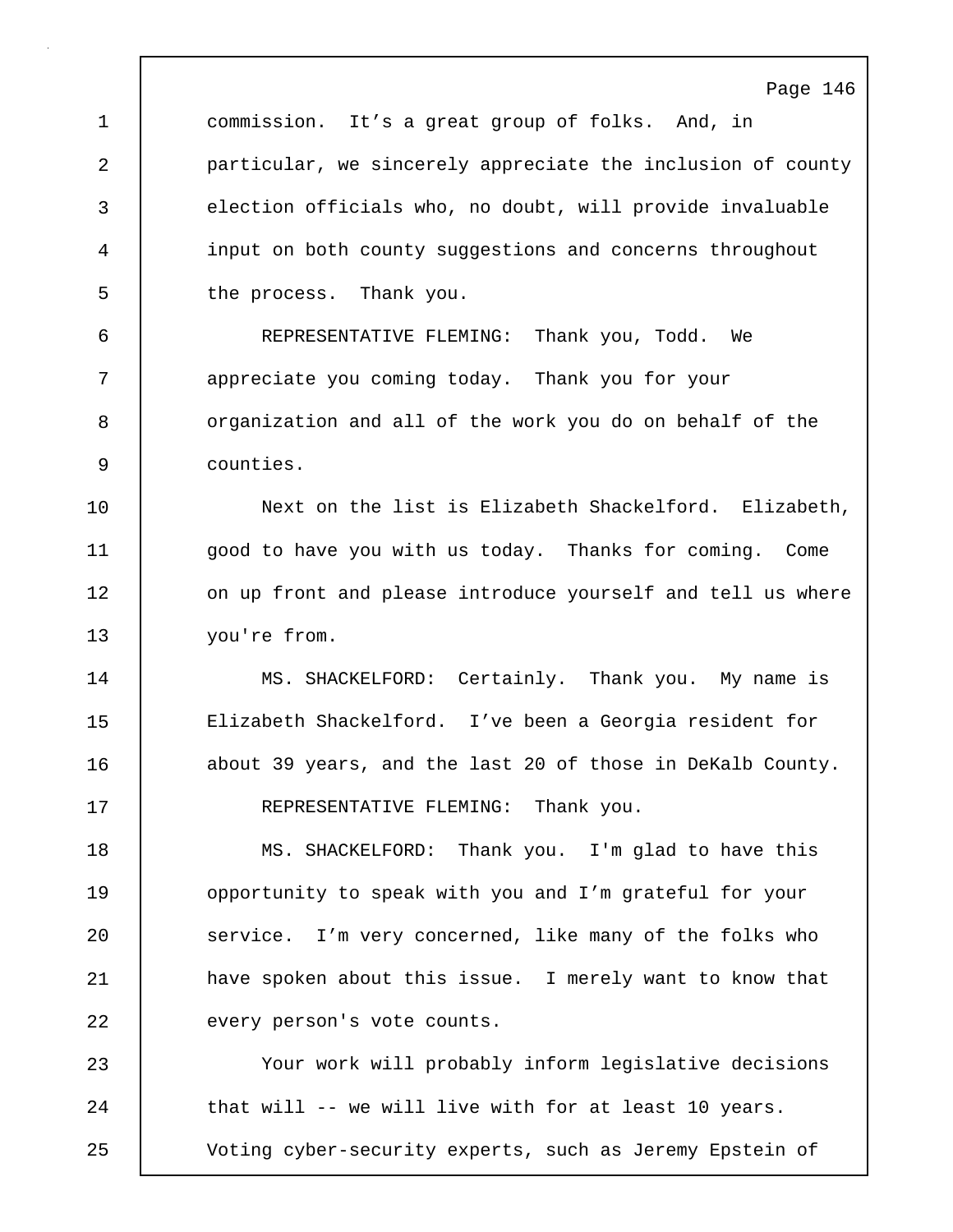1 the National Science Foundation, state that hand-marked --2 and typically pen, not pencil -- ballots -- paper ballots 3 are the most secure system available today. The state of 4 the art for voting cyber security.

5 I am alarmed by the number of people, including voting 6 officials I've talked to, who believe an all-electronic 7 ballot-marking device system is automatically superior. 8 Some of this tech bias is due to most people getting their 9 information about voting systems from vendors rather than 10 | from independent experts.

11 One quick reference: The incorrect assertion that 12 voting machines or voting systems can't be hacked by remote 13 attackers because they are quote, Not connected to the 14 | Internet, is not just wrong; it's damaging, says -- says 15 Susan Greenhalgh, a spokesperson for the National Election 16 Defense Coalition and Elections Integrity Group.

17 This oft-repeated myth installs a false sense of 18 | security that is inhibiting officials and lawmakers from 19 urgently requiring that all voting systems use paper 20 **ballots and that all elections be robustly audited.** 

21 | So my question to you is will there be independent 22 analysis of all of the possible touch points of the system 23 and how will you ensure that your process is not unduly 24 | influenced by voting-system vendors and their lobbyists? 25 Also, like some others who have spoken --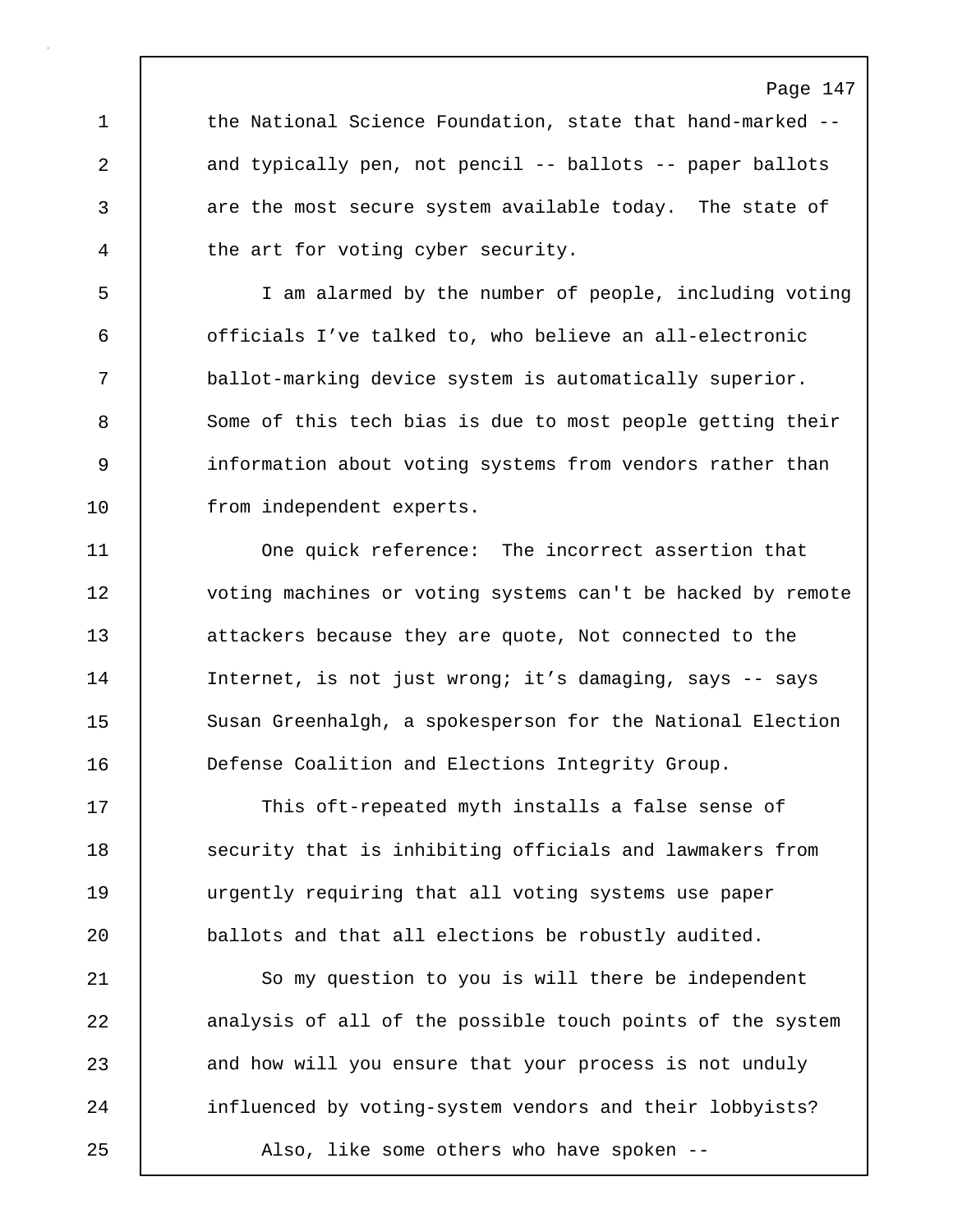1 REPRESENTATIVE FLEMING: I'm going to give you a 2 second to wrap up, please.

3 MS. SHACKELFORD: Okay. I worked in IT for many 4 years. Processes always started with developing detailed 5 requirements before any thought about vendor selection, so 6 I'm wondering why RFIs are being elicited now without a 7 detailed set of requirements and who preselected these 8 vendors and on what basis? Thank you very much.

9 REPRESENTATIVE FLEMING: Thank you, Elizabeth. We 10 **appreciate** you coming here today.

11 Next on my list is Sara Henderson. Sara, are you here 12 with us? There you are in the back. Come on up. Good to 13 have you. I think we've -- we've outlived the life of some 14 | of the batteries in these mics.

15 | MS. HENDERSON: Oh, wow. That's impressive.

16 | REPRESENTATIVE FLEMING: Sara, but it's good to have 17 you. Please introduce yourself. Tell us where you're 18 from.

19 MS. HENDERSON: Yes. Hi, everybody. I'm Sara 20 Henderson. I'm the executive director of Common Cause 21 Georgia. We are a good-government watchdog group. We've 22 been around since 1970, here in the State of Georgia for 23 about 20 years.

24 | I'd just like to thank Mr. Harvey for his 25 presentation, but talk a little bit about paper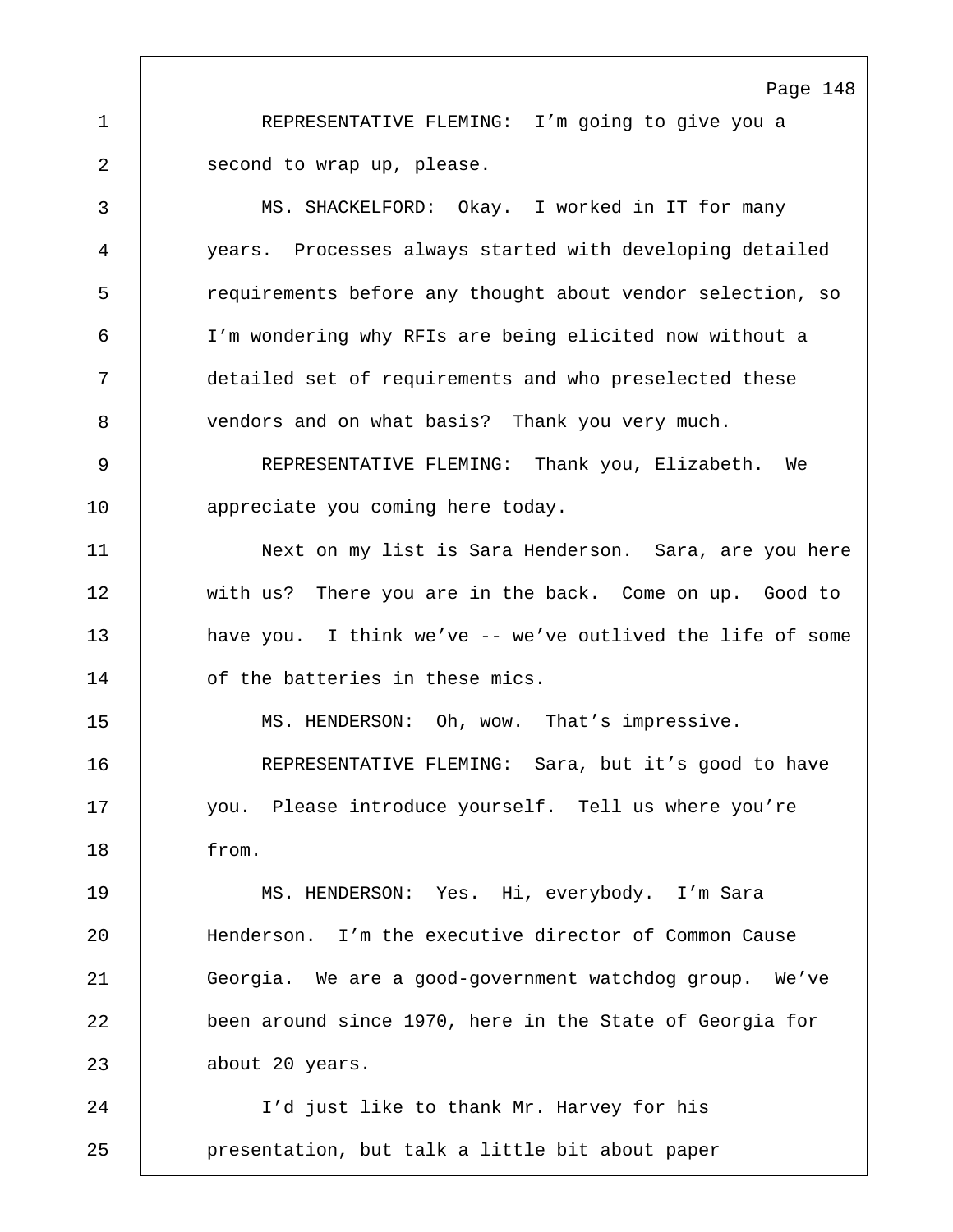1 ballots, the cost associated with going to an all-2 electronic system.

3 The Brennan Center along with Common Cause, Verified 4 Voting and also the National Election Defense Coalition all 5 have come up with estimates on cost of an all-electronic 6 system. At the end of the day, with service contracts 7 included, we're looking at over 400 million dollars as 8 opposed to about 60 million dollars for an all-paper 9 system.

10 Now, I hear the counties. I -- we've tried to work 11 with you guys on this past legislative session on SB 403. 12 We extended the certification deadline in the Senate for 13 the elections in order to give you more time to do the 14 audits.

15 We thought we had a paper-ballot bill -- that's what 16 we were sold and that's what we talked about we were being 17 Sold. It wasn't a paper-ballot bill. That bill, 18 SB 403, gave paper no authority -- none -- not in the audit 19 **process**, not in the recount process.

20 So we are asking -- we highly recommend that not only 21 are you looking at paper but you're considering the cost 22 associated with it. There's a lot of flexibility in being 23 able to correct ballots at the precincts and it also 24 **Property** reduces the amount of provisional ballots that have to be 25 **cast as well, which is very problematic in our state.**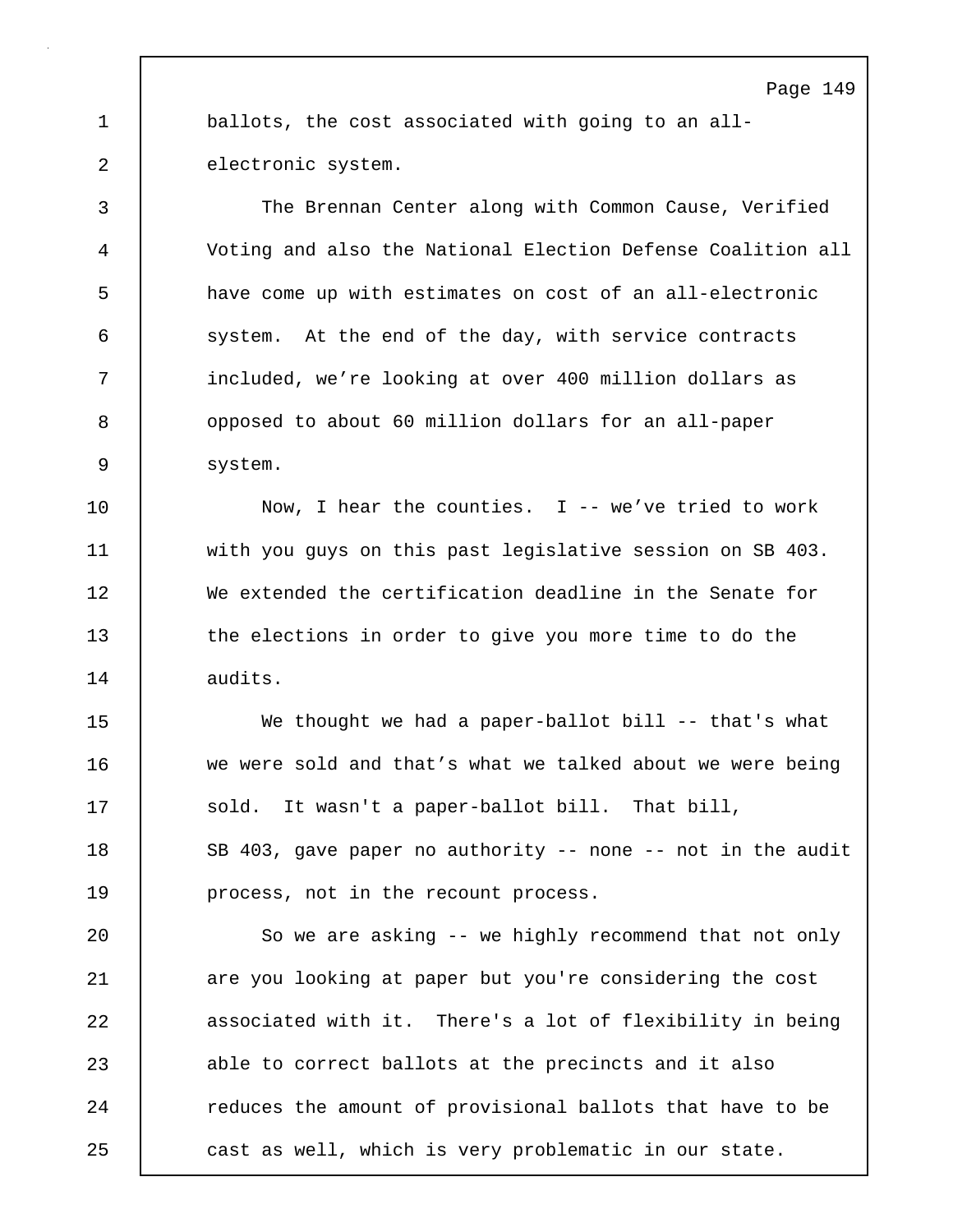Page 150 1 Finally, I would like to say that we are disappointed 2 that there are no election-integrity groups on --3 represented on this commission and that's very 4 disappointing for Common Cause, but we will be here at 5 every commission meeting making sure that our questions are 6 asked and -- and, hopefully, answered. 7 So, again, we would like to encourage you to look at 8 paper systems and, also, we would like to encourage you to 9 look at ways and suggest ways that vendors are not 10 | railroading this process and writing legislation as they 11 did this past legislative session. 12 REPRESENTATIVE FLEMING: Thank you, Sara. 13 MS. HENDERSON: Thank you for your time. I appreciate 14 it. 15 REPRESENTATIVE FLEMING: Thank you, Sara. I'll need 16 my -- (adjusts microphone) there we go. Okay. Next is 17 | Pamela Reardon. Pamela, good to have you here today. 18 | Thanks for coming. Please come forward, and introduce 19 yourself and tell us where you're from. 20 MS. REARDON: Hello, and thank you for being here and 21 working on this. My name is Pamela Reardon. I am a 22 | citizen in Cobb County. 23 | REPRESENTATIVE FLEMING: Thank you. 24 MS. REARDON: I wear a lot of hats, but I won't 25 complain about those. I -- just listening to all of this,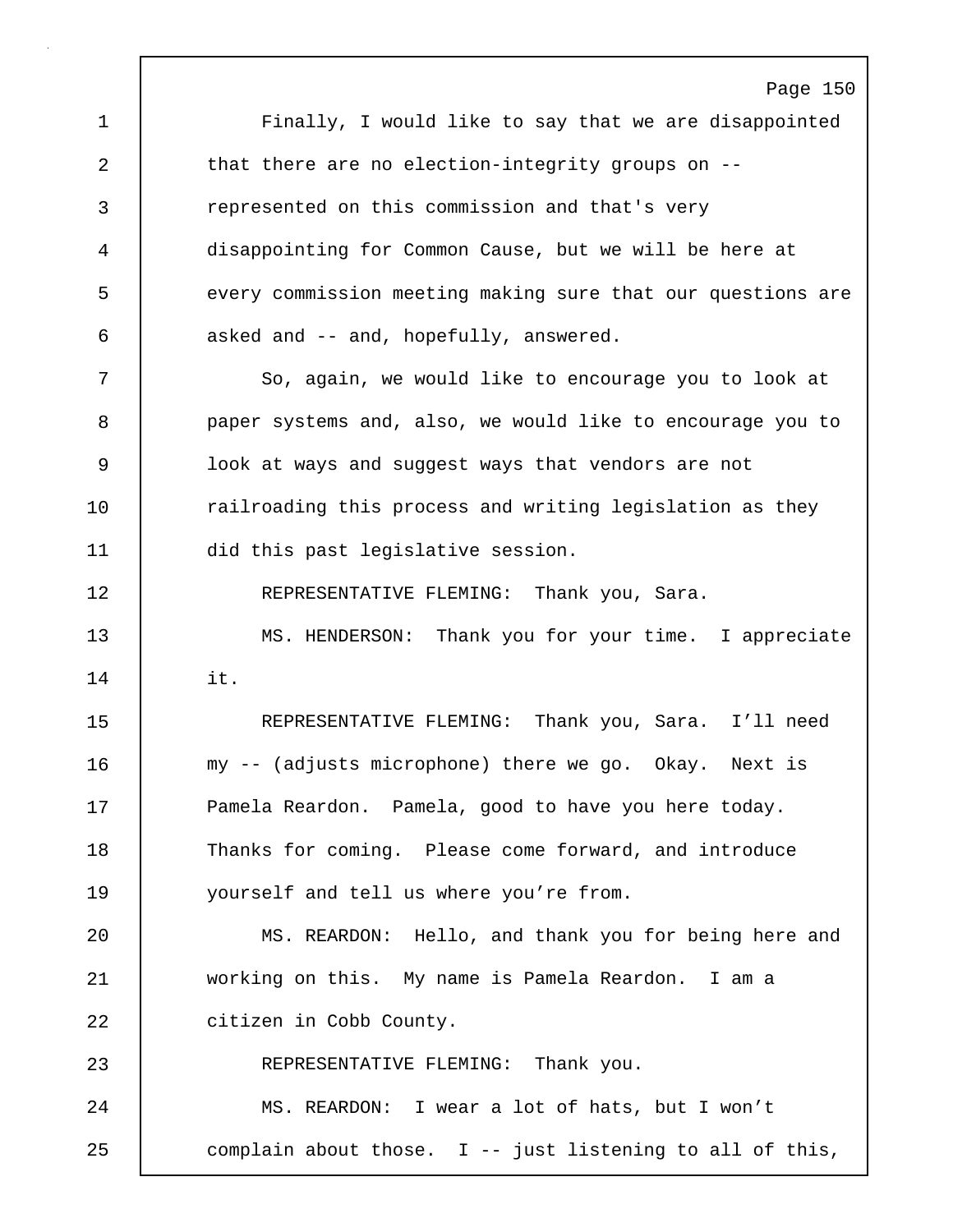1 it's very good information and I came because I'm very 2 interested in this whole voting-machine decision or non-3 decision. But I have three different things that I want to 4 bring before you.

5 Yeah, the machines are important; paper ballots are 6 important, whichever way we go. But what -- what about the 7 absentee ballots? I have a growing concern on the security 8 and integrity of these especially after last year's 9 primary.

10 So I -- I just wish we could have a better way of 11 knowing that that person is actually that person that is 12 | signing and filling in the ballot and mailing in the 13 ballot. That's number one.

14 Number two, Ohio -- or the Supreme Court, about two 15 days -- three days ago, ruled that Ohio can purge their 16 dead people off of their list -- because I don't even know 17 why there was any objection to that, but we have a lot of 18 dead people on our list.

19 I have somebody I know who passed away three years ago 20 that was still voting and it took a lot of effort by the 21 | person who was close to that person to get him off the 22 **ballot list, off the voting list.** 

23 So I think it's a really easy solution if, when you 24 | have a death certificate and you send it to the health 25 department, why can't it go to the Secretary of States and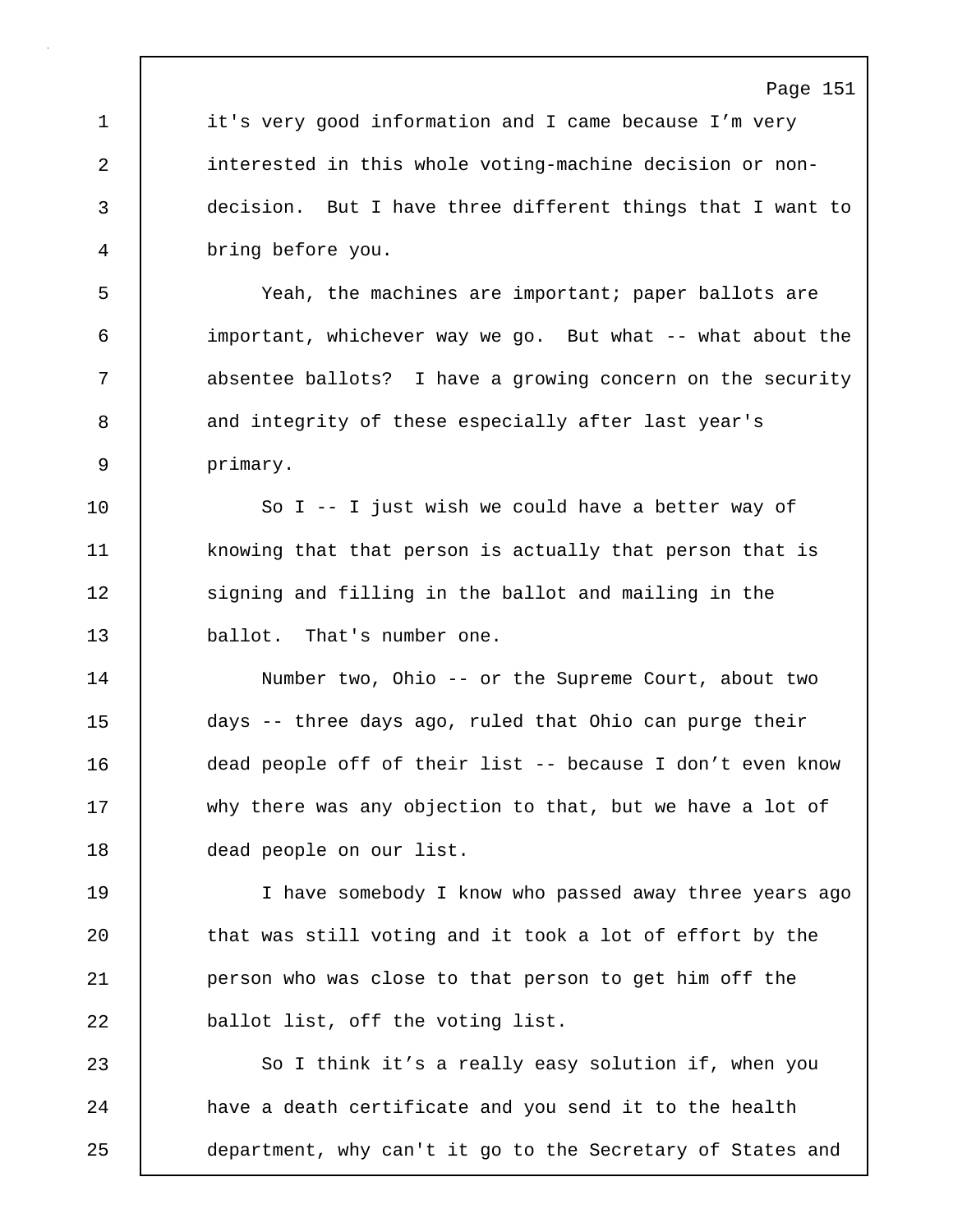1 purge the voting -- the list? I mean, I -- I just think 2 that's just a no-brainer.

3 The third thing is I didn't know -- because it's 4 federal, you said -- that you have to have dual languages 5 **or you have to have multiple languages in Spanish and in** 6 English. The last time I took my citizenship test, I had 7 | to know English. I am not born -- I was not born here; I 8 was born in Canada, but I am a citizen in 1994 and I know 9 | that that was a requirement then, so why are -- if citizens 10 can only vote, why are we letting noncitizens who can't 11 Speak English or read English vote? That's my question. 12 REPRESENTATIVE FLEMING: Thank you, Pamela. We 13 expreciate you for being with us. Thank you very much. 14 Okay. Next on our list is Mike -- I think it's Lowry. 15 Mike? Is Mike Lowry here today? Mike? 16 Okay. All right. Nancy Larson? Is it Nancy -- is it 17 Larson? Nancy? 18 MS. LARSON: Hi. 19 REPRESENTATIVE FLEMING: Good to see you, Nancy. 20 Thanks for coming today. We appreciate you being here, and

22 **happy** to hear from you.

23 MS. LARSON: Thank you. I appreciate your time today. 24 My name is Nancy Larson. I live in DeKalb County and I am 25 **here today as a concerned Georgia voter.** And I think, like

21 please come forward and introduce yourself and we'll be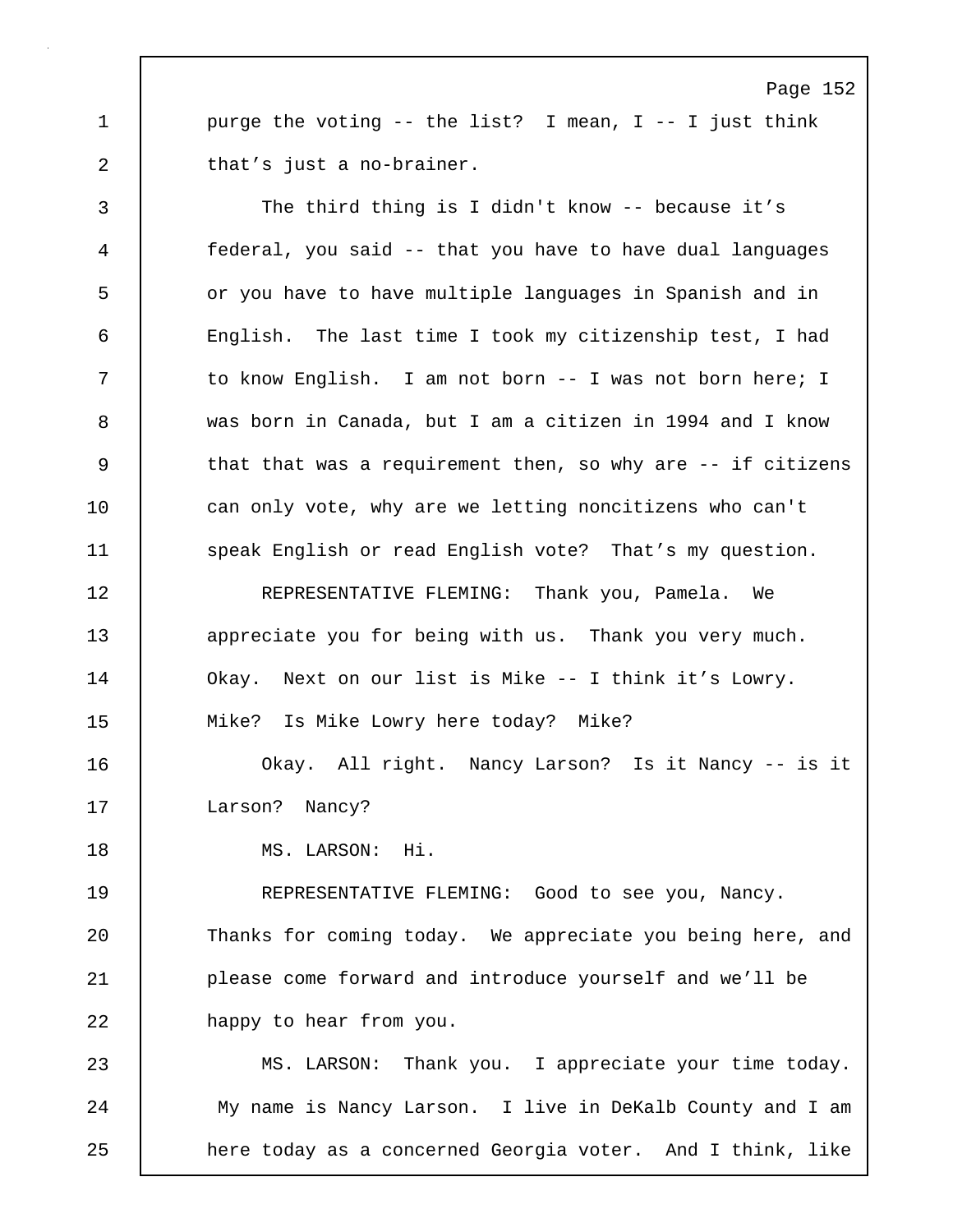Page 153 1 a lot of other concerned Georgia voters, I had to miss the 2 bulk of the conversation earlier due to work obligations. 3 So my first concern is that there is a -- an open 4 communication between voters and this commission to be able 5 to voice our concerns and get some feedback and -- 6 REPRESENTATIVE FLEMING: Did you say, Nancy, you 7 | missed the first part of the meeting? I'm sorry to --8 MS. LARSON: Yes, I missed the previous discussion. 9 REPRESENTATIVE FLEMING: Yeah. I believe we said that 10 there is a E-mail that anybody can sit through and we'll  $11$  get that  $-$ 12 MS. LARSON: Okay. So -- 13 REPRESENTATIVE FLEMING: -- and we'll repeat it before 14 | the end of the meeting. 15 MS. LARSON: I'll have to watch the -- I'll have to 16 watch the replay then. 17 | REPRESENTATIVE FLEMING: Absolutely. Thank you. 18 | MS. LARSON: So thanks. And so -- and I'm here really 19 because it's so important for our voters to have confidence 20 | in the system and know that our votes are counted as cast. 21 | So, back in 2002, when the Diebold system was first 22 implemented, I was a little concerned about it back then in 23 2004 with groups like Verified Voting. Oh, my gosh. We 24 don't have an audit trail or a paper trail. We don't 25 **c** really know if our votes are counted as cast.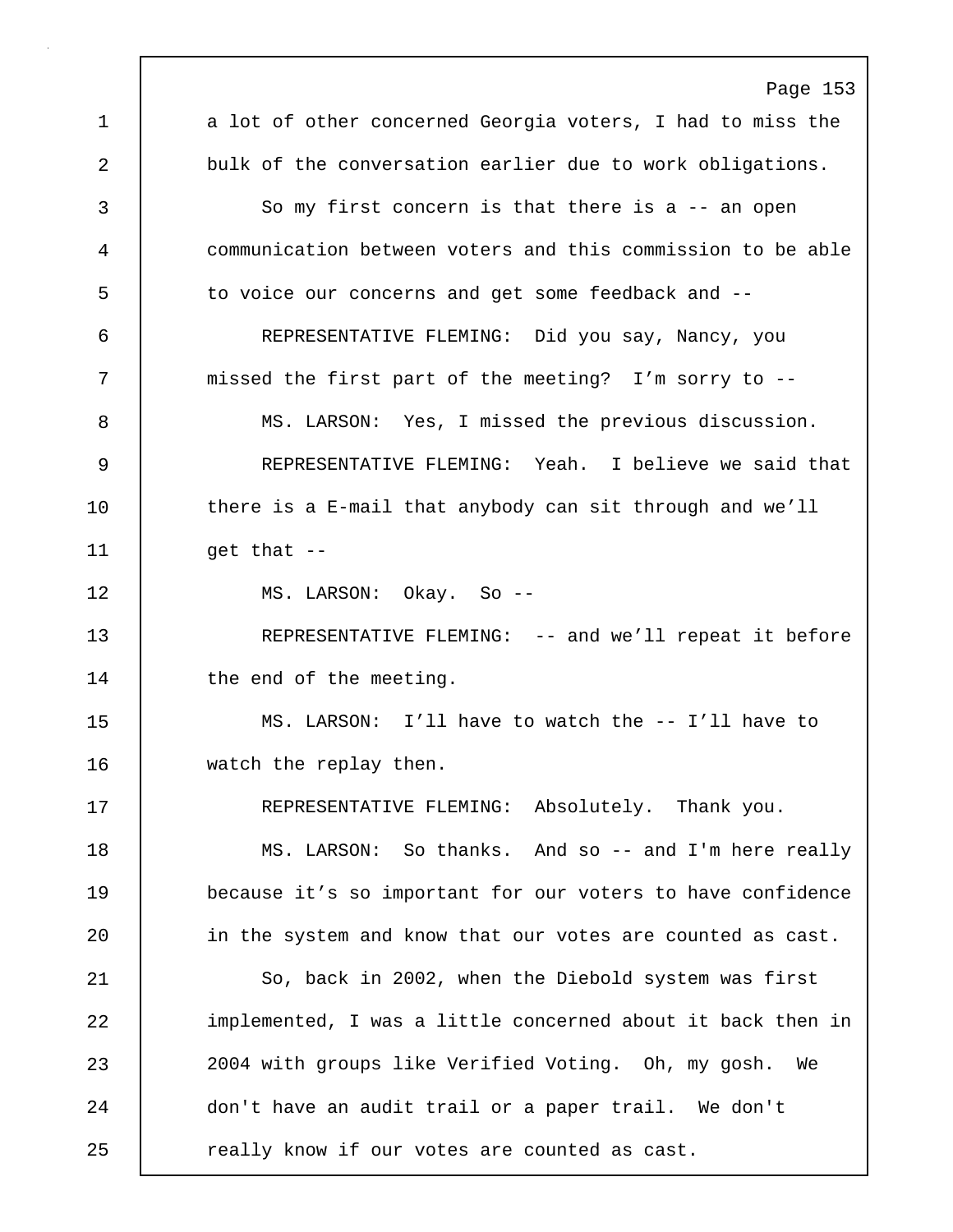Page 154 1 | And now, fast forward to 2016, with concerns about 2 hacking and also knowing that our central server was 3 vulnerable to hacking here in Georgia, that's a scariest 4 concern about the integrity of our elections and making 5 sure that voters do have that confidence in that. 6 You know, here in Atlanta, of course, we have a lot of 7 | election-integrity experts; we have a lot of cyber-security 8 experts that seemed to have been left out in the previous 9 conversations during the state-legislature session this 10 vear around this issue. 11 | So I want to make sure that those voices are included 12 and the solutions that they recommend are the hand-marked 13 **paper ballots with a voter-readable receipt that can be** 14 audited and verified. 15 REPRESENTATIVE FLEMING: And I'm going to give you 16 time to wrap up, please, ma'am. 17 MS. LARSON: Absolutely. So I really just want to 18 make sure that there's transparency, that the voters' 19 voices are heard, IT, cyber-security voices are heard, 20 election-security voices are heard and that, yeah, voters 21 are going to -- or votes are count as cast. I mean, this 22 (indicating) -- is this who I voted -- is this my 23 candidate? I don't know. So -- 24 | REPRESENTATIVE FLEMING: Thank you, Nancy. 25 MS. LARSON: -- no barcodes, please. Let's make -- be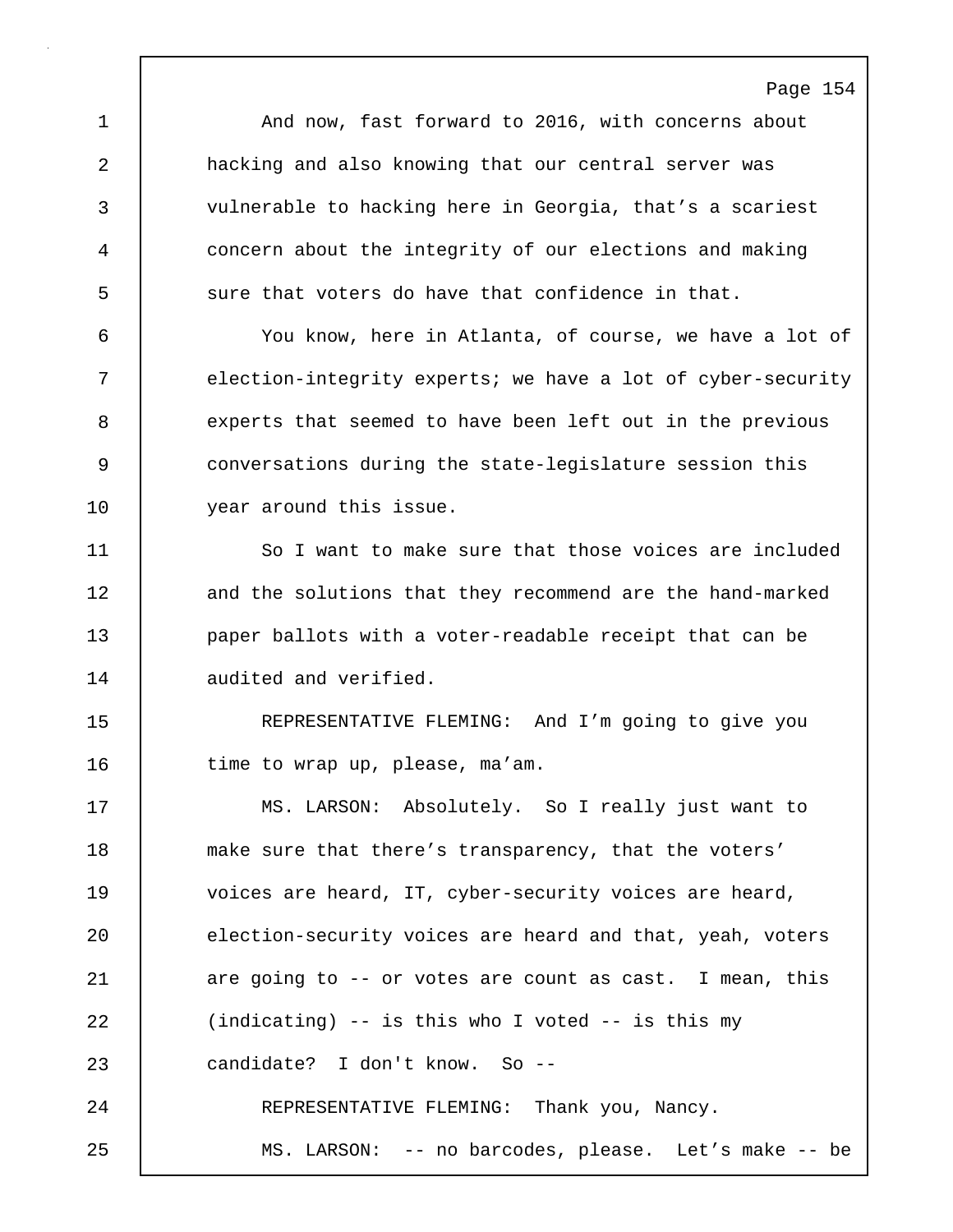1 | good stewards of taxpayers' money because this is going to 2 affect us all for many years to come. Thank you.

Page 155

3 REPRESENTATIVE FLEMING: Thank you, Nancy. We 4 appreciate you being here today. Because Nancy brought up 5 a good question about the E-mail that I was mentioning to 6 her, where anyone could sit in. It's SAFE Commission at 7 Sos.ga.gov. That's S-A-F-E C-O-M-M-I-S-S-I-O-N at 8 | sos.ga.gov.

9 All right. Well, once again, that is every name 10 checked off on our sign-up list. I want to go ahead and 11 wrap up. And thank you so much. We appreciate all of you 12 being here today. I am going to turn to our Secretary of 13 State and ask him to close the meeting for us.

14 | SECRETARY KEMP: Thank you, Representative. And, 15 first, let me just thank you-all for being here today and 16 for being a part of this. We certainly appreciate the 17 | strong turnout and -- and comments that we got today.

18 | I wanted to thank those that presented to us for 19 taking the time to give us some history and lay out some 20 | things for the commission to certainly think about.

21 | And I do want to thank the commission members, again, 22 as well for their service, not only today but in the 23 future, and I thank those county election officials that 24 were said earlier for being here today and for what you do 25 every day, and for working with us in the Secretary of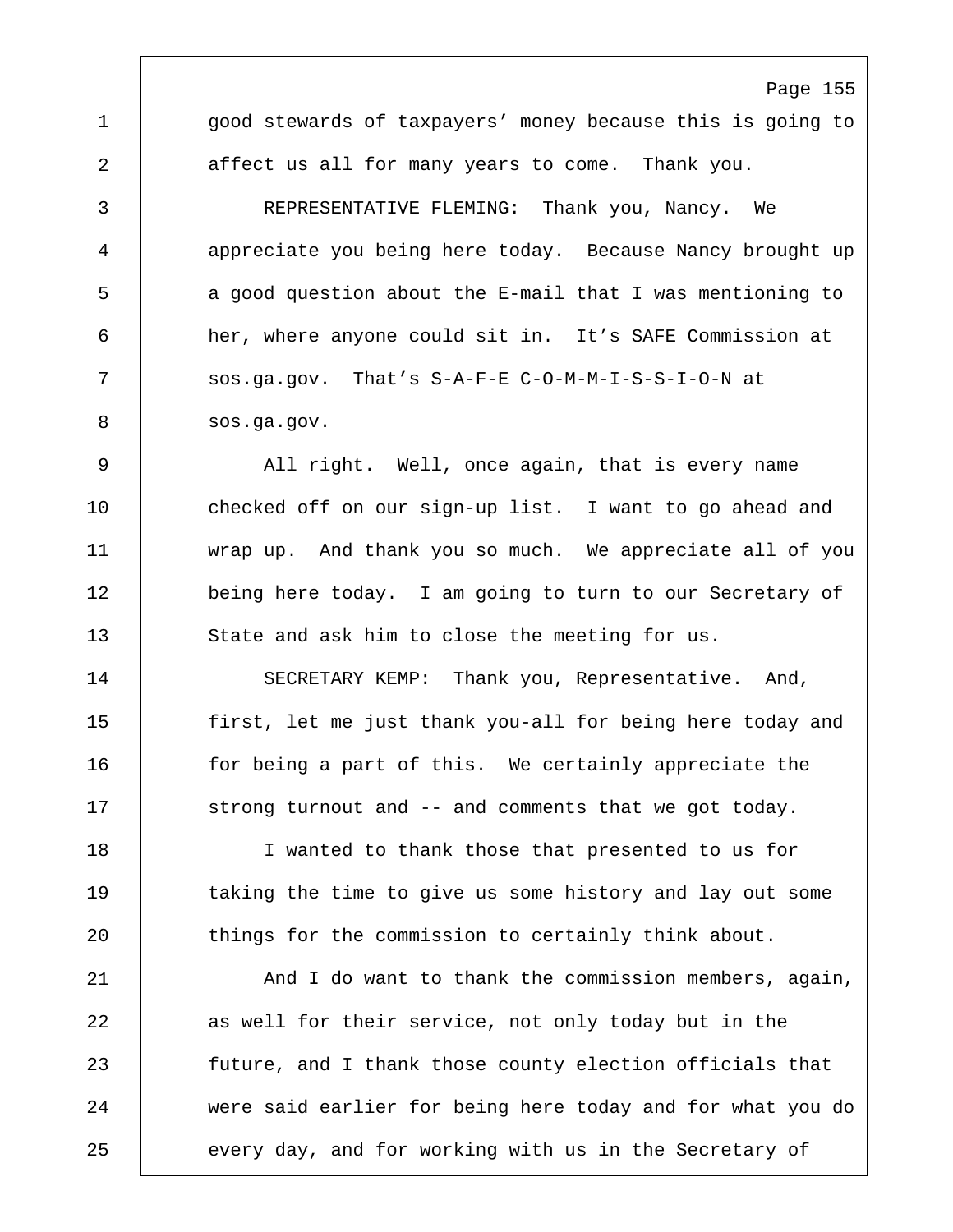1 State's office to make sure we have secure, accessible and 2 fair elections.

Page 156

3 I know several of you were asking about presentations. 4 Obviously, two minutes is not very long and we understand 5 that. We're -- we're going to give time for presentations 6 in the future. So, as Representative Fleming said, if 7 you're interested in something like that, if you could, 8 **just send us the E-mail to the SAFE Commission at** 9 | sos.ga.gov E-mail address.

10 | And we'll -- we'll look at those and just let us know 11 what you're wanting to present on. And the timeframe, 12 we'll have to look and see how many we've got, and where we 13 are, and when we're going to do that and try to figure out 14 | a good, orderly way to do that. So we'll be glad to work 15 with you on that.

16 I will say, too, that for the advocacy groups, and 17 election-integrity groups, stakeholder groups, I know many 18 of you-all are here today. We certainly appreciate your 19 attendance and your input and we will -- and -- and have 20 | said this from day one, that we will -- you will be 21 | included in this process, that it will be transparent. 22 | We'll give you opportunities. We're glad for you to submit 23 information like papers, presentations -- whatever, and we 24 | look forward to working with you on that.

25 I know Candice Broce has been in communication with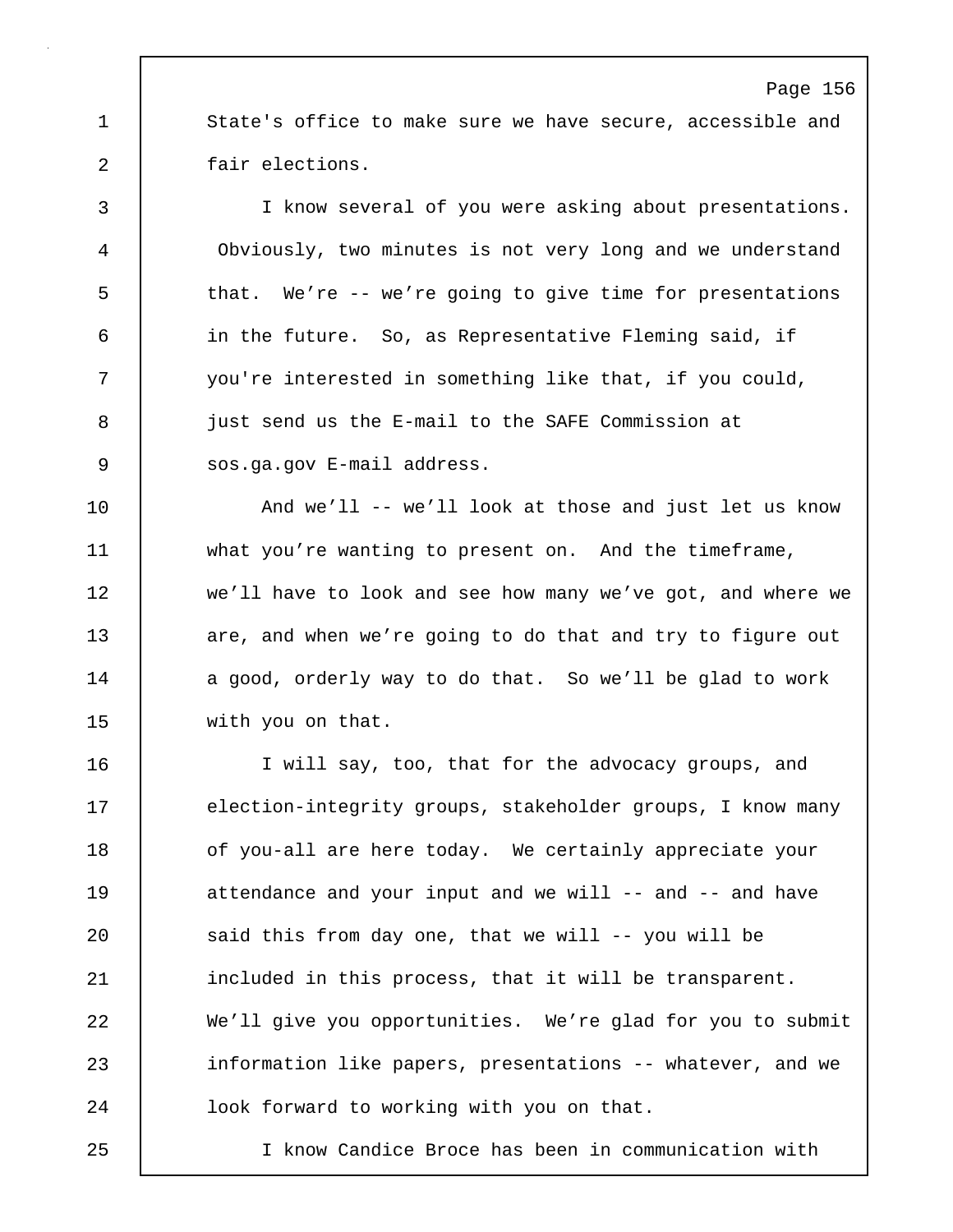1 many groups as we rolled this out and, if there's others 2 that we have missed or people that are interested, just let 3 us know and we'll be glad to stay in communication with 4 you.

5 You can also E-mail that SAFE Commission E-mail 6 address if you -- if you were not on our list and you want 7 | to be notified about different meetings that we're having. 8 So spread that word out there as well and we will look 9 forward to keeping you-all posted on when we're going to 10 have our next meeting and -- and start planning out the 11 | rest of the process that we want to go through.

12 | But, with that, I'll adjourn our meeting. I wish 13 everybody safe travels today and thanks again for coming. 14 Thank you very much.

15

16

17

18

19

20

21

22

23

24

25 (Whereupon, the proceedings were concluded at 12:31 p.m.)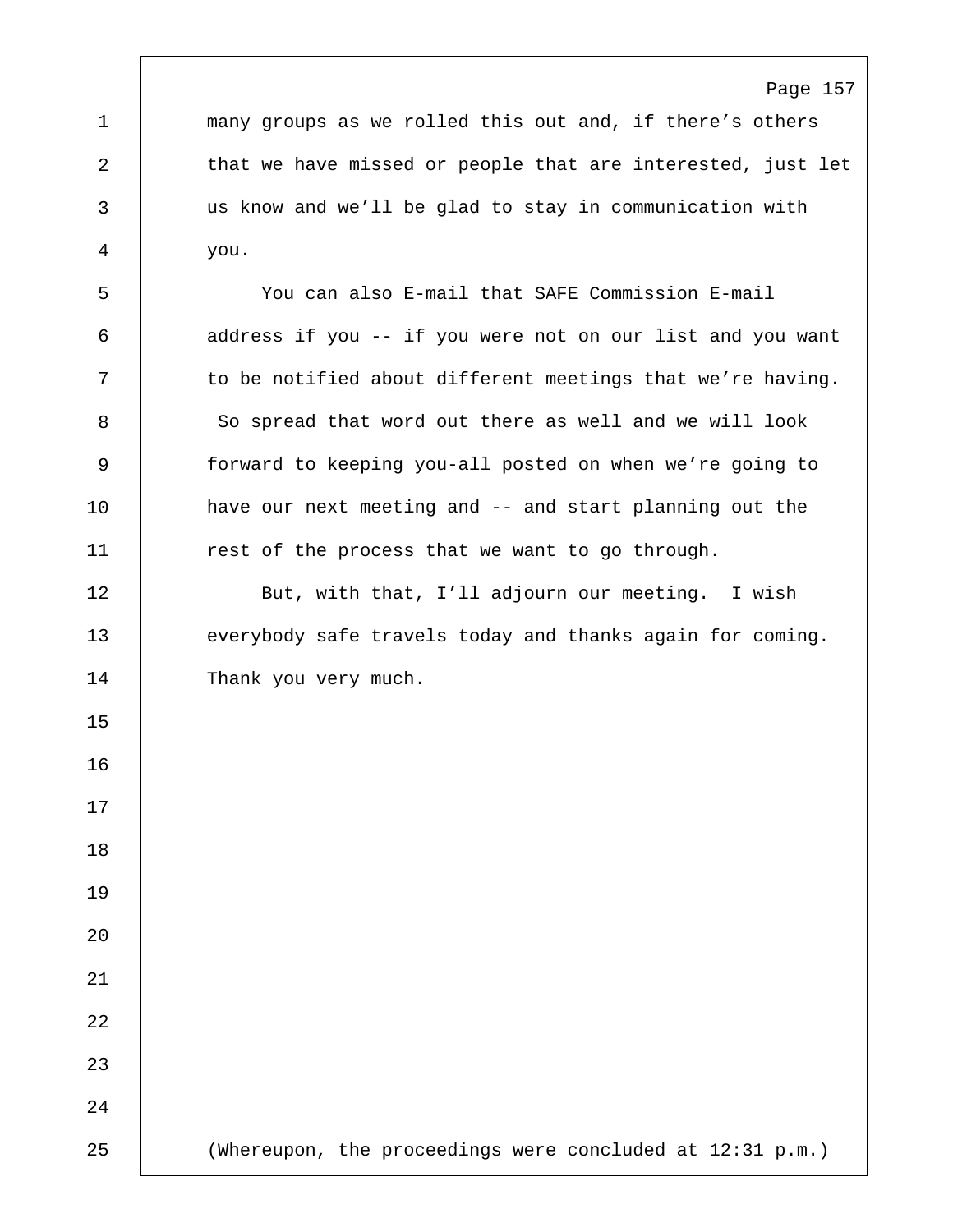|                | Page 158                                                   |
|----------------|------------------------------------------------------------|
| $\mathbf{1}$   | CERTIFICATE                                                |
| $\overline{2}$ | STATE OF GEORGIA                                           |
| 3              | COUNTY OF GWINNETT                                         |
| 4              |                                                            |
| 5              | I, Patrick Stephens, hereby certify that the foregoing     |
| 6              | record taken down by me, as a certified court reporter, is |
| 7              | a true, correct and complete record of the above-entitled  |
| 8              | Secure, Accessible and Fair Elections Commission meeting.  |
| 9              | This certification is expressly withdrawn and denied       |
| 10             | upon the disassembly or photocopying of the foregoing      |
| 11             | proceedings, unless said disassembly is done by the        |
| 12             | undersigning certified court reporter and original         |
| 13             | signature and raised seal is attached thereto.             |
| 14             |                                                            |
| 15             | This the 10th day of $\qquad \qquad$ _ July ___ _, 2018.   |
| 16             |                                                            |
| 17             |                                                            |
| 18             | Patrick Stephens                                           |
|                | PATRICK A. STEPHENS, CCR, CVR                              |
| 19             | CERTIFICATE NO. 4672-1141-4562-4064                        |
| 20             |                                                            |
| 21             |                                                            |
| 22             |                                                            |
| 23             |                                                            |
| 24             |                                                            |
| 25             |                                                            |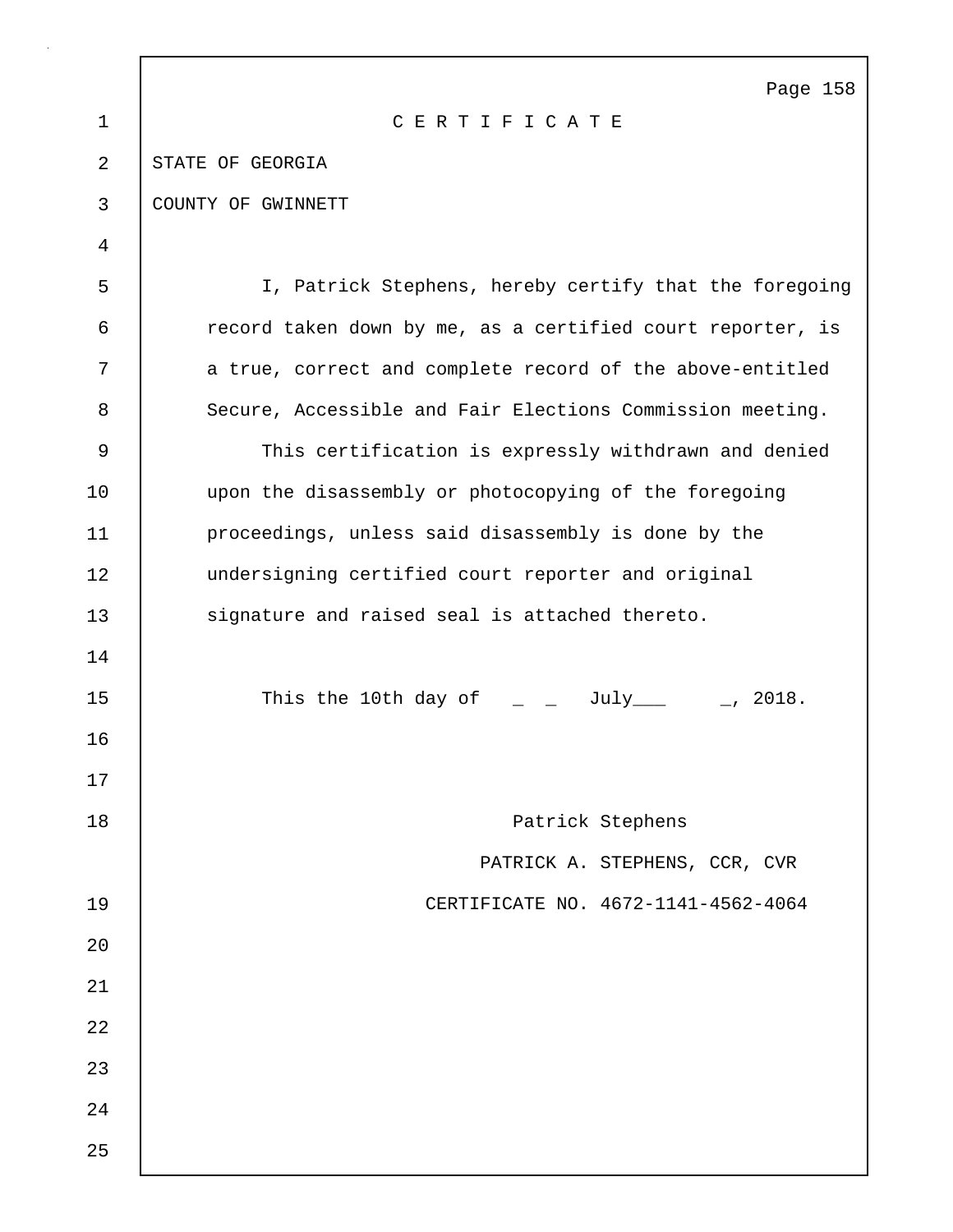|                                   | 98:15                    | 124:8 132:20               | ago 16:13,16 17:16   | <b>amount</b> 129:22  |
|-----------------------------------|--------------------------|----------------------------|----------------------|-----------------------|
| $\mathbf A$                       | accommodating            | 140:2 150:16               | 43:24 90:9 98:13     | 137:13 149:24         |
| abide 116:21                      | 3:18                     | administer 29:18           | 128:22 138:2,9       | <b>Amy</b> 6:20       |
| ability 40:3 83:2                 | account 132:6            | 77:11 130:21               | 151:15,19            | analogy 23:21         |
| 97:23 99:20 113:2                 | accounted 54:24          | administering 29:1         | agree 46:20 69:9     | analysis 73:7 85:2    |
| 114:19                            | 56:24                    | 29:1                       | 85:1,3,10 89:20      | 147:22                |
| <b>able</b> 18:1 22:10            | accounts 133:7,14        | administration             | 116:24               | and/or 74:12 114:7    |
| 39:19 53:17 60:8                  | 133:14                   | 74:14                      | agreeing 3:5         | announce 22:11        |
| 62:21,25 70:9                     | accuracy 53:20           | administrative             | ahead 5:1 13:9       | answer 70:12 73:15    |
| 77:15 88:19 97:2                  | accurate 39:11           | 23:12 74:11 88:24          | 70:17 91:5 117:10    | 74:20 82:4 85:13      |
| 97:8,16 98:15,16                  | 70:7 81:7                | admonish 15:17             | 124:11 140:5         | 87:24 107:15          |
| 98:16 102:12                      | accurately 102:5         | adopt 100:8,12,14          | 155:10               | 138:15                |
| 118:11 120:3                      | 133:17                   | 106:23                     | $\lim 66:12$         | answered 88:7         |
| 121:18 123:24                     | <b>AccuVote</b> 136:6,11 | adopted 99:18              | aisle 13:11          | 150:6                 |
| 138:17 149:23                     | achieve 120:15           | advanced 26:5,17           | Al 40:15             | <b>answers</b> 120:10 |
| 153:4                             | acknowledge              | 41:18 44:3,6 45:2          | Alabama 44:15        | anticipate 14:14      |
| above-entitled 1:7                | 142:22                   | 51:8 55:18 61:12           | alarmed 147:5        | 116:15                |
| 158:7                             | acquisition 42:20        | 61:13,14,22 70:2           | alarms $68:21$       | anticipated 16:11     |
| absentee 25:24                    | acronym 44:11            | 74:20                      | alerted 122:13       | 17:10,13              |
| 26:16 32:8 33:1                   | act 16:23 92:24          | advanced-voting            | algorithm 99:25      | anybody 49:3          |
| 38:20 43:11,13,17                 | 93:4 96:14 98:8          | 62:1                       | allegiance 4:21      | 53:21,24 70:20        |
| 44:20,24 55:18                    | 110:18                   | advantage 104:23           | allot 116:6          | 79:18,19 115:14       |
| 61:24 67:16 75:15                 | actions 37:4             | 127:17                     | allotted 9:1         | 116:23 118:2          |
| 75:19 101:7                       | activated 25:18          | advantages 104:13          | allow 9:7 12:9,9     | 153:10                |
| 121:15,22 151:7                   | active 11:7              | 106:10                     | 19:1 36:4 61:3       | anyone's 9:21         |
| absentee-ballot                   | activist 117:14          | advertised 53:21           | 70:5 81:10 94:23     | apologize 143:10      |
| 75:17                             | 135:3                    | <b>advice</b> 10:12        | 97:18 101:14,17      | apparently 138:7      |
| absolutely 16:25                  | actual 47:17 72:3        | advise 108:18              | 101:21,24,25         | appearance 52:3       |
| 51:16 78:19 79:3<br>108:20 110:10 | 89:17 91:13              | advisement 82:3            | 122:25 142:25        | application 32:9,25   |
| 141:23 153:17                     | adamant 45:8             | 86:5 87:19                 | allowance 79:10      | 43:17,18 48:20        |
| 154:17                            | adaptability 69:21       | advocacy 7:22              | allowed 44:19        | 121:16                |
| accents 27:25                     | add 81:20 91:1           | 156:16                     | 46:11 56:23 57:4     | applied 134:6         |
| accept 35:3                       | 133:25                   | advocate 9:8               | 57:19                | apply 102:11          |
| acceptable 21:11                  | adding $13:8$            | advocated 120:1            | allowing 10:9        | 109:24 134:13         |
| 98:20                             | addition 35:25           | advocates 95:24            | 14:12 141:24         | appointed 30:18       |
| access 50:12,25                   | 53:13 67:8               | 142:16                     | allows 78:5 86:12    | appreciate 3:22 5:9   |
| 53:18 73:16 93:21                 | additional 17:3,7        | affairs 13:21              | 121:18,24            | 10:8,10 70:13         |
| 108:23 113:11,13                  | 35:21 36:2 66:9          | <b>affect</b> 30:9 64:22   | all-electronic 147:6 | 80:9 91:21,25         |
| accessibility 7:16                | 78:4,4                   | 81:1 155:2                 | 149:5                | 107:17 118:24         |
| 39:16 69:18 93:16                 | <b>Additionally 62:6</b> | affidavit 46:12            | all-important        | 120:25 123:4          |
| 93:17,19 94:10,19                 | address 9:23 51:19       | <b>afford</b> 39:10        | 10:14                | 125:19 126:6          |
| 95:22 98:1 103:25                 | 113:12 120:3             | Afghanistan 44:15          | all-paper 149:8      | 127:21 129:24         |
| 113:17                            | 144:15 156:9             | afraid $133:6$             | alpha $56:8$         | 130:4,24 132:16       |
| accessible 1:1 3:12               | 157:6                    | afternoon 23:1             | alternative-langu    | 134:17 136:24         |
| 4:15 48:25 49:1                   | addresses 96:2           | 133:1 141:23               | 97:25                | 137:3,9 138:18,22     |
| 93:18 94:13,16                    | adequacy 136:10          | <b>agencies</b> 20:4 23:11 | <b>Amen</b> 4:16,17  | 141:13,21 143:3       |
| 95:14 96:8 104:25                 | adequate 124:15          | agency 88:24               | amendment 53:9       | 145:14 146:2,7        |
| 127:5 156:1 158:8                 | adequately 81:8          | agenda 115:17              | 96:17                | 148:10 150:13         |
| accidentally 53:16                | adjourn $157:12$         | 143:22                     | <b>America</b> 4:22  | 152:13,20,23          |
| accommodate                       | adjusts 22:20 113:9      | aggregate 31:14            | 16:22 92:24 93:3     | 155:4,11,16           |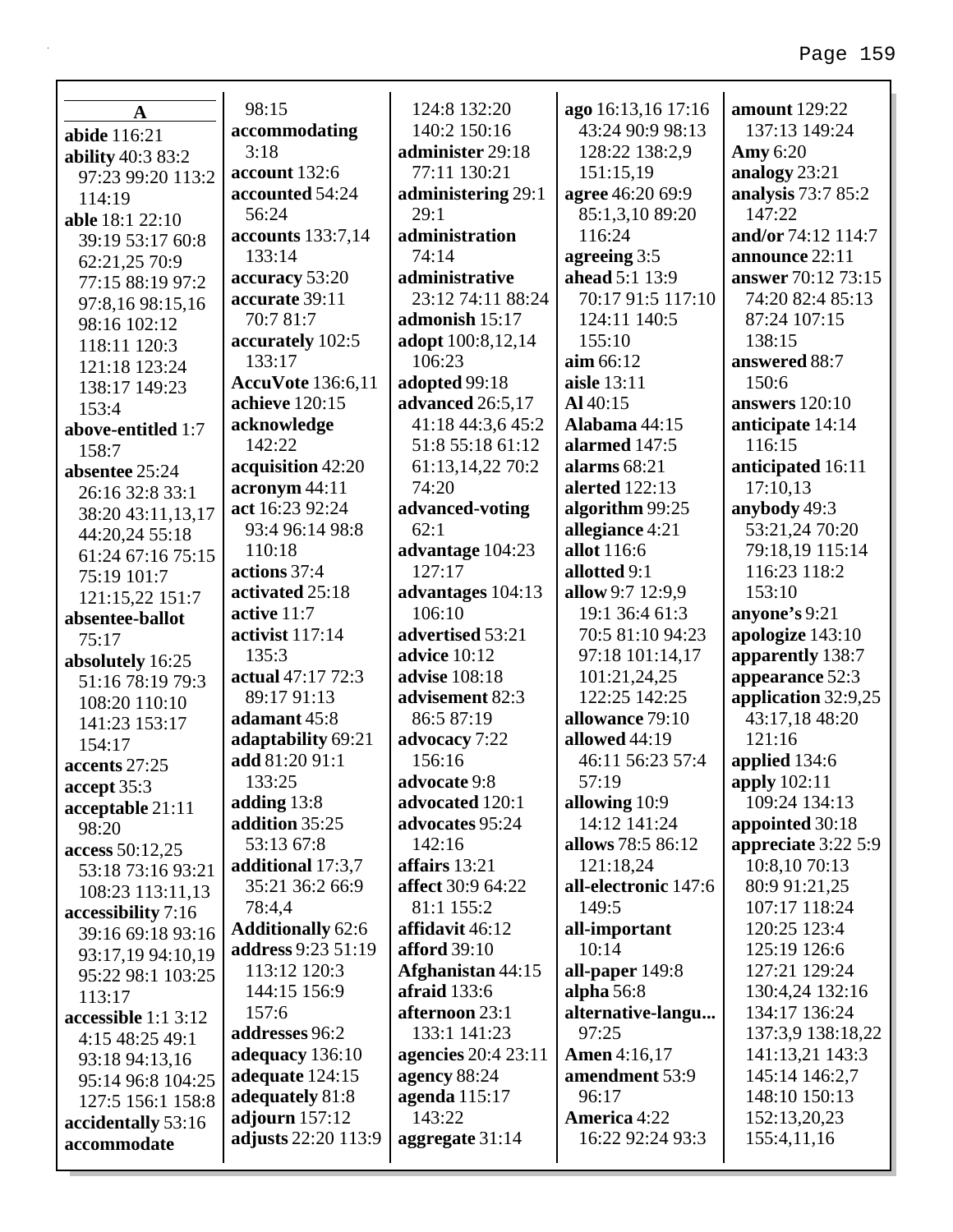| 156:18                            | <b>Association 65:23</b><br>145:23  | available 8:2,3,7          | 52:11,15,22,24               | 154:13                                             |
|-----------------------------------|-------------------------------------|----------------------------|------------------------------|----------------------------------------------------|
| appreciated 123:21                |                                     | 17:16 22:5 44:23           | 54:6,11,14,16,16             | ballot-counting<br>49:11                           |
| approach 142:3                    | assume 116:24                       | 61:15 105:1 118:9          | 55:7,10 59:23,24             |                                                    |
| appropriated                      | assuming 68:15                      | 124:21 131:10              | 61:15,23 63:14,15            | <b>ballot-marking 6:7</b>                          |
| 107:5                             | assure 68:25                        | 135:20 147:3               | 66:21,25 67:2,3              | 94:14 103:24                                       |
| appropriation                     | assured 125:4,9                     | average 41:14              | 67:17,18,20,23,25            | 104:7,12,22 105:3                                  |
| 17:22                             | <b>Atlanta</b> 35:14 71:8           | avoid 118:7                | 68:4, 10, 14 76:4            | 105:6,22 124:25                                    |
| appropriations                    | 72:8,15 154:6                       | aware 64:6<br>awful 128:23 | 79:2,4,14 82:11              | 132:12 147:7                                       |
| 10:23 13:4 89:17                  | attached 158:13<br>attack 59:16     | a.m 1:9 2:1 80:4,4         | 94:7,17 95:3                 | <b>Baptist</b> 141:19<br>bar 60:2                  |
| approved 32:8 52:4                |                                     |                            | 97:16,22,24                  |                                                    |
| 100:6                             | attackers 147:13                    | B                          | 100:18,21 101:17             | <b>Barack</b> 129:19                               |
| approves 32:24                    | attend 17:25                        | <b>B</b> 42:5,6,11         | 103:19,22 104:1,3            | <b>barcode</b> 49:16 50:9                          |
| approximately 8:4                 | 117:17<br>attendance 156:19         | <b>BA</b> 19:5             | 104:8,9,16,25                | 118:21 125:1                                       |
| 25:9,23 26:24                     | attended 65:22                      | back 16:1,24 26:2          | 106:8,11,14                  | barcodes 118:8<br>125:1 135:8                      |
| 76:7<br><b>April</b> 106:21       |                                     | 37:18,19 40:7,9            | 118:11 121:19                | 154:25                                             |
|                                   | attending 19:3                      | 43:23 49:21 51:18          | 122:9,15,18,18               |                                                    |
| area 2:12 27:8<br>aren't $57:14$  | attention 20:11<br>37:13 41:5 65:21 | 54:8,13,19 55:7            | 125:2 126:25<br>129:6 131:12 | bare 99:10 112:17<br><b>Barnes</b> 37:17           |
|                                   | 66:16 107:14                        | 56:16 57:8,16              |                              | <b>Barron</b> 28:14                                |
| arguably 93:13<br>arising $20:10$ |                                     | 58:23,24,24 70:19          | 132:10,12 140:10             |                                                    |
| <b>Arizona</b> 108:12             | attorney 7:3<br>attorneys 7:5 89:23 | 70:20 82:3 97:16           | 140:18,18,23<br>151:12,13,22 | <b>Barry</b> 3:8 5:4,6<br><b>based</b> 74:22 76:17 |
| Arkansas 105:19                   | Attorney's 19:13                    | 97:21 108:23               | balloting 26:16              | 76:17 81:3 87:12                                   |
| armed 44:14                       | <b>Attorney's 19:13</b>             | 111:24 121:19              | 142:23                       | 92:19 103:18                                       |
| Arrington 117:6,8                 | AT&T 133:6,10,12                    | 122:14,14 126:4            | <b>ballots</b> 12:13 20:13   | 105:18 111:18,23                                   |
| 117:12,13                         | audience 7:21                       | 138:15 140:11              | 20:16 21:7,23                | 127:11 133:4                                       |
| art 147:4                         | 70:17,21                            | 141:19,20 142:8,9          | 23:14 24:5 26:13             | baseline 95:15                                     |
| ascertained 79:9                  | <b>audio</b> 45:24                  | 148:12 153:21,22           | 31:22 32:6 34:7              | 98:22                                              |
| asked 19:19 118:16                | audit 12:12 13:8                    | background 14:22           | 35:3 37:20 38:20             | <b>basic 93:7 99:23</b>                            |
| 150:6                             | 58:5 97:10 108:1                    | 17:17 19:2 117:25          | 38:21 40:21,22               | 101:12 103:16                                      |
| asking 86:23 118:8                | 108:2,4,7 114:19                    | <b>bad</b> 67:5 140:4      | 41:8 42:13,24                | 113:16 125:9                                       |
| 124:18 131:9                      | 149:18 153:24                       | 143:8,9 144:8              | 47:24,24 48:3,3,4            | 133:20                                             |
| 149:20 156:3                      | auditability 65:1                   | <b>Bailey 5:18 16:15</b>   | 49:8 51:15 53:22             | basically 28:25                                    |
| aspect 99:1                       | auditable 58:3                      | 32:12,24 34:9              | 54:12 55:3,4,11              | 42:17 44:13 54:20                                  |
| aspects 89:16 99:7                | audited 58:8                        | 35:2 60:6 65:13            | 55:13,22,25 56:2             | 56:7 59:8 104:16                                   |
| 112:17                            | 108:14 147:20                       | 107:20,21,23               | 60:5 61:9,11,18              | 108:6,13 109:14                                    |
| <b>assembly</b> 3:1 10:21         | 154:14                              | 108:19,21 109:2            | 61:20,21,23,24               | 109:23 111:23                                      |
| 80:19 81:4 86:4,4                 | auditing $107:25$                   | balance 96:10              | 62:1,3 63:17                 | 133:16 136:17                                      |
| 87:15 95:8,17                     | audits 96:12,13,23                  | balanced 96:3              | 66:22 67:8,12                | <b>basis</b> 75:24 148:8                           |
| 103:5 110:19                      | 108:10,11,11                        | <b>ball</b> 24:23          | 68:12 75:15,19,20            | <b>basket</b> 144:1,5                              |
| assertion 147:11                  | 125:10 131:13                       | <b>ballot</b> 21:11,20     | 77:16 78:1 79:8              | batteries 148:14                                   |
| assigned 108:22                   | 149:14                              | 25:24 26:1,3,8,19          | 93:11 94:12,21,24            | <b>Bear</b> 129:14,14                              |
| assist 36:5 39:25                 | <b>August</b> 12:22 65:24           | 32:8,23 33:1               | 95:1 105:5 108:5             | <b>beat</b> 41:9                                   |
| 46:11                             | Augusta 5:5                         | 34:18,18,20,25             | 121:17 122:6,7               | <b>beautiful</b> 4:9                               |
| assistance 20:2                   | authority 29:20                     | 35:13 36:6 38:3,4          | 124:14,22 131:4              | 130:14                                             |
| 45:24 46:7 85:4                   | 149:18                              | 38:19,21 43:11,13          | 131:13,18,23                 | <b>Becky</b> 117:6,6,11                            |
| 99:3                              | <b>Authorization</b>                | 43:13,20,21 44:20          | 132:2,5,6 135:8              | 117:12 118:23                                      |
| assistant 8:12                    | 96:17,19                            | 44:20,25,25 45:10          | 135:15,18,23                 | bedroom 129:3                                      |
| 23:17 92:5                        | automatically 50:4                  | 45:10,11,19,23             | 136:7 140:17                 | <b>began</b> 11:25 14:6                            |
| associated 54:7                   | 147:7                               | 47:12 49:23 50:13          | 147:2,2,20 149:1             | 70:15                                              |
| 149:1,22                          | autonomy 39:16                      | 50:22 51:5,11,13           | 149:23,24 151:5,7            | beginning $11:24$                                  |
|                                   |                                     |                            |                              |                                                    |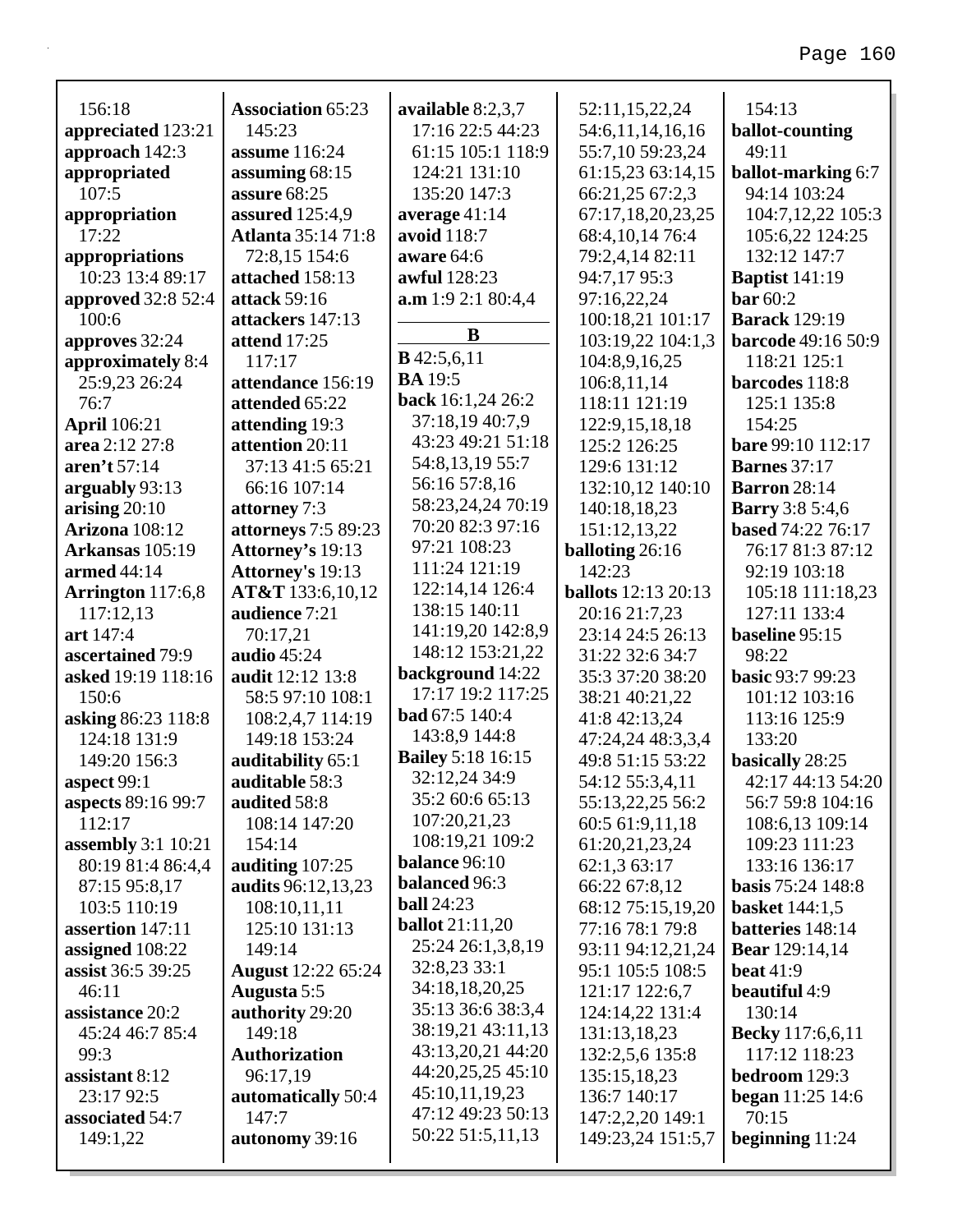#### 12:7,13 19:1 30:7 **bills** 12:2 118:1,5 **Bowers** 134:18,19 **busy 80:16** capitol 13:12 14:1 binding  $83:6$ butterfly 20:13 56:9.15 83:9 134:23 135:1.1.6 captures 63:20 begun  $14:2$ **bio** 133:5 136:17.25 38:241:8 car 132:5 bipartisan 79:12 behalf 146:8 box 103:22 104:3,9 button  $65:25$ card 47:21 49:23 **Behavioral 6:21** birth  $49:5$ 106:14 140:18 **buy**  $123:14$ 49:24 50:12,15,17 **believe** 5:16 18:6 **bit** 15:25 19:2 **Brad** 7:13 50:19,21,25,25  $\mathbf C$ 22:9 30:10 33:18 22:21 27:16 29:12 **brain**  $47:1656:6$ 51:4,11,17,20  $C$  2:1 143:11 158:1 38:10 59:24 62:8 35:11 37:10 40:9 brand  $130:15$ 53:11,13,15 55:5 158:1 63:13,19,21 65:3 52:1 61:13 64:4 **Brandes** 139:6.12 55:9,11,12 56:16 caboose 48:16 66:14,20 69:2,9 76:20 81:19 100:2 139:12 140:2,4,6 56:21,22,23,24 calculated 20:19 69:13.15 75:11 124:2 139:13.25 141:3.6.15 57:1 58:5  $41:20$ 76:10,21,23 77:1 148:25 cards 20:12.24 38:1 **Brandez** 139:4,4 calendar 24:14,15 77:13.19.19 84:16 **bits** 100:1 break  $2:16.1780:1$ 38:5 42:25 52:8 24:24 62:23 87:17 88:19 105:25 bizarre  $68:2$  $80:3$  116:4 54:23,24 56:14,19 call 2:5 29:15 33:24 106:24 114:22 **blame** 119:2 breakdown 27:3  $57:8$ 56:6 60:7 67:13 115:12 120:15 **blank** 52:13 132:11 breaking  $75:1$ care 33:8 69:6,11 115:22 117:2 127:22 135:13 bless  $4:10$ **Brennan** 149:3 careful 63:24 121:8,10 141:1,6,11 142:17 blessings 4:8 **Brian**  $3:75:15$ Carolina 19:4,9 called 12:11 26:4 **blind** 39:22 93:20 142:24 147:6 18:18 143:15 38:10 44:24 47:15 153:9 **blue** 27:5 **brief**  $15:20$   $25:5$ **Caroline** 137:2,2,6 49:2 53:20 59:6 32:17 43:10 80:25 believing 40:23 **board**  $5:196:39:2$ 138:18.22 88:24 93:4 96:14 88:8 133:5 case  $79:2$ **Bell** 133:11 10:20 19:18 24:11 calling  $67:18$ beneficial 120:22 29:6, 11, 25 30:4, 5 briefer 80:22 cases 77:24 78:12 calls 33:17 benefit  $105:15$ 30:7,12 31:21 briefing 66:4 cash-register 53:5 Canada 152:8 best 10:25 16:18 45:13,21 54:1 briefly  $21:2,631:5$ 54:20 cancel 68:7 22:7,11 58:21 57:19 60:23 61:3 37:18 46:16,16 cast 20:16 21:7,10 **Candice 119:18** 70:11 85:8 86:14 64:14 90:21,25 47:6 48:12 54:22 21:12,14,23 22:16 156:25 90:14 119:3 100:6 117:17 88:9 92:14 26:8,13 31:22 candidate 21:9,10 39:6 40:21,22 124:21 125:4.9 118:2 120:18 **bring**  $10:11$   $11:13$ 40:13 42:3,5,6,10 130:20 131:1 **boards** 29:3,8,21 73:24 94:21,22 41:15 52:22 53:6 42:11 53:7 68:8 144:12 151:4  $het 90:19$ 54:11 61:18 66:17  $30:1,8,10,12,13$ 101:18,23 128:4 **better** 22:21 78:25 30:19,21 75:9 broad  $102:24$ 94:17,20 97:3,9 141:25 154:23 91:22 109:19 **Bob** 2:5,11 3:9 **Broce** 156:25 97:15,24 100:19 candidates 18:22 102:5 108:5 124:5,10 151:10 **body**  $29:16,16,17$ **brought**  $54:4$  155:4 21:20 67:21 68:8 **Beverly** 5:11,13 book 38:4 47:7,11 **Broward** 41:9 124:23 149:25 76:18 101:24 be-all  $67:6$ **Bruce** 13:13 153:20,25 154:21 90:20  $102:1$ bias  $147:8$ books 23:13 49:13 bubble 38:21 casting 26:19 49:11 **Cannell** 120:25 **bid** 12:22 105:8  $125:11$ bubbled  $20:18$ 52:24 121:3,3,6 122:24 bidding 82:7 boondoggle 134:3 **Buchanan** 41:8 casts 52:10 can't 33:18 39:10 **budget 88:18 89:19**  $big 26:21,2341:10$  $134:14$ category  $41:21$ 46:10 52:14,15 43:20 74:2 88:25 booths  $103:8$ budgetary 83:7 cause 59:13,13 59:8 75:13 76:24 128:9 bored  $41:1$ budgets 131:8 63:22,22 135:4 91:2,2 100:20 bigger  $129:4$ **Boren 5:19 16:21** building 26:12 148:20 149:3 101:5 110:1 139:9 biggest  $118:6$ 17:3,5 32:13 33:4  $51:14$  $150:4$ capability 52:6 35:4 43:7 60:5 **bulk** 153:2 **bill**  $11:24$   $12:5,8,16$ caused 23:20, 22, 23 98:2,5 115:9 **born** 20:9 152:7.7.8 **bullet** 135:15 causes 35:24 39:17 12:16,19,21 13:9  $135:22$ bottomless 53:16 13:12, 14, 15, 17, 22 bunch  $44:1$ 64:3 capacities 31:4 13:22,23,25 90:4 **bought** 33:5 131:18 **Bush 40:15** caveat  $81:21$ capacity 28:8 142:5 **bound** 77:18 **business** 4:25 86:10 96:18,19 135:7 **CCR** 158:18

134:13,13

149:15,17,17

102:14 114:3

capital 7:4

cellphone 96:7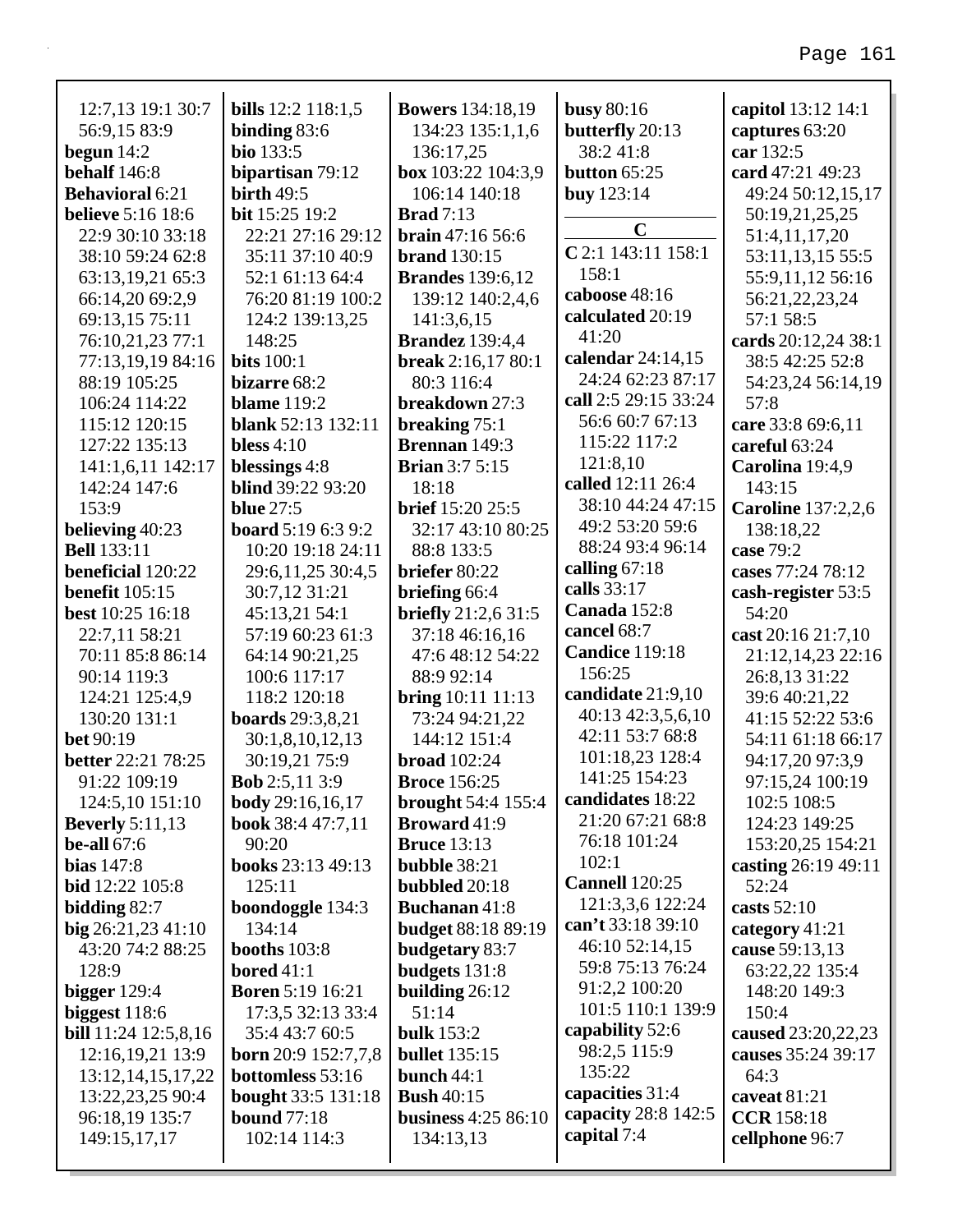| center 1:11 3:14    | change 52:12 60:12      | 45:23                  | coded 20:18             | 114:1 141:25         |
|---------------------|-------------------------|------------------------|-------------------------|----------------------|
| 23:7 138:11 149:3   | 64:3 97:17,21           | circumstances 44:9     | coffee 16:1             | comments 9:14        |
| centered 27:8       | 101:20 111:24           | 46:15 127:7            | cofounder 119:21        | 115:18 116:18        |
| centers 27:10       | changed 34:21           | Citadel 19:4           | collected 120:6         | 131:2 139:1          |
| central 26:12,19    | 63:22 66:18             | cities 77:17 102:13    | Collective 4:17,20      | 145:24 155:17        |
| 27:11 154:2         | 102:24 103:9            | 114:2,3,5,8,11         | college 19:3,4          | commercialization    |
| centralized 144:2   | 140:24 141:7            | citizen 18:25          | <b>Colorado</b> 94:4,10 | 133:11               |
| Century 37:16       | changes $13:8,15$       | 117:14 121:4,7,18      | Columbia 5:5            | commission 1:1,7     |
| 42:17 126:6         | 36:1 59:25 60:18        | 128:4 142:5            | Columbus 5:21           | 2:5, 13, 21, 25 3: 6 |
| certain 9:8 103:4   | 61:2 63:24 90:4         | 150:22 152:8           | 44:16                   | 3:13,245:2,16        |
| 104:13              | 91:18                   | citizens 2:13 20:25    | combination 23:23       | 8:15 9:11,24 10:7    |
| certainly $3:11,25$ | changing $63:21$        | 37:9 69:7 137:13       | 47:3 86:15              | 10:10,16 11:6,10     |
| 5:2 7:11,14 8:18    | 75:12,12 102:23         | 152:9                  | combine 61:18           | 14:12,14 15:22       |
| 9:13,21,24 34:15    | <b>Charleston</b> 19:8  | citizenship 152:6      | combined 29:2,6,8       | 16:15 18:4,12,16     |
| 40:16 50:7 76:22    | <b>Charlotte 143:15</b> | city 51:3,3 117:5      | 30:6,1078:14            | 29:9 31:2 37:16      |
| 78:5 82:20 88:8     | chat $15:5$             | civilians 44:12        | 93:10                   | 42:17 60:21 61:19    |
| 90:22 111:17        | <b>Chatham</b> 27:9,22  | claim $69:3$           | combining 144:6         | 70:10,16,20,22       |
| 137:9 146:14        | 75:11                   | clarification 1:17     | come 2:24 14:21         | 72:19 73:19 79:12    |
| 155:16,20 156:18    | cheapest 131:6          | classes 17:24          | 18:8 46:12 50:2         | 79:18 80:16 83:19    |
| certificate 65:11   | check 20:20 47:8        | classic 38:13          | 53:21 55:20 59:4        | 84:1,8,21 85:22      |
| 151:24 158:19       | 50:3 58:5               | classified 66:4        | 81:10 89:18 95:16       | 86:2 87:13,17        |
| certificates 65:14  | checked 54:3            | classroom 66:24        | 100:24 111:6            | 88:3 89:11 90:15     |
| 65:15               | 155:10                  | clean $113:2$          | 112:5 115:22            | 91:20 92:8,10        |
| certification 97:6  | checking 48:7           | clear 42:14 79:7       | 117:2 123:9             | 95:8 99:3 109:4      |
| 98:24 149:12        | checkmark 37:23         | 100:12 142:13          | 125:21 130:8            | 110:15 111:10        |
| 158:9               | chief 19:16 28:20       | clearly 8:19 9:16      | 137:2 141:18            | 112:12 115:14        |
| certified 1:8 72:1  | 127:12                  | 9:18 95:6 100:4        | 145:18 146:11           | 116:13 118:17        |
| 102:18,19 107:11    | choice 21:12 52:18      | clerk 28:21            | 148:12 149:5            | 119:16 120:3,15      |
| 158:6,12            | 68:6 121:14             | climate 139:21         | 150:18 152:21           | 120:21 124:21        |
| certifies 29:16     | choices 21:21 40:13     | close 71:13 78:23      | 155:2                   | 126:6 127:10         |
| certify 106:22      | 52:11,12 70:6           | 104:5 129:11           | comes 32:25 35:1        | 130:2,13,25 131:9    |
| 158:5               | 97:16 140:10            | 139:6,7 140:9          | 47:8 85:18 87:6         | 132:9 136:3,8,12     |
| cetera 111:9,9      | choose 11:3 52:16       | 151:21 155:13          | 92:10 116:17            | 136:20,22 142:11     |
| chads $20:12$       | 52:17 88:14             | closer 73:24 77:8      | comfortable 60:14       | 146:1 150:3,5        |
| chain 116:4         | 105:13,16 107:11        | 107:3                  | 74:13                   | 153:4 155:6,20,21    |
| chains 68:21        | 114:5                   | Coalition 135:14       | coming 10:25 56:1       | 156:8 157:5 158:8    |
| chair 5:10 107:23   | choosing $125:5$        | 143:16 147:16          | 111:21 112:13           | commissioner 2:7     |
| chairman $12:18,18$ | chose 40:24             | 149:4                  | 121:1 123:4             | 2:9,12 6:20 52:20    |
| 13:14,20 16:10      | chosen $28:11,13$       | <b>Cobb</b> 2:6,14 3:8 | 125:16,24 127:6         | 54:17                |
| 17:2,12 18:15       | 125:8                   | 117:13,17 121:4        | 128:8 129:24            | commissioners        |
| 62:8,8 75:6 80:11   | Chris 8:11 18:7,8       | 121:20 123:19          | 134:21 136:23           | 18:14 60:5 66:15     |
| 83:8 110:18         | 18:16 23:19 49:22       | 128:4 130:13           | 137:4,19 141:14         | 80:15 145:24         |
| 117:25 118:17       | 50:2,10 51:1            | 131:15 133:2           | 141:21 143:3,12         | commissions 30:18    |
| 119:7 143:14        | 70:13,24 73:2           | 150:22                 | 145:14,19 146:7         | 76:3 79:11           |
| 145:22              | 75:6 77:9 78:21         | code 6:25 10:20        | 146:11 148:10           | commission's 9:23    |
| challenge 29:17     | 79:20 80:23 82:8        | 60:23 90:3,10,15       | 150:18 152:20           | 87:18                |
| 31:24 69:16         | 91:12,22 92:25          | 90:24 100:23,25        | 157:13                  | committed 135:3      |
| challenges 74:5     | 94:25 126:7             | 101:3,6 109:16,20      | commencing 1:9          | committee 6:18       |
| chance 15:5 96:20   | circulated 115:19       | 110:1,7,14             | commend 3:4             | 11:16,21 12:18,19    |
| 101:10 141:4        | circumstance            | codebooks 90:2,19      | comment 113:24          | 13:7,16,20 87:7      |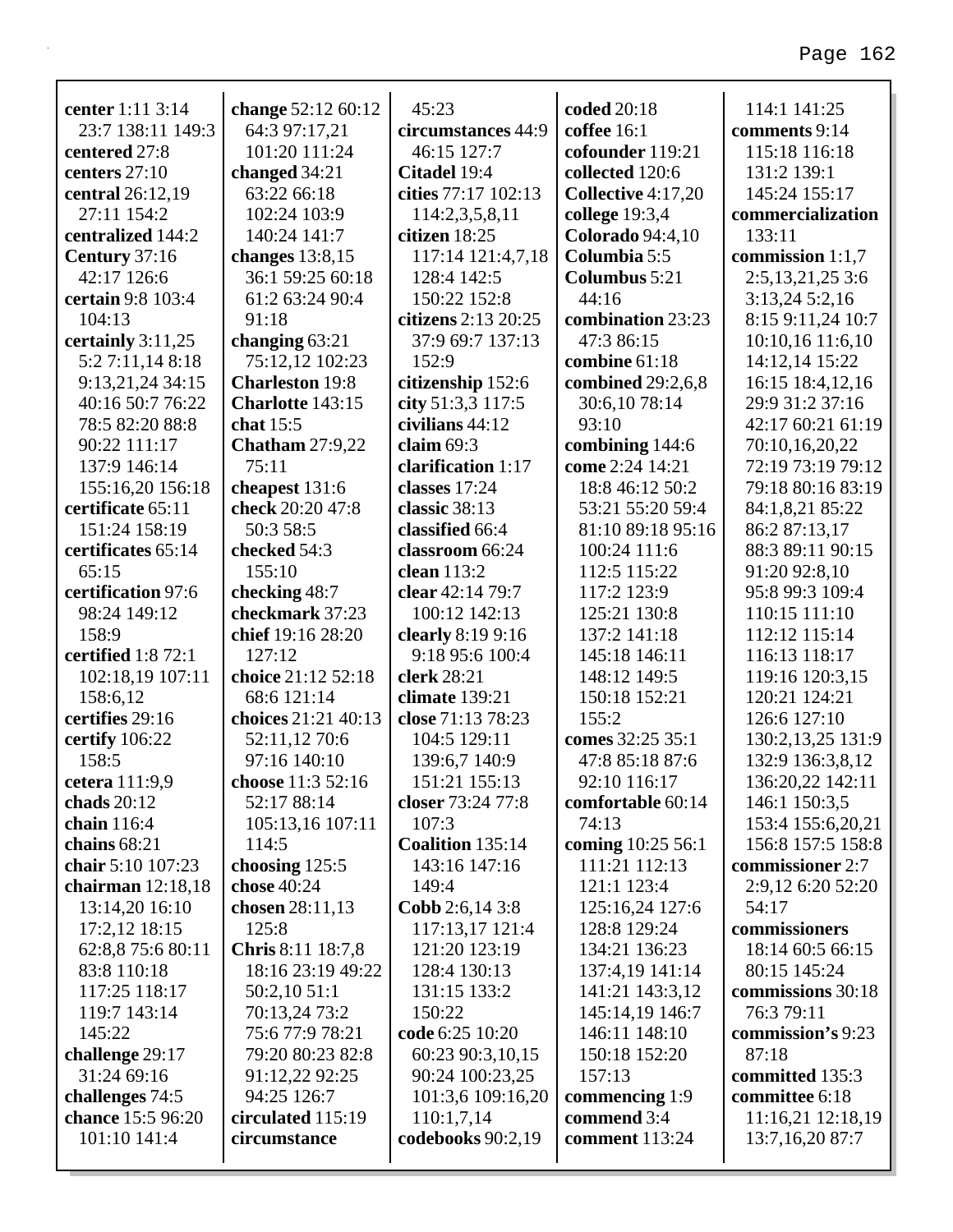| 88:8, 10, 12, 19, 20 | computer 56:8,13   | 93:1 139:14               | controversy 40:11  | 91:24 92:6 111:13  |
|----------------------|--------------------|---------------------------|--------------------|--------------------|
| 89:7 111:8 129:16    | 73:6 106:11        | <b>Congressional 51:1</b> | 138:10             | count 20:16 32:6   |
| 137:10,15,22         | 129:10 133:8,8,25  | conjunction 23:23         | convened 138:13    | 34:7 38:6 45:15    |
| 138:13,16 141:24     | computerized       | connect 49:10 52:7        | convenience 69:18  | 45:18,22 55:3,8    |
| common 101:12        | 133:24             | connected 52:6            | convening 14:12    | 68:12 71:6 72:16   |
| 148:20 149:3         | computers 37:2     | 57:19 71:18               | 137:10             | 135:23 141:12      |
| 150:4                | 94:8 95:20 104:14  | 147:13                    | conversation 15:14 | 154:21             |
| commonality 101:6    | computer-based     | connection 121:7          | 153:2              | counted 20:21 21:7 |
| communicated         | 94:16              | connector 23:1            | conversations      | 21:21 26:2 31:18   |
| 135:6                | conceivable 69:4   | consensus 60:13           | 154:9              | 39:6 55:25 63:16   |
| communication        | concept 135:9      | consider 22:6             | conversion 135:15  | 67:10,19 68:1      |
| 153:4 156:25         | concepts 111:22    | 36:13 60:1,12             | convert 111:15     | 71:2,2 79:4,15     |
| 157:3                | concern 103:25     | 62:5 74:17 95:5           | 112:19             | 121:20 140:13,20   |
| communities 95:24    | 114:16 136:5       | 107:18 131:9              | coordinate 20:4    | 153:20,25          |
| companies 55:20      | 137:18 138:3       | 132:1 139:18              | 72:2               | counters 140:14    |
| 73:4                 | 151:7 153:3 154:4  | 143:22                    | copies 53:11 58:17 | counties $13:1,5$  |
| company 38:10        | concerned 67:15    | considerable 19:17        | 72:4               | 17:7,21 22:14      |
| comparison 140:22    | 79:1 146:20        | consideration             | copy 53:12         | 25:7,11,15 27:13   |
| competitive 82:7     | 152:25 153:1,22    | 13:19 21:4 62:18          | correct 70:25 71:4 | 27:14 28:9,9,14    |
| 82:22 86:5 102:25    | concerning 66:6    | 63:24 74:18               | 71:13,23 72:1,14   | 29:7 30:2,3,6,8,13 |
| complain 150:25      | 114:19             | 125:15                    | 90:12 122:18       | 30:23,25 31:7      |
| complete 1:18        | concerns 111:17    | considerations            | 139:8 149:23       | 33:5,15 34:6,7,25  |
| 10:19 31:3 32:10     | 127:12 129:8       | 92:13 103:11              | 158:7              | 35:6,6,15,24 36:5  |
| 74:5 87:18 124:20    | 142:3,6 146:4      | considered 41:17          | corrected 109:9,12 | 36:7 37:20,25      |
| 158:7                | 153:5 154:1        | 74:10 111:2               | correction 97:14   | 38:1,8,18,25       |
|                      |                    |                           |                    |                    |
| completed 24:4       | concluded 157:25   | considering 65:6          | 97:17              | 41:16,20 54:1      |
| 70:3                 | condemnation       | 74:21 149:21              | corrections 36:1   | 58:18 61:8 63:7    |
| completely 28:8      | 67:11              | consist 89:7              | correctly 89:6     | 64:19 71:5 74:5    |
| 40:12 46:5 51:14     | conduct 61:4 73:6  | consistent 123:1          | 102:5              | 75:9,10 77:11,20   |
| 52:17                | 73:8 131:13        | consonances 114:6         | corresponding      | 77:22 79:11 94:14  |
| complex 24:2 38:11   | conducted 18:20    | constitution 2:23         | 60:16              | 94:15 98:9 105:12  |
| 80:24 134:1          | 60:4 125:10        | 92:20 100:17,22           | correspondingly    | 106:23 107:6,10    |
| 142:20               | 131:22 139:23      | 133:4                     | 28:19              | 125:1 127:7        |
| complexity 62:4      | conducting $22:14$ | constraint 132:9          | corroborate 65:7   | 131:16 135:21      |
| complicated 22:23    | conference 65:24   | constructed 102:3         | corruption 35:22   | 146:9 149:10       |
| 82:9                 | 66:1               | 102:6                     | cost 16:11,12,24   | counting 61:9      |
| Complies 125:22      | confidence 63:23   | consult 46:13             | 17:10,13 83:5      | 121:21 135:18      |
| compliments 20:7     | 64:4 69:19 103:3   | consultation 46:14        | 86:15 88:18 105:9  | country $4:9$ 22:6 |
| comply 102:21,22     | 103:3 108:15       | context 22:15             | 105:15 106:17,18   | 92:16 95:6         |
| 107:19               | 126:13 134:15      | 37:11                     | 106:25 131:22,24   | counts $127:4$     |
| component 58:9       | 140:13,21,22       | continue 7:15 14:5        | 149:1,5,21         | 142:17,18 146:22   |
| 60:15,16             | 141:12 153:19      | 68:19,20 127:9,10         | costs 62:4 69:21   | county 2:6,12,14   |
| components 22:17     | 154:5              | 130:16,22 142:24          | 83:5 87:10,10      | 5:5,19,21,23,25    |
| 23:4 46:23 65:7      | confident 108:7    | 143:23 144:2              | 105:10 112:6       | 6:2,4 7:3 17:6     |
| composed 19:23       | 124:20             | continues 14:8            | couldn't 115:7     | 19:3,9,10,12,13    |
| composition 30:14    | confidentiality    | continuum $142:15$        | 128:6 143:11       | 20:2,8 23:11,24    |
| comprehensive        | 128:18             | contract 77:10,20         | council 7:5 37:24  | 25:1 26:2,6,7,12   |
| 86:12 123:22         | confirm $50:10$    | 77:21 105:14              | counsel 6:15,18,21 | 26:12 27:9,9,9,19  |
| comprised 36:8       | confusing 118:20   | contracts 149:6           | 6:24 8:12,13       | 27:22,23,23,24     |
| compromise 96:3      | congress 66:11     | contribution 17:5         | 78:19 80:8,13      | 28:15,18,24 29:15  |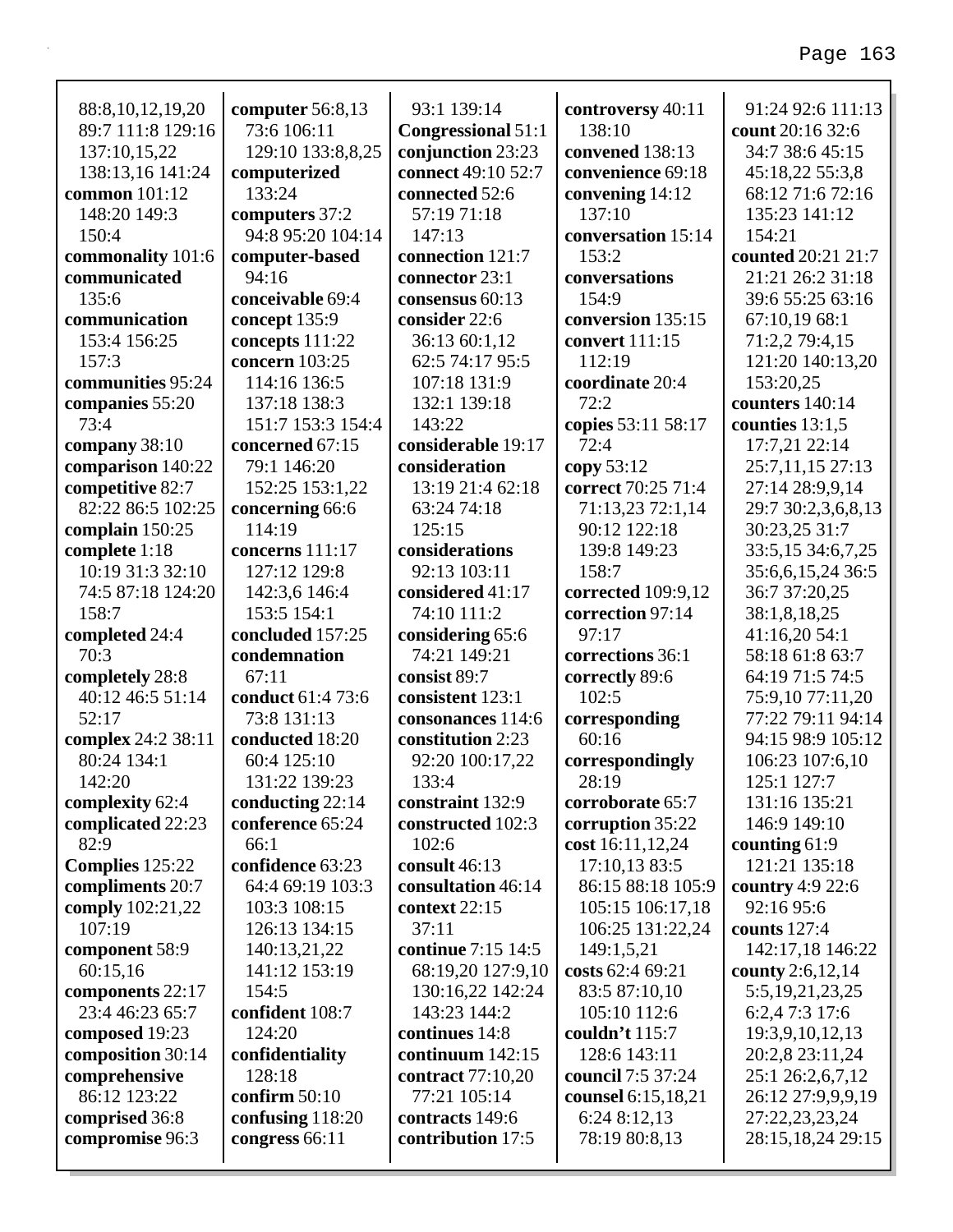| 29:23 30:1,17,23                     | co-chair $4:65:3$                   | current-level 99:24                    | 149:6 155:25                         | defenses 68:22                   |
|--------------------------------------|-------------------------------------|----------------------------------------|--------------------------------------|----------------------------------|
| 31:12,15,17,18,20                    | 10:5                                | curtain 140:9,12                       | 156:20 158:15                        | defines 92:23                    |
| 31:20 32:1,16,19                     | co-chairs 3:6                       | curve 36:20                            | days 24:18,22                        | definitely 106:2                 |
| 32:22 33:3,9,23                      | cranks 38:14                        | custody 33:8                           | 44:21 45:14 60:7                     | 113:15,18 135:25                 |
| 34:21,22,24 35:9                     | crash $59:8$                        | customer 19:25                         | 60:8 151:15,15                       | definition 80:17                 |
| 35:9,18 36:11,13                     | create 29:25 36:5                   | cut 28:22                              | day-to-day 30:22                     | degree 138:3                     |
| 39:9 41:9 43:19                      | 49:23 50:12,13,24                   | <b>CVR</b> 158:18                      | dead 151:16,18                       | degrees 70:2                     |
| 44:5,17 45:6,13                      | 56:14                               | cyber 49:10 59:6                       | deadline 24:19,19                    | Deidre 5:24                      |
| 45:17 48:21,25                       | created 30:14,16                    | 66:2 68:21 119:24                      | 149:12                               | <b>DeKalb</b> 5:23 19:3,9        |
| 49:4 51:9 52:20                      | 56:16 57:1 58:6                     | 147:4                                  | deadlines 24:10                      | 19:10,12,12 32:16                |
| 54:17 56:6,10,10                     | 61:7 99:3 133:13                    | cyber-security 6:11                    | deal 26:22,23 30:11                  | 44:16 126:2 137:7                |
| 57:22 58:21 61:16                    | creates 30:15 35:8                  | 59:14 124:15                           | 62:2 63:1 76:2,4                     | 146:16 152:24                    |
| 61:17 62:1 63:2,4                    | 75:1                                | 125:9,12 146:25                        | 98:6 144:21                          | delays 24:22 36:2                |
| 63:5 64:21 67:14                     | creation 30:19                      | 154:7,19                               | dealing $5:8$ 25:6                   | delegation 29:23                 |
| 69:1,11 72:2                         | creations $35:13,25$                | Cynthia 6:2                            | 63:4 117:21                          | deliberate 145:11                |
| 74:18,19,20 75:11                    | creativity 86:10                    | C-O-M-M-I-S-S-                         | deals 93:15 97:13                    | deliberations                    |
| 75:11 77:25 78:11                    | criminal 19:6                       | 155:7                                  | 97:25 98:19                          | 136:14                           |
| 91:13 98:9,11,12                     | 129:4                               | D                                      | 115:18                               | delighted 140:17                 |
| 101:2 102:15                         | cringed 100:2                       |                                        | dealt 114:24                         | deliver 43:18 72:10              |
| 103:7 104:15,17                      | critical 66:8                       | D2:1                                   | death 151:24                         | delivered 131:4                  |
| 105:18 110:2                         | critically 3:2 66:15                | daily 69:1                             | Decatur 51:3                         | demand 62:3                      |
| 117:5,13,17 121:4                    | cross $42:5$                        | <b>Dallas</b> 28:18,20,22              | December 37:17                       | 132:12                           |
| 121:6,20 123:19                      | crossed 13:17                       | damaging $147:14$                      | decentralization                     | <b>Democracy</b> 135:2           |
| 126:3 128:4                          | crossing 67:20                      | Dana 134:18,18,21                      | 36:4                                 | democrat 41:9                    |
| 130:13,14 131:8                      | crucial 80:20                       | 134:25 135:1,5                         | decentralized                        | democratic 6:16                  |
| 131:15,19,23                         | 124:15                              | 136:16,23<br><b>Daniels</b> 5:21 32:14 | 64:18                                | 41:10 123:24                     |
| 133:2 135:3 137:7                    | <b>Cultural</b> 1:11 3:13           | Darin $6:1,1$                          | decide 28:23 29:14                   | 124:16 129:15,16                 |
| 145:23 146:2,4,16                    | cure-all 67:5                       | data 19:24 35:22                       | 32:7,8 34:17 60:8                    | 142:13,19                        |
| 150:22 152:24                        | current 7:4 11:18                   | 50:6 57:3 58:6                         | 67:23 95:9 103:5                     | demonstrate                      |
| 155:23 158:3                         | 12:10 14:7,16                       | 71:14 118:15                           | 128:6 136:3                          | 136:10                           |
| countywide 55:17                     | 20:9 22:15,17                       | 124:19 134:1,7                         | decided 21:10 32:1                   | demonstrated                     |
| county's 77:23                       | 36:16,19 46:17,18                   | 136:8                                  | 100:7 112:3                          | 122:6                            |
| county-based 31:8                    | 60:3,17,25 62:6<br>65:4 89:25 92:19 | database 35:2,25                       | decidedly 30:19                      | demonstrations                   |
| couple 59:10 60:19<br>68:3 75:8 82:4 |                                     | 48:18,24 49:12                         | decides 63:2                         | 11:22 83:20<br>denial-of-service |
| 83:24                                | 96:5,13,24 97:1<br>97:10,18 98:21   | 56:11,13                               | deciding 90:6<br>decision 10:21 34:8 | 59:7,16                          |
| course 10:18,23                      | 99:17,24 101:14                     | databases 34:25                        | 34:17 151:2,3                        | denied 158:9                     |
| 11:4 17:20 25:6                      | 101:21 105:2,23                     | 35:8 36:1,6                            | decisions 146:23                     | <b>Denise</b> 28:17              |
| 70:16 74:25                          | 111:18 114:22                       | data-engineering                       | declared 66:8                        | department 6:21                  |
| 106:24 111:13                        | 126:10,19,22                        | 133:13                                 | decommission 11:5                    | 19:10,12 88:24                   |
| 128:22 137:21                        | 131:23 133:18                       | date 24:18 49:5                        | 62:9                                 | 133:13 138:4,8                   |
| 154:6                                | 135:24 141:3,6                      | dates 93:9                             | decommissioning                      | 151:25                           |
| court 1:8 7:25 8:5                   | 145:2                               | day 1:10 3:22 4:8                      | 82:15 83:2                           | depending $11:3$                 |
| 15:4,6,9,10,16                       | currently $11:5,23$                 | 25:9 26:8,11,21                        | dedicated 130:21                     | 30:15                            |
| 116:1 151:14                         | 22:3,5 26:24 35:7                   | 26:21,23 32:12,13                      | dedication 69:14                     | depends $76:10$                  |
| 158:6,12                             | 43:9 47:10 55:15                    | 32:13,14 33:18                         | 143:19                               | 77:24 104:19                     |
| courthouse 26:12                     | 56:5 61:4,4 63:13                   | 34:10 44:7,22                          | deeper $18:20$                       | deploy $62:21$                   |
| cover 120:11                         | 90:7 94:1 96:12                     | 45:3 90:20 97:6                        | defense 46:18                        | deployed 36:19                   |
| covers 24:3 100:15                   | 103:15 114:17                       | 104:18,21,24                           | 73:14 96:17,19                       | 37:9                             |
| Cozy 129:14                          | 126:9 135:16,17                     | 139:21 140:8                           | 147:16 149:4                         | deployment 42:20                 |
|                                      |                                     |                                        |                                      |                                  |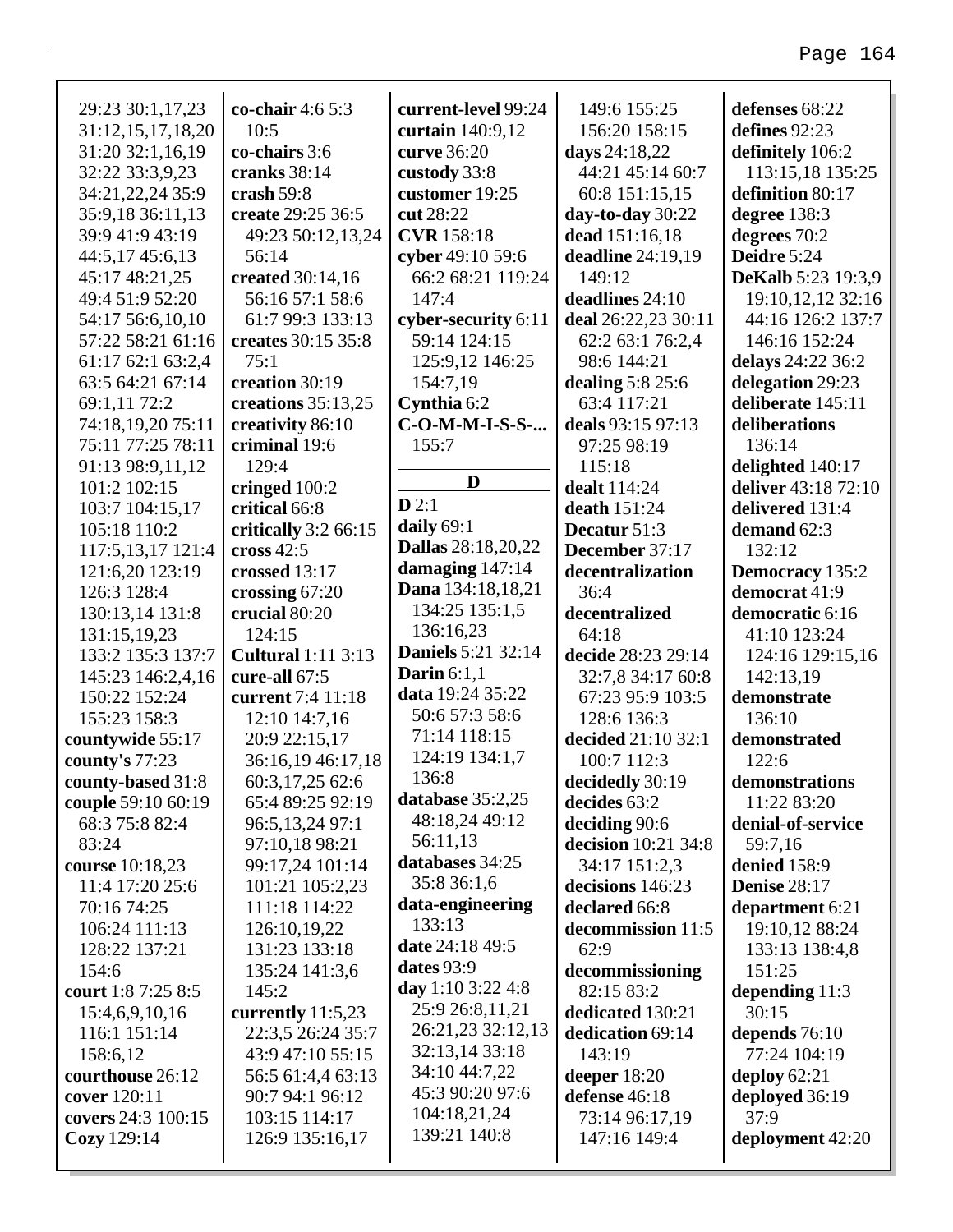| depth $99:6$          | dictated 125:6            | disagree 66:22        | 81:7 82:17 89:4         | 106:8                    |
|-----------------------|---------------------------|-----------------------|-------------------------|--------------------------|
| deputy 6:18 7:3       | didn't $12:14$ $16:14$    | 116:18                | 89:15 91:21 96:9        | drive 58:7               |
| 8:13 91:24 92:6       | 54:15 97:20               | disagreeable          | 106:7 130:25            | driver's 49:17,20        |
| describe $22:13,16$   | 129:18                    | 116:19                | 136:20 139:24           | 49:20 50:7               |
| 90:10                 | <b>Diebold</b> 153:21     | disappointed 150:1    | dollars 10:24 11:1      | driver's 50:5            |
| described 84:8        | <b>Diedre</b> 48:19 57:7  | disappointing         | 43:8 107:6 133:21       | drop 53:16 104:3         |
| 86:13 90:1 91:12      | difference 32:18          | 150:4                 | 133:24 134:4            | drops 103:22             |
| 94:25 106:16          | 51:25 52:2 87:3           | disassembly 158:10    | 149:7,8                 | <b>dual</b> 152:4        |
| 109:16                | 140:6,7                   | 158:11                | donation 135:20         | due 46:21 69:8           |
| describes 91:15       | differences 61:3          | discard $142:22$      | don't 5:16 9:18         | 147:8 153:2              |
| description 95:18     | 74:25                     | discovered 39:2       | 23:22 24:23 32:6        | dumb $52:5$              |
| 95:21                 | different 7:8,22          | discrepancy 21:6      | 32:7,8 34:2,8,12        | duplicate 41:24          |
| descriptions          | 20:15 31:4 39:7           | 45:3 58:23            | 41:1,242:11             | 79:14                    |
| 110:23                | 51:11,15 52:1             | discretion 112:24     | 43:16 45:7,22           | <b>DuVal</b> 127:22,23   |
| descriptive 38:14     | 57:1,13 61:13,18          | discuss $11:1781:5$   | 50:6 60:1 63:17         | 128:3,3 129:25           |
| 48:21                 | 61:18,20 64:11            | 98:19 142:10          | 63:19 68:11,12,13       |                          |
| deserves 70:5         | 71:17 74:21 78:10         | discussed 96:18       | 75:2 76:12,19           | E                        |
| designate 30:21       | 78:11,15 82:10            | 102:10                | 77:3,21 79:18,19        | E 2:1,1 158:1,1          |
| designated 29:22      | 87:7,8 88:13,14           | discussing $74:23$    | 93:8 108:17             | EAC 97:3 99:3            |
| designed $55:15,16$   | 105:18 118:1,15           | discussion 11:18      | 116:23 119:1            | 100:8,11 114:25          |
| 61:10 141:9           | 119:23 142:11             | 12:6,13 14:2,6,13     | 151:16                  | earlier 9:21 15:5,25     |
| desktop 56:7          | 151:3 157:7               | 14:15 43:10 66:14     | double $67:10$          | 40:8 86:18 88:7          |
| despite 111:4         | difficult 15:17           | 153:8                 | <b>doubt</b> 146:3      | 93:1 94:25 101:10        |
| detail 40:9           | 36:10                     | discussions $14:1,23$ | downloaded 71:7         | 106:20 107:24            |
| detailed 148:4,7      | <b>Digges</b> 123:6,8,11  | disk $71:7$           | down-ballot 21:12       | 115:21 153:2             |
| details 9:5 60:1      | 123:16,18,18              | dislike 42:6          | dozens 30:24 55:21      | 155:24                   |
| determine 31:21,23    | 124:3,5,8,10,12           | dispute $57:16$       | 55:22,22 57:9           | early 16:24 104:11       |
| 34:13 45:14 79:13     | 125:18                    | distinction 22:4      | Dr 5:12,14 6:13         | 104:17,21,23             |
| 102:20 112:15         | <b>direct</b> 30:24 34:20 | 75:1                  | 72:22,23,24,25          | 126:4 127:13,14          |
| determined 130:19     | directly 58:19            | distributed 35:14     | 73:2,10,13,17,18        | early-August 83:23       |
| determining 39:7      | 87:15 122:19              | district $2:12,147:3$ | 78:20 84:22,24,25       | easier 36:3              |
| develop 99:4          | director 5:18,20,23       | 19:12,13 45:22        | 85:11,17,20,21          | easiest 131:6            |
| developed 101:21      | 6:13 7:4 8:11,13          | 51:1,2,3              | draft 82:19 96:14       | easily 66:2 70:8         |
| developing 148:4      | 18:18 19:20 30:22         | districts $61:19,19$  | 111:1,3,14,22           | 112:19                   |
| <b>Developmental</b>  | 30:25 32:7 33:24          | distrust $120:4$      | drafter $111:8$         | easy 32:15 59:21         |
| 6:22                  | 42:4 43:19 92:6           | dive 18:20 81:20      | draw $42:7,8$ 140:11    | 102:6 151:23             |
| device 20:17 49:15    | 128:8 130:12              | diversity 31:3        | <b>DRE</b> 26:8 34:19   | <b>EBD</b> 44:24         |
| 55:2 66:23 67:1       | 135:2 143:16              | division 18:7 19:23   | 35:13 42:21 43:4        | economy 69:11            |
| 71:17 103:24          | 148:20                    | 25:8 31:5             | 43:5 44:4,7 45:24       | Ed 12:18 13:20           |
| 104:7 105:22          | directors 28:14           | doctor's 43:16        | 46:1 47:17 49:24        | edge 133:12              |
| 127:2,2,3,3           | 29:9 30:10 65:23          | document 8:1          | 51:21,22 54:9           | education 23:19          |
| 132:13 147:7          | 66:5 71:9 90:18           | documents 9:11        | 59:22 60:25 62:11       | 63:10 82:15              |
| devices 39:1 41:16    | 120:19                    | 113:18                | 62:13 63:20 65:9        | educational 116:16       |
| 43:4 47:2 54:7,23     | direct-record             | doesn't 23:20 50:5    | 65:13 71:1 89:25        | <b>Edwards</b> 145:18,22 |
| 94:15 99:22           | 42:21                     | 72:10,10 110:19       | 90:3 95:13 97:18        | 145:23                   |
| 104:12,22 105:3,6     | disabilities 6:22         | dogcatcher $41:2$     | 103:7,9 109:17          | effect 27:12 37:3        |
| 106:9 124:25          | 93:19 95:2                | 52:20 54:18           | 124:14                  | 59:10 64:6               |
| <b>devote</b> 135:9,9 | disability 39:20          | doing $5:22$ 15:18    | <b>DREs</b> 51:23 55:12 | efficiency 69:20         |
| diagram $23:2$        | 40:4                      | 38:16 60:6 61:1       | 62:11 94:14 97:9        | efficient 39:10          |
| dialogue $145:9$      | disabled 46:8             | 64:19 80:17,18        | 101:8 105:4 106:4       | 49:25 50:8 74:14         |
|                       |                           |                       |                         |                          |

 $\overline{\phantom{a}}$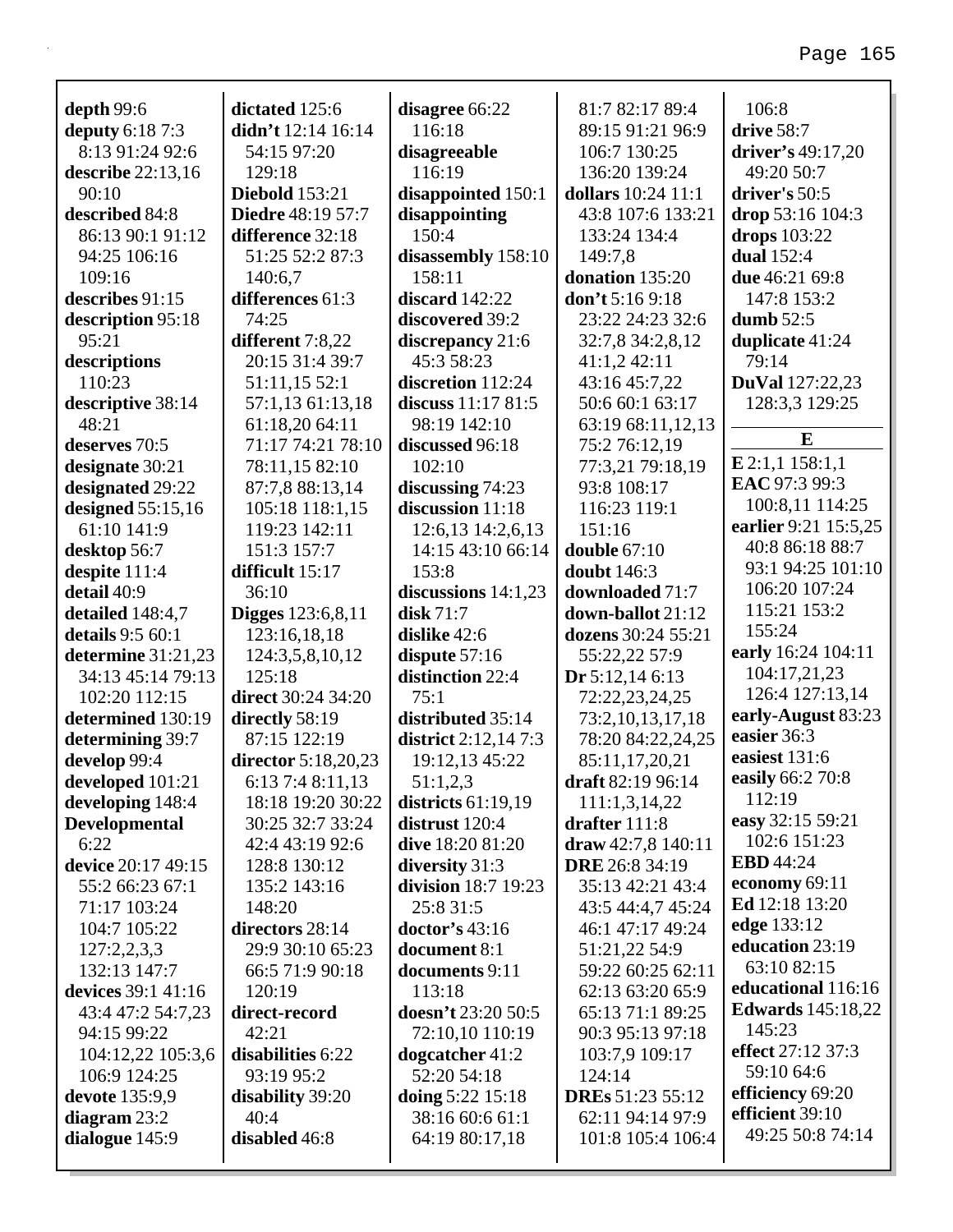| 131:14 136:7            | 104:24 109:12         | election-office        | ensured 125:5         | 131:21                 |
|-------------------------|-----------------------|------------------------|-----------------------|------------------------|
| <b>effort</b> 10:6 37:7 | 114:19 115:5          | 28:19                  | ensures 70:7          | estimated 11:19        |
| 39:18 68:18 69:17       | 117:19,21 121:8,9     | election-security      | enters $48:21$        | estimates 11:1         |
| 151:20                  | 121:10,14 122:17      | 154:20                 | entire 23:16 24:16    | 105:9 149:5            |
| egg 144:6               | 124:22 127:6,16       | elector 68:7           | 129:3,12,20           | estimating 106:17      |
| eggs 144:1,4,5          | 130:17,19 131:12      | electronic 42:21       | entirely 140:14       | et 111:9,9             |
| eight 100:4             | 135:25 137:19,20      | 47:2,7,10 49:13        | entitled 66:9         | evaluate 86:16         |
| either 9:10 42:1,12     | 137:23 138:17,20      | 67:6 94:24 95:1        | 101:25 102:1          | evaluated $87:4,5,7$   |
| 45:2 67:1 86:20         | 142:1,4 143:18        | 97:9 123:1 149:2       | entry 58:7            | evaluating 70:10       |
| 101:19 109:16,22        | 146:3 147:15          | electronically         | envelope 26:1         | evaluation 85:19       |
| 132:11                  | 149:4 155:23          | 58:18 71:5,8,19        | 43:20,22 45:12        | 87:7 88:10,12,20       |
| <b>elaborate</b> 89:13  | elections $1:1\,3:12$ | 95:4                   | 121:23,23 122:2       | 89:7                   |
| election 5:7 6:6        | 4:15 5:8,19,20,25     | elicited 148:6         | environment 27:17     | <b>Evans</b> 6:2 64:21 |
| 10:20,20 11:23          | $6:1,3,6$ 7:20 8:10   | eligible $21:1745:4$   | 29:10 33:12,13        | <b>Eveler</b> 121:20   |
| 12:12 18:16,18          | 8:13 9:2 12:25        | 45:9,19 46:12          | 34:1 90:23            | 130:5,7,8,11,12        |
| 19:17,18,20,23          | 13:3 17:25 18:6       | 47:12,13               | environments          | 132:15                 |
| 20:3,5,7,9,10 21:8      | 18:20,21,22,23        | Elizabeth 125:20       | 53:25                 | event 82:24            |
| 21:18 22:13,18          | 20:8 22:14,23         | 125:20,23 126:1        | envision 83:19        | events 31:8            |
| 23:24 24:11,17          | 23:21,22 24:1,3       | 127:20 146:10,10       | 87:12,13              | eventually 13:16       |
| 25:9 26:6,8,11,21       | 24:13,14,15 25:5      | 146:15 148:9           | <b>Epstein</b> 146:25 | 93:3 100:7 130:19      |
| 26:21,23 27:17          | 25:8,8,24 26:14       | emphasize 68:19        | equally 39:8          | everybody $2:11$       |
| 28:14,16,25 29:3        | 27:1 29:1,1,7,25      | employee 88:21         | equipment 11:17       | 27:15 41:5,10          |
| 29:4,8,9,13,16,18       | 30:1,4,22 31:3,6,8    | employees 30:25        | 12:24 13:3,5 17:6     | 43:3 46:20 148:19      |
| 29:20,21 30:3,13        | 31:12,20 33:7         | 69:24 88:15            | 17:7,8,21 25:19       | 157:13                 |
| 30:19,21 31:9,10        | 35:9,10,11,12         | employing 135:24       | 25:22 27:19 28:4      | everyone's 75:12       |
| 31:11,13 32:7,11        | 36:7 45:13 56:6       | enable 68:5            | 33:4,5,6,10 36:17     | evidence 66:17         |
| 33:9,17,23 34:10        | 60:24 61:5 64:9       | encounter 28:4,4       | 46:10 61:7,7 62:7     | evident 54:4           |
| 35:1,18 36:3,6,15       | 64:11 65:21 71:9      | 70:2                   | 63:5 64:16,17,17      | exact 27:15 46:4       |
| 37:8,15 39:3            | 74:14 77:11,15        | encountered 65:17      | 77:22,23,25 94:16     | 51:14,24 90:6          |
| 40:10,11 42:4           | 89:17 90:18 92:5      | encourage 70:6         | 95:2,14 98:5,20       | exactly 27:25 37:21    |
| 43:19 44:5,7,7,21       | 93:7 96:14,23         | 142:11 150:7,8         | 99:20 102:3,11,13     | 44:13 144:13           |
| 44:22 45:3 48:6         | 98:4,7 101:2,15       | encryption 99:23       | 103:8 106:24          | examination 63:25      |
| 48:14,25 49:18          | 103:7 110:2 114:9     | ended 13:22,24         | erase 67:2 68:7       | 66:14                  |
| 53:2,3,19 54:1          | 114:11 117:15,18      | ends 106:16 144:6      | eraser $67:1$         | examine 2:21           |
| 55:17 56:2,4,8,11       | 120:18 121:11         | end-all 67:6           | erosion 141:11        | example 21:8,17        |
| 56:24 57:2,7,12         | 129:21 130:12,22      | energy $37:13$         | error 41:25 69:19     | 24:4 31:16 60:3        |
| 57:16,18 58:16          | 135:4 136:10          | 135:10                 | 98:19,20,21,23,24     | 61:8,16 68:15          |
| 59:9,12 60:3,4,10       | 139:23 140:6          | <b>ENET</b> 48:14,22   | 141:8                 | 73:5 74:19 94:2        |
| 60:23,23 61:3,11        | 147:16,20 149:13      | 49:10                  | errors 75:15,16,22    | 99:18 115:7            |
| 61:17 62:23 63:11       | 154:4 156:2 158:8     | engage $14:14$         | error-proof 39:11     | excellent 79:20        |
| 64:14 65:2,8,18         | election's 5:23       | engineer $134:8,9$     | especially 62:21      | exception 27:24        |
| 65:23 66:5,6,7,13       | election-integrity    | <b>English 98:13</b>   | 82:8 95:23 97:6       | 44:19                  |
| 67:22 68:22 69:1        | 150:2 154:7           | 152:6,7,11,11          | 127:15 151:8          | exceptions 115:4       |
| 69:4,11,24 70:6         | 156:17                | enjoy $30:11$          | essence 137:17,18     | exchange 35:21         |
| 72:1,2 75:17            | election-law 34:5     | <b>ENR</b> 48:15 58:11 | essentially 25:17     | 106:8                  |
| 76:17,23 82:8,16        | election-manage       | 58:19                  | 29:18 44:19 47:16     | exchanges 35:17        |
| 90:19,21,25 93:1        | 47:14                 | ensue 36:2             | established 37:16     | excluded 84:13         |
| 93:9,24 94:7 97:6       | election-night        | ensure 30:16           | 112:20                | exclusionary 84:19     |
| 99:3 100:25 101:3       | 23:13 48:5 58:11      | 100:19 125:8           | esteemed 18:24        | excuse 43:15,25        |
| 102:15 104:18,21        | 71:14,20              | 147:23                 | estimate 17:14        | 70:18 135:17           |
|                         |                       |                        |                       |                        |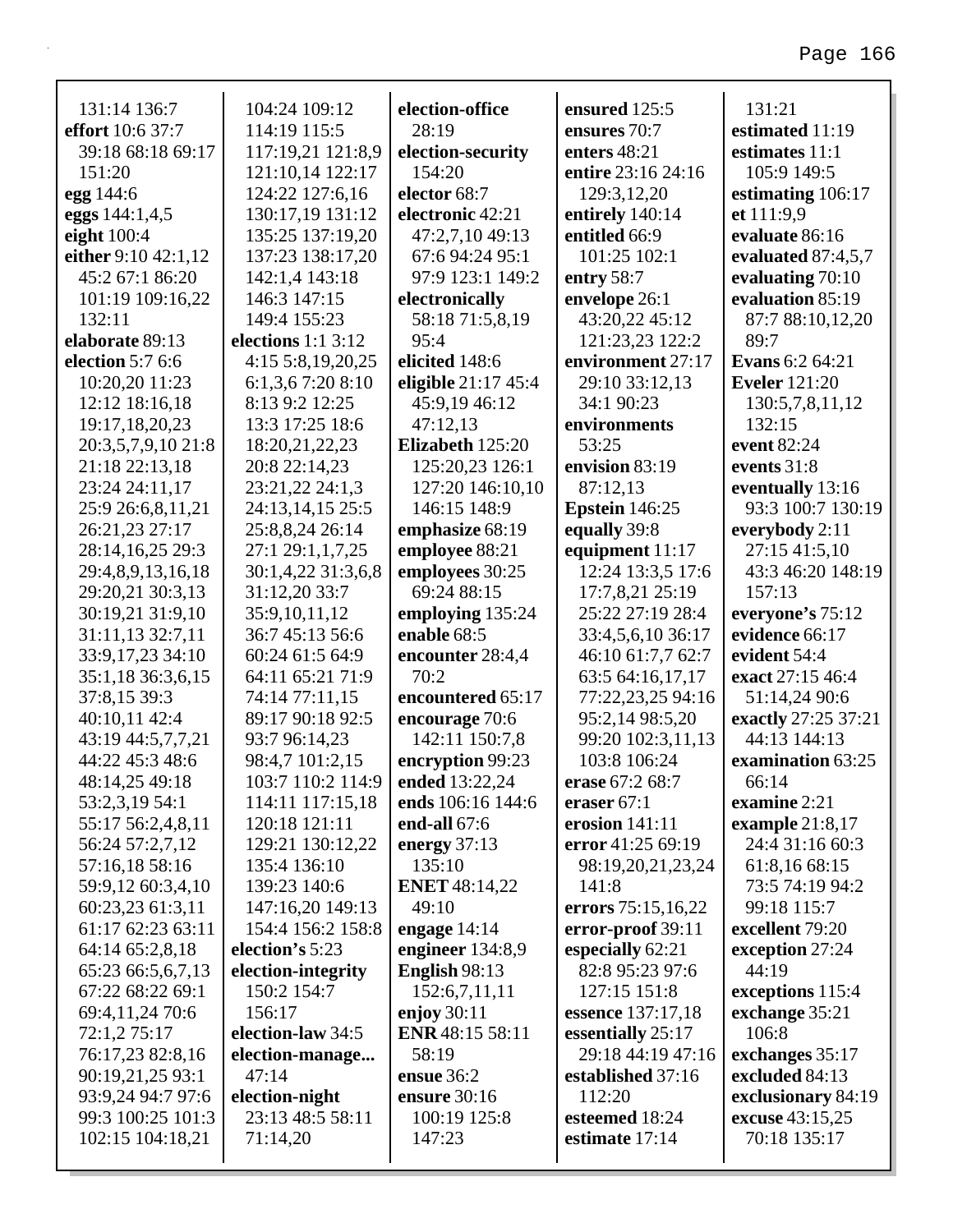| 144:3                      | 153:10 155:5                | feat 10:18                 | 139:24 145:2               | 114:14 115:13          |
|----------------------------|-----------------------------|----------------------------|----------------------------|------------------------|
| executed 28:11             | 156:8,9 157:5,5             | <b>February</b> 12:16      | finish 56:24 116:8         | 117:9 118:23           |
| <b>executive</b> 5:18 6:13 | <b>E-mailed 44:24</b>       | 13:12 66:1 139:22          | 122:15                     | 119:7,9,11,14,19       |
| 6:17 143:16                | <b>E-mails</b> 33:17        | fed 38:23                  | finished 86:20             | 120:24 121:5           |
| 148:20                     | $E$ -poll 23:13             | <b>federal</b> 16:23 24:3  | finishes 86:3              | 122:22 123:4,9,13      |
| <b>exhaustive</b> 64:10    | 125:11                      | 24:6,7 31:9 35:9           | Firm $7:1$                 | 123:17 124:1,4,6       |
| exist 40:5 60:1            | E-reader 95:3               | 44:18 61:20 66:12          | firms $59:6$               | 124:9,11 125:16        |
| 106:10                     |                             | 92:20,22 93:6,9            | first $2:20$ $3:11,15$     | 125:19,23 127:20       |
| existing 61:2 83:3         | F                           | 93:25 95:11 96:12          | 4:25 11:18 12:1            | 127:24 129:23          |
| 109:9,17 119:25            | F158:1                      | 96:23 97:13,14             | 15:21 21:25 22:13          | 130:3,8 132:14,16      |
| exists 109:15              | fabulous 3:17               | 98:1,18,24 99:1,2          | 36:24 39:3,13              | 132:20,24 134:10       |
| expect 68:16               | 118:14                      | 100:15 102:14              | 42:18 44:10 47:4           | 134:16,20,24           |
| expected 104:6,11          | face 42:8                   | 103:6 107:24               | 49:4 60:20 64:13           | 135:5 136:15,23        |
| expenses 131:8             | facilitate 20:4             | 108:16 110:2               | 75:8 80:14,22              | 137:1,8 138:12,18      |
| expensive 142:21           | facilities 70:19            | 111:20 114:23              | 81:5 82:6 93:13            | 138:22,25 139:3,7      |
| experience 6:25            | <b>facility</b> 3:24 130:15 | 115:9 133:7 152:4          | 98:9 103:17 104:4          | 139:24 140:3,5         |
| 27:25 28:5 37:2            | fact 26:10 29:7             | federally 92:23            | 110:14 117:1               | 141:2,4,13,16          |
| 119:22 131:15              | 30:11 67:12 111:4           | 96:11 98:22                | 119:4 121:8                | 143:2,7,9,11           |
| experienced 37:6           | 131:7 138:16                | 102:18                     | 123:11 139:19              | 145:12,14,17           |
| 59:5                       | factors 23:9 86:16          | federal-complian           | 140:16 153:3,7,21          | 146:6,17 148:1,9       |
| expert $6:11,20$           | facts 127:13                | 114:18                     | 155:15                     | 148:16 150:12,15       |
| 36:15 81:23                | fails 133:19                | feed 38:5 55:5,23          | fit 109:18                 | 150:23 152:12,19       |
| expertise 63:9             | fair 1:1 $3:12$ 4:15        | feedback 9:22              | fits-all $143:25$          | 153:6,9,13,17          |
| 88:16,17                   | 156:2 158:8                 | 153:5                      | five 22:8 28:6 36:23       | 154:15,24 155:3        |
| experts 89:1 100:1         | fairly $13:25$              | feel 16:2 32:21            | 80:3                       | 156:6                  |
| 108:18 135:11              | faith 124:17                | 60:13 70:21 74:13          | five-minute 80:1           | <b>Fleming's</b> 5:9   |
| 146:25 147:10              | faithfulness 130:23         | 95:24 97:20                | fix 93:2 122:16,21         | <b>Fletcher</b> 117:24 |
| 154:7,8                    | fall 11:15 67:13            | 105:10 114:9               | <b>fixed</b> 53:1 62:24    | flexibility 69:21      |
| explain 21:2 22:17         | 98:9                        | 139:13                     | fixed-percentage           | 107:11 112:4           |
| 22:18 81:15                | false 147:17                | <b>fewer</b> 104:20        | 108:10                     | 114:8 149:22           |
| 114:17 128:15              | <b>familiar</b> 37:6 106:4  | 131:20                     | flag 4:21 $68:18$          | Florida 20:12          |
| explanation 64:10          | familiarization             | <b>fields</b> 19:23        | flap $122:2$               | 37:14 41:5,6,11        |
| exposed 37:6               | 36:21 37:8 63:11            | <b>Fifth 51:1</b>          | <b>flaws</b> 123:23        | 41:12                  |
| express 68:5 133:7         | families 3:23               | <b>figure</b> 108:8 156:13 | <b>Fleming</b> 3:8 4:6 5:4 | flowchart 22:25        |
| expressly 158:9            | famously 32:4               | fill $28:245:12,12$        | 10:5,8 16:5,7,14           | focus 127:1 131:2      |
| <b>ExpressPoll</b> 49:14   | <b>Fancy 129:14</b>         | 71:21                      | 16:19,25 17:4,11           | focused 20:11          |
| 49:14,15 50:12,25          | far 17:21 37:5              | <b>filled</b> 122:10       | 17:14 18:3,11,15           | 37:13 133:3            |
| 51:10                      | 94:19 104:20,20             | filling $151:12$           | 62:8 70:13 71:16           | 143:17                 |
| <b>ExpressPolls</b> 82:11  | 116:11 121:13               | fills $65:11$              | 71:21,24 72:7,9            | folks 25:19,21         |
| extended 44:21             | 142:12                      | final 12:6 98:18           | 72:12,15,18,23,25          | 120:19 129:7           |
| 149:12                     | fast 9:16,18 123:2          | 106:18                     | 73:18,21,24 75:5           | 133:20 139:15          |
| extensive 36:21            | 154:1                       | finalized 82:19            | 77:6,8 78:7,17,19          | 146:1,20               |
| 95:10                      | <b>fault</b> 119:3          | finally $97:15$            | 78:23 79:17,23             | follow $22:9,12$       |
| extent 12:15 31:10         | favor 131:11                | 123:13 150:1               | 80:5 83:8 84:7,11          | 68:16 90:8 93:12       |
| 88:17                      | <b>Favorito</b> 119:4,7     | financing $137:14$         | 84:20,23 85:21             | 103:4 108:19           |
| externally 133:12          | 119:10,13,16,20             | find $50:2,17\,56:22$      | 88:2,5 89:10 91:6          | 110:11,13,17           |
| extra 33:5 57:2            | 119:21                      | 97:12 133:23               | 91:9 107:16,21             | 112:11 136:13          |
| eye 15:1                   | fax $43:18$                 | finding $135:10$           | 108:20 109:3,7             | followed 34:16         |
| <b>E-mail</b> 9:23 33:24   | fear $137:10$               | finds $49:21$              | 110:10,12 113:7            | following $111:1$      |

**fine** 3:19 52:21

113:20,23,25

112:22 124:20

43:17 44:20 59:7

**feasible** 136:1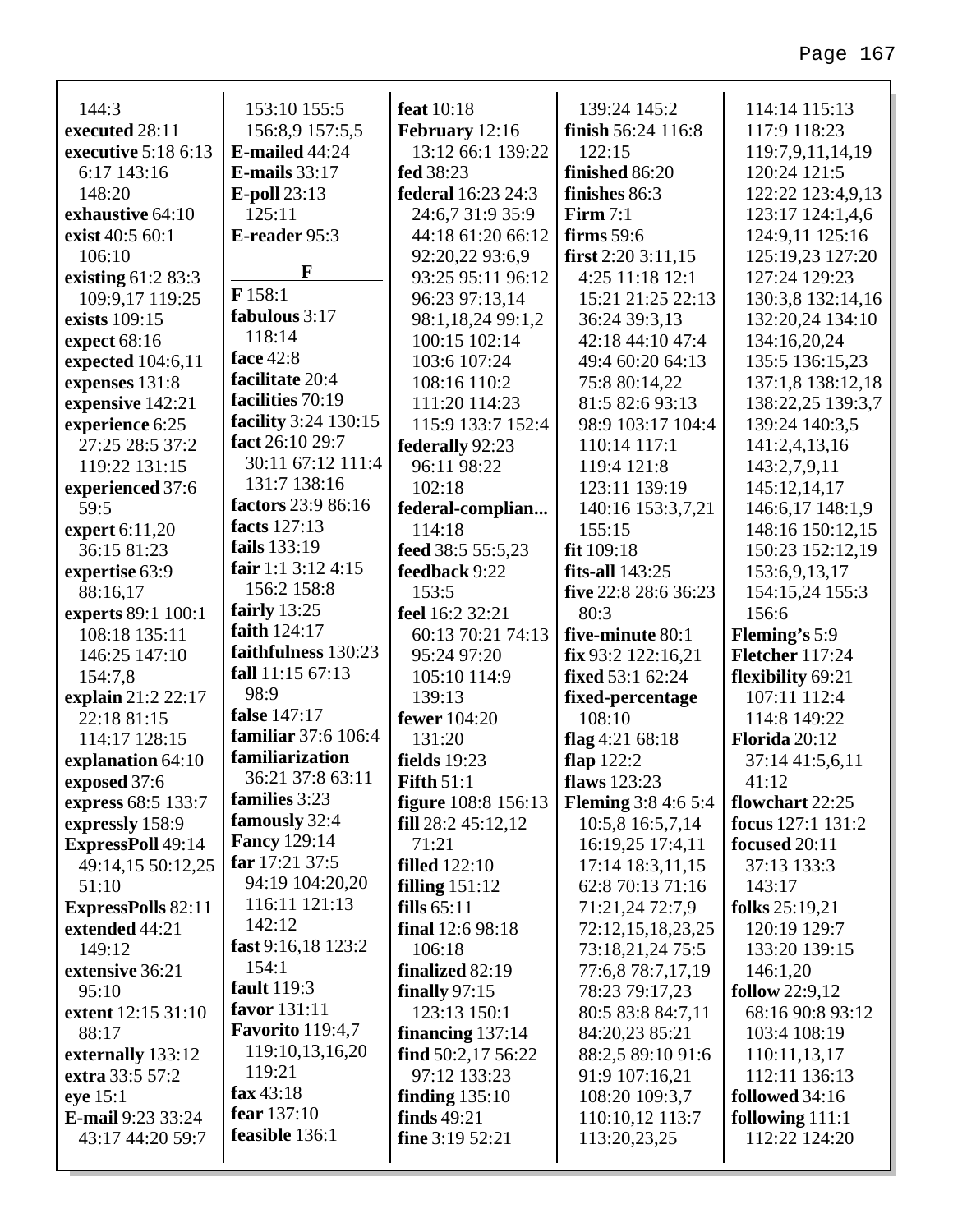| follows 125:8            | 141:13                    | 57:23 58:3,4,7,19    | 107:1 114:18        | 129:12 136:1,1      |
|--------------------------|---------------------------|----------------------|---------------------|---------------------|
| footprint 62:7           | free 16:2 70:21           | 58:24,25 59:1        | 119:25 120:2        | giving 16:8 117:25  |
| <b>forces</b> 44:14      | <b>freedom</b> 110:25     | 65:1 71:1,14,17      | 121:4 124:12        | glad 2:7 9:3 146:18 |
| foregoing $158:5,10$     | 111:3                     | 71:18 73:5           | 125:3 126:2,4,13    | 156:14,22 157:3     |
| foreign 139:18           | Friday 23:1               | general 3:1 6:15,20  | 127:15,16 128:5     | Glascock 28:18      |
| forgot 56:19             | friend 5:3                | 8:12 10:21 20:10     | 135:2,16,18         | 74:19               |
| 122:15                   | front 70:20 76:22         | 34:25 37:5,15        | 136:11 138:7,15     | global 47:14 56:4   |
| forgotten 67:9           | 92:17 100:23              | 74:2,8 76:23 80:7    | 138:21 139:19       | <b>Glynn</b> 75:11  |
| form $1:19$ $10:11$      | 103:10 146:12             | 80:13,18 81:4        | 140:7,16,24 142:4   | go 5:1 9:18 11:11   |
| 28:241:1859:22           | <b>fronts</b> 107:17      | 86:3,4 87:15         | 144:19 146:15       | 13:9 14:24 15:23    |
| 59:22 60:15 86:7         | frowny $42:8$             | 91:24 92:6 95:8      | 148:21,22 152:25    | 22:24 24:14 26:7    |
| formal 86:9              | full 13:9 28:16           | 95:17 101:15         | 153:1 154:3 158:2   | 26:9, 10, 13 32:19  |
| format $117:4$           | 30:24 55:16               | 103:5 110:19,23      | Georgian 66:16      | 34:23 37:18,19      |
| <b>former</b> 6:24 7:3   | fully-electronic          | 111:11               | Georgians 20:16     | 40:9 42:18 47:5     |
| 32:3                     | 48:1                      | generally 30:21      | 20:22 39:4 40:24    | 47:25 48:12 49:3    |
| Formerly 43:24           | <b>Fulton 7:3 19:13</b>   | 36:3 41:17 45:25     | 69:12 70:11 77:1    | 49:7 50:10,15,24    |
| forms 27:20 28:25        | 27:23 28:15 61:16         | 76:19 88:14 102:8    | 139:18              | 51:9,22 53:17       |
| 65:12                    | 61:16 62:1 74:20          | generate 61:11       | Georgia's 10:17     | 54:8 55:6 56:16     |
| Fortunately 126:22       | 104:15,17                 | 124:25               | 92:21 98:8 140:22   | 56:22 57:16 58:4    |
| forum 100:11             | function 134:5            | generates 78:3 86:3  | Georgia's 6:23      | 58:23,24,24 62:16   |
| 133:3                    | fund 13:4 91:2,4          | generous $135:11$    | 10:20 11:17 20:9    | 70:17,21,22 73:1    |
| forward $2:24$ 3:2       | fundamental 2:22          | gentlemen 71:10      | 68:17 92:20,20      | 75:21 78:10,15      |
| 3:25 7:18 9:13           | 143:20                    | <b>George 40:15</b>  | 124:13 125:5        | 82:7,14 87:14,19    |
| 10:3 12:9,15 18:8        | <b>funded</b> 16:22 91:3  | Georgia 1:2,9,11     | Germany 8:12        | 90:2,14 91:5        |
| 88:1 89:15 90:14         | funding $107:4$           | 2:22 4:15 5:4,14     | 44:15 80:7,11,13    | 94:13 97:16,20,23   |
| 92:9,11 93:7             | funds 16:23,23            | 6:13, 16, 17, 19, 25 | 84:15 85:5,12,18    | 99:7 101:13 107:6   |
| 115:22 116:15,17         | 89:18                     | 7:2,5 11:7 18:15     | 85:24 88:3,6,12     | 107:9 109:19        |
| 116:21 118:1             | further $94:18$           | 18:17 20:3,13,15     | 90:13 91:8          | 110:21 111:12,18    |
| 123:9 125:21             | 100:9 112:23              | 21:1 22:2,7,16       | getting 42:23,24,25 | 111:24 113:2        |
| 130:9 137:3              | 143:1                     | 23:3 24:5 25:7,9     | 85:5,9 105:14       | 117:10 118:25       |
| 141:18 145:18            | furthest 13:23            | 25:10 26:23,25       | 128:11,13 145:5     | 122:17 124:9,11     |
| 150:18 152:21            | <b>future</b> 2:21 4:12   | 27:3,17,17 28:7      | 147:8               | 129:11 131:14       |
| 154:1 156:24             | 6:9 8:7 9:7 11:17         | 29:2,6 30:4,18       | give 4:10 8:5 10:12 | 132:21 140:5        |
| 157:9                    | 22:7 33:14 55:20          | 31:12 33:7,14        | 17:3 21:4 22:14     | 150:16 151:6,25     |
| found 21:11 37:15        | 113:17 120:8,22           | 34:3 37:14,19        | 22:19 23:14 33:23   | 155:10 157:11       |
| 66:23 81:24 99:24        | 155:23 156:6              | 38:16 39:8,25        | 34:18,19 35:4       | goal 70:10          |
| foundation 128:20        |                           | 40:20,21,23 41:11    | 45:11 49:6 56:12    | goals 22:8,22 69:22 |
| 147:1                    | G                         | 41:13 42:18 43:3     | 80:25 81:11 83:25   | <b>God</b> 4:23     |
| foundational             | G2:1                      | 43:9,12,23 44:8      | 84:2 88:11 91:22    | goes 48:22,22 58:15 |
| 142:14 143:21            | GA 8:8 119:21             | 46:15 48:23 49:3     | 94:2 99:18 112:15   | 70:16 94:18 111:1   |
| foundations 128:19       | 120:6                     | 49:14,19 51:23       | 112:22,23 113:5     | going $2:4,10,4:2$  |
| foundations-secu         | gain 138:15               | 55:15 60:4 62:11     | 116:13 122:14       | 6:9 10:4 12:9       |
| 128:21                   | garbage 129:8,8           | 64:9,12 65:2         | 130:25 141:2,4      | 15:2 16:7,7 17:2    |
| four $20:1521:9$         | <b>Garland</b> 119:4,4,12 | 66:18 67:14 68:4     | 148:1 149:13        | 22:19 25:19,21      |
| 28:6 40:5 60:21          | 119:21 120:24             | 70:15 77:14,18       | 154:15 155:19       | 26:19 27:25 28:2    |
| 92:18 143:21             | gathered 86:21            | 80:20,25 81:23       | 156:5,22            | 28:2,3,4,5,22 30:6  |
| fourth 22:17 47:17       | <b>GEMS</b> 47:15 54:25   | 86:8 90:1 92:19      | given 2:23 44:21    | 31:5 35:2,3 37:10   |
| frame 20:24 38:3         | 56:4,5,6,7,11,13          | 95:9 98:9 99:14      | 45:13 50:14 53:13   | 40:19 42:4,7,7      |
| <b>Fred</b> 139:4,4,5,10 | 56:13,20 57:2,3           | 100:16,22 102:9      | 60:16 116:22        | 43:1,4 46:23,25     |
| 139:12,24 141:5          | 57:15,17,17,21,22         | 102:16,21,22         | gives 46:1 106:10   | 47:5,5,24 48:3      |
|                          |                           |                      |                     |                     |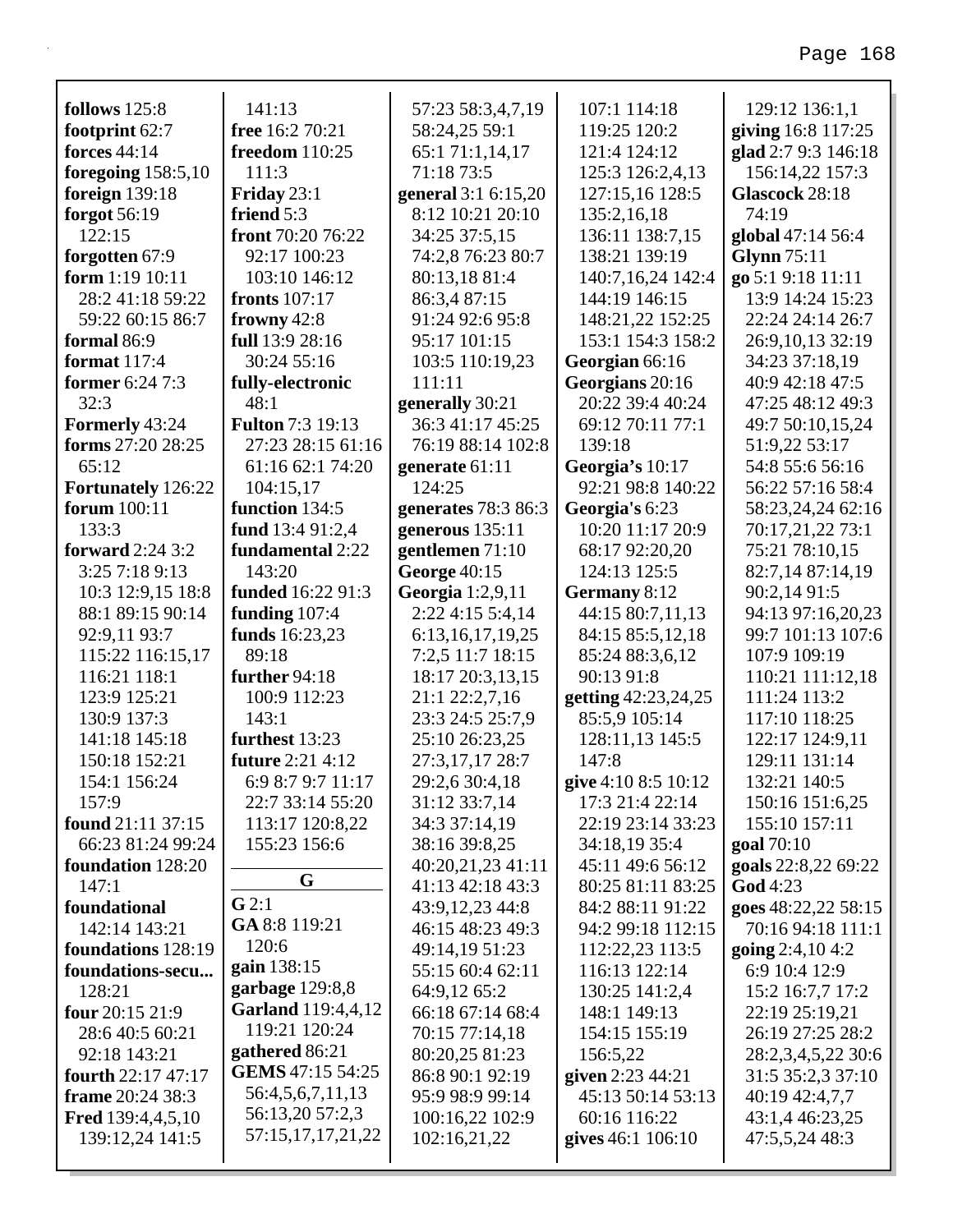| 50:23 51:9,10,11  | 148:12,16 150:17         | gross $76:25$            | handle 38:14 61:10      | 126:8 148:24               |
|-------------------|--------------------------|--------------------------|-------------------------|----------------------------|
| 51:12 52:23,23    | 151:1 152:19             | ground 120:20            | 115:21 136:6            | hasn't 66:19               |
| 54:12 55:7,8      | 155:1,5 156:14           | group 10:11 133:20       | handled 35:16           | <b>hats</b> 150:24         |
| 56:10,20,21,22,23 | goodness $123:13$        | 146:1 147:16             | handling $64:15$        | HAVA 93:4,5,6,13           |
| 57:3 58:18 59:13  | good-government          | 148:21                   | handout 119:18          | 93:16 98:18,25             |
| 59:13 62:5 63:8   | 148:21                   | groups 7:23 9:8          | handwriting 119:1       | 99:2 114:19                |
| 64:6 70:17 74:1   | Gore 40:15               | 150:2 153:23             | 139:9 143:8             | haven't 2:16 52:19         |
| 80:6,10 81:5,15   | gosh 153:23              | 156:16,17,17             | hand-marked             | head 44:13 108:24          |
| 83:7 84:4 86:19   | gotcha 72:9              | 157:1                    | 59:23 124:14,22         | headset 46:1               |
| 87:13 89:15 90:20 | gotten 5:12 65:21        | growing $26:15$          | 129:6 135:23            | health 6:21 151:24         |
| 91:10 92:11,11    | govern 24:12 60:24       | 151:7                    | 147:1 154:12            | hear 6:9 9:3 $15:15$       |
| 93:7 95:8 96:2,11 | Governance               | <b>GSP</b> 72:10         | hand-to-hand            | 18:12 27:25 44:11          |
| 98:18 103:12      | 135:14 143:17            | guarantee 136:4          | 35:17                   | 47:15 92:2,3               |
| 106:1,8 108:8     | government 13:20         | 138:20                   | hang $23:15$            | 117:10 121:1               |
| 109:11 111:24     | 54:13 66:9 111:20        | guarantees 100:17        | hanging $20:12$         | 128:17 130:10              |
| 115:17 116:15,17  | 133:3 134:3,14           | guardedly 52:5           | happen $23:20,22$       | 140:1 141:22               |
| 116:20,21,24      | governments 74:7         | guess 42:11 71:5         | 24:17,18 29:23          | 145:10,21 149:10           |
| 117:6 119:2       | governor 21:18,18        | 85:8                     | 36:11,12 75:9           | 152:22                     |
| 122:22 128:14,16  | 21:23,24 37:17           | guidance 34:4            | 79:15 83:14 84:6        | <b>heard</b> $17:17,19$    |
| 128:17 129:2,21   | 45:20 90:5,8             | 112:22                   | 108:21                  | 83:9 95:18 96:1            |
| 134:10 136:15     | 107:8                    | guide 11:6 110:24        | happened 64:24          | 137:13 143:24              |
| 138:12,16 139:7   | governor's 89:19         | guidelines $8:14$        | 66:19 68:12,13          | 144:10 145:6               |
| 144:22,24 148:1   | grab 73:21 77:8          | 99:5,11,14,16,17         | happening 24:5,7        | 154:19,19,20               |
| 149:1 154:15,21   | 110:12                   | 109:22 111:19,19         | 24:10 48:9 58:4         | <b>hearing</b> $2:2480:19$ |
| 155:1,12 156:5,13 | grad 128:22              | 115:2 116:22             | 121:9                   | hearings 13:20             |
| 157:9             | graduate 19:7            | 137:15                   | happens $15:10$         | 17:18 66:10                |
| gold 100:3        | graduating 19:3          | guys 80:25 81:11         | 29:14 74:17 96:20       | <b>heat</b> 126:17         |
| good 2:3,7 3:20   | grandmother              | 82:2 83:11,18            | 121:25 137:21           | held 1:7 11:18             |
| $4:13,13\ 5:3,11$ | 67:16                    | 118:19 128:12            | happily 136:8           | 12:19 13:19 98:12          |
| 10:12,25 14:16    | grandmother's            | 129:2 149:11             | happy 59:19 70:12       | <b>Hello</b> 150:20        |
| 15:19 16:25 18:3  | 68:14                    | <b>Gwinnett 98:10,12</b> | 82:1 84:5 87:24         | help 16:22 39:24           |
| 18:8, 10, 14 39:8 | grandson $67:17$         | 135:3 158:3              | 92:1 107:15             | 89:22 92:24 93:3           |
| 50:10 60:8,9,9    | 68:1                     |                          | 108:25 128:1            | 94:16 103:25               |
| 63:22 72:12 73:18 | graphite 67:2            | $\bf H$                  | 130:10 132:25           | 128:14 138:8               |
| 75:7 77:12 78:21  | grateful 80:20           | hack 66:24 67:2          | 134:22 136:18           | helped $3:19$              |
| 79:21 80:8 81:10  | 146:19                   | hacked 66:22 127:3       | 145:18,20 152:22        | <b>helpful</b> 11:11 81:18 |
| 82:14 84:23 91:21 | grave $129:8$            | 147:12                   | hard 3:16 7:15 20:8     | 81:24 83:11 84:17          |
| 96:20 101:10      | great 3:24 6:8 10:3      | hacker 129:3             | 40:23 91:23             | helping $129:25$           |
| 102:4 107:16      | 12:15 64:5 69:6          | hacking 66:23 67:4       | hard-working 10:3       | <b>helps</b> 80:18         |
| 116:12 117:9,12   | 74:3,4 85:19             | 154:2,3                  | Harlem 5:4              | Henderson 148:11           |
| 117:20 118:25     | 91:23 117:5              | hacks 59:7               | <b>Harvey 8:11 18:7</b> | 148:15,19,20               |
| 119:14 121:1      | 121:20 139:17            | hadn't $5:12$            | 18:10, 14, 16 45:7      | 150:13                     |
| 123:15 125:23     | 146:1                    | half 26:4 38:16          | 49:22 50:2,10           | here's $49:19,20,22$       |
| 127:18 129:10     | greater $121:10$         | 44:8 77:20 78:8          | 51:1 71:13,17,23        | 49:22 50:10                |
| 130:9 132:24      | greatly 123:20           | 131:24                   | 71:25 72:8,10,14        | Hey $52:19\,56:20$         |
| 133:1,3 134:20    | green 27:4               | hammered 82:8            | 72:17 73:8,11,14        | 58:5 64:5 78:21            |
| 135:14 139:9,10   | Greenhalgh 147:15        | <b>hand</b> 71:11 72:20  | 74:15 75:11,18,23       | 128:10                     |
| 140:2,25 141:20   | $green$ 19:2             | 118:11                   | 76:1,7,10,15            | he's 6:17 7:1 15:7         |
| 141:23 143:12,16  | <b>Griffin</b> 141:17,23 | <b>Handel</b> 19:15      | 77:12,24 78:12,14       | 50:3 64:2 87:22            |

handicapped 39:16

144:11 146:11

141:25

78:22 79:10,22

Hi 135:1 148:19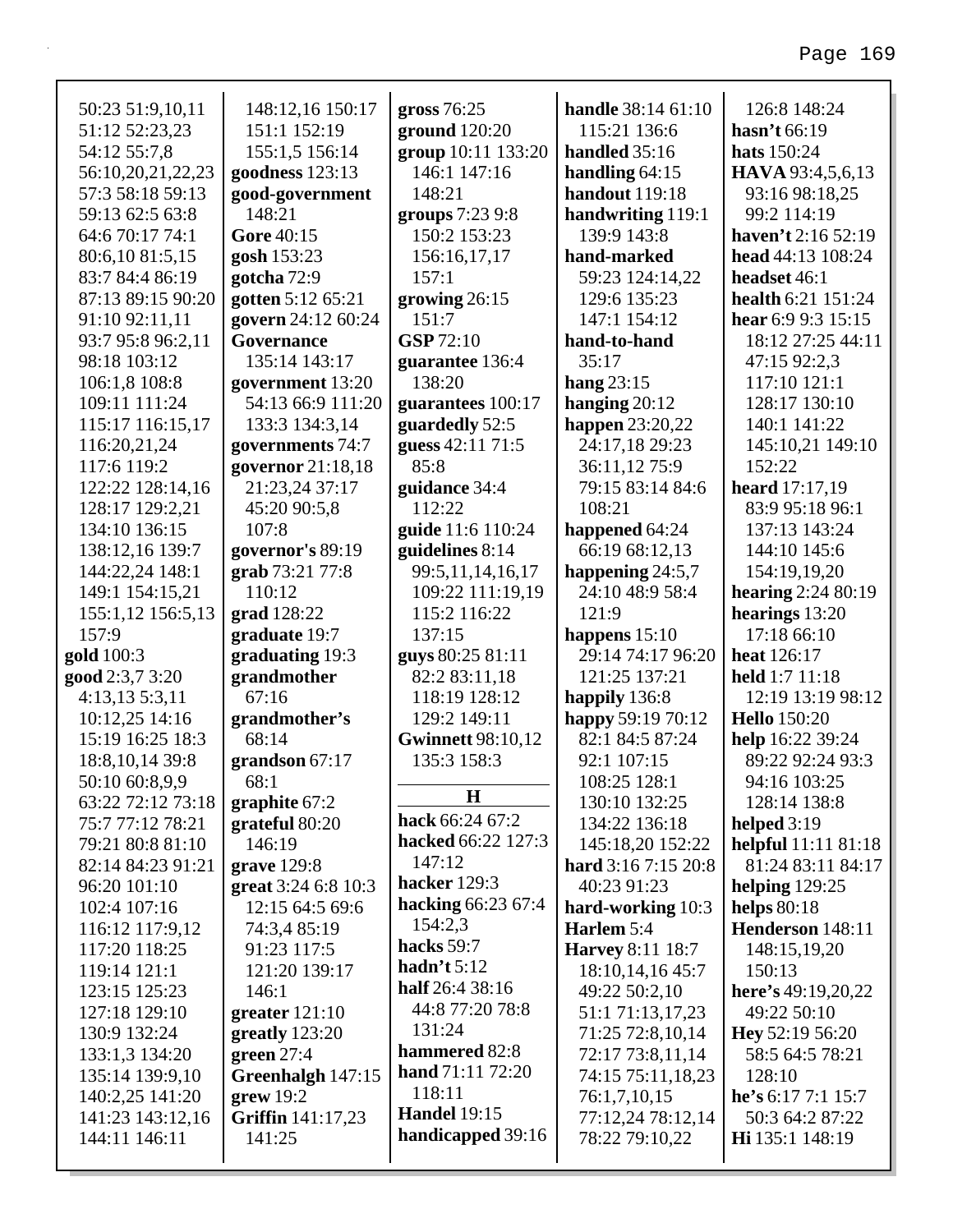| 152:18                        |                                            | 93:15 153:22                          | 113:22 114:13                          |                                     |
|-------------------------------|--------------------------------------------|---------------------------------------|----------------------------------------|-------------------------------------|
|                               | 13:9, 14, 18, 18, 19                       |                                       | 154:22                                 | input 7:24 8:16<br>82:21 127:11     |
| high $11:2$ 19:8              | 32:3 43:14 61:19<br>89:19 107:4 122:1      | implementing<br>134:6                 |                                        |                                     |
| 23:17 37:24 70:3              |                                            |                                       | individual 26:10                       | 135:11 136:24<br>146:4 156:19       |
| 101:12 108:15                 | houses $13:25$<br><b>Howell 6:20 113:6</b> | implore 133:22                        | 31:16 32:22 33:3                       |                                     |
| 136:9 142:8                   |                                            | important 3:2 6:12                    | 33:10,15 34:7                          | insecure 121:24                     |
| higher $76:16$                | 113:8,20                                   | 7:10,17 21:3,5,25                     | 86:13 100:19,20                        | inserted 58:7                       |
| highest 68:18 87:10<br>124:18 | How's $78:25$                              | 22:1 31:2 59:24                       | individually 105:13<br>individuals 9:7 | inside 129:9 140:14                 |
|                               | <b>huge</b> 129:22<br>human 41:25 141:8    | 62:22 63:23 64:23<br>66:15 80:23 81:5 | 35:593:18                              | installs $147:17$<br>instance 86:17 |
| <b>highly</b> 149:20          | human-readable                             | 93:14 95:25                           | individual-vote                        | Institute 6:14                      |
| highly-exploitable<br>144:7   | 125:2                                      | 102:23 106:1                          | 115:6                                  | instructions 28:5                   |
| high-risk 144:7               | hundred 54:18                              | 120:3,18 121:13                       | indivisible 4:23                       | 68:16                               |
| <b>hire</b> 30:21             | hundreds 57:9                              | 126:20,20 127:8                       | industry 122:5                         | integrity 128:18                    |
| <b>hired</b> 19:15            | 118:9,9 142:19                             | 137:19,20 151:5,6                     | inefficient 35:20                      | 130:23 147:16                       |
| historical 22:15              | hundred-percent                            | 153:19                                | infections 129:14                      | 151:8 154:4                         |
| 37:11 120:12                  | 96:4                                       | importantly 18:23                     | inferior 63:15                         | <b>intend</b> 15:12                 |
| history 14:4 126:8            | <b>hurdles</b> 137:15                      | 120:14 141:11                         | infiltrated 129:15                     | intended 14:9                       |
| 129:13 155:19                 | <b>hybrid</b> 104:10,22                    | impressive 7:7                        | 129:20                                 | <b>intent</b> 79:6,8,13             |
| hits 48:6                     |                                            | 69:15 148:15                          | influenced 147:24                      | 97:20 116:12                        |
| hold 29:17 64:20              | 1                                          | <b>improve</b> 69:2 100:8             | inform 80:18 81:6                      | intentionally 67:3                  |
| 72:11,12 74:19                | <b>IBM 38:6</b>                            | 142:25                                | 146:23                                 | interact 73:12                      |
| 77:15 106:12                  | <b>ID</b> 47:9 49:20                       | inaccessible 96:5                     | information 6:14                       | 127:9                               |
| 114:11                        | idea 15:11 16:12,16                        | include 19:24                         | 17:3 23:11 31:2                        | interacting 37:1                    |
| Holden 5:24 32:13             | 25:5 26:18 36:25                           | 90:24                                 | 35:21 45:6 48:10                       | interaction 22:13                   |
| 48:19 57:7                    | 40:1 69:9 74:21                            | included 17:20                        | 49:5,6 50:20,20                        | interest 125:4                      |
| <b>holes</b> 20:23            | 108:2 110:22                               | 105:9 149:7                           | 50:22 51:17,18                         | interested 151:2                    |
| Holgrem 5:24                  | 111:11 117:20                              | 154:11 156:21                         | 57:12 71:4,19                          | 156:7 157:2                         |
| Holiday 133:8                 | 121:12 128:11                              | includes 11:4                         | 79:21 81:8 82:18                       | interesting 74:16                   |
| holy $4:16$                   | identified 120:14                          | 126:23                                | 82:25 83:6,12,17                       | 133:23                              |
| home 25:25 82:8               | identify 69:17                             | including $93:19,21$                  | 84:18 85:6,14                          | interference 65:2                   |
| 94:22,23                      | 86:14                                      | 119:22 147:5                          | 86:22 99:21                            | <b>Interjection</b> 1:17            |
| <b>Homeland</b> 138:4,9       | identity 122:3                             | inclusion 146:2                       | 107:17 109:1                           | internal 47:21                      |
| <b>homicide</b> 19:11         | ignored 133:20                             | incomplete 58:17                      | 111:10 114:16                          | 53:14,17 55:9                       |
| <b>honor</b> 18:17            | illiterate 39:23                           | incorrect 147:11                      | 120:7,8,18 121:25                      | 133:11                              |
| honored 3:23                  | 46:8                                       | increased 138:3                       | 128:25 136:18                          | <b>International</b>                |
| hoops $44:1$                  | illustration 32:18                         | increases 62:4,4                      | 137:14 147:9                           | 133:7                               |
| hope 14:4 83:15               | ill-prepared 124:13                        | independence                          | 151:1 156:23                           | <b>Internet 52:7 95:20</b>          |
| 85:14 95:18                   | <b>image</b> $54:6,10$                     | 93:22                                 | informational                          | 147:14                              |
| 130:17 138:14                 | images $54:19$                             | independent                           | 81:15 83:13 85:25                      | interpreted 20:21                   |
| hopefully 10:13               | imagine 129:5                              | 124:23 147:10,21                      | 87:5                                   | 97:3                                |
| 11:6 83:11 104:19             | immediate 135:15                           | independently                         | informative 73:3                       | <b>Interruption</b> 1:17            |
| 111:10 150:6                  | immediately 49:21                          | 35:12 39:19 40:4                      | informed 79:24                         | <b>introduce</b> 5:1 12:5           |
| horse's $83:12$               | 122:13 135:24                              | 46:5                                  | infrastructure 66:8                    | 18:9,11 19:1 92:1                   |
| hospitable 139:21             | impact 93:14                               | indicate $140:10$                     | 125:14                                 | 119:20 121:2                        |
| hospitality 139:20            | <b>impaired</b> 93:20                      | indicates 131:18                      | inhibit 113:1                          | 123:17 125:24                       |
| hot 33:20 65:24               | implement 17:24                            | indicating 16:4                       | inhibiting 147:18                      | 127:25 130:9                        |
| <b>hour</b> 120:9             | 43:8 131:7                                 | 72:22 73:20 75:4                      | <b>initial</b> 2:4 49:4 71:6           | 132:25 134:21                       |
| <b>hours</b> 59:10            | implementation                             | 77:5 78:18 84:10                      | initially 15:23                        | 137:4 141:21                        |
| house $11:15,15,21$           | 83:3 144:16                                | 84:22 88:4 107:20                     | initiative 10:19                       | 143:13 145:19                       |
| 11:24 12:16,16,17             | implemented 22:2                           | 109:6 110:9 113:6                     | <b>Inns</b> 133:8                      | 146:12 148:17                       |
|                               |                                            |                                       |                                        |                                     |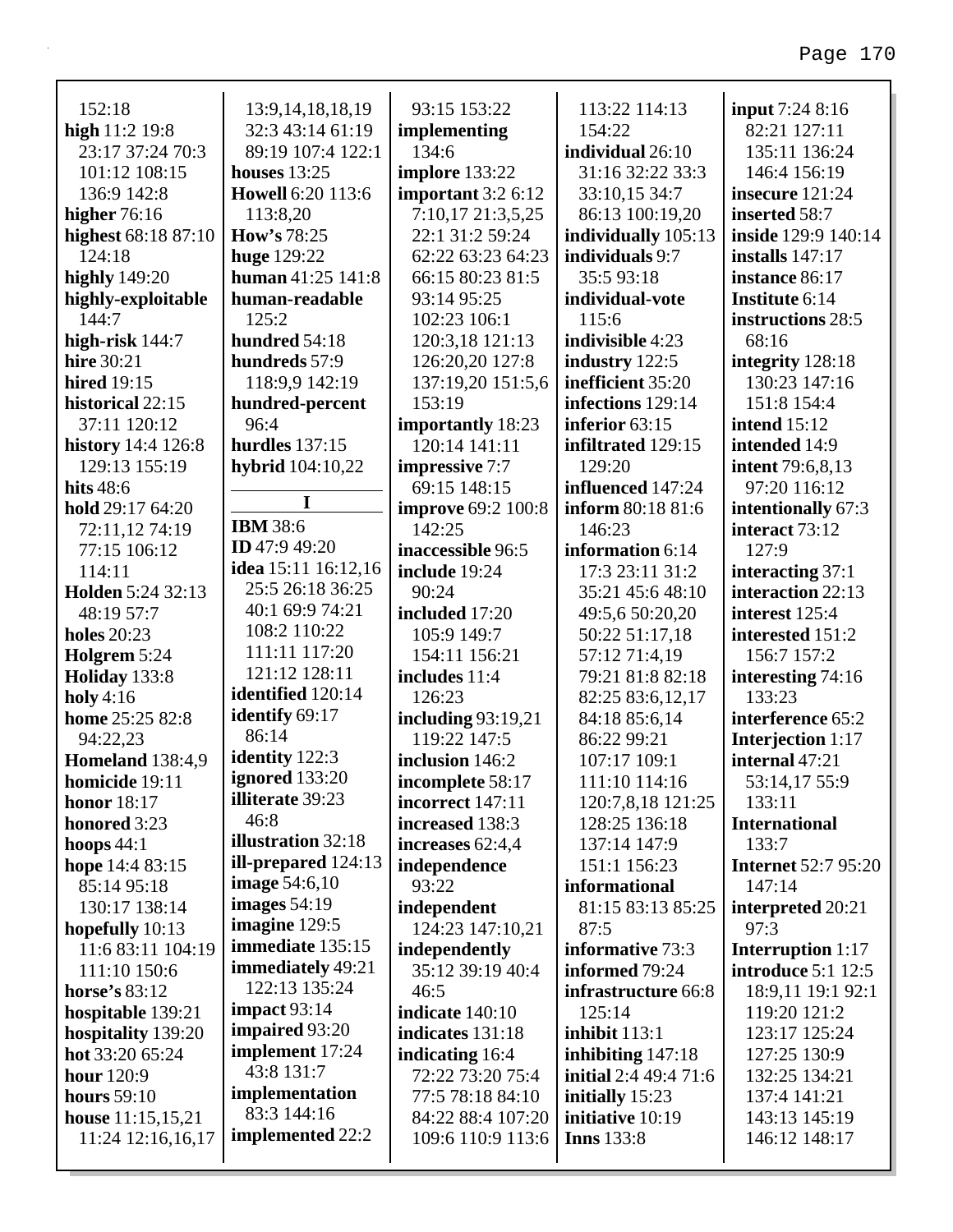| 150:18 152:21               | 26:12 29:21,21            | 45:8,8,8,17,17,19          | <b>Jeremy</b> 146:25    | 19:19 32:10 80:12       |
|-----------------------------|---------------------------|----------------------------|-------------------------|-------------------------|
| introduced 3:6              | 30:5 31:21 33:1           | 46:25 47:4,5               | <b>Jersey</b> 139:18,22 | 88:4,5,6 89:24          |
| 14:21                       | 33:16 34:9,13,16          | 59:18 67:4,4               | 140:7,8,21              | 118:17 130:14           |
| invaluable 146:3            | 36:13 38:21,23            | 68:12 80:6,10              | <b>Jimmy</b> 6:23,24    | 136:21 137:9,24         |
| invariably 126:23           | 39:6 44:13,23             | 82:1 84:4,5 85:25          | 73:21 110:10            | 139:2 155:14            |
| <b>invest</b> 123:23        | 46:19 48:25 49:1          | 92:5 96:11 98:18           | 112:7,9                 | Kennesaw 138:10         |
| investigations              | 49:9,9,12 50:7            | 103:12 104:4               | job 3:17 6:8 10:25      | kept 53:25 73:15        |
| 19:11,18                    | 51:12,12,18,19,19         | 112:10 113:8,9             | 79:20 80:24,24          | <b>Kevin 8:13 91:25</b> |
| investigator 19:16          | 52:23,23 53:4,9           | 116:17,21,24               | 91:21,23 107:16         | 91:25 92:5 107:16       |
| investigators 72:2          | 53:20 55:7,8              | 117:19 118:8               | 121:20 130:1            | 107:22,23 109:4         |
| 72:6                        | 56:15,15,21 58:10         | 119:2,13,21                | 136:21 137:16           | 115:15,15               |
| invitation 106:20           | 59:13,13,24 63:23         | 120:20 121:15              | Joe 37:22 59:2          | key 22:17 54:3          |
| invocation 4:4              | 64:6,24 70:25             | 124:3 126:1 128:3          | <b>John 6:16 37:22</b>  | 57:21 73:16 99:5        |
| <b>involve</b> 10:19,23     | 73:9,9,15 75:12           | 128:4 129:22               | 129:19                  | keypad 46:2             |
| involved 11:9,21            | 77:19 79:3,11,11          | 130:12 131:9,11            | <b>joined</b> 19:10     | kick 3:24 55:7          |
| 13:8 38:11 89:16            | 80:23 82:11,13,22         | 133:5,5,5 135:1,2          | joining $14:20$         | kind 11:3,13 22:2       |
| 95:21 117:15,23             | 82:23 83:7 84:19          | 135:17 136:15              | <b>Jones</b> 37:22      | 30:5 32:5 37:12         |
| 127:5 137:12                | 85:9,12 87:5,6,11         | 137:7 139:7,12             | joys $2:19$             | 37:23 38:13 41:3        |
| invulnerable 69:3           | 92:11 93:4 96:2           | 142:4 143:8,14,15          | judge 5:25 6:1          | 47:16 49:8 59:16        |
| in-person 42:22             | 96:19 100:6,11            | 143:16 145:23              | 28:17,19,20,22,22       | 64:10 74:22 82:23       |
| 43:3 44:3                   | 101:8 104:6,9             | 146:19,20 148:1,6          | 29:3,4,19 31:21         | 85:6 87:11 88:15        |
| <b>iPads</b> 36:24          | 105:17 106:3              | 148:19,20 151:1            | 52:17,20 54:15          | 89:2 90:6 94:3          |
| <b>iPhone</b> 36:24 80:1    | 110:5,7,15 113:3          | 153:7 154:15               | 113:22,23,24            | 99:19 109:24            |
| Iraq $44:14$                | 113:3 116:3,16            | I've 17:17 23:21           | 114:1                   | 113:2 116:14            |
| <b>Island</b> 105:20        | 119:2 120:17              | 27:2 36:8 45:6             | judges 29:2,19 30:2     | 123:3 128:13            |
|                             |                           |                            |                         |                         |
| $\sin$ 't 57:4 109:15       | 121:16 123:6              | 106:24 114:21              | 30:18                   | knew 122:20             |
| <b>ISO</b> 134:6            | 127:2 129:3 130:5         | 119:4,5 122:4              | judgment 29:15          | 140:12,12               |
| <b>issue</b> 9:5 12:22 34:7 | 132:2,23 133:17           | 123:19 126:16              | July 19:19 24:7         | know 5:21 6:4,9         |
| 34:17 59:4 61:12            | 134:18 137:22             | 128:12 135:6               | 158:15                  | 7:6,12,20 8:12 9:5      |
| 66:2 85:22 100:10           | 142:14 143:9,11           | 136:18 140:25              | jump 44:1 58:7          | 15:7 16:1,14,24         |
| 100:11 113:18               | 144:19,24 146:1           | 146:15 147:6               | <b>June 1:10</b>        | 18:21 22:25 24:16       |
| 114:9,24 121:22             | 147:14 148:16             |                            | jurisdiction 105:3      | 24:23 25:6,12           |
| 132:3 142:14                | 151:23 152:3,14           | ${\bf J}$                  | 105:4                   | 27:12 30:9 31:9         |
| 146:21 154:10               | 153:19 155:6              | Jablonski 6:15             | justice 4:24 19:6       | 32:3 33:4,16,19         |
| <b>issued</b> 33:1 106:20   | <b>I'd</b> 11:10 70:24    | 78:18,21,25 79:16          | justify $137:25$        | 33:22,24 34:2,11        |
| <b>issues</b> 5:8 9:8 20:10 | 148:24                    | <b>Jackson</b> 5:14 16:4   |                         | 35:16 39:14 40:15       |
| 46:1 66:5 76:18             | I'll 4:5 22:11 33:17      | 16:6,10 17:10,12           | K                       | 41:3,9,23 42:2,3,6      |
| 93:3 117:22 118:7           | 38:24 39:21 40:8          | 18:2 75:4,5,6,14           | <b>Karen</b> 19:15      | 42:8,24 44:16           |
| 120:11 121:9                | 43:5 44:10 70:12          | 75:21,25 76:5,8            | keep 3:22 15:1 36:6     | 45:21 46:3,3,9,10       |
| 123:3 142:7,10,15           | 79:25 82:4 84:5           | 76:14 77:4 109:6           | 36:19,23 55:12          | 47:12 48:2,6,8          |
| 143:21                      | 92:7,14,22 107:15         | 109:8,11 110:3,6           | 60:19 106:18            | 52:2,10 53:7,16         |
| items 109:8,11              | 115:22 116:7              | 110:8 112:7,9,11           | 112:1 118:20            | 53:16 54:11,14,20       |
| it'll $22:1049:6,6,7$       | 119:20 136:8,18           | 132:19                     | 133:22 136:12           | 55:3,17,18,21,23        |
| 49:7 52:18 79:24            | 145:24 150:15             | <b>James</b> 3:17 5:12     | keeping $72:12$         | 55:25 59:7,10,11        |
| 81:14,18 83:10              | 153:15,15 157:12          | <b>Janine</b> 130:5,5,8,12 | 157:9                   | 60:21 62:11 63:2        |
| 100:7 103:19                | $\Gamma$ m 2:10,10,11 4:2 | 132:14                     | <b>keeps</b> $24:24,25$ | 63:12 64:18 65:9        |
| it's 2:17,18 3:2            | 5:12 10:3,4 14:25         | <b>January</b> 11:25       | 62:24                   | 65:20 66:7 67:22        |
| 12:7 22:9 24:8,16           | 15:2 16:7,7,8 17:2        | 12:10 13:3 14:18           | <b>Kemp</b> 2:3 3:7,9   | 68:11,13 74:4           |
| 24:16,17,25,25              | 31:5 34:10,10             | 89:17                      | 4:18,21 16:18,20        | 75:9,16 76:18,19        |
| 25:20,20,20,25,25           | 37:10 39:3 40:17          | <b>jealous</b> 128:12      | 17:2 18:15,18           | 77:10,14 78:3           |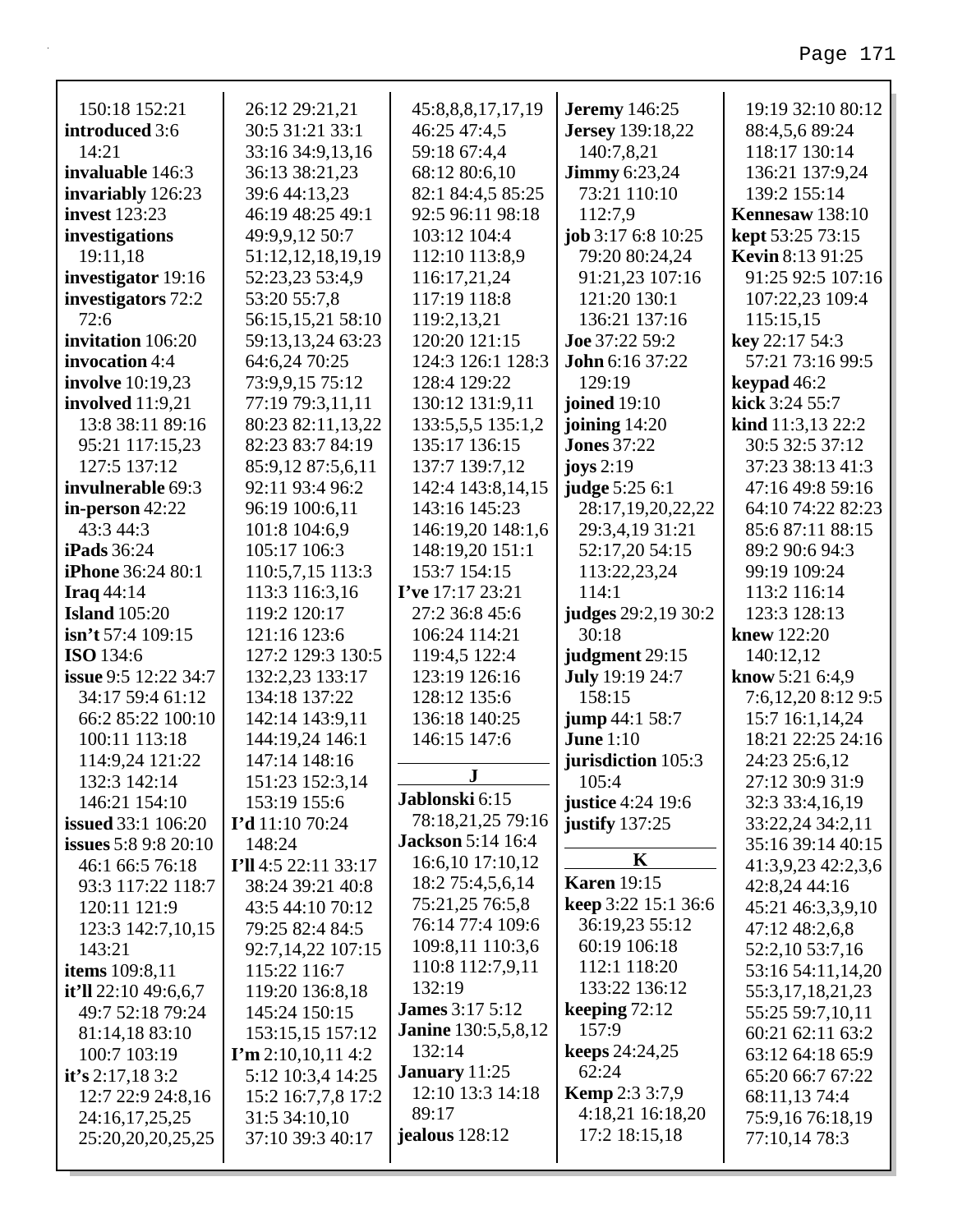| 79:3,13 80:16             | lastly 22:18 40:7         | 129:25               | 109:25 110:3               | 73:24 76:20 81:19          |
|---------------------------|---------------------------|----------------------|----------------------------|----------------------------|
| 81:18,23 82:7             | 43:7 46:7 48:5            | leeway $35:11$       | 114:2,3,10 140:9           | 100:2 116:7 124:2          |
| 83:8 85:13,16,25          | 63:12 64:8 68:24          | Lee's 78:20          | 140:11                     | 128:12 137:11              |
| 86:1 87:1,12,19           | late 137:11,22            | left 33:18 79:20     | leverage 86:9              | 139:13,25 148:25           |
| 88:6 89:24 91:9           | launched 59:6             | 114:4 122:18         | leveraged 104:23           | 153:22                     |
| 91:10 100:20              | Laura 123:6,6,6,9         | 154:8                | levers 38:12 91:14         | live 4:10 44:16            |
| 107:25 108:17,21          | 123:15,18 124:1           | legal 88:17 90:23    | 140:10                     | 126:2 146:24               |
| 108:23 110:23             | 125:16                    | 92:13,18 103:3,10    | lever-machine              | 152:24                     |
| 112:20 118:3,19           | law 5:7 19:24 24:3        | 103:10 107:17        | 110:1 114:11               | <b>lived</b> 140:25        |
| 121:19 122:15             | 24:8,9 29:24              | 109:14 137:14        | libertarian 6:17           | lives $51:1,2$             |
| 124:3,12 128:13           | 44:18 54:2 64:14          | legal-considerati    | 128:5 142:14               | $LLC$ 7:1                  |
| 129:18 130:21             | 68:4 78:5 79:3            | 92:17                | liberty 4:23               | <b>load</b> 132:4          |
| 132:1,8 136:2,5           | 81:1,23 90:1,7,17         | LEGEND 1:16          | <b>library</b> 1:11 2:15   | <b>loan</b> 135:20         |
| 136:20 137:21             | 91:15 92:22,24            | legislation 12:14    | 2:17,18 3:13               | lobbyists 125:7            |
| 139:14,15 145:10          | 93:25 95:11,12,13         | 13:2,21 14:2         | 130:15                     | 147:24                     |
| 146:21 151:16,19          | 96:24 97:1,13,14          | 30:15 96:14,16,21    | license $49:20,21$         | local 12:12 32:4,6         |
| 152:3,7,8 153:20          | 98:1,6 99:2,13            | 101:9 107:5,24       | 50:5,7                     | 54:13 69:23 74:7           |
| 153:25 154:6,23           | 101:13,14,21              | 108:1,21 111:1       | licenses 49:17             | <b>location</b> 26:7 61:14 |
| 156:3, 10, 17, 25         | 102:9,11,15,21,22         | 117:23 118:2         | 135:22                     | 62:1                       |
| 157:3                     | 102:23 109:9,13           | 150:10               | life 4:9 7:7,9 11:19       | locations $94:13,20$       |
| knowing 129:8             | 109:13 116:14             | legislative 5:8 6:24 | 129:12 148:13              | 103:23                     |
| 151:11 154:2              | lawmakers 11:6            | 10:12 11:24 12:3     | light $20:19$              | lock 54:2 57:21            |
| knowledge 86:10           | 147:18                    | 12:4 13:16,24        | limit $61:22$              | 73:16                      |
| 135:10                    | laws $60:2061:2$          | 87:16 89:18          | <b>limited</b> 36:9 49:2   | <b>locks</b> 68:21         |
| known 65:6                | 92:19,22 101:4            | 146:23 149:11        | 73:16                      | log 58:5 59:11             |
|                           |                           |                      |                            |                            |
| knows $3:365:14,16$       | law-enforcement           | 150:11               | limits $24:10$             | logic 53:20 128:23         |
|                           | 3:19                      | legislators 60:21    | line 42:7 60:2             | logistical 63:9            |
| L                         | lay 105:2 155:19          | 91:3                 | list 31:24 32:23           | 137:14                     |
| Laboratories              | layers $49:10$            | legislature 11:13    | 47:5 50:2 64:11            | long 32:16 60:6            |
| 133:11                    | lead 10:6 23:9            | 14:17 22:6 24:17     | 91:24 109:11               | 69:10 138:1                |
| lack 39:4,13              | 85:15                     | 29:22 30:14 42:19    | 117:1 118:25               | 144:21 156:4               |
| laid 24:16 93:13          | leadership 10:15          | 46:22 90:3,8 91:2    | 123:6 125:20               | <b>longer</b> 109:24       |
| land 105:2 139:19         | leading $133:12$          | 112:16 118:3         | 127:21 130:4               | 122:2 128:7                |
| landscape $129:1,1$       | <b>League</b> 126:2,4,12  | legislatures 66:11   | 134:17 137:1               | look 2:24 3:25 7:18        |
| language $101:8,9$        | 126:24 127:8              | lengths $74:3$       | 139:3 141:17               | 23:2,9 24:15               |
| 108:4                     | learn 102:6 128:24        | lesser $39:12$       | 145:17 146:10              | 27:10 34:11 45:7           |
| languages 98:3,4          | 128:25 129:13,14          | Lester 5:14          | 148:11 151:16,18           | 47:9 50:1 58:16            |
| 98:17 152:4,5             | 129:17,19 144:18          | letting $152:10$     | 151:22,22 152:1            | 85:16 88:1 89:2            |
| laptop $57:18$            | <b>learned</b> 68:3 113:4 | let's 22:23 51:8     | 152:14 155:10              | 90:2,17,23,25              |
| 129:20                    | learning 36:20            | 56:18 61:16 85:14    | 157:6                      | 92:9 93:15 105:16          |
| large $6:237:2$           | lease 112:3,4             | 154:25               | <b>listed</b> 101:16       | 110:15 111:12              |
| 25:14 28:14,16            | <b>leave</b> 52:12,13     | <b>Let's</b> 132:17  | <b>listen</b> 15:15 128:25 | 132:11 134:2,3,12          |
| 55:21 131:7,19            | 60:17                     | level 20:8 32:2      | listening $150:25$         | 150:7,9 156:10,12          |
| largely 31:15 101:9       | leaving $21:24$           | 59:15 99:23,24       | <b>lists</b> $35:12\,47:7$ | 156:24 157:8               |
| 127:1                     | $led$ 14:3                | 100:4 101:12         | litigation 7:4             | <b>looked</b> 37:14        |
| largest $17:22$           | Lee 6:13 72:22,23         | 108:15 115:6         | <b>little</b> 15:25 19:2   | 117:24                     |
| <b>Larson</b> $152:16,17$ | 72:24,25 73:2,10          | 124:18               | 22:20,21 27:16             | <b>looking</b> 10:3 14:25  |
| 152:18,23,24              | 73:13,17,18 84:22         | levels $74:17$       | 29:12 35:11 37:10          | 48:7 51:14 71:11           |
| 153:8, 12, 15, 18         | 84:24,25 85:11,17         | lever 20:16 38:8     | 38:5 40:9 46:2             | 83:22 87:2 115:4           |
| 154:17,25                 | 85:20,21 128:14           | 42:25 101:1,4,5      | 51:25 61:13 64:4           | 127:12 129:2               |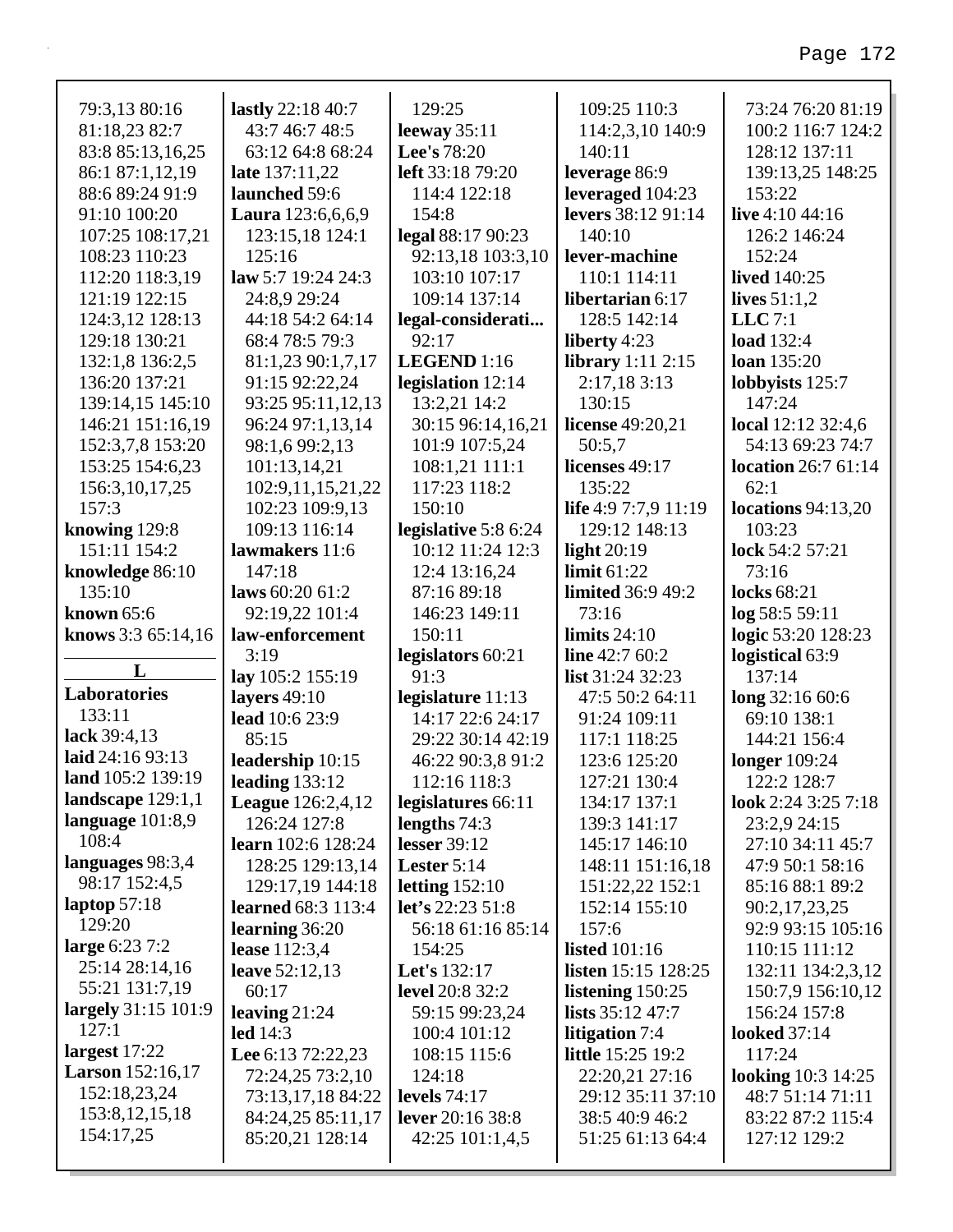| 149:7,21                 | 38:9,11,24 42:25           | <b>malware</b> 129:13     | mayor's 68:14                      | 83:19 84:1 114:18      |
|--------------------------|----------------------------|---------------------------|------------------------------------|------------------------|
| looks 12:7 22:25         | 46:24 50:16 52:5           | man 67:15                 | ma'am 154:16                       | 116:9 120:23           |
| 42:10 62:13              | 52:14 53:4,19              | management 19:24          | ma'am 113:7                        | 144:11 150:5           |
| Lord $4:7$               | 56:15 57:8 64:23           | 20:5 56:4 144:3           | <b>MCAT 38:22</b>                  | 153:7,14 155:13        |
| lost 67:8 135:17         | 71:2 78:2,3,5              | manager 132:4             | <b>McCain</b> 129:19               | 157:10,12 158:8        |
| lot 5:6,7,8 6:25 7:8     | 82:11,15 83:3              | managing $7:1$            | McCoy 6:1 29:3,19                  | meetings 4:13 6:10     |
| 17:23 38:9 39:10         | 89:25 91:14 94:21          | mandate 106:22            | 113:22,24 114:1                    | 7:16 8:1,2,7,22        |
| 40:18 53:2 62:10         | 94:22 98:14 101:1          | manipulation              | <b>McDonald 6:24 7:1</b>           | 9:2,7 10:1 12:19       |
| 63:7,8,8,9 64:1          | 101:5,7 104:25             | 134:1 141:10              | 73:20,23 74:1                      | 66:16 157:7            |
| 65:5 78:14 80:24         | 107:18 109:25              | manner 93:20              | 78:6,8,13 110:9                    | meets 91:17 108:16     |
| 81:21 82:10,14           | 110:2 114:2,4,5            | <b>Manual 86:8</b>        | 110:11,13 112:8                    | members $2:14\ 5:1$    |
| 87:20 95:20,20           | 114:10 119:25              | manually 12:12            | 112:10,14                          | 7:14,22 8:15,23        |
| 108:13 113:4             | 120:2,4 124:14             | 114:19                    | McDonough 5:15                     | 10:7,18 11:11          |
| 118:3,4 120:6            | 126:19 133:16              | manufacturing             | McNamara 125:20                    | 15:22 18:4,12,15       |
| 126:16,17 129:13         | 147:12 151:5               | 133:10                    | 125:22 126:1,1                     | 44:14 70:16,20,22      |
| 129:21 136:19            | machine-marked             | map 27:2 105:16           | mean 9:23 32:6                     | 72:19 73:19 79:18      |
| 137:12,12 140:24         | 59:24                      | marbled 105:17            | 36:12 46:19 55:10                  | 84:7,12,20 85:22       |
| 145:11 149:22            | <b>Macon 5:13</b>          | marbling $27:12$          | 60:11 74:19 77:17                  | 88:3 89:11 91:19       |
| 150:24 151:17,20         | Madison 133:3              | <b>Marietta</b> 1:11 3:14 | 84:6 97:5 108:9                    | 100:11 109:4           |
| 153:1 154:6,7            | magistrate 28:21           | 133:2                     | 108:10 110:15                      | 116:13 119:16          |
| lots 118:19              | magnanimous                | <b>Marilyn</b> 143:4,4,7  | 112:16 113:1,3                     | 155:21                 |
| <b>lottery</b> 123:14    | 117:22                     | 143:12,15 145:12          | 139:22 152:1                       | memo 114:25            |
| Louisiana 105:24         | maiden 139:14              | mark 26:1 41:21           | 154:21                             | 144:25 145:5           |
| 106:3                    | mail 25:24 26:16           | 43:21 68:7 79:4           | means 27:18 28:10                  | memory 47:21,21        |
| love 18:12 141:22        | 43:18 94:12 95:4           | 94:16 95:3 103:19         | 35:12 37:21,21                     | 52:8 53:11,13,14       |
| <b>Lovely</b> 117:9      | mailed 43:13 44:24         | 104:1,8 106:11            | 39:23 44:13 49:1                   | 53:15,17 54:23,24      |
| low 11:2                 | 67:16                      | marked 20:20              | 81:22 93:10,23                     | 55:5,9,9 56:14,19      |
| <b>lowest 87:10</b>      | mailing $43:11,17$         | 21:20 67:19               | 96:18 103:14                       | 57:8 58:5              |
| Lowry 152:14,15          | 151:12                     | 118:12                    | 108:9 111:24                       | mention $7:11,25$      |
| low-cost $145:1$         | mail-in 44:25              | market 11:22              | meant 122:9 136:3                  | 8:9,14 21:2 44:10      |
| low-risk $145:1$         | main 87:3 92:18,22         | 69:16 111:23              | measures 68:21                     | 44:10 61:12            |
| luck 127:18              | 95:5 100:24                | marking $42:13$           | 124:15                             | mentioned 9:21         |
| <b>Lynn</b> 5:18 $16:14$ | 118:10 137:17              | 106:9                     | mechanical 20:17                   | 14:24 28:24 30:13      |
| 65:12 107:21             | maintain $32:25$           | marks 38:15 143:5         | 140:14                             | 31:23 35:7 37:18       |
| 109:3                    | 33:6,10 54:1               | 143:6,6,7,8,10,14         | mechanism 109:14                   | 43:7,10 44:3,4         |
| M                        | maintained 31:19           | 143:15 145:13,16          | mechanisms 27:21                   | 49:9 54:22 61:9        |
| machine 25:20            | 48:18                      | markups 79:6              | 113:4                              | 62:8,23 70:15,19       |
| 33:7 34:19 38:15         | maintaining 73:4           | Maryland 105:21<br>112:2  | mechanized 91:14                   | 75:14 76:5 107:24      |
| 39:23 50:18 51:5         | maintains 32:22,23<br>33:3 | material 99:8             | media 7:14 35:17                   | 109:8 112:2            |
| 52:18 53:6,14            | maintenance 83:2           | 102:3                     | 47:19 54:23 57:13<br>medical 128:9 | 113:11 115:21<br>116:6 |
| 54:21 57:11 58:20        | major $27:10,10$           | materials 68:22           | meet 25:2 94:9                     | mentioning 155:5       |
| 59:23 64:21,22           | 81:20                      | 84:2 114:22               | 95:12 98:14 99:14                  | mentoring 23:18        |
| 90:7,10 91:15            | majority 29:6              | math 76:12 128:23         | 99:15,25 113:16                    | mercifully 34:2        |
| 101:4 104:7 110:3        | making $21:16$             | <b>matter</b> 26:10 29:7  | 114:23 115:3,8,11                  | merely 146:21          |
| 140:15                   | 70:14 126:24               | 89:3 130:24               | 115:12                             | mess 54:5              |
| machines 10:14           | 127:4.14 150:5             | matters $21:5$            | <b>meeting</b> $1:7$ $2:5.20$      | message $51:21$        |
|                          |                            |                           |                                    |                        |

**matters** 21:5 **Maxine** 5:21,22 **Maxx** 143:4

**mayor** 67:13,21,25

**meeting** 1:7 2:5,20 3:12,16,18,21,24 4:2,12 8:6,24 9:25 11:18,21 55:20

**message** 51:21 **met** 11:16 125:14 **metal** 20:23

**method** 86:9 136:7

11:5,19,20 12:10 14:7 16:12,13 20:17 35:3 38:6,8 127:4,14 150:5

**malicious** 129:12

154:4

141:10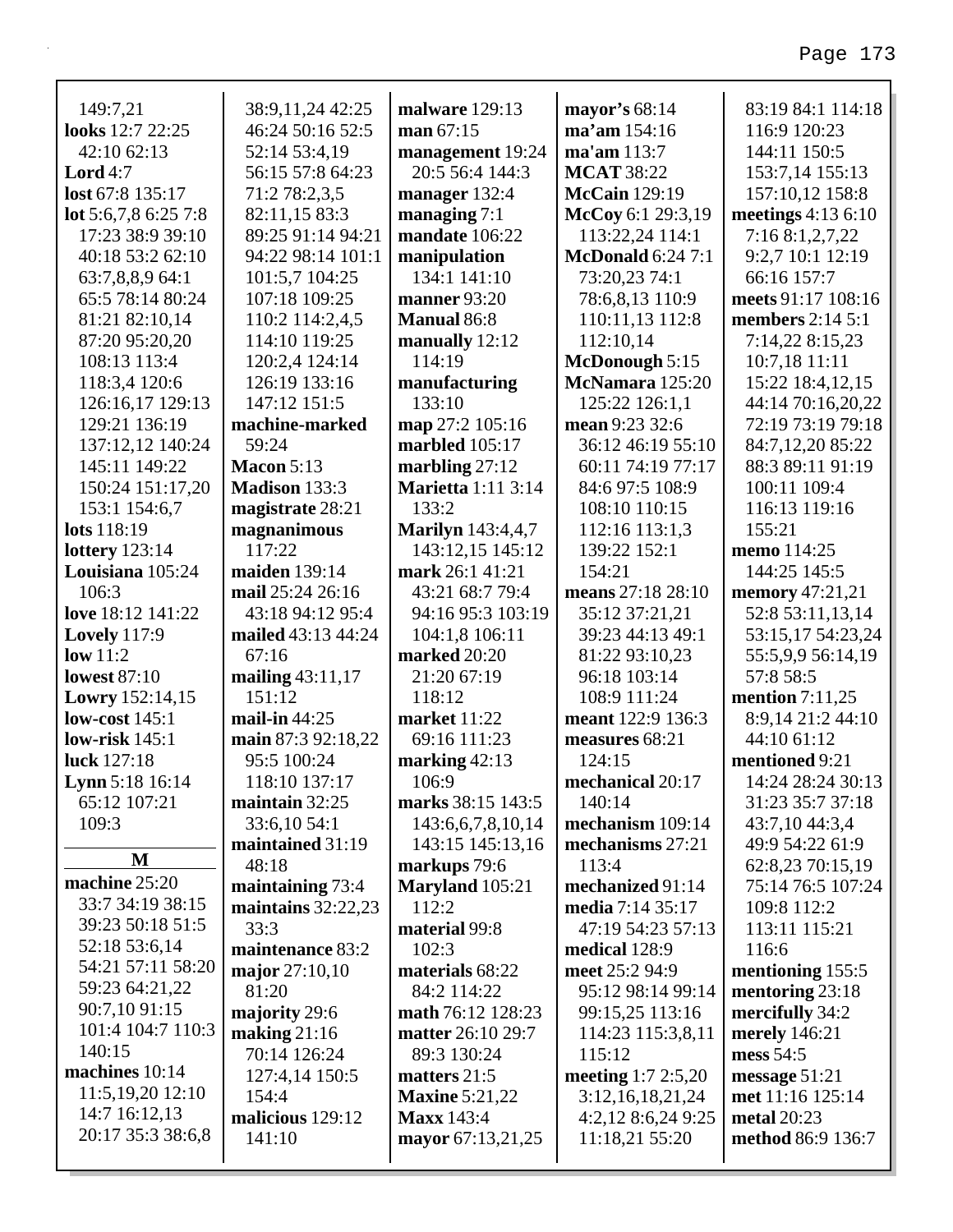| 145:1                                | 120:10 156:4                           | moves 81:2,16                   | 129:16 133:7                        | never 2:15 15:6                     |
|--------------------------------------|----------------------------------------|---------------------------------|-------------------------------------|-------------------------------------|
| metro 27:8                           | miserably 133:19                       | movie 38:13 139:16              | 147:1,15 149:4                      | 34:21 45:6 60:4                     |
| mic 16:8 78:20                       | misguided 135:9                        | moving 24:2 65:6                | nationwide 133:15                   | 60:11 70:3 73:11                    |
| 110:12 113:25                        | misinformation                         | 82:9 103:16 106:7               | nation's 66:8                       | 128:20                              |
| 117:10 124:1                         | 145:7                                  | multi 91:11                     | native 139:18                       | new 6:6 16:11                       |
| 139:25                               | misnomer 31:10                         | multiple 11:8 20:25             | natural 15:14                       | 36:14,25 37:7                       |
| Michael 6:15                         | mispronounce<br>119:2                  | 49:10 53:11 86:19               | nature $111:3$                      | 42:15 62:17,21                      |
| 132:22,22,24                         | misread 67:10                          | 91:11 98:2,4,16<br>152:5        | near 15:2 136:14<br>nearest $71:10$ | 63:10 64:5 69:25<br>70:10 81:3 82:9 |
| 133:1 134:11,16                      |                                        |                                 |                                     | 83:3 86:6 89:19                     |
| Michigan $105:7,12$<br>105:17        | missed 153:7,8<br>157:2                | multiple-languag<br>98:7        | nearing 59:18                       |                                     |
|                                      |                                        | multi-candidate                 | necessarily 23:3<br>24:8 36:12 37:2 | 90:16,22 91:15<br>92:14 96:10 100:5 |
| microphone 10:4<br>15:2 17:11 22:20  | missing $56:21,22$<br>mission $112:15$ | 101:18                          | 46:24 50:1 60:7                     |                                     |
|                                      | mistake 64:23                          |                                 | 60:17 110:19                        | 100:13,14 101:20                    |
| 72:21 73:1,22<br>113:9 124:8         | mistakenly 21:19                       | municipal 6:6<br>35:10,10 78:11 | 111:6                               | 106:22,23 107:7                     |
|                                      |                                        |                                 |                                     | 109:15,18,20                        |
| 132:18,21 140:2<br>150:16            | misunderstood<br>67:11                 | municipalities                  | necessary 43:2<br>54:6              | 111:18,19,21,25<br>112:5 113:3      |
|                                      | <b>MIT 64:1</b>                        | 77:10,14,15,16<br>102:11        |                                     | 122:18 124:17                       |
| microphones 8:20<br>mics 148:14      | Mitchell 3:17                          |                                 | need 3:3 8:19,23<br>9:4 16:3 34:23  | 125:5 130:15                        |
| midst 138:10                         |                                        | Muscogee 5:20<br>27:8 64:21     | 40:1 43:15,15,16                    | 132:11 133:14                       |
| Mike 6:15 152:14                     | model 103:17,17                        | <b>MVP</b> 49:2                 | 50:7 61:14 62:25                    |                                     |
|                                      | 104:4,5,10,22                          |                                 | 64:6 66:22 68:20                    | 139:17,22 140:7,8<br>140:21 142:7   |
| 152:15,15,15                         | 106:8,16<br>models 103:16              | myth 147:17                     | 70:18 74:19 81:8                    | 144:16                              |
| military $19:4,25$<br>Mill 1:10 3:13 | modern 35:20 36:3                      | N                               | 89:13 90:16 94:13                   | newer 102:13                        |
|                                      | 145:4                                  | N2:1                            |                                     |                                     |
| million $11:2,2$                     |                                        | naive 69:3                      | 94:23 97:22<br>102:21 103:9         | news 48:8 64:5<br>106:5             |
| 16:22 17:9,13<br>26:24 43:7 76:6     | <b>modify</b> 109:17<br>moment 4:3     | name 2:11 4:16                  |                                     |                                     |
| 76:11 98:23                          | Monds 6:16 114:13                      | 18:16 20:1,20                   | 106:13 109:9,14<br>113:18 122:17    | night 48:6 54:9                     |
| 106:18,19,25                         | 114:15 115:13                          | 49:4 51:19 68:8                 | 124:17,22 125:2,8                   | 56:3 57:7,12<br>58:16 59:12 140:7   |
| 107:1,2,6 149:7,8                    | money 66:12 155:1                      | 80:13 92:5 101:16               | 126:19 128:10                       | nine 21:22                          |
| millions 10:24                       | monitor 69:1                           | 115:23,23 117:2,3               | 150:15                              | <b>NIST-approved</b>                |
| 89:22 133:21,23                      | month 59:5,5                           | 117:11,12 119:2,4               | needed 36:1 42:18                   | 99:25                               |
| 134:4                                | months $14:10$                         | 119:5,21 121:3                  | 104:17                              | non $151:2$                         |
| mind 36:7,19,23                      | 137:20 145:11                          | 123:12,18 127:21                | needn't 142:20,21                   | noncitizens 152:10                  |
| 60:19 97:17                          | <b>morning</b> 2:3,6 7:20              | 128:3 130:11                    | <b>needs</b> 61:6 63:22             | nonpartisan                         |
| 106:19 112:1                         | 18:9, 10, 14, 19                       | 132:21 133:1                    | 86:13 91:6 96:2                     | 143:17                              |
| 118:20 120:17,20                     | 23:18 80:9 84:9                        | 134:17 135:1                    | 102:24 103:1                        | nonprofit 143:17                    |
| 136:13                               | 117:12 126:8                           | 137:6 139:5,12                  | 108:2 109:12                        | Nonverbal 139:2                     |
| minds $94:3$                         | mouth 83:12                            | 141:25 145:22                   | 125:3 137:15,15                     | nonvisual 93:19                     |
| mine 51:11 57:4                      | move 3:2 4:11 7:24                     | 146:14 150:21                   | negotiated 105:14                   | non-electronic                      |
| minimal 98:20                        | 8:16 9:13,14                           | 152:24 155:9                    | negotiation 105:15                  | 66:20                               |
| 100:4                                | 12:14 16:2 57:22                       | names 20:18 67:20               | neighbor 51:6                       | non-human $124:25$                  |
| minimization                         | 57:22,25 70:17                         | Nancy 5:19 152:16               | network 52:6 57:20                  | non-network 35:21                   |
| 69:18                                | 84:5 90:16,22                          | 152:16,17,19,24                 | 99:21                               | 64:13                               |
| minimum $25:13$                      | 92:14 100:14,19                        | 153:6 154:24                    | networked 48:17                     | non-networked                       |
| 95:12 98:23 99:10                    | 102:16 106:15                          | 155:3,4                         | 64:19                               | 57:17                               |
| 110:23 112:17,21                     | 112:6 115:17                           | narrow $111:22$                 | networking 133:9                    | normally 9:2                        |
| minute $55:1,22$                     | 116:21 144:24                          | nation 4:23 138:2               | networks 138:6                      | <b>North 143:15</b>                 |
| minutes $9:1,15$                     | moved 105:5 122:7                      | national 20:11                  | network-connect                     | note 43:16                          |
| 80:3 116:6 120:10                    | 140:16                                 | 37:13 41:13 65:23               | 99:22                               | notebook 27:4                       |
|                                      |                                        |                                 |                                     |                                     |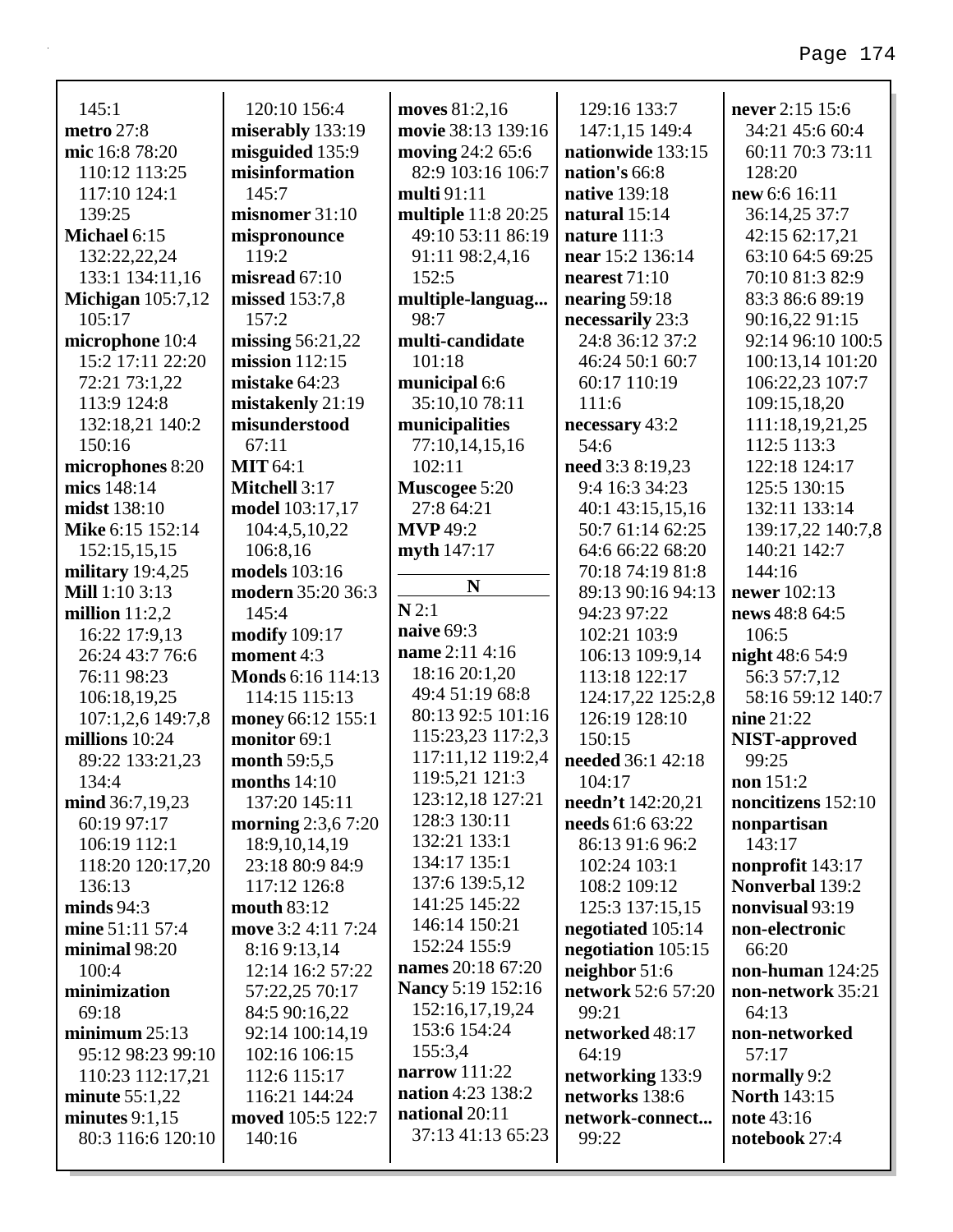| notice 23:7 27:8            | 35:18,24 41:25                        | 92:3 110:6 113:23                   | 25:19,21                        | 23:25 86:10             |
|-----------------------------|---------------------------------------|-------------------------------------|---------------------------------|-------------------------|
| notified 157:7              | 48:19 56:12 57:14                     | 115:15 116:18                       | operation 47:16                 | 129:20                  |
| November 6:6                | 57:25 58:2,13                         | 117:1 118:24                        | operations 30:9,23              | organized 3:20          |
| 20:10 76:23 77:1            | 59:15 66:24 68:25                     | 119:14 120:25                       | 31:15 64:18 92:15               | original 1:19           |
| 96:22                       | 68:25 69:1 71:8                       | 122:24 123:5                        | 103:13 105:23                   | 158:12                  |
| November's                  | 71:12 72:3,5,6                        | 124:4,5,9 127:24                    | 135:2                           | Ott 2:5,9,11 7:10       |
| 135:25                      | 80:8,14 81:6,22                       | 130:4 132:17,20                     | opinion 118:4                   | outcome 108:6           |
| no-brainer 152:2            | 83:14 88:14,22                        | 134:12 137:1                        | <b>Opitz</b> 132:22,22          | outcry 118:4,21         |
| null 109:24                 | 89:9,14 92:6                          | 139:3 141:5,6                       | 133:1,2 134:12                  | outer 121:23            |
| number 20:4 21:6            | 106:6 110:25                          | 143:7 148:3                         | opportunities                   | outlived 148:13         |
| 21:7 33:23 65:11            | 112:21,24 122:1                       | 150:16 152:14,16                    | 116:10 156:22                   | outreach 20:1           |
| 76:11 77:13                 | 142:1 156:1                           | 153:12                              | opportunity 40:4                | outside 89:9            |
| 108:22 109:8                | <b>officer</b> 128:10                 | ol 60:8,9                           | 93:21 97:15                     | outstanding 105:24      |
| 133:25 142:2                | offices 20:3 23:12                    | old 11:5 16:13                      | 100:12 127:9,18                 | outward 52:3            |
| 147:5 151:13,14             | 31:4 36:7 58:22                       | 20:16 38:6 40:18                    | 145:8,24 146:19                 | ovals 20:18             |
| numbers 25:5                | 93:9,10                               | 60:7 62:12 82:15                    | opposed 67:6 135:7              | overhaul 12:2,20        |
| 26:25 71:6,6                | official 57:6,11,14                   | 91:14 100:5 113:3                   | 149:8                           | 13:23                   |
| 76:25 77:2 83:9             | 57:15 59:2 71:6                       | 114:7 121:15                        | opted 105:21                    | overseas 24:6           |
| 89:20,21                    | 72:16 122:17                          | <b>omega</b> 56:8                   | optical 12:23 38:18             | 44:12                   |
| $\mathbf 0$                 | 126:25                                | once 10:20 79:21                    | 38:19,23,25 42:9                | oversee 88:25 89:5      |
| Q2:1                        | <b>officials</b> 7:20 12:12           | 92:7 101:18,22                      | 43:1 47:23 61:8                 | oversight 138:5         |
| oath 43:22                  | 17:25 23:25 31:20                     | 117:3 121:16                        | 82:12 122:8,10                  | overtaken 26:17         |
| oath-of-elector             | 35:17,19 36:15                        | 129:9 155:9                         | optical-scan 41:16              | overview 15:20          |
| 121:23                      | 37:9 48:14,25                         | ones 29:14 34:1,16                  | 42:13 55:2 101:7                | 70:14 80:25 92:12       |
| <b>Obama</b> 129:19         | 49:18 60:3,10                         | 34:17 41:7 60:22                    | 131:16                          | 116:13                  |
| objection 151:17            | 63:11 65:18 69:5                      | 71:6 77:21 79:2                     | optical-scanning                | overvote 21:5,15        |
| objectives 120:14           | 69:11,24 72:2                         | 88:13 143:8                         | 13:2,5                          | 21:16,22 52:14,24       |
| obligations 25:2            | 82:16 130:18,19                       | one's 141:12                        | option 17:6 101:16              | 122:12,16               |
| 153:2                       | 130:21 131:12                         | one-day 25:17                       | 112:4 127:14                    | overvoted 55:7          |
| obsolete 110:16             | 144:12,17 146:3                       | one-size 143:24                     | 131:6 132:10,10                 | 67:24                   |
| 114:1                       | 147:6,18 155:23                       | ongoing 83:2 131:8                  | 132:13                          | overvotes $41:20,21$    |
| obviously 9:17 14:9         | offline 73:9                          | online 48:14,17,18                  | options 10:17,25                | 41:23 42:14             |
| 17:23 27:5,7                | off-line 35:16                        | 49:12 58:13 90:2                    | 11:23 14:15 26:22               | 122:19                  |
| 47:11 48:15 52:11           | oft-repeated                          | on-demand 82:11                     | 69:16 81:8,9                    | overvoting 52:15        |
| 68:17 76:15 89:13           | 147:17                                | 142:24                              | 124:19 131:10                   | owns 135:16,18,18       |
| 102:25 103:8                | oh 78:20,25 84:24                     | open 4:1 14:15                      | <b>Optiz</b> 132:23,23          | $o$ 'clock 23:1         |
| 113:4 120:16                | 136:17 148:15                         | 43:24 53:21 90:2                    | order 4:25 21:25                | $O'$ Neill 32:4         |
| 121:8 126:18                | 153:23                                | 100:13 136:13                       | 37:3 86:10 99:11                | <b>O'Pitts</b> 132:22   |
| 156:4                       | <b>Ohio</b> 107:3,9                   | 153:3                               | 149:13                          | ${\bf P}$               |
| occurred 105:7              | 151:14,15                             | opening $4:5$                       | orderly 3:20                    | P2:1                    |
| odd 21:15                   | okay 2:10 4:25 16:9<br>18:2 33:1 48:8 | openness 145:9<br>operate 29:9 35:5 | 156:14<br><b>Oregon</b> 94:4,18 | packet 114:15           |
| odds 95:22 113:12           |                                       |                                     |                                 | 115:1                   |
| <b>offered</b> 11:23 87:3   | 49:22 50:3,25                         | 35:11 39:23 46:10                   | 95:18                           | page 25:4 49:2          |
| 138:4,6                     | 52:5 54:9,14 55:8                     | 51:24 69:10 70:1                    | organization                    | 97:19                   |
| <b>office</b> 8:10 19:13,14 | 57:10,17 59:1                         | 99:11 116:25                        | 126:17 129:4                    | <b>paled</b> 140:21     |
| 19:17 20:6 23:24            | 62:16 72:7,18,24                      | 130:22                              | 133:3 143:17                    | <b>Pamela</b> 150:17,17 |
| 25:7,8 28:16,25             | 73:2,17 75:14,25<br>76:5 78:17 79:16  | operated 58:12<br>60:11 69:5 102:4  | 146:8                           | 150:21 152:12           |
| 31:7,13 32:11               |                                       |                                     | organizational<br>121:7         | panel 6:11 7:7          |
| 33:9,11 34:4 35:8           | 79:20 85:11,12,17                     | operates 27:15                      |                                 | 89:24 90:18             |
|                             | 85:23 91:19,24                        | operating 20:15                     | organizations                   |                         |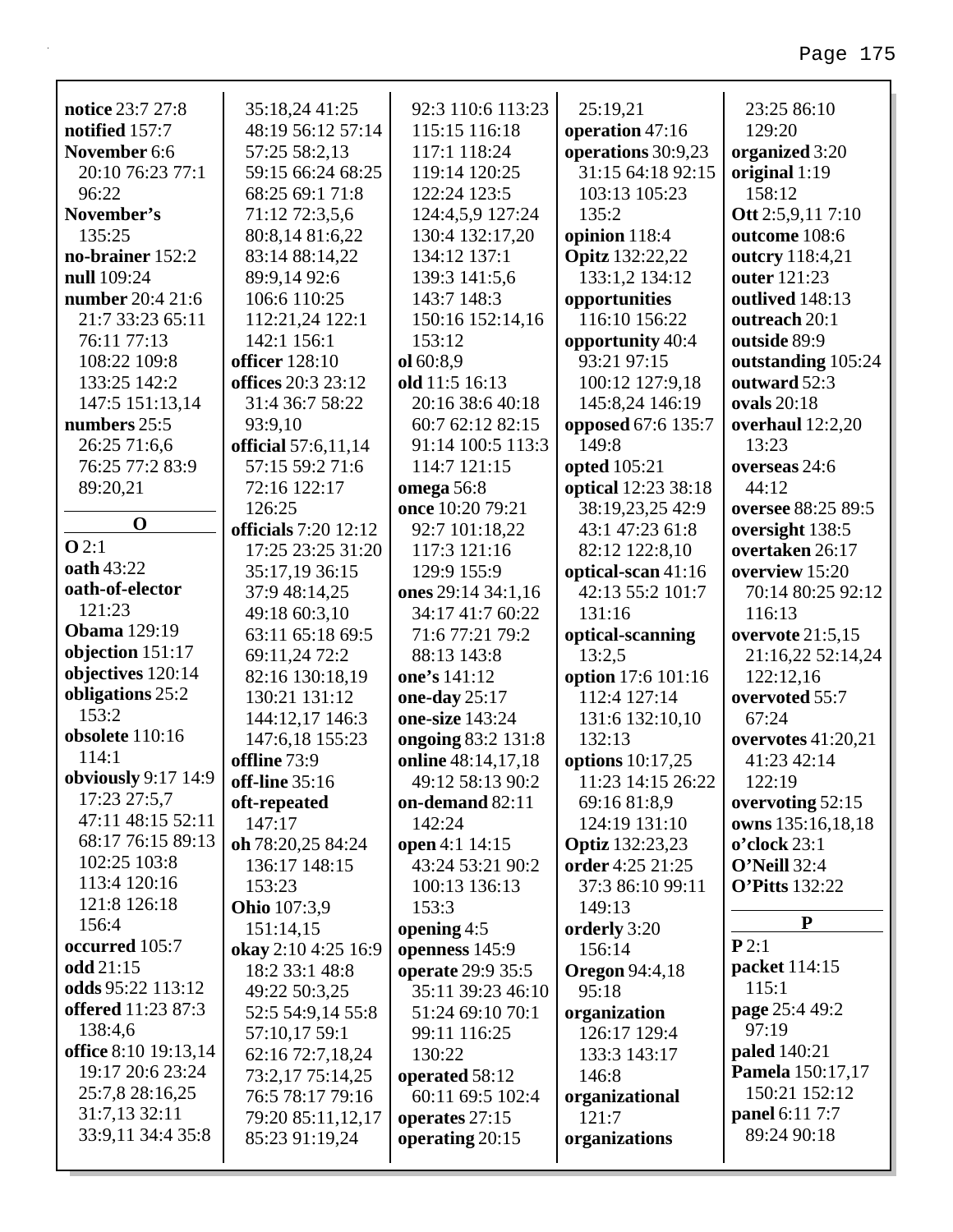| 128:13 143:19         | participate 3:5           | 106:20             | permitted 135:7            | 47:11 49:19 51:7          |
|-----------------------|---------------------------|--------------------|----------------------------|---------------------------|
| 145:10                | 14:22 83:16               | pen-and-paper      | person 15:3 20:22          | 60:24 65:13 69:16         |
| paper 6:7 20:21,24    | participated 18:21        | 93:24              | 21:19 41:22,24             | 72:11 74:12 81:6          |
| 25:20 26:1 37:20      | 18:22,24                  | people 4:13 15:14  | 43:11 46:4 48:23           | 81:17 95:15 97:22         |
| 37:22 38:19,21        | participating 83:15       | 17:23 18:17 20:22  | 53:7,7,8 54:15,16          | 114:4 132:2,12            |
| 42:13,24 43:11,12     | 123:20                    | 21:8,18 25:15      | 70:3 103:18 104:6          | 133:19 135:17             |
| 43:21 45:10,11        | participation 11:7        | 26:18,18,22 29:12  | 116:17 118:24              | placed 104:9              |
| 47:1,20,24,24         | 93:21                     | 33:17 36:8,16      | 122:5 123:11               | 143:22                    |
| 48:3,4 50:2 55:3,4    | particular 12:14,21       | 37:1 38:2,9,16     | 141:17 151:11,11           | places 25:10,14           |
| 55:10,13 59:23,24     | 54:8 101:22 108:1         | 39:8,14,21 40:12   | 151:21,21                  | 33:16 34:3 35:23          |
| 60:4,16 61:9,11       | 114:24 118:6              | 40:16,19,25 42:1   | personal 50:20             | 78:10,11,15,16            |
| 61:23 62:1 63:14      | 146:2                     | 42:12 43:6 44:8    | 121:24                     | 94:11 131:5,17            |
| 63:17 65:4,7          | particularly 120:17       | 45:25 47:11,18     | personally 103:15          | placing 143:25            |
| 66:20,22,25 67:2      | parties 30:17             | 48:1,2,7 53:3 59:8 | 137:25                     | plain $20:21$             |
| 67:4,5,5,8,12,16      | partner 7:1               | 59:11,17 63:13,18  | personnel 3:19             | plan 14:9                 |
| 77:16 78:1 94:3,7     | parts 24:2 31:4           | 63:19 65:5,6       | person's 101:16            | planning 14:10            |
| 95:6 97:2,5,21,22     | 82:10                     | 66:21 68:15 69:9   | 146:22                     | 82:15 106:5,15            |
| 103:17,19 104:1,2     | party 6:16,17,19          | 69:25 71:23 72:13  | perspective 74:9,9         | 157:10                    |
| 104:24 105:5,22       | 128:5                     | 78:10 81:24 86:1   | pertinent 83:4             | plastic 20:24 38:3        |
| 106:12 114:25         | part-time 28:16           | 86:1 88:13,18,20   | petitions 118:9            | play 100:24 142:12        |
| 115:10 121:19         | 36:17,18 69:24,24         | 89:8,8 94:13,20    | ph 1:18 5:24 16:20         | playing 33:21             |
| 122:6,7,9 124:14      | 119:24                    | 94:24 95:1,23      | 50:16 54:13 74:7           | 132:17                    |
| 124:22 126:23,24      | pass 13:25 14:16          | 101:24 103:3,18    | 120:16 123:2,24            | plays 89:14               |
| 131:4,11 133:7        | 15:2,12 29:24,24          | 103:24 104:11,24   | 124:24 127:22              | please 15:18 16:2         |
| 135:15,18,23          | 90:4 98:24 99:11          | 108:7 115:19       | 128:19 132:22              | 17:4 18:8,9,11            |
| 136:6 140:17,22       | 109:20 113:25             | 136:19 137:12      | 133:8 139:4 143:4          | 70:21 84:24 92:1          |
| 142:22 147:2,19       | passed 13:7,17            | 139:20 142:2,3     | 145:1                      | 108:20 109:7              |
| 148:25 149:18,21      | 92:25 93:3 107:5          | 147:5,8 151:16,18  | <b>phase</b> 145:3         | 113:25 117:2,11           |
| 150:8 151:5           | 119:19 151:19             | 157:2              | <b>Phonetically</b> 1:18   | 121:2,17 123:9,17         |
| 153:24 154:13         | passes 96:24 97:12        | percent 25:23      | photocopying               | 125:21,24 127:25          |
| paperless 124:14      | 108:8,16                  | 26:20 31:1 38:25   | 158:10                     | 130:8,9 132:25            |
| papers $20:18$        | passing 96:20             | 40:22,24 41:7,12   | <b>physical</b> 68:20 72:4 | 134:21 136:16             |
| 156:23                | Pat 41:8                  | 41:13,23 48:2      | 94:20                      | 137:2 141:18,21           |
| paper-ballot          | <b>path</b> 142:11        | 66:2 76:14 93:24   | physically 46:8            | 143:13 144:11             |
| 135:16,24 149:15      | <b>Patrick</b> 1:8 15:4,5 | 108:13 127:16      | pick 10:13 21:19           | 145:18,19 146:12          |
| 149:17                | 158:5,18,18               | percentage 75:15   | 34:2 72:13                 | 148:2,17 150:18           |
| paper-record          | pattern 90:8              | 75:16 76:8,25      | picked 72:5 145:7          | 152:21 154:16,25          |
| 115:3                 | Paulding 48:21            | percentages 77:3   | picking $102:25$           | <b>pleased</b> 70:9 142:9 |
| paper-trail 60:15     | Pauling 5:25              | perception 63:12   | pictures 38:24             | pledge 4:4,19,20,21       |
| paper-vote 114:20     | pause 84:5                | perfect 74:9       | piece 20:20 37:22          | plug 46:1 89:21           |
| parameters 110:22     | pay 91:7                  | perfectly 145:2    | 47:20 94:6 95:14           | plugged 52:7              |
| <b>part</b> 5:5 17:22 | paying 66:16              | performed 103:7    | pieces 33:3,10             | <b>plus</b> 119:22        |
| 23:15 24:8 27:11      | pen 43:22 103:19          | 108:3              | 96:21 115:1                | podcast 129:12            |
| 30:24 45:18 48:15     | 147:2                     | perils $68:15$     | 125:13                     | podcasts 128:25           |
| 48:17,23 58:10        | pencil 42:13 43:21        | period 26:5 126:14 | <b>pilot</b> 6:4,8 102:12  | point 81:14 101:11        |
| 62:15 66:8 85:24      | 67:1 103:19 147:2         | 136:2              | piloted $125:1$            | 108:17 110:17             |
| 86:2 92:8 94:9        | pencils 25:21             | permanent 97:2     | pit 53:17                  | 120:8                     |
| 95:7 102:19           | pending $103:15$          | 114:24 115:3       | place 20:8 25:12,16        | <b>pointed</b> 20:23 36:8 |
| 112:14 115:17         | 105:23 107:25             | permission 57:24   | 26:9,11,19 33:19           | 64:2 79:5 127:2           |
| 153:7 155:16          | Pennsylvania              | 58:1 113:13        | 39:17 45:5,16,18           | pointing 61:6             |
|                       |                           |                    |                            |                           |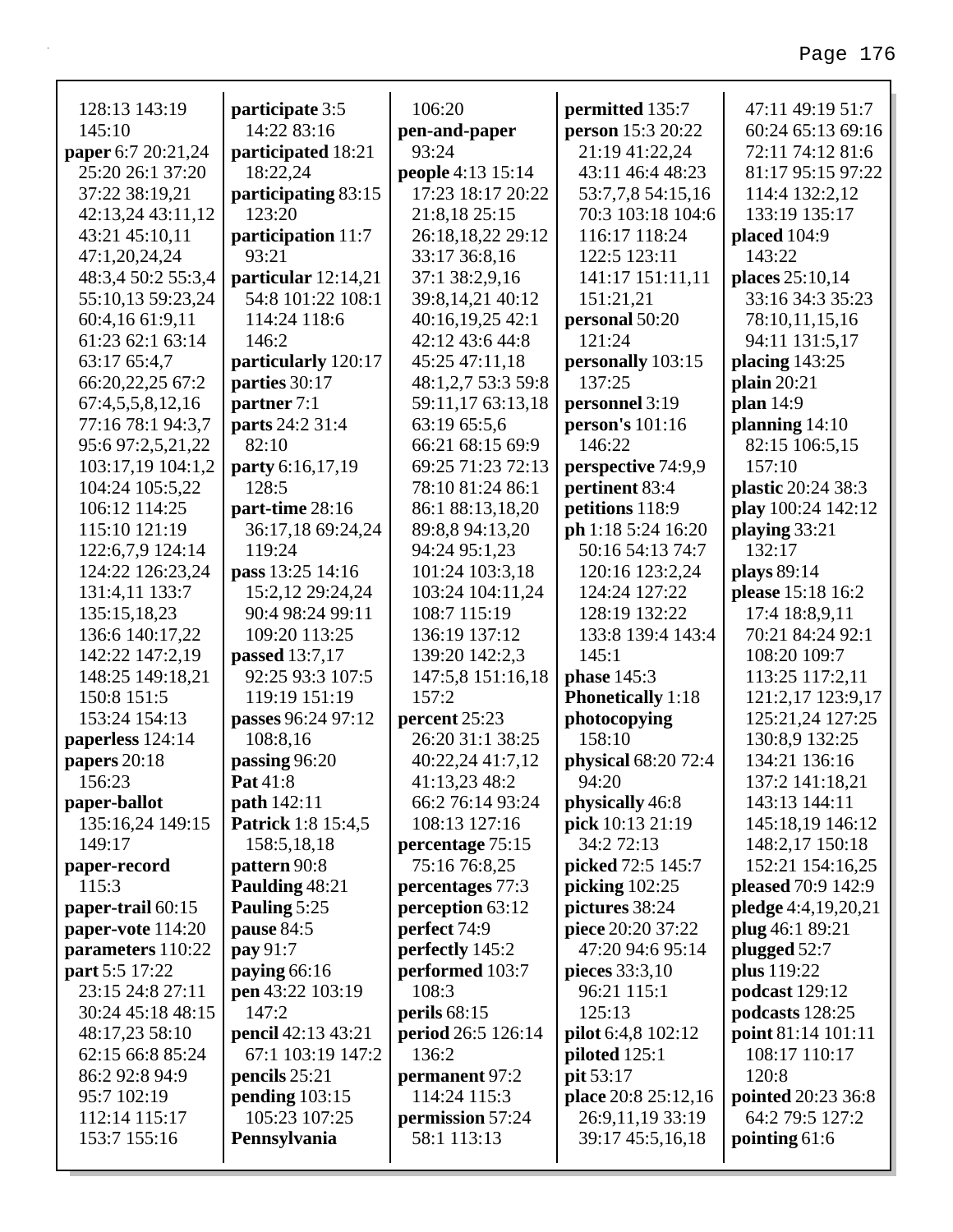| points 135:15                        | posters 28:3                    | president 21:9,11          | private 142:5                    | 142:25 146:5                         |
|--------------------------------------|---------------------------------|----------------------------|----------------------------------|--------------------------------------|
| 147:22                               | potentially 76:4                | 21:14 40:14,22,24          | privilege 18:19                  | 147:23 149:19,19                     |
| point-of-failure                     | 121:13                          | 45:20 52:16 126:3          | proactive 10:11                  | 150:10 156:21                        |
| 144:14<br><b>Police 19:10,12</b>     | <b>PowerPoint 22:9</b><br>120:9 | 126:3 133:2                | probably 30:11                   | 157:11                               |
|                                      |                                 | presidential 76:16         | 46:20 74:1,4<br>94:18 96:7 100:3 | processes 11:12<br>46:25 68:23 90:22 |
| political 7:8,9 19:5<br>30:17 142:15 | practice 93:23<br>128:9 144:9   | presidential-pref<br>13:6  |                                  |                                      |
| politics $32:4,5$                    | practices 34:5                  | pressures 35:23            | 107:3 110:14<br>139:15 144:19    | 134:7 148:4<br>procure 81:2,16       |
| poll 47:7,10 49:13                   | 125:9                           | pretty 27:14 36:20         | 146:23                           | 86:6 107:6                           |
| 132:4                                | $\mathbf{pray}\,4:7$            | 39:4 81:20 101:8           | probate 6:1 28:17                | procured 88:16                       |
| polling 25:10,12,13                  | precinct 50:3 61:24             | 101:12 139:9               | 28:20 29:2,4,19                  | 112:20                               |
| 25:15 26:9,10                        | 61:25 104:20                    | prevents 35:22             | 30:2 31:21                       | procurement 81:1                     |
| 33:16,18 34:3                        | 122:8                           | previous 110:18            | problem 9:17                     | 81:23 86:8,11                        |
| 45:5,18 47:11                        | precincts 108:14                | 153:8 154:8                | 31:25 39:13 40:8                 | 88:11 89:1,2,4                       |
| 49:19 51:7 65:13                     | 149:23                          | previously 115:18          | 42:15 53:1 65:15                 | 91:1,3 92:15                         |
| 78:10 94:11,12                       | precinct-card 49:6              | pre-solicitation           | 65:16 68:13 122:2                | 103:12 105:7,19                      |
| 95:15 97:22                          | precinct-level                  | 82:23                      | 122:12,21 134:8,8                | 105:23 106:17                        |
| 103:23 131:5,17                      | 55:15                           | price 131:23               | 134:13                           | 107:9 112:2                          |
| 132:2,12                             | precious 4:16                   | priced 122:4               | problematic                      | 113:18                               |
| polls 117:19 127:6                   | prefer 45:1                     | pride 2:19                 | 149:25                           | procurements                         |
| 132:3                                | preferred 40:16                 | primaries 12:25            | problems 20:13                   | 81:22 88:25                          |
| poll-worker 50:1                     | prepare 83:25                   | 76:19 78:9 102:13          | 37:15 39:2 41:11                 | produce $97:2,2$                     |
| 50:14 97:23                          | prepared 76:12                  | primarily 19:11            | 59:13 65:17 93:2                 | produced 35:14                       |
| poll-workers 25:12                   | preprinting 131:4               | 20:7 31:8 32:1             | 120:12 121:11                    | 103:15                               |
| 36:17,21                             | 131:13 132:10                   | 103:17                     | procedures 27:20                 | product 11:22 12:6                   |
| pop 50:9                             | preselected 148:7               | primary 13:6 22:1          | 34:5,15 65:3                     | 92:10 123:2                          |
| popular 26:17                        | presence 7:23                   | 76:11 98:12                | proceeding 15:6                  | professional 36:15                   |
| popularity 26:18                     | present 9:8 76:2                | 131:18,22,24               | proceedings 14:20                | professionals 18:23                  |
| populates 71:20                      | 156:11                          | 151:9                      | 19:18 157:25                     | 19:23 117:21                         |
| population 27:3,10                   | presentation 21:3               | principal 23:17            | 158:11                           | professor 64:1                       |
| 74:22 106:19                         | 22:8,22 23:6                    | 79:2                       | process $4:1,11$ 7:18            | program 35:2 66:3                    |
| 107:1,1                              | 69:22 75:7 77:9                 | <b>print</b> 53:4 54:10,18 | 7:24 8:16 9:10                   | programming                          |
| portion 8:24 17:9                    | 80:7 81:11 107:13               | 62:3 95:4 97:8             | 10:4,13 11:7 12:1                | 144:3                                |
| position 19:19                       | 113:8,10 115:16                 | 104:1,8 115:9              | 12:2,4 13:16 14:3                | progression 14:6                     |
| 137:25                               | 116:12 118:14                   | <b>printed</b> 53:10,11    | 14:24 15:23 18:24                | progressive 94:19                    |
| positioned 14:22                     | 120:9, 11, 22 126: 7            | 54:20 68:5                 | 22:24 23:16 24:4                 | project 6:5 14:10                    |
| possesses 136:11                     | 126:12 127:11                   | printer 94:23              | 35:23 36:5,9                     | 88:1                                 |
| possibilities 141:8                  | 145:6 148:25                    | printers 62:3 82:12        | 62:16 75:17 81:6                 | promise 9:9                          |
| 141:9                                | presentations 8:17              | printing $131:23$          | 81:15,1782:7                     | prompts 46:2                         |
| possibility 75:1                     | 8:17,25 9:12 66:3               | 142:25                     | 83:10 84:5,8 85:1                | pronounce 123:10                     |
| 131:3                                | 156:3,5,23                      | printing-on-dem            | 85:4,15 86:12,20                 | 130:5 139:9                          |
| possible 39:19 40:2                  | presented 2:25                  | 131:10                     | 86:25 87:6 88:11                 | <b>proper</b> 8:21 23:14             |
| 40:5 46:17 131:1                     | 103:18 104:24                   | <b>prints</b> 55:12 58:25  | 89:4,15,18,22                    | 34:20 64:15 136:3                    |
| 147:22                               | 155:18                          | 65:9                       | 90:6 91:10 102:20                | properly 63:20                       |
| possibly 35:20                       | presenter 15:21                 | prior $9:25$ 12:19         | 103:1,3 105:11                   | 68:11 102:4                          |
| post 71:10                           | 79:25                           | 26:5 44:6 83:22            | 107:4,9 110:21                   | proposal 135:13                      |
| posted 83:24 157:9                   | presenters 8:9                  | 84:1                       | 111:9 116:15,20                  | 144:25                               |
| postelection 96:13                   | 14:25                           | priorities 68:18           | 117:16 123:25                    | proposals $86:7,16$                  |
| 96:23 107:25                         | preserve 69:12                  | privacy 6:14 93:22         | 124:16 125:5                     | 87:2                                 |
| 125:10                               | preserving 69:14                | 143:18                     | 126:5,20 134:9                   | propose 86:12                        |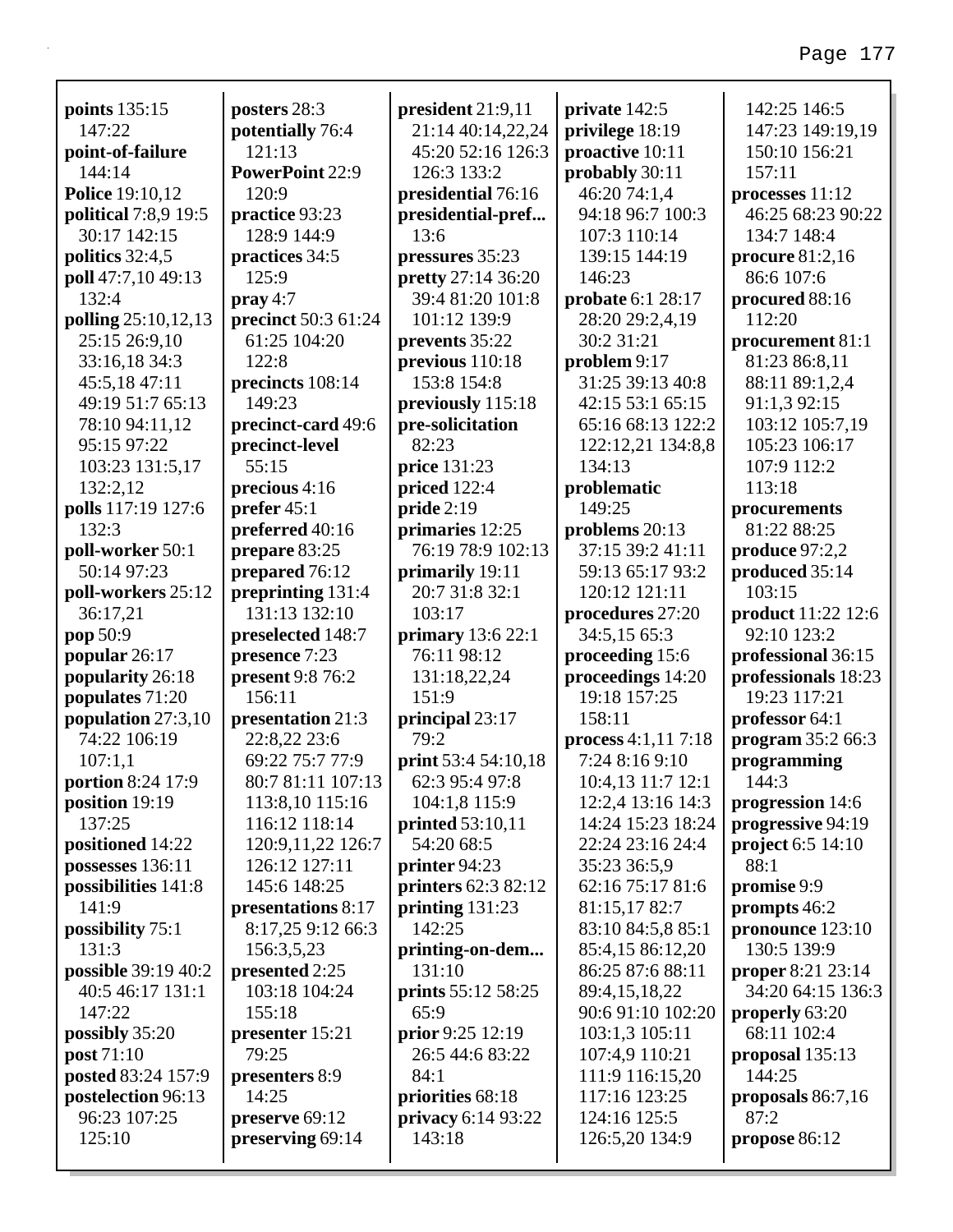| proposed 12:19                 | 38:1,4,5,5 42:25                | 113:21 115:14                        | 63:16 65:25 76:17              | 158:6,7                             |
|--------------------------------|---------------------------------|--------------------------------------|--------------------------------|-------------------------------------|
| 13:13 66:11 96:17              | purchase 12:23                  | 116:20,22,23                         | 83:13 85:16,25                 | recorded 20:17                      |
| proposing 12:1                 | 17:6,8 82:6,10                  | 120:10 125:14                        | 89:1 96:6 102:23               | 47:19,20,20,21,22                   |
| <b>Prosecuting 7:5</b>         | 112:3                           | 150:5                                | 117:20 126:6                   | 52:19 53:12 70:8                    |
| protect 4:14 66:13             | purge 151:15 152:1              | quick 8:9 76:12                      | 129:7,7 136:20                 | 116:5                               |
| 68:22 123:24                   | purple 27:5                     | 147:11                               | 137:17,21,22                   | recording 27:20                     |
| protecting 143:20              | purpose 133:16                  | quickly 32:20 47:5                   | 140:19 151:23                  | 47:19 48:6 49:11                    |
| protection 59:16               | purposes $81:15$                | 101:13                               | 153:18,25 154:17               | 69:20<br>records 32:22              |
| 66:10 124:18                   | 83:8 85:25 132:7                | quite 39:15                          | <b>Reardon</b> 150:17,20       |                                     |
| 136:4                          | <b>push</b> 34:6                | quote 68:4 147:13                    | 150:21,24                      | 38:15 46:4 53:14                    |
| protest 40:19                  | put 3:16 11:1 37:23             | $\mathbf R$                          | reason $22:1,140:1$            | 55:5 131:17                         |
| proud 15:12 70:9               | 43:22 49:3,5,24                 | R 2:1 143:12 158:1                   | 43:15,25 56:18                 | recount 97:7                        |
| provide 8:16 20:2              | 50:5,12,18 51:4                 | <b>Rabun 27:23</b>                   | 91:13 129:6                    | 133:18 149:19                       |
| 28:7 44:5 62:25                | 51:12,22 53:22,23               | race 21:17 41:22                     | 142:23 144:8,11                | recounts 131:13                     |
| 76:22 83:2,16,17               | 57:12 58:5 82:24                | 52:15 122:15                         | reasonable 69:21               | recovering 128:8                    |
| 86:11 136:8,18                 | 86:22 87:1 89:3                 | races 21:13 52:13                    | 74:24 89:21                    | recreate 79:14                      |
| 146:3                          | 90:9 105:8 120:2                | <b>radio</b> 33:21                   | reasonably 142:17              | recreated 28:11                     |
| provided 13:4                  | 144:4                           | Raffensperger 7:13                   | reasoning 104:12               | 47:1                                |
| provides 17:11                 | puts 24:9                       | railroading 150:10                   | reasons 126:9,11               | rectangular 20:23                   |
| 33:11 34:4,24                  | putting 81:6 86:18              | rain 24:22                           | 126:14<br><b>rebut</b> 145:5   | redo 106:13                         |
| 35:1,8,21 57:6                 | 86:20 87:20                     | <b>raise</b> 22:20                   |                                | <b>reduces</b> 149:24               |
| 69:17 93:20                    | 118:18 136:21                   | raised 136:5                         | recall 40:17 44:12<br>75:13    | reexamined 140:20                   |
| provision 99:19                | 144:5                           | 158:13                               |                                | refer 43:6 93:4                     |
| 100:17                         | p.m 157:25                      | range 83:10 95:11                    | recap $65:12$                  | reference 139:15<br>147:11          |
| provisional 34:20              | Q                               |                                      | receipt 53:5 154:13            |                                     |
|                                |                                 |                                      |                                |                                     |
| 38:21 45:2,9,22                |                                 | ranges 17:18                         | receive 72:3 83:14             | referenced 115:1                    |
| 48:3 63:14 149:24              | qualifying 24:19                | ranked-choice                        | received 67:13                 | referred 12:11,23                   |
| provisions 13:8                | quality 102:4                   | 101:19                               | 114:16 118:3                   | 38:9 48:13                          |
| <b>public</b> 7:22 8:3,22      | 143:18                          | rate 41:6,12,13                      | 135:13                         | referring 138:1                     |
| 8:23 9:14,19 37:5              | question 15:2,3                 | 98:20 127:15                         | receiving 46:7                 | refined 60:25                       |
| 48:11 49:1 53:21               | 16:25 18:3 58:4                 | rates 98:19                          | 87:10                          | <b>reflect</b> 40:21                |
| 63:12 64:17 80:17              | 69:8 73:3,15,18                 | Rayburn 8:13                         | recess 80:4                    | reflects 97:20                      |
| 88:9 105:9 115:18              | 74:2 75:8 77:12                 | 91:25 92:3,5                         | recognize 126:18               | refused 138:8                       |
| 118:4,4,21 120:4               | 85:19 88:7 100:13               | 108:4,25 109:10                      | recognized 69:13               | regain $120:5$                      |
| 120:15 141:11,24               | 107:22 114:15                   | 109:14 110:5,7                       | recollection 16:20             | regard $120:6$                      |
| 142:1 145:8                    | 137:24 138:14,17                | 111:17 113:15                        | recommend 128:21               | regarding 73:3                      |
| publicly 53:23                 | 147:21 152:11                   | 114:6,21 118:13                      | 149:20 154:12                  | regardless 28:23                    |
| public-comment                 | 155:5                           | read 20:19,21 42:9                   | recommendation                 | 39:19 40:3 47:25                    |
| 8:24                           | questions $8:169:22$            | 47:24 48:4 68:4                      | 14:17 95:16                    | 112:25,25 142:14                    |
| public-hearing                 | 15:22 16:3 18:4                 | 90:3 106:24                          | recommendations                | region 7:7                          |
| 117:4                          | 53:8 59:19 70:12                | 108:23 152:11                        | 2:24 81:3 111:14               | register 140:11                     |
| public-transpare               | 70:23 72:18 73:19               | readable 124:25                      | 112:13,15                      | registered 31:16                    |
| 7:17                           | 75:8 79:17,19                   | readers 61:9                         | reconciliation                 | 34:12,22 45:8,15                    |
| pull 49:17 50:6                | 81:10,12 82:1,2                 | readily 135:19                       | 65:12                          | 49:7 94:6                           |
| 51:12 54:6 91:14               | 82:24 83:4 84:4,7               | ready 87:14,19                       | reconvene 80:2                 | registrar $45:13$                   |
| 117:10 124:1                   | 84:9,20 85:13,22                | <b>Real 8:9</b>                      | <b>record</b> 8:6,22 9:6       | registrars 7:21                     |
| 139:25 140:9                   | 86:24 87:8,24                   | realistic 144:15                     | 9:20 15:19 47:18               | registration 5:20                   |
| pulling 38:12                  | 88:2 89:10 91:19                | realized 20:13                       | 52:8 97:2 102:4                | 5:23 6:3 19:25                      |
| pulls $51:5$<br>punch 20:12,23 | 101:25 102:1<br>107:14,19 109:4 | really 23:8 32:6<br>39:8 51:25 58:10 | 114:25 126:25<br>131:11 133:17 | 29:3,7,8 30:2,5,20<br>31:25 32:1,24 |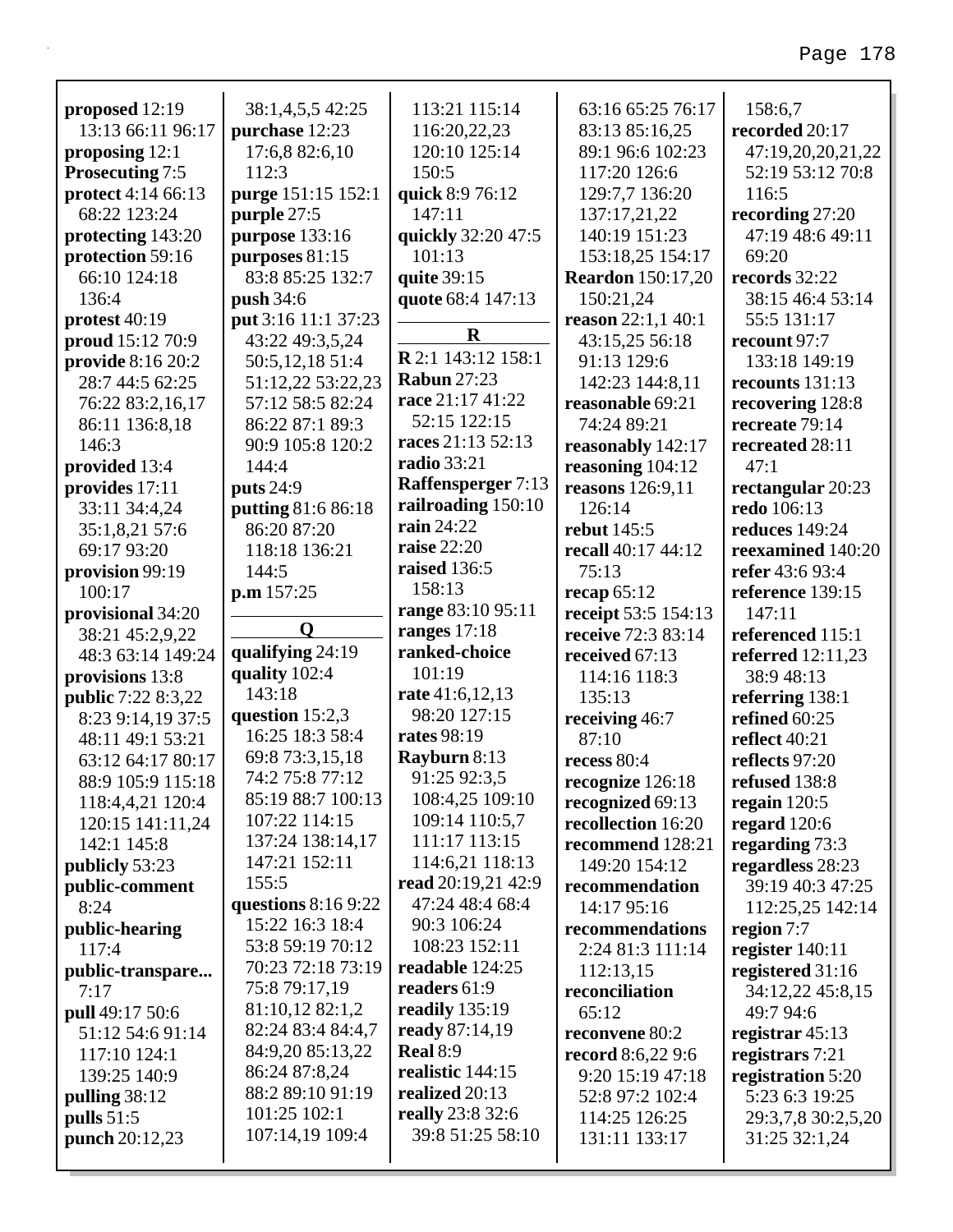| 34:22 125:13              | representation     | representing 6:23         | resources 39:10          | revisit 144:11            |
|---------------------------|--------------------|---------------------------|--------------------------|---------------------------|
| registrations 5:25        | 30:16              | 7:2,13                    | 66:12                    | rewrite 10:19             |
| regular 34:18 73:6        | representative 3:7 | <b>Republic 4:22</b>      | respect 74:13            | 90:24                     |
| 73:9 75:24                | 4:65:4,9,11,11,13  | republican 6:19           | respectful 116:18        | RFI 82:18,22 83:6         |
| regularly 117:17          | 7:10,12 10:5,7,8   | 129:15 142:13             | respond 84:13            | 83:13,21,24 84:5          |
| regulations 24:12         | 11:25 12:5,8 16:5  | repulation 16:20          | responded 83:21          | 84:13,25 85:5             |
| 109:22                    | 16:7, 14, 19, 25   | request $25:25$           | responding 84:13         | 86:17,23 87:4,5           |
| reject 57:3 132:10        | 17:4,11,14 18:3    | 82:18 85:1,3 86:7         | response 112:8           | <b>RFIs</b> 148:6         |
| 144:8,13                  | 18:11 29:4 70:13   | 125:22                    | 123:22 139:2             | RFP 84:14 86:7,8          |
| rejection 135:8           | 71:16,21,24 72:7   | requesting $43:13$        | responses 84:1           | 86:11,14,14,21            |
| relate 82:20              | 72:9,12,15,18,23   | 120:20                    | responsibilities         | 87:1,4,4,6,14,19          |
| relatively 67:14          | 72:25 73:18,21,24  | require 25:14 37:7        | 31:6 32:19               | 88:9 105:8,10,11          |
| released 36:24            | 75:5 77:6,8 78:7   | 50:1 61:25 63:8           | responsibility 33:8      | 105:19,21,24              |
| 53:24 87:22 105:8         | 78:17,19,23 79:17  | 63:10 64:14 82:10         | 34:13 69:6,7             | <b>RFPs</b> 103:14        |
| relevant 14:4             | 79:23 80:5 84:7    | 82:14 96:15,25            | responsible 60:22        | 113:11                    |
| relocated 139:17          | 84:11,20,23 85:21  | 107:24                    | 73:4                     | <b>Rhone</b> 105:20       |
| remains $127:14$          | 88:2,5 89:10 91:6  | required 12:21            | responsibly 82:9         | <b>Richmond 5:19</b>      |
| remarks 4:5               | 91:9 107:16,21     | 13:2 25:11 26:6           | rest 22:5 77:18          | 27:9                      |
| 128:14 129:11             | 108:20 109:3,7     | 36:20 43:8 53:20          | 157:11                   | <b>Rick 28:14</b>         |
| 130:16                    | 110:10,12 113:7    | 73:6                      | <b>rested</b> 140:13     | rid 42:23,24,25           |
| remember 40:18            | 113:20,23,25       | requirement 24:8          | <b>restore</b> 120:15    | right $2:3,23,5:3$        |
| 41:21 60:7,10             | 114:14 115:13      | 25:13 93:16 94:10         | restrictions 24:9        | 16:1 27:16 37:10          |
| 116:1 118:20              | 117:9,24 118:23    | 95:13 96:11,12            | restrooms 16:2           | 43:9 45:16,17             |
| remind 66:15              | 119:9, 11, 14, 19  | 97:11,13,25 98:14         | <b>result</b> 21:15,22   | 46:16 50:11 59:18         |
| remote 147:12             | 120:24 121:5       | 98:18 99:2 108:16         | 42:16 59:3 65:10         | 62:11 71:12,16,24         |
| repeal 109:23             | 122:22 123:4,9,13  | 115:3,9,12 133:20         | 69:20 71:25              | 73:10,13,22 78:13         |
| 110:3,4                   | 123:17 124:1,4,6   | 152:9                     | resulting $21:14$        | 78:23 79:19 80:5          |
| repealing 114:7           | 124:9,11 125:16    | requirements 24:3         | results 21:13 37:14      | 82:17 84:23 85:20         |
| repeat 153:13             | 125:19,23 127:20   | 54:2 92:18 93:7           | 53:23 57:6,10,11         | 86:24 92:3 95:2           |
| replaced 3:4 46:21        | 127:24 129:23      | 98:10,25 99:6             | 57:14,15 58:17           | 96:9,18 100:10,18         |
| 126:19                    | 130:3,8 132:14,16  | 100:15 101:11             | 59:9,12 65:8             | 100:21 105:24             |
| replacement 14:7,9        | 132:20,24 134:10   | 102:8,14 110:24           | 69:19 71:22 108:7        | 109:21 110:8              |
| 69:8                      | 134:16,20,24       | 113:13,16,17              | retain $55:13$           | 113:1,5 114:6,10          |
| replaces 46:22            | 135:5 136:15,23    | 114:18,23 148:5,7         | retired 5:22             | 115:23,25 117:1           |
| replacing $14:16$         | 137:1,8 138:12,18  | requires 62:20            | retirement 32:15         | 119:6 123:10,12           |
| 63:5                      | 138:22,25 139:3,7  | 142:21                    | <b>return</b> 26:1 44:22 | 126:18 128:3              |
| replay $153:16$           | 139:24 140:3,5     | requiring $99:13$         | returned 19:9            | 130:6 132:20,21           |
| <b>report</b> 31:14 58:25 | 141:2,4,13,16      | 147:19                    | revenue 91:6             | 135:10,24 139:5           |
| 86:3                      | 143:2,7,9,11       | research 64:2             | <b>reverse</b> 140:11    | 152:16 155:9              |
| reported 33:2             | 145:12,14,17       | 119:24                    | review 9:12 79:7,7       | <b>rights</b> 98:8 143:20 |
| 58:21                     | 146:6,17 148:1,9   | researching 128:16        | 97:14,16,19              | risks $96:8$              |
| reporter $1:88:1,5$       | 148:16 150:12,15   | reserve 43:1              | 100:12 103:21            | risk-limiting $12:11$     |
| 15:5,6,9,11,16            | 150:23 152:12,19   | reset-per-envelope        | 104:2,8 106:2,12         | 108:9                     |
| 116:2 158:6,12            | 153:6,9,13,17      | 122:4                     | 113:10 114:7             | road 91:17                |
| reporting 23:13           | 154:15,24 155:3    | <b>residence</b> 31:17,18 | 124:19                   | roadmap $113:5$           |
| 58:11,11 71:20            | 155:14 156:6       | 31:20                     | reviewed 103:14          | robust $14:14$            |
| reports $23:12$           | representatives    | resident 137:7            | 114:21 125:2             | 123:22 125:10             |
| 106:5                     | 11:15,16 13:10,19  | 146:15                    | reviewing 9:25           | robustly $147:20$         |
| represent 2:12 23:3       | represented 17:8   | resolutions 42:18         | 10:17 102:20             | <b>Rockdale</b> 6:4 56:10 |
| 142:5                     | 23:4 96:1 150:3    | resource 69:14            | 105:10 126:8,8           | role 19:20 89:14          |
|                           |                    |                           |                          |                           |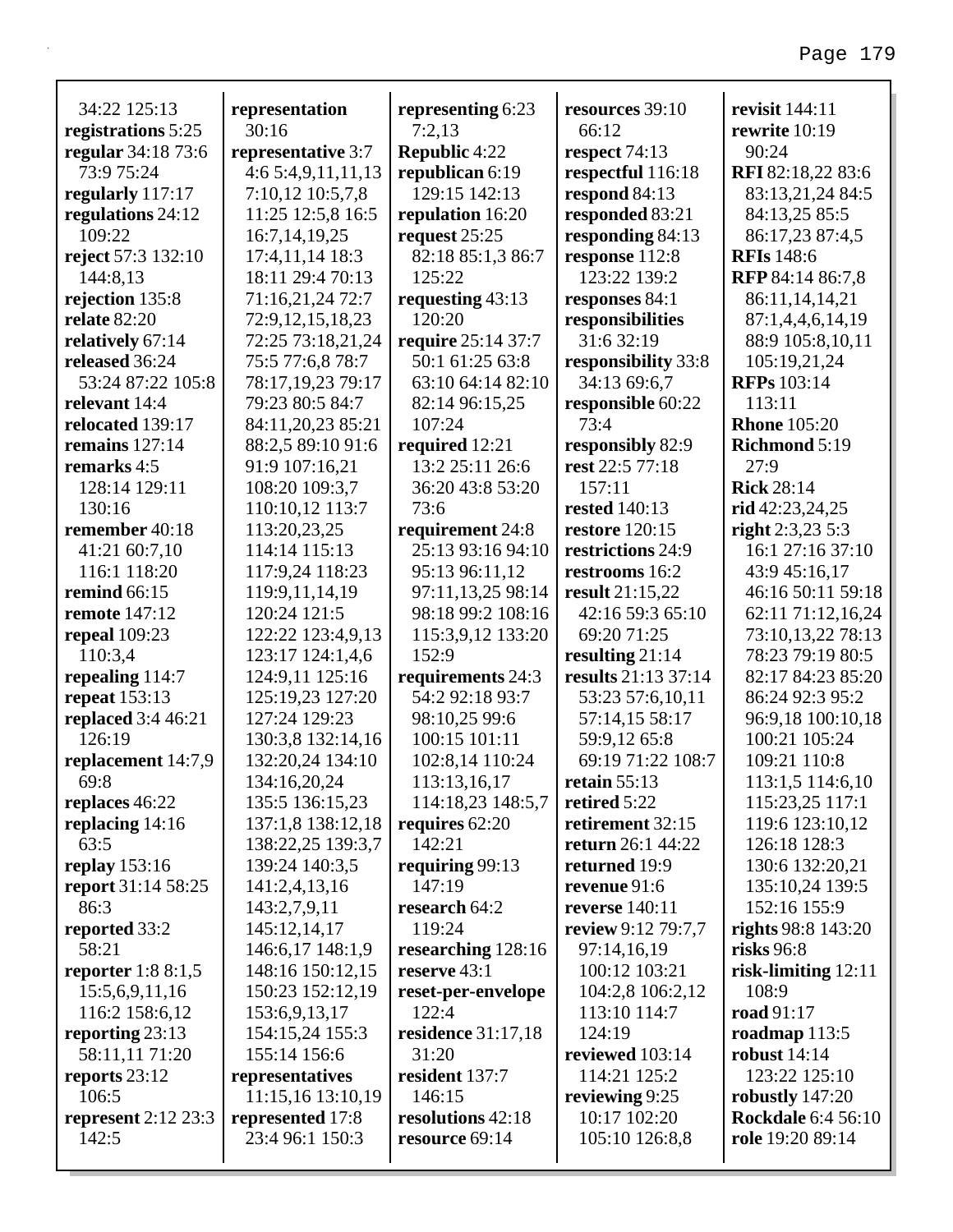| 95:9,10 111:8              | 157:13                  | science 11:16 12:17  | section 98:7 101:6     | 127:19                      |
|----------------------------|-------------------------|----------------------|------------------------|-----------------------------|
| <b>roles</b> 31:6          | safely 102:7            | 19:5 147:1           | 109:20                 | seek 124:21                 |
| roll 82:13                 | sample 49:8 53:22       | scope $25:6$         | <b>secure</b> 1:1 3:12 | seeks 86:9,14               |
| <b>rolled</b> 157:1        | 108:5                   | score 87:10          | 4:14 49:1 53:25        | seen 53:3 75:21             |
| rolling 24:24,25           | Samsonite 62:12         | scored 83:13 87:9,9  | 64:12 68:22,24         | 139:16                      |
| 62:24                      | <b>Sandy 133:13</b>     | <b>Scott</b> 11:25   | 96:4,14 103:22         | select 33:15                |
| room 6:12 57:23,25         | Sara 148:11,11,16       | scratch 109:21       | 121:12,13 125:12       | selected 22:2 90:11         |
| 100:2                      | 148:19 150:12,15        | screen 22:10 37:3    | 135:4 138:21           | 105:11 130:24               |
| Ross $7:2$                 | <b>SAT 38:22</b>        | 46:13                | 142:20 144:22          | 133:19                      |
| <b>Roswell</b> 119:13      | satisfied 33:25         | seal 43:22 54:3      | 147:3 156:1 158:8      | selection 105:25            |
| 139:13                     | 40:12 103:20            | 158:13               | secured 49:9           | 148:5                       |
| rough 17:14 26:25          | 106:13                  | sealed 54:3          | 106:14 107:4           | selections 21:16            |
| <b>route</b> 109:19        | Savannah 5:14           | seals 64:16 68:21    | securely 104:9         | 41:24 103:20                |
| <b>Roy</b> 37:17           | saw 101:10              | seat 138:25          | security 6:14 22:18    | 104:2 105:18                |
| rubber 91:17               | saying 22:23 46:12      | seats 80:6           | 35:22 49:10 64:9       | 115:11                      |
| rule 57:19 93:13           | 48:8 60:14 61:5         | second 11:21 12:19   | 64:10,15 65:22         | sell 62:16                  |
| 99:13,15 102:17            | 67:4 92:7 98:3          | 16:9 22:19 28:9      | 66:2,4,6 68:17,19      | semesters 128:22            |
| 103:6                      | 109:20 112:12<br>129:11 | 39:14 42:20 47:6     | 68:20 69:2,19,19       | <b>Seminole 27:24</b>       |
| ruled 151:15               |                         | 61:7 79:24 81:14     | 73:7 83:1 95:19        | <b>Senate</b> 13:12, 14, 22 |
| <b>rules</b> 10:20 24:11   | says 37:22 49:22        | 104:5 106:7,16       | 95:22 96:8 99:25       | 51:2 89:19 107:7            |
| 24:12 34:15 54:2           | 50:15,25 57:10          | 119:5 148:2          | 100:1 113:17           | 118:7 149:12                |
| 60:23 61:3 64:14           | 58:16 59:1,1 79:3       | secondly $22:3,14$   | 119:23,24 123:23       | senator 5:14,15,16          |
| 77:18 90:21,25             | 91:4 93:16 95:12        | 33:3 44:3            | 124:22 128:10,20       | 12:5 13:13 16:4,5           |
| 92:21 93:12 101:4          | 96:21 97:14 98:1        | secret 100:18,21     | 128:25 129:2           | 16:6,10 17:1,10             |
| 102:16 109:22              | 99:15,20 101:14         | secretary $2:33:6,9$ | 132:7 138:3,4,9        | 17:12 18:2 75:4,5           |
| run 30:22 55:11,16         | 101:22 102:9,17         | 4:18,21 8:10 10:8    | 147:4,18 151:7         | 75:6, 14, 21, 25            |
| 89:1,4 91:2 98:2           | 103:6 108:4             | 10:10,16 12:21       | see 5:11,12 7:6        | 76:5,8,14 77:4              |
| 98:16 101:3                | 112:20 113:1            | 14:11,21 16:18,19    | 11:22 15:21 18:5       | 109:6,7,8,11                |
| 103:20,21 128:6            | 115:5 147:14,14         | 16:20 17:2 18:6      | 18:8 20:5 21:1         | 110:3,6,8,13                |
| 142:2                      | SB 118:6,16 135:7       | 18:14,18 19:15,16    | 22:11,24 24:15         | 112:7,9,11 132:17           |
| running $40:15$            | 149:11,18               | 19:19,22 20:6        | 27:2,7 28:3 32:17      | 132:19                      |
| 67:21 127:6                | scan 38:19 39:1         | 23:24 31:7,13        | 34:12 36:14 37:19      | senators 16:9               |
| runoff 24:5,18             | 42:9 49:16,21           | 32:10 33:11 34:3     | 38:13 41:22 45:8       | send 9:22 26:2              |
| runoffs 24:6 76:19         | 61:9 104:3,9            | 35:1,7,18,24         | 47:10 49:15 50:3       | 43:19,23 71:5               |
| runs 47:17                 | 106:14 138:6            | 48:19 56:12 57:13    | 51:22 52:10 53:21      | 94:24 121:17                |
| <b>Russo</b> 6:18 77:5,6,7 | scanner $20:19$         | 57:24 58:1,13        | 53:24 54:8,18          | 131:18 151:24               |
| 77:9,21 84:10,12           | 38:24 49:16,16          | 66:5 68:25 72:3,6    | 55:2,19 58:5           | 156:8                       |
| <b>Ryan</b> 8:12 80:7,8    | 103:21 122:8,10         | 79:23 80:8,12,14     | 59:12 71:23,25         | senior $142:8$              |
| 80:13 84:8,12,23           | scanners 47:23          | 80:19 81:4,21        | 72:20 74:10,23,23      | sense 29:10 101:12          |
| 84:25 85:23 89:12          | 55:21 61:10 82:12       | 87:14,21 88:4,5,6    | 78:21 79:8,18,19       | 140:18 147:17               |
| 91:21                      | 105:6 135:19,22         | 88:14,15,21 89:8     | 87:2 90:16 96:20       | sent 25:25 58:18            |
| <b>Rynders</b> 13:20       | 136:6,9,11,12           | 89:9,14,24 91:4      | 96:24 97:19            | 94:6,12 121:19              |
| R6 51:24                   | 145:2                   | 92:7 97:4 99:14      | 103:15 106:16,18       | separate $12:16$            |
| S                          | scanning 12:24          | 102:17 106:6         | 109:5 111:23           | 30:4,5,8 41:21              |
|                            | scans 38:18 43:1        | 110:25 112:16,21     | 115:20 116:23          | 49:12 75:9 77:22            |
| S2:1                       | <b>Scantron 55:4</b>    | 112:24 116:11        | 117:9 120:12           | 93:9 98:6 99:1              |
| safe 1:7 2:21 3:23         | scariest 154:3          | 128:5 130:14         | 121:25 122:17          | series $101:1$              |
| 5:1 9:22,24                | school 19:7,8 23:17     | 137:9,24 139:1,2     | 132:17 143:25          | serious 40:8 96:8           |
| 130:13 138:21              | 37:24 45:21 70:4        | 145:25 151:25        | 152:19 156:12          | 123:23                      |
| 155:6 156:8 157:5          | 128:22 142:8            | 155:12,14,25         | seeing $103:13$        | serve 10:9 19:22            |
|                            |                         |                      |                        |                             |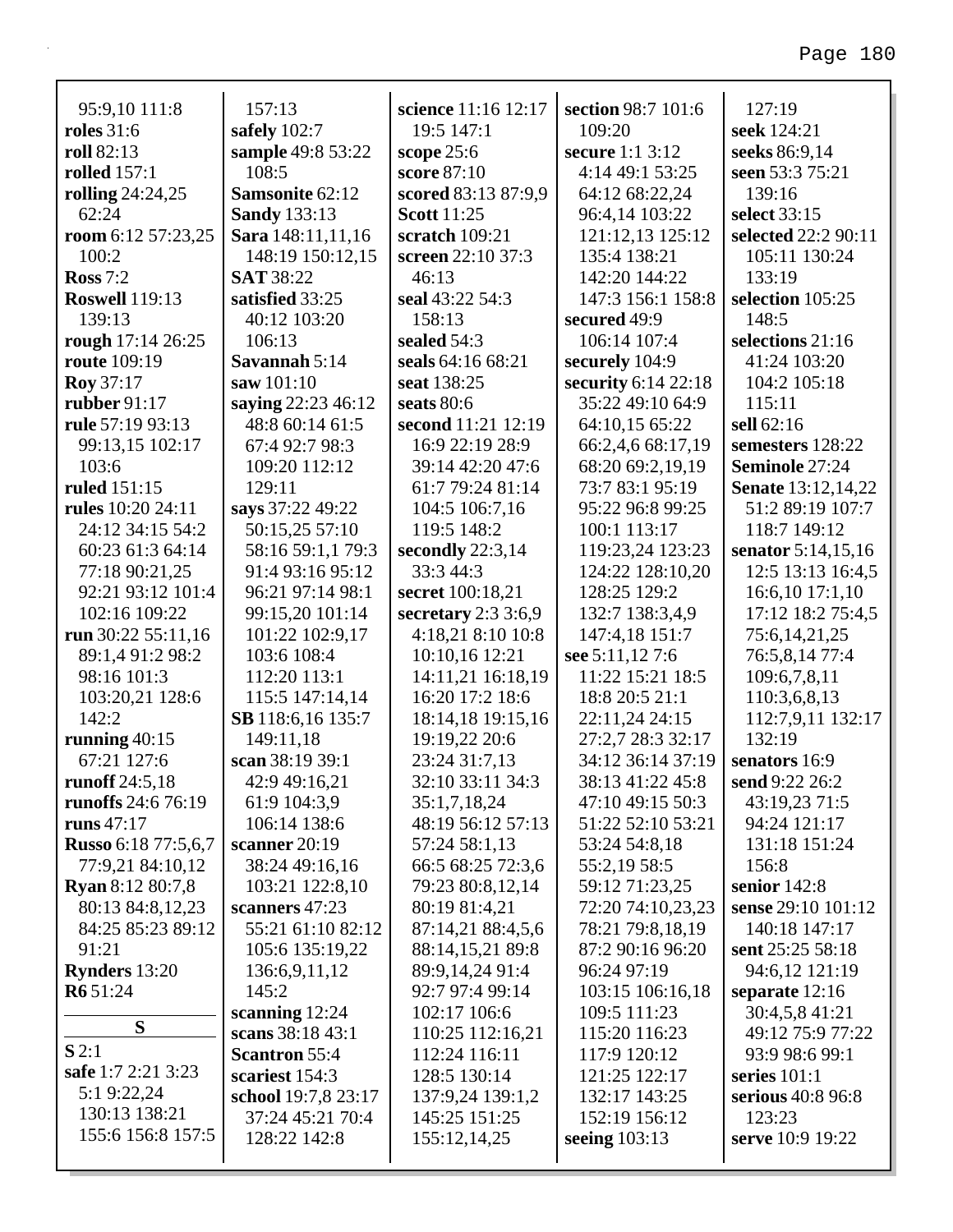| 20:25 29:20 69:7                 | shortly 20:6                    | sir 18:10 34:12,21                        | 47:8 50:4,9 51:6,8                     | specifications 85:7                   |
|----------------------------------|---------------------------------|-------------------------------------------|----------------------------------------|---------------------------------------|
| 92:9                             | shortsighted 67:7               | 72:14,17 78:22                            | 52:10 53:15 54:5                       | 85:9                                  |
| served 16:15 19:20               | shouldn't 60:12                 | 79:22 91:8 109:10                         | 54:17 56:25 64:20                      | specificity 110:20                    |
| 69:12 118:3                      | 61:5                            | 112:10 119:9                              | 114:16 151:19                          | specifies 108:1                       |
| 142:23                           | <b>Shoup 38:9,10</b>            | 138:7,14                                  | someone's 32:9                         | specify 114:2                         |
| server 56:7,7 57:2               | show 14:5 38:24                 | sit 40:19 141:20                          | somewhat 28:8                          | speculation 77:19                     |
| 57:15,17,17,22,23                | 45:4,5 47:8 49:19               | 153:10 155:6                              | soon 97:12                             | speech 139:14                         |
| 58:20,24,25 59:1                 | 65:1                            | site 49:2,3 59:9                          | sophisticated 70:2                     | speedy 123:2                          |
| 71:15,18 73:5                    | showed 122:7                    | situation 82:13                           | sophistication 78:4                    | spend 133:23                          |
| 154:2                            | shows 27:2,12 34:9              | situations 134:2                          | sorry 5:12 39:3                        | spending 134:4                        |
| servers 129:16                   | 46:9 50:9 53:5                  | six-and-a-half                            | 75:13 112:10                           | spent 19:17 133:21                    |
| service 19:25 20:2               | shut $53:4$                     | 26:24                                     | 113:8,9 122:24                         | 139:21                                |
| 58:12 63:1 80:17                 | sic 1:19 43:6 62:22             | size 14:10 52:1                           | 135:17 153:7                           | spike 24:23                           |
| 80:21 87:25                      | 99:22 117:24                    | 62:12 74:18 88:23                         | sort 13:11 22:11                       | split 104:19                          |
| 146:20 149:6                     | 136:4 137:16                    | skeletons 100:25                          | 23:18 27:12 46:14                      | spoil 52:24 67:3                      |
| 155:22                           | side 13:11,12 45:11             | slide 22:24 23:5                          | 67:7 71:7 85:7,10                      | 79:4 97:23 122:17                     |
| serviced 133:6,14                | 51:13,13 57:25                  | 32:17                                     | 88:18 94:15 99:13                      | spoiled 67:9,25                       |
| services 12:25                   | 95:25 100:16                    | slip $122:14$                             | sorted $61:24$                         | 70:8 76:4 79:2,8                      |
| 66:10 88:24                      | sidelines 128:7                 | slipped $140:17$                          | sorts 118:15                           | spoken 146:21                         |
| serving $18:17$<br>80:15         | sides $96:1$                    | slow 116:3                                | sos.ga.gov 8:8 9:24                    | 147:25                                |
|                                  | sign $8:2343:22$                | small 10:18 20:23                         | 155:7,8 156:9                          | spokesperson                          |
| session 3:1 11:13                | 46:11 90:5                      | 27:13 28:18,19                            | sound 21:15 38:15                      | 147:15                                |
| 11:24 12:3 13:24                 | signature 121:24<br>158:13      | 67:13 77:17                               | 48:22 106:4                            | spot 76:13                            |
| 14:18 87:16                      |                                 | smartphones 36:25                         | sounded 67:14,24                       | spread 157:8                          |
| 149:11 150:11                    | signatures 118:10               | <b>Smith 37:22 59:2</b>                   | sounds $61:21$                         | <b>Spring 135:2</b>                   |
| 154:9                            | signed 29:24 107:8              | 127:22 139:13                             | source 91:6 129:10                     | <b>Springs</b> 133:13                 |
| set 20:24 24:17                  | 115:20 116:23                   | smoke 56:1                                | sources 30:17                          | stacks 61:21,25                       |
| 54:2 79:24 140:10                | significant 22:4                | <b>Smythe 127:22,22</b>                   | 92:18                                  | staff 3:15 28:19                      |
| 148:7<br>sets 95:11 99:23        | 35:23 37:7,15                   | 127:23,24,24                              | <b>South 19:4,8 67:14</b>              | 30:24 33:16 34:9                      |
|                                  | 52:25 62:7 74:25                | 128:3 130:3<br>snow $24:21$               | southern 27:11                         | 36:9 65:19 116:12                     |
| setting 38:11,12<br>130:1 145:25 | 108:6,15<br>significantly 80:22 | software 51:25                            | 51:8                                   | stakeholder 156:17                    |
| <b>Setzler</b> 12:18             | 89:23                           |                                           | Spanish 98:13                          | stakeholders 11:8                     |
| Setzler's 13:14                  |                                 | 73:6 124:23                               | 152:5                                  | stand 4:4,18 128:6                    |
| seven 21:13 29:12                | signing $151:12$                | 135:22 141:8,10                           | speak 8:19,20 9:12<br>9:18 16:17 78:23 | standard 98:21<br>99:24 100:3         |
|                                  | signs $33:20$                   | sold 149:16,17                            | 88:9 110:24 113:5                      |                                       |
| 120:14<br>severe 112:6           | sign-up $115:19$<br>155:10      | solely 105:5 140:14<br>solicitation 82:23 | 130:17 146:19                          | standardized 38:22<br>standards 35:20 |
| <b>Sewell</b> 1:10 3:13          | similar $13:1394:25$            | 86:6.9                                    | 152:11                                 | 39:7 55:16 74:22                      |
| <b>Shackelford</b>               | 106:3                           | solution 78:1 86:11                       | speaker 9:1 32:3                       | 100:6,8,13 103:4                      |
| 146:10,14,15,18                  | similarly 29:21                 | 95:7 96:1 122:4                           | speaking $9:16$                        | 125:12                                |
| 148:3                            | simple 41:25 59:25              | 122:19 131:7                              | 104:4 121:6                            | standing 129:22                       |
| share 11:10 120:7                | 67:12 122:4                     | 134:13 151:23                             | special $44:9,18$                      | standpoint $74:8,11$                  |
| 120:18                           | 133:22 134:5,5                  | solutions 82:25                           | 45:23 46:14                            | 91:1 99:8 111:15                      |
| shebang 63:7                     | simplified 134:9                | 84:18 86:13 87:3                          | specialization 19:5                    | stands 4:23 42:21                     |
| sheets 115:19                    | simply 63:21 66:19              | 135:11 154:12                             | specific $24:11$                       | 43:5 142:15                           |
| Sheila 7:2                       | 142:21                          | <b>solve</b> 122:2                        | 36:11 61:12 77:3                       | start 2:4 4:2 22:23                   |
| shelf 11:19                      | sincerely 146:2                 | solved $42:15$                            | 103:1 110:18                           | 36:5 82:19 92:7                       |
| she's $65:14,14$                 | single $41:2297:8$              | somebody 33:21                            | 111:7,14                               | 92:22 97:24                           |
| shifts $131:7$                   | 115:10 144:13                   | 34:8,9 38:14                              | specifically 111:5                     | 100:16 105:10                         |
| short 42:21 124:3                | single-digit $133:25$           | 39:24,25 46:9,11                          | 138:1 142:9                            | 109:21 117:1                          |
|                                  |                                 |                                           |                                        |                                       |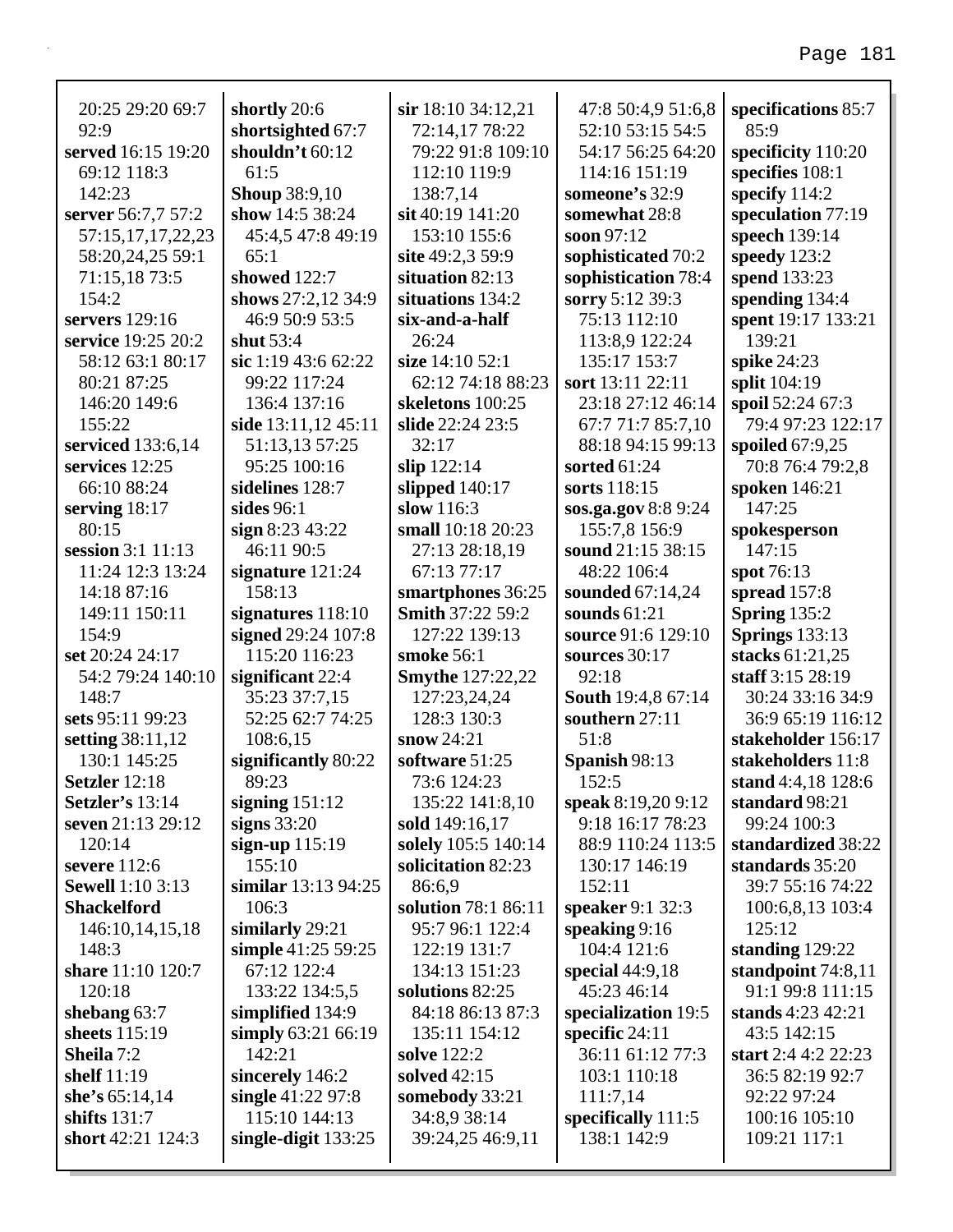| 128:24 157:10                     | 92:16 93:2 94:2,3              | stepping 92:9                  | substituted 67:9                      | surprisingly $67:17$             |
|-----------------------------------|--------------------------------|--------------------------------|---------------------------------------|----------------------------------|
| started 8:15 11:11                | 94:5,5,6,8 95:5,6              | steps 10:11 74:11              | success 130:20                        | surrounding 90:17                |
| 18:5 95:19 148:4                  | 99:12,22 103:13                | <b>Steven</b> 141:17,17        | suffer $63:23$                        | 90:23 127:1,13                   |
| starting $3:2596:22$              | 103:16 105:2,4,5               | 141:19,20,25                   | suggest $128:24$                      | <b>Susan</b> 120:25 121:1        |
| 101:11                            | 108:13 113:11                  | 143:2                          | 150:9                                 | 121:3 122:22                     |
| startle 23:16                     | 118:15 136:9                   | stewards 155:1                 | suggestions 146:4                     | 123:5 147:15                     |
| state 1:2,9 2:18,22               | 138:4,8 144:8,10               | stock 20:24                    | suitable 134:1                        | suspect 15:7 17:15               |
| 3:7,74:9,145:3,5                  | 144:12 151:25                  | stop-gov $145:1$               | suitcase 62:12                        | sworn 87:14,21,22                |
| 5:13,147:8,12,21                  | statewide $31:10,11$           | storage $64:15$                | suitcases 62:13                       | system 3:3 10:17                 |
| 9:2 10:10,20,24                   | 31:13 42:19 55:16              | store 54:23                    | sum 112:6 132:8                       | 10:22 11:3 12:20                 |
| 11:1,15,25 12:21                  | 62:19,20,25 136:1              | <b>Stover</b> 137:2,6,6,9      | summaries 83:17                       | 14:8,16 20:9 22:3                |
| 13:4,13 14:11,17                  | state's 10:13 19:22            | 138:13,20,24                   | 84:3                                  | 22:15,18 23:4,8                  |
| 17:9,24 18:6,16                   | 23:24 31:13 35:18              | straight 8:6                   | summarize 106:2                       | 23:15 24:2 27:15                 |
| 18:18,18,20 19:15                 | 35:24 58:2,13                  | strange $121:9$                | 116:8 136:16                          | 27:18 28:11,13,17                |
| 19:18 20:3,4                      | 68:25 74:8 80:8                | strategy $144:14$              | summarized 83:21                      | 31:19 32:25 33:2                 |
| 22:14 23:11 24:8                  | 86:13 89:14                    | strength 65:3 100:1            | 135:14                                | 34:11,13 35:5                    |
| 24:9,10 25:1                      | 116:12 138:11                  | Strickland 5:15,16             | superintendent 6:2                    | 36:19 37:7,11                    |
| 27:11 29:22,25                    | state's 8:10 12:23             | strict $97:11$                 | 29:5,13 30:3                          | 38:11 40:3 42:15                 |
| 31:4 32:7,11,18                   | 17:5 19:16 20:6                | strident 39:17                 | 67:23                                 | 42:19 43:8 45:7                  |
| 32:23,23 33:2                     | 31:7 33:11 34:4                | strike 96:9                    | superintendents                       | 46:17,18,20,22                   |
| 34:24 35:1,6,9                    | 35:8 48:19 56:12               | striking $68:14$               | 29:20                                 | 47:4,14,17,25                    |
| 51:2 54:1 57:18                   | 57:14,24 72:3,6                | strong $60:13$                 | superior 147:7                        | 48:1,13,14,16,17                 |
| 60:23 61:2 64:14                  | 80:14 81:22 88:14              | 155:17                         | superior-court                        | 48:21 49:11 53:1                 |
| 64:14 65:23 66:5                  | 88:22 89:9 106:6               | stronghold 41:10               | 52:17,20 54:15                        | 54:25 55:6 56:4,5                |
| 66:5,11,12,24                     | 110:25 112:21,24               | strongly 95:25                 | supervisor $5:24$ 6:3                 | 57:5 58:9,10,11                  |
| 69:14 81:2,16,22                  | 156:1                          | struck 139:19,23               | 30:22                                 | 58:13,19 60:11,14                |
| 82:6 86:5,15                      | state-election                 | student 37:24                  | supervisors 30:24                     | 60:17 61:1 62:6                  |
| 88:15,23,25 89:8                  | 100:23                         | student-council                | supplied $91:16$                      | 62:19,20,21 63:10                |
| 90:7,25 91:5,12                   | state-law 102:8                | 42:24                          | supplier 86:16                        | 63:21 64:3,13                    |
| 91:16 92:7,20                     | state-legislature              | studying 19:7                  | suppliers 87:9                        | 65:5 66:21 68:17                 |
| 93:10,25 96:23                    | 154:9                          | stuff 33:5 34:6 41:2           | support 23:25 63:8                    | 68:19,24 69:2,3,4                |
| 97:4 99:14,15                     | state-patrol 71:10             | 41:3 49:8 51:4                 | 69:20 126:18,24                       | 69:10,12,17,25                   |
| 100:16,23 101:2                   | 72:5                           | 53:10 58:21 61:20              | supported 126:13                      | 70:1,3,5,15 71:1                 |
| 101:11 102:14,17                  | static $73:14$                 | 62:10,17,17 63:7               | supporters 131:5                      | 73:9,11,12 74:12                 |
| 102:19 103:6                      | statistically 108:6            | 72:4 81:25 83:14               | supporting $12:24$                    | 81:3,17 82:8,9                   |
| 105:12,15,21                      | 108:14                         | stuff's $51:20$                | supports 20:7                         | 83:1,4 85:2 86:6                 |
| 106:21 107:10                     | statistics 76:21               | stunning $39:5$                | 126:24                                | 90:16,17 91:12                   |
| 110:2 111:25                      | statute 92:21 110:1            | styles 104:16,18,20            | Supreme $151:14$                      | 92:14,19,23 94:9                 |
| 112:16 114:12                     | 110:16 111:16                  | stylus 20:23 38:4              | sure 4:14 7:16 8:5                    | 96:4,6,10 97:1,5,9               |
| 117:3 128:5                       | 112:19 113:1<br>statutes 92:20 | subject 65:20,24<br>89:3 120:3 | 8:21 9:7,15,18                        | 97:18,21 98:15                   |
| 130:18,22 136:1                   | 100:23,24 109:17               |                                | 10:24 25:1 39:18                      | 99:13,15 100:14<br>100:18 101:14 |
| 139:17 143:23                     |                                | subject-matter<br>88:16        | 59:15 69:23 72:20<br>72:25 78:7 86:23 |                                  |
| 144:2,17 147:1,3<br>148:22 149:25 | 109:17,23 111:25<br>114:1,4,7  | submit 9:10 156:22             | 89:5 115:24 116:5                     | 102:9,18,19,22                   |
| 155:13 158:2                      | stay 9:15 157:3                |                                | 124:2 127:4,14,19                     | 103:2,4,9,10<br>105:22 106:3,15  |
| stated 126:12,14                  | stays $31:24$                  | submitting $23:11$<br>24:20    | 128:11 134:9                          | 107:7 109:15,18                  |
| statements 106:6                  | steep 36:20                    | substantial 27:14              | 136:17,17 139:15                      | 109:21 111:7,18                  |
| states 4:22 27:18                 | step 87:11 140:8               | 63:10                          | 150:5 154:5,11,18                     | 111:25 112:18,20                 |
| 28:7,10 62:24                     | <b>Stephens</b> 1:8 158:5      | substitute 13:7                | 156:1                                 | 113:16 114:17,22                 |
| 63:1,2 86:19                      | 158:18,18                      | 57:1                           | surface 60:1                          | 115:2 122:6,7                    |
|                                   |                                |                                |                                       |                                  |
|                                   |                                |                                |                                       |                                  |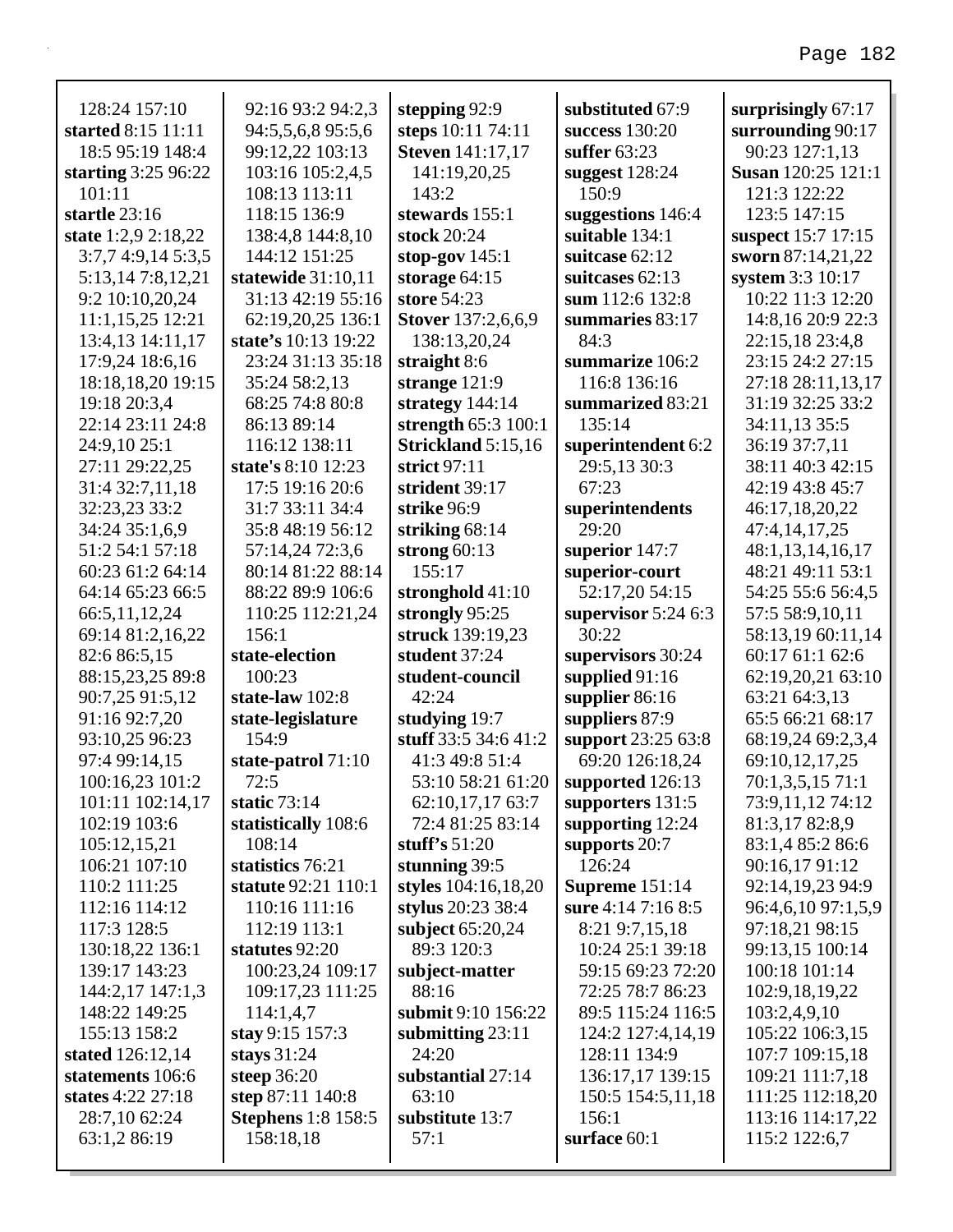| 123:23 124:17,24                  | 111:14 114:7                 | team 6:5,8 20:22               | test 38:22 152:6                 | 127:25 134:21                        |
|-----------------------------------|------------------------------|--------------------------------|----------------------------------|--------------------------------------|
| 125:1,3,6 126:10                  | 128:21 142:11                | 35:4 65:19                     | testability 128:19               | 137:3 141:20                         |
| 126:11,13 127:4,5                 | 144:24                       | tech 78:1 147:8                | testament 65:18                  | 143:12 145:19                        |
| 127:13 128:20                     | taken 23:21 39:17            | technical 82:24                | <b>tested 53:19</b>              | 146:11 150:18                        |
| 129:10 130:18,24                  | 53:12 62:18 69:11            | 85:7,8,19 86:15                | testimony 9:19                   | 152:20 153:18                        |
| 131:1 133:18                      | 71:14 72:4 80:4              | 99:7 110:22 111:2              | 17:17                            | 157:13                               |
| 135:16,25 136:4                   | 126:16,16 144:4              | 111:15 112:17                  | testing 53:20 64:17              | that'll 87:20                        |
| 140:23 141:3,7                    | 158:6                        | technically 99:2               | 98:22 120:12                     | 110:14                               |
| 142:4 143:24,25                   | takes 14:10 32:14            | 137:11                         | <b>Texas</b> 28:10               | that's $3:11\,23:8,20$               |
| 144:1,3,7,16,23                   | take-down 85:2               | technologically                | thank 2:9 3:9, $10,18$           | 24:5,7 25:10                         |
| 145:4 147:3,7,22                  | talk 15:9,15,16              | 41:18                          | 4:7,8 7:10,19 10:5               | 29:15,16,17 32:1                     |
| 149:2,6,9 153:20                  | 24:1 27:16 28:24             | technological-ad               | 10:14 14:11,19                   | 33:12,22 38:1,2                      |
| 153:21                            | 29:12 31:5,9                 | 2:18                           | 16:10 72:18 73:2                 | 38:13,19,19 39:17                    |
| systems 19:24,24                  | 37:10 39:21 46:16            | technologies 9:9               | 73:17 75:6,7 77:4                | 41:25 42:1 43:5,6                    |
| 20:15 22:4,19                     | 46:25 47:6 54:25             | technologist 133:5             | 77:7,9 79:21,22                  | 43:20,24,24 44:4                     |
| 23:10 35:22 36:3                  | 64:8,8 92:12,14              | technology 6:7                 | 80:3,11,11,15,21                 | 44:4,11 47:7                         |
| 36:14 40:6 51:23                  | 96:11 103:12                 | 11:16 12:17 17:15              | 85:19,20,21 87:25                | 48:17 51:20 52:21                    |
| 66:7,13 69:15<br>70:11 73:5 81:11 | 148:25                       | 36:16 37:1,7                   | 92:4,8 107:14,16                 | 52:21 54:20 58:21                    |
|                                   | talked 5:22 16:11            | 42:22 94:9 95:3,7              | 107:23 109:2,3                   | 59:2,4,17 60:12<br>61:22 62:15,18    |
| 90:1 91:11 93:8                   | 40:6,7 70:25 83:8            | 95:10 96:6 99:9                | 110:8 113:20<br>115:13,15 116:11 |                                      |
| 93:11,14,18 94:5                  | 92:25 104:15<br>115:8 144:17 | 109:15 113:12<br>126:22 132:11 |                                  | 63:7,15,18 68:13<br>71:1 74:23 76:15 |
| 95:23 98:1 99:9<br>99:10 101:20   | 147:6 149:16                 | 133:6, 10, 12 134:6            | 117:24 118:15,17<br>118:18,22,23 | 77:12 82:6 83:22                     |
| 102:8,20 105:17                   | talking $2:11$ $23:8$        | 134:8                          | 119:7,14,16                      | 85:8 89:22 91:3                      |
| 106:22 107:12                     | 24:1 33:12,13                | Tech's 6:14                    | 120:24 121:5                     | 95:13,15,15,19                       |
| 111:18 113:14                     | 41:6,7,11 55:24              | telephone-compa                | 123:5, 16, 18, 20                | 96:4 97:3 98:3,7                     |
| 121:11 122:24                     | 56:1 60:20 63:5,6            | 133:14                         | 125:15,16,18                     | 98:22 99:1 100:6                     |
| 123:1 125:11,13                   | 65:25 74:24 86:1             | tell 9:4 16:9 19:1             | 127:18,20 129:23                 | 101:11 102:12,14                     |
| 127:1 133:8,10,21                 | 129:7                        | 23:14,18 33:22                 | 130:1,3,11 132:14                | 102:22 104:3                         |
| 133:24,25 147:9                   | tally $12:12$                | 49:6,7 52:19,23                | 132:15 134:16                    | 106:1,16 107:25                      |
| 147:12,19 150:8                   | tallying 136:7               | 56:20,21 76:24                 | 135:5,5,8 136:20                 | 110:15 112:3,5                       |
| system's 69:8                     | tamper 54:4                  | 79:12,25 85:13                 | 136:21,23,25                     | 114:10,21 116:23                     |
| S-A-F-E 155:7                     | tampered 66:18               | 90:18 115:23                   | 137:6,8 138:24                   | 116:24 120:16,16                     |
|                                   | 127:3                        | 117:4,11 119:5,11              | 140:3 141:15,16                  | 122:4 124:4                          |
| T                                 | tampering $65:1$             | 121:2 123:14                   | 141:23 143:1,2,3                 | 130:15 131:6                         |
| T158:1,1                          | tamper-evident               | 125:25 126:16                  | 143:14,19 145:8                  | 135:3 137:17                         |
| $\mathbf{Tab}$ 22:10              | 64:16                        | 127:11 128:1,12                | 145:12,13,15,16                  | 148:15 149:16                        |
| tablet $94:22$                    | tape 53:4,13 54:20           | 134:24 137:4                   | 145:22,25 146:5,6                | 152:2,11 154:3                       |
| tablets 36:24                     | 55:12 58:24 65:9             | 139:10 143:13                  | 146:7, 14, 17, 18                | 155:7                                |
| tabulate 141:9                    | 65:10                        | 145:20 146:12                  | 148:8,9,24 150:12                | <b>theft</b> 122:3                   |
| tabulated 71:3                    | target 59:17 98:23           | 148:17 150:19                  | 150:13,15,20,23                  | theology 19:7                        |
| take 2:16,16 15:8                 | <b>tasked</b> 10:16          | telling $16:21$                | 152:12,13,23                     | theoretically 78:8                   |
| 19:19 20:8 32:5                   | 112:13                       | tells $46:2$                   | 153:17 154:24                    | <b>thereto</b> 158:13                |
| 45:11 50:11 53:15                 | tasks 61:8 99:4              | tend 65:7 76:20                | 155:2,3,11,14,15                 | there's 7:20 16:1                    |
| 57:12 59:19 61:16                 | taught $23:17$               | Tennessee 59:4                 | 155:18,21,23                     | 26:1 27:12 29:15                     |
| 63:16 70:22 71:9                  | 142:20                       | term $43:544:11$               | 157:14                           | 34:15,15 46:1                        |
| 72:15 74:11 78:20                 | taxpayers 134:14             | 52:4                           | <b>Thankfully</b> 105:8          | 51:16 60:16 74:4                     |
| 79:24,25 80:6                     | 155:1                        | terms $21:2,5,25$              | thanking $3:15$                  | 83:10 95:11,20                       |
| 81:17 82:1,3 86:4                 | teaching 19:8                | 26:18 76:25 85:9               | <b>thanks</b> 113:8,9,10         | 97:7 99:19 103:2                     |
| 87:18 109:16                      | 23:19,20                     | 89:4 117:20 118:4              | 121:1 125:24                     | 103:2 104:20                         |
|                                   |                              |                                |                                  |                                      |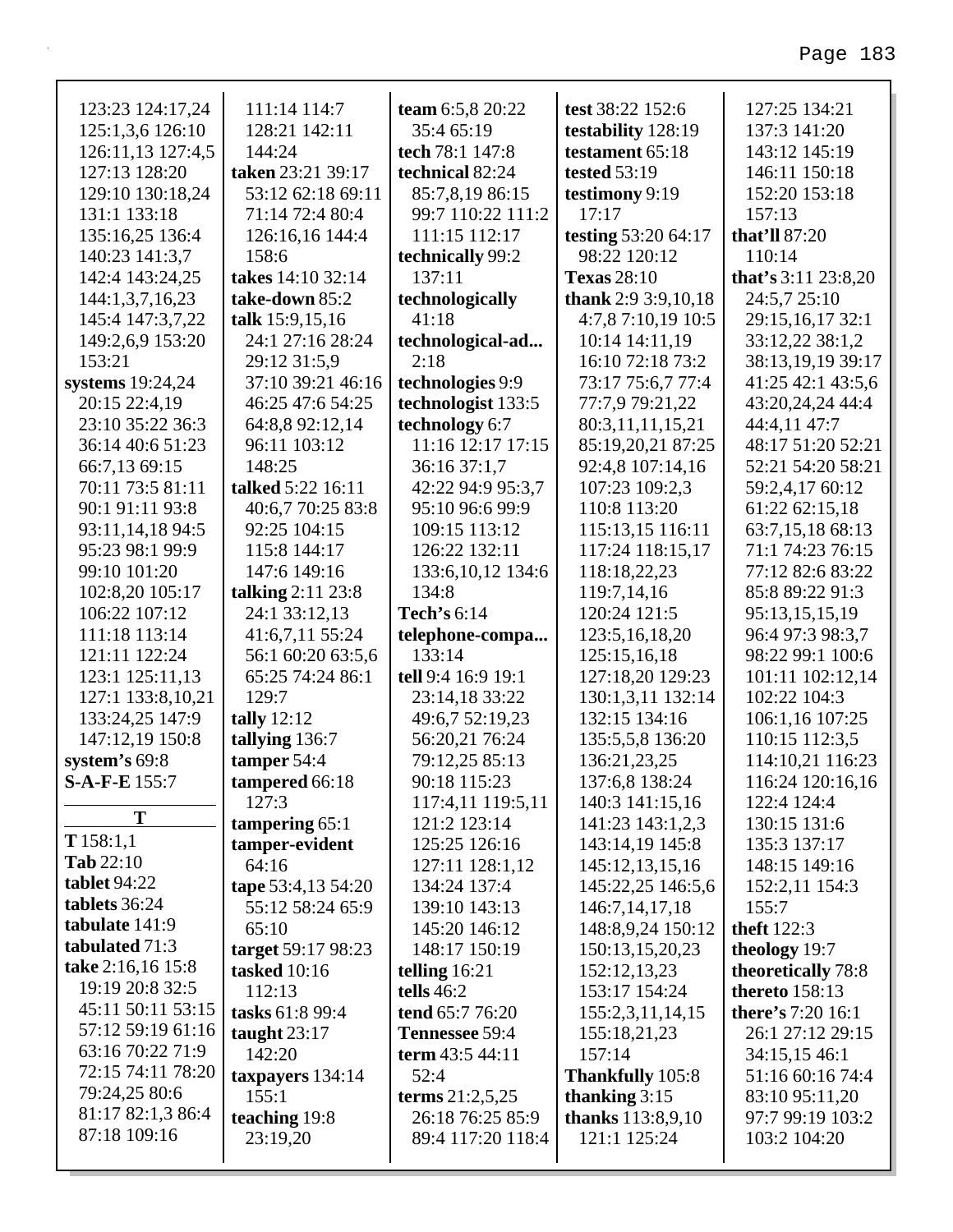| 105:17 108:22                        | 108:17 115:22                         | 41:17 44:21 48:19                        | 155:24 156:18                       | transitional 60:18                   |
|--------------------------------------|---------------------------------------|------------------------------------------|-------------------------------------|--------------------------------------|
| 111:17 114:10                        | 116:12,16 120:2                       | 51:19 55:23,24                           | 157:13                              | transmit $71:11$                     |
| 154:18 157:1                         | 120:17 121:18                         | 56:2 58:7 69:10                          | today's $8:1$                       | transparency $4:11$                  |
| they'd $45:1,11$                     | 123:6 130:5                           | 70:18,22 83:25                           | Todd 145:18,18,23                   | 88:11 143:18                         |
| 63:14                                | 133:25 134:18                         | 85:3,10,12,18                            | 145:23 146:6                        | 154:18                               |
| they'll 33:18 60:22                  | 137:12 144:5,17                       | 87:25 91:23 93:11                        | <b>token</b> 56:25                  | transparent 4:1                      |
| 62:16 111:14                         | 145:7 148:13                          | 119:17 120:8                             | told 67:15,19,21                    | 9:10 10:3 156:21                     |
| they're $23:22,23$                   | 151:23 152:1,14                       | 126:15 129:18                            | top 21:20 40:25                     | transport 132:2                      |
| 30:16 31:15 34:16                    | 152:25 155:20                         | 132:9 135:10                             | 41:4 44:13 108:24                   | transportable                        |
| 42:4 43:2 44:14                      | thinking $39:15$                      | 136:2 137:17,18                          | topic $65:25$                       | 102:7                                |
| 44:15,15,16,21                       | 106:7                                 | 138:13,14 141:24                         | topics $20:12$                      | transported 71:19                    |
| 46:10,12 47:12                       | third 44:7 45:24                      | 142:10 144:21                            | tops 104:19                         | travel $71:7$                        |
| 48:7,8 51:9,10,25                    | 47:14 51:3 75:13                      | 149:13 150:13                            | total 21:6,7 61:11                  | traveled 13:23                       |
| 52:5 54:4 56:19                      | 104:10 152:3                          | 152:6,23 154:16                          | 114:20                              | travels 4:12 157:13                  |
| 56:22,23 72:5,8                      | thirdly $22:16$                       | 155:19 156:5                             | totality 131:25                     | treadmill $24:21,25$                 |
| 78:4,14 93:15                        | Thompson 13:13                        | timeframe 83:23                          | totals 31:14 115:8                  | 62:24                                |
| 101:25 102:1                         | thorough 70:14                        | 144:16 156:11                            | touch 46:13 136:19                  | treated 39:12                        |
| 103:20 105:14                        | <b>thought</b> 1:17,17,18             | timeouts 24:22                           | 147:22                              | tremendous 137:13                    |
| 106:5,7,21 109:23                    | 21:19 39:5 68:2                       | timer 116:7                              | touching 37:3                       | trend 26:15 30:18                    |
| 123:2.2                              | 116:4 118:14                          | times $12:4 25:18$                       | touchpad 45:25                      | trending $77:2$                      |
| thing 39:13 50:21                    | 140:12 148:5                          | 28:12 53:25 78:14                        | touchscreen 12:10                   | tried 15:23 118:7                    |
| 52:13 55:4 57:18                     | 149:15                                | 134:2                                    | 36:25 37:6 43:4                     | 149:10                               |
| 64:5 74:3,23,24                      | thousand $61:25$                      | timing $91:22$                           | touchscreens 37:3                   | true 20:7 79:3                       |
| 88:18 97:4 112:1                     | 104:16 135:19                         | <b>Tip 32:4</b>                          | tour $2:17$                         | 158:7                                |
| 133:17,24 152:3                      | thousands $55:25,25$                  | <b>title</b> 18:24                       | toured $2:16$                       | truly 80:17 92:9                     |
|                                      |                                       |                                          |                                     |                                      |
| things $15:9 24:10$                  | <b>threat</b> 69:4 129:1,1            | <b>titles</b> 22:11                      | town 51:7 128:9                     | trust 103:2,2 120:5                  |
| 56:1 59:19 60:19                     | <b>three</b> 8:4 21:9,10              | today 3:10,20,25                         | traced $51:17$                      | 120:16 138:15                        |
| 64:11 74:6,10                        | 21:14 25:13 26:13                     | 4:12 5:2,17 7:12                         | track 55:12 75:23                   | try $2:108:2015:1$                   |
| 79:1 82:5 92:25                      | 29:11 42:18 44:4                      | 8:25 9:3 10:9                            | tracked 58:8                        | 22:19 56:25 73:1                     |
| 99:19 111:1                          | 44:6 45:14 94:2,4                     | 14:3,20,25 15:13                         | tradition 142:19                    | 107:15 116:7,19                      |
| 116:14 118:10,16                     | 94:5 103:15                           | 15:23 18:13 38:20                        | traditional 44:25                   | 128:14 156:13                        |
| 121:9 128:16,17                      | 104:18 105:11,13                      | 69:16 77:10 80:25                        | traffic $22:25$                     | trying $15:842:2$                    |
| 139:19 145:6                         | 105:16 151:3,15                       | 92:12 104:5                              | traffic-court 28:21                 | 74:5 116:4                           |
| 151:3 155:20                         | 151:19                                | 118:24 119:15                            | trail 6:8 65:4 97:5                 | <b>TSX</b> 51:24                     |
| think $6:117:9,17$                   | three-plus-year                       | 120:21,25 121:1                          | 106:12 126:23                       | turn 4:5 10:4 16:8                   |
| 8:11 15:25 16:18                     | 144:19                                | 123:5,15 125:17                          | 153:24,24                           | 25:4 38:3 80:10                      |
| 17:7 28:6 38:2                       | three-week 26:5                       | 125:24 127:21,25                         | Trailing 1:18                       | 124:6 155:12                         |
| 39:5 41:8 44:23                      | throw 63:17 134:7                     | 129:24 130:4,9,23                        | train $33:15$                       | <b>Turner</b> 11:25                  |
| 46:19 59:5,10                        | 134:7                                 | 131:20 132:17,25                         | training $11:4$ 17:23               | Turner's 12:8                        |
| 63:18 66:21 67:6                     | tickertape 115:7                      | 134:17,21 136:5                          | 19:25 34:4 36:21                    | turnout 76:16                        |
| 71:9 73:2 74:15                      | ticket 40:25 41:4                     | 136:24 137:3,10                          | 37:8 63:9 117:18                    | 127:15 155:17                        |
| 74:16 75:2 77:25                     | 123:14                                | 137:13 138:23                            | transaction 119:23                  | tweaks $111:22$                      |
| 78:6 79:23 80:23                     | tie 54:13,19 110:19                   | 139:8 141:14,21                          | transactions 35:16                  | Twenty-first 37:16                   |
| 81:1,18 83:7,10                      | tied 100:20                           | 142:4,7,10 143:3                         | transcript $1:16$                   | 42:16 126:5                          |
| 83:22 84:15,15,17                    | tiered-percentage                     | 143:24 144:10,19                         | 8:21                                | twist 129:9                          |
| 84:19 85:9 87:16                     | 108:11                                | 145:5, 15, 19 146: 7                     | transcripts 8:3                     | two 9:1,15 21:2,20                   |
| 87:22 88:10 89:7                     | time 8:5 14:6,19                      | 146:11 147:3                             | transfer 99:21                      | 21:21 28:25 30:8                     |
| 89:12 90:13,24                       | 15:16 19:17 24:1                      | 148:10 150:17                            | transit $122:1$                     | 30:12 36:8 37:20                     |
| 92:17 94:3 95:19<br>96:8,16 100:2,10 | 24:9 30:25 31:11<br>32:16 35:23 40:23 | 152:15,20,23,25<br>155:4, 12, 15, 17, 22 | transition 59:21<br>144:20,22 145:1 | 37:24 49:14 51:14<br>51:23 52:2 59:9 |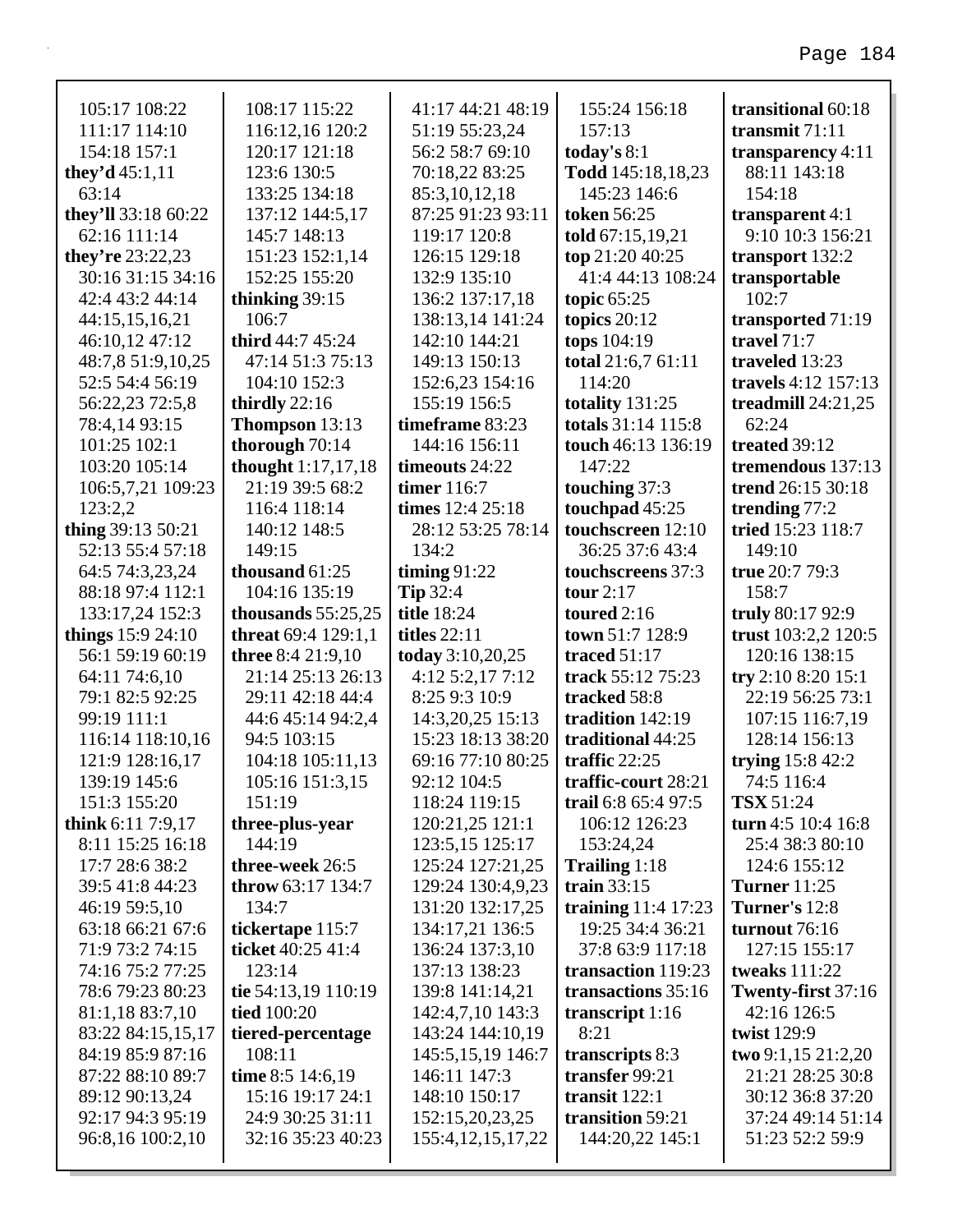| 60:5 65:21 67:21    | 66:22                     | urge 9:15 118:13   | 81:10 83:15,25            | 52:17,19 53:12         |
|---------------------|---------------------------|--------------------|---------------------------|------------------------|
| 68:675:8,9,10       | uniform 27:18 35:5        | 118:20 132:9       | 84:16 85:6 86:12          | 54:10,15,17 63:13      |
| 78:9,10,15 100:24   | 42:19 44:12 62:19         | 136:12 144:12,23   | 105:11,13 111:21          | 63:14,15,16,20         |
| 104:10,18 115:1     | 62:20 74:12,15            | urgently 147:19    | 125:6 147:9,24            | 65:13 67:4,25          |
| 116:6 128:22        | 75:2 102:9,14             | use 11:5 12:9,25   | 148:8 150:9               | 68:6,6,976:9           |
| 137:18 138:2,9      | 106:3 143:24              | 18:1 22:3 35:2     | verifiable 118:12         | 78:11,1692:24          |
| 151:14,14 156:4     | uniformity 39:4,13        | 36:4,1643:5        | 120:1 133:18              | 93:4 94:23 96:6        |
| type 47:7,18 48:5   | 65:2 74:3,6,13            | 44:23 47:10 49:18  | 135:4 142:20              | 97:3,8 100:21          |
| 55:4 87:1,1,2,3     | 75:2                      | 50:7 52:4 56:5     | verified 106:12           | 101:17,22,24,25        |
| 91:11 108:1,2       | uniform-model             | 58:13 61:4 67:1    | 149:3 153:23              | 102:1,2,5 103:18       |
| 110:20 111:16       | 106:21                    | 68:20,20 69:12     | 154:14                    | 104:6 115:8,10         |
| 132:13 144:1        | uniform-system            | 73:11 77:16,22,22  | verify 122:25             | 120:21 121:4,12        |
| types $104:16$      | 105:12                    | 77:24,25 78:1,2,2  | 131:12 142:18             | 121:14,16,19           |
| 129:14              | uniform-voting            | 78:3,5 81:16       | version 12:14             | 124:23 133:17          |
| typical $14:1$      | 107:10                    | 86:17,25 91:13,16  | 13:14 99:17 100:5         | 136:4 140:11,13        |
| typically 89:23     | unintentional             | 94:8 99:8 101:5,7  | viable 14:15 127:14       | 140:19,20 141:9        |
| 147:2               | 141:8                     | 102:7,10 103:25    | Vice 18:15 62:8           | 141:12 142:17,18       |
| $\mathbf{U}$        | unintentionally           | 103:25 104:7,12    | <b>Vincent 6:18 84:11</b> | 146:22 152:10,11       |
|                     | 67:24                     | 105:1 110:1 114:3  | violate 93:25             | voted 21:9,9,18        |
| <b>Uh-huh 84:24</b> | unique 28:8,8 74:6        | 114:5 118:8 126:9  | Virginia 122:6            | 37:19 39:4 42:10       |
| ultimately 10:19    | 86:11                     | 135:22 136:9       | <b>visible</b> 121:25     | 43:23 44:8 51:20       |
| 13:24 100:7         | unit 131:16               | 145:2 147:19       | vision $45:25$            | 54:16 67:17 68:10      |
| unable 136:6        | <b>United 4:22 28:10</b>  | uses 27:19 29:6    | visually 93:20            | 77:1,2 140:8,12        |
| unavailable 59:9    | units $35:13$             | 49:14 51:23 56:13  | vital-records 28:21       | 140:19,21 154:22       |
| uncommon 33:16      | unlawful 93:24            | 56:14 135:18       | vitriol 40:18             | voter 5:20 6:3         |
| undersigning        | unload 132:5              | 136:11             | voice 46:2 153:5          | 18:25 19:25 20:1       |
| 158:12              | unofficial 58:16          | usually 12:6 26:11 | voices 80:19 154:11       | 26:7 31:24,24          |
| understand 15:18    | 71:25                     | 29:22 30:16 40:25  | 154:19,19,20              | 32:22 34:21 35:12      |
| 18:1 22:1,3 42:1    | unpack 82:14              | 41:3 96:18 141:19  | void 52:15,15             | 39:12,18 40:3          |
| 59:25 65:5 69:23    | unprecedented             | $\mathbf{V}$       | 109:24                    | 42:17 45:4 46:5,7      |
| 89:12,24 133:9      | 66:4                      |                    | volume 61:10              | 46:14 47:7 48:20       |
| 139:22 144:13       | unrealistic 144:23        | vacuum 70:1        | 136:6,10                  | 49:2,5,17 50:11        |
| 156:4               | unsatisfied 33:25         | validity 31:22     | voluntary 99:4,5          | 50:11,19,24 51:17      |
| understanding       | <b>unused</b> 132:6       | valuable 69:14     | 99:11,12 115:2            | 54:8 61:15 63:23       |
| 31:3 70:25 90:11    | unusual 30:5              | 92:11              | volunteering              | 64:3,17,17 65:4        |
| 112:14 117:15       | unverifiable              | value 86:14        | 119:17                    | 65:10,11,14,15         |
| understood 137:23   | 118:21                    | variable 17:15     | vote 13:10 16:23          | 68:5,7 69:18,19        |
| undertaking         | <b>UOCAVA</b> 44:10,11    | variations 20:25   | 21:8,21 25:23,24          | 69:19 70:2 74:22       |
| 126:20              | 44:23                     | 61:3               | 25:24 26:4,11,21          | 79:7,8,13 90:16        |
| undervote 21:5,6    | <b>updated</b> 31:18 45:6 | varies 30:14 76:17 | 26:21 27:22,22,23         | 94:6,16 97:13          |
| 21:16,24 41:6       | 125:11                    | various 30:17 71:4 | 27:23 31:17 34:10         | 100:20 102:6           |
| 122:12              | updates 73:6,7,7,9        | 92:13 99:7,9       | 34:19,23 36:18            | 106:11 115:10          |
| undervotes 21:14    | updating 124:13,13        | 142:3              | 39:11,19 40:4,21          | 117:14 119:21          |
| 40:8 41:14,15,19    | upgrade 64:3              | vendor 58:14 69:20 | 40:24,25 41:1,2,3         | 120:6 122:9,13,25      |
| 42:14 122:19        | upload 57:4,13            | 82:25 83:6,20      | 42:2,2,3,9,11 43:9        | 123:19 124:19          |
| unduly $147:23$     | uploaded 54:25            | 85:1 102:25 125:8  | 43:12,16 44:8             | 125:12 135:3           |
| unfortunate 33:22   | 57:9                      | 144:1 148:5        | 45:4,9,9,12,15,19         | 137:7 138:3            |
| unfortunately       | uploading 56:19           | vendors 11:23      | 45:20 46:3,4,15           | 143:18 152:25          |
| 68:11 138:6         | uploads 56:13             | 55:19,20 59:14     | 47:8,12,13,19             | <b>voters 6:23 7:2</b> |
|                     |                           |                    |                           |                        |
| unhackable 66:21    | upward 77:2               | 62:15,25 63:1      | 50:15,24 52:10,16         | 11:7 21:23 23:14       |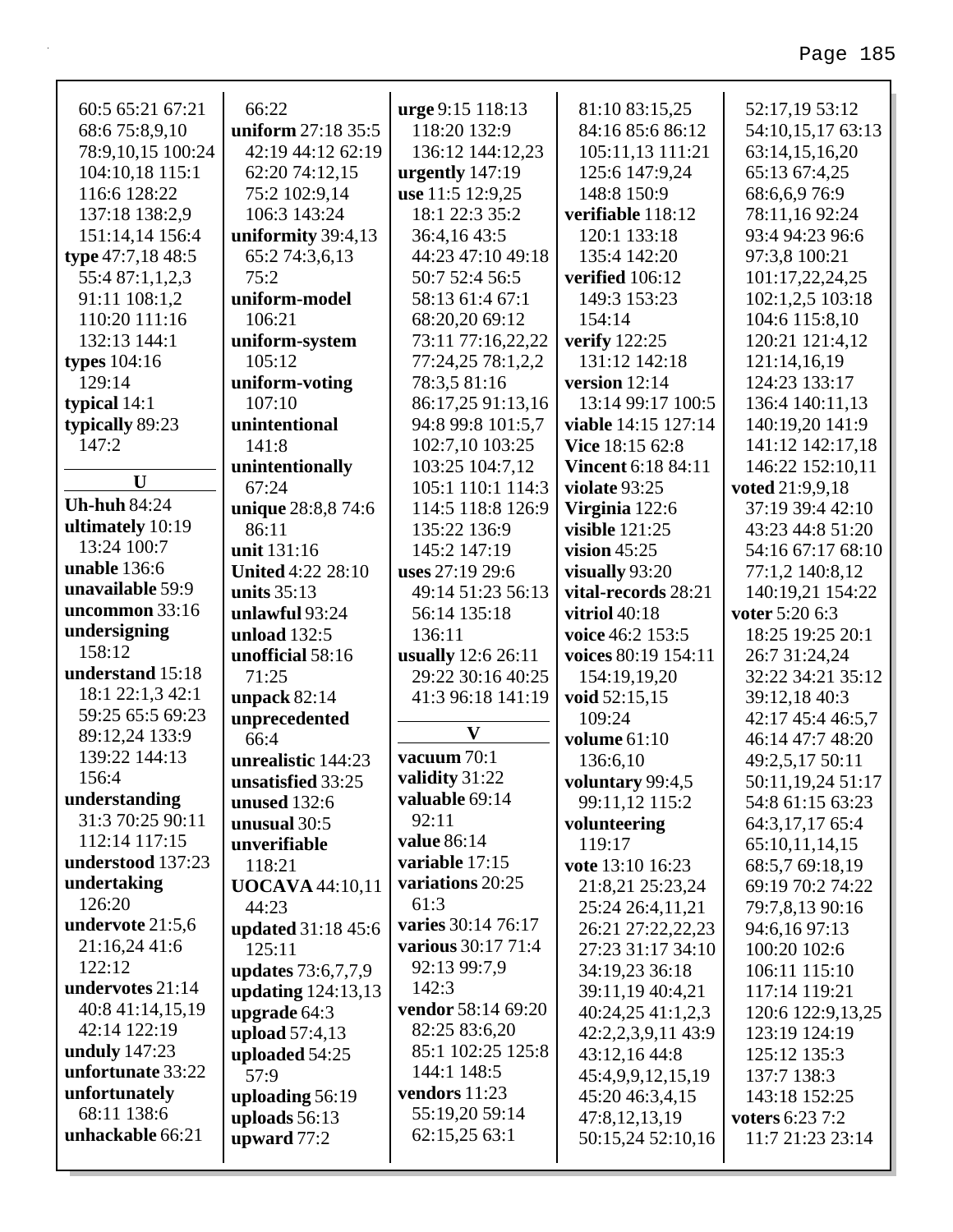| 24:6 25:23 26:4      | 11:17,20 12:10,20  | 12:24 33:11            | 94:10              | <b>Wenke 6:13</b>  |
|----------------------|--------------------|------------------------|--------------------|--------------------|
| 26:13,20,25 27:3     | 14:7 20:5,25 22:2  | voting-machine         | wasn't 40:18 57:1  | went 11:12 13:15   |
| 27:5,7 28:15,18      | 22:4,15,17 23:3,8  | 125:6 151:2            | 138:11             | 80:23 91:10 126:5  |
| 31:16,17,18 36:18    | 26:5,17,23 27:18   | voting-system 12:1     | wasn't 40:17       | weren't 39:15      |
| 36:22 37:19 39:16    | 28:5 32:5,5,6 33:7 | 13:22 51:24 99:4       | 149:17             | 40:12 75:18,19     |
| 41:16 44:10,23       | 33:13 34:1 35:13   | 147:24                 | watch 106:1 138:7  | weren't $76:2$     |
| 63:11 69:25 70:4     | 36:6,16 37:11,16   | vulnerabilities        | 153:15,16          | we'd 18:12 141:22  |
| 76:6,24 82:16        | 39:8 41:18,24      | 120:13                 | watchdog 148:21    | we'll 4:3,3,4,5,18 |
| 93:22 97:14,19       | 42:19,22 43:3,4    | vulnerable 154:3       | water $16:1$       | 8:3,3,69:13,24     |
| 122:20 124:20        | 44:4,6 45:2,3,23   | <b>VVSG</b> 115:2,4    | way 19:1 38:7,16   | 14:24 29:12 32:19  |
| 125:4,4 126:2,4      | 45:24 46:17,18,20  |                        | 39:6,7,11 41:13    | 62:16,17 72:20     |
| 126:12 127:6,8,16    | 48:1,2 51:7,8,13   | W                      | 46:4 48:4,10       | 85:6 86:25,25      |
| 131:1,12,20 132:4    | 53:22 55:18,18     | wait 35:25             | 49:25 50:6 52:21   | 87:18 89:3 91:22   |
| 134:2,14 135:12      | 56:15 58:9,10,19   | waiting 138:1          | 54:13 63:15 64:24  | 92:1 97:12 102:16  |
| 135:23 138:16        | 58:20 59:22,22     | waive 145:24           | 67:20 68:2 70:6    | 106:16,18 108:17   |
| 153:1,4,19 154:5     | 60:17,25 61:12,13  | wake-up 121:8,10       | 79:6 87:9 90:14    | 111:9,11 115:21    |
| 154:18,20            | 61:14,22 62:6,19   | walk 50:16             | 101:19 102:6       | 116:25 130:10      |
| voter's 31:25 32:24  | 62:20 63:21 64:3   | walked 122:10          | 108:22 111:3       | 145:20 152:21      |
| voter-access 49:23   | 64:15,20,22,22     | walks $7:7,9$          | 115:21 129:4       | 153:10,13 156:10   |
| 50:17,19 51:10       | 68:2,17,19 69:4    | wall 28:3              | 131:14 141:18      | 156:10,12,14,22    |
| voter-accessibility  | 69:15,17 70:5,10   | want 2:5,13 3:10,18    | 151:6,10 156:14    | 157:3              |
| 6:19                 | 70:15 74:20 76:24  | 7:10,14,19,25 9:8      | ways 39:21 43:9    | we're 2:7 3:25 6:9 |
| voter-readable       | 82:11 89:25 91:11  | $10:2,24$ 11:10        | 46:15 49:2 62:2    | 9:2 23:8 33:12,13  |
| 154:13               | 92:14,18,23 93:8   | 14:19 15:21 16:16      | 76:1,3 150:9,9     | 42:23,24,25 43:1   |
| voter-registration   | 93:11,14,18 94:9   | 27:16 40:2 42:3        | wear 150:24        | 51:14 54:12 60:20  |
| 23:10 31:19 32:9     | 94:21 95:14,23     | 43:16 44:9 46:16       | webpage 71:22      | 63:5,670:17        |
| 32:23 34:12 47:4     | 97:22 98:1,8,14    | 52:13,21 57:21,25      | website 8:4,8 9:23 | 80:20 82:17 86:17  |
| 48:13,20,23          | 98:20 99:9,13,15   | 59:20 64:8,8           | 24:15 48:7 59:8    | 86:22,23 89:14     |
| 125:11               | 99:20 100:18       | 70:22 72:19 80:14      | 59:12              | 103:13 108:8       |
| voter-review 76:3    | 101:7,14,15,19,20  | 81:11,13,20 83:20      | web-based 48:18    | 111:19 116:20      |
| 79:11                | 102:8,18 103:8,16  | 83:21,24 84:16         | 49:9 58:12         | 128:1 134:22       |
| voter-verifiable 6:7 | 104:11,17,21,23    | 85:2,13,16 86:23       | Wednesday 106:1    | 142:9 149:7 156:5  |
| 60:15 65:4 123:3     | 105:17 106:4,23    | 87:24 88:15 92:12      | week 82:19 96:16   | 156:5,13,22 157:7  |
| voter-verified 97:5  | 107:18 109:13      | 93:8 102:25            | weeks 8:4 26:13    | 157:9              |
| 126:23               | 114:17 115:2       | 110:24 111:12,25       | 44:5,6 68:3 83:25  | we've 15:22 16:11  |
| votes 20:17 21:7,12  | 118:11,21 119:25   | 112:5 114:8            | 98:12              | 17:18 59:15 81:24  |
| 21:14,22 22:16       | 120:1 121:11,22    | 115:23 116:5,11        | weigh $81:8$       | 83:9 113:3 119:19  |
| 31:17,22 38:6,12     | 122:1 123:23       | 122:16 130:13          | weights $87:8$     | 126:13,16 148:13   |
| 38:15 45:22 47:18    | 124:17 125:3,5,13  | 136:20 139:1,4,25      | Welch 6:2,5 32:12  | 148:13,21 149:10   |
| 52:9 53:6,9,9,14     | 126:6 127:13,13    | 141:2,4 146:21         | 33:1 56:12         | 156:12             |
| 53:18 54:9 55:6      | 127:14 130:18      | 151:3 154:11,17        | welcome 2:6,13,20  | we'll 82:24 96:20  |
| 57:2 59:2 65:13      | 131:1 133:16,21    | 155:10,21 157:6        | 3:7,8,117:14,23    | 96:24 127:19       |
| 65:16 66:17 67:3     | 138:11,21 140:9    | 157:11                 | 7:23 8:15,18 9:22  | we're 35:3 83:22   |
| 70:7 71:2 100:19     | 140:15 141:3,6     | wanted 2:20 3:5        | 10:2 82:20 91:25   | 111:24             |
| 106:4 121:21         | 142:20 146:25      | 4:25 7:11 8:9,14       | 117:13 121:6       | we've 61:1 116:14  |
| 122:25 136:7         | 147:4,5,9,12,12    | 43:12 54:8 123:19      | 127:9 130:13       | 118:14 144:21      |
| 153:20,25 154:21     | 147:19 149:4       | 155:18                 | 139:10             | whatever's $88:16$ |
| vote-by-mail 94:5    | 151:20,22 152:1    | wanting 156:11         | well-informed      | what not $17:25$   |
| voting 2:21,22 3:3   | 153:23             | wants $57:22$          | 81:12              | what'll $84:6$     |
| 7:22 10:14,17,22     | voting-assistance  | <b>Washington 94:4</b> | well-trained 15:11 | what's 26:4 38:20  |
|                      |                    |                        |                    |                    |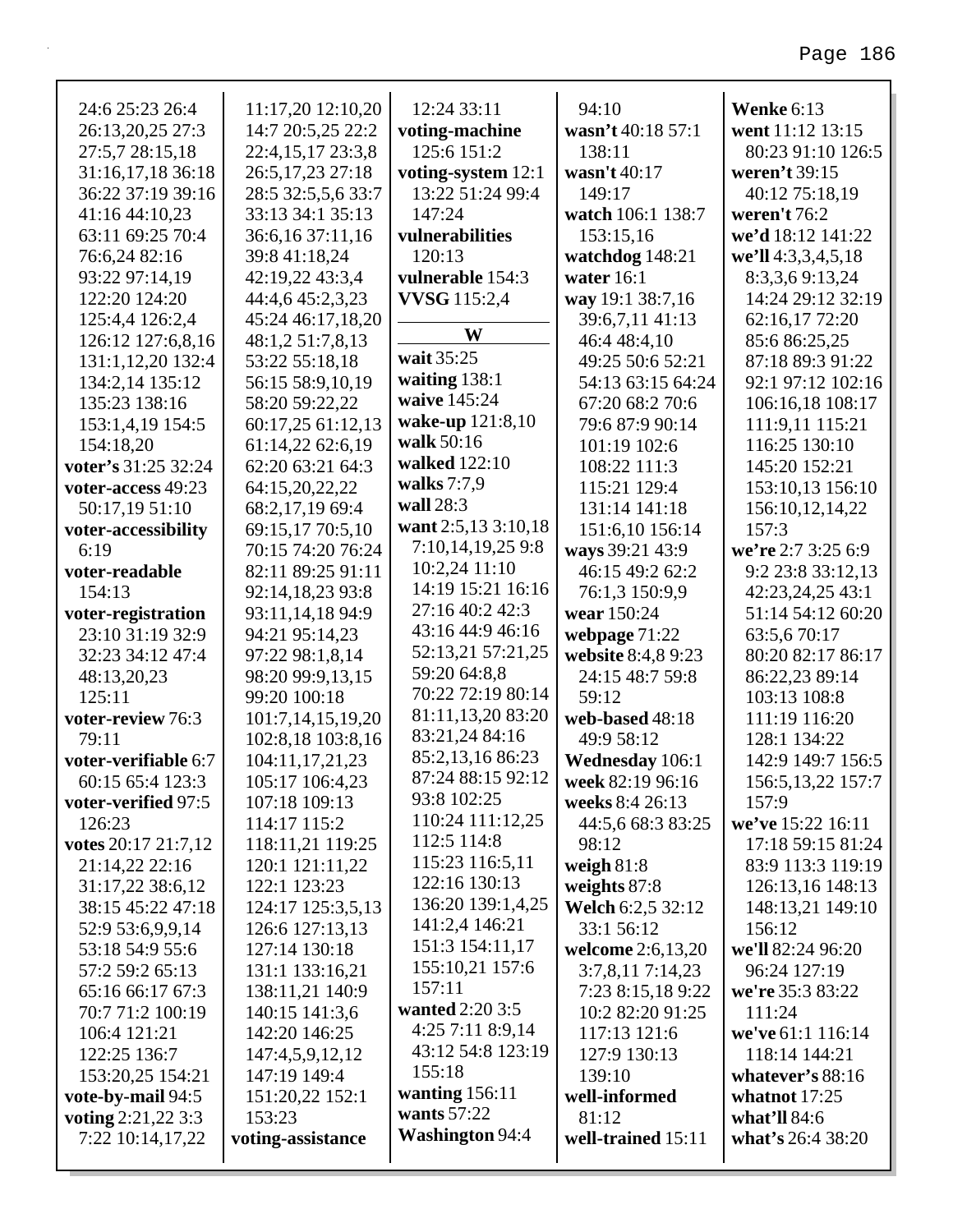| 39:8 48:9 50:21          | 116:15 130:25          | 154:20                              | 24:2,10 27:13,14         | 1500 65:13,15                  |
|--------------------------|------------------------|-------------------------------------|--------------------------|--------------------------------|
| 53:20 57:10,15           | 145:2 146:8,23         | year 10:13 12:17                    | 29:2,2 43:23 44:2        | 159 12:25 17:21                |
| 62:4 75:8,15 76:8        | 149:10 153:2           | 12:22 24:16 25:18                   | 62:13 65:11,12           | 20:2 25:7,11 28:9              |
| 99:9                     | 156:14                 | 76:16 90:19                         | 78:20 79:5 95:18         | 28:11 31:12 35:14              |
| whichever 151:6          | worked 3:16 5:6,7      | 101:10 106:20                       | 122:16 144:4,10          | 63:7 64:18 74:5                |
| wholeheartedly           | 7:15 19:11 148:3       | 118:1 121:16,17                     | 145:6                    | 16 69:5,9 76:23                |
| 130:20                   | workers 25:13          | 128:6 138:10                        | you-all 3:11 7:6,19      | 113:3 119:24                   |
| who's $3:175:13,19$      | 28:16                  | 154:10                              | 10:2 14:21 28:23         | 120:7                          |
| 5:24 6:15,16,18          | workforce 25:17        | years 5:6 16:13,15                  | 92:8 103:4 117:20        | 17 38:1 90:9                   |
| 47:12 48:8,8,9,9         | working 7:18 9:13      | 17:16 19:8 36:18                    | 118:3,8 135:13           | 170 61:17,20,21                |
| 122:3,5                  | 82:18 84:15 88:1       | 36:23 43:24 62:25                   | 144:25 155:15            | 18 16:13 69:10 74:4            |
| who've 69:5              | 100:5 106:21           | 65:22 69:5,10                       | 156:18 157:9             | 90:9 113:3                     |
| who've 144:17            | 117:19 150:21          | 74:4 90:9 100:5                     | y'all 107:14 110:25      | 1800 28:18                     |
| wide 14:21 83:10         | 155:25 156:24          | 113:3 119:22,23                     | 112:23                   | 19 14:18                       |
| 95:11                    | works 31:7 69:1        | 119:24 120:7                        | y'all's 84:6 95:16       | 1922 68:3,10                   |
| wielded 20:22            | 83:1 142:22            | 123:19 136:8                        | y'all 89:16              | 1970 148:22                    |
| wife 15:10               | world 74:9             | 137:19 138:2,9                      | \$                       | 1986 139:17                    |
| willing $10:6$           | worst 15:8 41:12       | 140:24 142:19                       |                          | 1989 19:6                      |
| willingness 5:9          | 141:1,7                | 145:3 146:16,24                     | \$25,000 82:6            | 1994 19:9,10 152:8             |
| 135:9                    | wouldn't 52:1 54:7     | 148:4,23 151:19                     | \$272,000 131:23         | $\overline{2}$                 |
| wipe 113:2               | 60:7,8                 | 155:2                               | 1                        |                                |
| wireless $52:6$          | wouldn't 52:2          | year's 151:8                        | 198:21,23,24 138:7       | 2 2:12,14 22:10<br>36:18 138:8 |
| wisdom $4:10$            | 64:22 84:18            | yeller 50:16,17                     | 1.199:17 100:14          |                                |
| wish 68:9 111:4          | would've 135:7         | yellow 49:23 50:11                  | 1.276:11                 | 2.0 100:5,15<br>2.941:7,12     |
| 112:23 151:10            | wow 148:15             | 50:15,17 51:17                      | 1.376:11                 | 20 17:16 25:11,15              |
| 157:12                   | wrap 8:17 122:23       | young 67:15                         | 1.941:13                 | 34:2 53:7,9 55:11              |
| withdrawal 62:17         | 134:10 138:12          | younger 139:14                      | 10 21:8, 18, 23 25: 23   | 55:11 76:14 105:5              |
| withdrawn 158:9          | 141:5 148:2            | you'd 62:9 74:10                    | 48:2 98:23 107:2         | 120:10 146:16                  |
| wobble 64:4              | 154:16 155:11          | you'll 4:3,18 32:17                 | 146:24                   | 148:23                         |
| woefully 124:12          | wraps 103:10           | 47:10,15 49:15                      | 10th 158:15              | <b>20-year-old</b> 11:20       |
| <b>Women</b> 126:2,4,12  | wrestle 95:9           | 55:19 122:17                        | 10:39 80:2,4             | 200 65:14,15                   |
| 127:8                    | wrestled 93:1          | 124:19 129:13,19                    | 10:45 80:2               | 2000 20:10,15                  |
| won 48:9 123:14          | write 101:16 113:3     | 139:22                              | 10:49 80:4               | 37:12,15,20 39:1               |
| wondering 148:6          | write-in 101:15        | you're 9:15 24:1                    | 100 31:1 54:9,12         | 39:3,15 40:10,14               |
| won't 22:10 54:12        | writing 6:25<br>150:10 | 25:6 28:2,2,3,4                     | 61:17 93:24 107:5        | 52:25 74:2 75:15               |
| 54:13 63:16 87:22        | written 57:24 58:1     | 34:22 39:9,9 47:1<br>47:2,2,24 48:3 | <b>100,000-plus</b> 27:5 | 75:20,21 76:2                  |
| 150:24<br>word 85:8 99:5 | 60:25                  | 50:9,22 56:20,21                    | 101 128:20               | 91:12 93:1 121:8               |
| 157:8                    | wrong 45:5,6,17,21     | 56:22 71:13,13                      | 11th 11:25               | <b>2000s</b> 16:24 126:4       |
| words 68:5 90:3,4        | 147:14                 | 72:1 97:22 112:12                   | 112 100:1                | 2001 37:17                     |
| 90:10                    | wrote 13:7 142:7       | 114:10 117:4,11                     | 12 25:11 119:22          | 2002 36:20,23 61:1             |
| work 4:10,13 14:8        |                        | 120:19,19 121:2                     | 12,000 132:5             | 92:24 93:4 111:4               |
| 15:24 20:6,8 25:2        | $\mathbf{X}$           | 125:25 128:1,13                     | 12.8 107:1               | 120:1 131:17                   |
| 28:22 31:1 35:5,6        | X 20:20 21:9 37:23     | 128:17 134:24                       | 12:31 157:25             | 153:21                         |
| 42:16 59:14 60:25        |                        | 137:4 139:24                        | 120 29:7 30:1            | 2004 153:23                    |
| 70:9,11 78:4             | Y                      | 141:19 143:13                       | 125 106:25               | 2006 26:15 142:9               |
| 80:18 81:2,2,7,17        | Y21:10                 | 144:5 148:17                        | 1341:20                  | 2007 19:11,15                  |
| 81:21 84:6 86:3          | yeah 78:2,15 85:8      | 150:19 156:11                       | 13th 1:10                | 26:16 39:2                     |
| 87:12,15,16,18,20        | 110:10 124:11          | you've 15:6 23:7,10                 | 13- $G$ 50:3             | 2008 26:16                     |
| 88:23 90:15 92:10        | 151:5 153:9            | 23:10,11,12,12,13                   | 150 11:2                 | 2014 105:20                    |
|                          |                        |                                     |                          |                                |